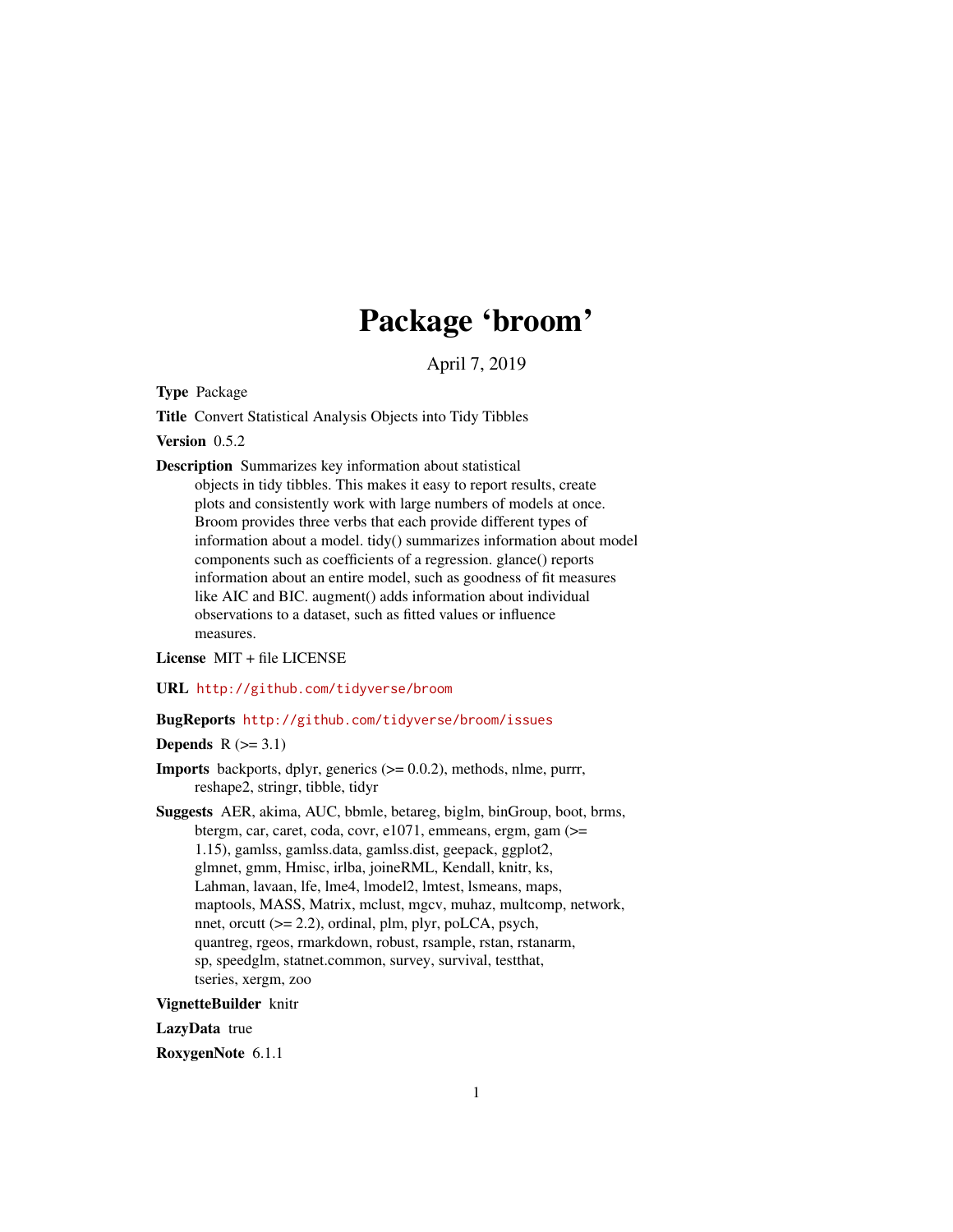## NeedsCompilation no

Author David Robinson [aut],

Alex Hayes [aut, cre] (<https://orcid.org/0000-0002-4985-5160>), Matthieu Gomez [ctb], Boris Demeshev [ctb], Dieter Menne [ctb], Benjamin Nutter [ctb], Luke Johnston [ctb], Ben Bolker [ctb], Francois Briatte [ctb], Jeffrey Arnold [ctb], Jonah Gabry [ctb], Luciano Selzer [ctb], Gavin Simpson [ctb], Jens Preussner [ctb], Jay Hesselberth [ctb], Hadley Wickham [ctb], Matthew Lincoln [ctb], Alessandro Gasparini [ctb], Lukasz Komsta [ctb], Frederick Novometsky [ctb], Wilson Freitas [ctb], Michelle Evans [ctb], Jason Cory Brunson [ctb], Simon Jackson [ctb], Ben Whalley [ctb], Michael Kuehn [ctb], Jorge Cimentada [ctb], Erle Holgersen [ctb], Karl Dunkle Werner [ctb]

Maintainer Alex Hayes <alexpghayes@gmail.com>

Repository CRAN

Date/Publication 2019-04-07 19:52:53 UTC

## R topics documented: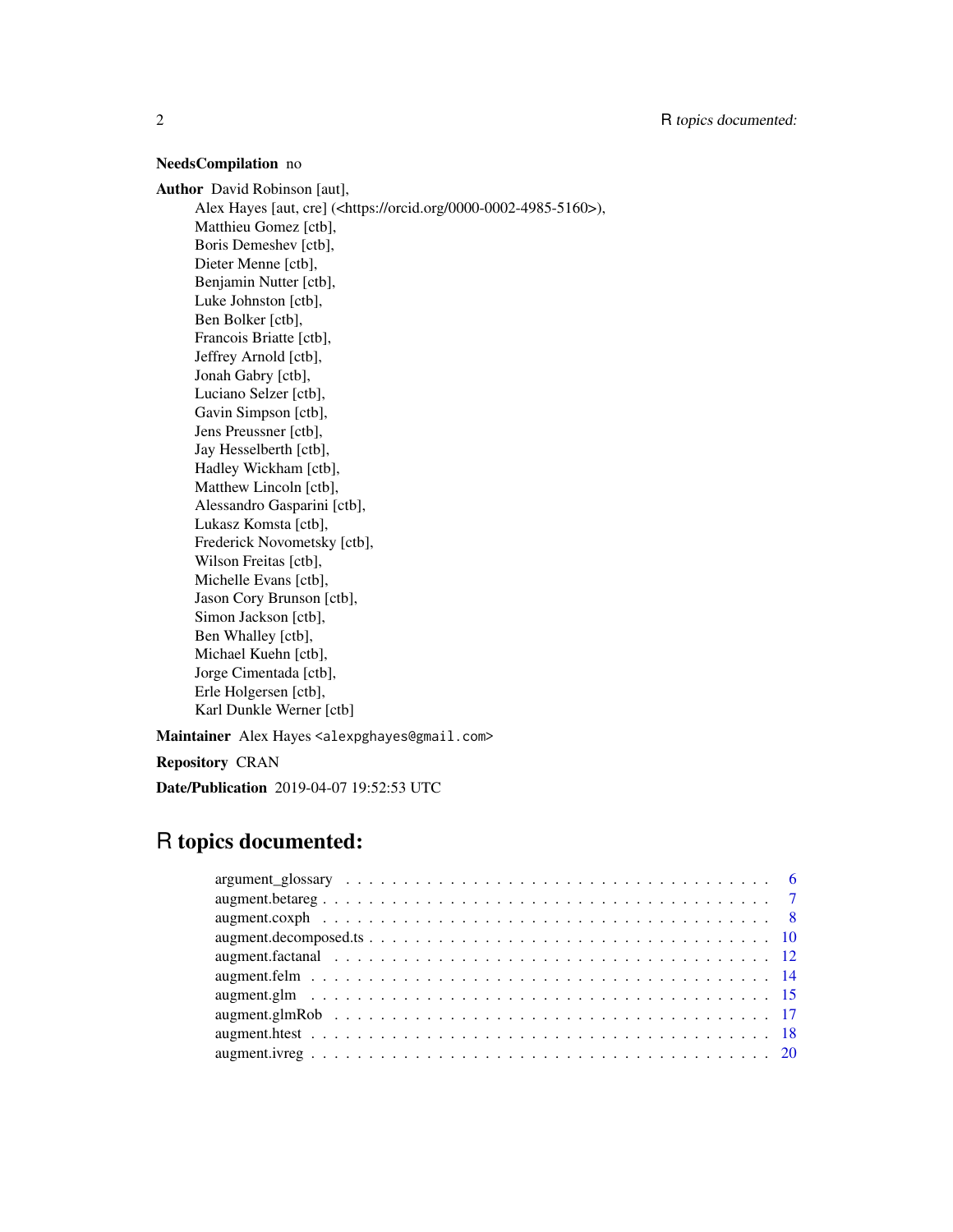|                 |  | 22 |
|-----------------|--|----|
|                 |  | 23 |
|                 |  | 25 |
|                 |  | 27 |
|                 |  | 28 |
|                 |  | 30 |
|                 |  | 31 |
|                 |  | 32 |
|                 |  | 34 |
|                 |  | 35 |
|                 |  | 36 |
|                 |  | 38 |
|                 |  | 39 |
|                 |  | 41 |
|                 |  | 43 |
|                 |  | 45 |
|                 |  | 46 |
|                 |  | 47 |
|                 |  |    |
|                 |  | 49 |
|                 |  | 50 |
|                 |  | 51 |
|                 |  | 52 |
|                 |  | 53 |
|                 |  | 53 |
|                 |  | 54 |
|                 |  | 56 |
|                 |  | 57 |
|                 |  | 59 |
|                 |  | 60 |
|                 |  | 60 |
|                 |  | 61 |
|                 |  | 62 |
|                 |  | 64 |
|                 |  | 65 |
|                 |  | 66 |
|                 |  | 67 |
|                 |  | 68 |
|                 |  | 69 |
| glance.factanal |  | 70 |
|                 |  | 71 |
| glance.fitdistr |  | 73 |
|                 |  | 74 |
| glance.gam      |  | 75 |
|                 |  | 76 |
|                 |  | 77 |
|                 |  | 78 |
| glance.glmRob   |  | 79 |
|                 |  | 80 |
|                 |  |    |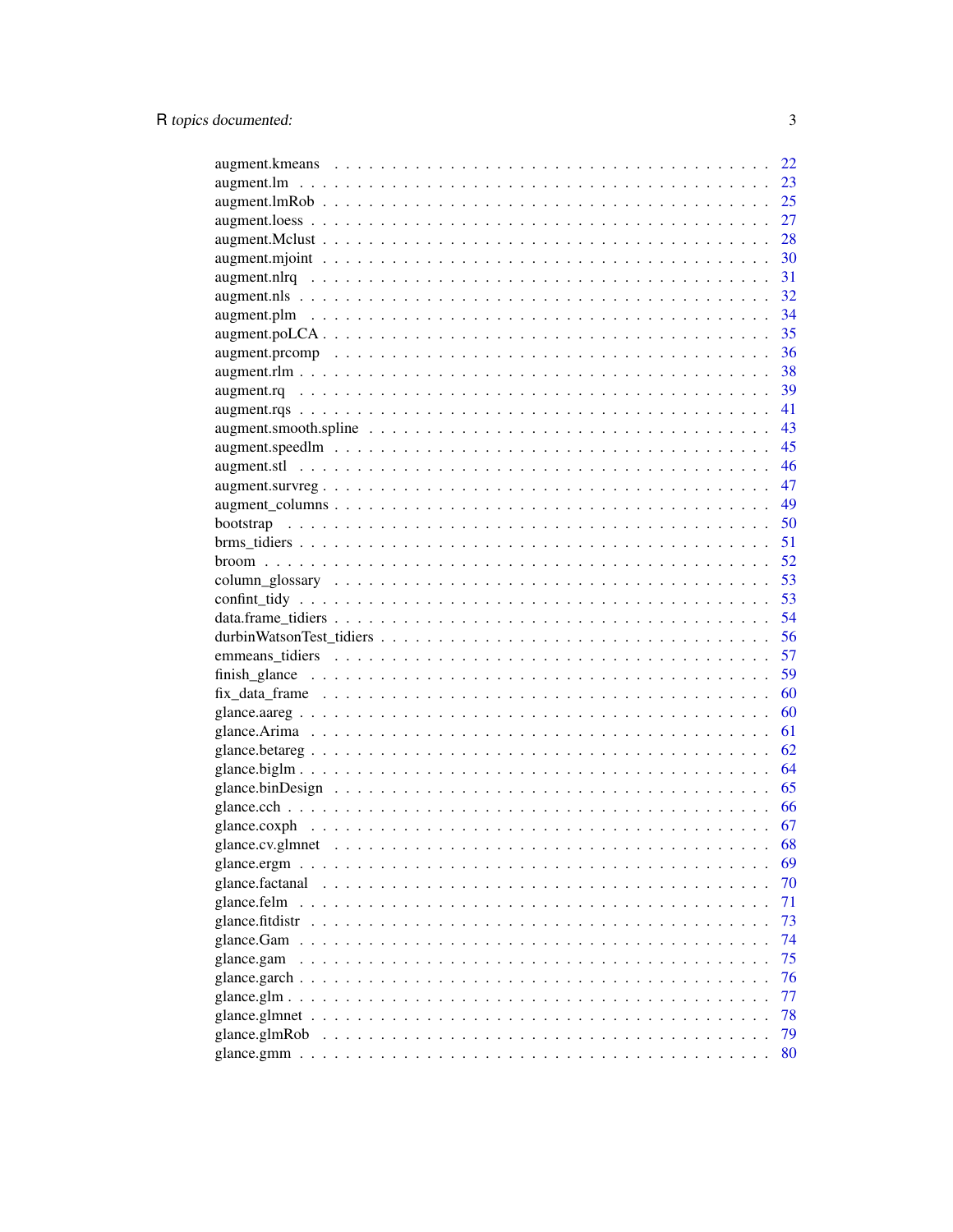|          | 81   |
|----------|------|
|          | 82   |
|          | 84   |
|          | 85   |
|          | 87   |
|          | 88   |
|          | 89   |
|          | 90   |
|          | 91   |
|          | 92   |
|          | 93   |
|          | 94   |
|          | - 95 |
|          |      |
|          |      |
|          |      |
|          |      |
|          |      |
|          |      |
|          |      |
|          |      |
|          |      |
|          |      |
|          |      |
|          |      |
|          |      |
|          |      |
|          |      |
|          |      |
|          |      |
|          |      |
|          |      |
|          |      |
|          |      |
|          |      |
|          |      |
|          |      |
|          |      |
|          |      |
|          |      |
|          |      |
| tidy.aov |      |
|          |      |
|          |      |
|          |      |
|          |      |
|          |      |
|          |      |
|          |      |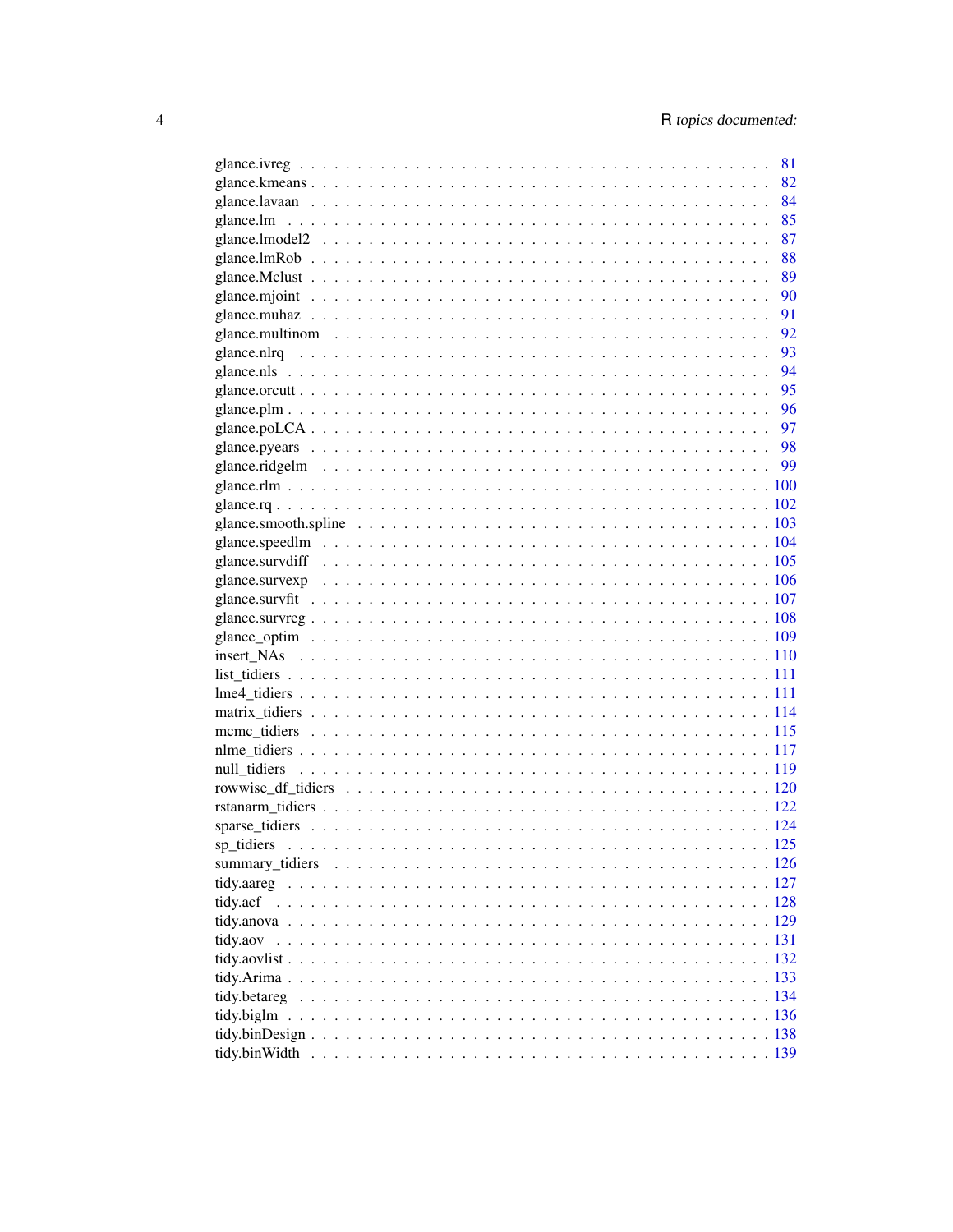| tidy.mle2 |  |
|-----------|--|
|           |  |
|           |  |
|           |  |
|           |  |
|           |  |
|           |  |
|           |  |
|           |  |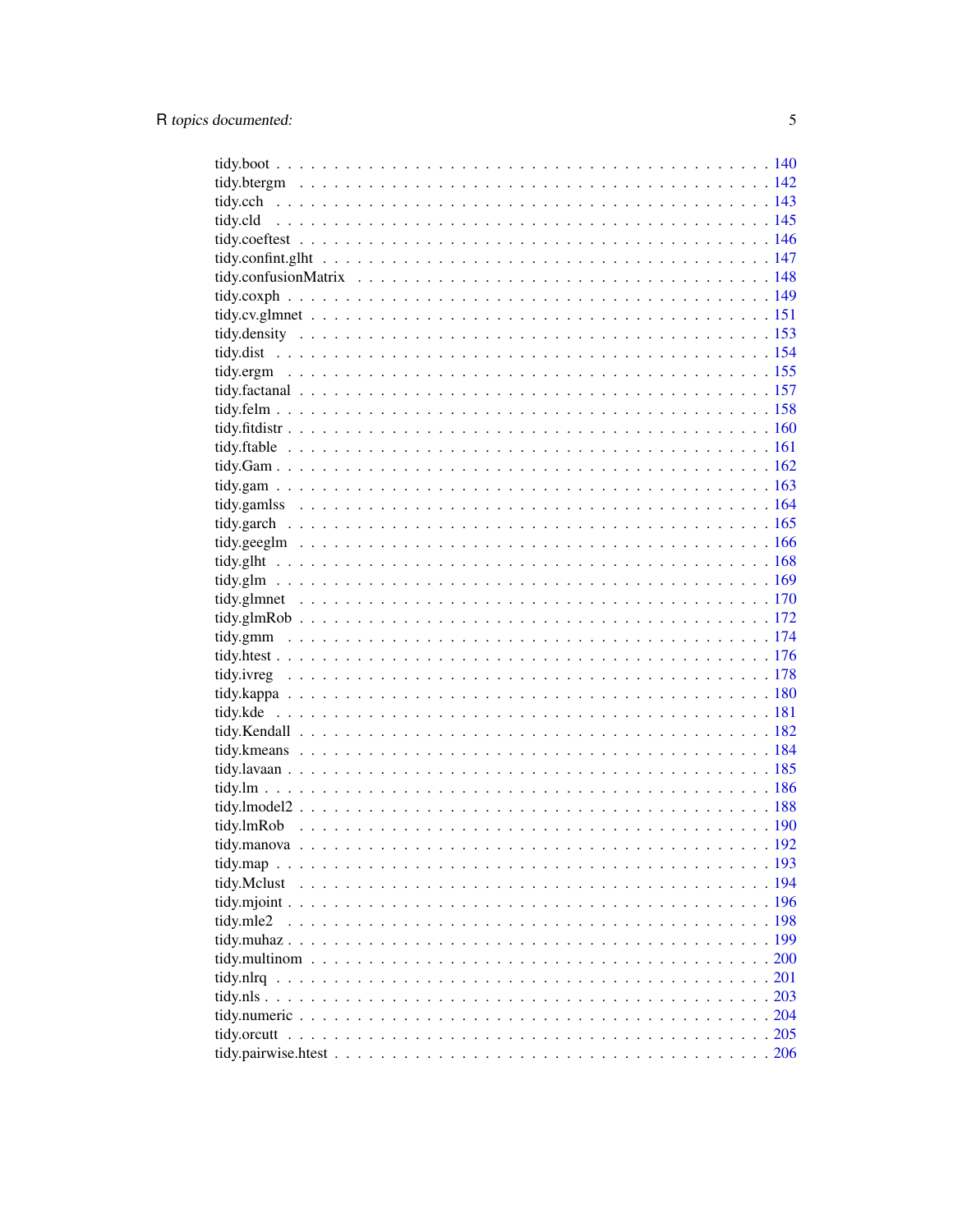<span id="page-5-0"></span>

| tidy.ts |
|---------|
|         |
|         |
|         |
|         |
|         |
|         |
|         |

#### **Index** [247](#page-246-0)

argument\_glossary *Allowed argument names in tidiers*

## Description

Allowed argument names in tidiers

## Usage

argument\_glossary

## Format

A tibble with 3 variables:

method One of "glance", "augment" or "tidy".

argument Character name of allowed argument name.

description Character description of argument use.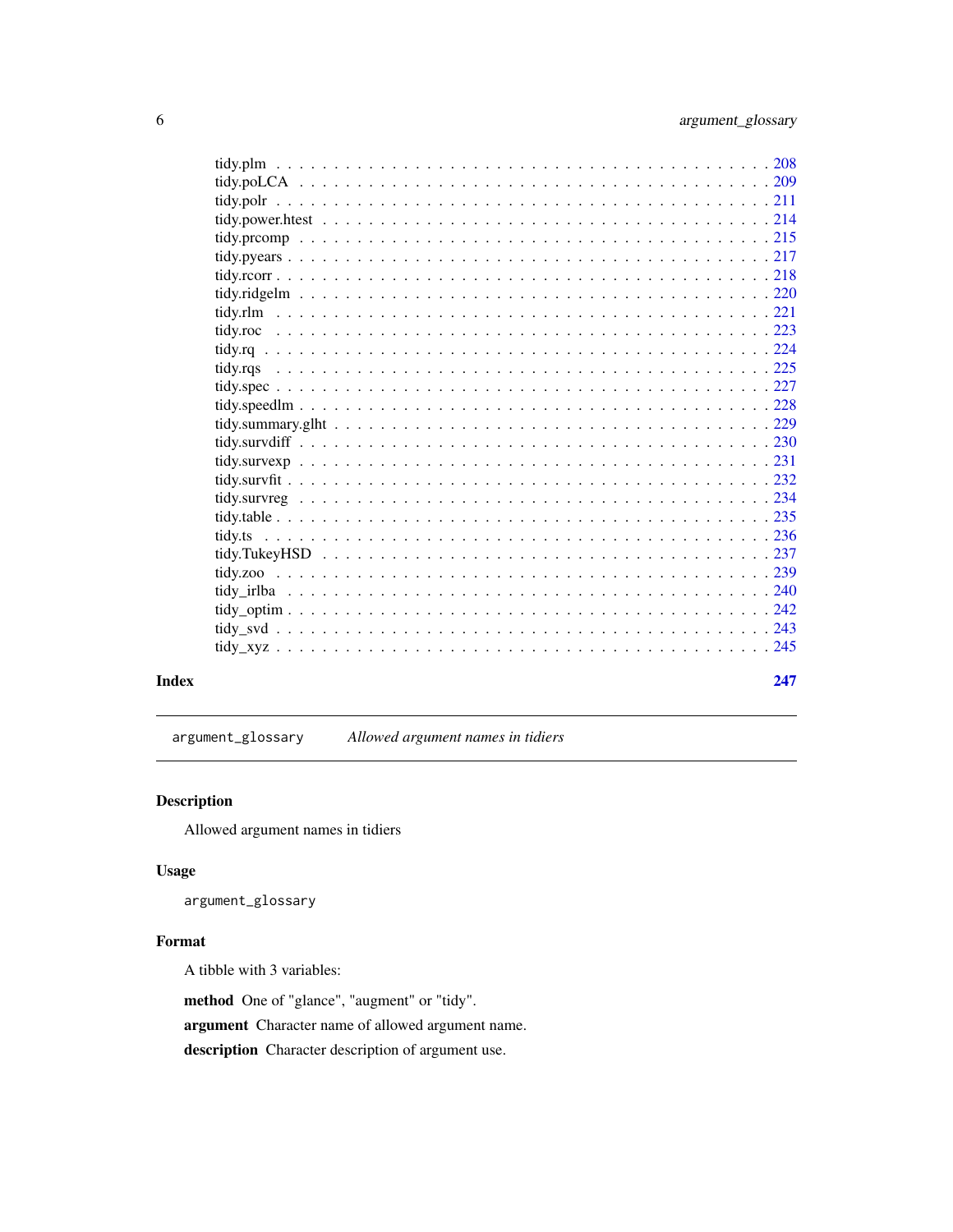## <span id="page-6-0"></span>augment.betareg 7

#### Examples

argument\_glossary

augment.betareg *Augment data with information from a(n) betareg object*

## Description

Augment accepts a model object and a dataset and adds information about each observation in the dataset. Most commonly, this includes predicted values in the .fitted column, residuals in the .resid column, and standard errors for the fitted values in a .se.fit column. New columns always begin with a . prefix to avoid overwriting columns in the original dataset.

Users may pass data to augment via either the data argument or the newdata argument. If the user passes data to the data argument, it **must** be exactly the data that was used to fit the model object. Pass datasets to newdata to augment data that was not used during model fitting. This still requires that all columns used to fit the model are present.

Augment will often behavior different depending on whether data or newdata is specified. This is because there is often information associated with training observations (such as influences or related) measures that is not meaningfully defined for new observations.

For convenience, many augment methods provide default data arguments, so that augment (fit) will return the augmented training data. In these cases augment tries to reconstruct the original data based on the model object, with some varying degrees of success.

The augmented dataset is always returned as a [tibble::tibble](#page-0-0) with the same number of rows as the passed dataset. This means that the passed data must be coercible to a tibble. At this time, tibbles do not support matrix-columns. This means you should not specify a matrix of covariates in a model formula during the original model fitting process, and that [splines::ns\(\)](#page-0-0), [stats::poly\(\)](#page-0-0) and [survival::Surv\(\)](#page-0-0) objects are not supported in input data. If you encounter errors, try explicitly passing a tibble, or fitting the original model on data in a tibble.

We are in the process of defining behaviors for models fit with various [na.action](#page-0-0) arguments, but make no guarantees about behavior when data is missing at this time.

#### Usage

```
## S3 method for class 'betareg'
augment(x, data = stats::model-frame(x),newdata = NULL, type.predict, type.residuals, ...)
```
#### Arguments

x A betareg object produced by a call to [betareg::betareg\(\)](#page-0-0).

data A [data.frame\(\)](#page-0-0) or [tibble::tibble\(\)](#page-0-0) containing the original data that was used to produce the object x. Defaults to stats::model.frame $(x)$  so that augment ( $my$ -fit) returns the augmented original data. Do not pass new data to the data argument. Augment will report information such as influence and cooks distance for data passed to the data argument. These measures are only defined for the original training data.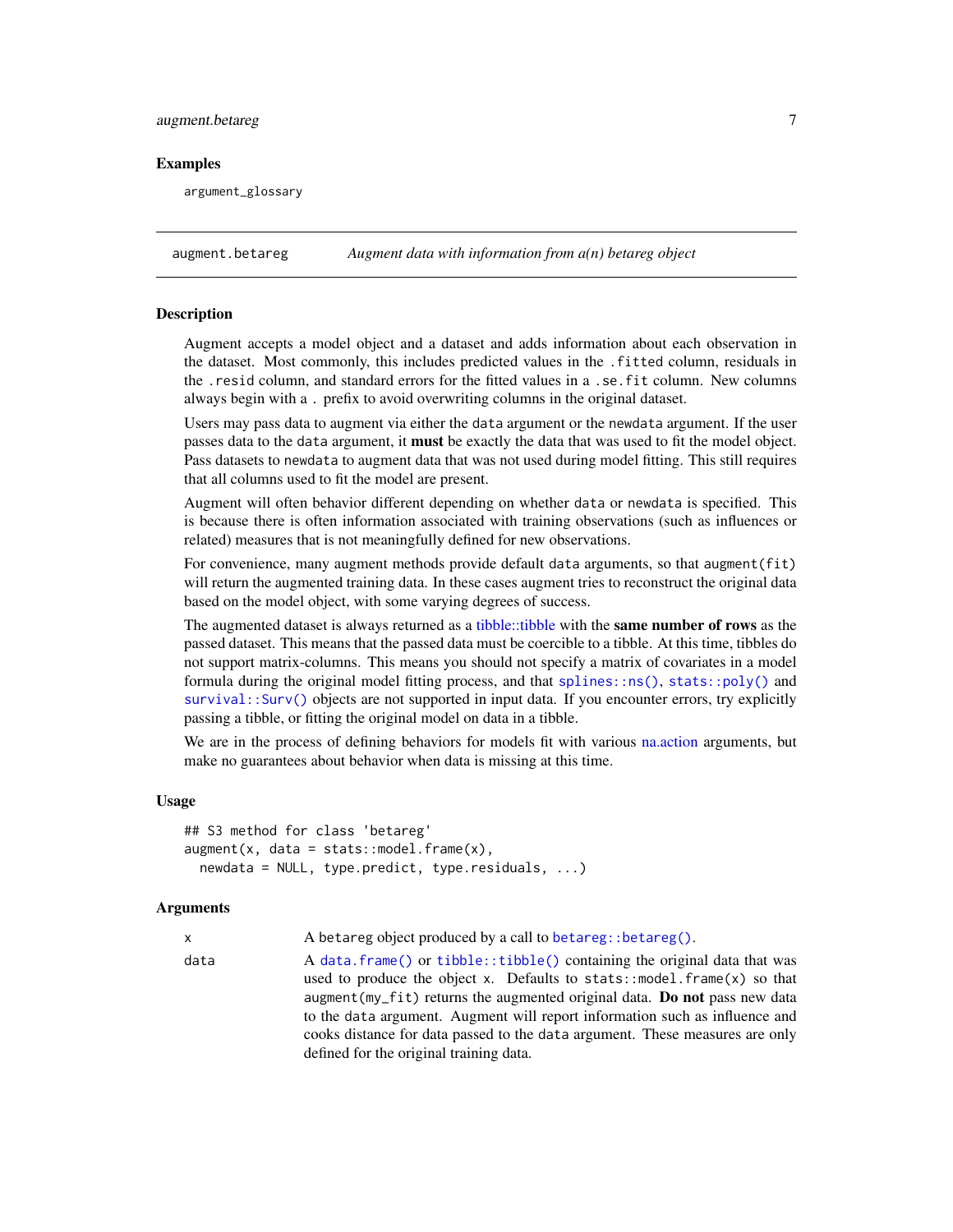<span id="page-7-0"></span>

| newdata      | A data. frame() or tibble::tibble() containing all the original predictors<br>used to create x. Defaults to NULL, indicating that nothing has been passed to<br>newdata. If newdata is specified, the data argument will be ignored.                                                                                                                                                                                                                                                                                                                          |
|--------------|---------------------------------------------------------------------------------------------------------------------------------------------------------------------------------------------------------------------------------------------------------------------------------------------------------------------------------------------------------------------------------------------------------------------------------------------------------------------------------------------------------------------------------------------------------------|
| type.predict | Character indicating type of prediction to use. Passed to the type argument of<br>the stats::predict() generic. Allowed arguments vary with model class, so<br>be sure to read the predict.my_class documentation.                                                                                                                                                                                                                                                                                                                                            |
|              | type residuals Character indicating type of residuals to use. Passed to the type argument of<br>stats::residuals() generic. Allowed arguments vary with model class, so<br>be sure to read the residuals.my_class documentation.                                                                                                                                                                                                                                                                                                                              |
|              | Additional arguments. Not used. Needed to match generic signature only. Cau-<br><b>tionary note:</b> Misspelled arguments will be absorbed in , where they will be<br>ignored. If the misspelled argument has a default value, the default value will be<br>used. For example, if you pass conf. $1$ ve $1 = 0.9$ , all computation will proceed<br>using conf.level = $0.95$ . Additionally, if you pass newdata = $my_t$ tibble to<br>an augment () method that does not accept a newdata argument, it will use the<br>default value for the data argument. |

#### Value

augment returns the original data, along with new columns describing each observation:

| .fitted | Fitted values of model           |
|---------|----------------------------------|
| .resid  | Residuals                        |
| .cooksd | Cooks distance, cooks.distance() |

## See Also

[augment\(\)](#page-0-0), [betareg::betareg\(\)](#page-0-0)

augment.coxph *Augment data with information from a(n) coxph object*

## Description

Augment accepts a model object and a dataset and adds information about each observation in the dataset. Most commonly, this includes predicted values in the .fitted column, residuals in the .resid column, and standard errors for the fitted values in a .se.fit column. New columns always begin with a . prefix to avoid overwriting columns in the original dataset.

Users may pass data to augment via either the data argument or the newdata argument. If the user passes data to the data argument, it must be exactly the data that was used to fit the model object. Pass datasets to newdata to augment data that was not used during model fitting. This still requires that all columns used to fit the model are present.

Augment will often behavior different depending on whether data or newdata is specified. This is because there is often information associated with training observations (such as influences or related) measures that is not meaningfully defined for new observations.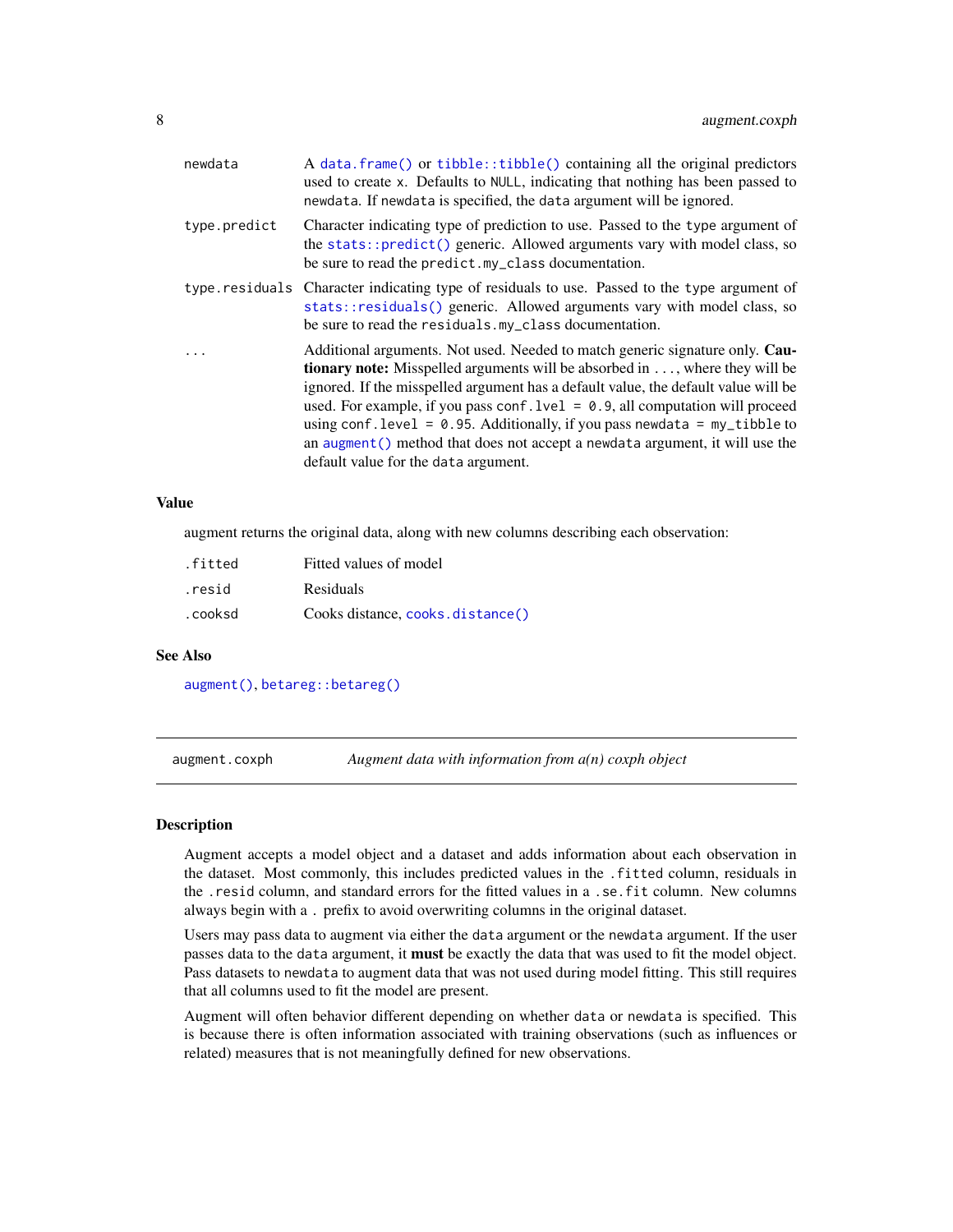## augment.coxph 9

For convenience, many augment methods provide default data arguments, so that augment (fit) will return the augmented training data. In these cases augment tries to reconstruct the original data based on the model object, with some varying degrees of success.

The augmented dataset is always returned as a [tibble::tibble](#page-0-0) with the same number of rows as the passed dataset. This means that the passed data must be coercible to a tibble. At this time, tibbles do not support matrix-columns. This means you should not specify a matrix of covariates in a model formula during the original model fitting process, and that [splines::ns\(\)](#page-0-0), [stats::poly\(\)](#page-0-0) and [survival::Surv\(\)](#page-0-0) objects are not supported in input data. If you encounter errors, try explicitly passing a tibble, or fitting the original model on data in a tibble.

We are in the process of defining behaviors for models fit with various [na.action](#page-0-0) arguments, but make no guarantees about behavior when data is missing at this time.

#### Usage

```
## S3 method for class 'coxph'
augment(x, data = NULL, newdata = NULL,type.predict = "lp", type.residuals = "martingale", ...)
```
#### Arguments

| X              | A coxph object returned from survival:: coxph().                                                                                                                                                                                                                                                                                                                                                                                                                                                                                                               |
|----------------|----------------------------------------------------------------------------------------------------------------------------------------------------------------------------------------------------------------------------------------------------------------------------------------------------------------------------------------------------------------------------------------------------------------------------------------------------------------------------------------------------------------------------------------------------------------|
| data           | A data.frame() or tibble::tibble() containing the original data that was<br>used to produce the object x. Defaults to stats:: model. $frame(x)$ so that<br>augment (my_fit) returns the augmented original data. Do not pass new data<br>to the data argument. Augment will report information such as influence and<br>cooks distance for data passed to the data argument. These measures are only<br>defined for the original training data.                                                                                                                |
| newdata        | A data.frame() or tibble::tibble() containing all the original predictors<br>used to create x. Defaults to NULL, indicating that nothing has been passed to<br>newdata. If newdata is specified, the data argument will be ignored.                                                                                                                                                                                                                                                                                                                            |
| type.predict   | Character indicating type of prediction to use. Passed to the type argument of<br>the stats::predict() generic. Allowed arguments vary with model class, so<br>be sure to read the predict.my_class documentation.                                                                                                                                                                                                                                                                                                                                             |
| type.residuals | Character indicating type of residuals to use. Passed to the type argument of<br>stats::residuals() generic. Allowed arguments vary with model class, so<br>be sure to read the residuals. my_class documentation.                                                                                                                                                                                                                                                                                                                                             |
|                | Additional arguments. Not used. Needed to match generic signature only. Cau-<br><b>tionary note:</b> Misspelled arguments will be absorbed in , where they will be<br>ignored. If the misspelled argument has a default value, the default value will be<br>used. For example, if you pass conf. $1$ ve $1 = 0.9$ , all computation will proceed<br>using conf. level = $0.95$ . Additionally, if you pass newdata = $my_t$ tibble to<br>an augment () method that does not accept a newdata argument, it will use the<br>default value for the data argument. |

#### Details

When the modeling was performed with na.action =  $"$ na.omit" (as is the typical default), rows with NA in the initial data are omitted entirely from the augmented data frame. When the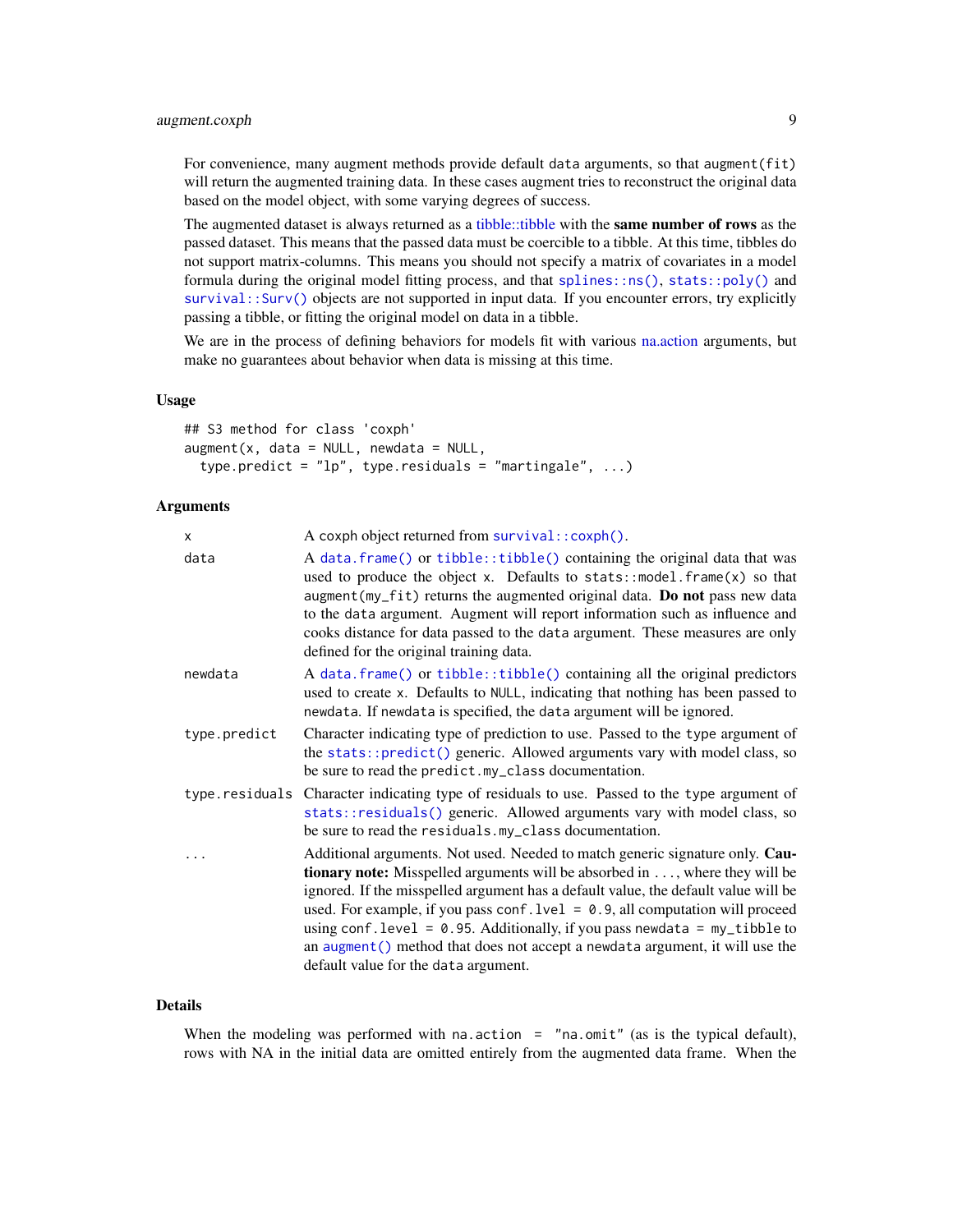<span id="page-9-0"></span>modeling was performed with na.action = "na.exclude", one should provide the original data as a second argument, at which point the augmented data will contain those rows (typically with NAs in place of the new columns). If the original data is not provided to [augment\(\)](#page-0-0) and na.action = "na.exclude", a warning is raised and the incomplete rows are dropped.

#### Value

A [tibble::tibble](#page-0-0) with the passed data and additional columns:

| .fitted | Fitted values of model                        |
|---------|-----------------------------------------------|
| .se.fit | Standard errors of fitted values              |
| .resid  | Residuals (not present if newdata specified.) |

#### See Also

#### [na.action](#page-0-0)

[augment\(\)](#page-0-0), [survival::coxph\(\)](#page-0-0)

Other coxph tidiers: [glance.coxph](#page-66-1), [tidy.coxph](#page-148-1)

Other survival tidiers: [augment.survreg](#page-46-1), [glance.aareg](#page-59-1), [glance.cch](#page-65-1), [glance.coxph](#page-66-1), [glance.pyears](#page-97-1), [glance.survdiff](#page-104-1), [glance.survexp](#page-105-1), [glance.survfit](#page-106-1), [glance.survreg](#page-107-1), [tidy.aareg](#page-126-1), [tidy.cch](#page-142-1), [tidy.coxph](#page-148-1), [tidy.pyears](#page-216-1), [tidy.survdiff](#page-229-1), [tidy.survexp](#page-230-1), [tidy.survfit](#page-231-1), [tidy.survreg](#page-233-1)

augment.decomposed.ts *Augment data with information from a(n) decomposed.ts object*

#### Description

Augment accepts a model object and a dataset and adds information about each observation in the dataset. Most commonly, this includes predicted values in the .fitted column, residuals in the .resid column, and standard errors for the fitted values in a .se.fit column. New columns always begin with a . prefix to avoid overwriting columns in the original dataset.

Users may pass data to augment via either the data argument or the newdata argument. If the user passes data to the data argument, it **must** be exactly the data that was used to fit the model object. Pass datasets to newdata to augment data that was not used during model fitting. This still requires that all columns used to fit the model are present.

Augment will often behavior different depending on whether data or newdata is specified. This is because there is often information associated with training observations (such as influences or related) measures that is not meaningfully defined for new observations.

For convenience, many augment methods provide default data arguments, so that augment (fit) will return the augmented training data. In these cases augment tries to reconstruct the original data based on the model object, with some varying degrees of success.

The augmented dataset is always returned as a [tibble::tibble](#page-0-0) with the same number of rows as the passed dataset. This means that the passed data must be coercible to a tibble. At this time, tibbles do not support matrix-columns. This means you should not specify a matrix of covariates in a model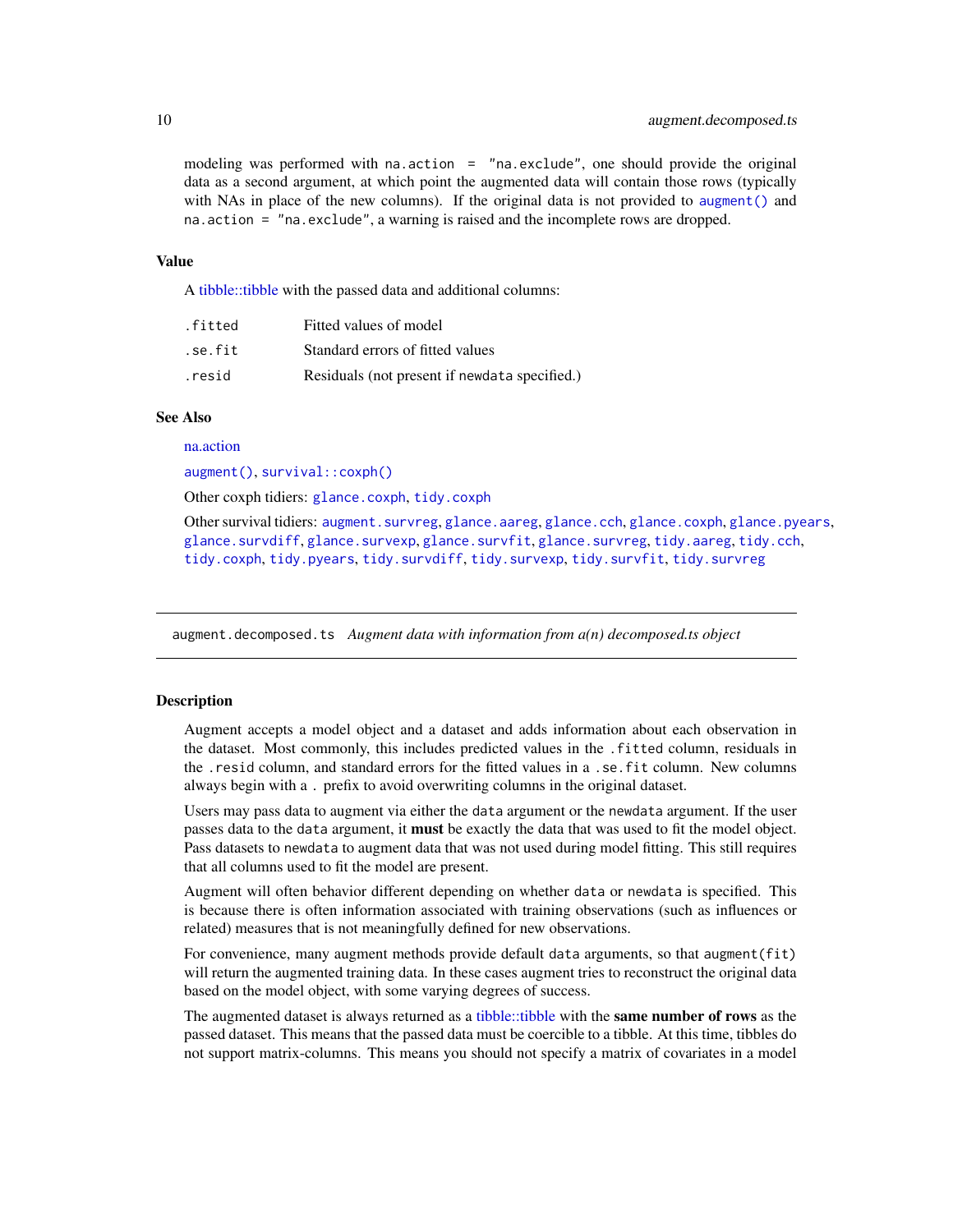formula during the original model fitting process, and that [splines::ns\(\)](#page-0-0), [stats::poly\(\)](#page-0-0) and [survival::Surv\(\)](#page-0-0) objects are not supported in input data. If you encounter errors, try explicitly passing a tibble, or fitting the original model on data in a tibble.

We are in the process of defining behaviors for models fit with various [na.action](#page-0-0) arguments, but make no guarantees about behavior when data is missing at this time.

#### Usage

```
## S3 method for class 'decomposed.ts'
augment(x, \ldots)
```
#### Arguments

```
x A decomposed.ts object returned from stats::decompose().
```
... Additional arguments. Not used. Needed to match generic signature only. Cautionary note: Misspelled arguments will be absorbed in ..., where they will be ignored. If the misspelled argument has a default value, the default value will be used. For example, if you pass conf.  $level = 0.9$ , all computation will proceed using conf.level = 0.95. Additionally, if you pass newdata = my\_tibble to an [augment\(\)](#page-0-0) method that does not accept a newdata argument, it will use the default value for the data argument.

#### Value

A [tibble::tibble](#page-0-0) with one row for each observation in the original times series:

| .seasonal  | The seasonal component of the decomposition.               |
|------------|------------------------------------------------------------|
| .trend     | The trend component of the decomposition.                  |
| .remainder | The remainder, or "random" component of the decomposition. |
| .weight    | The final robust weights (st1 only).                       |
| .seasadj   | The seasonally adjusted (or "deseasonalised") series.      |

#### See Also

[augment\(\)](#page-0-0), [stats::decompose\(\)](#page-0-0) Other decompose tidiers: [augment.stl](#page-45-1)

## Examples

```
# Time series of temperatures in Nottingham, 1920-1939:
nottem
# Perform seasonal decomposition on the data with both decompose
# and stl:
d1 <- stats::decompose(nottem)
d2 \le - stats::stl(nottem, s.window = "periodic", robust = TRUE)
```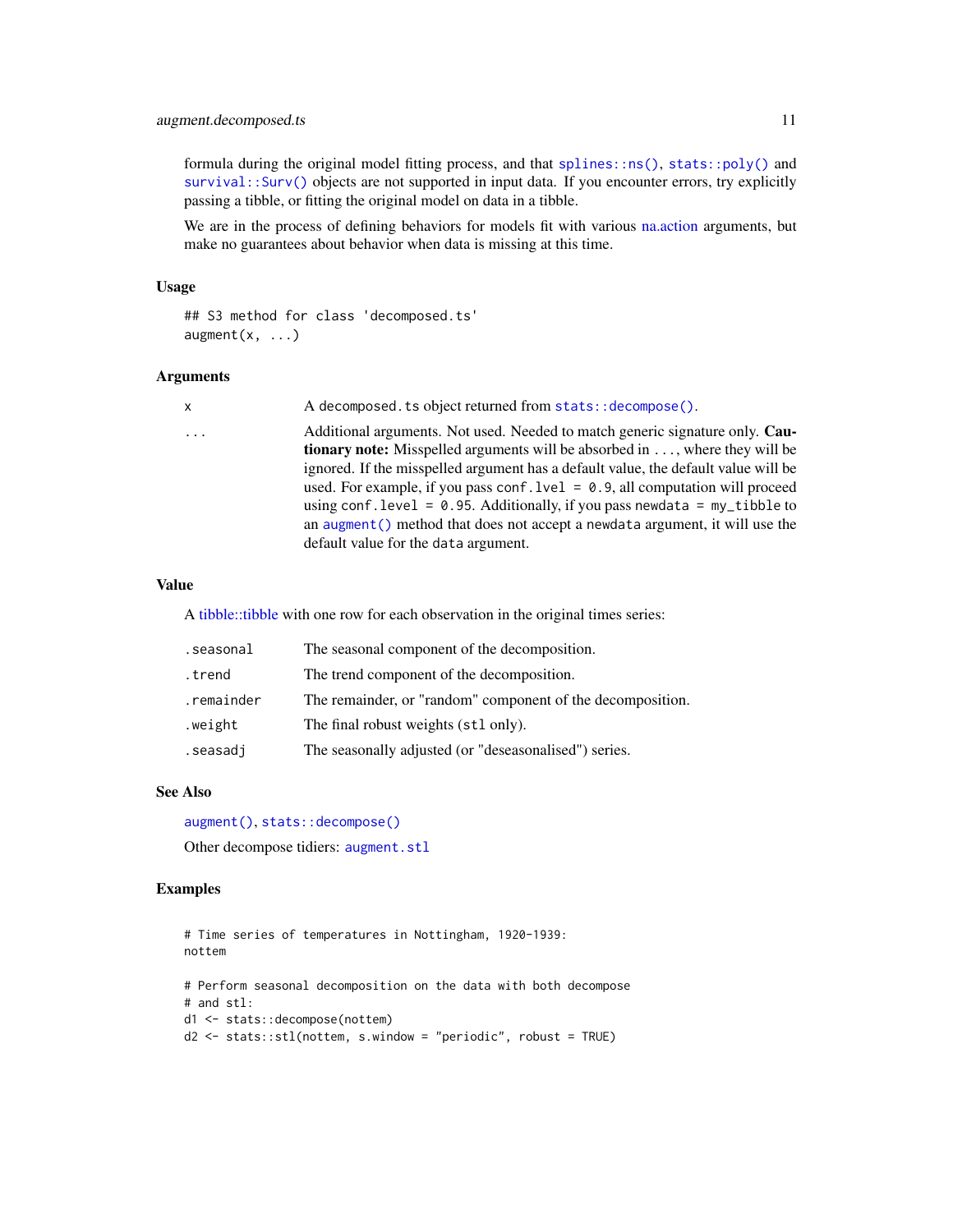```
# Compare the original series to its decompositions.
cbind(broom::tidy(nottem), broom::augment(d1),
     broom::augment(d2))
# Visually compare seasonal decompositions in tidy data frames.
library(tibble)
library(dplyr)
library(tidyr)
library(ggplot2)
decomps <- tibble(
    # Turn the ts objects into data frames.
    series = list(as.data.frame(nottem), as.data.frame(nottem)),
    # Add the models in, one for each row.
    decomp = c("decompose", "stl"),
    model = list(d1, d2)) %>%
    rowwise() %>%
    # Pull out the fitted data using broom::augment.
   mutate(augment = list(broom::augment(model))) %>%
   ungroup() %>%
    # Unnest the data frames into a tidy arrangement of
    # the series next to its seasonal decomposition, grouped
    # by the method (stl or decompose).
    group_by(decomp) %>%
   unnest(series, augment) %>%
    mutate/index = 1:n()) %>%
   ungroup() %>%
    select(decomp, index, x, adjusted = .seasadj)
ggplot(decomps) +
    geom\_line(aes(x = index, y = x), colour = "black") +geom\_line(aes(x = index, y = adjusted, colour = decomp,group = decomp))
```
augment.factanal *Augment data with information from a(n) factanal object*

#### **Description**

Augment accepts a model object and a dataset and adds information about each observation in the dataset. Most commonly, this includes predicted values in the .fitted column, residuals in the .resid column, and standard errors for the fitted values in a .se.fit column. New columns always begin with a . prefix to avoid overwriting columns in the original dataset.

Users may pass data to augment via either the data argument or the newdata argument. If the user passes data to the data argument, it **must** be exactly the data that was used to fit the model object.

<span id="page-11-0"></span>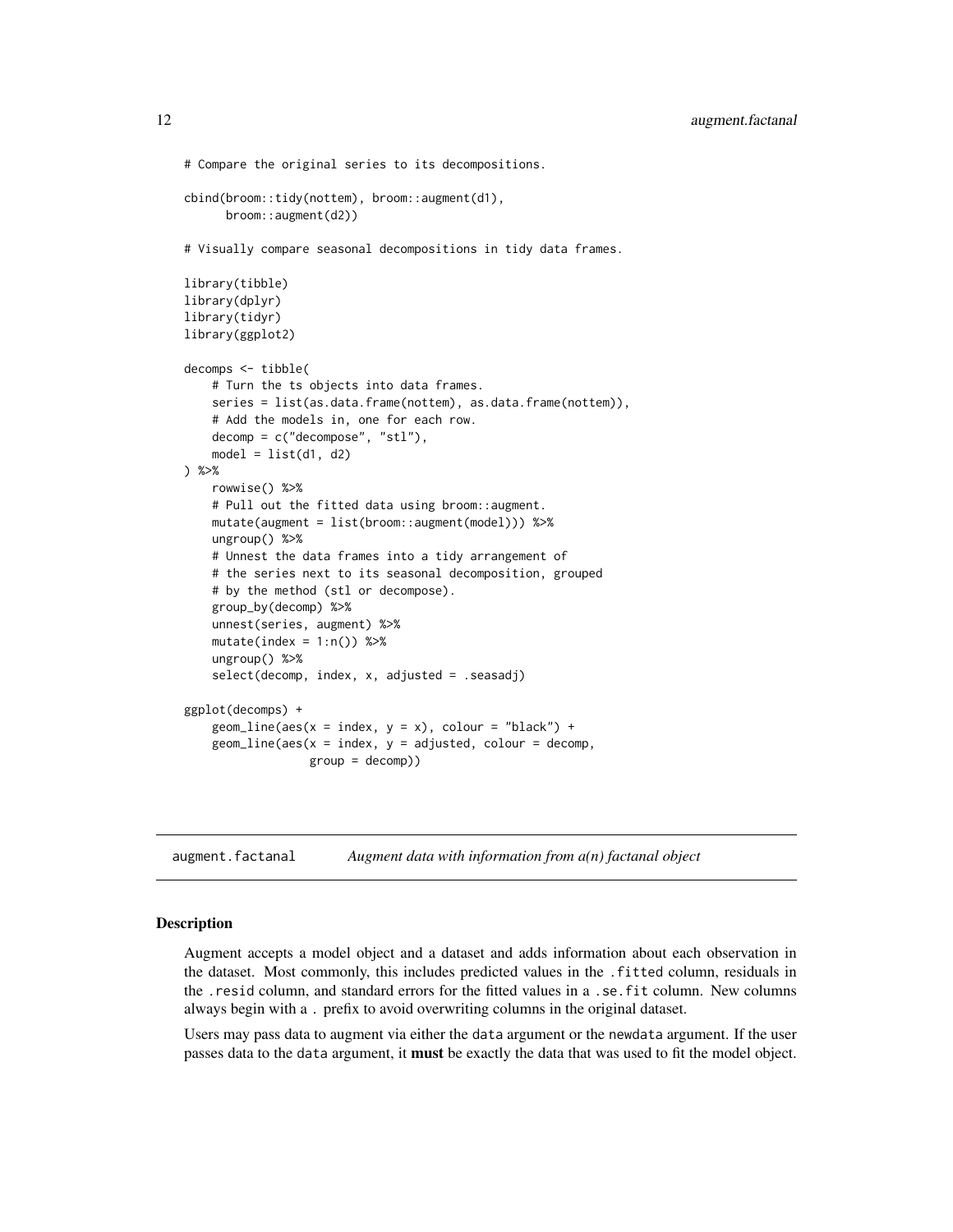#### augment.factanal 13

Pass datasets to newdata to augment data that was not used during model fitting. This still requires that all columns used to fit the model are present.

Augment will often behavior different depending on whether data or newdata is specified. This is because there is often information associated with training observations (such as influences or related) measures that is not meaningfully defined for new observations.

For convenience, many augment methods provide default data arguments, so that augment (fit) will return the augmented training data. In these cases augment tries to reconstruct the original data based on the model object, with some varying degrees of success.

The augmented dataset is always returned as a [tibble::tibble](#page-0-0) with the same number of rows as the passed dataset. This means that the passed data must be coercible to a tibble. At this time, tibbles do not support matrix-columns. This means you should not specify a matrix of covariates in a model formula during the original model fitting process, and that [splines::ns\(\)](#page-0-0), [stats::poly\(\)](#page-0-0) and [survival::Surv\(\)](#page-0-0) objects are not supported in input data. If you encounter errors, try explicitly passing a tibble, or fitting the original model on data in a tibble.

We are in the process of defining behaviors for models fit with various [na.action](#page-0-0) arguments, but make no guarantees about behavior when data is missing at this time.

#### Usage

```
## S3 method for class 'factanal'
augment(x, data, ...)
```
#### Arguments

| X          | A factanal object created by stats:: factanal().                                                                                                                                                                                                                                                                                                                                                                                                |
|------------|-------------------------------------------------------------------------------------------------------------------------------------------------------------------------------------------------------------------------------------------------------------------------------------------------------------------------------------------------------------------------------------------------------------------------------------------------|
| data       | A data.frame() or tibble::tibble() containing the original data that was<br>used to produce the object x. Defaults to stats::model.frame $(x)$ so that<br>$augment(my_fit)$ returns the augmented original data. Do not pass new data<br>to the data argument. Augment will report information such as influence and<br>cooks distance for data passed to the data argument. These measures are only<br>defined for the original training data. |
| $\ddots$ . | Additional arguments. Not used. Needed to match generic signature only. Cau-<br><b>tionary note:</b> Misspelled arguments will be absorbed in , where they will be                                                                                                                                                                                                                                                                              |

tionary note: Misspelled arguments will be absorbed in . . . , where they will be ignored. If the misspelled argument has a default value, the default value will be used. For example, if you pass conf.  $level = 0.9$ , all computation will proceed using conf.level =  $0.95$ . Additionally, if you pass newdata =  $my$ \_tibble to an [augment\(\)](#page-0-0) method that does not accept a newdata argument, it will use the default value for the data argument.

## Value

When data is not supplied augment. factanal returns one row for each observation, with a factor score column added for each factor  $X$ ,  $(.fsX)$ . This is because factanal $()$ , unlike other stats methods like  $lm()$ , does not retain the original data.

When data is supplied, augment.factanal returns one row for each observation, with a factor score column added for each factor X,  $($ .fsX $)$ .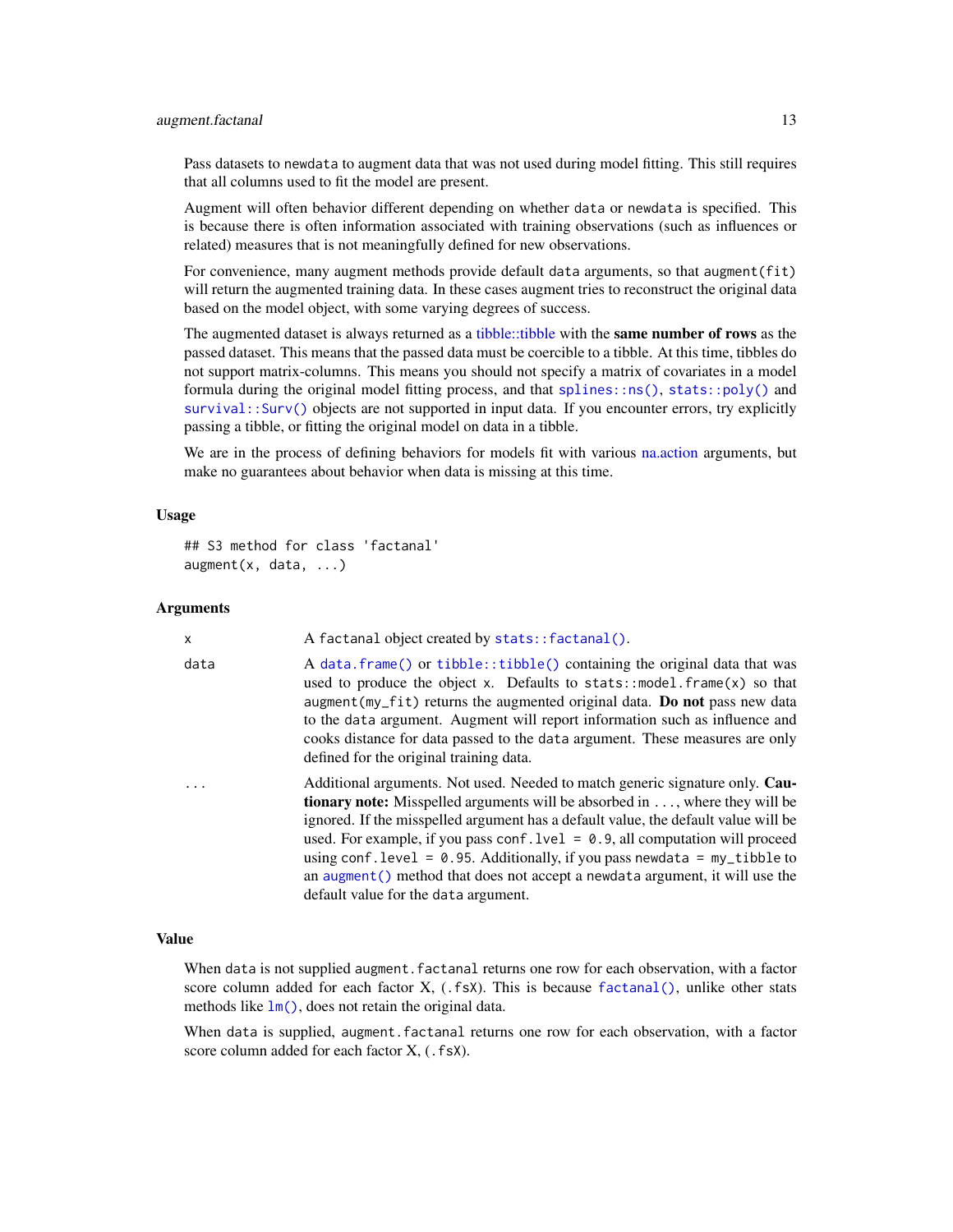#### See Also

[augment\(\)](#page-0-0), [stats::factanal\(\)](#page-0-0) Other factanal tidiers: [glance.factanal](#page-69-1), [tidy.factanal](#page-156-1)

augment.felm *Augment data with information from a(n) felm object*

#### Description

Augment accepts a model object and a dataset and adds information about each observation in the dataset. Most commonly, this includes predicted values in the .fitted column, residuals in the .resid column, and standard errors for the fitted values in a .se.fit column. New columns always begin with a . prefix to avoid overwriting columns in the original dataset.

Users may pass data to augment via either the data argument or the newdata argument. If the user passes data to the data argument, it must be exactly the data that was used to fit the model object. Pass datasets to newdata to augment data that was not used during model fitting. This still requires that all columns used to fit the model are present.

Augment will often behavior different depending on whether data or newdata is specified. This is because there is often information associated with training observations (such as influences or related) measures that is not meaningfully defined for new observations.

For convenience, many augment methods provide default data arguments, so that augment (fit) will return the augmented training data. In these cases augment tries to reconstruct the original data based on the model object, with some varying degrees of success.

The augmented dataset is always returned as a [tibble::tibble](#page-0-0) with the **same number of rows** as the passed dataset. This means that the passed data must be coercible to a tibble. At this time, tibbles do not support matrix-columns. This means you should not specify a matrix of covariates in a model formula during the original model fitting process, and that [splines::ns\(\)](#page-0-0), [stats::poly\(\)](#page-0-0) and survival:: Surv() objects are not supported in input data. If you encounter errors, try explicitly passing a tibble, or fitting the original model on data in a tibble.

We are in the process of defining behaviors for models fit with various [na.action](#page-0-0) arguments, but make no guarantees about behavior when data is missing at this time.

#### Usage

```
## S3 method for class 'felm'
augment(x, data = NULL, ...)
```

| $\times$ | A felm object returned from $lfe::felm()$ .                                                                                                                                                                                                                                                                                                                                                                                                    |
|----------|------------------------------------------------------------------------------------------------------------------------------------------------------------------------------------------------------------------------------------------------------------------------------------------------------------------------------------------------------------------------------------------------------------------------------------------------|
| data     | A data.frame() or tibble::tibble() containing the original data that was<br>used to produce the object x. Defaults to stats::model.frame $(x)$ so that<br>augment (my_fit) returns the augmented original data. Do not pass new data<br>to the data argument. Augment will report information such as influence and<br>cooks distance for data passed to the data argument. These measures are only<br>defined for the original training data. |

<span id="page-13-0"></span>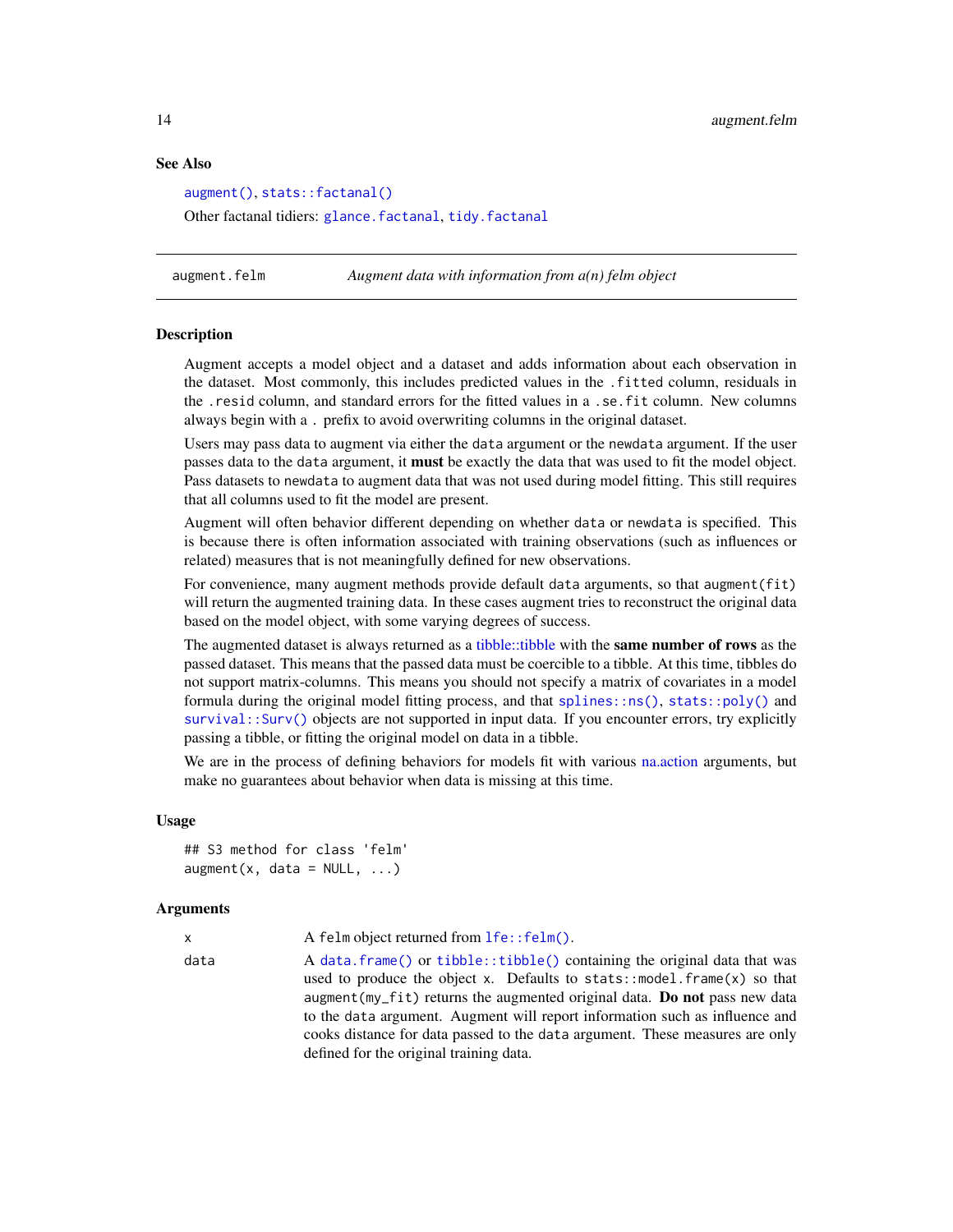## <span id="page-14-0"></span>augment.glm 15

... Additional arguments. Not used. Needed to match generic signature only. Cautionary note: Misspelled arguments will be absorbed in ..., where they will be ignored. If the misspelled argument has a default value, the default value will be used. For example, if you pass conf.lvel = 0.9, all computation will proceed using conf.level =  $0.95$ . Additionally, if you pass newdata = my\_tibble to an [augment\(\)](#page-0-0) method that does not accept a newdata argument, it will use the default value for the data argument.

## Value

|  | A tibble::tibble() containing the data passed to augment, and <b>additional</b> columns: |  |  |  |  |  |
|--|------------------------------------------------------------------------------------------|--|--|--|--|--|
|--|------------------------------------------------------------------------------------------|--|--|--|--|--|

| .fitted | The predicted response for that observation.                                   |
|---------|--------------------------------------------------------------------------------|
| .resid  | The residual for a particular point. Present only when data has been passed to |
|         | augment via the data argument.                                                 |

## See Also

[augment\(\)](#page-0-0), [lfe::felm\(\)](#page-0-0)

Other felm tidiers: [tidy.felm](#page-157-1)

<span id="page-14-1"></span>augment.glm *Augment a(n) glm object*

## Description

This augment method wraps [augment.lm\(\)](#page-22-1).

## Usage

```
## S3 method for class 'glm'
augment(x, \ldots)
```

| x        | A glm object returned from $stats::glm()$ .                                                                                                                                                                                                                                                                                                                                                                                                        |
|----------|----------------------------------------------------------------------------------------------------------------------------------------------------------------------------------------------------------------------------------------------------------------------------------------------------------------------------------------------------------------------------------------------------------------------------------------------------|
| $\ddots$ | Arguments passed on to augment. Im                                                                                                                                                                                                                                                                                                                                                                                                                 |
|          | data A data. frame() or tibble:: tibble() containing the original data that<br>was used to produce the object x. Defaults to stats::model.frame(x) so<br>that augment (my_fit) returns the augmented original data. Do not pass<br>new data to the data argument. Augment will report information such as<br>influence and cooks distance for data passed to the data argument. These<br>measures are only defined for the original training data. |
|          | newdata A data.frame() or tibble::tibble() containing all the original<br>predictors used to create x. Defaults to NULL, indicating that nothing has<br>been passed to newdata. If newdata is specified, the data argument will<br>be ignored.                                                                                                                                                                                                     |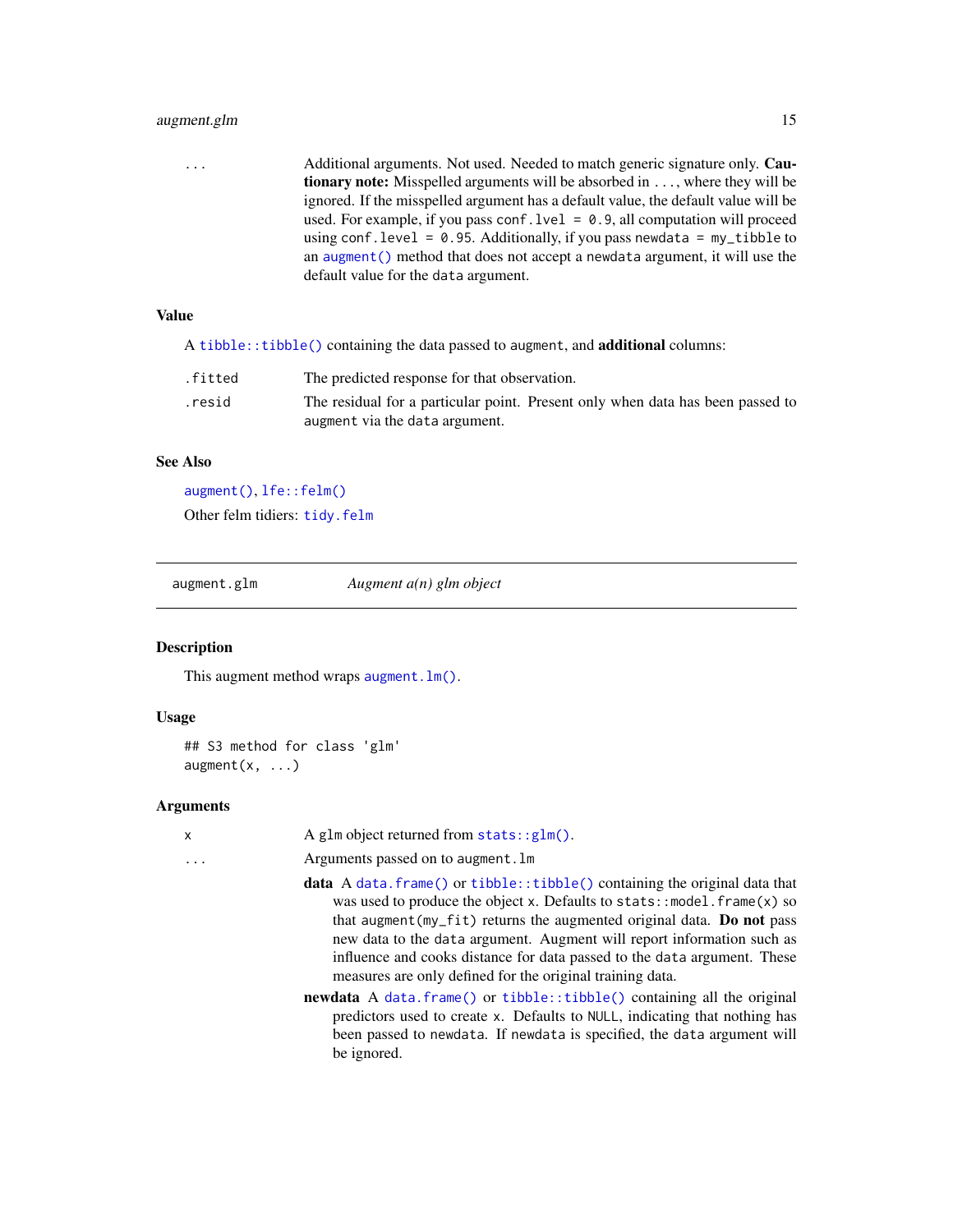- type.predict Type of predictions to use when x is a glm object. Passed to [stats::predict.glm\(\)](#page-0-0).
- type.residuals Type of residuals to use when x is a glm object. Passed to [stats::residuals.glm\(\)](#page-0-0).
- x An lm object created by [stats::lm\(\)](#page-0-0).

#### Value

When newdata is not supplied augment.lm returns one row for each observation, with seven columns added to the original data:

| .hat       | Diagonal of the hat matrix                                                                      |
|------------|-------------------------------------------------------------------------------------------------|
| .sigma     | Estimate of residual standard deviation when corresponding observation is dropped<br>from model |
| .cooksd    | Cooks distance, cooks.distance()                                                                |
| .fitted    | Fitted values of model                                                                          |
| .se.fit    | Standard errors of fitted values                                                                |
| .resid     | Residuals                                                                                       |
| .std.resid | Standardised residuals                                                                          |

Some unusual lm objects, such as rlm from MASS, may omit .cooksd and .std.resid. gam from mgcv omits .sigma.

When newdata is supplied, returns one row for each observation, with three columns added to the new data:

| .fitted | Fitted values of model                     |
|---------|--------------------------------------------|
| .se.fit | Standard errors of fitted values           |
| .resid  | Residuals of fitted values on the new data |

## See Also

[augment\(\)](#page-0-0), [augment.lm\(\)](#page-22-1)

[stats::glm\(\)](#page-0-0)

Other lm tidiers: [augment.lm](#page-22-1), [glance.glm](#page-76-1), [glance.lm](#page-84-1), [tidy.glm](#page-168-1), [tidy.lm](#page-185-1)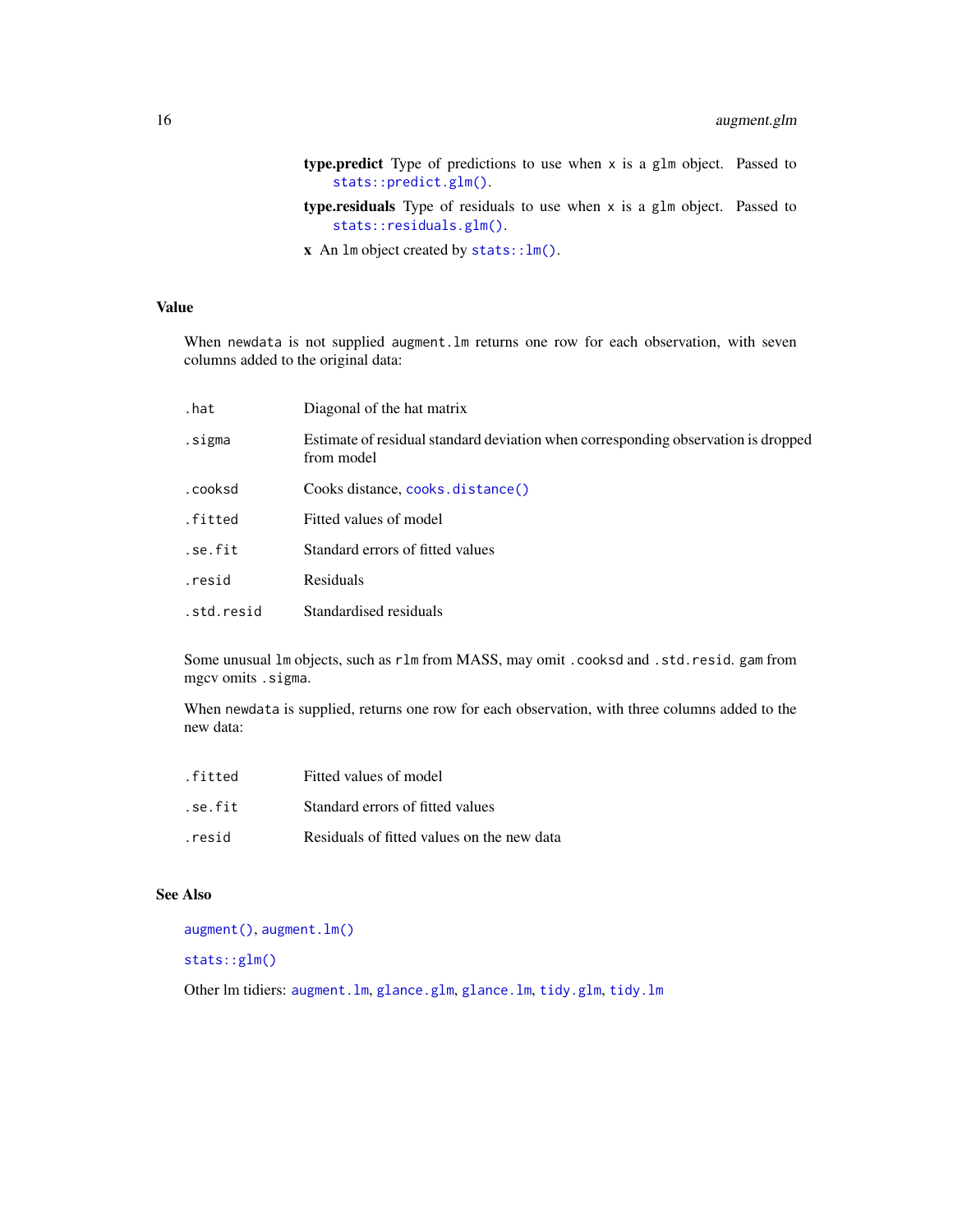<span id="page-16-1"></span><span id="page-16-0"></span>augment.glmRob *Augment a(n) glmRob object*

## Description

This augment method wraps [augment.lm\(\)](#page-22-1).

## Usage

```
## S3 method for class 'glmRob'
augment(x, ...)
```
## Arguments

| A glmRob object returned from robust::glmRob().                                                                                                                                                                                                                                                                                                                                                                                                                  |
|------------------------------------------------------------------------------------------------------------------------------------------------------------------------------------------------------------------------------------------------------------------------------------------------------------------------------------------------------------------------------------------------------------------------------------------------------------------|
| Arguments passed on to augment. Im                                                                                                                                                                                                                                                                                                                                                                                                                               |
| <b>data</b> A data. frame() or tibble::tibble() containing the original data that<br>was used to produce the object x. Defaults to $stats::modelੂ$ . frame $(x)$ so<br>that augment (my_fit) returns the augmented original data. Do not pass<br>new data to the data argument. Augment will report information such as<br>influence and cooks distance for data passed to the data argument. These<br>measures are only defined for the original training data. |
| newdata A data.frame() or tibble::tibble() containing all the original<br>predictors used to create x. Defaults to NULL, indicating that nothing has<br>been passed to newdata. If newdata is specified, the data argument will<br>be ignored.                                                                                                                                                                                                                   |
| <b>type.predict</b> Type of predictions to use when x is a glm object. Passed to<br>$stats::predict.glm()$ .                                                                                                                                                                                                                                                                                                                                                     |
| <b>type.residuals</b> Type of residuals to use when x is a glm object. Passed to<br>stats::residuals.glm().                                                                                                                                                                                                                                                                                                                                                      |
| $x$ An $lm$ object created by stats:: $lm()$ .                                                                                                                                                                                                                                                                                                                                                                                                                   |
|                                                                                                                                                                                                                                                                                                                                                                                                                                                                  |

## Details

For tidiers for robust models from the MASS package see [tidy.rlm\(\)](#page-220-1).

## Value

When newdata is not supplied augment.lm returns one row for each observation, with seven columns added to the original data:

| .hat    | Diagonal of the hat matrix                                                                      |
|---------|-------------------------------------------------------------------------------------------------|
| .sigma  | Estimate of residual standard deviation when corresponding observation is dropped<br>from model |
| .cooksd | Cooks distance, cooks.distance()                                                                |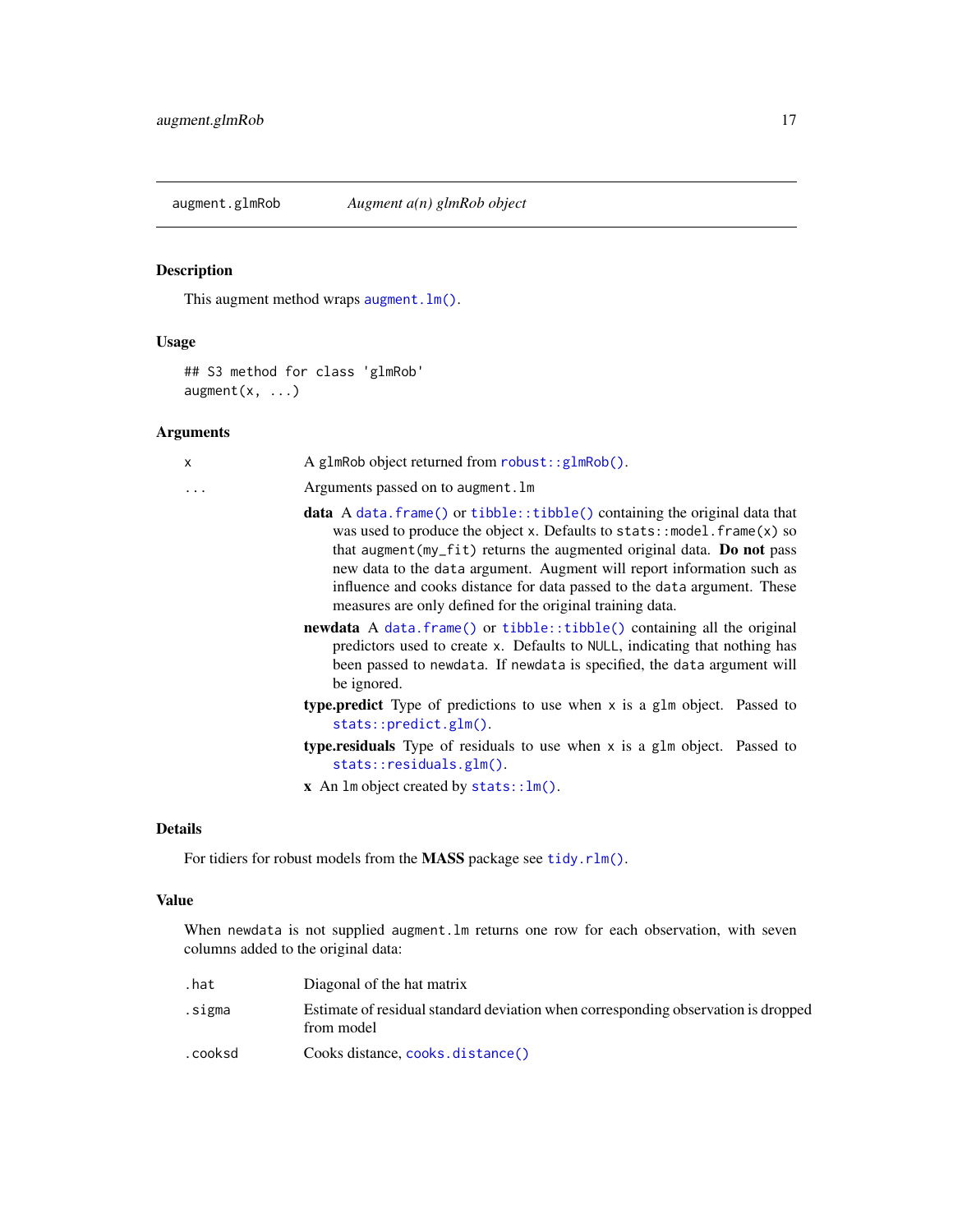<span id="page-17-0"></span>

| .fitted    | Fitted values of model           |
|------------|----------------------------------|
| .se.fit    | Standard errors of fitted values |
| .resid     | Residuals                        |
| .std.resid | Standardised residuals           |

Some unusual lm objects, such as rlm from MASS, may omit .cooksd and .std.resid. gam from mgcv omits .sigma.

When newdata is supplied, returns one row for each observation, with three columns added to the new data:

| .fitted | Fitted values of model                     |
|---------|--------------------------------------------|
| .se.fit | Standard errors of fitted values           |
| .resid  | Residuals of fitted values on the new data |

#### See Also

[augment\(\)](#page-0-0), [augment.lm\(\)](#page-22-1)

[robust::glmRob\(\)](#page-0-0)

Other robust tidiers: [augment.lmRob](#page-24-1), [glance.glmRob](#page-78-1), [glance.lmRob](#page-87-1), [tidy.glmRob](#page-171-1), [tidy.lmRob](#page-189-1)

augment.htest *Augment data with information from a(n) htest object*

#### **Description**

Augment accepts a model object and a dataset and adds information about each observation in the dataset. Most commonly, this includes predicted values in the .fitted column, residuals in the .resid column, and standard errors for the fitted values in a .se.fit column. New columns always begin with a . prefix to avoid overwriting columns in the original dataset.

Users may pass data to augment via either the data argument or the newdata argument. If the user passes data to the data argument, it **must** be exactly the data that was used to fit the model object. Pass datasets to newdata to augment data that was not used during model fitting. This still requires that all columns used to fit the model are present.

Augment will often behavior different depending on whether data or newdata is specified. This is because there is often information associated with training observations (such as influences or related) measures that is not meaningfully defined for new observations.

For convenience, many augment methods provide default data arguments, so that augment (fit) will return the augmented training data. In these cases augment tries to reconstruct the original data based on the model object, with some varying degrees of success.

The augmented dataset is always returned as a [tibble::tibble](#page-0-0) with the **same number of rows** as the passed dataset. This means that the passed data must be coercible to a tibble. At this time, tibbles do not support matrix-columns. This means you should not specify a matrix of covariates in a model formula during the original model fitting process, and that [splines::ns\(\)](#page-0-0), [stats::poly\(\)](#page-0-0) and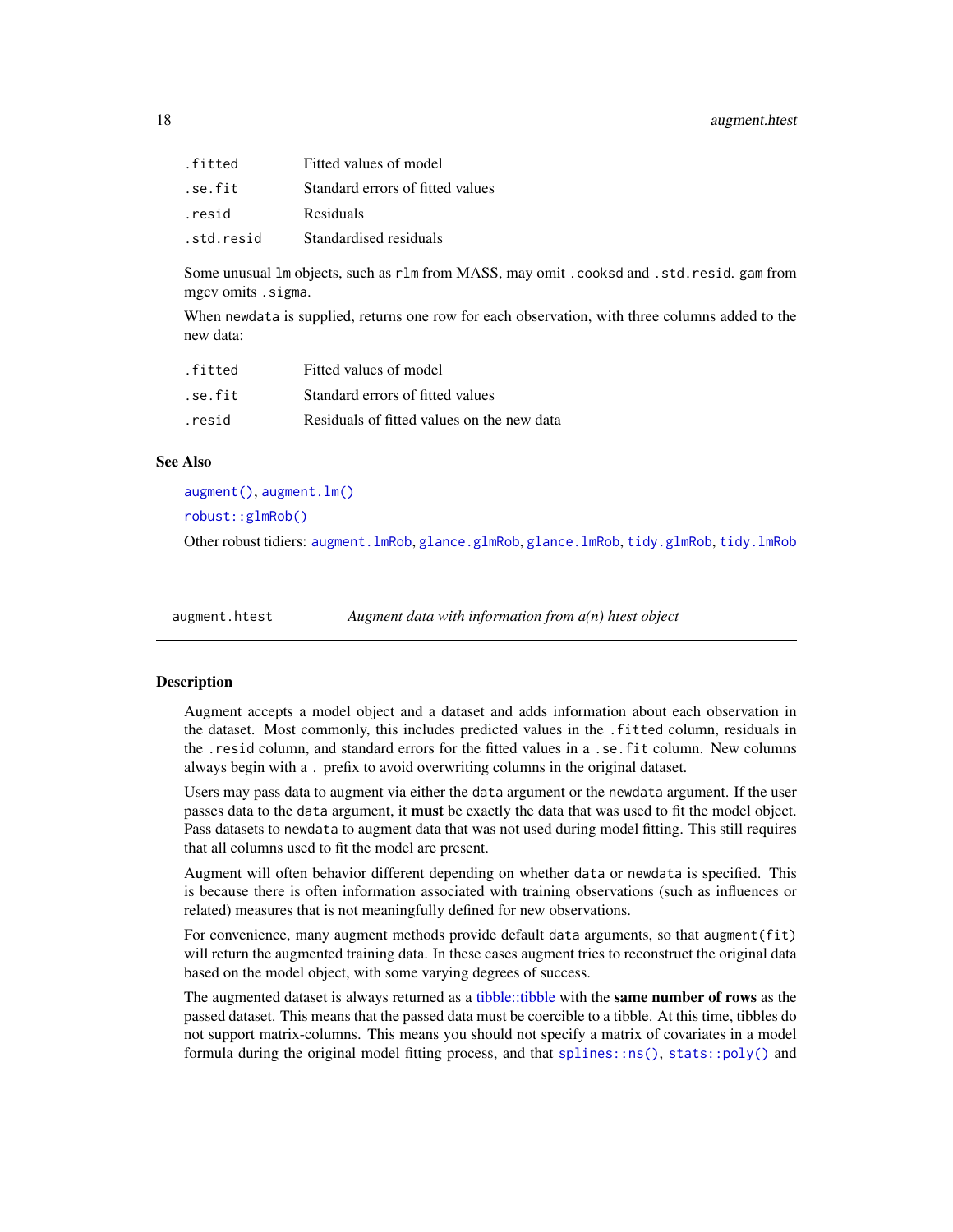## augment.htest 19

[survival::Surv\(\)](#page-0-0) objects are not supported in input data. If you encounter errors, try explicitly passing a tibble, or fitting the original model on data in a tibble.

We are in the process of defining behaviors for models fit with various [na.action](#page-0-0) arguments, but make no guarantees about behavior when data is missing at this time.

#### Usage

```
## S3 method for class 'htest'
augment(x, \ldots)
```
#### Arguments

|  | 1 |   | ٢ |
|--|---|---|---|
|  |   |   |   |
|  |   |   |   |
|  |   |   |   |
|  |   |   |   |
|  |   |   |   |
|  |   | ٠ |   |

An htest objected, such as those created by [stats::cor.test\(\)](#page-0-0), [stats::t.test\(\)](#page-0-0), [stats::wilcox.test\(\)](#page-0-0), [stats::chisq.test\(\)](#page-0-0), etc.

... Additional arguments. Not used. Needed to match generic signature only. Cautionary note: Misspelled arguments will be absorbed in ..., where they will be ignored. If the misspelled argument has a default value, the default value will be used. For example, if you pass conf.  $level = 0.9$ , all computation will proceed using conf.level =  $0.95$ . Additionally, if you pass newdata = my\_tibble to an [augment\(\)](#page-0-0) method that does not accept a newdata argument, it will use the default value for the data argument.

#### Details

See [stats::chisq.test\(\)](#page-0-0) for more details on how residuals are computed.

#### Value

Errors unless  $x$  is a chi-squared test. If  $x$  is a chi-squared test, for each cell of the tested table returns columns:

| .observed  | Observed count                              |
|------------|---------------------------------------------|
| .prop      | Proportion of the total                     |
| .row.prop  | Row proportion (2 dimensions table only)    |
| .col.prop  | Column proportion (2 dimensions table only) |
| .expected  | Expected count under the null hypothesis    |
| .residuals | Pearson residual                            |
| .stdres    | Standardized residual                       |

## See Also

[augment\(\)](#page-0-0), [stats::chisq.test\(\)](#page-0-0)

Other htest tidiers: [tidy.htest](#page-175-1), [tidy.pairwise.htest](#page-205-1), [tidy.power.htest](#page-213-1)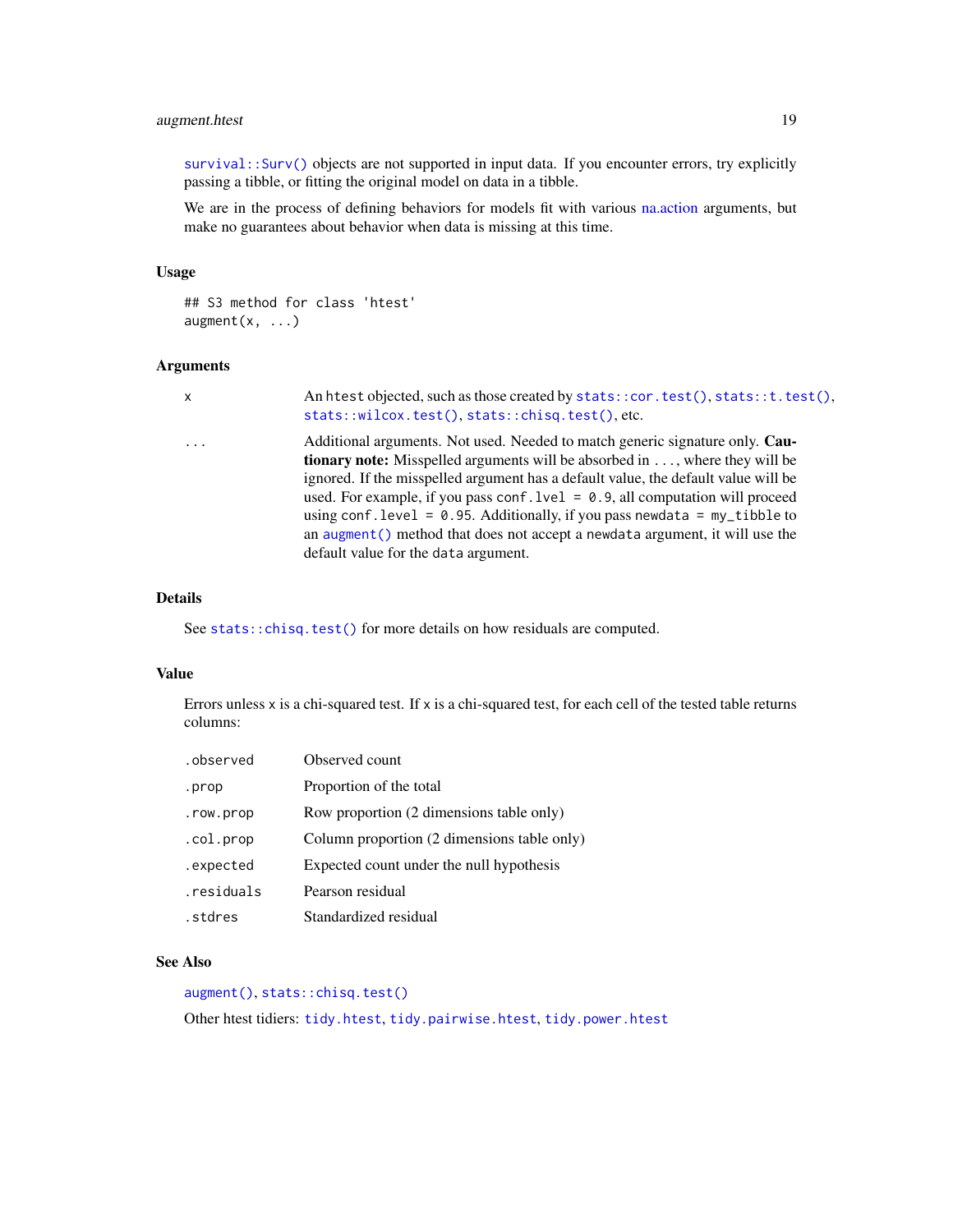#### Description

Augment accepts a model object and a dataset and adds information about each observation in the dataset. Most commonly, this includes predicted values in the .fitted column, residuals in the .resid column, and standard errors for the fitted values in a .se.fit column. New columns always begin with a . prefix to avoid overwriting columns in the original dataset.

Users may pass data to augment via either the data argument or the newdata argument. If the user passes data to the data argument, it **must** be exactly the data that was used to fit the model object. Pass datasets to newdata to augment data that was not used during model fitting. This still requires that all columns used to fit the model are present.

Augment will often behavior different depending on whether data or newdata is specified. This is because there is often information associated with training observations (such as influences or related) measures that is not meaningfully defined for new observations.

For convenience, many augment methods provide default data arguments, so that augment (fit) will return the augmented training data. In these cases augment tries to reconstruct the original data based on the model object, with some varying degrees of success.

The augmented dataset is always returned as a [tibble::tibble](#page-0-0) with the **same number of rows** as the passed dataset. This means that the passed data must be coercible to a tibble. At this time, tibbles do not support matrix-columns. This means you should not specify a matrix of covariates in a model formula during the original model fitting process, and that [splines::ns\(\)](#page-0-0), [stats::poly\(\)](#page-0-0) and [survival::Surv\(\)](#page-0-0) objects are not supported in input data. If you encounter errors, try explicitly passing a tibble, or fitting the original model on data in a tibble.

We are in the process of defining behaviors for models fit with various [na.action](#page-0-0) arguments, but make no guarantees about behavior when data is missing at this time.

#### Usage

```
## S3 method for class 'ivreg'
augment(x, data = model-frame(x), newdata, ...)
```

| x       | An ivreg object created by a call to $AER$ : : ivreg().                                                                                                                                                                                                                                                                                                                                                                                                 |
|---------|---------------------------------------------------------------------------------------------------------------------------------------------------------------------------------------------------------------------------------------------------------------------------------------------------------------------------------------------------------------------------------------------------------------------------------------------------------|
| data    | A data.frame() or tibble::tibble() containing the original data that was<br>used to produce the object x. Defaults to stats:: model. $frame(x)$ so that<br>$augment(my_fit)$ returns the augmented original data. <b>Do not</b> pass new data<br>to the data argument. Augment will report information such as influence and<br>cooks distance for data passed to the data argument. These measures are only<br>defined for the original training data. |
| newdata | A data. frame() or tibble::tibble() containing all the original predictors<br>used to create x. Defaults to NULL, indicating that nothing has been passed to<br>newdata. If newdata is specified, the data argument will be ignored.                                                                                                                                                                                                                    |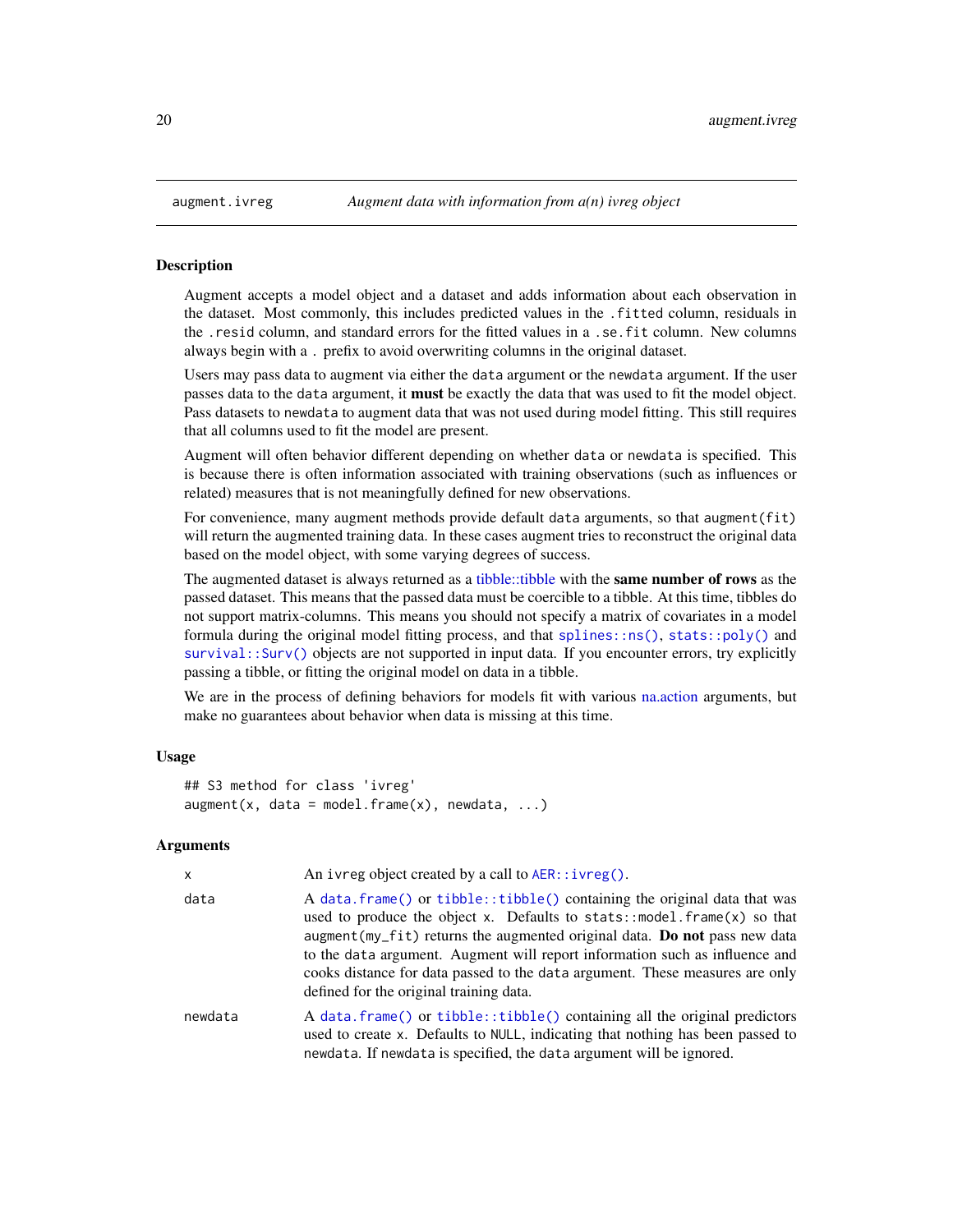## augment.ivreg 21

... Additional arguments. Not used. Needed to match generic signature only. **Cau**tionary note: Misspelled arguments will be absorbed in ..., where they will be ignored. If the misspelled argument has a default value, the default value will be used. For example, if you pass conf.  $level = 0.9$ , all computation will proceed using conf.level =  $0.95$ . Additionally, if you pass newdata = my\_tibble to an [augment\(\)](#page-0-0) method that does not accept a newdata argument, it will use the default value for the data argument.

## Value

|         | A tibble::tibble() containing the data passed to augment, and <b>additional</b> columns: |
|---------|------------------------------------------------------------------------------------------|
| .fitted | The predicted response for that observation.                                             |

| .resid | The residual for a particular point. Present only when data has been passed to |
|--------|--------------------------------------------------------------------------------|
|        | augment via the data argument.                                                 |

#### See Also

[augment\(\)](#page-0-0), [AER::ivreg\(\)](#page-0-0)

Other ivreg tidiers: [glance.ivreg](#page-80-1), [tidy.ivreg](#page-177-1)

## Examples

```
library(AER)
data("CigarettesSW", package = "AER")
ivr <- ivreg(
 log(packs) ~ income | population,
  data = CigarettesSW,
  subset = year == "1995"
\lambdasummary(ivr)
tidy(ivr)
tidy(ivr, conf.int = TRUE)
tidy(ivr, conf.int = TRUE, exponentiate = TRUE)
augment(ivr)
glance(ivr)
```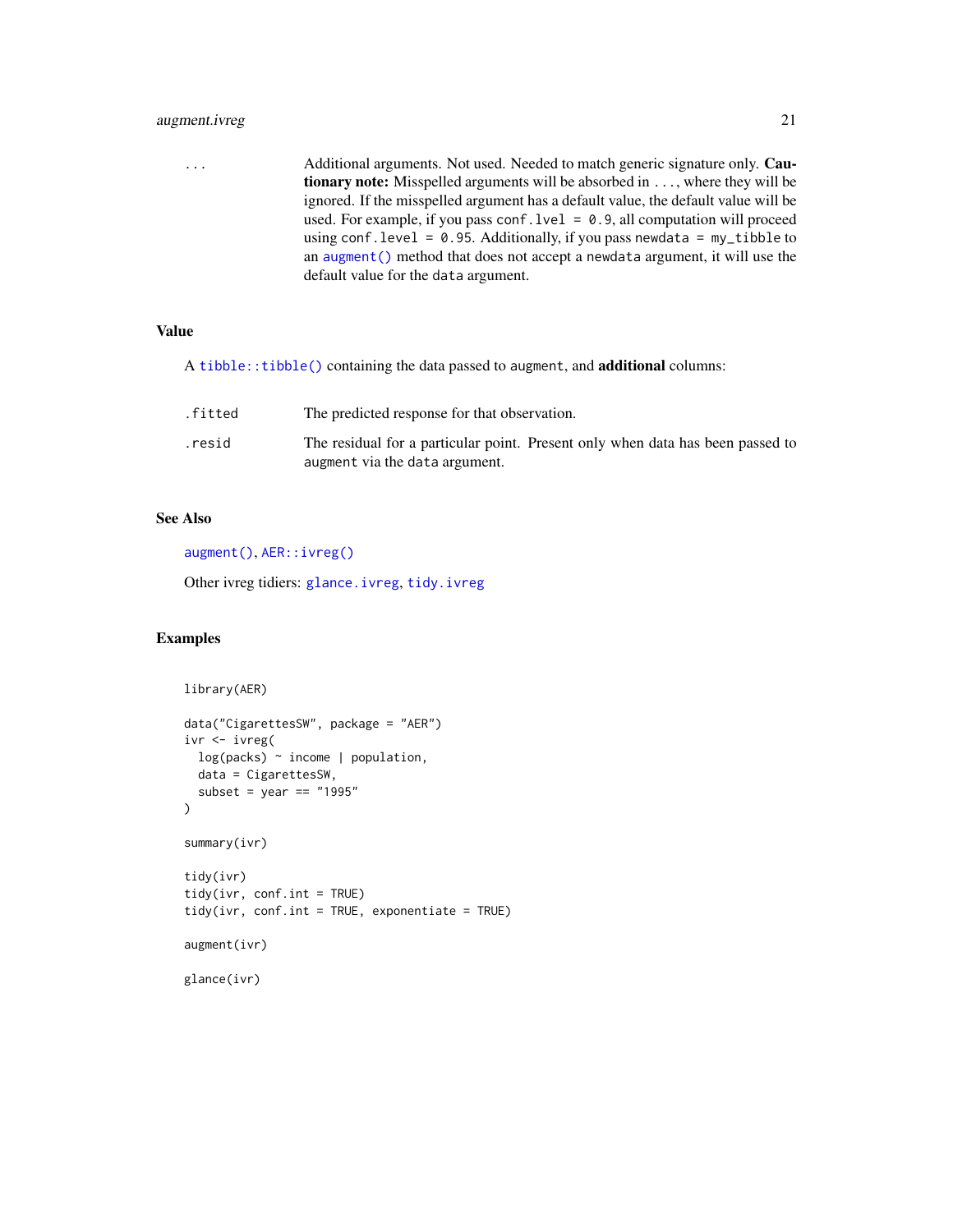#### Description

Augment accepts a model object and a dataset and adds information about each observation in the dataset. Most commonly, this includes predicted values in the .fitted column, residuals in the .resid column, and standard errors for the fitted values in a .se.fit column. New columns always begin with a . prefix to avoid overwriting columns in the original dataset.

Users may pass data to augment via either the data argument or the newdata argument. If the user passes data to the data argument, it **must** be exactly the data that was used to fit the model object. Pass datasets to newdata to augment data that was not used during model fitting. This still requires that all columns used to fit the model are present.

Augment will often behavior different depending on whether data or newdata is specified. This is because there is often information associated with training observations (such as influences or related) measures that is not meaningfully defined for new observations.

For convenience, many augment methods provide default data arguments, so that augment (fit) will return the augmented training data. In these cases augment tries to reconstruct the original data based on the model object, with some varying degrees of success.

The augmented dataset is always returned as a [tibble::tibble](#page-0-0) with the **same number of rows** as the passed dataset. This means that the passed data must be coercible to a tibble. At this time, tibbles do not support matrix-columns. This means you should not specify a matrix of covariates in a model formula during the original model fitting process, and that [splines::ns\(\)](#page-0-0), [stats::poly\(\)](#page-0-0) and [survival::Surv\(\)](#page-0-0) objects are not supported in input data. If you encounter errors, try explicitly passing a tibble, or fitting the original model on data in a tibble.

We are in the process of defining behaviors for models fit with various nature arguments, but make no guarantees about behavior when data is missing at this time.

#### Usage

```
## S3 method for class 'kmeans'
augment(x, data, ...)
```

| X    | A kmeans object created by stats:: kmeans().                                                                                                                                                                                                                                                                                                                                                                                                   |
|------|------------------------------------------------------------------------------------------------------------------------------------------------------------------------------------------------------------------------------------------------------------------------------------------------------------------------------------------------------------------------------------------------------------------------------------------------|
| data | A data.frame() or tibble::tibble() containing the original data that was<br>used to produce the object x. Defaults to stats::model.frame $(x)$ so that<br>augment (my_fit) returns the augmented original data. Do not pass new data<br>to the data argument. Augment will report information such as influence and<br>cooks distance for data passed to the data argument. These measures are only<br>defined for the original training data. |
| .    | Additional arguments. Not used. Needed to match generic signature only. Cau-<br><b>tionary note:</b> Misspelled arguments will be absorbed in , where they will be<br>ignored. If the misspelled argument has a default value, the default value will be                                                                                                                                                                                       |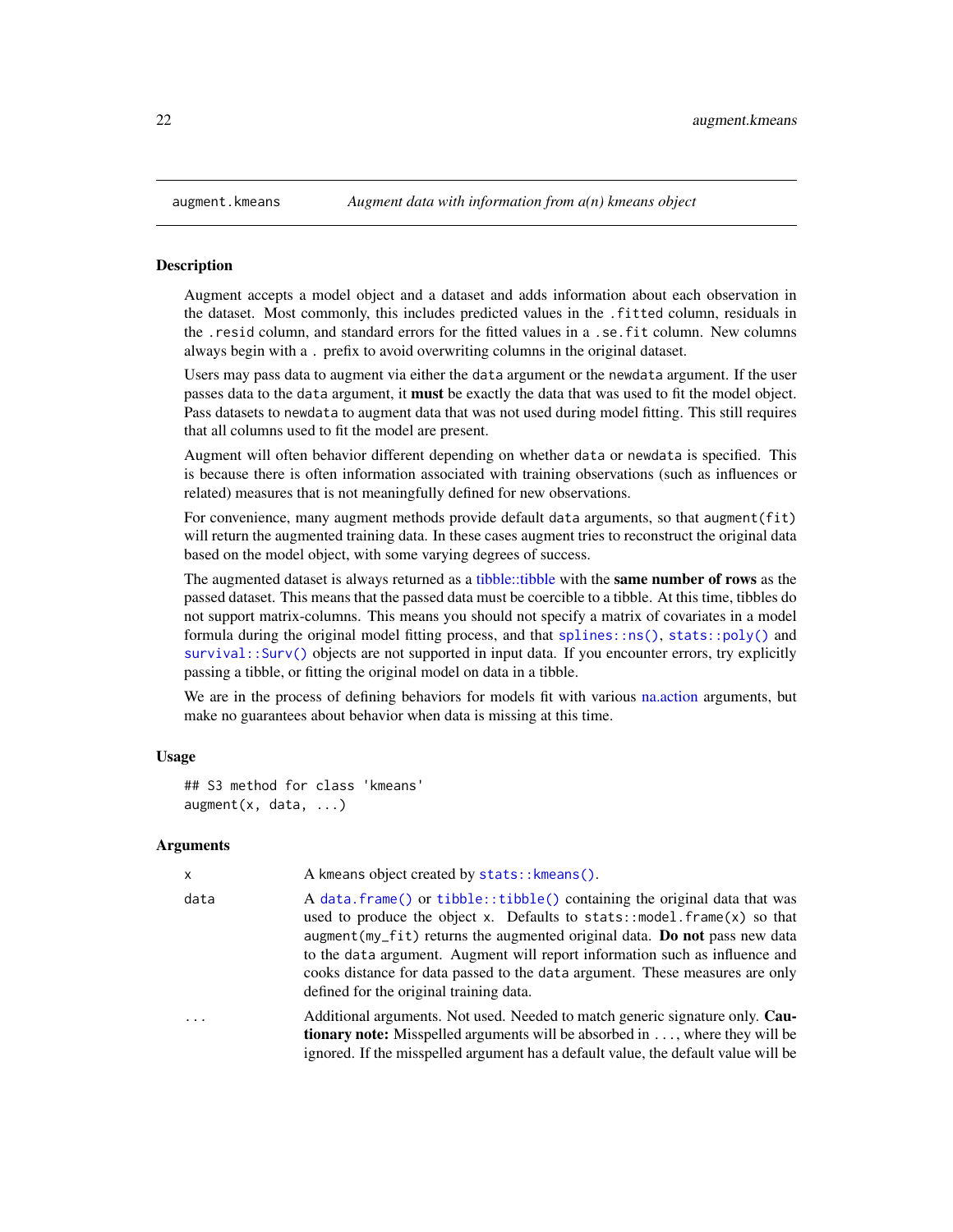#### <span id="page-22-0"></span>augment.lm 23

used. For example, if you pass conf.  $level = 0.9$ , all computation will proceed using conf.level =  $0.95$ . Additionally, if you pass newdata =  $my$ \_tibble to an [augment\(\)](#page-0-0) method that does not accept a newdata argument, it will use the default value for the data argument.

## Value

The original data as a [tibble::tibble](#page-0-0) with one extra column:

.cluster The cluster assigned by the k-means algorithm

#### See Also

[augment\(\)](#page-0-0), [stats::kmeans\(\)](#page-0-0)

Other kmeans tidiers: [glance.kmeans](#page-81-1), [tidy.kmeans](#page-183-1)

<span id="page-22-1"></span>augment.lm *Augment data with information from a(n) lm object*

#### Description

Augment accepts a model object and a dataset and adds information about each observation in the dataset. Most commonly, this includes predicted values in the .fitted column, residuals in the .resid column, and standard errors for the fitted values in a .se.fit column. New columns always begin with a . prefix to avoid overwriting columns in the original dataset.

Users may pass data to augment via either the data argument or the newdata argument. If the user passes data to the data argument, it **must** be exactly the data that was used to fit the model object. Pass datasets to newdata to augment data that was not used during model fitting. This still requires that all columns used to fit the model are present.

Augment will often behavior different depending on whether data or newdata is specified. This is because there is often information associated with training observations (such as influences or related) measures that is not meaningfully defined for new observations.

For convenience, many augment methods provide default data arguments, so that augment (fit) will return the augmented training data. In these cases augment tries to reconstruct the original data based on the model object, with some varying degrees of success.

The augmented dataset is always returned as a [tibble::tibble](#page-0-0) with the **same number of rows** as the passed dataset. This means that the passed data must be coercible to a tibble. At this time, tibbles do not support matrix-columns. This means you should not specify a matrix of covariates in a model formula during the original model fitting process, and that [splines::ns\(\)](#page-0-0), [stats::poly\(\)](#page-0-0) and [survival::Surv\(\)](#page-0-0) objects are not supported in input data. If you encounter errors, try explicitly passing a tibble, or fitting the original model on data in a tibble.

We are in the process of defining behaviors for models fit with various natural arguments, but make no guarantees about behavior when data is missing at this time.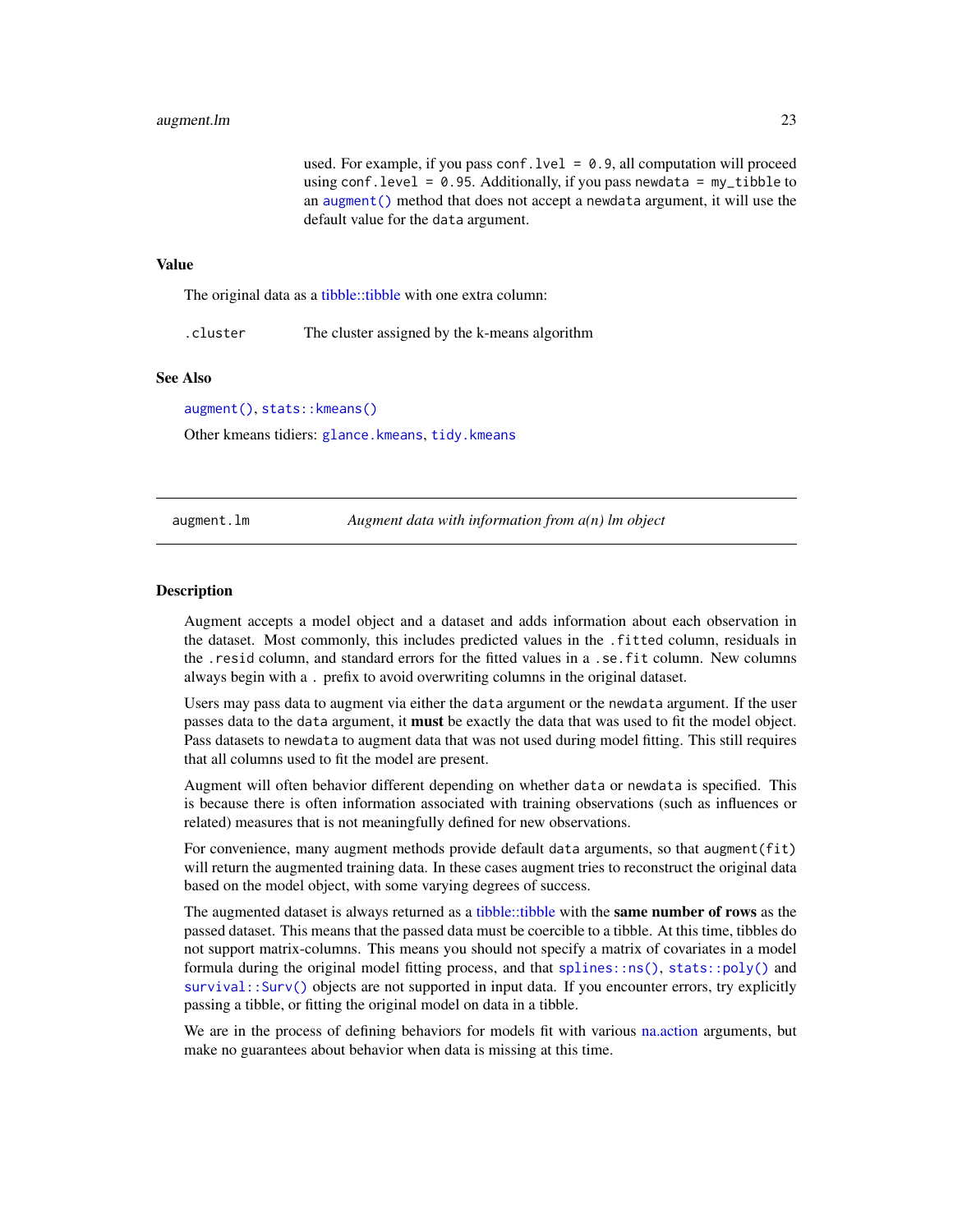## Usage

```
## S3 method for class 'lm'
augment(x, data = stats::model-frame(x), newdata,type.predict, type.residuals, ...)
```
## Arguments

| X            | An $lm$ object created by $stats::lm()$ .                                                                                                                                                                                                                                                                                                                                                                                                                                                                                                                  |  |
|--------------|------------------------------------------------------------------------------------------------------------------------------------------------------------------------------------------------------------------------------------------------------------------------------------------------------------------------------------------------------------------------------------------------------------------------------------------------------------------------------------------------------------------------------------------------------------|--|
| data         | A data.frame() or tibble::tibble() containing the original data that was<br>used to produce the object x. Defaults to stats:: model.frame $(x)$ so that<br>augment (my_fit) returns the augmented original data. Do not pass new data<br>to the data argument. Augment will report information such as influence and<br>cooks distance for data passed to the data argument. These measures are only<br>defined for the original training data.                                                                                                            |  |
| newdata      | A data. frame() or tibble::tibble() containing all the original predictors<br>used to create x. Defaults to NULL, indicating that nothing has been passed to<br>newdata. If newdata is specified, the data argument will be ignored.                                                                                                                                                                                                                                                                                                                       |  |
| type.predict | Type of predictions to use when x is a glm object. Passed to stats:: predict.glm().                                                                                                                                                                                                                                                                                                                                                                                                                                                                        |  |
|              | type. residuals Type of residuals to use when x is a glm object. Passed to stats: : residuals.glm().                                                                                                                                                                                                                                                                                                                                                                                                                                                       |  |
|              | Additional arguments. Not used. Needed to match generic signature only. Cau-<br><b>tionary note:</b> Misspelled arguments will be absorbed in , where they will be<br>ignored. If the misspelled argument has a default value, the default value will be<br>used. For example, if you pass conf. $1$ ve $1 = 0.9$ , all computation will proceed<br>using conf. level = $0.95$ . Additionally, if you pass newdata = my_tibble to<br>an augment () method that does not accept a newdata argument, it will use the<br>default value for the data argument. |  |

## Details

When the modeling was performed with na.action =  $"$ na.omit" (as is the typical default), rows with NA in the initial data are omitted entirely from the augmented data frame. When the modeling was performed with na.action = "na.exclude", one should provide the original data as a second argument, at which point the augmented data will contain those rows (typically with NAs in place of the new columns). If the original data is not provided to [augment\(\)](#page-0-0) and na.action = "na.exclude", a warning is raised and the incomplete rows are dropped.

## Value

When newdata is not supplied augment.lm returns one row for each observation, with seven columns added to the original data:

| .hat    | Diagonal of the hat matrix                                                                      |
|---------|-------------------------------------------------------------------------------------------------|
| .sigma  | Estimate of residual standard deviation when corresponding observation is dropped<br>from model |
| .cooksd | Cooks distance, cooks.distance()                                                                |
| .fitted | Fitted values of model                                                                          |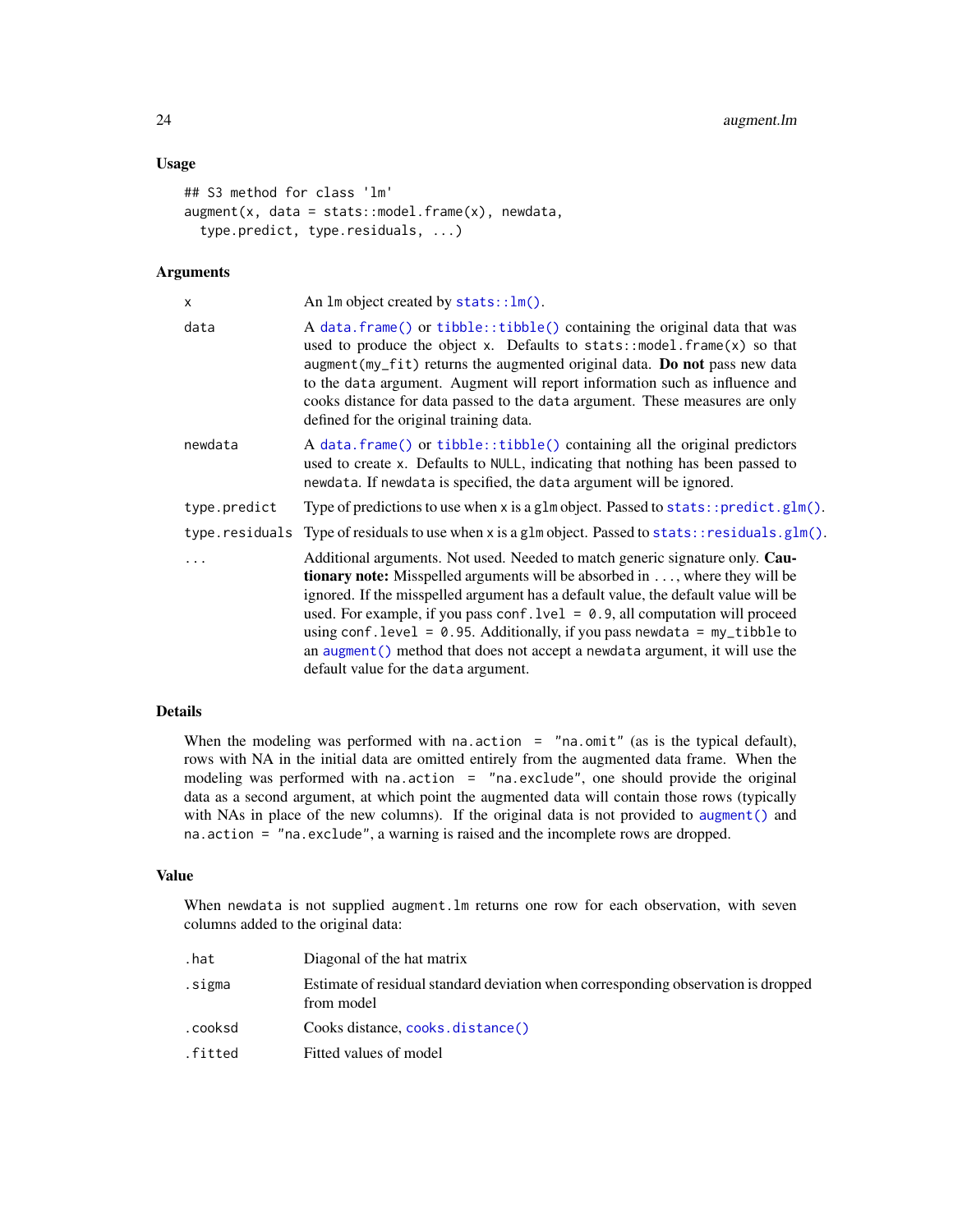## <span id="page-24-0"></span>augment.lmRob 25

| .se.fit    | Standard errors of fitted values |
|------------|----------------------------------|
| .resid     | Residuals                        |
| .std.resid | Standardised residuals           |

Some unusual lm objects, such as rlm from MASS, may omit .cooksd and .std.resid. gam from mgcv omits .sigma.

When newdata is supplied, returns one row for each observation, with three columns added to the new data:

| .fitted | Fitted values of model                     |
|---------|--------------------------------------------|
| .se.fit | Standard errors of fitted values           |
| .resid  | Residuals of fitted values on the new data |

## See Also

[na.action](#page-0-0)

```
augment(), stats::predict.lm()
```
Other lm tidiers: [augment.glm](#page-14-1), [glance.glm](#page-76-1), [glance.lm](#page-84-1), [tidy.glm](#page-168-1), [tidy.lm](#page-185-1)

<span id="page-24-1"></span>augment.lmRob *Augment a(n) lmRob object*

be ignored.

## Description

This augment method wraps [augment.lm\(\)](#page-22-1).

#### Usage

## S3 method for class 'lmRob'  $augment(x, ...)$ 

| x        | A lmRob object returned from robust:: lmRob().                                                                                                                                                                                                                                                                                                                                                                                                                 |
|----------|----------------------------------------------------------------------------------------------------------------------------------------------------------------------------------------------------------------------------------------------------------------------------------------------------------------------------------------------------------------------------------------------------------------------------------------------------------------|
| $\ddots$ | Arguments passed on to augment. 1m                                                                                                                                                                                                                                                                                                                                                                                                                             |
|          | <b>data</b> A data. frame() or tibble::tibble() containing the original data that<br>was used to produce the object x. Defaults to stats: : model $frame(x)$ so<br>that augment $(my_fit)$ returns the augmented original data. Do not pass<br>new data to the data argument. Augment will report information such as<br>influence and cooks distance for data passed to the data argument. These<br>measures are only defined for the original training data. |
|          | <b>newdata</b> A data. frame() or tibble::tibble() containing all the original<br>predictors used to create x. Defaults to NULL, indicating that nothing has<br>been passed to newdata. If newdata is specified, the data argument will                                                                                                                                                                                                                        |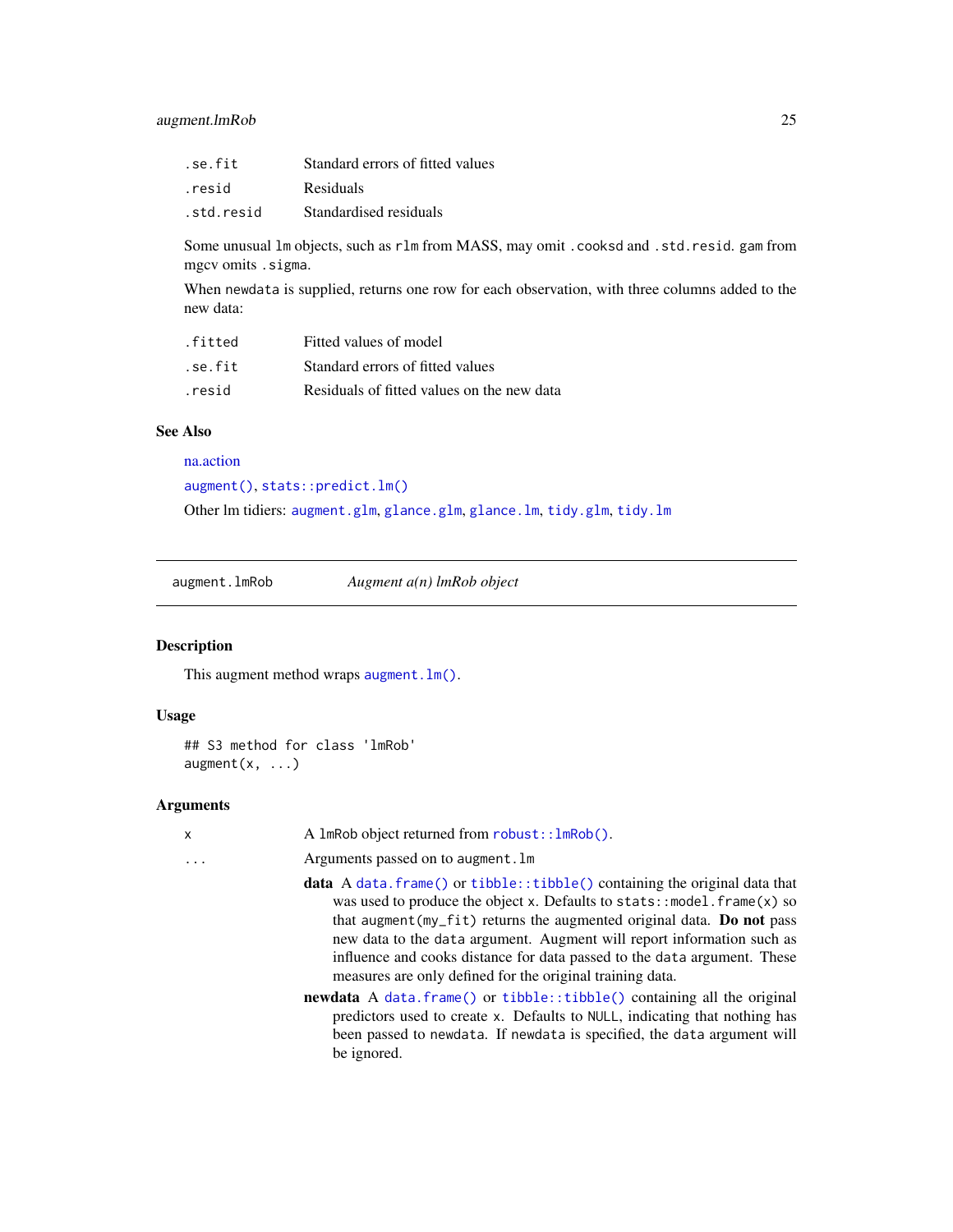- type.predict Type of predictions to use when x is a glm object. Passed to [stats::predict.glm\(\)](#page-0-0).
- type.residuals Type of residuals to use when  $x$  is a glm object. Passed to [stats::residuals.glm\(\)](#page-0-0).
- x An lm object created by [stats::lm\(\)](#page-0-0).

## Details

For tidiers for robust models from the MASS package see [tidy.rlm\(\)](#page-220-1).

#### Value

When newdata is not supplied augment.lm returns one row for each observation, with seven columns added to the original data:

| .hat       | Diagonal of the hat matrix                                                                      |  |
|------------|-------------------------------------------------------------------------------------------------|--|
| .sigma     | Estimate of residual standard deviation when corresponding observation is dropped<br>from model |  |
| .cooksd    | Cooks distance, cooks.distance()                                                                |  |
| .fitted    | Fitted values of model                                                                          |  |
| .se.fit    | Standard errors of fitted values                                                                |  |
| .resid     | Residuals                                                                                       |  |
| .std.resid | Standardised residuals                                                                          |  |

Some unusual lm objects, such as rlm from MASS, may omit .cooksd and .std.resid. gam from mgcv omits .sigma.

When newdata is supplied, returns one row for each observation, with three columns added to the new data:

| .fitted | Fitted values of model                     |
|---------|--------------------------------------------|
| .se.fit | Standard errors of fitted values           |
| .resid  | Residuals of fitted values on the new data |

## See Also

[augment\(\)](#page-0-0), [augment.lm\(\)](#page-22-1)

[robust::lmRob\(\)](#page-0-0)

Other robust tidiers: [augment.glmRob](#page-16-1), [glance.glmRob](#page-78-1), [glance.lmRob](#page-87-1), [tidy.glmRob](#page-171-1), [tidy.lmRob](#page-189-1)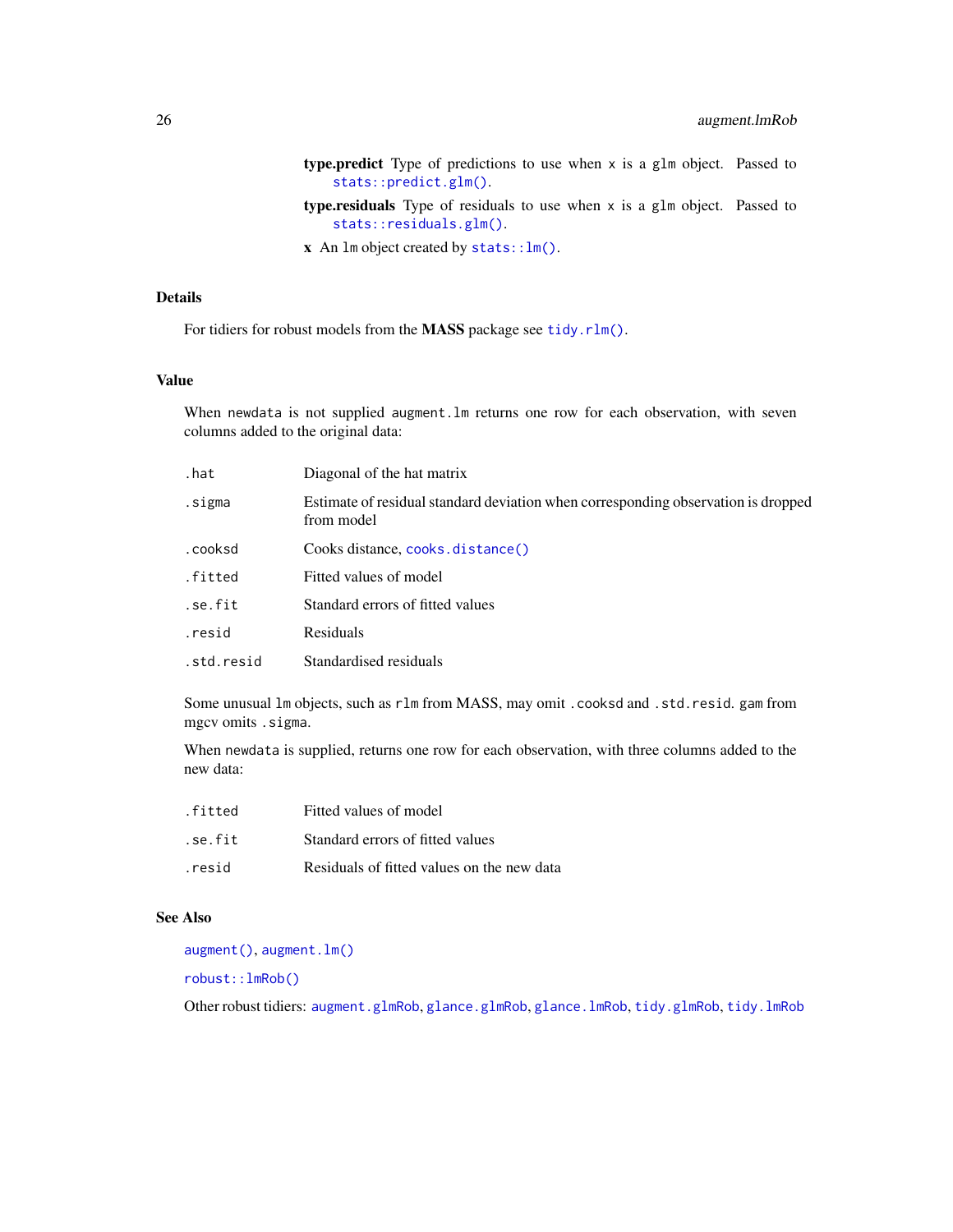## <span id="page-26-0"></span>Description

Tidy summarizes information about the components of a model. A model component might be a single term in a regression, a single hypothesis, a cluster, or a class. Exactly what tidy considers to be a model component varies cross models but is usually self-evident. If a model has several distinct types of components, you will need to specify which components to return.

#### Usage

```
## S3 method for class 'loess'
augment(x, data = stats::model-frame(x), newdata, ...)
```
#### Arguments

| x       | A loess objects returned by stats::loess().                                                                                                                                                                                                                                                                                                                                                                                                       |  |
|---------|---------------------------------------------------------------------------------------------------------------------------------------------------------------------------------------------------------------------------------------------------------------------------------------------------------------------------------------------------------------------------------------------------------------------------------------------------|--|
| data    | A data.frame() or tibble::tibble() containing the original data that was<br>used to produce the object x. Defaults to stats:: model. $frame(x)$ so that<br>augment $(my_fit)$ returns the augmented original data. Do not pass new data<br>to the data argument. Augment will report information such as influence and<br>cooks distance for data passed to the data argument. These measures are only<br>defined for the original training data. |  |
| newdata | A data.frame() or tibble::tibble() containing all the original predictors<br>used to create x. Defaults to NULL, indicating that nothing has been passed to<br>newdata. If newdata is specified, the data argument will be ignored.                                                                                                                                                                                                               |  |
| .       | Arguments passed on to stats:::predict.loess                                                                                                                                                                                                                                                                                                                                                                                                      |  |
|         | <b>object</b> an object fitted by loess.                                                                                                                                                                                                                                                                                                                                                                                                          |  |
|         | newdata an optional data frame in which to look for variables with which to<br>predict, or a matrix or vector containing exactly the variables needs for<br>prediction. If missing, the original data points are used.                                                                                                                                                                                                                            |  |
|         | se should standard errors be computed?                                                                                                                                                                                                                                                                                                                                                                                                            |  |
|         | <b>na.action</b> function determining what should be done with missing values in<br>data frame newdata. The default is to predict NA.                                                                                                                                                                                                                                                                                                             |  |

## Details

When the modeling was performed with na.action =  $"$ na.omit" (as is the typical default), rows with NA in the initial data are omitted entirely from the augmented data frame. When the modeling was performed with na.action = "na.exclude", one should provide the original data as a second argument, at which point the augmented data will contain those rows (typically with NAs in place of the new columns). If the original data is not provided to [augment\(\)](#page-0-0) and na.action = "na.exclude", a warning is raised and the incomplete rows are dropped.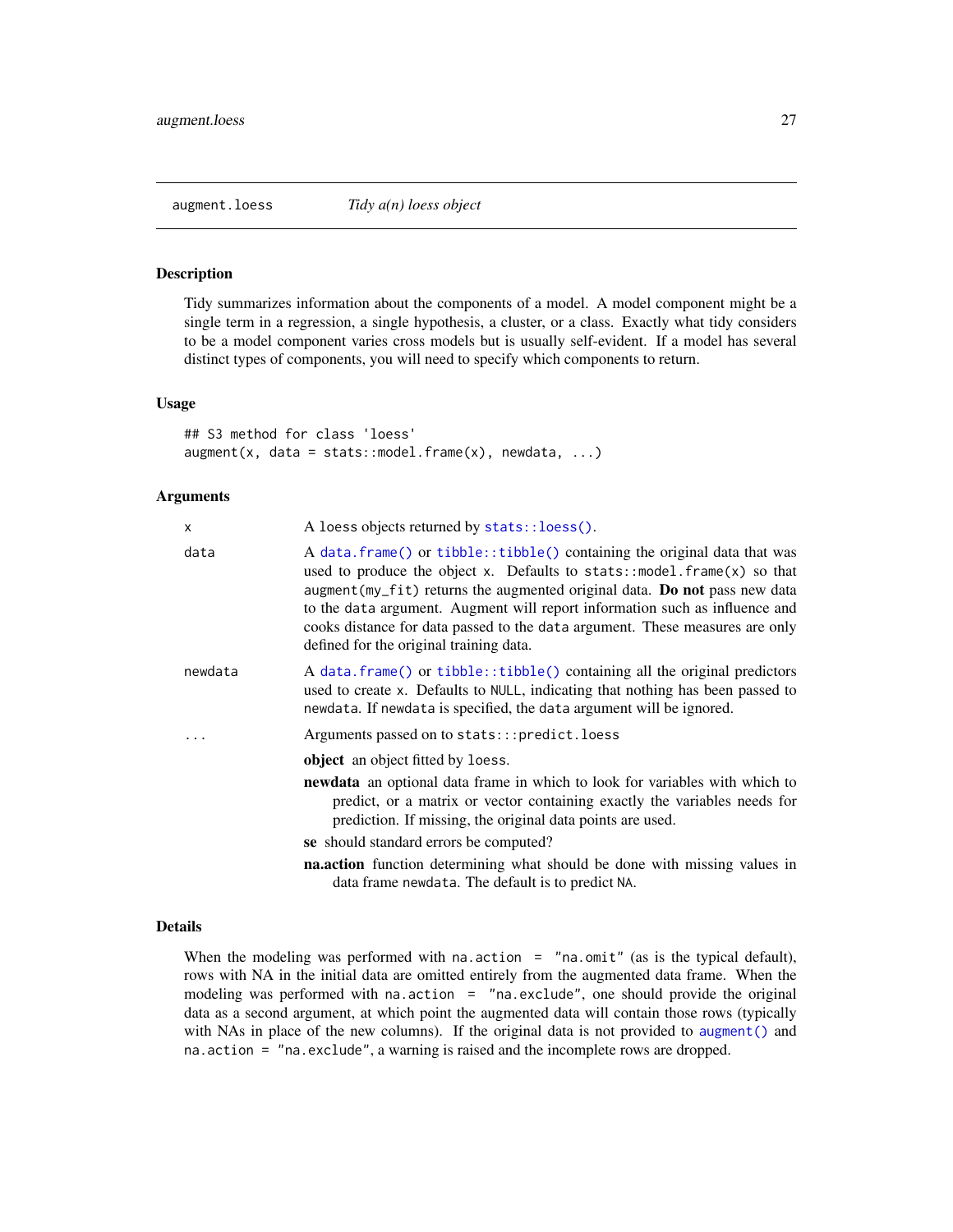## Value

When newdata is not supplied augment.loess returns one row for each observation with three columns added to the original data:

| .fitted | Fitted values of model               |
|---------|--------------------------------------|
| .se.fit | Standard errors of the fitted values |
| .resid  | Residuals of the fitted values       |

When newdata is supplied augment.loess returns one row for each observation with one additional column:

| .fitted | Fitted values of model               |
|---------|--------------------------------------|
| .se.fit | Standard errors of the fitted values |

## See Also

```
na.action
```
[augment\(\)](#page-0-0), [stats::loess\(\)](#page-0-0), [stats::predict.loess\(\)](#page-0-0)

## Examples

```
\log <- loess(mpg \sim wt, mtcars)
augment(lo)
# with all columns of original data
augment(lo, mtcars)
# with a new dataset
augment(lo, newdata = head(mtcars))
```
augment.Mclust *Augment data with information from a(n) Mclust object*

## Description

Augment accepts a model object and a dataset and adds information about each observation in the dataset. Most commonly, this includes predicted values in the .fitted column, residuals in the .resid column, and standard errors for the fitted values in a .se.fit column. New columns always begin with a . prefix to avoid overwriting columns in the original dataset.

Users may pass data to augment via either the data argument or the newdata argument. If the user passes data to the data argument, it must be exactly the data that was used to fit the model object. Pass datasets to newdata to augment data that was not used during model fitting. This still requires that all columns used to fit the model are present.

<span id="page-27-0"></span>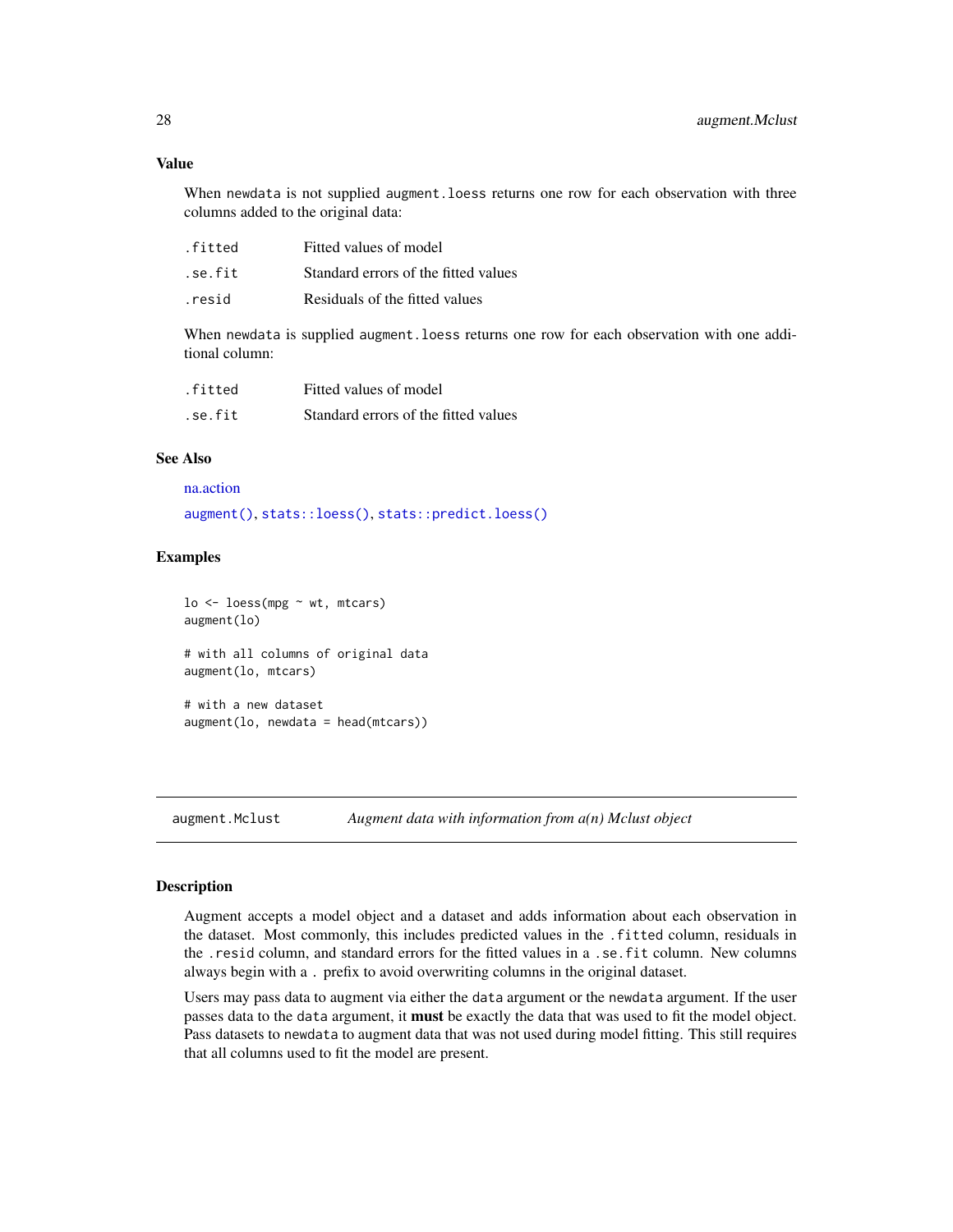Augment will often behavior different depending on whether data or newdata is specified. This is because there is often information associated with training observations (such as influences or related) measures that is not meaningfully defined for new observations.

For convenience, many augment methods provide default data arguments, so that augment (fit) will return the augmented training data. In these cases augment tries to reconstruct the original data based on the model object, with some varying degrees of success.

The augmented dataset is always returned as a [tibble::tibble](#page-0-0) with the **same number of rows** as the passed dataset. This means that the passed data must be coercible to a tibble. At this time, tibbles do not support matrix-columns. This means you should not specify a matrix of covariates in a model formula during the original model fitting process, and that [splines::ns\(\)](#page-0-0), [stats::poly\(\)](#page-0-0) and [survival::Surv\(\)](#page-0-0) objects are not supported in input data. If you encounter errors, try explicitly passing a tibble, or fitting the original model on data in a tibble.

We are in the process of defining behaviors for models fit with various [na.action](#page-0-0) arguments, but make no guarantees about behavior when data is missing at this time.

#### Usage

```
## S3 method for class 'Mclust'
augment(x, data, ...)
```
#### Arguments

| X    | An Mclust object return from mclust:: Mclust().                                                                                                                                                                                                                                                                                                                                                                                                                                                                                                              |
|------|--------------------------------------------------------------------------------------------------------------------------------------------------------------------------------------------------------------------------------------------------------------------------------------------------------------------------------------------------------------------------------------------------------------------------------------------------------------------------------------------------------------------------------------------------------------|
| data | A data.frame() or tibble::tibble() containing the original data that was<br>used to produce the object x. Defaults to stats::model.frame(x) so that<br>augment (my_fit) returns the augmented original data. Do not pass new data<br>to the data argument. Augment will report information such as influence and<br>cooks distance for data passed to the data argument. These measures are only<br>defined for the original training data.                                                                                                                  |
|      | Additional arguments. Not used. Needed to match generic signature only. Cau-<br><b>tionary note:</b> Misspelled arguments will be absorbed in , where they will be<br>ignored. If the misspelled argument has a default value, the default value will be<br>used. For example, if you pass conf. $1$ ve $1 = 0.9$ , all computation will proceed<br>using conf.level = $0.95$ . Additionally, if you pass newdata = $my$ _tibble to<br>an augment () method that does not accept a newdata argument, it will use the<br>default value for the data argument. |

## Value

A [tibble::tibble](#page-0-0) of the original data with two extra columns:

| .class       | The class assigned by the Mclust algorithm                                                                                                                                   |
|--------------|------------------------------------------------------------------------------------------------------------------------------------------------------------------------------|
| uncertainty. | The uncertainty associated with the classification. If a point has a probability of<br>$0.9$ of being in its assigned class under the model, then the uncertainty is $0.1$ . |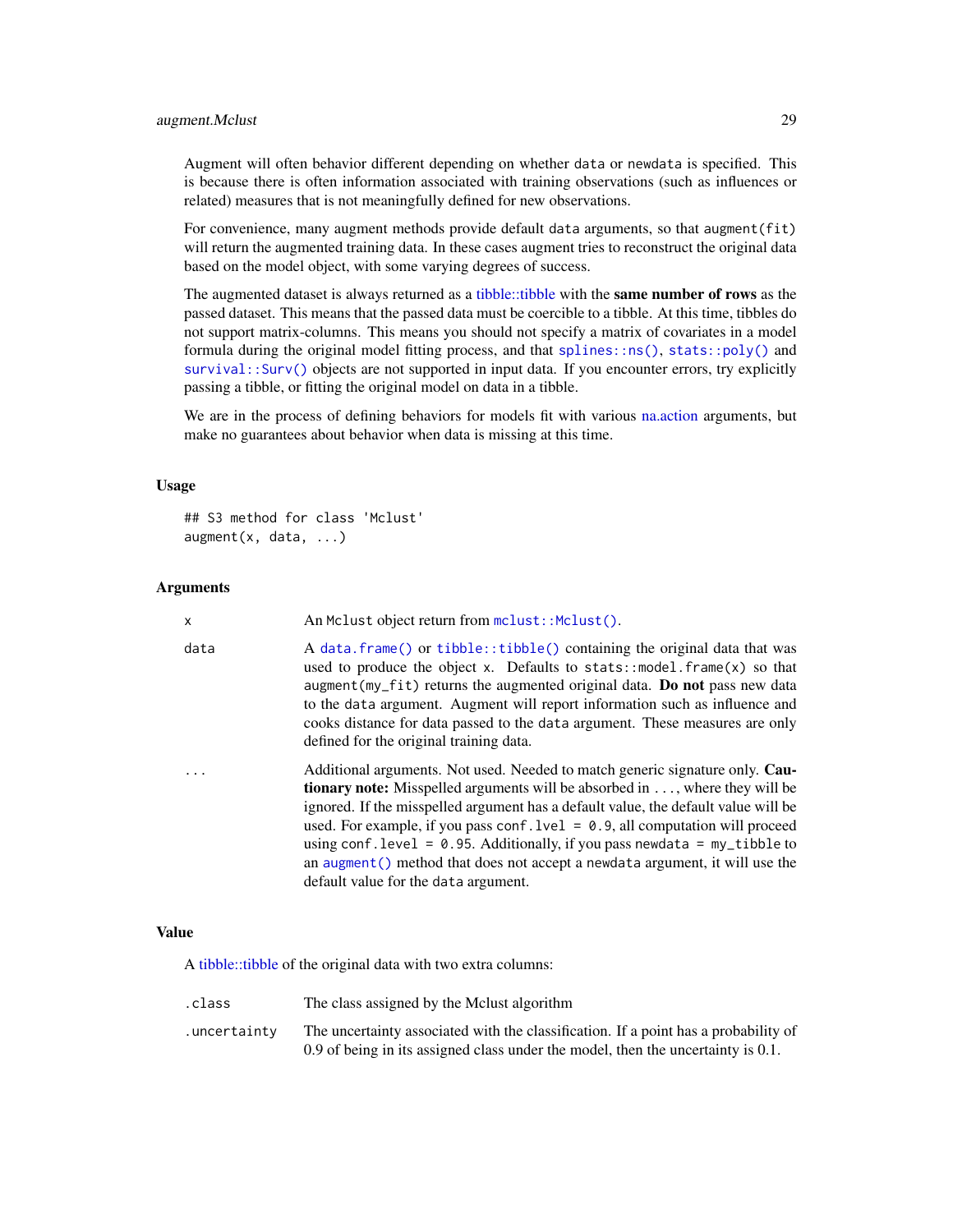#### See Also

[augment\(\)](#page-0-0), mclust:: Mclust() Other mclust tidiers: [tidy.Mclust](#page-193-1)

augment.mjoint *Augment data with information from a(n) mjoint object*

#### Description

Augment accepts a model object and a dataset and adds information about each observation in the dataset. Most commonly, this includes predicted values in the .fitted column, residuals in the .resid column, and standard errors for the fitted values in a .se.fit column. New columns always begin with a . prefix to avoid overwriting columns in the original dataset.

Users may pass data to augment via either the data argument or the newdata argument. If the user passes data to the data argument, it **must** be exactly the data that was used to fit the model object. Pass datasets to newdata to augment data that was not used during model fitting. This still requires that all columns used to fit the model are present.

Augment will often behavior different depending on whether data or newdata is specified. This is because there is often information associated with training observations (such as influences or related) measures that is not meaningfully defined for new observations.

For convenience, many augment methods provide default data arguments, so that augment (fit) will return the augmented training data. In these cases augment tries to reconstruct the original data based on the model object, with some varying degrees of success.

The augmented dataset is always returned as a [tibble::tibble](#page-0-0) with the **same number of rows** as the passed dataset. This means that the passed data must be coercible to a tibble. At this time, tibbles do not support matrix-columns. This means you should not specify a matrix of covariates in a model formula during the original model fitting process, and that [splines::ns\(\)](#page-0-0), [stats::poly\(\)](#page-0-0) and [survival::Surv\(\)](#page-0-0) objects are not supported in input data. If you encounter errors, try explicitly passing a tibble, or fitting the original model on data in a tibble.

We are in the process of defining behaviors for models fit with various [na.action](#page-0-0) arguments, but make no guarantees about behavior when data is missing at this time.

#### Usage

```
## S3 method for class 'mjoint'
augment(x, data = x$data, ...)
```

| $\times$ | An miorint object returned from joineRML:: $m$ ioint().                                                                                                                                                                                                                                                                                                                                                                                                         |
|----------|-----------------------------------------------------------------------------------------------------------------------------------------------------------------------------------------------------------------------------------------------------------------------------------------------------------------------------------------------------------------------------------------------------------------------------------------------------------------|
| data     | A data frame() or tibble::tibble() containing the original data that was<br>used to produce the object x. Defaults to stats::model.frame $(x)$ so that<br>$augment(my_{\text{int}})$ returns the augmented original data. <b>Do not</b> pass new data<br>to the data argument. Augment will report information such as influence and<br>cooks distance for data passed to the data argument. These measures are only<br>defined for the original training data. |

<span id="page-29-0"></span>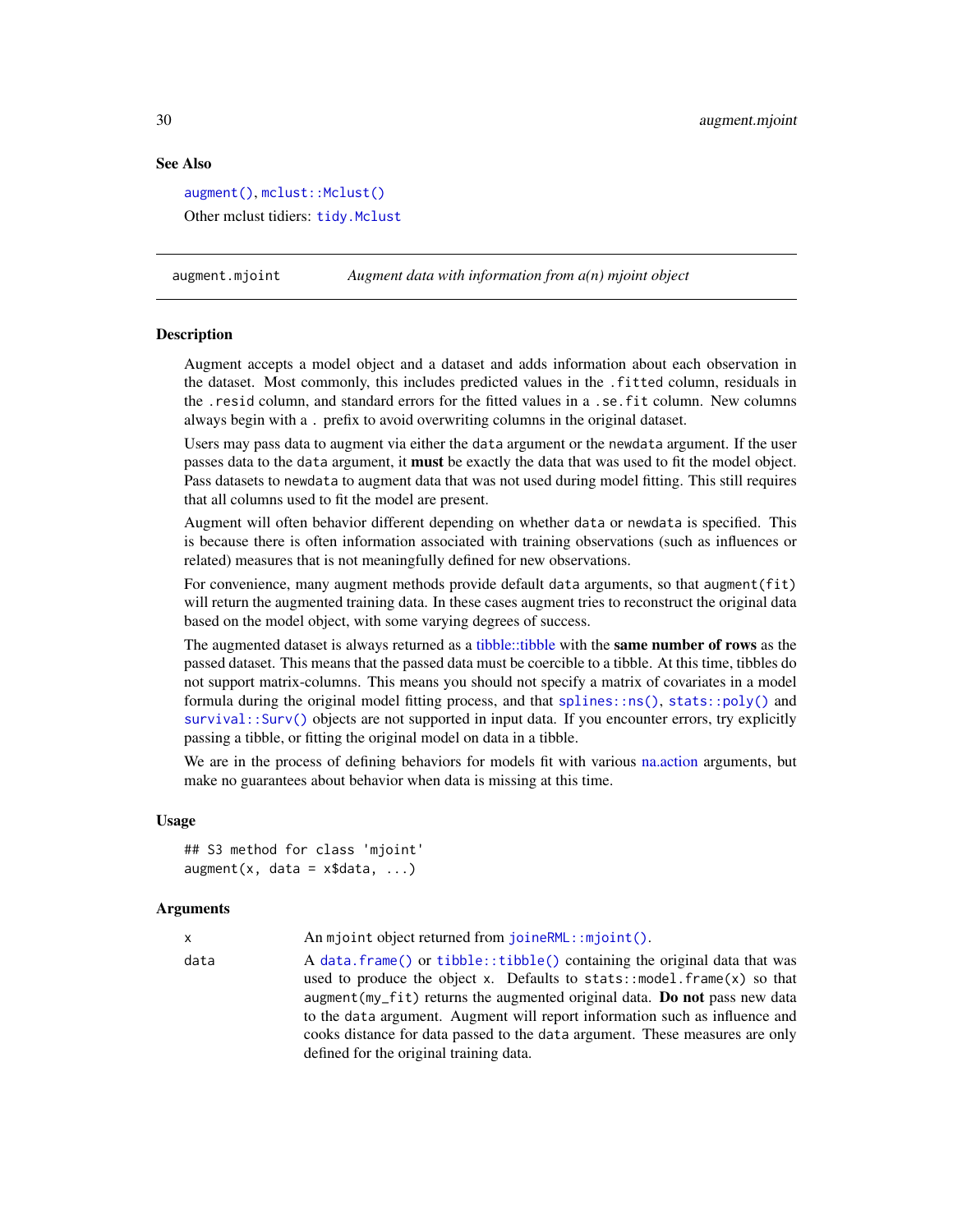## <span id="page-30-0"></span>augment.nlrq 31

... Additional arguments. Not used. Needed to match generic signature only. **Cau**tionary note: Misspelled arguments will be absorbed in . . . , where they will be ignored. If the misspelled argument has a default value, the default value will be used. For example, if you pass conf.  $level = 0.9$ , all computation will proceed using conf.level =  $0.95$ . Additionally, if you pass newdata =  $my\_tibble$  to an [augment\(\)](#page-0-0) method that does not accept a newdata argument, it will use the default value for the data argument.

## Details

See [joineRML::fitted.mjoint\(\)](#page-0-0) and [joineRML::residuals.mjoint\(\)](#page-0-0) for more information on the difference between population-level and individual-level fitted values and residuals.

If fitting a joint model with a single longitudinal process, make sure you are using a named list to define the formula for the fixed and random effects of the longitudinal submodel.

## Value

A [tibble::tibble\(\)](#page-0-0) with one row for each original observation with addition columns:

| .fitted_j_0 | population-level fitted values for the j-th longitudinal process     |
|-------------|----------------------------------------------------------------------|
| .fitted_j_1 | individuals-level fitted values for the j-th longitudinal process    |
| .resid_j_0  | population-level residuals for the <i>j</i> -th longitudinal process |
| $resid_i_1$ | individual-level residuals for the <i>j</i> -th longitudinal process |

|  | augment.nlrq | Tidy a(n) nlrq object |
|--|--------------|-----------------------|
|--|--------------|-----------------------|

#### Description

Tidy summarizes information about the components of a model. A model component might be a single term in a regression, a single hypothesis, a cluster, or a class. Exactly what tidy considers to be a model component varies cross models but is usually self-evident. If a model has several distinct types of components, you will need to specify which components to return.

#### Usage

```
## S3 method for class 'nlrq'
augment(x, \ldots)
```

|          | A nl rq object returned from quantreg: : $nlrq()$ . |
|----------|-----------------------------------------------------|
| $\cdots$ | Arguments passed on to augment.nls                  |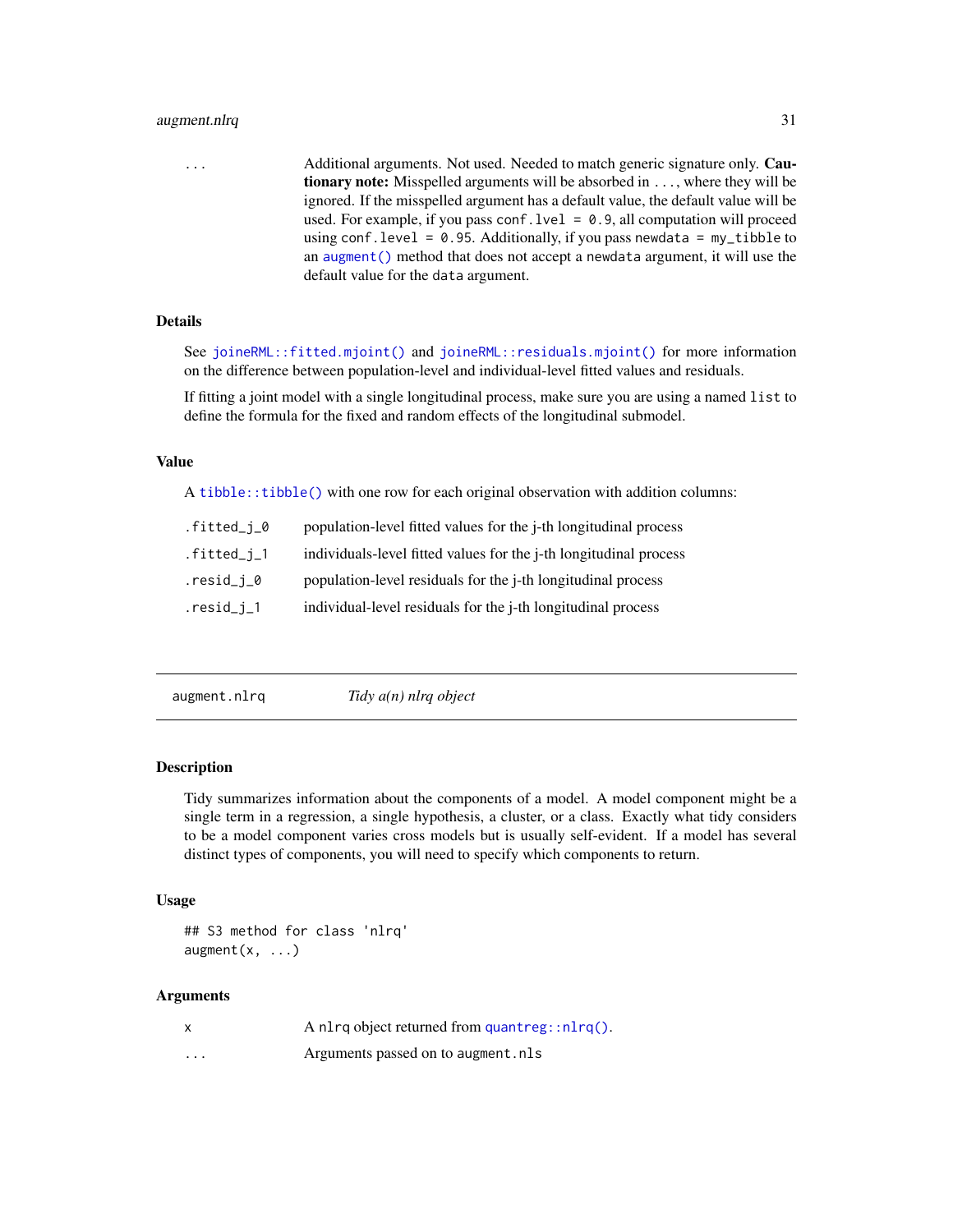- <span id="page-31-0"></span>data A [data.frame\(\)](#page-0-0) or [tibble::tibble\(\)](#page-0-0) containing the original data that was used to produce the object x. Defaults to stats:: model.frame(x) so that augment( $my_f$ it) returns the augmented original data. Do not pass new data to the data argument. Augment will report information such as influence and cooks distance for data passed to the data argument. These measures are only defined for the original training data.
- newdata A [data.frame\(\)](#page-0-0) or [tibble::tibble\(\)](#page-0-0) containing all the original predictors used to create x. Defaults to NULL, indicating that nothing has been passed to newdata. If newdata is specified, the data argument will be ignored.
- x An nls object returned from [stats::nls\(\)](#page-0-0).

#### Value

A [tibble::tibble\(\)](#page-0-0) containing the data passed to augment, and **additional** columns:

| .fitted | The predicted response for that observation.                                                                     |
|---------|------------------------------------------------------------------------------------------------------------------|
| .resid  | The residual for a particular point. Present only when data has been passed to<br>augment via the data argument. |

## See Also

[augment\(\)](#page-0-0), [quantreg::nlrq\(\)](#page-0-0)

Other quantreg tidiers: [augment.rqs](#page-40-1), [augment.rq](#page-38-1), [glance.nlrq](#page-92-1), [glance.rq](#page-101-1), [tidy.nlrq](#page-200-1), [tidy.rqs](#page-224-1), [tidy.rq](#page-223-1)

augment.nls *Augment data with information from a(n) nls object*

#### Description

Augment accepts a model object and a dataset and adds information about each observation in the dataset. Most commonly, this includes predicted values in the .fitted column, residuals in the .resid column, and standard errors for the fitted values in a .se.fit column. New columns always begin with a . prefix to avoid overwriting columns in the original dataset.

Users may pass data to augment via either the data argument or the newdata argument. If the user passes data to the data argument, it **must** be exactly the data that was used to fit the model object. Pass datasets to newdata to augment data that was not used during model fitting. This still requires that all columns used to fit the model are present.

Augment will often behavior different depending on whether data or newdata is specified. This is because there is often information associated with training observations (such as influences or related) measures that is not meaningfully defined for new observations.

For convenience, many augment methods provide default data arguments, so that augment (fit) will return the augmented training data. In these cases augment tries to reconstruct the original data based on the model object, with some varying degrees of success.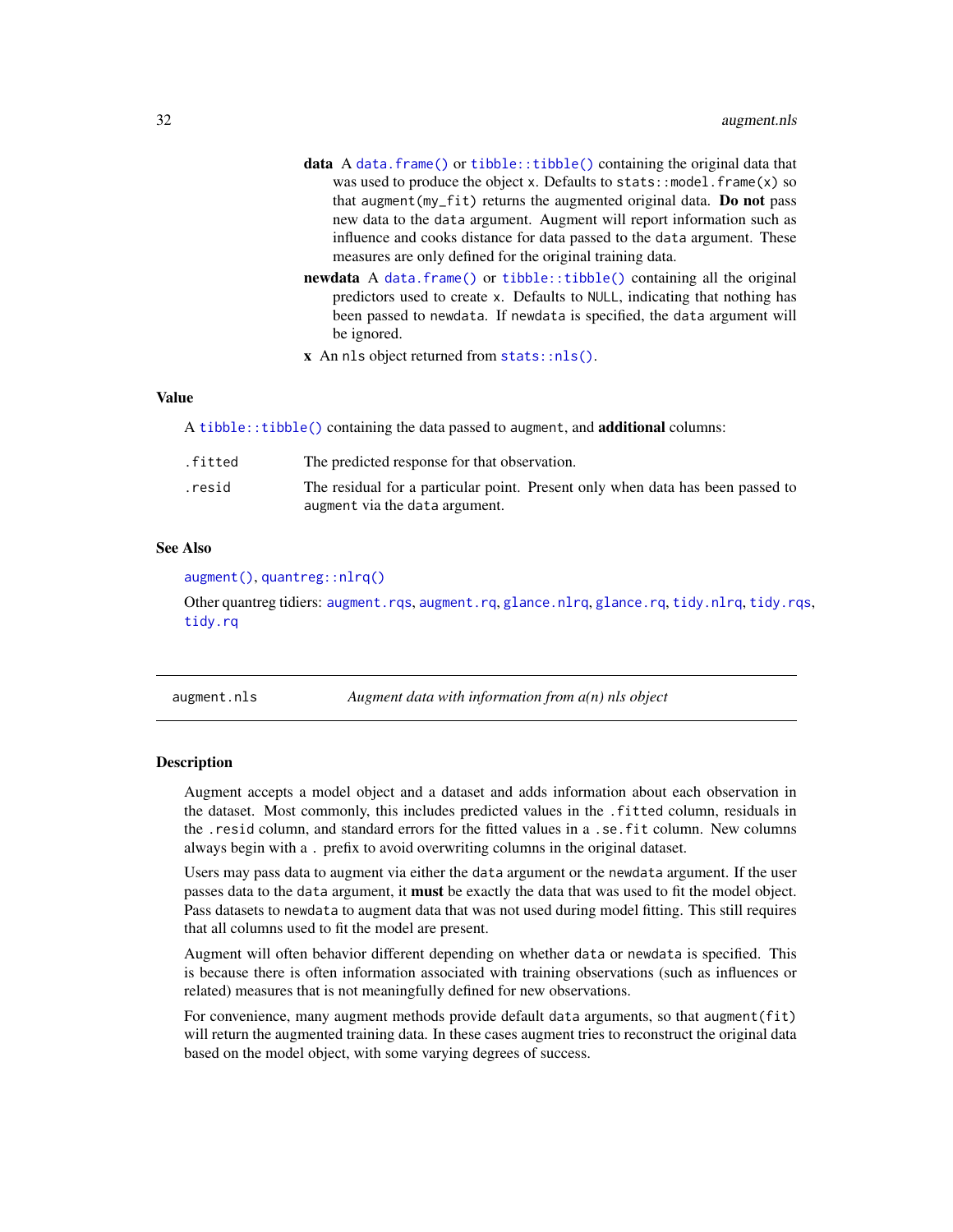## augment.nls 33

The augmented dataset is always returned as a [tibble::tibble](#page-0-0) with the same number of rows as the passed dataset. This means that the passed data must be coercible to a tibble. At this time, tibbles do not support matrix-columns. This means you should not specify a matrix of covariates in a model formula during the original model fitting process, and that [splines::ns\(\)](#page-0-0), [stats::poly\(\)](#page-0-0) and [survival::Surv\(\)](#page-0-0) objects are not supported in input data. If you encounter errors, try explicitly passing a tibble, or fitting the original model on data in a tibble.

We are in the process of defining behaviors for models fit with various [na.action](#page-0-0) arguments, but make no guarantees about behavior when data is missing at this time.

## Usage

```
## S3 method for class 'nls'
augment(x, data = NULL, newdata = NULL, ...)
```
## Arguments

| $\mathsf{x}$ | An nls object returned from stats::nls().                                                                                                                                                                                                                                                                                                                                                                                                                                                                                                                      |
|--------------|----------------------------------------------------------------------------------------------------------------------------------------------------------------------------------------------------------------------------------------------------------------------------------------------------------------------------------------------------------------------------------------------------------------------------------------------------------------------------------------------------------------------------------------------------------------|
| data         | A data.frame() or tibble::tibble() containing the original data that was<br>used to produce the object x. Defaults to stats:: model. $frame(x)$ so that<br>augment (my_fit) returns the augmented original data. Do not pass new data<br>to the data argument. Augment will report information such as influence and<br>cooks distance for data passed to the data argument. These measures are only<br>defined for the original training data.                                                                                                                |
| newdata      | A data.frame() or tibble::tibble() containing all the original predictors<br>used to create x. Defaults to NULL, indicating that nothing has been passed to<br>newdata. If newdata is specified, the data argument will be ignored.                                                                                                                                                                                                                                                                                                                            |
|              | Additional arguments. Not used. Needed to match generic signature only. Cau-<br><b>tionary note:</b> Misspelled arguments will be absorbed in , where they will be<br>ignored. If the misspelled argument has a default value, the default value will be<br>used. For example, if you pass conf. $1$ ve $1 = 0.9$ , all computation will proceed<br>using conf. level = $0.95$ . Additionally, if you pass newdata = $my_t$ tibble to<br>an augment () method that does not accept a newdata argument, it will use the<br>default value for the data argument. |

## Value

A [tibble::tibble\(\)](#page-0-0) containing the data passed to augment, and **additional** columns:

| .fitted | The predicted response for that observation.                                   |
|---------|--------------------------------------------------------------------------------|
| .resid  | The residual for a particular point. Present only when data has been passed to |
|         | augment via the data argument.                                                 |

#### See Also

[tidy,](#page-0-0) [stats::nls\(\)](#page-0-0), [stats::predict.nls\(\)](#page-0-0) Other nls tidiers: [glance.nls](#page-93-1), [tidy.nls](#page-202-1)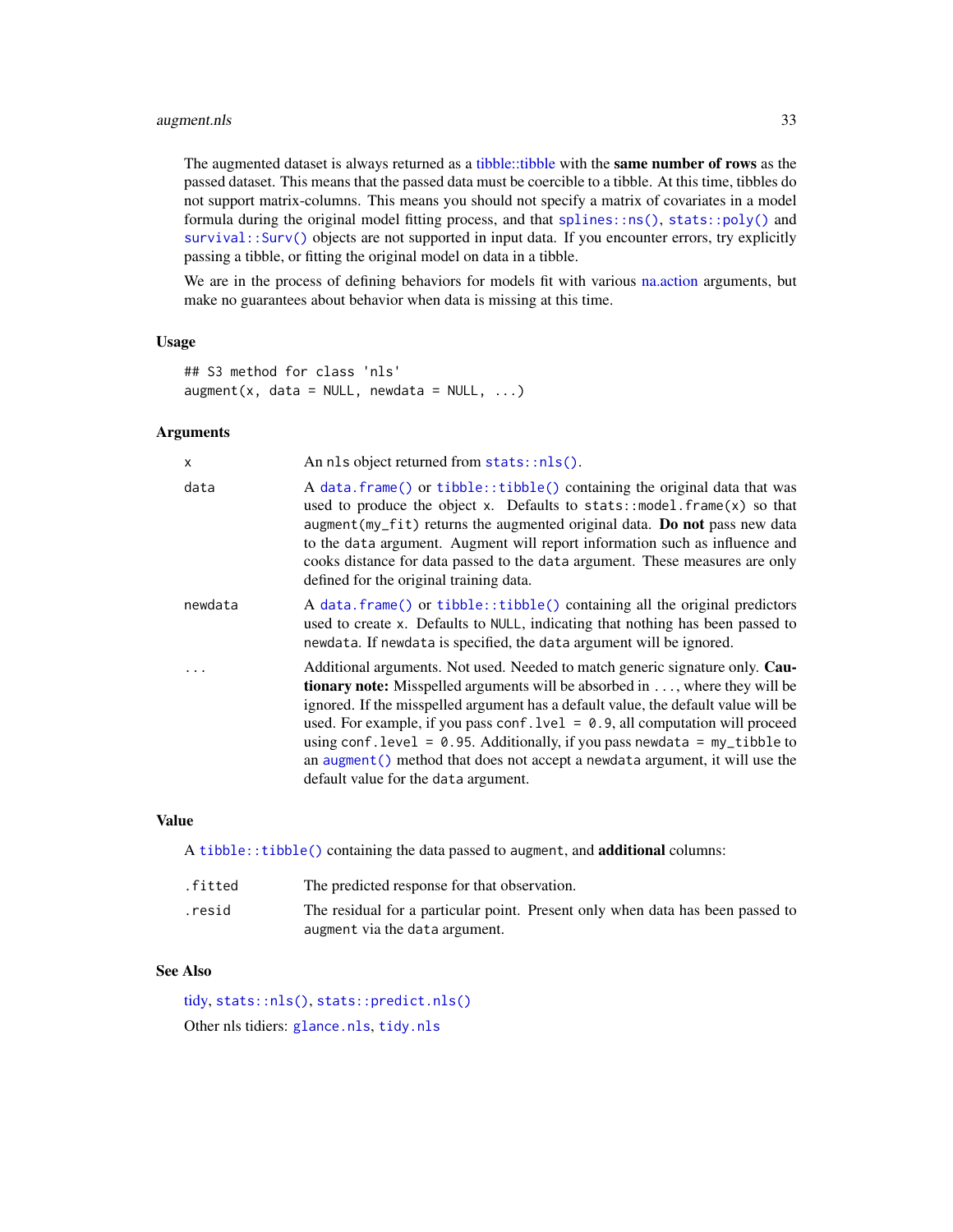<span id="page-33-0"></span>

#### Description

Augment accepts a model object and a dataset and adds information about each observation in the dataset. Most commonly, this includes predicted values in the .fitted column, residuals in the .resid column, and standard errors for the fitted values in a .se.fit column. New columns always begin with a . prefix to avoid overwriting columns in the original dataset.

Users may pass data to augment via either the data argument or the newdata argument. If the user passes data to the data argument, it **must** be exactly the data that was used to fit the model object. Pass datasets to newdata to augment data that was not used during model fitting. This still requires that all columns used to fit the model are present.

Augment will often behavior different depending on whether data or newdata is specified. This is because there is often information associated with training observations (such as influences or related) measures that is not meaningfully defined for new observations.

For convenience, many augment methods provide default data arguments, so that augment (fit) will return the augmented training data. In these cases augment tries to reconstruct the original data based on the model object, with some varying degrees of success.

The augmented dataset is always returned as a [tibble::tibble](#page-0-0) with the **same number of rows** as the passed dataset. This means that the passed data must be coercible to a tibble. At this time, tibbles do not support matrix-columns. This means you should not specify a matrix of covariates in a model formula during the original model fitting process, and that [splines::ns\(\)](#page-0-0), [stats::poly\(\)](#page-0-0) and [survival::Surv\(\)](#page-0-0) objects are not supported in input data. If you encounter errors, try explicitly passing a tibble, or fitting the original model on data in a tibble.

We are in the process of defining behaviors for models fit with various [na.action](#page-0-0) arguments, but make no guarantees about behavior when data is missing at this time.

#### Usage

```
## S3 method for class 'plm'
augment(x, data = model-frame(x), ...)
```

| x    | A plm objected returned by $plm::plm()$ .                                                                                                                                                                                                                                                                                                                                                                                                       |
|------|-------------------------------------------------------------------------------------------------------------------------------------------------------------------------------------------------------------------------------------------------------------------------------------------------------------------------------------------------------------------------------------------------------------------------------------------------|
| data | A data.frame() or tibble::tibble() containing the original data that was<br>used to produce the object x. Defaults to stats:: model. $frame(x)$ so that<br>augment (my_fit) returns the augmented original data. Do not pass new data<br>to the data argument. Augment will report information such as influence and<br>cooks distance for data passed to the data argument. These measures are only<br>defined for the original training data. |
| .    | Additional arguments. Not used. Needed to match generic signature only. Cau-<br><b>tionary note:</b> Misspelled arguments will be absorbed in , where they will be<br>ignored. If the misspelled argument has a default value, the default value will be                                                                                                                                                                                        |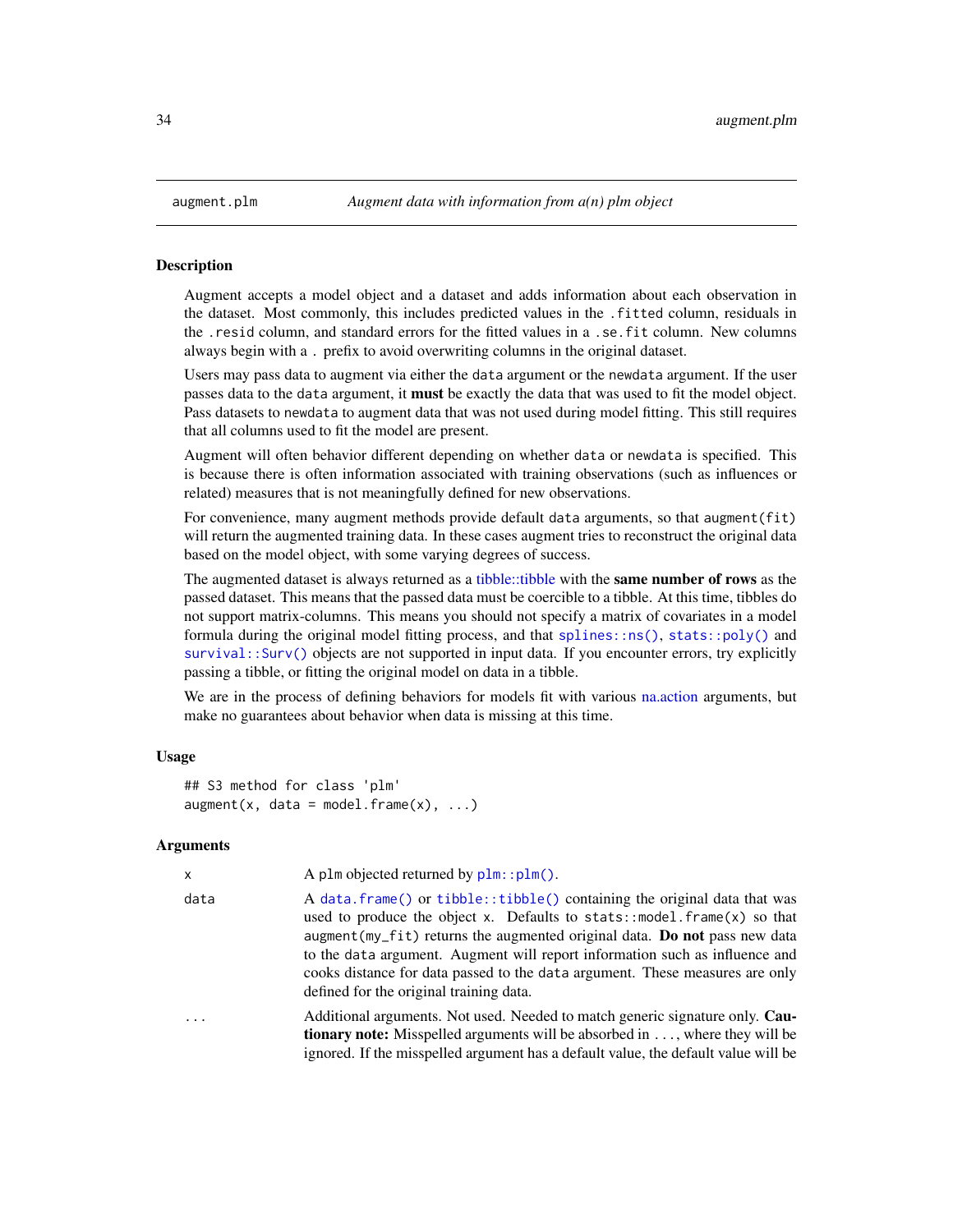used. For example, if you pass conf.  $level = 0.9$ , all computation will proceed using conf.level =  $0.95$ . Additionally, if you pass newdata =  $my$ \_tibble to an [augment\(\)](#page-0-0) method that does not accept a newdata argument, it will use the default value for the data argument.

#### <span id="page-34-0"></span>Value

A [tibble::tibble\(\)](#page-0-0) containing the data passed to augment, and **additional** columns:

| .fitted | The predicted response for that observation.                                                                     |
|---------|------------------------------------------------------------------------------------------------------------------|
| .resid  | The residual for a particular point. Present only when data has been passed to<br>augment via the data argument. |

## See Also

[augment\(\)](#page-0-0), [plm::plm\(\)](#page-0-0)

Other plm tidiers: [glance.plm](#page-95-1), [tidy.plm](#page-207-1)

augment.poLCA *Augment data with information from a(n) poLCA object*

#### Description

Augment accepts a model object and a dataset and adds information about each observation in the dataset. Most commonly, this includes predicted values in the .fitted column, residuals in the .resid column, and standard errors for the fitted values in a .se.fit column. New columns always begin with a . prefix to avoid overwriting columns in the original dataset.

Users may pass data to augment via either the data argument or the newdata argument. If the user passes data to the data argument, it **must** be exactly the data that was used to fit the model object. Pass datasets to newdata to augment data that was not used during model fitting. This still requires that all columns used to fit the model are present.

Augment will often behavior different depending on whether data or newdata is specified. This is because there is often information associated with training observations (such as influences or related) measures that is not meaningfully defined for new observations.

For convenience, many augment methods provide default data arguments, so that augment (fit) will return the augmented training data. In these cases augment tries to reconstruct the original data based on the model object, with some varying degrees of success.

The augmented dataset is always returned as a [tibble::tibble](#page-0-0) with the **same number of rows** as the passed dataset. This means that the passed data must be coercible to a tibble. At this time, tibbles do not support matrix-columns. This means you should not specify a matrix of covariates in a model formula during the original model fitting process, and that [splines::ns\(\)](#page-0-0), [stats::poly\(\)](#page-0-0) and [survival::Surv\(\)](#page-0-0) objects are not supported in input data. If you encounter errors, try explicitly passing a tibble, or fitting the original model on data in a tibble.

We are in the process of defining behaviors for models fit with various natural arguments, but make no guarantees about behavior when data is missing at this time.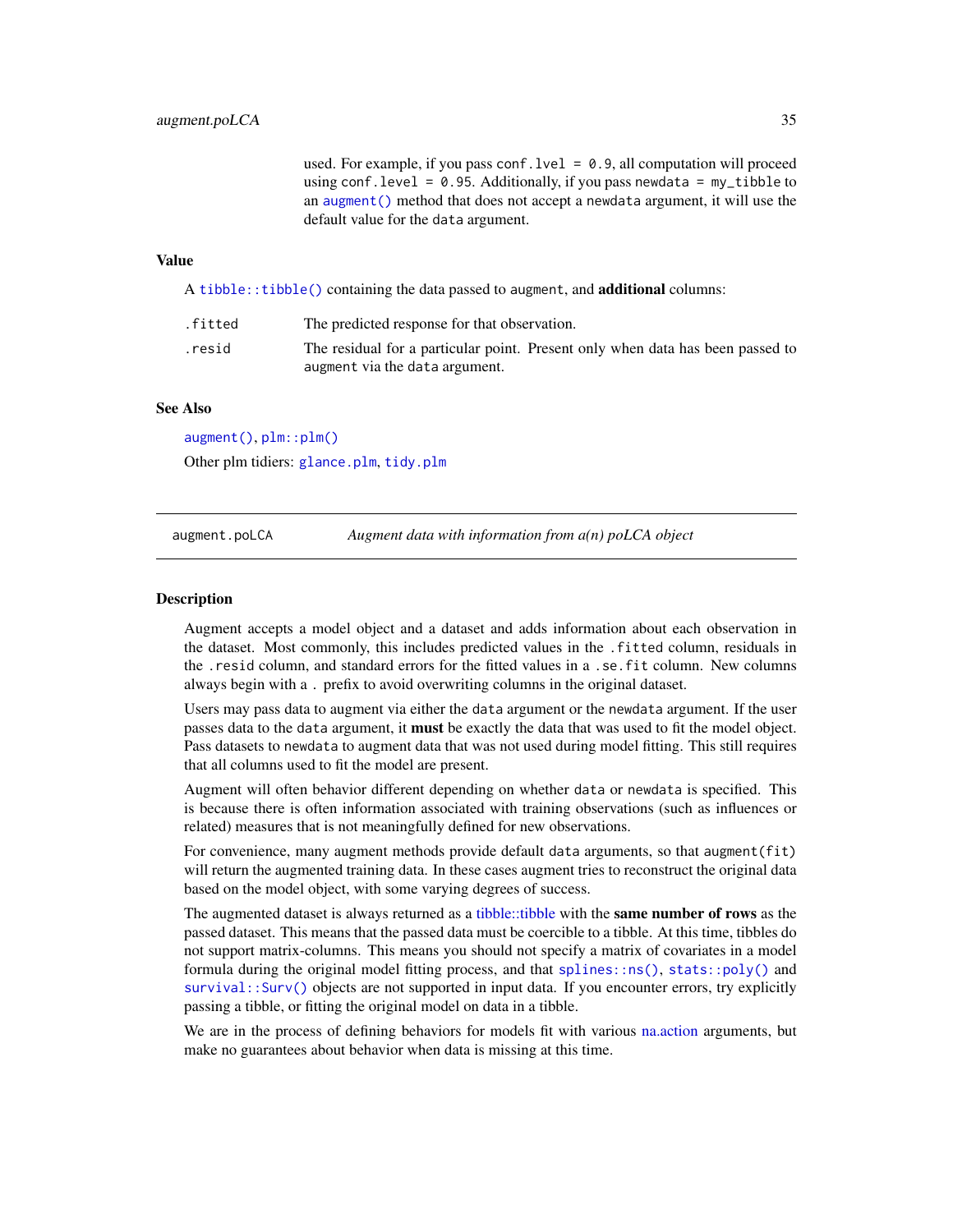#### <span id="page-35-0"></span>Usage

```
## S3 method for class 'poLCA'
augment(x, data = NULL, ...)
```
#### **Arguments**

| x    | A poLCA object returned from poLCA::poLCA().                                                                                                                                                                                                                                                                                                                                                                                                                                                                                                                  |
|------|---------------------------------------------------------------------------------------------------------------------------------------------------------------------------------------------------------------------------------------------------------------------------------------------------------------------------------------------------------------------------------------------------------------------------------------------------------------------------------------------------------------------------------------------------------------|
| data | The original dataset used to fit the latent class model, as a tibble or data. If not<br>given, uses manifest variables in x\$y and, if applicable, covariates in x\$x                                                                                                                                                                                                                                                                                                                                                                                         |
| .    | Additional arguments. Not used. Needed to match generic signature only. Cau-<br><b>tionary note:</b> Misspelled arguments will be absorbed in , where they will be<br>ignored. If the misspelled argument has a default value, the default value will be<br>used. For example, if you pass conf. $1$ ve $1 = 0.9$ , all computation will proceed<br>using conf.level = $0.95$ . Additionally, if you pass newdata = $my_t$ tibble to<br>an augment () method that does not accept a newdata argument, it will use the<br>default value for the data argument. |

#### Value

A [tibble::tibble](#page-0-0) with one row for each original observation, with additional columns:

| .class       | Predicted class, using modal assignment  |
|--------------|------------------------------------------|
| .probability | Posterior probability of predicted class |

If the data argument is given, those columns are included in the output (only rows for which predictions could be made). Otherwise, the y element of the poLCA object, which contains the manifest variables used to fit the model, are used, along with any covariates, if present, in x.

Note that while the probability of all the classes (not just the predicted modal class) can be found in the posterior element, these are not included in the augmented output.

#### See Also

[augment\(\)](#page-0-0), [poLCA::poLCA\(\)](#page-0-0)

Other poLCA tidiers: [glance.poLCA](#page-96-1), [tidy.poLCA](#page-208-1)

augment.prcomp *Augment data with information from a(n) prcomp object*

## Description

Augment accepts a model object and a dataset and adds information about each observation in the dataset. Most commonly, this includes predicted values in the .fitted column, residuals in the .resid column, and standard errors for the fitted values in a .se.fit column. New columns always begin with a . prefix to avoid overwriting columns in the original dataset.

Users may pass data to augment via either the data argument or the newdata argument. If the user passes data to the data argument, it must be exactly the data that was used to fit the model object.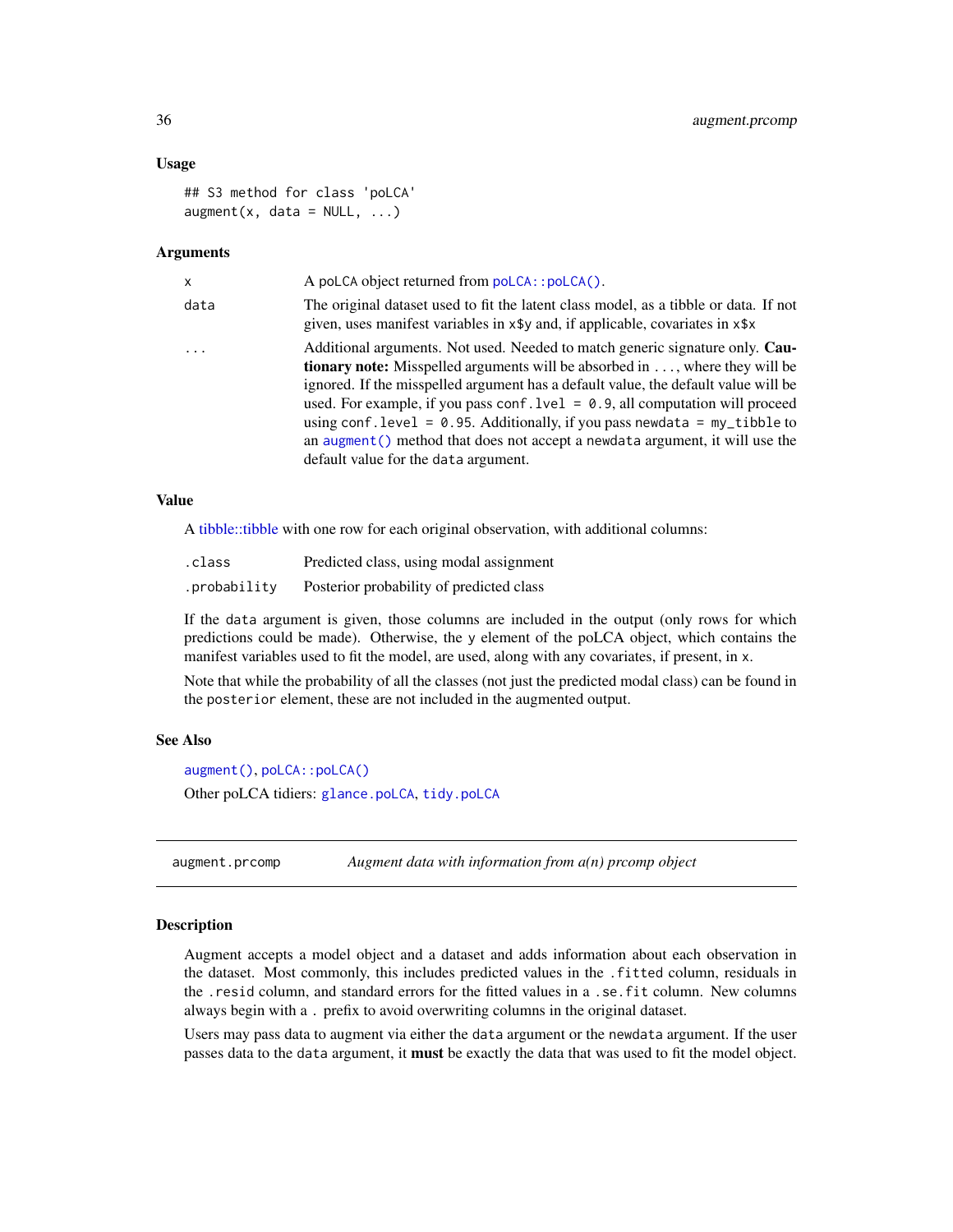# augment.promp 37

Pass datasets to newdata to augment data that was not used during model fitting. This still requires that all columns used to fit the model are present.

Augment will often behavior different depending on whether data or newdata is specified. This is because there is often information associated with training observations (such as influences or related) measures that is not meaningfully defined for new observations.

For convenience, many augment methods provide default data arguments, so that augment (fit) will return the augmented training data. In these cases augment tries to reconstruct the original data based on the model object, with some varying degrees of success.

The augmented dataset is always returned as a [tibble::tibble](#page-0-0) with the same number of rows as the passed dataset. This means that the passed data must be coercible to a tibble. At this time, tibbles do not support matrix-columns. This means you should not specify a matrix of covariates in a model formula during the original model fitting process, and that [splines::ns\(\)](#page-0-0), [stats::poly\(\)](#page-0-0) and [survival::Surv\(\)](#page-0-0) objects are not supported in input data. If you encounter errors, try explicitly passing a tibble, or fitting the original model on data in a tibble.

We are in the process of defining behaviors for models fit with various [na.action](#page-0-0) arguments, but make no guarantees about behavior when data is missing at this time.

## Usage

```
## S3 method for class 'prcomp'
augment(x, data = NULL, newdata, ...)
```
#### Arguments

| X       | A prcomp object returned by stats:: prcomp().                                                                                                                                                                                                                                                                                                                                                                                                                                                                                                                  |
|---------|----------------------------------------------------------------------------------------------------------------------------------------------------------------------------------------------------------------------------------------------------------------------------------------------------------------------------------------------------------------------------------------------------------------------------------------------------------------------------------------------------------------------------------------------------------------|
| data    | A data.frame() or tibble::tibble() containing the original data that was<br>used to produce the object x. Defaults to stats::model.frame(x) so that<br>augment (my_fit) returns the augmented original data. Do not pass new data<br>to the data argument. Augment will report information such as influence and<br>cooks distance for data passed to the data argument. These measures are only<br>defined for the original training data.                                                                                                                    |
| newdata | A data. frame() or tibble::tibble() containing all the original predictors<br>used to create x. Defaults to NULL, indicating that nothing has been passed to<br>newdata. If newdata is specified, the data argument will be ignored.                                                                                                                                                                                                                                                                                                                           |
|         | Additional arguments. Not used. Needed to match generic signature only. Cau-<br><b>tionary note:</b> Misspelled arguments will be absorbed in , where they will be<br>ignored. If the misspelled argument has a default value, the default value will be<br>used. For example, if you pass conf. $1$ ve $1 = 0.9$ , all computation will proceed<br>using conf. level = $0.95$ . Additionally, if you pass newdata = $my_t$ tibble to<br>an augment () method that does not accept a newdata argument, it will use the<br>default value for the data argument. |

#### Value

A [tibble::tibble](#page-0-0) containing the original data along with additional columns containing each observation's projection into PCA space.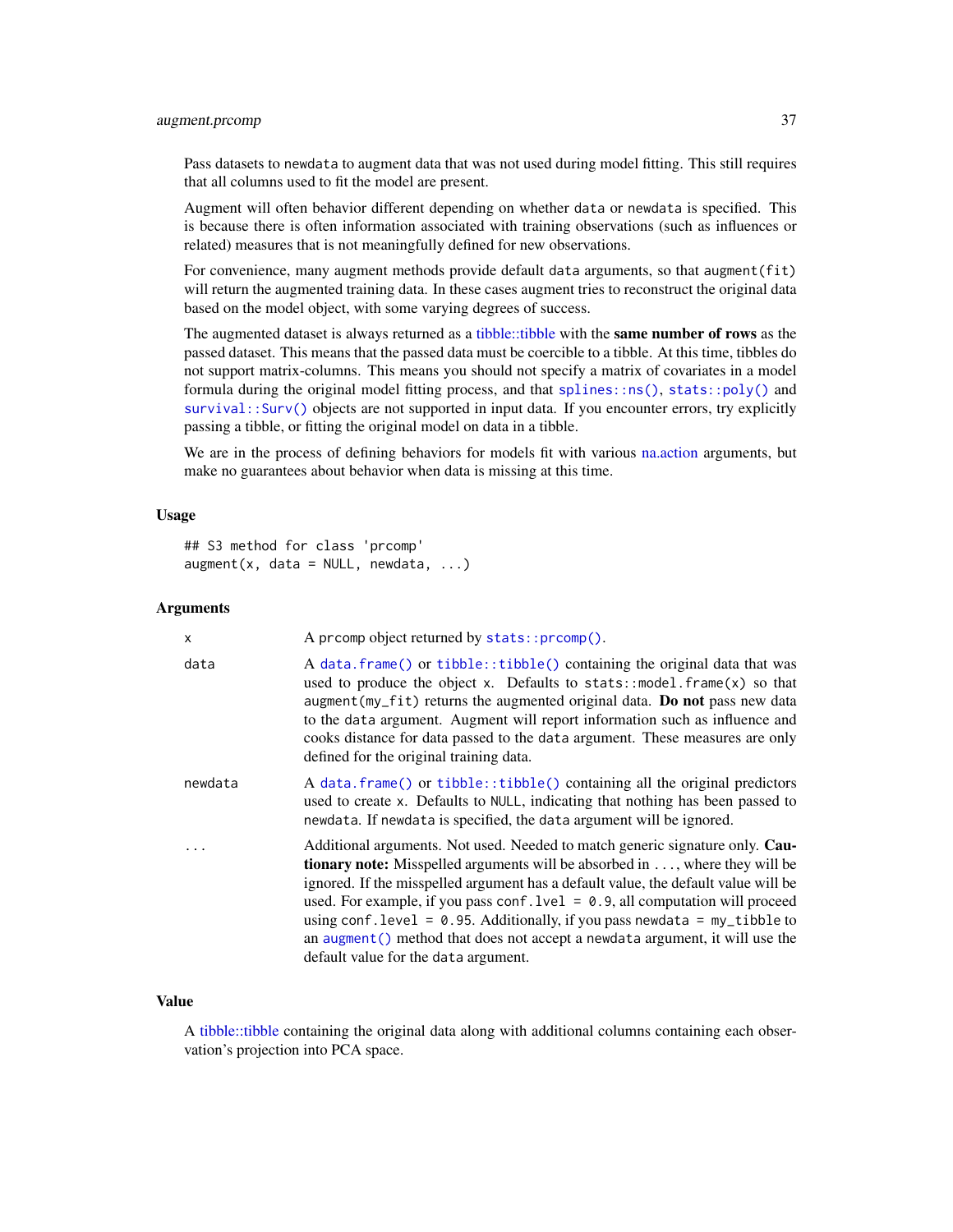# See Also

[stats::prcomp\(\)](#page-0-0), [svd\\_tidiers](#page-242-0)

Other svd tidiers: [tidy.prcomp](#page-214-0), [tidy\\_irlba](#page-239-0), [tidy\\_svd](#page-242-1)

# augment.rlm *Augment a(n) rlm object*

# Description

This augment method wraps [augment.lm\(\)](#page-22-0).

# Usage

```
## S3 method for class 'rlm'
augment(x, ...)
```
# Arguments

| X         | An r1m object returned by MASS::r1m().                                                                                                                                                                                                                                                                                                                                                                                                            |  |
|-----------|---------------------------------------------------------------------------------------------------------------------------------------------------------------------------------------------------------------------------------------------------------------------------------------------------------------------------------------------------------------------------------------------------------------------------------------------------|--|
| $\ddotsc$ | Arguments passed on to augment. 1m                                                                                                                                                                                                                                                                                                                                                                                                                |  |
|           | data A data. frame() or tibble::tibble() containing the original data that<br>was used to produce the object x. Defaults to stats::model.frame(x) so<br>that augment (my_fit) returns the augmented original data. Do not pass<br>new data to the data argument. Augment will report information such as<br>influence and cooks distance for data passed to the data argument. These<br>measures are only defined for the original training data. |  |
|           | newdata A data.frame() or tibble::tibble() containing all the original<br>predictors used to create x. Defaults to NULL, indicating that nothing has<br>been passed to newdata. If newdata is specified, the data argument will<br>be ignored.                                                                                                                                                                                                    |  |
|           | <b>type.predict</b> Type of predictions to use when x is a glm object. Passed to<br>$stats::predict.glm()$ .                                                                                                                                                                                                                                                                                                                                      |  |
|           | <b>type.residuals</b> Type of residuals to use when x is a glm object. Passed to<br>$stats::residuals.glm()$ .                                                                                                                                                                                                                                                                                                                                    |  |
|           | $x$ An lm object created by stats:: $lm()$ .                                                                                                                                                                                                                                                                                                                                                                                                      |  |

# Details

For tidiers for models from the **robust** package see tidy.  $lmRob()$  and tidy.  $glmRob()$ .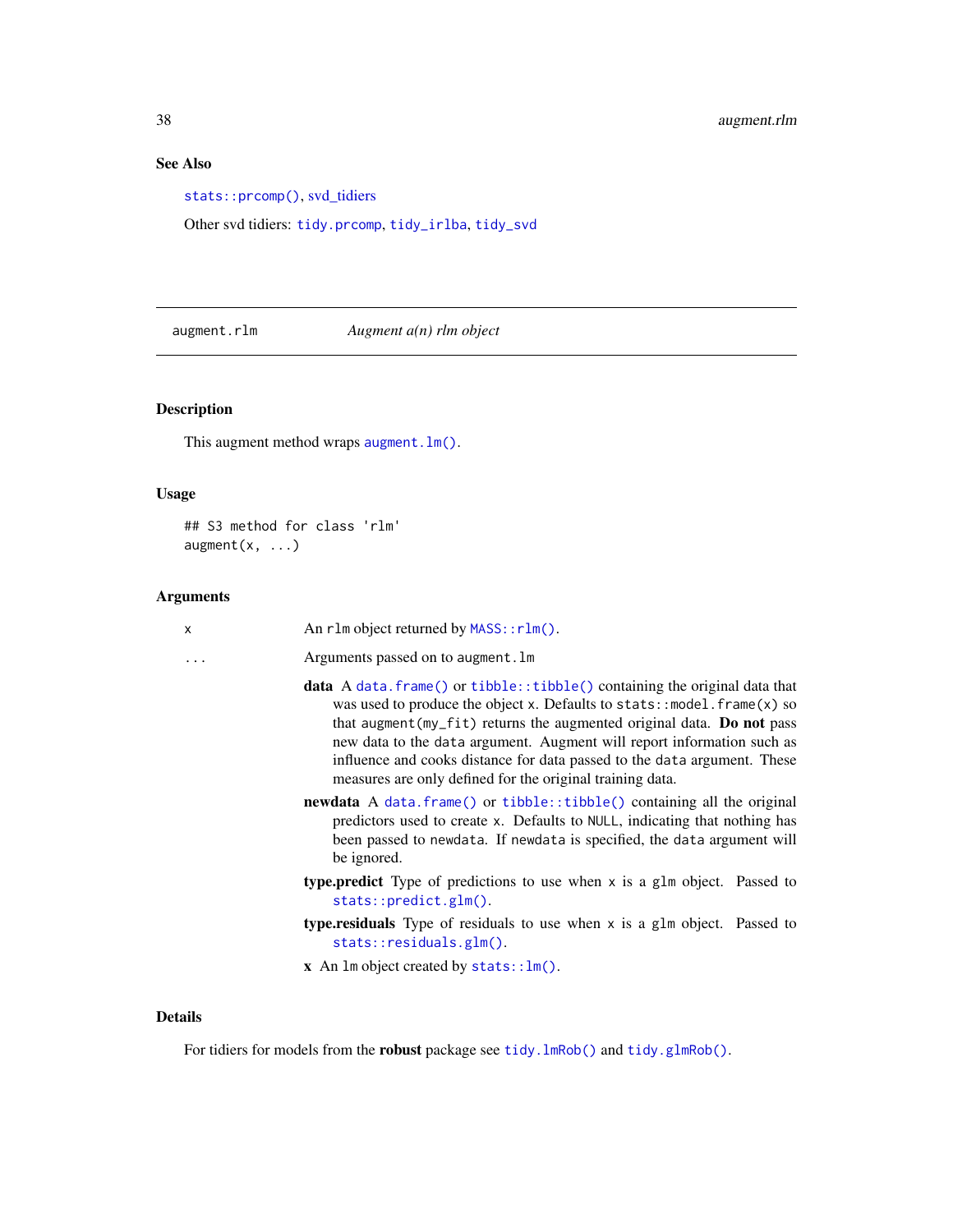# augment.rq 39

## Value

When newdata is not supplied augment.lm returns one row for each observation, with seven columns added to the original data:

| .hat       | Diagonal of the hat matrix                                                                      |
|------------|-------------------------------------------------------------------------------------------------|
| .sigma     | Estimate of residual standard deviation when corresponding observation is dropped<br>from model |
| .cooksd    | Cooks distance, cooks.distance()                                                                |
| .fitted    | Fitted values of model                                                                          |
| .se.fit    | Standard errors of fitted values                                                                |
| .resid     | Residuals                                                                                       |
| .std.resid | Standardised residuals                                                                          |
|            |                                                                                                 |

Some unusual lm objects, such as rlm from MASS, may omit .cooksd and .std.resid. gam from mgcv omits .sigma.

When newdata is supplied, returns one row for each observation, with three columns added to the new data:

| .fitted | Fitted values of model                     |
|---------|--------------------------------------------|
| .se.fit | Standard errors of fitted values           |
| .resid  | Residuals of fitted values on the new data |

#### See Also

[augment\(\)](#page-0-0), [augment.lm\(\)](#page-22-0) [MASS::rlm\(\)](#page-0-0) Other rlm tidiers: [glance.rlm](#page-99-0), [tidy.rlm](#page-220-0)

<span id="page-38-0"></span>augment.rq *Augment data with information from a(n) rq object*

## Description

Augment accepts a model object and a dataset and adds information about each observation in the dataset. Most commonly, this includes predicted values in the .fitted column, residuals in the .resid column, and standard errors for the fitted values in a .se.fit column. New columns always begin with a . prefix to avoid overwriting columns in the original dataset.

Users may pass data to augment via either the data argument or the newdata argument. If the user passes data to the data argument, it must be exactly the data that was used to fit the model object. Pass datasets to newdata to augment data that was not used during model fitting. This still requires that all columns used to fit the model are present.

Augment will often behavior different depending on whether data or newdata is specified. This is because there is often information associated with training observations (such as influences or related) measures that is not meaningfully defined for new observations.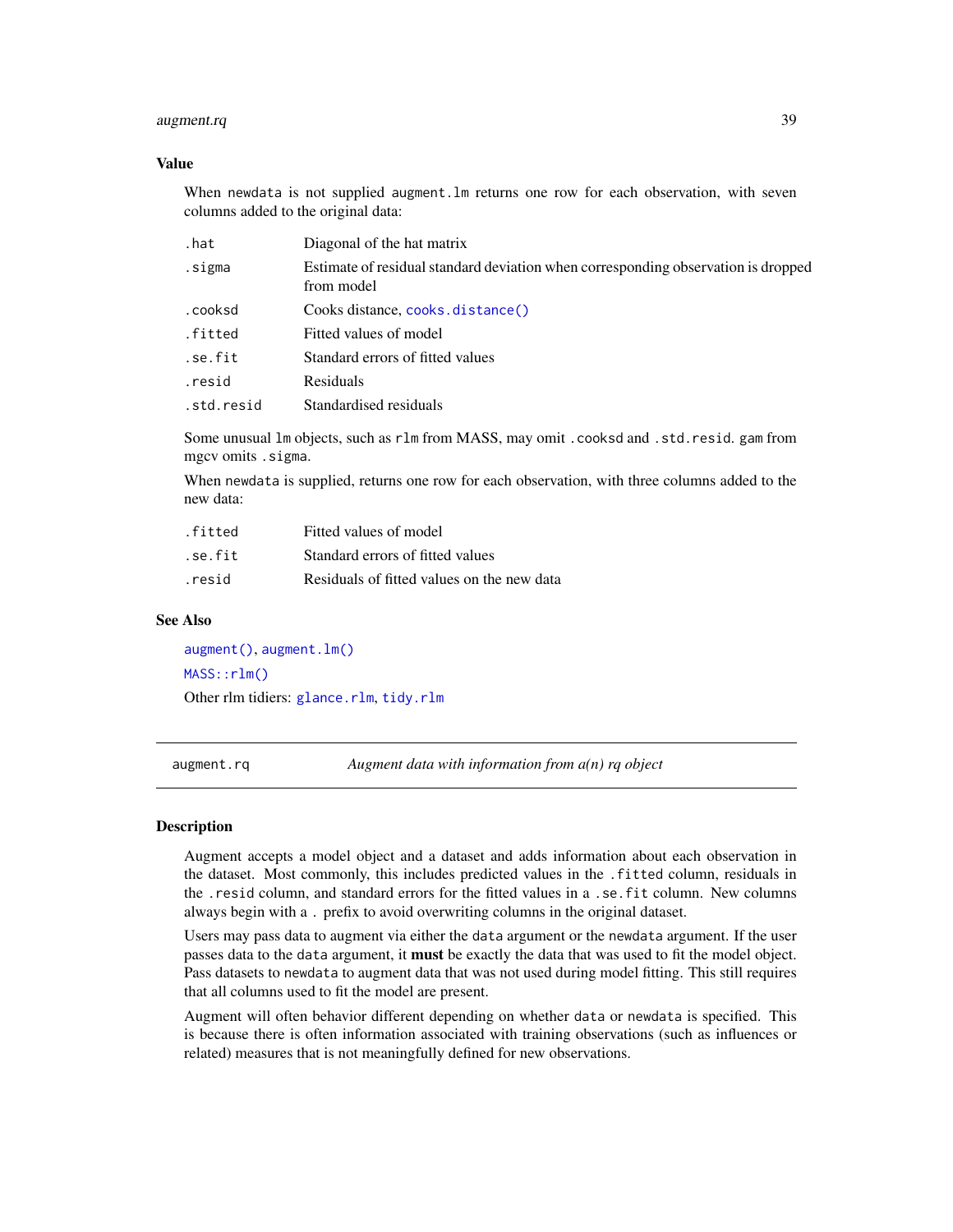For convenience, many augment methods provide default data arguments, so that augment (fit) will return the augmented training data. In these cases augment tries to reconstruct the original data based on the model object, with some varying degrees of success.

The augmented dataset is always returned as a [tibble::tibble](#page-0-0) with the same number of rows as the passed dataset. This means that the passed data must be coercible to a tibble. At this time, tibbles do not support matrix-columns. This means you should not specify a matrix of covariates in a model formula during the original model fitting process, and that [splines::ns\(\)](#page-0-0), [stats::poly\(\)](#page-0-0) and [survival::Surv\(\)](#page-0-0) objects are not supported in input data. If you encounter errors, try explicitly passing a tibble, or fitting the original model on data in a tibble.

We are in the process of defining behaviors for models fit with various [na.action](#page-0-0) arguments, but make no guarantees about behavior when data is missing at this time.

#### Usage

```
## S3 method for class 'rq'
augment(x, data = model-frame(x), newdata = NULL, ...)
```
## Arguments

| x       | An rq object returned from quantreg: $rq()$ .                                                                                                                                                                                                                                                                                                                                                                                                                                                                                                                                                                                                                                                                                                                                        |
|---------|--------------------------------------------------------------------------------------------------------------------------------------------------------------------------------------------------------------------------------------------------------------------------------------------------------------------------------------------------------------------------------------------------------------------------------------------------------------------------------------------------------------------------------------------------------------------------------------------------------------------------------------------------------------------------------------------------------------------------------------------------------------------------------------|
| data    | A data.frame() or tibble::tibble() containing the original data that was<br>used to produce the object x. Defaults to stats:: model.frame(x) so that<br>augment (my_fit) returns the augmented original data. Do not pass new data<br>to the data argument. Augment will report information such as influence and<br>cooks distance for data passed to the data argument. These measures are only<br>defined for the original training data.                                                                                                                                                                                                                                                                                                                                         |
| newdata | A data. frame() or tibble::tibble() containing all the original predictors<br>used to create x. Defaults to NULL, indicating that nothing has been passed to<br>newdata. If newdata is specified, the data argument will be ignored.                                                                                                                                                                                                                                                                                                                                                                                                                                                                                                                                                 |
|         | Arguments passed on to quantreg:: predict.rq                                                                                                                                                                                                                                                                                                                                                                                                                                                                                                                                                                                                                                                                                                                                         |
|         | object object of class rq or rqs or rq. process produced by rq                                                                                                                                                                                                                                                                                                                                                                                                                                                                                                                                                                                                                                                                                                                       |
|         | newdata An optional data frame in which to look for variables with which to<br>predict. If omitted, the fitted values are used.                                                                                                                                                                                                                                                                                                                                                                                                                                                                                                                                                                                                                                                      |
|         | <b>interval</b> type of interval desired: default is 'none', when set to 'confidence' the<br>function returns a matrix predictions with point predictions for each of the<br>'newdata' points as well as lower and upper confidence limits.                                                                                                                                                                                                                                                                                                                                                                                                                                                                                                                                          |
|         | level converage probability for the 'confidence' intervals.                                                                                                                                                                                                                                                                                                                                                                                                                                                                                                                                                                                                                                                                                                                          |
|         | type For predict.rq, the method for 'confidence' intervals, if desired. If 'per-<br>centile' then one of the bootstrap methods is used to generate percentile<br>intervals for each prediction, if 'direct' then a version of the Portnoy and<br>Zhou (1998) method is used, and otherwise an estimated covariance ma-<br>trix for the parameter estimates is used. Further arguments to determine<br>the choice of bootstrap method or covariance matrix estimate can be passed<br>via the  argument. For predict.rqs and predict.rq.process when<br>stepfun = TRUE, type is "Qhat", "Fhat" or "fhat" depending on whether<br>the user would like to have estimates of the conditional quantile, distri-<br>bution or density functions respectively. As noted below the two former |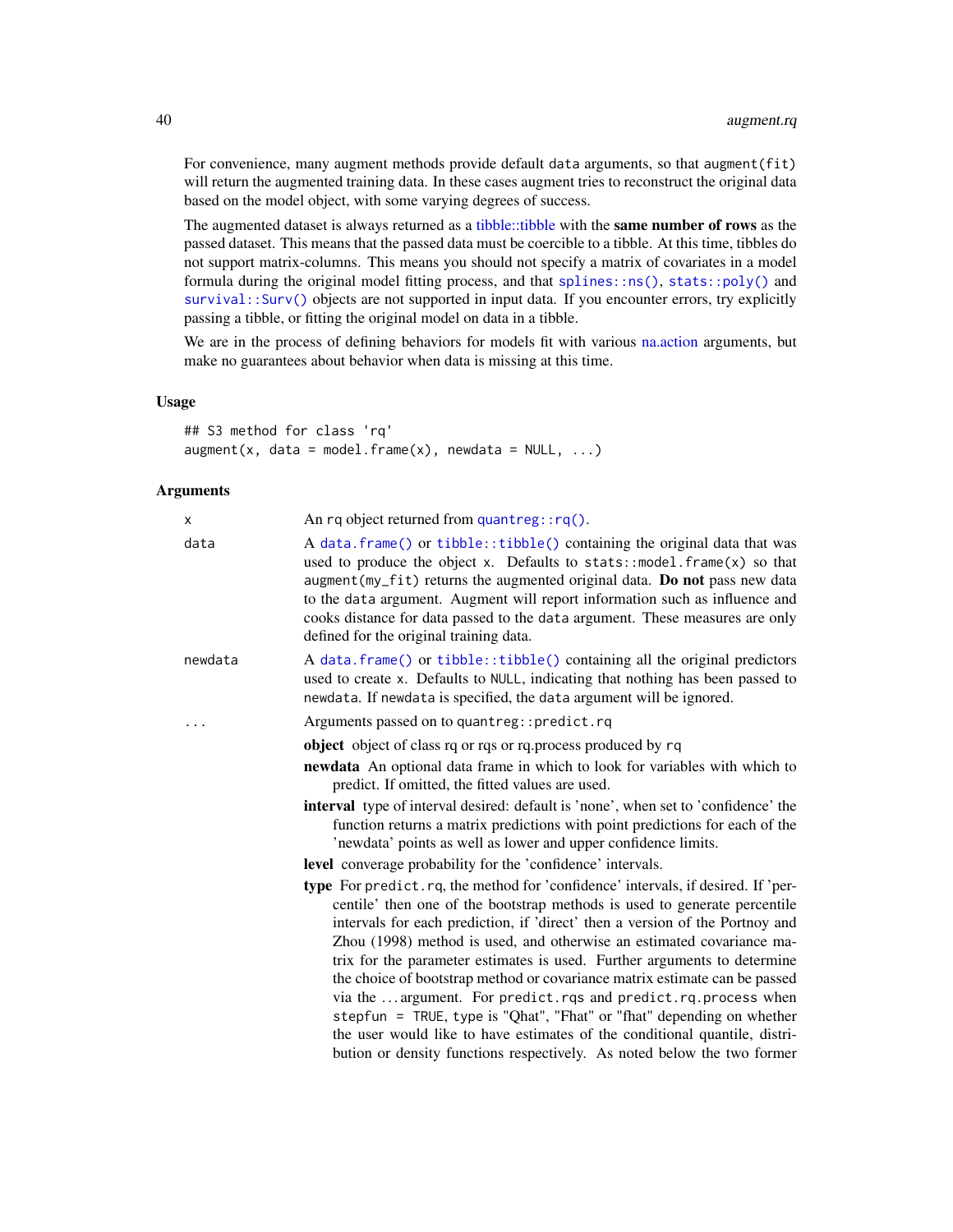estimates can be monotonized with the function rearrange. When the "fhat" option is invoked, a list of conditional density functions is returned based on Silverman's adaptive kernel method as implemented in akj and approxfun.

na.action function determining what should be done with missing values in 'newdata'. The default is to predict 'NA'.

#### Value

A [tibble::tibble](#page-0-0) with one row per obseration and columns:

| .resid  | Residuals                     |
|---------|-------------------------------|
| .fitted | Fitted quantiles of the model |
| .tau    | <b>Ouantile estimated</b>     |

Depending on the arguments passed on to predict.  $rq$  via  $\dots$ , a confidence interval is also calculated on the fitted values resulting in columns:

| .conf.low  | Lower confidence interval value |
|------------|---------------------------------|
| .conf.high | Upper confidence interval value |

predict.rq does not provide confidence intervals when newdata is provided.

#### See Also

[augment,](#page-0-0) [quantreg::rq\(\)](#page-0-0), [quantreg::predict.rq\(\)](#page-0-0)

Other quantreg tidiers: [augment.nlrq](#page-30-0), [augment.rqs](#page-40-0), [glance.nlrq](#page-92-0), [glance.rq](#page-101-0), [tidy.nlrq](#page-200-0), [tidy.rqs](#page-224-0), [tidy.rq](#page-223-0)

<span id="page-40-0"></span>augment.rqs *Augment data with information from a(n) rqs object*

#### **Description**

Augment accepts a model object and a dataset and adds information about each observation in the dataset. Most commonly, this includes predicted values in the .fitted column, residuals in the .resid column, and standard errors for the fitted values in a .se.fit column. New columns always begin with a . prefix to avoid overwriting columns in the original dataset.

Users may pass data to augment via either the data argument or the newdata argument. If the user passes data to the data argument, it must be exactly the data that was used to fit the model object. Pass datasets to newdata to augment data that was not used during model fitting. This still requires that all columns used to fit the model are present.

Augment will often behavior different depending on whether data or newdata is specified. This is because there is often information associated with training observations (such as influences or related) measures that is not meaningfully defined for new observations.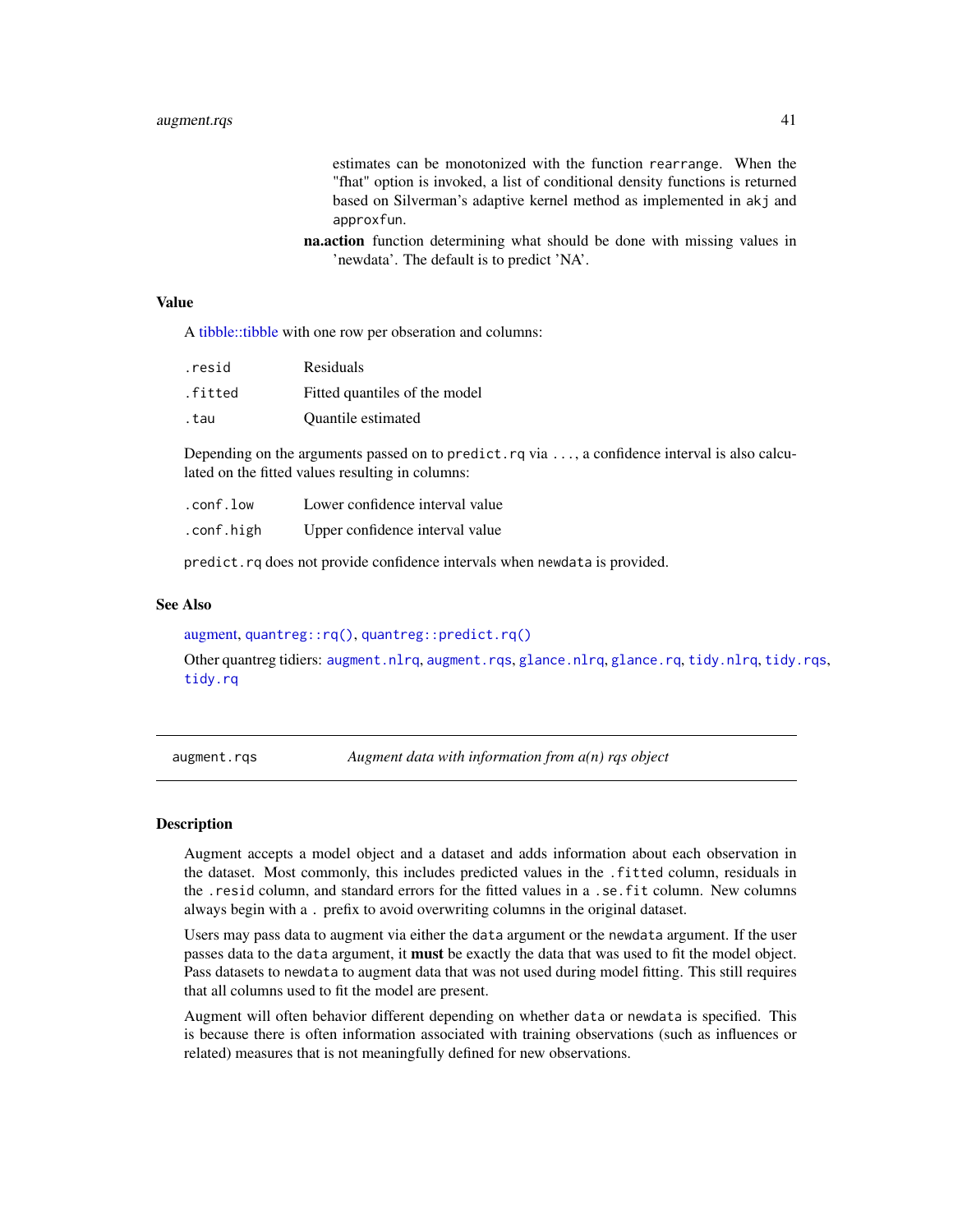For convenience, many augment methods provide default data arguments, so that augment (fit) will return the augmented training data. In these cases augment tries to reconstruct the original data based on the model object, with some varying degrees of success.

The augmented dataset is always returned as a [tibble::tibble](#page-0-0) with the **same number of rows** as the passed dataset. This means that the passed data must be coercible to a tibble. At this time, tibbles do not support matrix-columns. This means you should not specify a matrix of covariates in a model formula during the original model fitting process, and that [splines::ns\(\)](#page-0-0), [stats::poly\(\)](#page-0-0) and survival:: Surv() objects are not supported in input data. If you encounter errors, try explicitly passing a tibble, or fitting the original model on data in a tibble.

We are in the process of defining behaviors for models fit with various [na.action](#page-0-0) arguments, but make no guarantees about behavior when data is missing at this time.

## Usage

## S3 method for class 'rqs'  $augment(x, data = model-frame(x), newdata, ...)$ 

#### Arguments

| X       | An rqs object returned from quantreg: $rq()$ .                                                                                                                                                                                                                                                                                                                                                                                                                                                                                                                                                                                                                                                                                                                                                                                                                                                                                                                                                                                     |
|---------|------------------------------------------------------------------------------------------------------------------------------------------------------------------------------------------------------------------------------------------------------------------------------------------------------------------------------------------------------------------------------------------------------------------------------------------------------------------------------------------------------------------------------------------------------------------------------------------------------------------------------------------------------------------------------------------------------------------------------------------------------------------------------------------------------------------------------------------------------------------------------------------------------------------------------------------------------------------------------------------------------------------------------------|
| data    | A data.frame() or tibble::tibble() containing the original data that was<br>used to produce the object x. Defaults to stats:: model.frame(x) so that<br>augment (my_fit) returns the augmented original data. Do not pass new data<br>to the data argument. Augment will report information such as influence and<br>cooks distance for data passed to the data argument. These measures are only<br>defined for the original training data.                                                                                                                                                                                                                                                                                                                                                                                                                                                                                                                                                                                       |
| newdata | A data. frame() or tibble::tibble() containing all the original predictors<br>used to create x. Defaults to NULL, indicating that nothing has been passed to<br>newdata. If newdata is specified, the data argument will be ignored.                                                                                                                                                                                                                                                                                                                                                                                                                                                                                                                                                                                                                                                                                                                                                                                               |
|         | Arguments passed on to quantreg::predict.rqs                                                                                                                                                                                                                                                                                                                                                                                                                                                                                                                                                                                                                                                                                                                                                                                                                                                                                                                                                                                       |
|         | object object of class rq or rqs or rq. process produced by rq                                                                                                                                                                                                                                                                                                                                                                                                                                                                                                                                                                                                                                                                                                                                                                                                                                                                                                                                                                     |
|         | newdata An optional data frame in which to look for variables with which to<br>predict. If omitted, the fitted values are used.                                                                                                                                                                                                                                                                                                                                                                                                                                                                                                                                                                                                                                                                                                                                                                                                                                                                                                    |
|         | type For predict.rq, the method for 'confidence' intervals, if desired. If 'per-<br>centile' then one of the bootstrap methods is used to generate percentile<br>intervals for each prediction, if 'direct' then a version of the Portnoy and<br>Zhou (1998) method is used, and otherwise an estimated covariance ma-<br>trix for the parameter estimates is used. Further arguments to determine<br>the choice of bootstrap method or covariance matrix estimate can be passed<br>via the  argument. For predict.rqs and predict.rq.process when<br>stepfun = TRUE, type is "Qhat", "Fhat" or "fhat" depending on whether<br>the user would like to have estimates of the conditional quantile, distri-<br>bution or density functions respectively. As noted below the two former<br>estimates can be monotonized with the function rearrange. When the<br>"fhat" option is invoked, a list of conditional density functions is returned<br>based on Silverman's adaptive kernel method as implemented in akj and<br>approxfun. |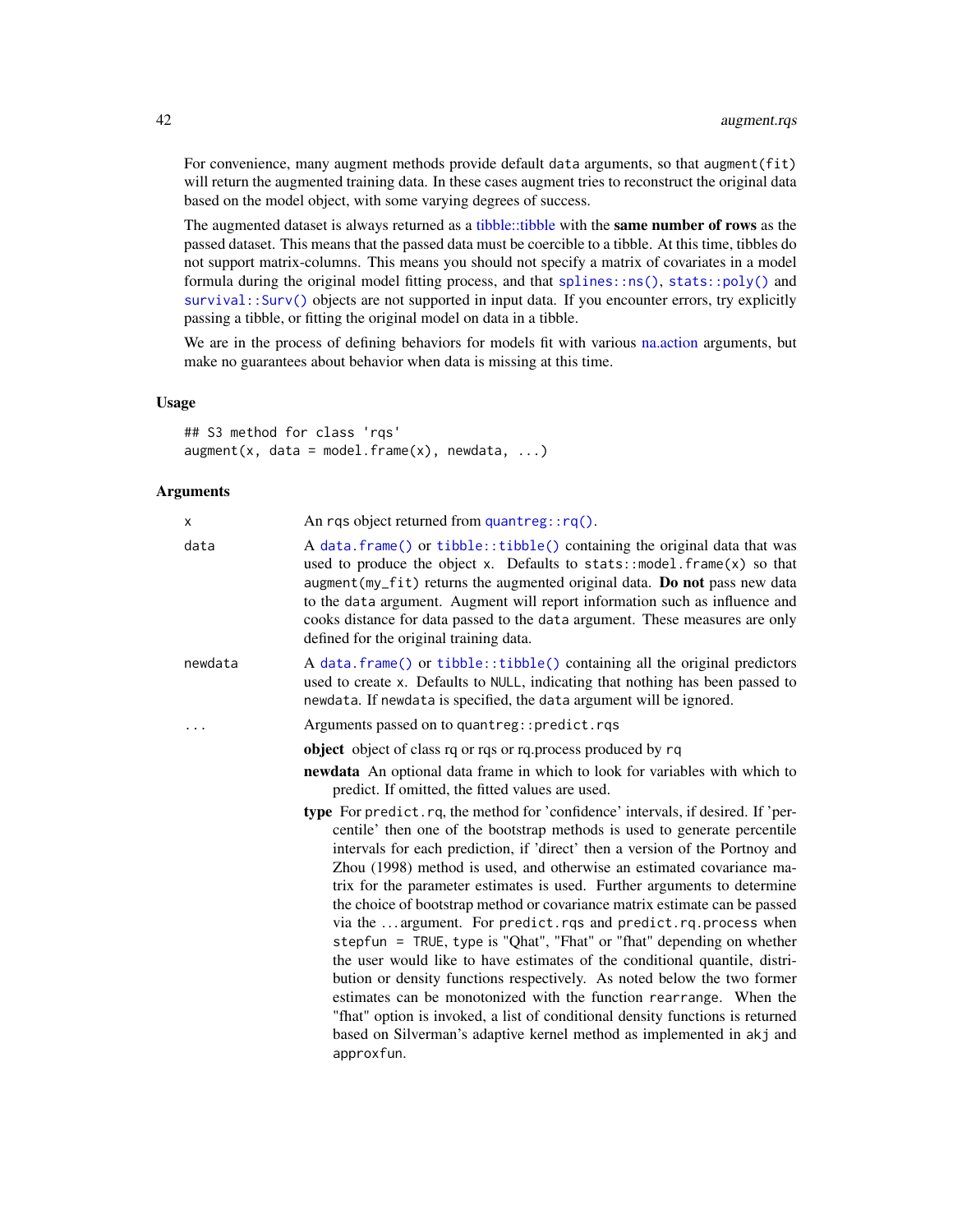- stepfun If 'TRUE' return stepfunctions otherwise return matrix of predictions. these functions can be estimates of either the conditional quantile or distribution functions depending upon the type argument. When stepfun  $=$  FALSE a matrix of point estimates of the conditional quantile function at the points specified by the newdata argument.
- na.action function determining what should be done with missing values in 'newdata'. The default is to predict 'NA'.

#### Value

A [tibble::tibble](#page-0-0) with one row per obseration and columns:

| .resid  | Residuals                     |
|---------|-------------------------------|
| .fitted | Fitted quantiles of the model |
| .tau    | <b>Ouantile estimated</b>     |

Depending on the arguments passed on to predict.rqs via ..., a confidence interval is also calculated on the fitted values resulting in columns:

| .conf.low  | Lower confidence interval value |
|------------|---------------------------------|
| .conf.high | Upper confidence interval value |

predict.rqs does not provide confidence intervals when newdata is provided.

# See Also

[augment,](#page-0-0) [quantreg::rq\(\)](#page-0-0), [quantreg::predict.rqs\(\)](#page-0-0)

Other quantreg tidiers: [augment.nlrq](#page-30-0), [augment.rq](#page-38-0), [glance.nlrq](#page-92-0), [glance.rq](#page-101-0), [tidy.nlrq](#page-200-0), [tidy.rqs](#page-224-0), [tidy.rq](#page-223-0)

augment.smooth.spline *Tidy a(n) smooth.spline object*

#### **Description**

Tidy summarizes information about the components of a model. A model component might be a single term in a regression, a single hypothesis, a cluster, or a class. Exactly what tidy considers to be a model component varies cross models but is usually self-evident. If a model has several distinct types of components, you will need to specify which components to return.

```
## S3 method for class 'smooth.spline'
augment(x, data = x$data, ...)
```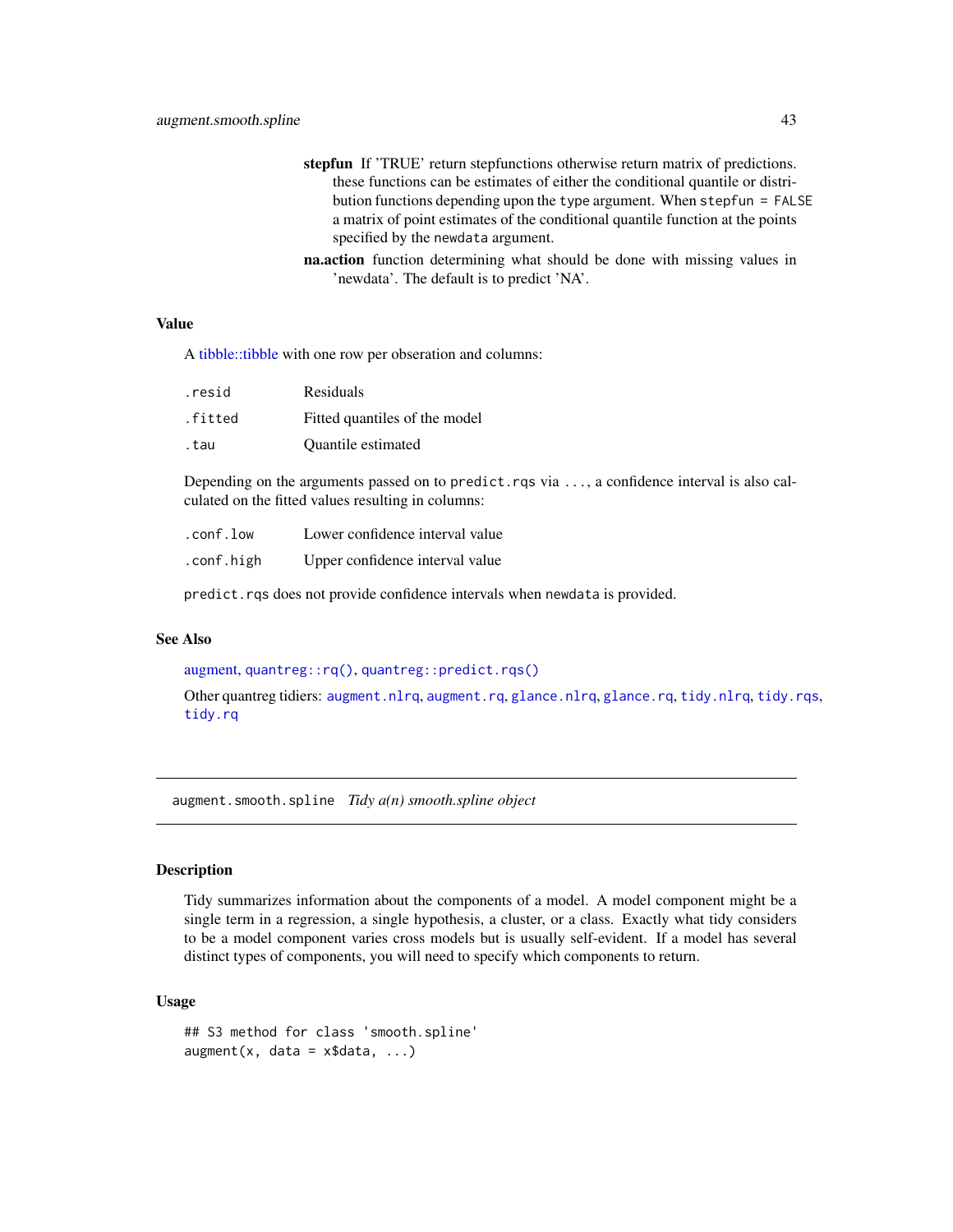# Arguments

| x    | A smooth. spline object returned from stats:: smooth. spline().                                                                                                                                                                                                                                                                                                                                                                                                                                                                                              |
|------|--------------------------------------------------------------------------------------------------------------------------------------------------------------------------------------------------------------------------------------------------------------------------------------------------------------------------------------------------------------------------------------------------------------------------------------------------------------------------------------------------------------------------------------------------------------|
| data | A data.frame() or tibble::tibble() containing the original data that was<br>used to produce the object x. Defaults to stats::model.frame $(x)$ so that<br>augment (my_fit) returns the augmented original data. Do not pass new data<br>to the data argument. Augment will report information such as influence and<br>cooks distance for data passed to the data argument. These measures are only<br>defined for the original training data.                                                                                                               |
|      | Additional arguments. Not used. Needed to match generic signature only. Cau-<br><b>tionary note:</b> Misspelled arguments will be absorbed in , where they will be<br>ignored. If the misspelled argument has a default value, the default value will be<br>used. For example, if you pass conf. $1$ ve $1 = 0.9$ , all computation will proceed<br>using conf.level = $0.95$ . Additionally, if you pass newdata = $my$ _tibble to<br>an augment () method that does not accept a newdata argument, it will use the<br>default value for the data argument. |

# Value

A [tibble::tibble\(\)](#page-0-0) containing the data passed to augment, and additional columns:

| .fitted | The predicted response for that observation.                                                                     |
|---------|------------------------------------------------------------------------------------------------------------------|
| .resid  | The residual for a particular point. Present only when data has been passed to<br>augment via the data argument. |

# See Also

[augment\(\)](#page-0-0), [stats::smooth.spline\(\)](#page-0-0), [stats::predict.smooth.spline\(\)](#page-0-0)

Other smoothing spline tidiers: [glance.smooth.spline](#page-102-0)

# Examples

```
spl <- smooth.spline(mtcars$wt, mtcars$mpg, df = 4)
augment(spl, mtcars)
augment(spl) # calls original columns x and y
library(ggplot2)
ggplot(augment(spl, mtcars), aes(wt, mpg)) +
   geom_point() + geom_line(aes(y = .fitted))
```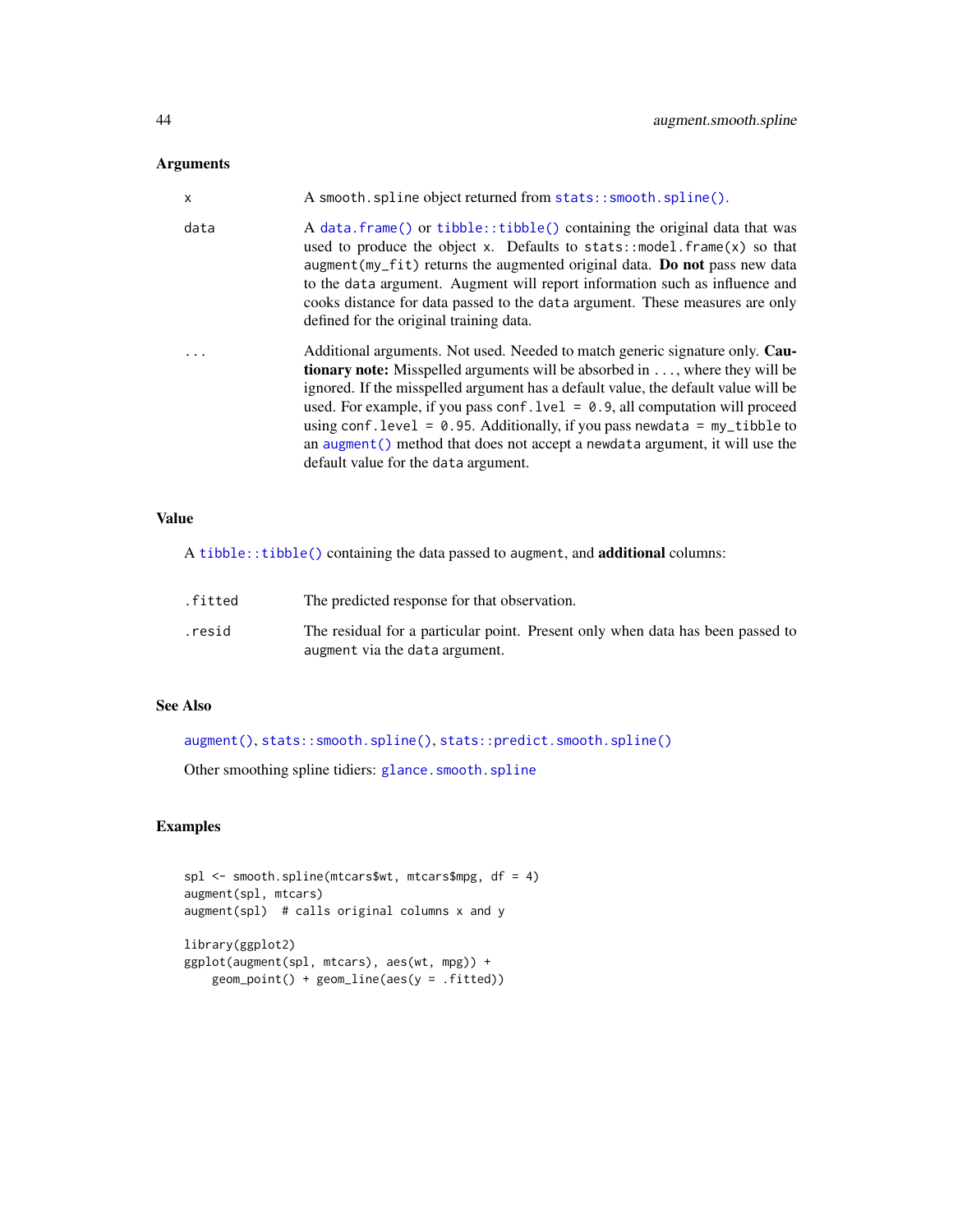#### **Description**

Augment accepts a model object and a dataset and adds information about each observation in the dataset. Most commonly, this includes predicted values in the .fitted column, residuals in the .resid column, and standard errors for the fitted values in a .se.fit column. New columns always begin with a . prefix to avoid overwriting columns in the original dataset.

Users may pass data to augment via either the data argument or the newdata argument. If the user passes data to the data argument, it must be exactly the data that was used to fit the model object. Pass datasets to newdata to augment data that was not used during model fitting. This still requires that all columns used to fit the model are present.

Augment will often behavior different depending on whether data or newdata is specified. This is because there is often information associated with training observations (such as influences or related) measures that is not meaningfully defined for new observations.

For convenience, many augment methods provide default data arguments, so that augment (fit) will return the augmented training data. In these cases augment tries to reconstruct the original data based on the model object, with some varying degrees of success.

The augmented dataset is always returned as a [tibble::tibble](#page-0-0) with the **same number of rows** as the passed dataset. This means that the passed data must be coercible to a tibble. At this time, tibbles do not support matrix-columns. This means you should not specify a matrix of covariates in a model formula during the original model fitting process, and that [splines::ns\(\)](#page-0-0), [stats::poly\(\)](#page-0-0) and [survival::Surv\(\)](#page-0-0) objects are not supported in input data. If you encounter errors, try explicitly passing a tibble, or fitting the original model on data in a tibble.

We are in the process of defining behaviors for models fit with various [na.action](#page-0-0) arguments, but make no guarantees about behavior when data is missing at this time.

#### Usage

```
## S3 method for class 'speedlm'
augment(x, data = model-frame(x), newdata = data,...)
```
#### Arguments

|  |  | A speedlm object returned from speedglm: : speedlm(). |
|--|--|-------------------------------------------------------|
|--|--|-------------------------------------------------------|

data A [data.frame\(\)](#page-0-0) or [tibble::tibble\(\)](#page-0-0) containing the original data that was used to produce the object x. Defaults to stats::model.frame $(x)$  so that augment ( $my$ -fit) returns the augmented original data. Do not pass new data to the data argument. Augment will report information such as influence and cooks distance for data passed to the data argument. These measures are only defined for the original training data.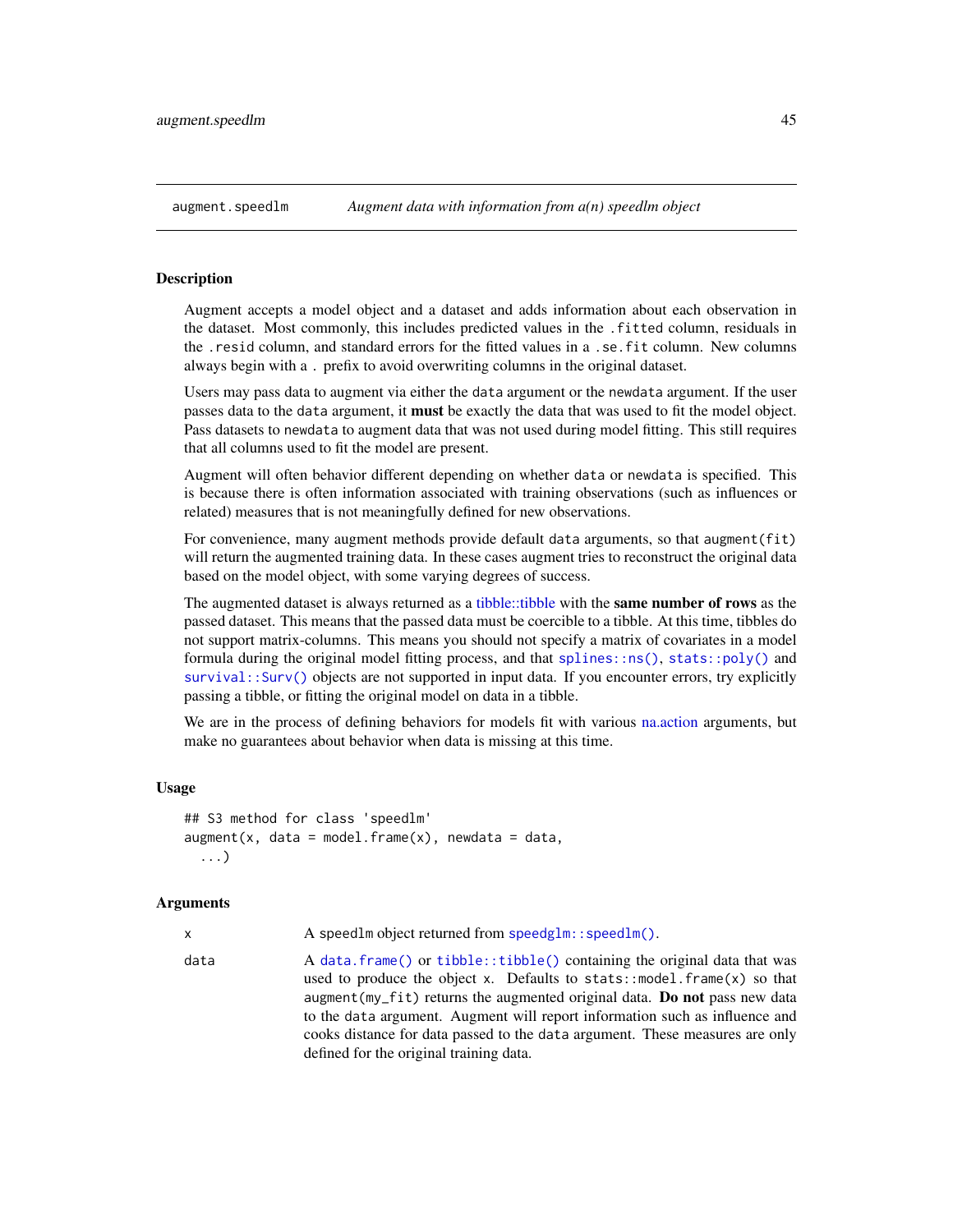| newdata  | A data.frame() or tibble::tibble() containing all the original predictors          |
|----------|------------------------------------------------------------------------------------|
|          | used to create x. Defaults to NULL, indicating that nothing has been passed to     |
|          | newdata. If newdata is specified, the data argument will be ignored.               |
| $\cdots$ | Additional arguments. Not used. Needed to match generic signature only. Cau-       |
|          | <b>tionary note:</b> Misspelled arguments will be absorbed in , where they will be |
|          | ignored. If the misspelled argument has a default value, the default value will be |
|          | used. For example, if you pass conf. $1$ vel = 0.9, all computation will proceed   |
|          | using conf. level = $0.95$ . Additionally, if you pass newdata = $my$ _tibble to   |
|          | an augment () method that does not accept a newdata argument, it will use the      |
|          | default value for the data argument.                                               |

#### Value

A [tibble::tibble](#page-0-0) containing the original data and one additional column .fitted.

#### See Also

[speedglm::speedlm\(\)](#page-0-0)

Other speedlm tidiers: [glance.speedlm](#page-103-0), [tidy.speedlm](#page-227-0)

augment.stl *Augment data with information from a(n) stl object*

#### Description

Augment accepts a model object and a dataset and adds information about each observation in the dataset. Most commonly, this includes predicted values in the .fitted column, residuals in the .resid column, and standard errors for the fitted values in a .se.fit column. New columns always begin with a . prefix to avoid overwriting columns in the original dataset.

Users may pass data to augment via either the data argument or the newdata argument. If the user passes data to the data argument, it **must** be exactly the data that was used to fit the model object. Pass datasets to newdata to augment data that was not used during model fitting. This still requires that all columns used to fit the model are present.

Augment will often behavior different depending on whether data or newdata is specified. This is because there is often information associated with training observations (such as influences or related) measures that is not meaningfully defined for new observations.

For convenience, many augment methods provide default data arguments, so that augment (fit) will return the augmented training data. In these cases augment tries to reconstruct the original data based on the model object, with some varying degrees of success.

The augmented dataset is always returned as a [tibble::tibble](#page-0-0) with the **same number of rows** as the passed dataset. This means that the passed data must be coercible to a tibble. At this time, tibbles do not support matrix-columns. This means you should not specify a matrix of covariates in a model formula during the original model fitting process, and that [splines::ns\(\)](#page-0-0), [stats::poly\(\)](#page-0-0) and [survival::Surv\(\)](#page-0-0) objects are not supported in input data. If you encounter errors, try explicitly passing a tibble, or fitting the original model on data in a tibble.

We are in the process of defining behaviors for models fit with various [na.action](#page-0-0) arguments, but make no guarantees about behavior when data is missing at this time.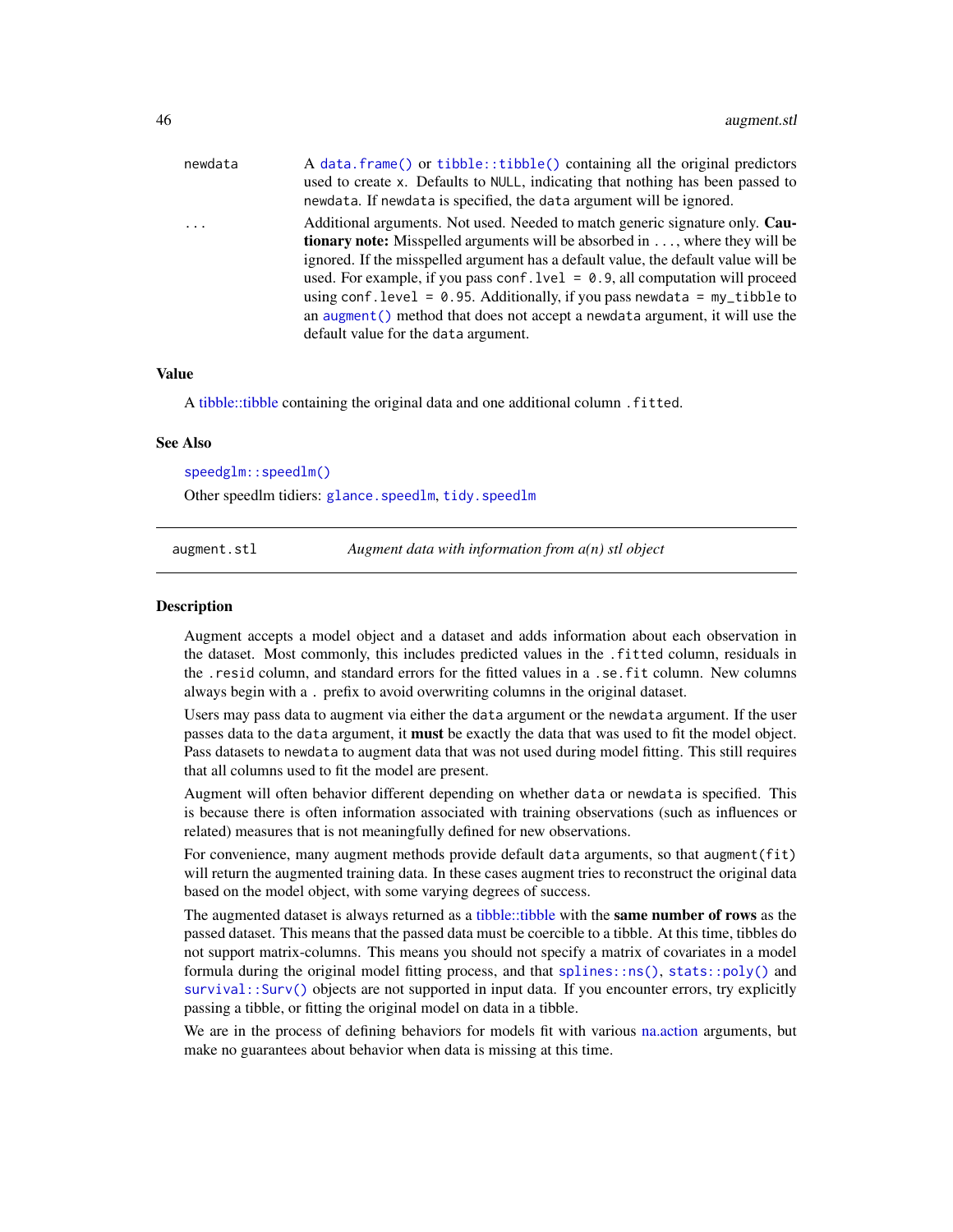# augment.survreg 47

# Usage

```
## S3 method for class 'stl'
augment(x, weights = TRUE, ...)
```
#### **Arguments**

| x       | An st1 object returned from stats::st1().                                                                                                                                                                                                                                                                                                                                                                                                                                                                                                                           |
|---------|---------------------------------------------------------------------------------------------------------------------------------------------------------------------------------------------------------------------------------------------------------------------------------------------------------------------------------------------------------------------------------------------------------------------------------------------------------------------------------------------------------------------------------------------------------------------|
| weights | Logical indicating whether or not to include the robust weights in the output.                                                                                                                                                                                                                                                                                                                                                                                                                                                                                      |
| .       | Additional arguments. Not used. Needed to match generic signature only. Cau-<br><b>tionary note:</b> Misspelled arguments will be absorbed in , where they will be<br>ignored. If the misspelled argument has a default value, the default value will be<br>used. For example, if you pass conf. $1$ ve $1 = 0.9$ , all computation will proceed<br>using conf. level = $\theta$ . 95. Additionally, if you pass newdata = $my$ _tibble to<br>an augment () method that does not accept a newdata argument, it will use the<br>default value for the data argument. |

# Value

A [tibble::tibble](#page-0-0) with one row for each observation in the original times series:

| .seasonal  | The seasonal component of the decomposition.               |
|------------|------------------------------------------------------------|
| .trend     | The trend component of the decomposition.                  |
| .remainder | The remainder, or "random" component of the decomposition. |
| .weight    | The final robust weights, if requested.                    |
| .seasadj   | The seasonally adjusted (or "deseasonalised") series.      |

# See Also

```
augment(), stats::stl()
```
Other decompose tidiers: [augment.decomposed.ts](#page-9-0)

<span id="page-46-0"></span>augment.survreg *Augment data with information from a(n) survreg object*

#### Description

Augment accepts a model object and a dataset and adds information about each observation in the dataset. Most commonly, this includes predicted values in the .fitted column, residuals in the .resid column, and standard errors for the fitted values in a .se.fit column. New columns always begin with a . prefix to avoid overwriting columns in the original dataset.

Users may pass data to augment via either the data argument or the newdata argument. If the user passes data to the data argument, it must be exactly the data that was used to fit the model object. Pass datasets to newdata to augment data that was not used during model fitting. This still requires that all columns used to fit the model are present.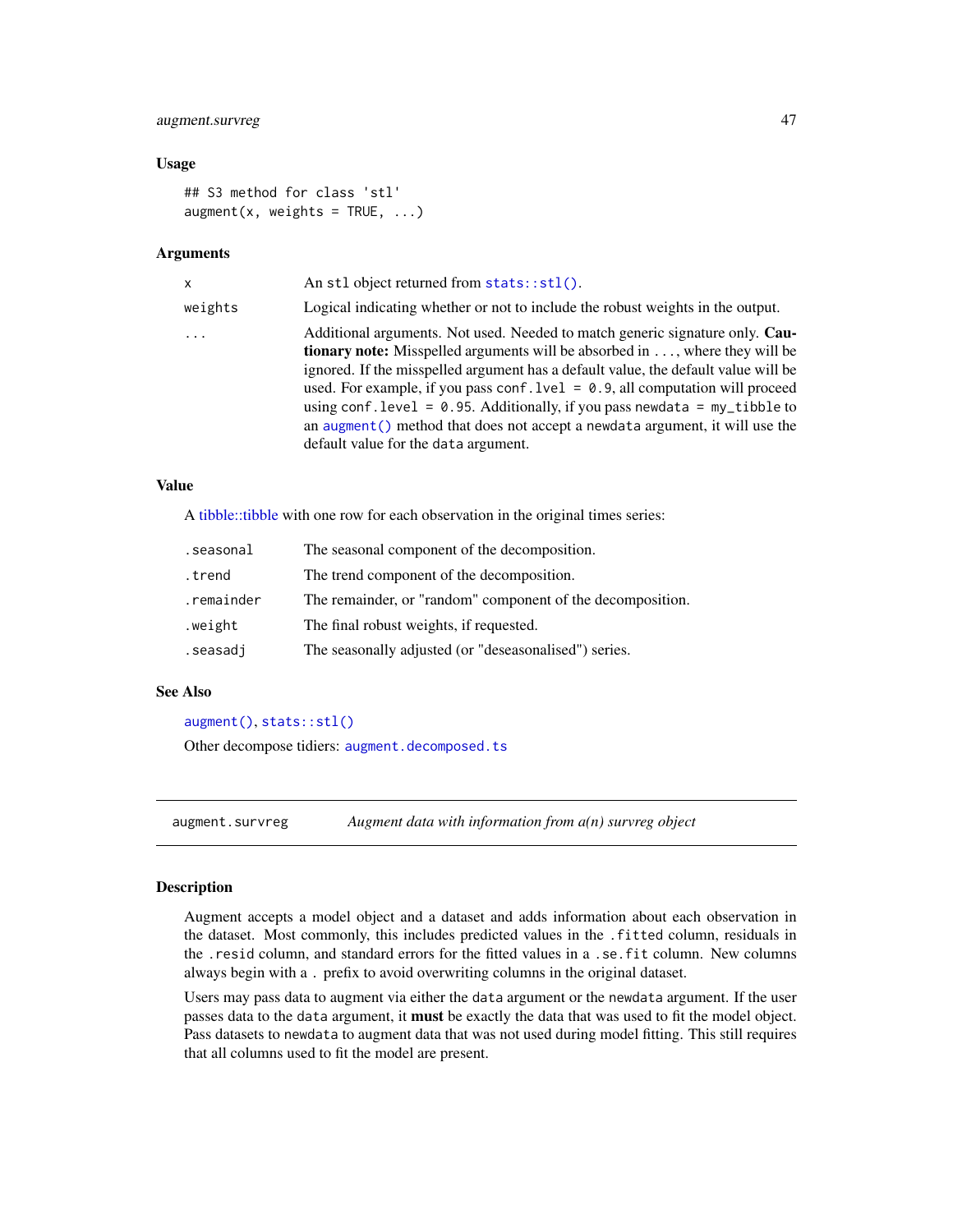Augment will often behavior different depending on whether data or newdata is specified. This is because there is often information associated with training observations (such as influences or related) measures that is not meaningfully defined for new observations.

For convenience, many augment methods provide default data arguments, so that augment (fit) will return the augmented training data. In these cases augment tries to reconstruct the original data based on the model object, with some varying degrees of success.

The augmented dataset is always returned as a [tibble::tibble](#page-0-0) with the same number of rows as the passed dataset. This means that the passed data must be coercible to a tibble. At this time, tibbles do not support matrix-columns. This means you should not specify a matrix of covariates in a model formula during the original model fitting process, and that [splines::ns\(\)](#page-0-0), [stats::poly\(\)](#page-0-0) and [survival::Surv\(\)](#page-0-0) objects are not supported in input data. If you encounter errors, try explicitly passing a tibble, or fitting the original model on data in a tibble.

We are in the process of defining behaviors for models fit with various [na.action](#page-0-0) arguments, but make no guarantees about behavior when data is missing at this time.

## Usage

```
## S3 method for class 'survreg'
augment(x, data = NULL, newdata = NULL,type.predict = "response", type.residuals = "response", ...)
```
#### **Arguments**

| x            | An survreg object returned from survival:: survreg().                                                                                                                                                                                                                                                                                                                                                                                                                                                                                                   |
|--------------|---------------------------------------------------------------------------------------------------------------------------------------------------------------------------------------------------------------------------------------------------------------------------------------------------------------------------------------------------------------------------------------------------------------------------------------------------------------------------------------------------------------------------------------------------------|
| data         | A data.frame() or tibble::tibble() containing the original data that was<br>used to produce the object x. Defaults to stats:: model.frame(x) so that<br>augment (my_fit) returns the augmented original data. Do not pass new data<br>to the data argument. Augment will report information such as influence and<br>cooks distance for data passed to the data argument. These measures are only<br>defined for the original training data.                                                                                                            |
| newdata      | A data. frame() or tibble::tibble() containing all the original predictors<br>used to create x. Defaults to NULL, indicating that nothing has been passed to<br>newdata. If newdata is specified, the data argument will be ignored.                                                                                                                                                                                                                                                                                                                    |
| type.predict | Character indicating type of prediction to use. Passed to the type argument of<br>the stats::predict() generic. Allowed arguments vary with model class, so<br>be sure to read the predict.my_class documentation.                                                                                                                                                                                                                                                                                                                                      |
|              | type.residuals Character indicating type of residuals to use. Passed to the type argument of<br>stats::residuals() generic. Allowed arguments vary with model class, so<br>be sure to read the residuals.my_class documentation.                                                                                                                                                                                                                                                                                                                        |
|              | Additional arguments. Not used. Needed to match generic signature only. Cau-<br><b>tionary note:</b> Misspelled arguments will be absorbed in , where they will be<br>ignored. If the misspelled argument has a default value, the default value will be<br>used. For example, if you pass conf. $level = 0.9$ , all computation will proceed<br>using conf. level = $0.95$ . Additionally, if you pass newdata = my_tibble to<br>an augment () method that does not accept a newdata argument, it will use the<br>default value for the data argument. |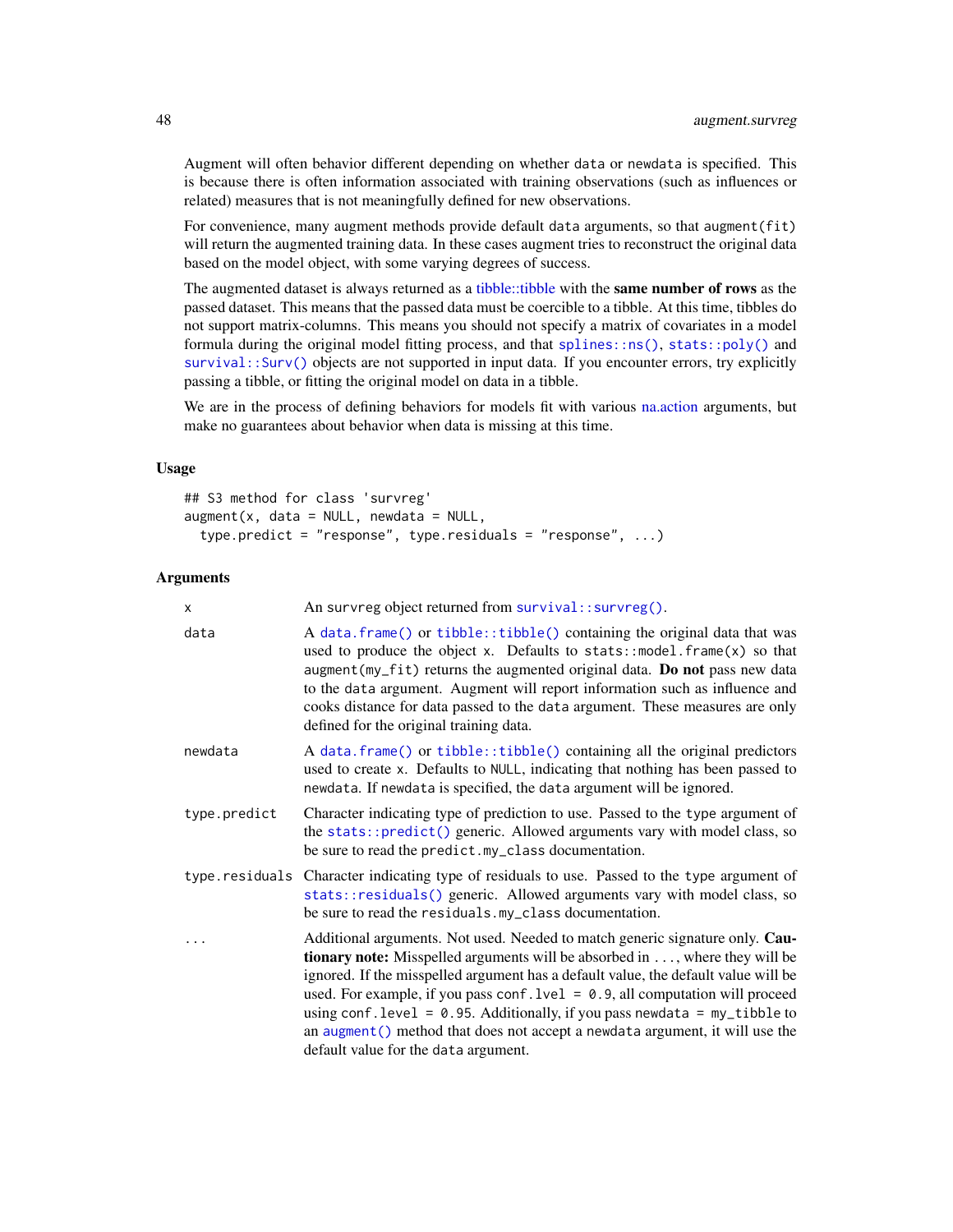# Details

When the modeling was performed with na.action =  $"$ na.omit" (as is the typical default), rows with NA in the initial data are omitted entirely from the augmented data frame. When the modeling was performed with na.action = "na.exclude", one should provide the original data as a second argument, at which point the augmented data will contain those rows (typically with NAs in place of the new columns). If the original data is not provided to [augment\(\)](#page-0-0) and na.action = "na.exclude", a warning is raised and the incomplete rows are dropped.

# Value

A [tibble::tibble](#page-0-0) with the passed data and additional columns:

| .fitted | Fitted values of model           |
|---------|----------------------------------|
| .se.fit | Standard errors of fitted values |
| .resid  | Residuals                        |

# See Also

[na.action](#page-0-0)

[augment\(\)](#page-0-0), [survival::survreg\(\)](#page-0-0)

Other survreg tidiers: [glance.survreg](#page-107-0), [tidy.survreg](#page-233-0)

Other survival tidiers: [augment.coxph](#page-7-0), [glance.aareg](#page-59-0), [glance.cch](#page-65-0), [glance.coxph](#page-66-0), [glance.pyears](#page-97-0), [glance.survdiff](#page-104-0), [glance.survexp](#page-105-0), [glance.survfit](#page-106-0), [glance.survreg](#page-107-0), [tidy.aareg](#page-126-0), [tidy.cch](#page-142-0), [tidy.coxph](#page-148-0), [tidy.pyears](#page-216-0), [tidy.survdiff](#page-229-0), [tidy.survexp](#page-230-0), [tidy.survfit](#page-231-0), [tidy.survreg](#page-233-0)

| augment_columns | add fitted values, residuals, and other common outputs to an augment |
|-----------------|----------------------------------------------------------------------|
|                 | call                                                                 |

# Description

Add fitted values, residuals, and other common outputs to the value returned from augment.

## Usage

```
augment_{collums}(x, data, new data, type, type. predict = type,type.residuals = type, se.fit = TRUE, \ldots)
```
#### Arguments

| $\mathsf{x}$ | a model                                                |
|--------------|--------------------------------------------------------|
| data         | original data onto which columns should be added       |
| newdata      | new data to predict on, optional                       |
| type         | Type of prediction and residuals to compute.           |
| type.predict | Type of prediction to compute; by default same as type |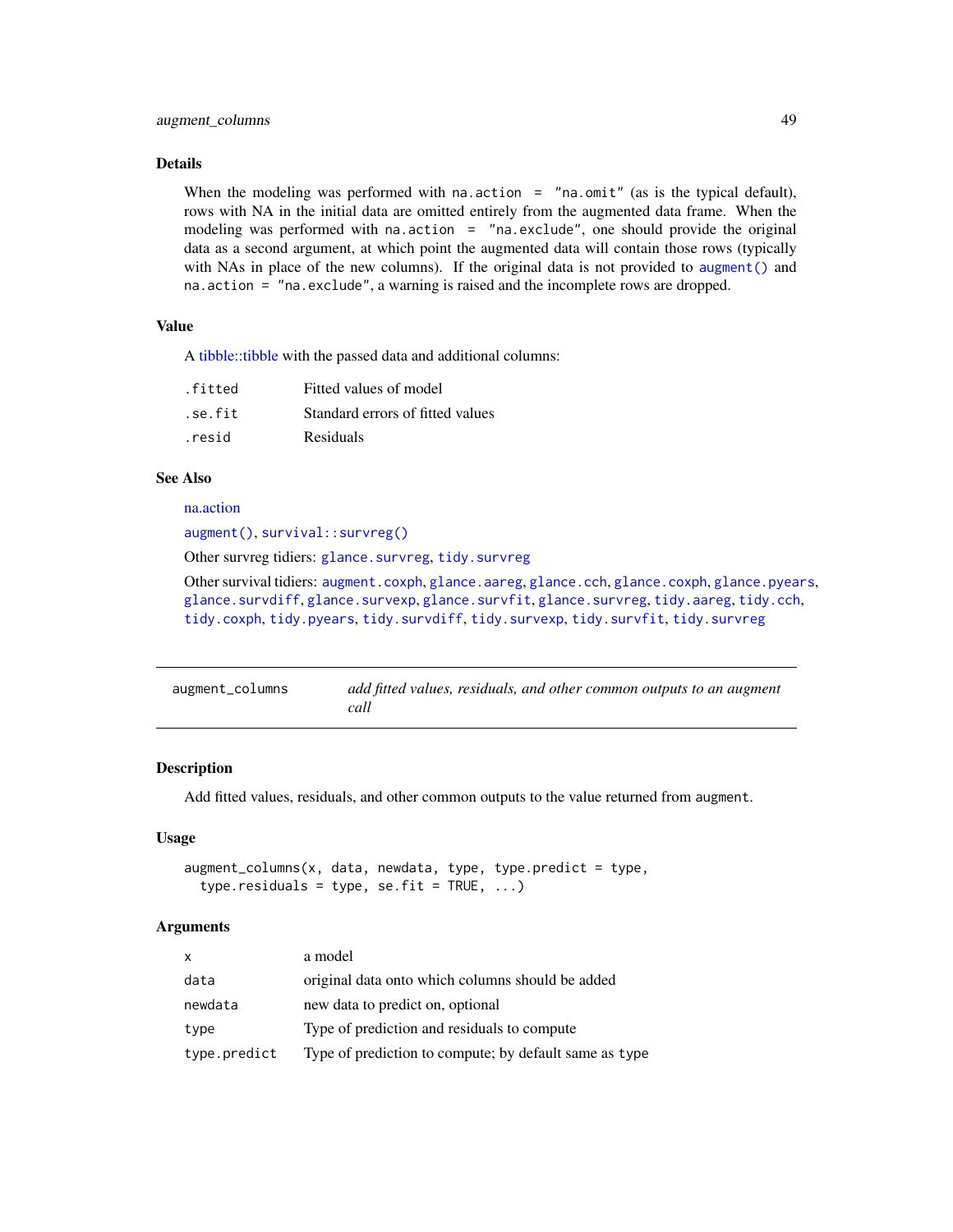50 bootstrap

|                         | type. residuals Type of residuals to compute; by default same as type |
|-------------------------|-----------------------------------------------------------------------|
| se.fit                  | Value to pass to predict's se, fit, or NULL for no value              |
| $\cdot$ $\cdot$ $\cdot$ | extra arguments (not used)                                            |

# Details

In the case that a residuals or influence generic is not implemented for the model, fail quietly.

| bootstrap | Set up bootstrap replicates of a dplyr operation |
|-----------|--------------------------------------------------|
|           |                                                  |

# Description

The bootstrap() function is deprecated and will be removed from an upcoming release of broom. For tidy resampling, please use the rsample package instead.

# Usage

bootstrap(df, m, by\_group = FALSE)

# Arguments

| df       | a data frame                                                      |
|----------|-------------------------------------------------------------------|
| m        | number of bootstrap replicates to perform                         |
| by_group | If TRUE, then bootstrap within each group if df is a grouped tbl. |

### Details

This code originates from Hadley Wickham (with a few small corrections) here: https://github.com/hadley/dplyr/issues/269

# Examples

```
## Not run:
library(dplyr)
mtcars %>% bootstrap(10) %>% do(tidy(lm(mpg ~ wt, .)))
## End(Not run)
```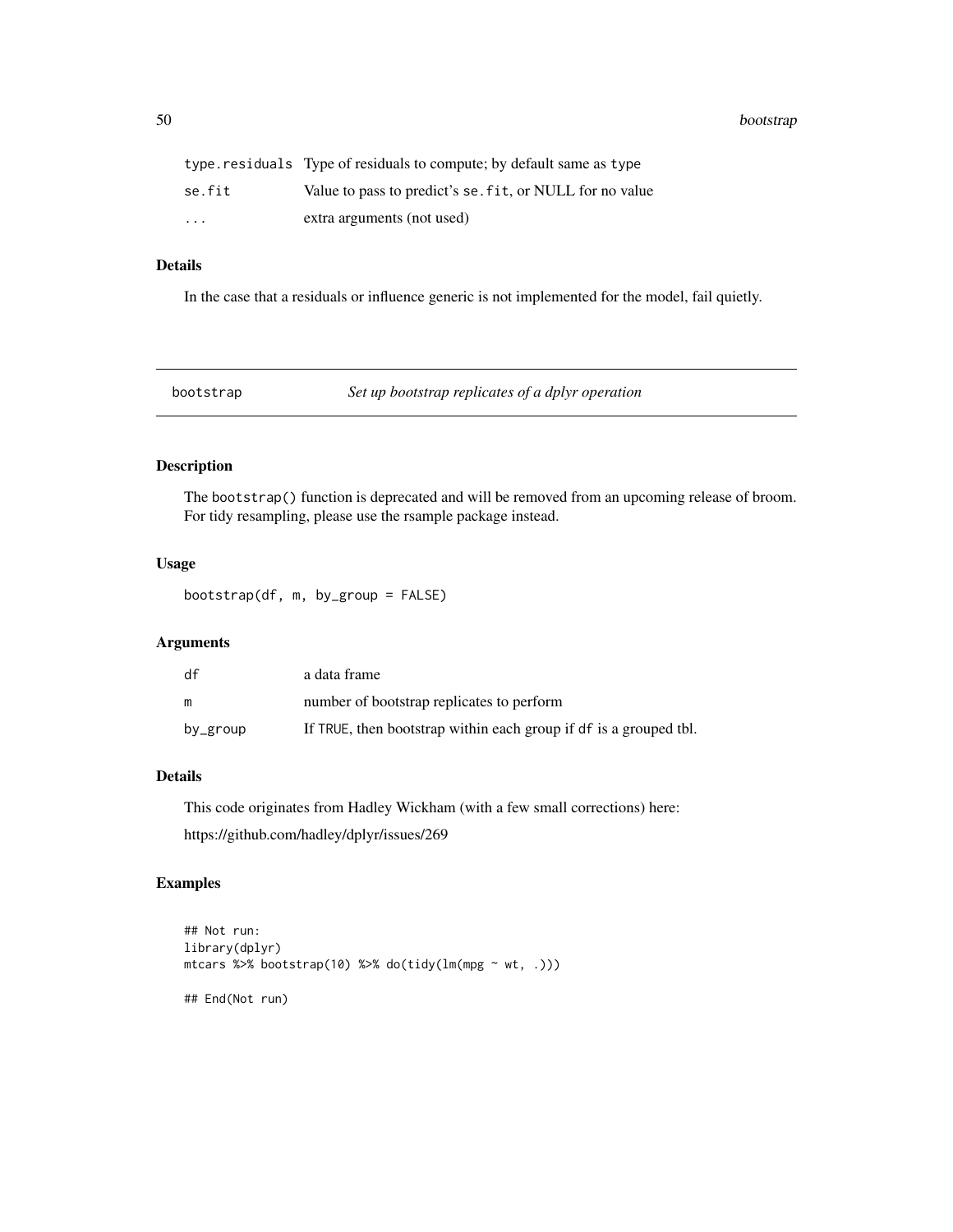#### Description

brms tidiers will soon be deprecated in broom and there is no ongoing development of these functions at this time. brms tidiers are being developed in the broom.mixed package, which is not yet on CRAN.

#### Usage

```
## S3 method for class 'brmsfit'
tidy(x, parameters = NA, par_type = c("all","non-varying", "varying", "hierarchical"), robust = FALSE,
  intervals = TRUE, prob = 0.9, ...)
```
## Arguments

| $\mathsf{x}$ | Fitted model object from the <b>brms</b> package. See brms::brmsfit-class().                                                                                                                                     |
|--------------|------------------------------------------------------------------------------------------------------------------------------------------------------------------------------------------------------------------|
| parameters   | Names of parameters for which a summary should be returned, as given by a<br>character vector or regular expressions. If NA (the default) summarized parame-<br>ters are specified by the par_type argument.     |
| par_type     | One of "all", "non-varying", "varying", or "hierarchical" (can be abbre-<br>viated). See the Value section for details.                                                                                          |
| robust       | Whether to use median and median absolute deviation rather than mean and<br>standard deviation.                                                                                                                  |
| intervals    | If TRUE columns for the lower and upper bounds of posterior uncertainty inter-<br>vals are included.                                                                                                             |
| prob         | Defines the range of the posterior uncertainty intervals, such that $100 \times prob\%$<br>of the parameter's posterior distribution lies within the corresponding interval.<br>Only used if intervals $=$ TRUE. |
| .            | Extra arguments, not used                                                                                                                                                                                        |

## Details

These methods tidy the estimates from [brms::brmsfit\(\)](#page-0-0) (fitted model objects from the brms package) into a summary.

## Value

All tidying methods return a data. frame without rownames. The structure depends on the method chosen.

When parameters = NA, the par\_type argument is used to determine which parameters to summarize.

Generally, tidy.brmsfit returns one row for each coefficient, with at least three columns: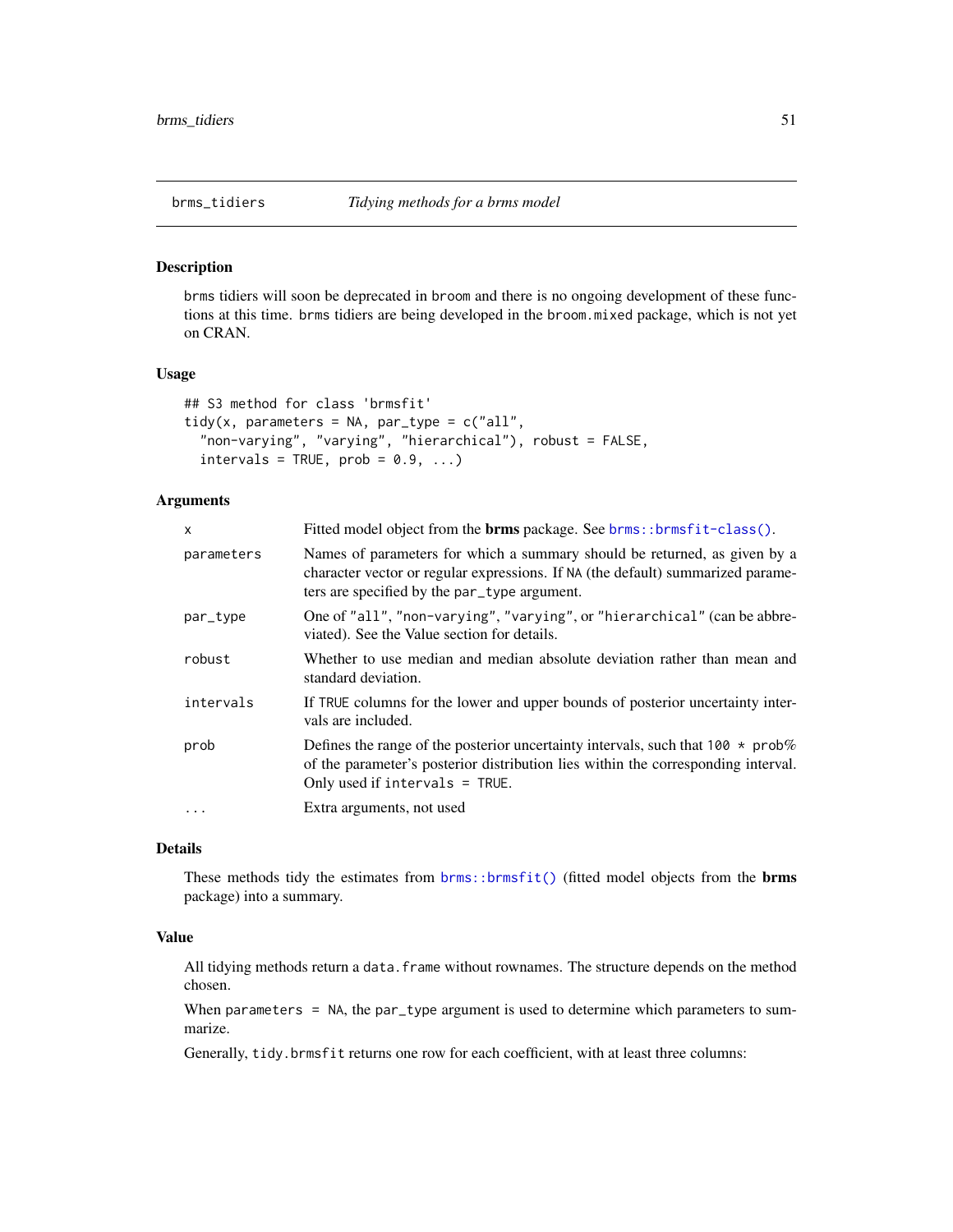| term               | The name of the model parameter.                                                                         |
|--------------------|----------------------------------------------------------------------------------------------------------|
| estimate           | A point estimate of the coefficient (mean or median).                                                    |
| std.error          | A standard error for the point estimate (sd or mad).                                                     |
|                    | When $par_type = "non-varying", only population-level effects are returned.$                             |
| columns are added: | When $par_{\perp}$ type = "varying", only group-level effects are returned. In this case, two additional |

| group |  | The name of the grouping factor. |  |
|-------|--|----------------------------------|--|
|       |  |                                  |  |

level The name of the level of the grouping factor.

Specifying par\_type = "hierarchical" selects the standard deviations and correlations of the group-level parameters.

If intervals = TRUE, columns for the lower and upper bounds of the posterior intervals computed.

# See Also

[brms::brms\(\)](#page-0-0), [brms::brmsfit\(\)](#page-0-0)

# Examples

```
## Not run:
library(brms)
 fit \le brm(mpg \sim wt + (1|cyl) + (1+wt|gear), data = mtcars,
            iter = 500, chains = 2)tidy(fit)
tidy(fit, parameters = "^sd_", intervals = FALSE)
tidy(fit, par_type = "non-varying")
 tidy(fit, par_type = "varying")
 tidy(fit, par_type = "hierarchical", robust = TRUE)
## End(Not run)
```
broom *Convert Statistical Objects into Tidy Tibbles*

#### Description

Convert statistical analysis objects from R into tidy tibbles, so that they can more easily be combined, reshaped and otherwise processed with tools like dplyr, tidyr and ggplot2. The package provides three S3 generics: tidy, which summarizes a model's statistical findings such as coefficients of a regression; augment, which adds columns to the original data such as predictions, residuals and cluster assignments; and glance, which provides a one-row summary of model-level statistics.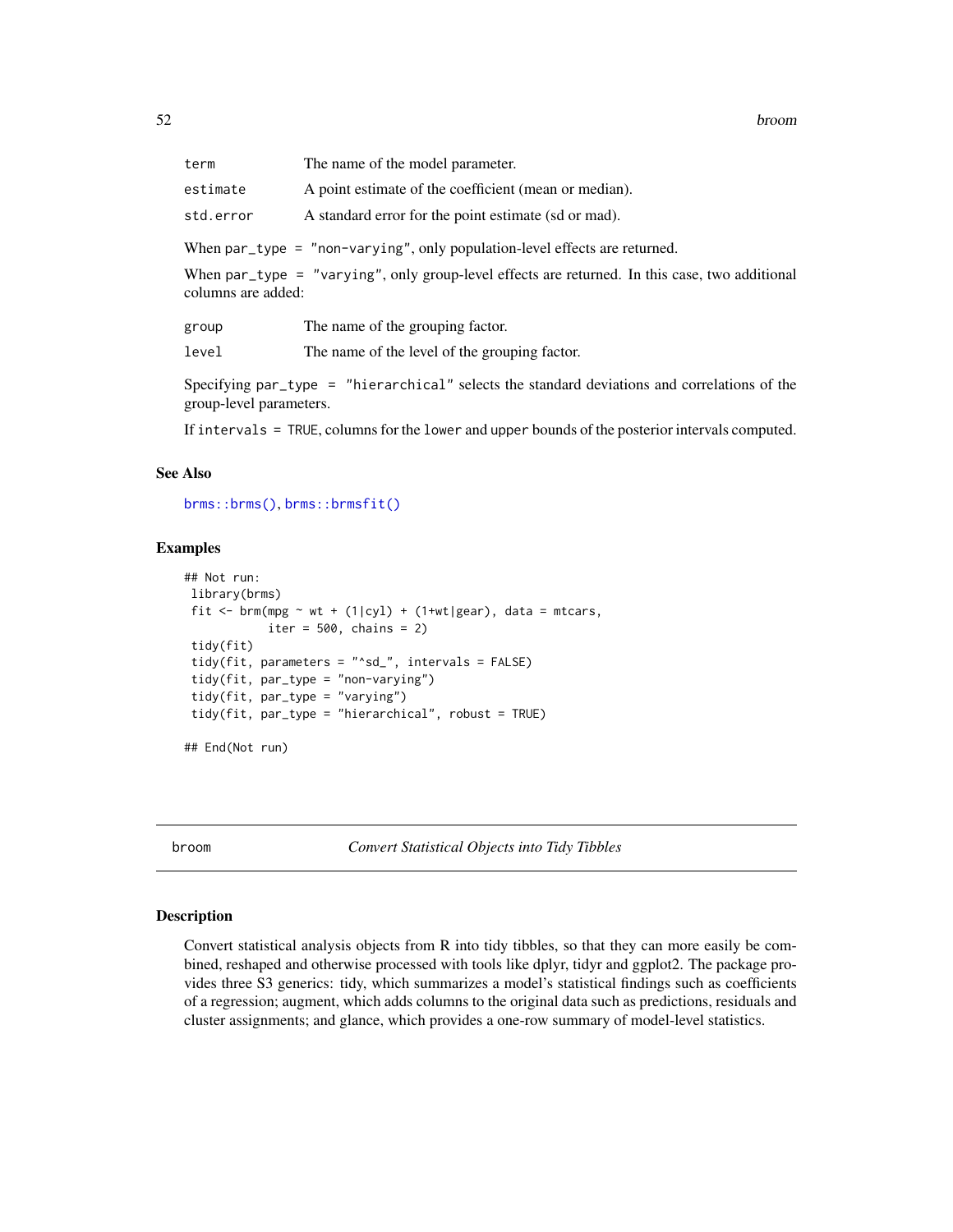column\_glossary *Allowed column names in tidied tibbles*

# Description

Allowed column names in tidied tibbles

# Usage

column\_glossary

# Format

A tibble with 4 variables:

method One of "glance", "augment" or "tidy".

column Character name of allowed output column.

description Character description of expected column contents.

used\_by A list of character vectors detailing the *classes* that use the column when tidied. For example c("Arima", "betareg").

#### Examples

column\_glossary

confint\_tidy *Calculate confidence interval as a tidy data frame*

## Description

Return a confidence interval as a tidy data frame. This directly wraps the [confint\(\)](#page-0-0) function, but ensures it follows broom conventions: column names of conf.low and conf.high, and no row names.

## Usage

```
confint\_tidy(x, conf.level = 0.95, func = stats::confint, ...)
```
# Arguments

| x.         | a model object for which confint () can be calculated                                                                                                                                                                                                                     |
|------------|---------------------------------------------------------------------------------------------------------------------------------------------------------------------------------------------------------------------------------------------------------------------------|
| conf.level | confidence level                                                                                                                                                                                                                                                          |
| func       | A function to compute a confidence interval for x. Calling $func(x, level = conf. level, )$<br>must return an object coercable to a tibble. This data frame like object should<br>have to columns corresponding the lower and upper bounds on the confidence<br>interval. |
| .          | extra arguments passed on to confint                                                                                                                                                                                                                                      |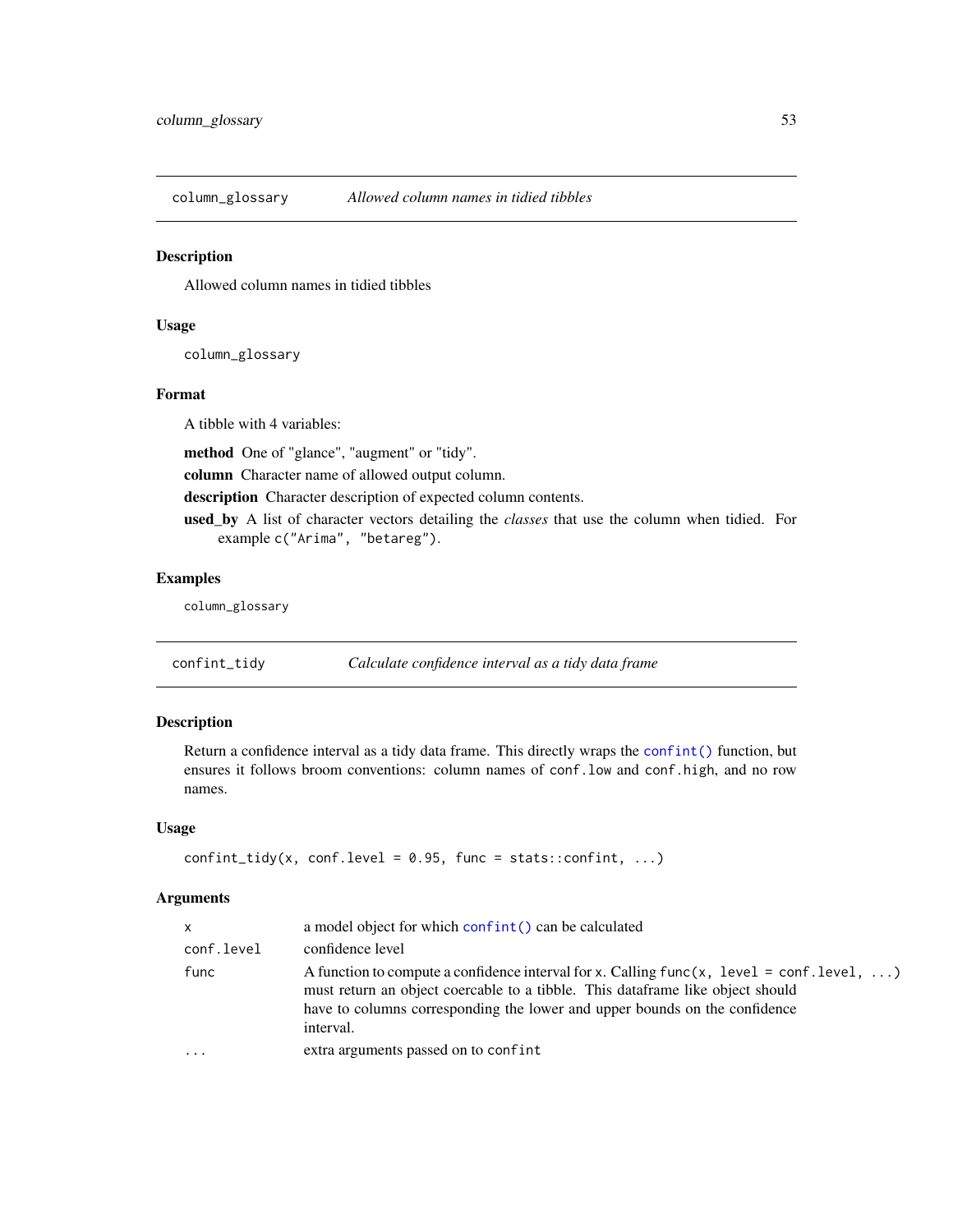# Details

confint\_tidy

# Value

A tibble with two columns: conf.low and conf.high.

# See Also

[confint](#page-0-0)

data.frame\_tidiers *Tidiers for data.frame objects*

## Description

Data frame tidiers are deprecated and will be removed from an upcoming release of broom.

#### Usage

## S3 method for class 'data.frame' tidy(x, ..., na.rm = TRUE, trim =  $0.1$ )

## S3 method for class 'data.frame'  $glance(x, \ldots)$ 

# Arguments

| $\mathsf{x}$ | A data.frame                                                                                                                                     |
|--------------|--------------------------------------------------------------------------------------------------------------------------------------------------|
| $\ddotsc$    | Additional arguments for other methods.                                                                                                          |
| na.rm        | a logical value indicating whether NA values should be stripped before the com-<br>putation proceeds.                                            |
| trim         | the fraction (0 to 0.5) of observations to be trimmed from each end of $x$ before<br>the mean is computed. Passed to the trim argument of mean() |
| data         | data, not used                                                                                                                                   |

# Details

These perform tidy summaries of data.frame objects. tidy produces summary statistics about each column, while glance simply reports the number of rows and columns. Note that augment.data.frame will throw an error.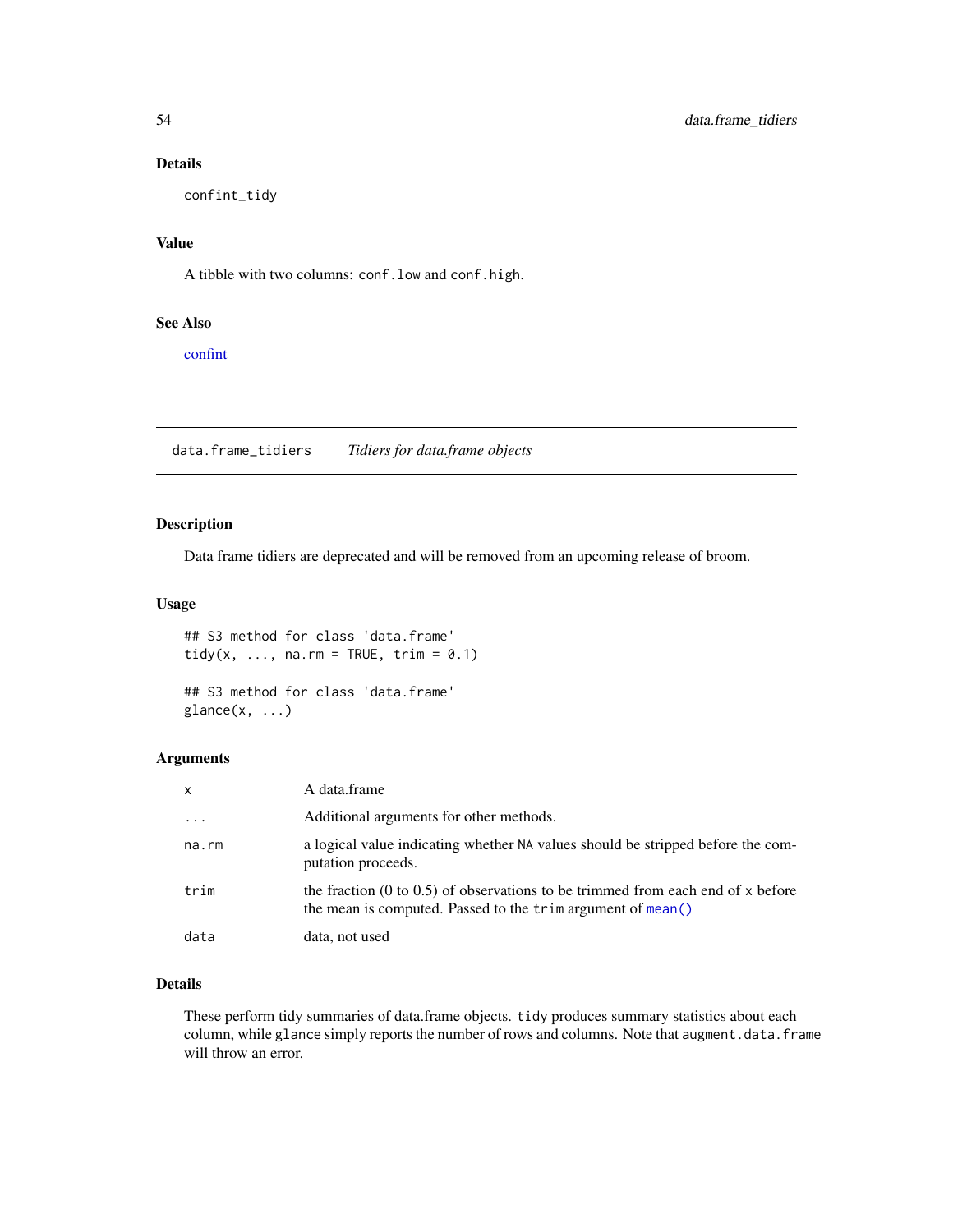# Value

tidy.data.frame produces a data frame with one row per original column, containing summary statistics of each:

| column                                   | name of original column                                         |  |
|------------------------------------------|-----------------------------------------------------------------|--|
| n                                        | Number of valid (non-NA) values                                 |  |
| mean                                     | mean                                                            |  |
| sd                                       | standard deviation                                              |  |
| median                                   | median                                                          |  |
| trimmed                                  | trimmed mean, with trim defaulting to .1                        |  |
| mad                                      | median absolute deviation (from the median)                     |  |
| min                                      | minimum value                                                   |  |
| max                                      | maximum value                                                   |  |
| range                                    | range                                                           |  |
| skew                                     | skew                                                            |  |
| kurtosis                                 | kurtosis                                                        |  |
| se                                       | standard error                                                  |  |
| glance returns a one-row data.frame with |                                                                 |  |
| nrow                                     | number of rows                                                  |  |
| ncol                                     | number of columns                                               |  |
| complete.obs                             | number of rows that have no missing values                      |  |
| na.fraction                              | fraction of values across all rows and columns that are missing |  |

#### Author(s)

David Robinson, Benjamin Nutter

## Source

Skew and Kurtosis functions are adapted from implementations in the moments package: Lukasz Komsta and Frederick Novomestky (2015). moments: Moments, cumulants, skewness, kurtosis and related tests. R package version 0.14. https://CRAN.R-project.org/package=moments

# Examples

```
## Not run:
td <- tidy(mtcars)
td
glance(mtcars)
library(ggplot2)
```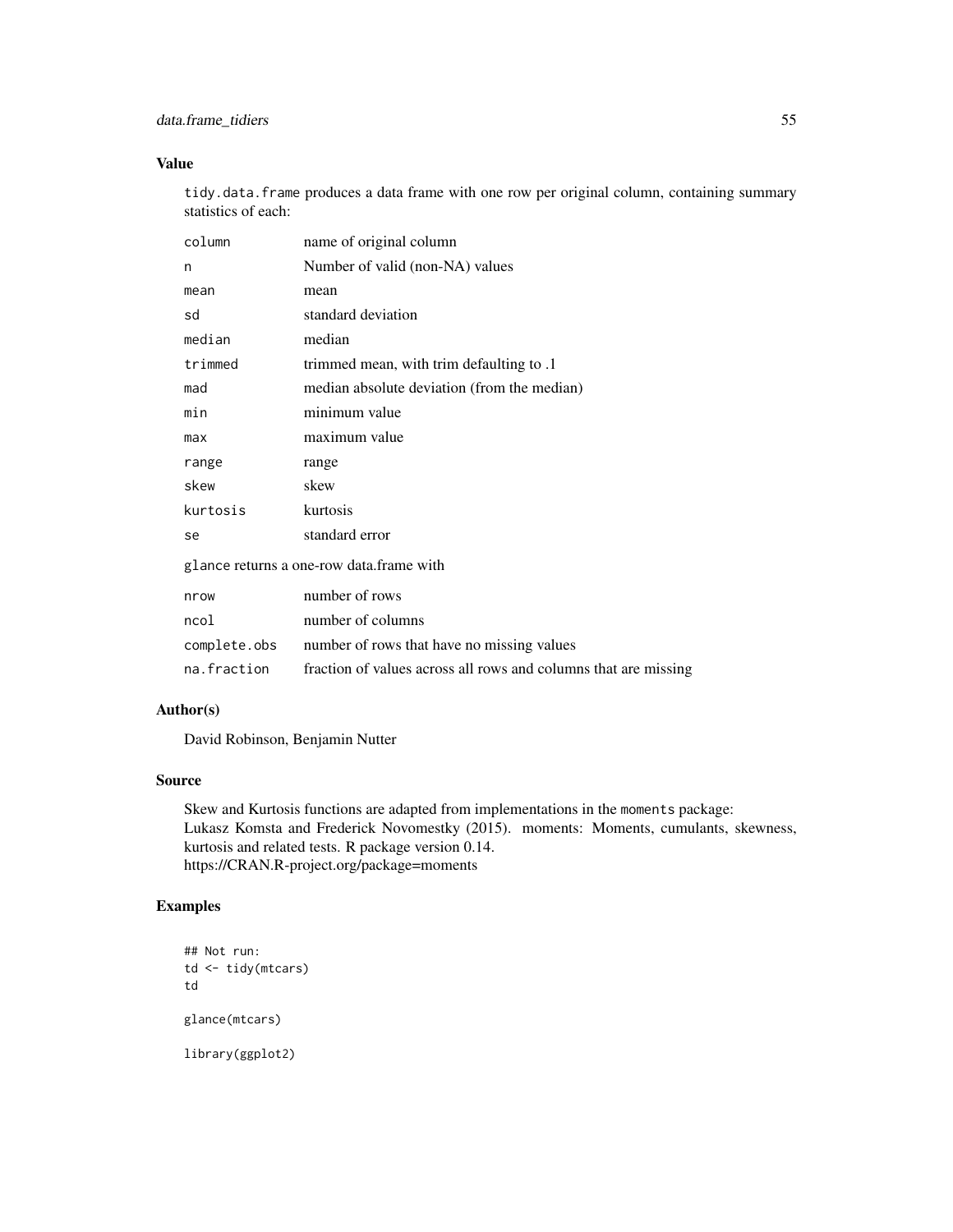```
# compare mean and standard deviation
ggplot(td, aes(mean, sd)) + geom_point() +
     geom\_text(aes(label = column), hjust = 1, vjust = 1) +scale_x_log10() + scale_y_log10() + geom_abline()
## End(Not run)
```
durbinWatsonTest\_tidiers

*Tidy/glance a(n) durbinWatsonTest object*

# Description

For models that have only a single component, the [tidy\(\)](#page-0-0) and [glance\(\)](#page-0-0) methods are identical. Please see the documentation for both of those methods.

## Usage

## S3 method for class 'durbinWatsonTest' tidy $(x, \ldots)$ ## S3 method for class 'durbinWatsonTest'

 $glance(x, \ldots)$ 

#### Arguments

# x An object of class durbinWatsonTest created by a call to [car::durbinWatsonTest\(\)](#page-0-0).

... Additional arguments. Not used. Needed to match generic signature only. **Cau**tionary note: Misspelled arguments will be absorbed in ..., where they will be ignored. If the misspelled argument has a default value, the default value will be used. For example, if you pass conf.  $level = 0.9$ , all computation will proceed using conf.level =  $0.95$ . Additionally, if you pass newdata = my\_tibble to an [augment\(\)](#page-0-0) method that does not accept a newdata argument, it will use the default value for the data argument.

## Value

A one-row [tibble::tibble](#page-0-0) with columns:

| statistic       | Test statistic for Durbin-Watson test. |
|-----------------|----------------------------------------|
| p.value         | P-value of test statistic.             |
| autocorrelation |                                        |
|                 | Residual autocorrelations.             |
| method          | Always "Durbin-Watson Test".           |
| alternative     | Alternative hypothesis (character).    |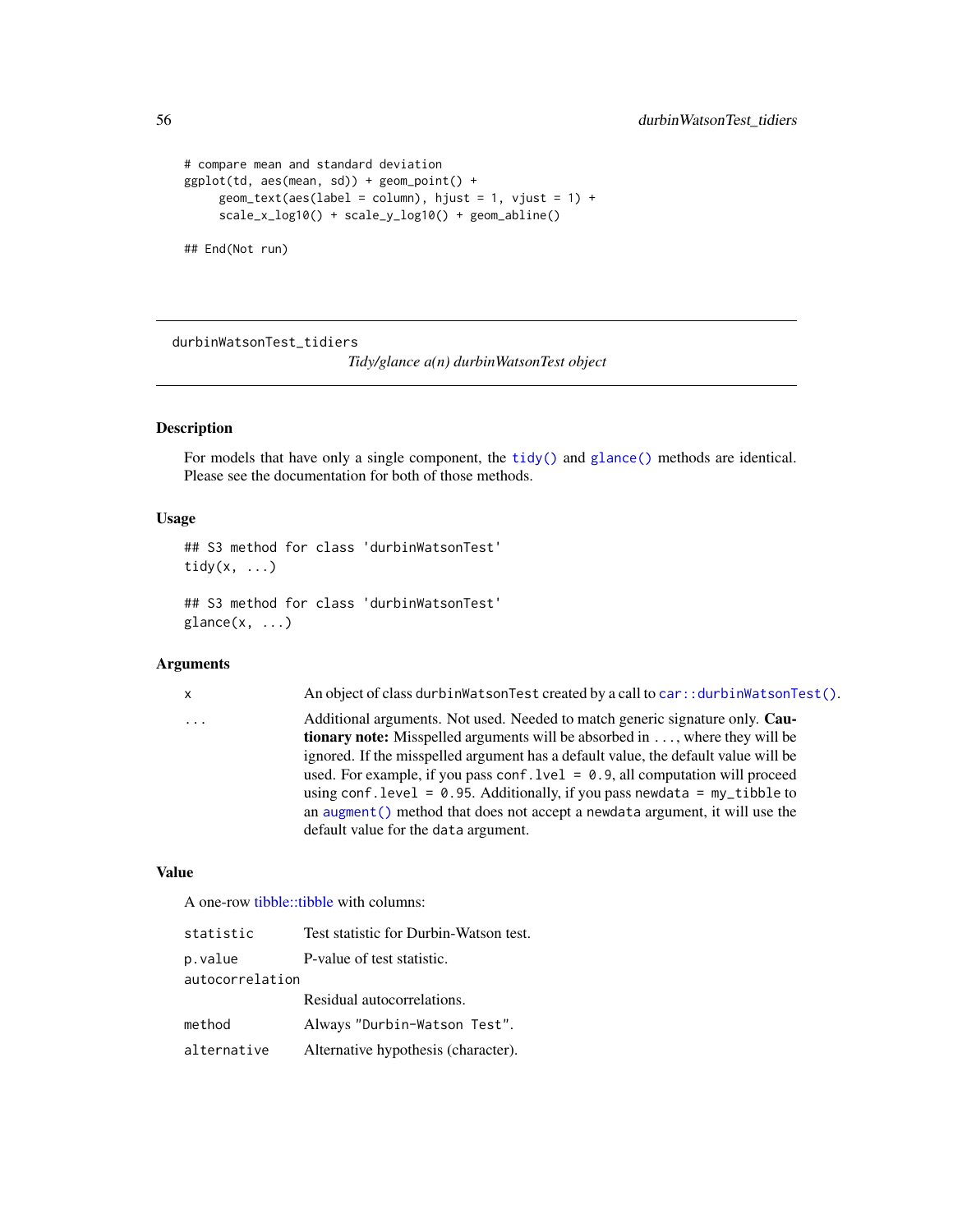emmeans\_tidiers 57

#### See Also

[tidy\(\)](#page-0-0), [glance\(\)](#page-0-0), [car::durbinWatsonTest\(\)](#page-0-0)

#### Examples

```
dw <- car::durbinWatsonTest(lm(mpg ~ wt, data = mtcars))
tidy(dw)
glance(dw) # same output for all durbinWatsonTests
```
emmeans\_tidiers *Tidy estimated marginal means (least-squares means) objects from the emmeans and lsmeans packages*

# Description

Tidiers for estimated marginal means objects, which report the predicted means for factors or factor combinations in a linear model. This covers three classes: emmGrid, lsmobj, and ref.grid. (The first class is from the emmeans package, and is the successor to the latter two classes, which have slightly different purposes within the lsmeans package but have similar output).

# Usage

```
## S3 method for class 'lsmobj'
tidy(x, conf.level = 0.95, ...)
## S3 method for class 'ref.grid'
\text{tidy}(x, \ldots)## S3 method for class 'emmGrid'
tidy(x, \ldots)
```
## Arguments

| .          | Additional arguments passed to emmeans::summary.emmGrid() or lsmeans::summary.ref.grid().<br><b>Cautionary note:</b> mispecified arguments may be silently ignored! |
|------------|---------------------------------------------------------------------------------------------------------------------------------------------------------------------|
|            |                                                                                                                                                                     |
| conf.level | Level of confidence interval, used only for emmorted and 1 smober objects                                                                                           |
| X.         | "emmGrid", Ismobi", or "ref.grid" object                                                                                                                            |

# Details

There are a large number of arguments that can be passed on to [emmeans::summary.emmGrid\(\)](#page-0-0) or [lsmeans::summary.ref.grid\(\)](#page-0-0). By broom convention, we use conf.level to pass the level argument.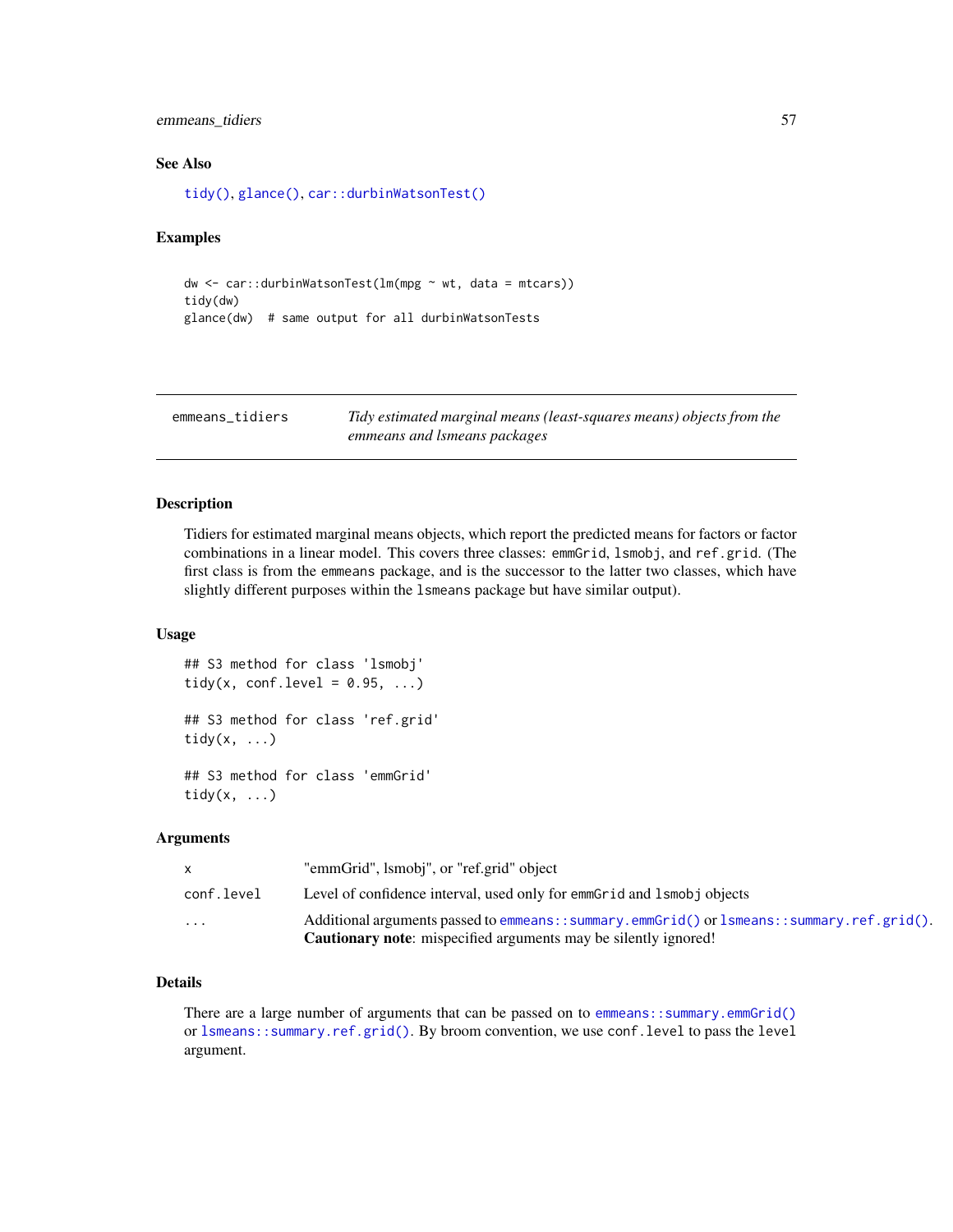A data frame with one observation for each estimated mean, and one column for each combination of factors, along with the following variables:

| estimate  | Estimated least-squares mean       |
|-----------|------------------------------------|
| std.error | Standard error of estimate         |
| df        | Degrees of freedom                 |
| conf.low  | Lower bound of confidence interval |
| conf.high | Upper bound of confidence interval |

When the input is a contrast, each row will contain one estimated contrast, along with some of the following columns:

| level1    | One level of the factor being contrasted                                 |
|-----------|--------------------------------------------------------------------------|
| level2    | Second level                                                             |
| contrast  | In cases where the contrast is not made up of two levels, describes each |
| statistic | T-ratio statistic                                                        |
| p.value   | P-value                                                                  |

## Examples

```
if (require("emmeans", quietly = TRUE)) {
 # linear model for sales of oranges per day
 oranges_lm1 <- lm(sales1 \sim price1 + price2 + day + store, data = oranges)# reference grid; see vignette("basics", package = "emmeans")
 oranges_rg1 <- ref_grid(oranges_lm1)
 td <- tidy(oranges_rg1)
 td
 # marginal averages
 marginal <- emmeans(oranges_rg1, "day")
 tidy(marginal)
 # contrasts
 tidy(contrast(marginal))
 tidy(contrast(marginal, method = "pairwise"))
 # plot confidence intervals
 library(ggplot2)
 ggplot(tidy(marginal), aes(day, estimate)) +
   geom_point() +
   geom_errorbar(aes(ymin = conf.low, ymax = conf.high))
 # by multiple prices
 by_price <- emmeans(oranges_lm1, "day", by = "price2",
                      at = list(price1 = 50, price2 = c(40, 60, 80),
                      day = c("2", "3", "4")) )
```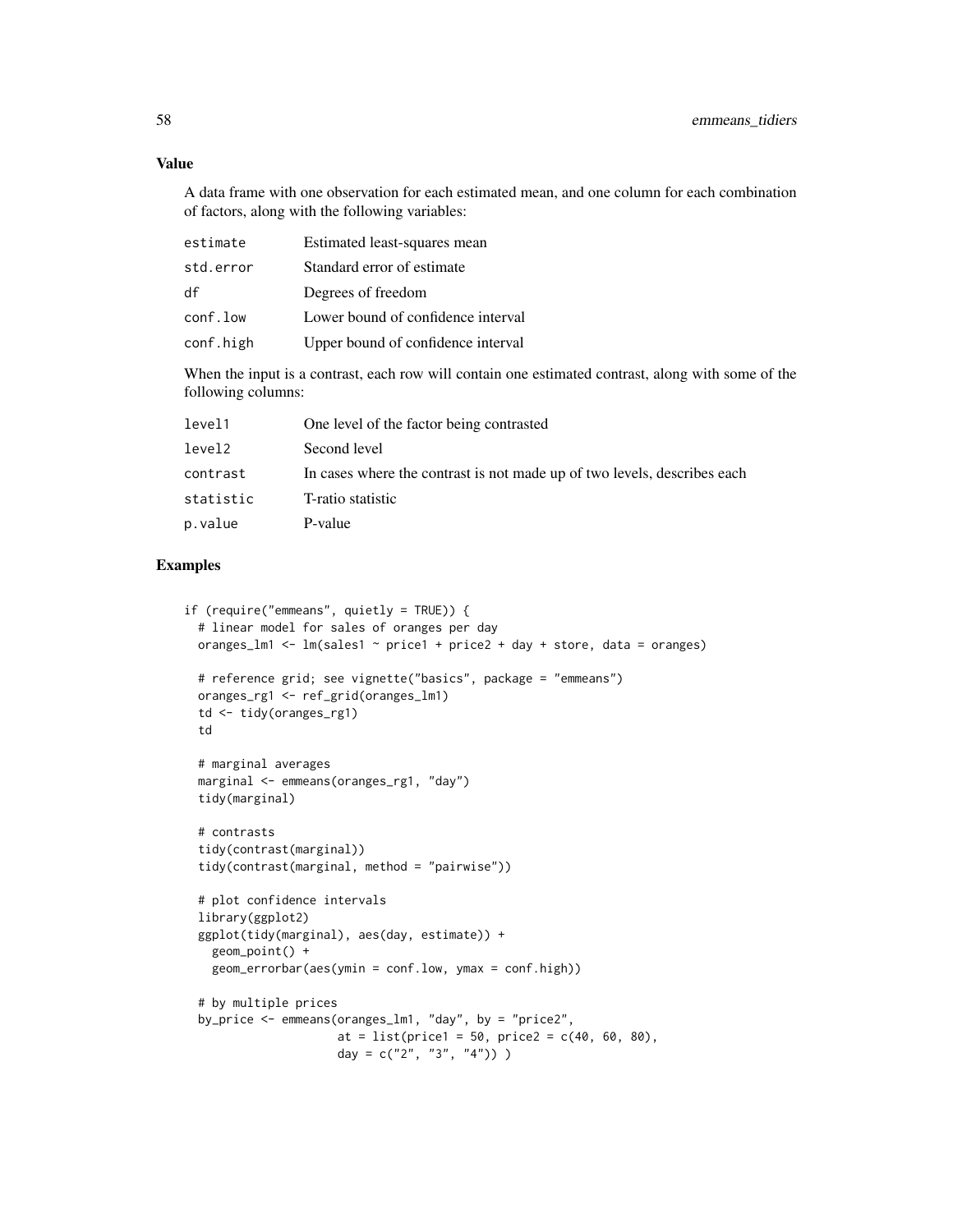# finish\_glance 59

```
by_price
 tidy(by_price)
 ggplot(tidy(by_price), aes(price2, estimate, color = day)) +geom_line() +
   geom_errorbar(aes(ymin = conf.low, ymax = conf.high))
}
```
finish\_glance *Add logLik, AIC, BIC, and other common measurements to a glance of a prediction*

## Description

A helper function for several functions in the glance generic. Methods such as logLik, AIC, and BIC are defined for many prediction objects, such as lm, glm, and nls. This is a helper function that adds them to a glance data.frame can be performed. If any of them cannot be computed, it fails quietly.

#### Usage

finish\_glance(ret, x)

#### Arguments

| ret                       | a one-row data frame (a partially complete glance) |
|---------------------------|----------------------------------------------------|
| $\boldsymbol{\mathsf{x}}$ | the prediction model                               |

#### Details

In one special case, deviance for objects of the lmerMod class from lme4 is computed with deviance(x, REML=FALSE).

#### Value

a one-row data frame with additional columns added, such as

| log likelihoods                     |
|-------------------------------------|
| <b>Akaike Information Criterion</b> |
| Bayesian Information Criterion      |
| deviance                            |
| residual degrees of freedom         |
|                                     |

Each of these are produced by the corresponding generics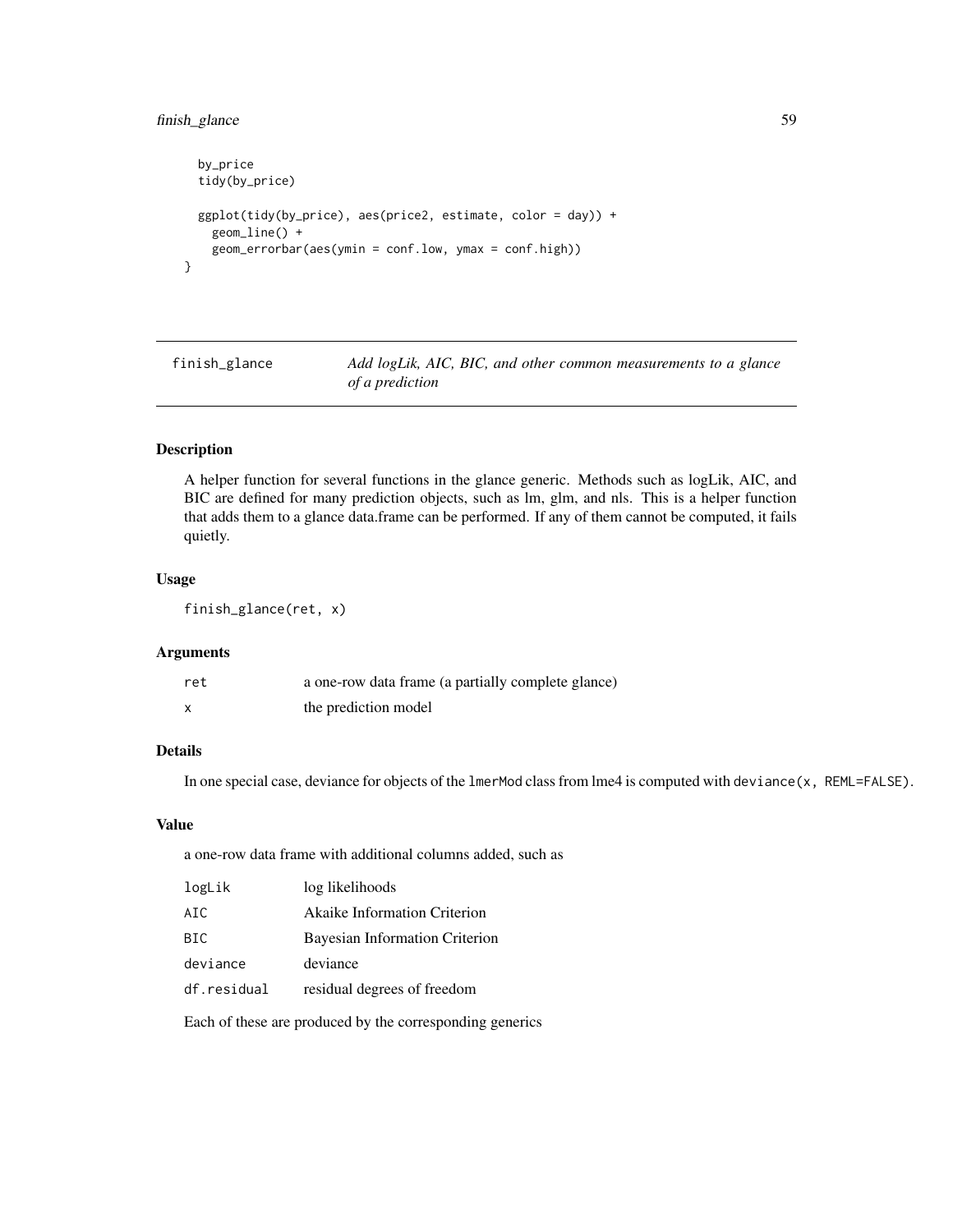# Description

Ensure an object is a data frame, with rownames moved into a column

#### Usage

 $fix\_data\_frame(x,$  newnames = NULL, newcol = "term")

#### Arguments

| $\mathsf{x}$ | a data frame or matrix                       |
|--------------|----------------------------------------------|
| newnames     | new column names, not including the rownames |
| newcol       | the name of the new rownames column          |

## Value

a data.frame, with rownames moved into a column and new column names assigned

<span id="page-59-0"></span>

| glance.aareg |  |
|--------------|--|
|--------------|--|

Glance at  $a(n)$  aareg object

## Description

Glance accepts a model object and returns a [tibble::tibble\(\)](#page-0-0) with exactly one row of model summaries. The summaries are typically goodness of fit measures, p-values for hypothesis tests on residuals, or model convergence information.

Glance never returns information from the original call to the modelling function. This includes the name of the modelling function or any arguments passed to the modelling function.

Glance does not calculate summary measures. Rather, it farms out these computations to appropriate methods and gathers the results together. Sometimes a goodness of fit measure will be undefined. In these cases the measure will be reported as NA.

```
## S3 method for class 'aareg'
\text{glance}(x, \ldots)
```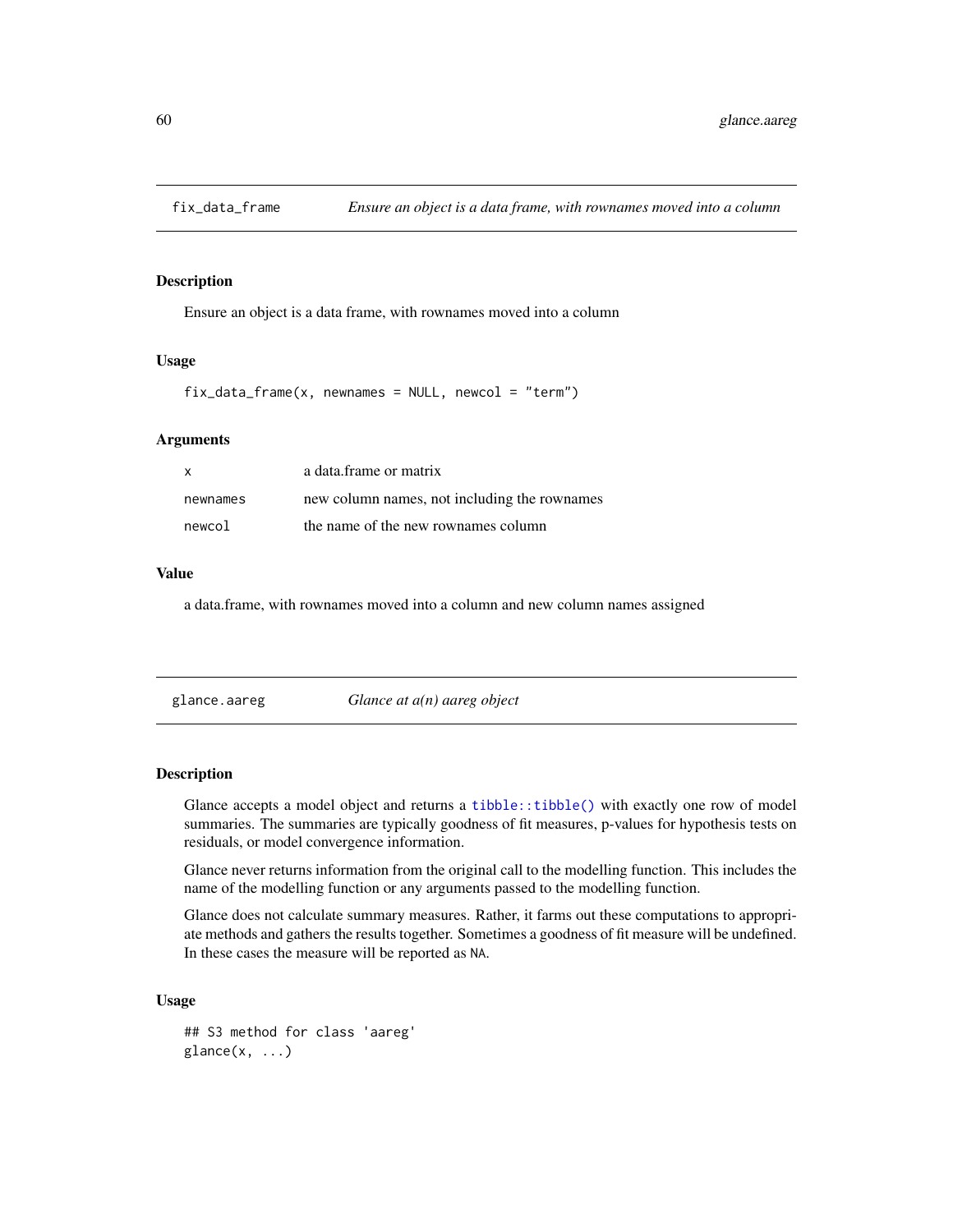## glance.Arima 61

#### **Arguments**

| x | An aareg object returned from $survival$ : aareg().                                  |
|---|--------------------------------------------------------------------------------------|
| . | Additional arguments. Not used. Needed to match generic signature only. Cau-         |
|   | <b>tionary note:</b> Misspelled arguments will be absorbed in , where they will be   |
|   | ignored. If the misspelled argument has a default value, the default value will be   |
|   | used. For example, if you pass conf. $1$ ve $1 = 0.9$ , all computation will proceed |
|   | using conf. level = $0.95$ . Additionally, if you pass newdata = $my$ _tibble to     |
|   | an augment () method that does not accept a newdata argument, it will use the        |
|   | default value for the data argument.                                                 |

## Value

A one-row [tibble::tibble](#page-0-0) with columns:

| statistic | chi-squared statistic                   |
|-----------|-----------------------------------------|
| p.value   | p-value based on chi-squared statistic  |
| df        | degrees of freedom used by coefficients |

## See Also

[glance\(\)](#page-0-0), [survival::aareg\(\)](#page-0-0)

Other aareg tidiers: [tidy.aareg](#page-126-0)

Other survival tidiers: [augment.coxph](#page-7-0), [augment.survreg](#page-46-0), [glance.cch](#page-65-0), [glance.coxph](#page-66-0), [glance.pyears](#page-97-0), [glance.survdiff](#page-104-0), [glance.survexp](#page-105-0), [glance.survfit](#page-106-0), [glance.survreg](#page-107-0), [tidy.aareg](#page-126-0), [tidy.cch](#page-142-0), [tidy.coxph](#page-148-0), [tidy.pyears](#page-216-0), [tidy.survdiff](#page-229-0), [tidy.survexp](#page-230-0), [tidy.survfit](#page-231-0), [tidy.survreg](#page-233-0)

glance.Arima *Glance at a(n) Arima object*

#### Description

Glance accepts a model object and returns a [tibble::tibble\(\)](#page-0-0) with exactly one row of model summaries. The summaries are typically goodness of fit measures, p-values for hypothesis tests on residuals, or model convergence information.

Glance never returns information from the original call to the modelling function. This includes the name of the modelling function or any arguments passed to the modelling function.

Glance does not calculate summary measures. Rather, it farms out these computations to appropriate methods and gathers the results together. Sometimes a goodness of fit measure will be undefined. In these cases the measure will be reported as NA.

```
## S3 method for class 'Arima'
\text{glance}(x, \ldots)
```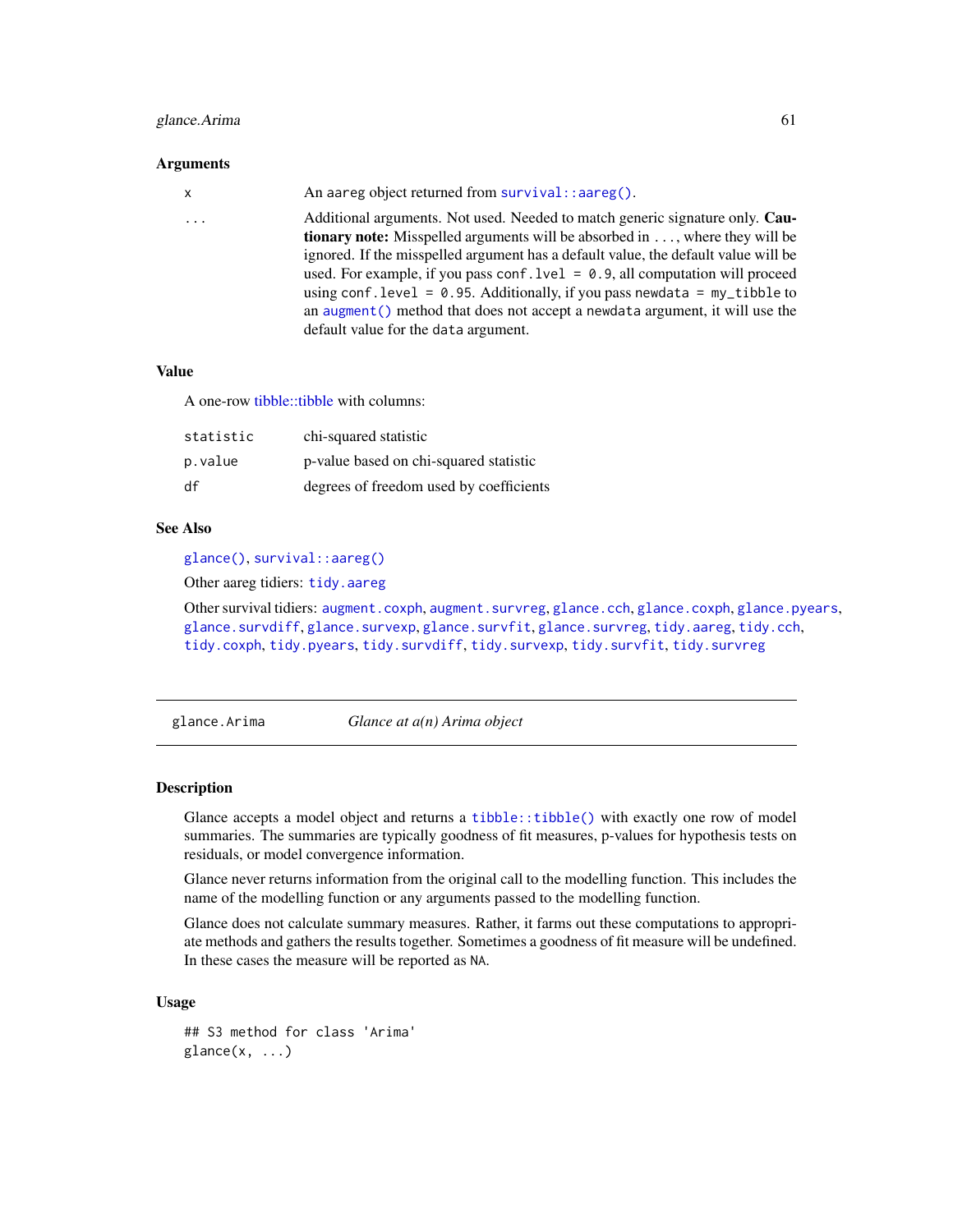## Arguments

| x | An object of class Arima created by stats::arima().                                                                                                                                                                                                                                                                                                                                           |
|---|-----------------------------------------------------------------------------------------------------------------------------------------------------------------------------------------------------------------------------------------------------------------------------------------------------------------------------------------------------------------------------------------------|
| . | Additional arguments. Not used. Needed to match generic signature only. Cau-<br><b>tionary note:</b> Misspelled arguments will be absorbed in , where they will be                                                                                                                                                                                                                            |
|   | ignored. If the misspelled argument has a default value, the default value will be<br>used. For example, if you pass conf. $1$ ve $1 = 0.9$ , all computation will proceed<br>using conf. level = $\theta$ . 95. Additionally, if you pass newdata = $my$ _tibble to<br>an augment () method that does not accept a newdata argument, it will use the<br>default value for the data argument. |

# Value

A one-row [tibble::tibble](#page-0-0) with columns:

| sigma  | the square root of the estimated residual variance |
|--------|----------------------------------------------------|
| logLik | the data's log-likelihood under the model          |
| AIC.   | the Akaike Information Criterion                   |
| BIC.   | the Bayesian Information Criterion                 |

# See Also

[stats::arima\(\)](#page-0-0)

Other Arima tidiers: [tidy.Arima](#page-132-0)

glance.betareg *Glance at a(n) betareg object*

# Description

Glance accepts a model object and returns a [tibble::tibble\(\)](#page-0-0) with exactly one row of model summaries. The summaries are typically goodness of fit measures, p-values for hypothesis tests on residuals, or model convergence information.

Glance never returns information from the original call to the modelling function. This includes the name of the modelling function or any arguments passed to the modelling function.

Glance does not calculate summary measures. Rather, it farms out these computations to appropriate methods and gathers the results together. Sometimes a goodness of fit measure will be undefined. In these cases the measure will be reported as NA.

```
## S3 method for class 'betareg'
\text{glance}(x, \ldots)
```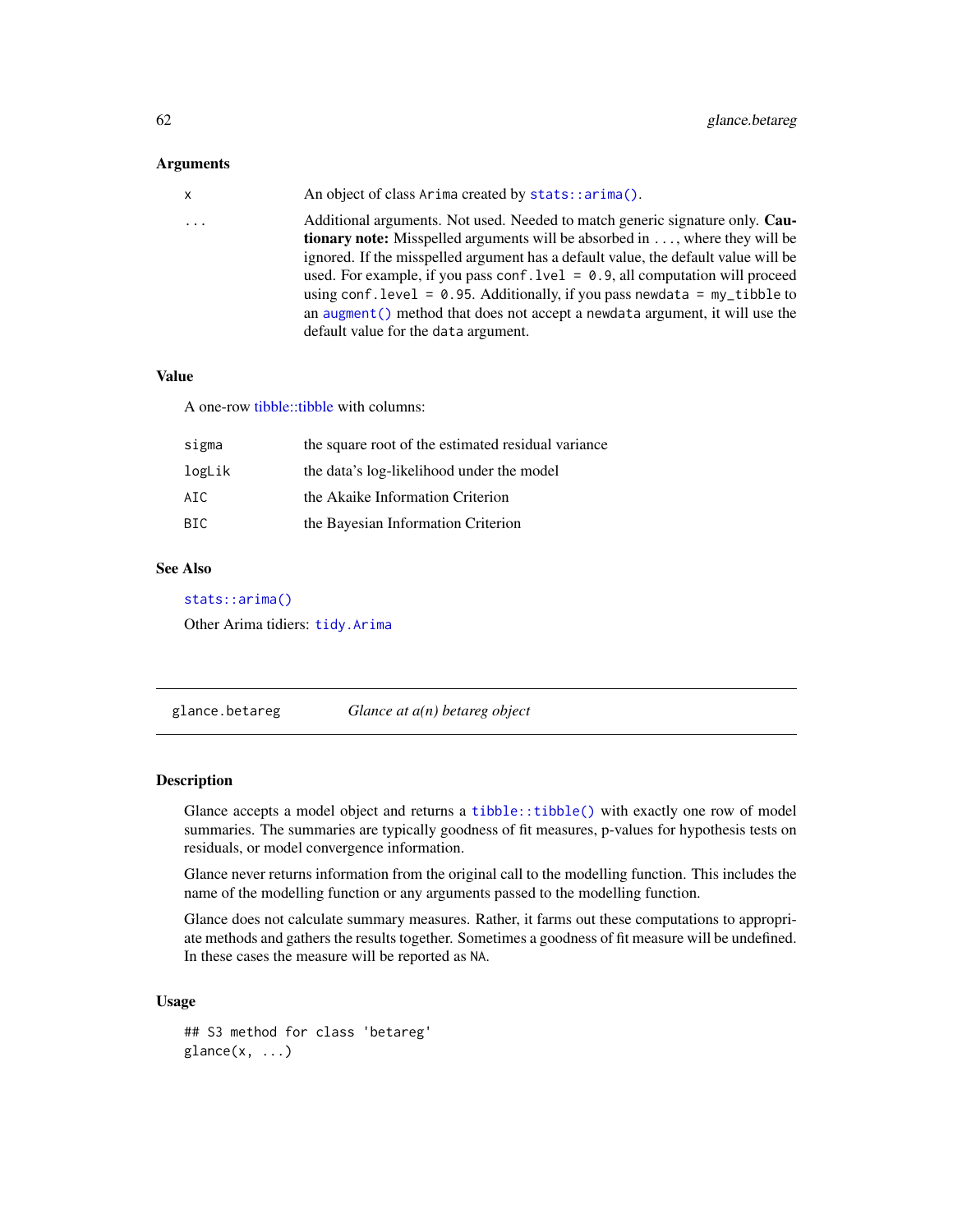# glance.betareg 63

# Arguments

| x        | A betareg object produced by a call to betareg:: betareg().                                                                                                                |
|----------|----------------------------------------------------------------------------------------------------------------------------------------------------------------------------|
| $\cdots$ | Additional arguments. Not used. Needed to match generic signature only. Cau-<br><b>tionary note:</b> Misspelled arguments will be absorbed in , where they will be         |
|          | ignored. If the misspelled argument has a default value, the default value will be<br>used. For example, if you pass conf. $1$ ve $1 = 0.9$ , all computation will proceed |
|          | using conf. level = $0.95$ . Additionally, if you pass newdata = $my$ _tibble to<br>an augment () method that does not accept a newdata argument, it will use the          |
|          | default value for the data argument.                                                                                                                                       |

## Value

glance returns a one-row tibble with columns:

pseudo.r.squared

| posaat: : sqaa: sa |                                           |  |
|--------------------|-------------------------------------------|--|
|                    | the deviance of the null model            |  |
| logLik             | the data's log-likelihood under the model |  |
| AIC                | the Akaike Information Criterion          |  |
| BIC                | the Bayesian Information Criterion        |  |
| df.residual        | residual degrees of freedom               |  |
| df.null            | degrees of freedom under the null         |  |

# See Also

[glance\(\)](#page-0-0), [betareg::betareg\(\)](#page-0-0)

# Examples

```
library(betareg)
data("GasolineYield", package = "betareg")
mod <- betareg(yield ~ batch + temp, data = GasolineYield)
mod
tidy(mod)
tidy(mod, conf.int = TRUE)
tidy(mod, conf.int = TRUE, conf.level = .99)
augment(mod)
glance(mod)
```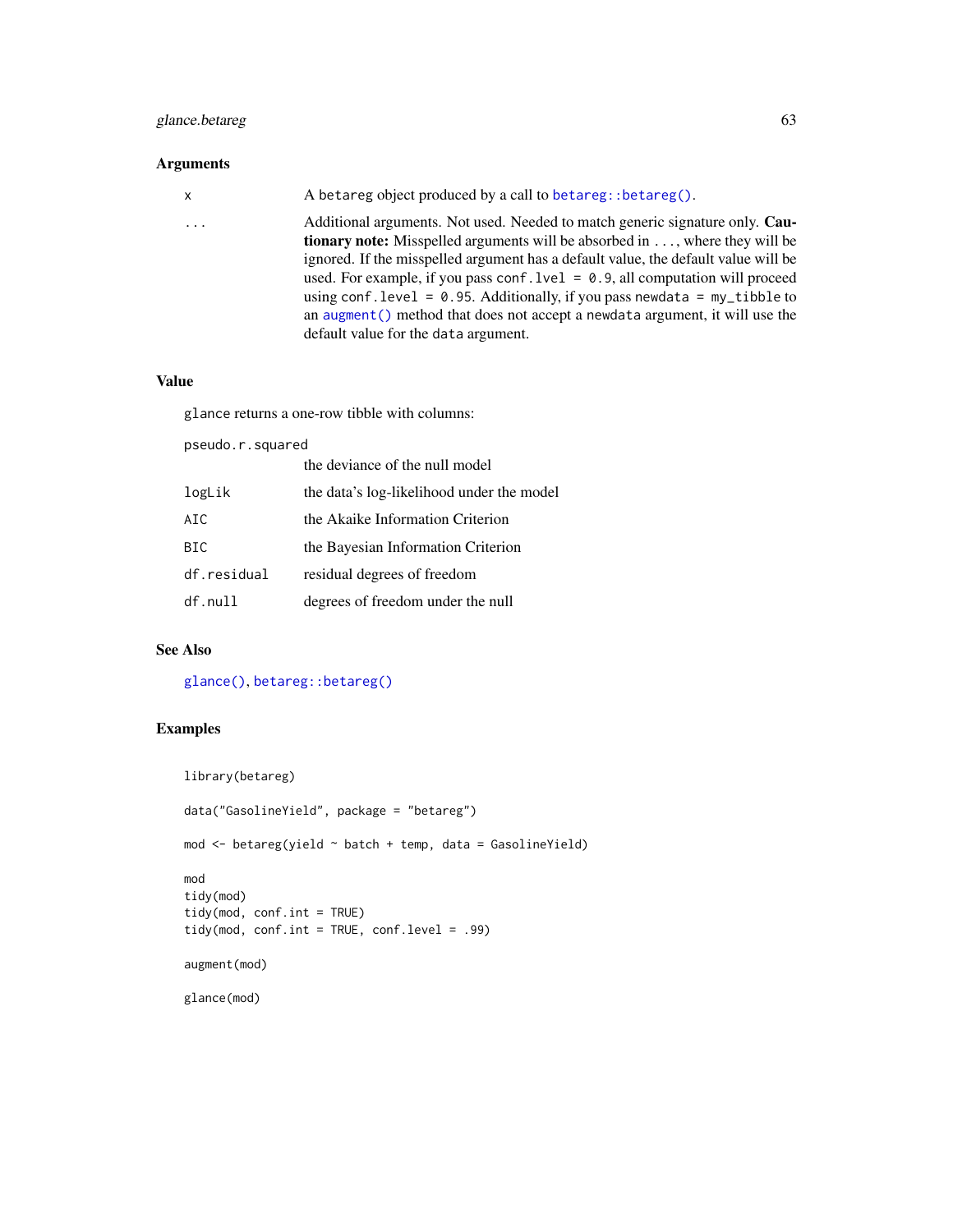#### Description

Glance accepts a model object and returns a [tibble::tibble\(\)](#page-0-0) with exactly one row of model summaries. The summaries are typically goodness of fit measures, p-values for hypothesis tests on residuals, or model convergence information.

Glance never returns information from the original call to the modelling function. This includes the name of the modelling function or any arguments passed to the modelling function.

Glance does not calculate summary measures. Rather, it farms out these computations to appropriate methods and gathers the results together. Sometimes a goodness of fit measure will be undefined. In these cases the measure will be reported as NA.

### Usage

```
## S3 method for class 'biglm'
\text{glance}(x, \ldots)
```
#### Arguments

```
x A biglm object created by a call to biglm::biglm() or biglm::bigglm().
```
... Additional arguments. Not used. Needed to match generic signature only. Cautionary note: Misspelled arguments will be absorbed in ..., where they will be ignored. If the misspelled argument has a default value, the default value will be used. For example, if you pass conf.  $level = 0.9$ , all computation will proceed using conf.level =  $0.95$ . Additionally, if you pass newdata = my\_tibble to an [augment\(\)](#page-0-0) method that does not accept a newdata argument, it will use the default value for the data argument.

#### Value

glance.biglm returns a one-row data frame, with columns

| r.squared   | The percent of variance explained by the model |
|-------------|------------------------------------------------|
| AIC.        | the Akaike Information Criterion               |
| deviance    | deviance                                       |
| df.residual | residual degrees of freedom                    |

### See Also

[glance\(\)](#page-0-0), [biglm::biglm\(\)](#page-0-0), [biglm::bigglm\(\)](#page-0-0)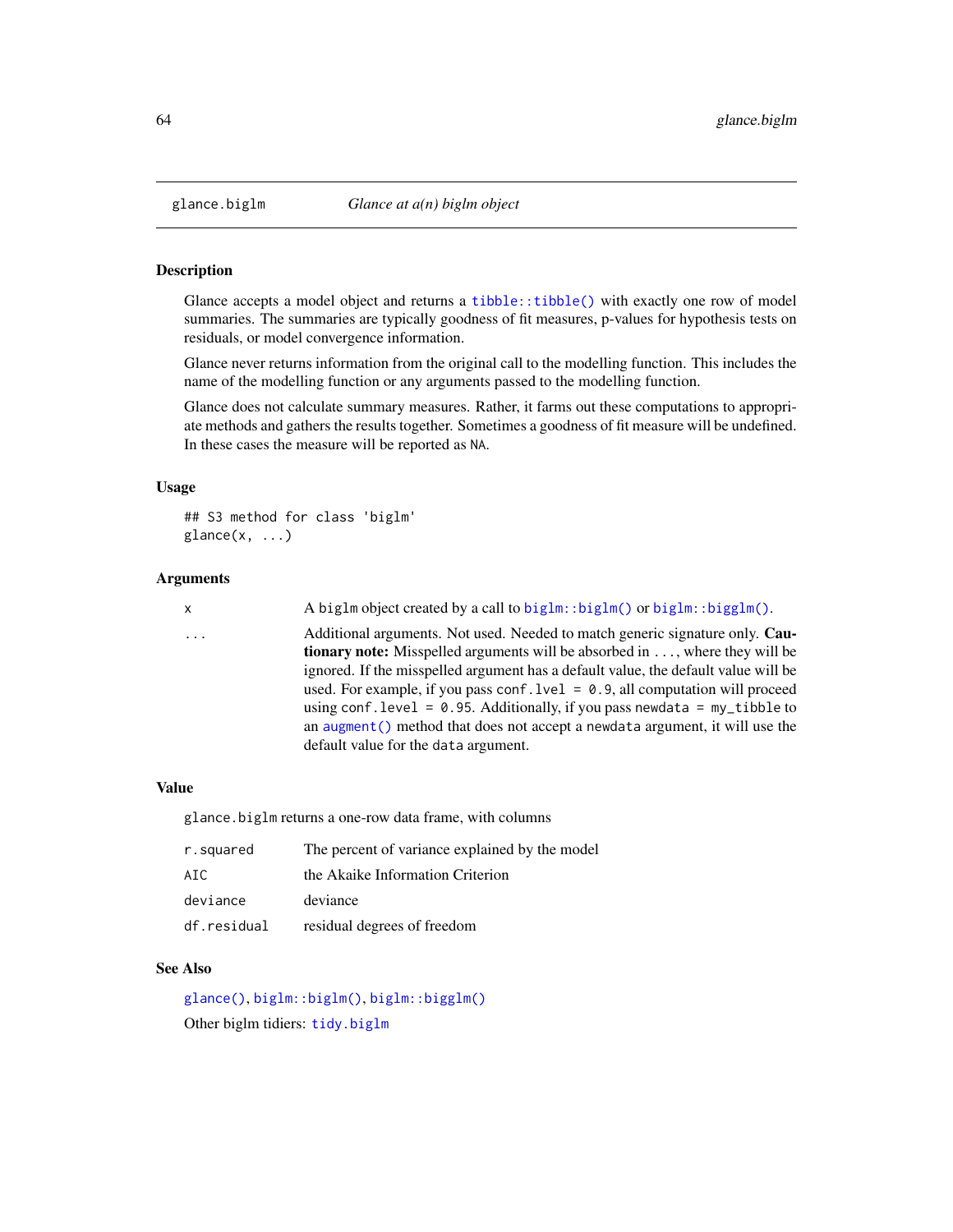#### Description

Glance accepts a model object and returns a [tibble::tibble\(\)](#page-0-0) with exactly one row of model summaries. The summaries are typically goodness of fit measures, p-values for hypothesis tests on residuals, or model convergence information.

Glance never returns information from the original call to the modelling function. This includes the name of the modelling function or any arguments passed to the modelling function.

Glance does not calculate summary measures. Rather, it farms out these computations to appropriate methods and gathers the results together. Sometimes a goodness of fit measure will be undefined. In these cases the measure will be reported as NA.

### Usage

```
## S3 method for class 'binDesign'
\text{glance}(x, \ldots)
```
#### Arguments

x A [binGroup::binDesign](#page-0-0) object.

... Additional arguments. Not used. Needed to match generic signature only. Cautionary note: Misspelled arguments will be absorbed in ..., where they will be ignored. If the misspelled argument has a default value, the default value will be used. For example, if you pass conf.  $level = 0.9$ , all computation will proceed using conf.level =  $0.95$ . Additionally, if you pass newdata =  $my_t$  tibble to an [augment\(\)](#page-0-0) method that does not accept a newdata argument, it will use the default value for the data argument.

#### Value

A one-row [tibble::tibble](#page-0-0) with columns:

| power         | Power achieved by the analysis.         |
|---------------|-----------------------------------------|
| n             | Sample size uzed to achieve this power. |
| power.reached | Whether the desired power was reached.  |
| maxit         | Number of iterations performed.         |

#### See Also

[glance\(\)](#page-0-0), [binGroup::binDesign\(\)](#page-0-0) Other bingroup tidiers: [tidy.binDesign](#page-137-0), [tidy.binWidth](#page-138-0)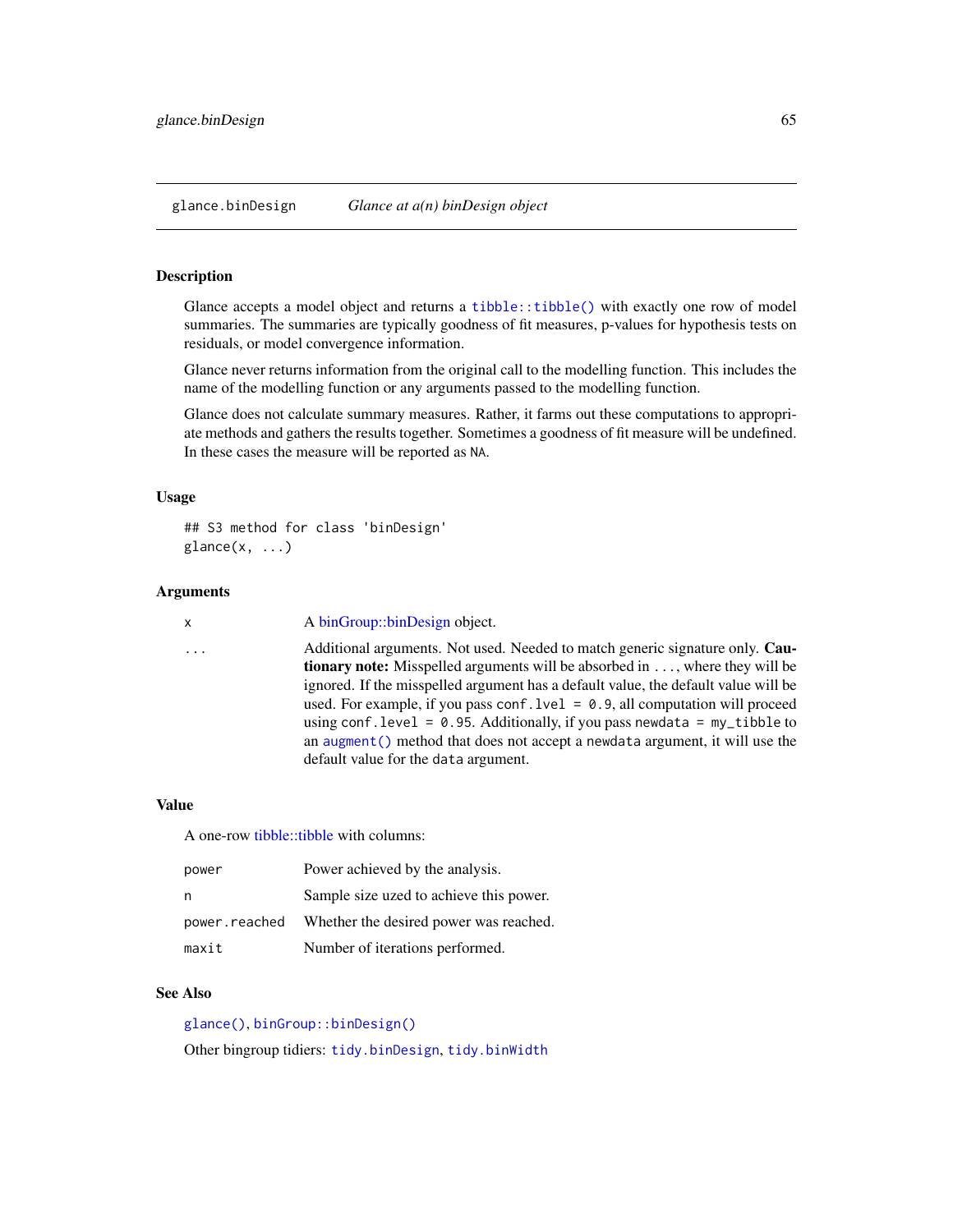# Examples

```
if (require("binGroup", quietly = TRUE)) {
    des \le- binDesign(nmax = 300, delta = 0.06,
                     p. hyp = 0.1, power = .8)
    glance(des)
    tidy(des)
    # the ggplot2 equivalent of plot(des)
    library(ggplot2)
    ggplot(tidy(des), aes(n, power)) +
        geom_line()
}
```
<span id="page-65-0"></span>glance.cch *Glance at a(n) cch object*

#### Description

Glance accepts a model object and returns a [tibble::tibble\(\)](#page-0-0) with exactly one row of model summaries. The summaries are typically goodness of fit measures, p-values for hypothesis tests on residuals, or model convergence information.

Glance never returns information from the original call to the modelling function. This includes the name of the modelling function or any arguments passed to the modelling function.

Glance does not calculate summary measures. Rather, it farms out these computations to appropriate methods and gathers the results together. Sometimes a goodness of fit measure will be undefined. In these cases the measure will be reported as NA.

#### Usage

```
## S3 method for class 'cch'
\text{glance}(x, \ldots)
```
#### Arguments

x An cch object returned from [survival::cch\(\)](#page-0-0).

... Additional arguments. Not used. Needed to match generic signature only. Cautionary note: Misspelled arguments will be absorbed in ..., where they will be ignored. If the misspelled argument has a default value, the default value will be used. For example, if you pass conf.  $level = 0.9$ , all computation will proceed using conf.level = 0.95. Additionally, if you pass newdata = my\_tibble to an [augment\(\)](#page-0-0) method that does not accept a newdata argument, it will use the default value for the data argument.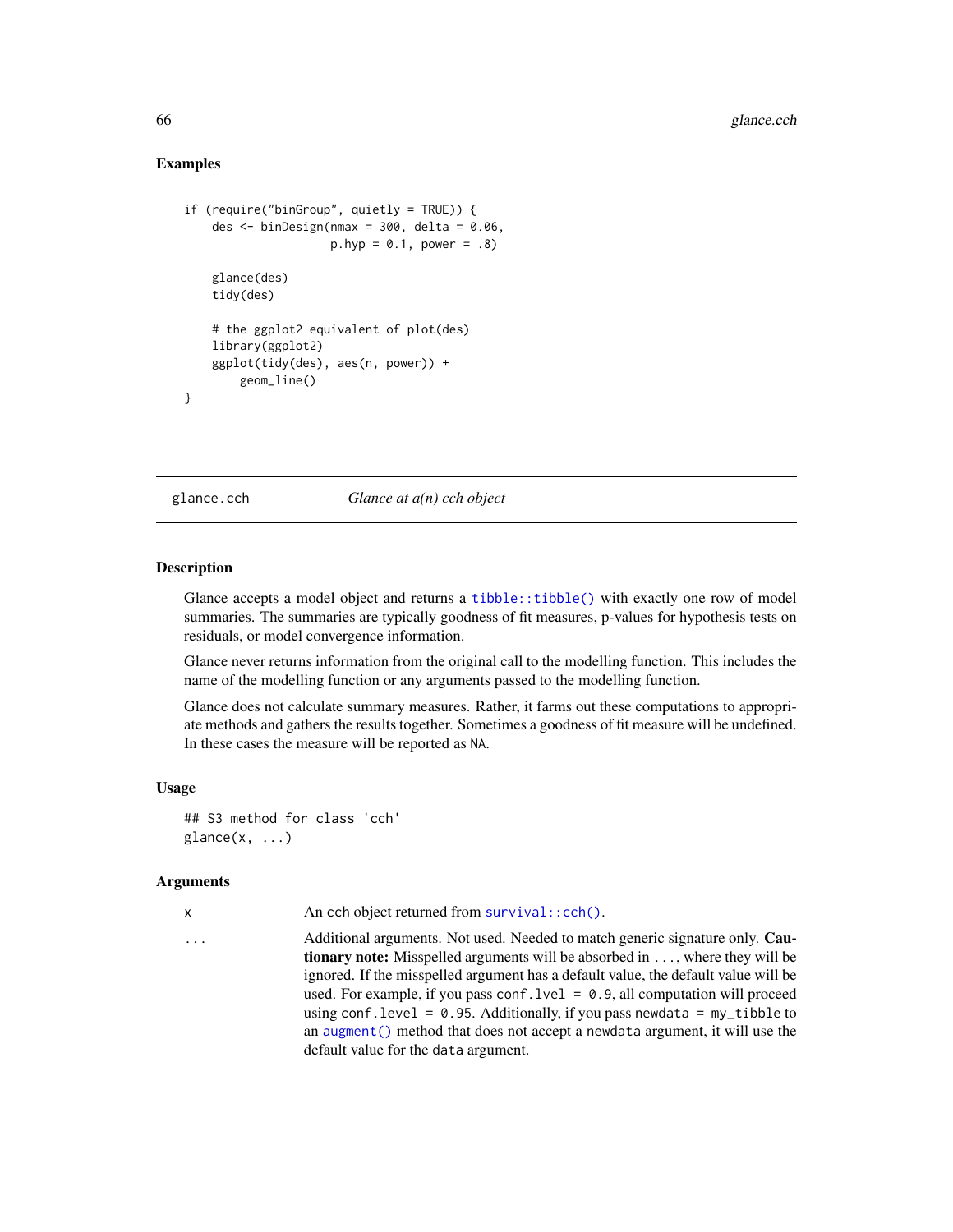# glance.coxph 67

# Value

A one-row [tibble::tibble](#page-0-0) with columns:

| score   | score                  |
|---------|------------------------|
| rscore  | rscore                 |
| p.value | p-value from Wald test |
| iter    | number of iterations   |
| n       | number of predictions  |
| nevent  | number of events       |

### See Also

[glance\(\)](#page-0-0), [survival::cch\(\)](#page-0-0)

Other cch tidiers: [glance.survfit](#page-106-0), [tidy.cch](#page-142-0)

Other survival tidiers: [augment.coxph](#page-7-0), [augment.survreg](#page-46-0), [glance.aareg](#page-59-0), [glance.coxph](#page-66-0), [glance.pyears](#page-97-0), [glance.survdiff](#page-104-0), [glance.survexp](#page-105-0), [glance.survfit](#page-106-0), [glance.survreg](#page-107-0), [tidy.aareg](#page-126-0), [tidy.cch](#page-142-0), [tidy.coxph](#page-148-0), [tidy.pyears](#page-216-0), [tidy.survdiff](#page-229-0), [tidy.survexp](#page-230-0), [tidy.survfit](#page-231-0), [tidy.survreg](#page-233-0)

<span id="page-66-0"></span>glance.coxph *Glance at a(n) coxph object*

# Description

Glance accepts a model object and returns a [tibble::tibble\(\)](#page-0-0) with exactly one row of model summaries. The summaries are typically goodness of fit measures, p-values for hypothesis tests on residuals, or model convergence information.

Glance never returns information from the original call to the modelling function. This includes the name of the modelling function or any arguments passed to the modelling function.

Glance does not calculate summary measures. Rather, it farms out these computations to appropriate methods and gathers the results together. Sometimes a goodness of fit measure will be undefined. In these cases the measure will be reported as NA.

```
## S3 method for class 'coxph'
\text{glance}(x, \ldots)
```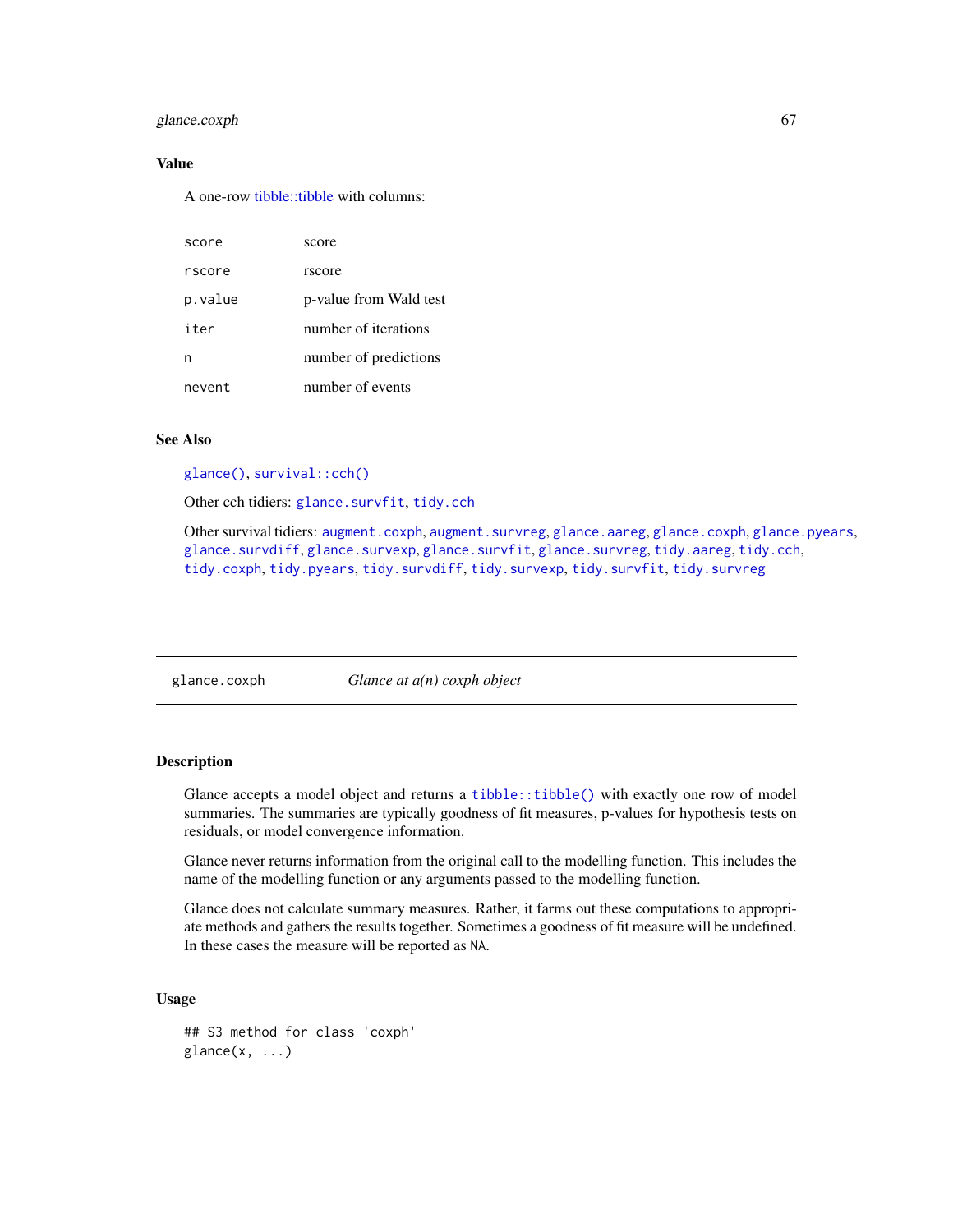## **Arguments**

| $\mathsf{x}$ | A coxph object returned from $survival$ : $coxph()$ .                                                                                                                      |
|--------------|----------------------------------------------------------------------------------------------------------------------------------------------------------------------------|
| $\cdots$     | Additional arguments. Not used. Needed to match generic signature only. Cau-<br><b>tionary note:</b> Misspelled arguments will be absorbed in , where they will be         |
|              | ignored. If the misspelled argument has a default value, the default value will be<br>used. For example, if you pass conf. $1$ ve $1 = 0.9$ , all computation will proceed |
|              | using conf. level = $\theta$ . 95. Additionally, if you pass newdata = $my$ -tibble to<br>an augment () method that does not accept a newdata argument, it will use the    |
|              | default value for the data argument.                                                                                                                                       |

# Value

A one-row [tibble::tibble](#page-0-0) with columns: TODO.

## See Also

[glance\(\)](#page-0-0), [survival::coxph\(\)](#page-0-0)

Other coxph tidiers: [augment.coxph](#page-7-0), [tidy.coxph](#page-148-0)

Other survival tidiers: [augment.coxph](#page-7-0), [augment.survreg](#page-46-0), [glance.aareg](#page-59-0), [glance.cch](#page-65-0), [glance.pyears](#page-97-0), [glance.survdiff](#page-104-0), [glance.survexp](#page-105-0), [glance.survfit](#page-106-0), [glance.survreg](#page-107-0), [tidy.aareg](#page-126-0), [tidy.cch](#page-142-0), [tidy.coxph](#page-148-0), [tidy.pyears](#page-216-0), [tidy.survdiff](#page-229-0), [tidy.survexp](#page-230-0), [tidy.survfit](#page-231-0), [tidy.survreg](#page-233-0)

glance.cv.glmnet *Glance at a(n) cv.glmnet object*

# Description

Glance accepts a model object and returns a [tibble::tibble\(\)](#page-0-0) with exactly one row of model summaries. The summaries are typically goodness of fit measures, p-values for hypothesis tests on residuals, or model convergence information.

Glance never returns information from the original call to the modelling function. This includes the name of the modelling function or any arguments passed to the modelling function.

Glance does not calculate summary measures. Rather, it farms out these computations to appropriate methods and gathers the results together. Sometimes a goodness of fit measure will be undefined. In these cases the measure will be reported as NA.

```
## S3 method for class 'cv.glmnet'
\text{glance}(x, \ldots)
```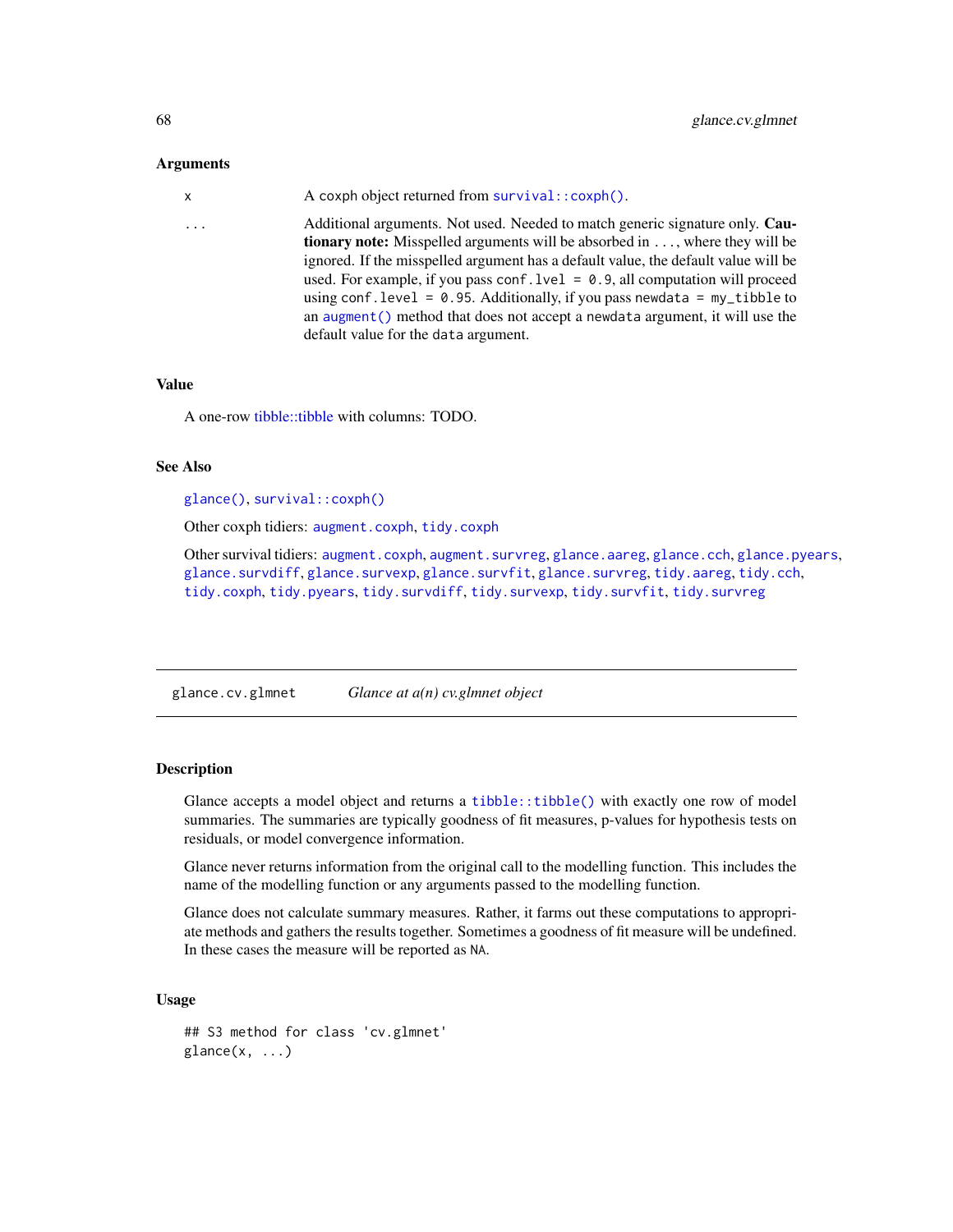# glance.ergm 69

## Arguments

| x | A cv.glmnet object returned from glmnet::cv.glmnet().                                |
|---|--------------------------------------------------------------------------------------|
| . | Additional arguments. Not used. Needed to match generic signature only. Cau-         |
|   | <b>tionary note:</b> Misspelled arguments will be absorbed in , where they will be   |
|   | ignored. If the misspelled argument has a default value, the default value will be   |
|   | used. For example, if you pass conf. $1$ ve $1 = 0.9$ , all computation will proceed |
|   | using conf. level = $0.95$ . Additionally, if you pass newdata = $my$ _tibble to     |
|   | an augment () method that does not accept a newdata argument, it will use the        |
|   | default value for the data argument.                                                 |

#### Value

A [tibble::tibble](#page-0-0) with one-row with columns:

| lambda.min | The value of the penalization parameter lambda that achieved minimum loss as<br>estimated by cross validation.                                      |
|------------|-----------------------------------------------------------------------------------------------------------------------------------------------------|
| lambda.1se | The value of the penalization parameter lambda that results in the sparsest model<br>while remaining within one standard error of the minimum loss. |

# See Also

[glance\(\)](#page-0-0), [glmnet::cv.glmnet\(\)](#page-0-0)

Other glmnet tidiers: [glance.glmnet](#page-77-0), [tidy.cv.glmnet](#page-150-0), [tidy.glmnet](#page-169-0)

glance.ergm *Glance at a(n) ergm object*

#### Description

Glance accepts a model object and returns a [tibble::tibble\(\)](#page-0-0) with exactly one row of model summaries. The summaries are typically goodness of fit measures, p-values for hypothesis tests on residuals, or model convergence information.

Glance never returns information from the original call to the modelling function. This includes the name of the modelling function or any arguments passed to the modelling function.

Glance does not calculate summary measures. Rather, it farms out these computations to appropriate methods and gathers the results together. Sometimes a goodness of fit measure will be undefined. In these cases the measure will be reported as NA.

```
## S3 method for class 'ergm'
glance(x, deviance = FALSE, mcmc = FALSE, ...)
```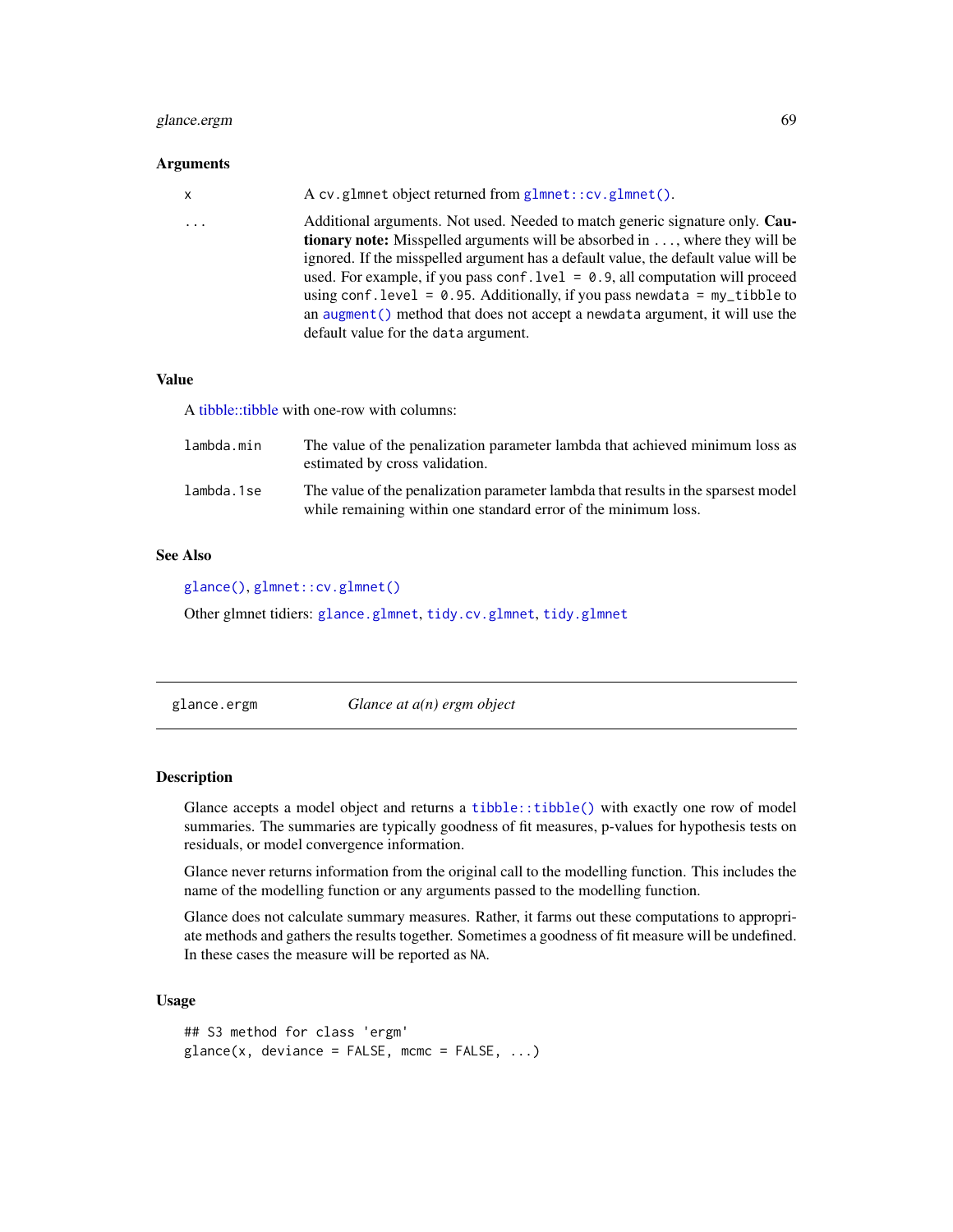## Arguments

| X                       | An ergm object returned from a call to $\epsilon$ rgm: : $\epsilon$ rgm().                                                                 |
|-------------------------|--------------------------------------------------------------------------------------------------------------------------------------------|
| deviance                | Logical indicating whether or not to report null and residual deviance for the<br>model, as well as degrees of freedom. Defaults to FALSE. |
| $m$ cmc                 | Logical indicating whether or not to report MCMC interval, burn-in and sample<br>size used to estimate the model. Defaults to FALSE.       |
| $\cdot$ $\cdot$ $\cdot$ | Additional arguments to pass to $\epsilon$ rgm: : summary(). <b>Cautionary note</b> : Mispec-<br>ified arguments may be silently ignored.  |

# Value

glance.ergm returns a one-row data.frame with the columns

| independence                                                                                   | Whether the model assumed dyadic independence               |  |
|------------------------------------------------------------------------------------------------|-------------------------------------------------------------|--|
| iterations                                                                                     | The number of MCMLE iterations performed before convergence |  |
| logLik                                                                                         | If applicable, the log-likelihood associated with the model |  |
| AIC                                                                                            | The Akaike Information Criterion                            |  |
| BIC                                                                                            | The Bayesian Information Criterion                          |  |
| If deviance = TRUE, and if the model supports it, the data frame will also contain the columns |                                                             |  |
| null.deviance                                                                                  | The null deviance of the model                              |  |
| df.null                                                                                        | The degrees of freedom of the null deviance                 |  |
| residual.deviance                                                                              |                                                             |  |
|                                                                                                | The residual deviance of the model                          |  |
| df.residual                                                                                    | The degrees of freedom of the residual deviance             |  |
|                                                                                                |                                                             |  |

# See Also

[glance\(\)](#page-0-0), [ergm::ergm\(\)](#page-0-0), [ergm::summary.ergm\(\)](#page-0-0) Other ergm tidiers: [tidy.ergm](#page-154-0)

glance.factanal *Glance at a(n) factanal object*

#### Description

Glance accepts a model object and returns a [tibble::tibble\(\)](#page-0-0) with exactly one row of model summaries. The summaries are typically goodness of fit measures, p-values for hypothesis tests on residuals, or model convergence information.

Glance never returns information from the original call to the modelling function. This includes the name of the modelling function or any arguments passed to the modelling function.

Glance does not calculate summary measures. Rather, it farms out these computations to appropriate methods and gathers the results together. Sometimes a goodness of fit measure will be undefined. In these cases the measure will be reported as NA.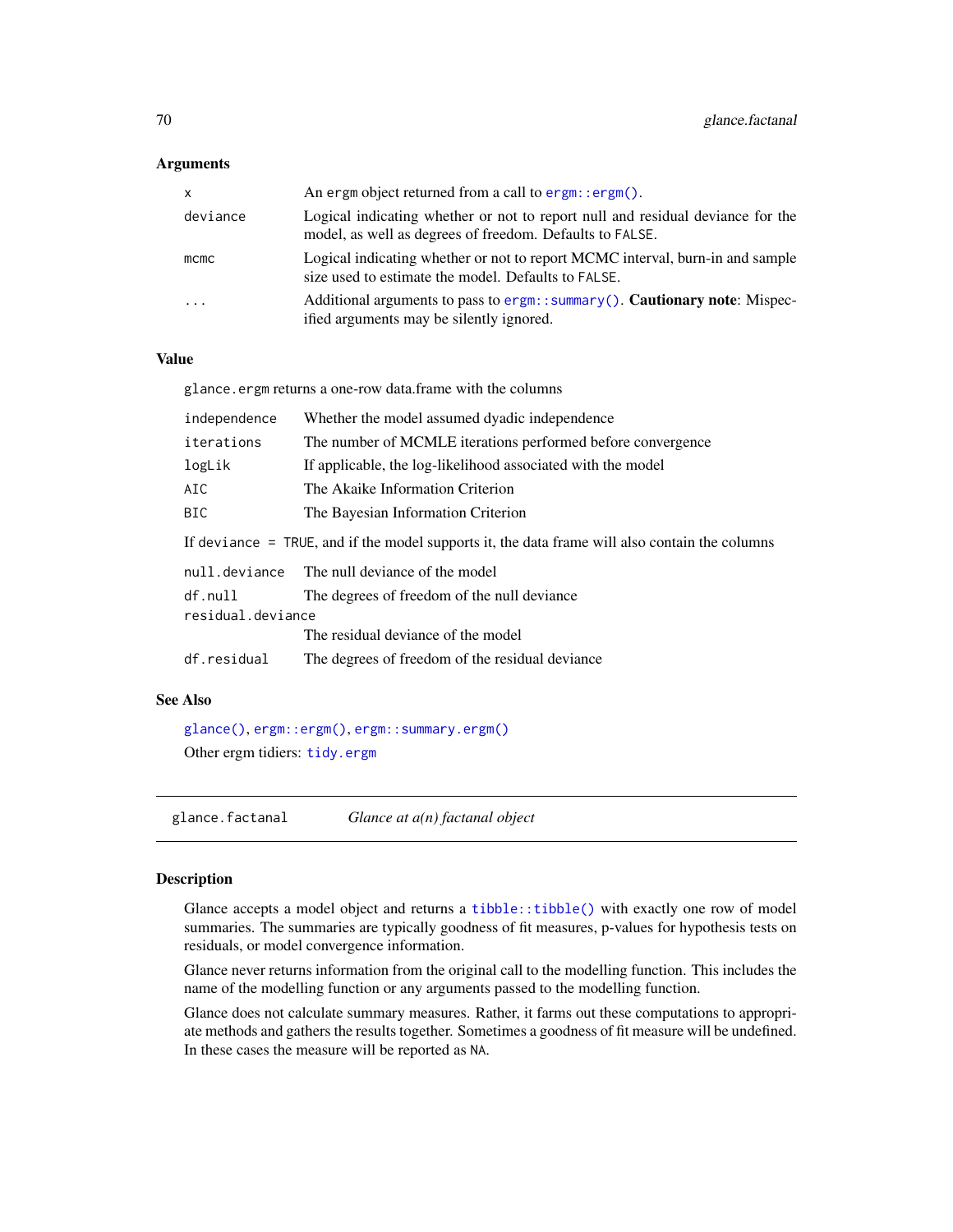# glance.felm 71

# Usage

```
## S3 method for class 'factanal'
\text{glance}(x, \ldots)
```
# Arguments

| x        | A factanal object created by stats:: factanal().                                                                                                                                                                                                                                                                                                                                                                                                                                                                                                                    |
|----------|---------------------------------------------------------------------------------------------------------------------------------------------------------------------------------------------------------------------------------------------------------------------------------------------------------------------------------------------------------------------------------------------------------------------------------------------------------------------------------------------------------------------------------------------------------------------|
| $\cdots$ | Additional arguments. Not used. Needed to match generic signature only. Cau-<br><b>tionary note:</b> Misspelled arguments will be absorbed in , where they will be<br>ignored. If the misspelled argument has a default value, the default value will be<br>used. For example, if you pass conf. $1$ ve $1 = 0.9$ , all computation will proceed<br>using conf. level = $\theta$ . 95. Additionally, if you pass newdata = $my$ _tibble to<br>an augment () method that does not accept a newdata argument, it will use the<br>default value for the data argument. |
|          |                                                                                                                                                                                                                                                                                                                                                                                                                                                                                                                                                                     |

# Value

A one-row [tibble::tibble](#page-0-0) with columns:

| n.factors | The number of fitted factors                                                                                                                                                   |
|-----------|--------------------------------------------------------------------------------------------------------------------------------------------------------------------------------|
|           | total. variance Total cumulative proportion of variance accounted for by all factors                                                                                           |
| statistic | Significance-test statistic                                                                                                                                                    |
| p.value   | p-value from the significance test, describing whether the covariance matrix es-<br>timated from the factors is significantly different from the observed covariance<br>matrix |
| df        | Degrees of freedom used by the factor analysis                                                                                                                                 |
| n         | Sample size used in the analysis                                                                                                                                               |
| method    | The estimation method; always Maximum Likelihood, "mle"                                                                                                                        |
| converged | Whether the factor analysis converged                                                                                                                                          |

# See Also

[glance\(\)](#page-0-0), [stats::factanal\(\)](#page-0-0)

Other factanal tidiers: [augment.factanal](#page-11-0), [tidy.factanal](#page-156-0)

glance.felm *Glance at a(n) felm object*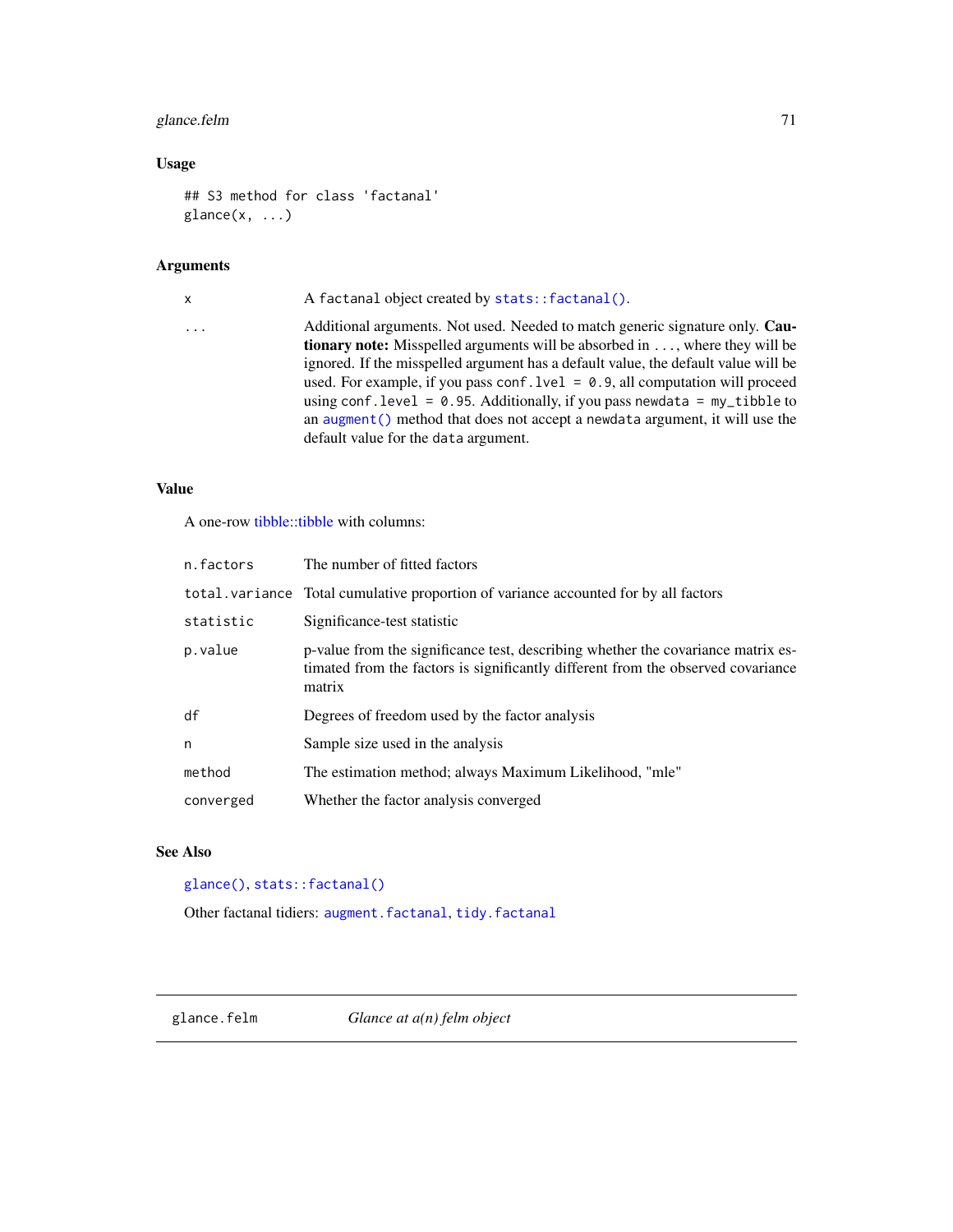#### Description

Glance accepts a model object and returns a [tibble::tibble\(\)](#page-0-0) with exactly one row of model summaries. The summaries are typically goodness of fit measures, p-values for hypothesis tests on residuals, or model convergence information.

Glance never returns information from the original call to the modelling function. This includes the name of the modelling function or any arguments passed to the modelling function.

Glance does not calculate summary measures. Rather, it farms out these computations to appropriate methods and gathers the results together. Sometimes a goodness of fit measure will be undefined. In these cases the measure will be reported as NA.

# Usage

```
## S3 method for class 'felm'
\text{glance}(x, \ldots)
```
## Arguments

x A felm object returned from [lfe::felm\(\)](#page-0-0).

... Additional arguments. Not used. Needed to match generic signature only. Cautionary note: Misspelled arguments will be absorbed in ..., where they will be ignored. If the misspelled argument has a default value, the default value will be used. For example, if you pass conf.  $level = 0.9$ , all computation will proceed using conf.level =  $0.95$ . Additionally, if you pass newdata = my\_tibble to an [augment\(\)](#page-0-0) method that does not accept a newdata argument, it will use the default value for the data argument.

## Value

A one-row [tibble::tibble](#page-0-0) with columns:

| r.squared     | The percent of variance explained by the model      |
|---------------|-----------------------------------------------------|
| adj.r.squared | r. squared adjusted based on the degrees of freedom |
| sigma         | The square root of the estimated residual variance  |
| statistic     | F-statistic                                         |
| p.value       | p-value from the F test                             |
| df            | Degrees of freedom used by the coefficients         |
| df.residual   | residual degrees of freedom                         |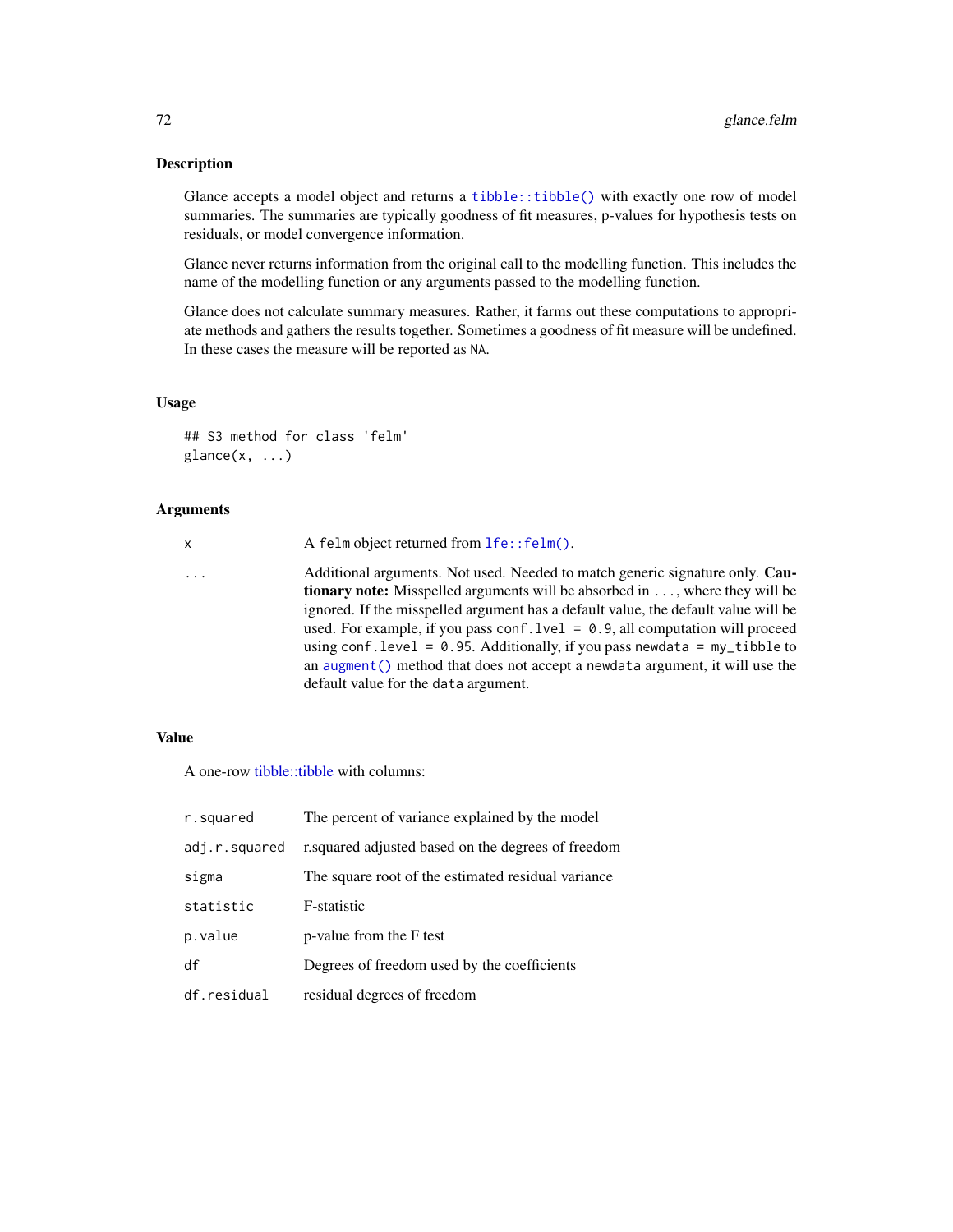Glance accepts a model object and returns a [tibble::tibble\(\)](#page-0-0) with exactly one row of model summaries. The summaries are typically goodness of fit measures, p-values for hypothesis tests on residuals, or model convergence information.

Glance never returns information from the original call to the modelling function. This includes the name of the modelling function or any arguments passed to the modelling function.

Glance does not calculate summary measures. Rather, it farms out these computations to appropriate methods and gathers the results together. Sometimes a goodness of fit measure will be undefined. In these cases the measure will be reported as NA.

# Usage

```
## S3 method for class 'fitdistr'
\text{glance}(x, \ldots)
```
#### Arguments

```
x A fitdistr object returned by MASS::fitdistr().
```
... Additional arguments. Not used. Needed to match generic signature only. Cautionary note: Misspelled arguments will be absorbed in ..., where they will be ignored. If the misspelled argument has a default value, the default value will be used. For example, if you pass conf.lvel = 0.9, all computation will proceed using conf.level =  $0.95$ . Additionally, if you pass newdata = my\_tibble to an [augment\(\)](#page-0-0) method that does not accept a newdata argument, it will use the default value for the data argument.

#### Value

A one-row [tibble::tibble](#page-0-0) with columns:

| n      | Number of observations used in estimation |
|--------|-------------------------------------------|
| logLik | log-likelihood of estimated data          |
| AIC.   | <b>Akaike Information Criterion</b>       |
| BTC.   | Bayesian Information Criterion            |

#### See Also

[tidy\(\)](#page-0-0), [MASS::fitdistr\(\)](#page-0-0)

Other fitdistr tidiers: [tidy.fitdistr](#page-159-0)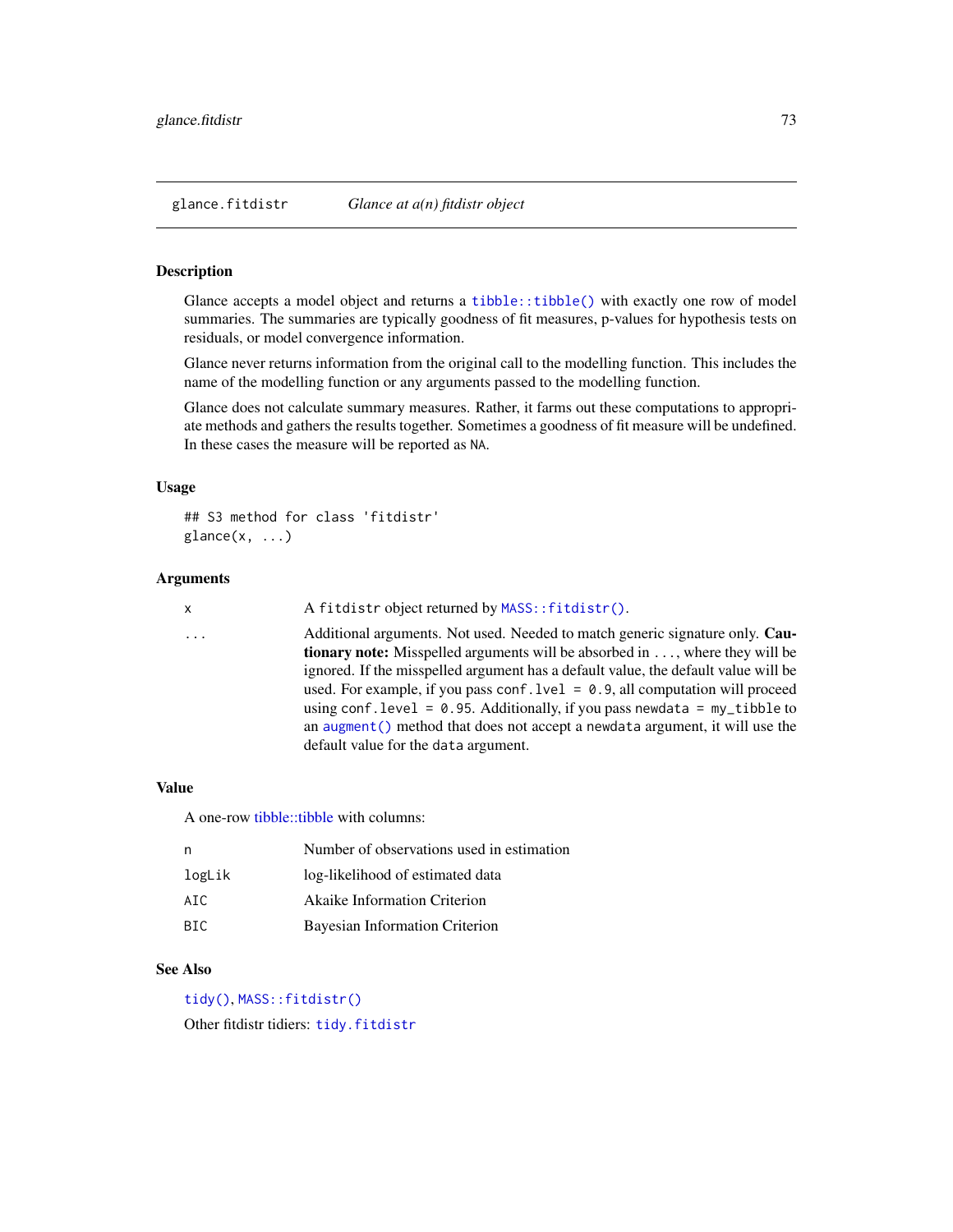<span id="page-73-0"></span>

Glance accepts a model object and returns a [tibble::tibble\(\)](#page-0-0) with exactly one row of model summaries. The summaries are typically goodness of fit measures, p-values for hypothesis tests on residuals, or model convergence information.

Glance never returns information from the original call to the modelling function. This includes the name of the modelling function or any arguments passed to the modelling function.

Glance does not calculate summary measures. Rather, it farms out these computations to appropriate methods and gathers the results together. Sometimes a goodness of fit measure will be undefined. In these cases the measure will be reported as NA.

# Usage

```
## S3 method for class 'Gam'
\text{glance}(x, \ldots)
```
## Arguments

|  | I |
|--|---|
|  |   |
|  |   |
|  |   |
|  |   |
|  |   |

x A Gam object returned from a call to gam: : gam().

... Additional arguments. Not used. Needed to match generic signature only. Cautionary note: Misspelled arguments will be absorbed in ..., where they will be ignored. If the misspelled argument has a default value, the default value will be used. For example, if you pass conf.  $level = 0.9$ , all computation will proceed using conf.level =  $0.95$ . Additionally, if you pass newdata = my\_tibble to an [augment\(\)](#page-0-0) method that does not accept a newdata argument, it will use the default value for the data argument.

# Details

Glance at gam objects created by calls to  $mgcv$ : :  $gam()$  with [glance.gam\(\)](#page-74-0).

### Value

| logLik      | Log-likelihood of the model.                  |
|-------------|-----------------------------------------------|
| AIC.        | Akaike's Information Criterion for the model. |
| BIC         | Bayesian Information Criterion for the model. |
| deviance    | Deviance of the model.                        |
| df.residual | Residual degrees of freedom for the model.    |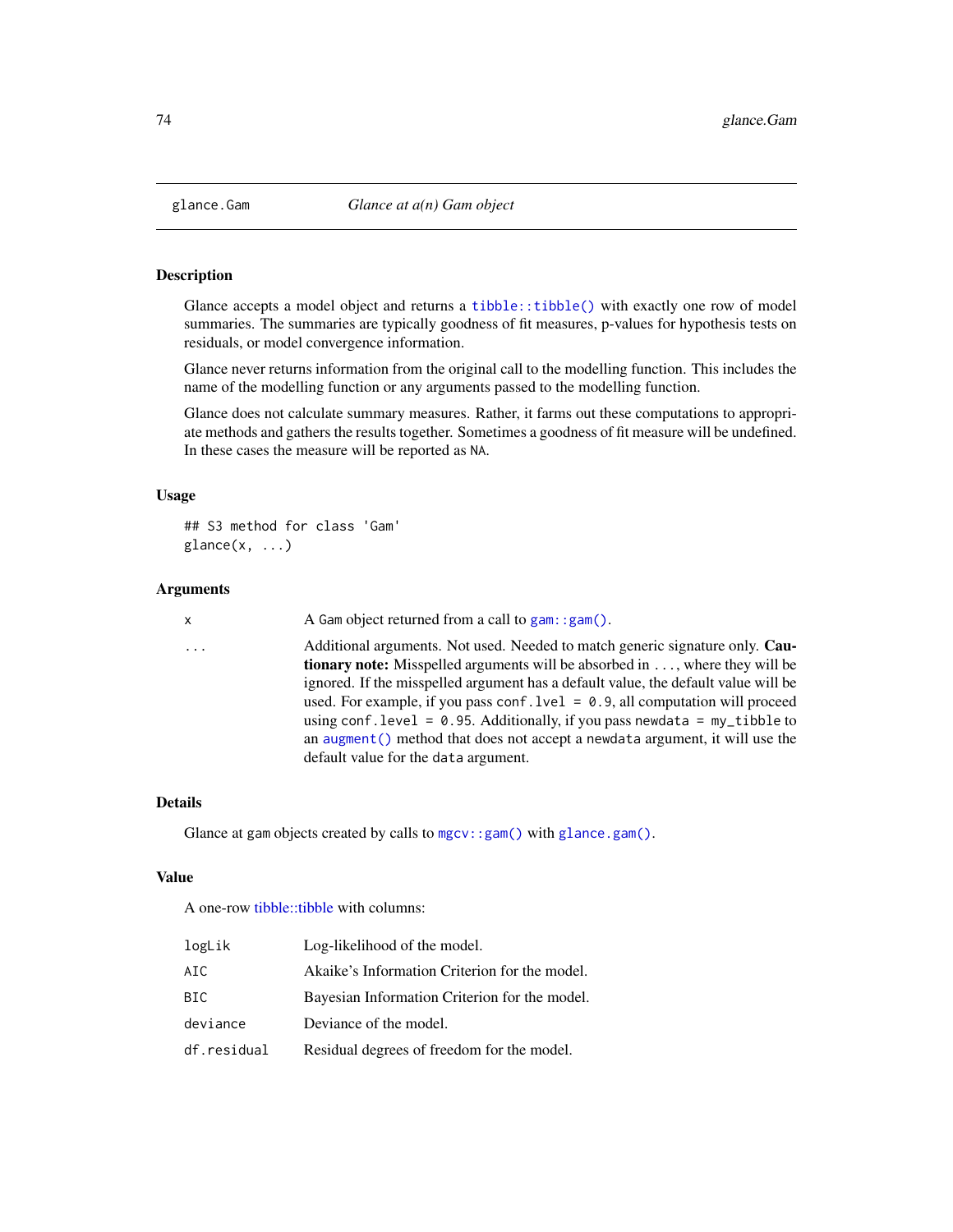# glance.gam 75

# See Also

[glance\(\)](#page-0-0), [gam::gam\(\)](#page-0-0)

Other gam tidiers: [tidy.Gam](#page-161-0)

<span id="page-74-0"></span>glance.gam *Glance at a(n) gam object*

# Description

Glance accepts a model object and returns a [tibble::tibble\(\)](#page-0-0) with exactly one row of model summaries. The summaries are typically goodness of fit measures, p-values for hypothesis tests on residuals, or model convergence information.

Glance never returns information from the original call to the modelling function. This includes the name of the modelling function or any arguments passed to the modelling function.

Glance does not calculate summary measures. Rather, it farms out these computations to appropriate methods and gathers the results together. Sometimes a goodness of fit measure will be undefined. In these cases the measure will be reported as NA.

# Usage

```
## S3 method for class 'gam'
glance(x, \ldots)
```
# Arguments

| x | A gam object returned from a call to $mgcv$ : : $gam()$ .                            |
|---|--------------------------------------------------------------------------------------|
| . | Additional arguments. Not used. Needed to match generic signature only. Cau-         |
|   | <b>tionary note:</b> Misspelled arguments will be absorbed in , where they will be   |
|   | ignored. If the misspelled argument has a default value, the default value will be   |
|   | used. For example, if you pass conf. $1$ ve $1 = 0.9$ , all computation will proceed |
|   | using conf. level = $0.95$ . Additionally, if you pass newdata = $my$ _tibble to     |
|   | an augment () method that does not accept a newdata argument, it will use the        |
|   | default value for the data argument.                                                 |
|   |                                                                                      |

# Details

To glance Gam objects created by calls to [gam::gam\(\)](#page-0-0), see [glance.Gam\(\)](#page-73-0).

# Value

| logLik      | Log-likelihood of the model.                  |
|-------------|-----------------------------------------------|
| AIC         | Akaike's Information Criterion for the model. |
| BTC.        | Bayesian Information Criterion for the model. |
| deviance    | Deviance of the model.                        |
| df.residual | Residual degrees of freedom for the model.    |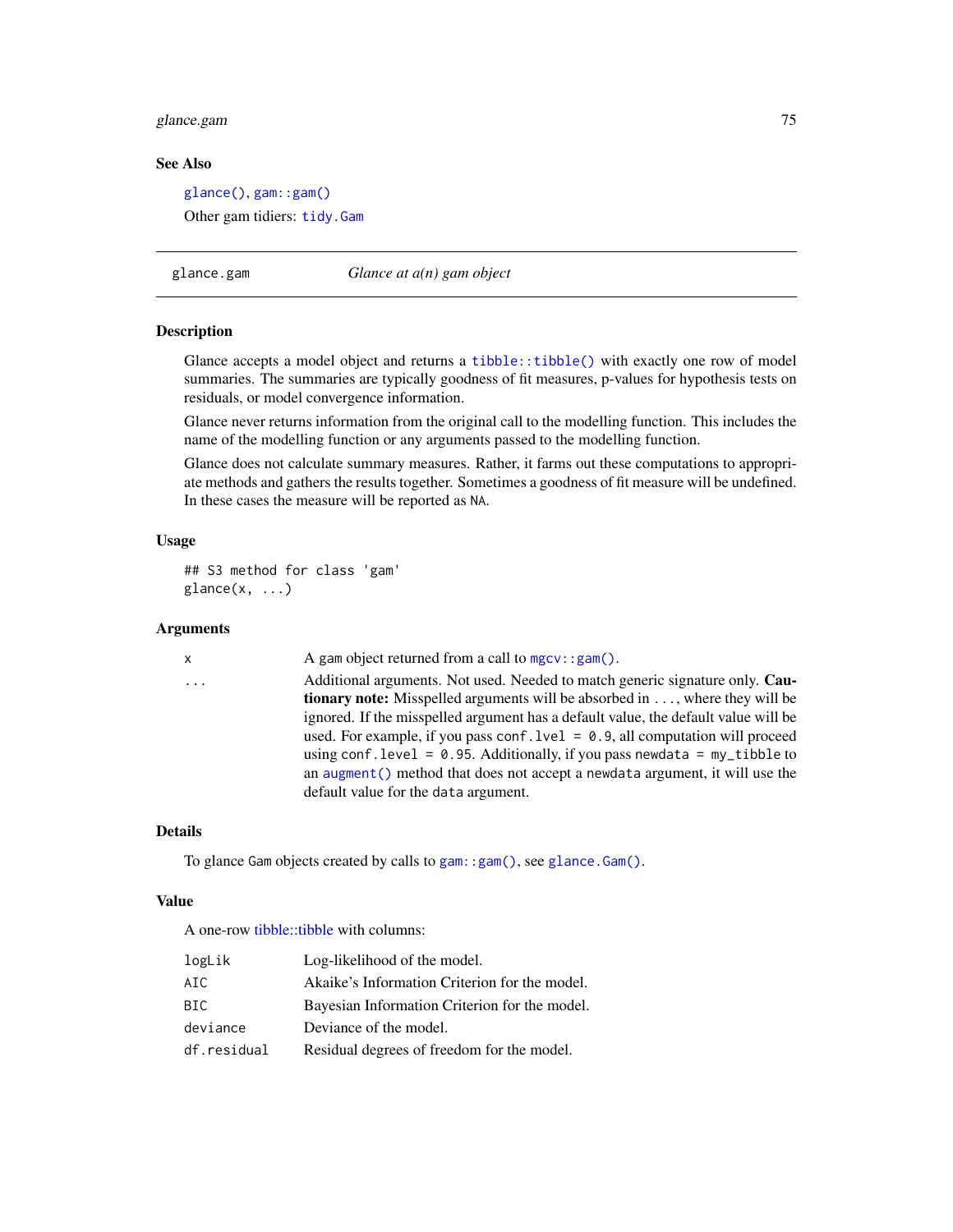# See Also

[glance\(\)](#page-0-0), [mgcv::gam\(\)](#page-0-0), [glance.Gam\(\)](#page-73-0) Other mgcv tidiers: [tidy.gam](#page-162-0)

glance.garch *Tidy a(n) garch object*

# Description

Tidy summarizes information about the components of a model. A model component might be a single term in a regression, a single hypothesis, a cluster, or a class. Exactly what tidy considers to be a model component varies cross models but is usually self-evident. If a model has several distinct types of components, you will need to specify which components to return.

# Usage

## S3 method for class 'garch' glance(x, test = c("box-ljung-test", "jarque-bera-test"), ...)

## Arguments

| x       | A garch object returned by tseries::garch().                                                                                                                                                                                                                                                                                                                                                                                                                                                                                                                 |
|---------|--------------------------------------------------------------------------------------------------------------------------------------------------------------------------------------------------------------------------------------------------------------------------------------------------------------------------------------------------------------------------------------------------------------------------------------------------------------------------------------------------------------------------------------------------------------|
| test    | Character specification of which hypothesis test to use. The garch function<br>reports 2 hypothesis tests: Jarque-Bera to residuals and Box-Ljung to squared<br>residuals.                                                                                                                                                                                                                                                                                                                                                                                   |
| $\cdot$ | Additional arguments. Not used. Needed to match generic signature only. Cau-<br><b>tionary note:</b> Misspelled arguments will be absorbed in , where they will be<br>ignored. If the misspelled argument has a default value, the default value will be<br>used. For example, if you pass conf. $1$ ve $1 = 0.9$ , all computation will proceed<br>using conf.level = $0.95$ . Additionally, if you pass newdata = $my$ _tibble to<br>an augment () method that does not accept a newdata argument, it will use the<br>default value for the data argument. |

# Value

| statistic | Test statistic used to compute the p-value                 |
|-----------|------------------------------------------------------------|
| p.value   | P-value                                                    |
| parameter | Parameter field in the htest, typically degrees of freedom |
| method    | Method used to compute the statistic as a string           |
| logLik    | the data's log-likelihood under the model                  |
| AIC       | the Akaike Information Criterion                           |
| BIC       | the Bayesian Information Criterion                         |
|           |                                                            |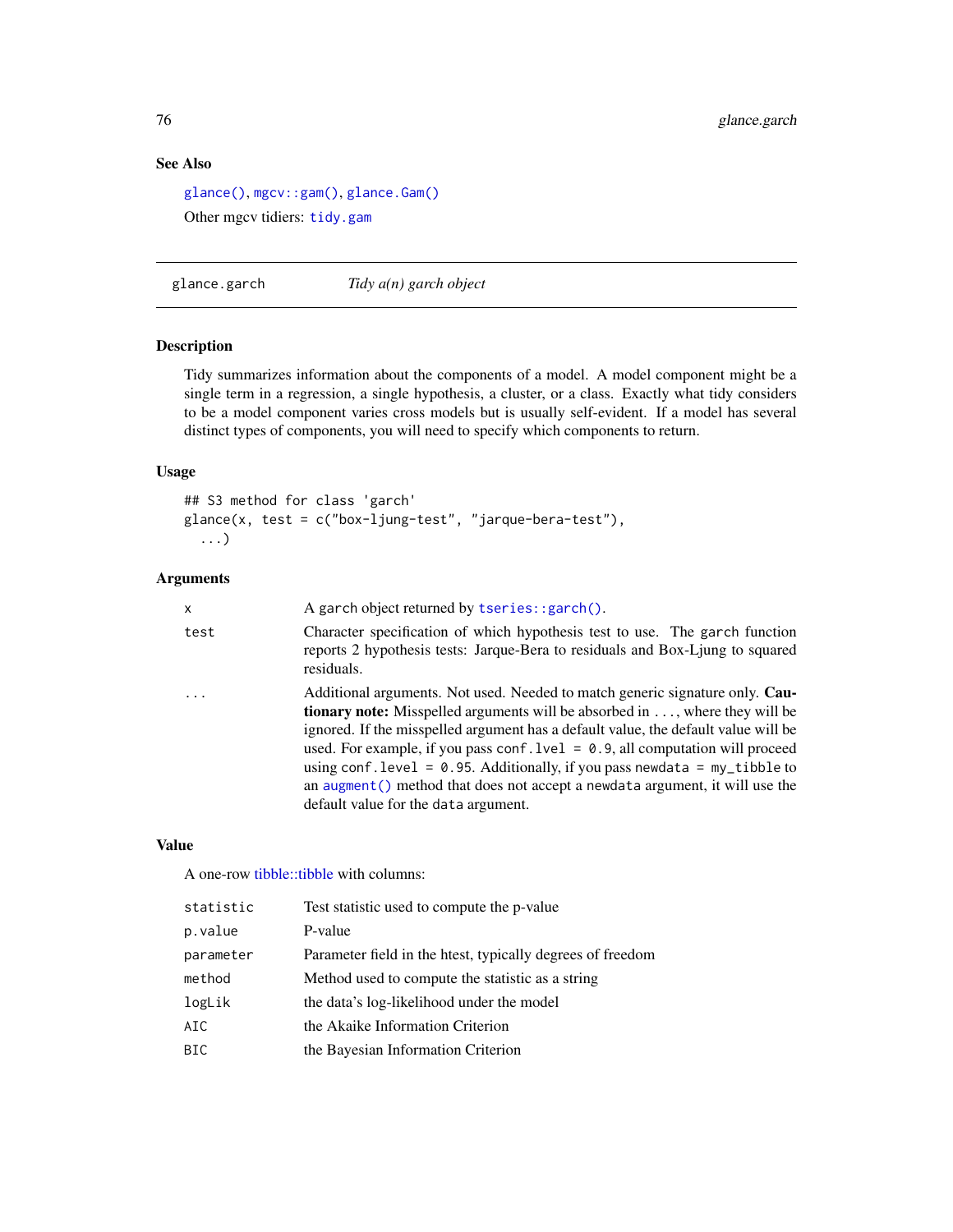# glance.glm 77

# See Also

[glance\(\)](#page-0-0), [tseries::garch\(\)](#page-0-0), [] Other garch tidiers: [tidy.garch](#page-164-0)

<span id="page-76-0"></span>glance.glm *Glance at a(n) glm object*

# Description

Glance accepts a model object and returns a [tibble::tibble\(\)](#page-0-0) with exactly one row of model summaries. The summaries are typically goodness of fit measures, p-values for hypothesis tests on residuals, or model convergence information.

Glance never returns information from the original call to the modelling function. This includes the name of the modelling function or any arguments passed to the modelling function.

Glance does not calculate summary measures. Rather, it farms out these computations to appropriate methods and gathers the results together. Sometimes a goodness of fit measure will be undefined. In these cases the measure will be reported as NA.

## Usage

```
## S3 method for class 'glm'
\text{glance}(x, \ldots)
```
# Arguments

| x | A glm object returned from $stats::glm()$ .                                            |
|---|----------------------------------------------------------------------------------------|
| . | Additional arguments. Not used. Needed to match generic signature only. Cau-           |
|   | <b>tionary note:</b> Misspelled arguments will be absorbed in , where they will be     |
|   | ignored. If the misspelled argument has a default value, the default value will be     |
|   | used. For example, if you pass conf. $1$ ve $1 = 0.9$ , all computation will proceed   |
|   | using conf. level = $\theta$ . 95. Additionally, if you pass newdata = $my$ _tibble to |
|   | an augment () method that does not accept a newdata argument, it will use the          |
|   | default value for the data argument.                                                   |

# Value

| null.deviance | the deviance of the null model                     |
|---------------|----------------------------------------------------|
| df.null       | the residual degrees of freedom for the null model |
| logLik        | the data's log-likelihood under the model          |
| AIC           | the Akaike Information Criterion                   |
| BIC           | the Bayesian Information Criterion                 |
| deviance      | deviance                                           |
| df.residual   | residual degrees of freedom                        |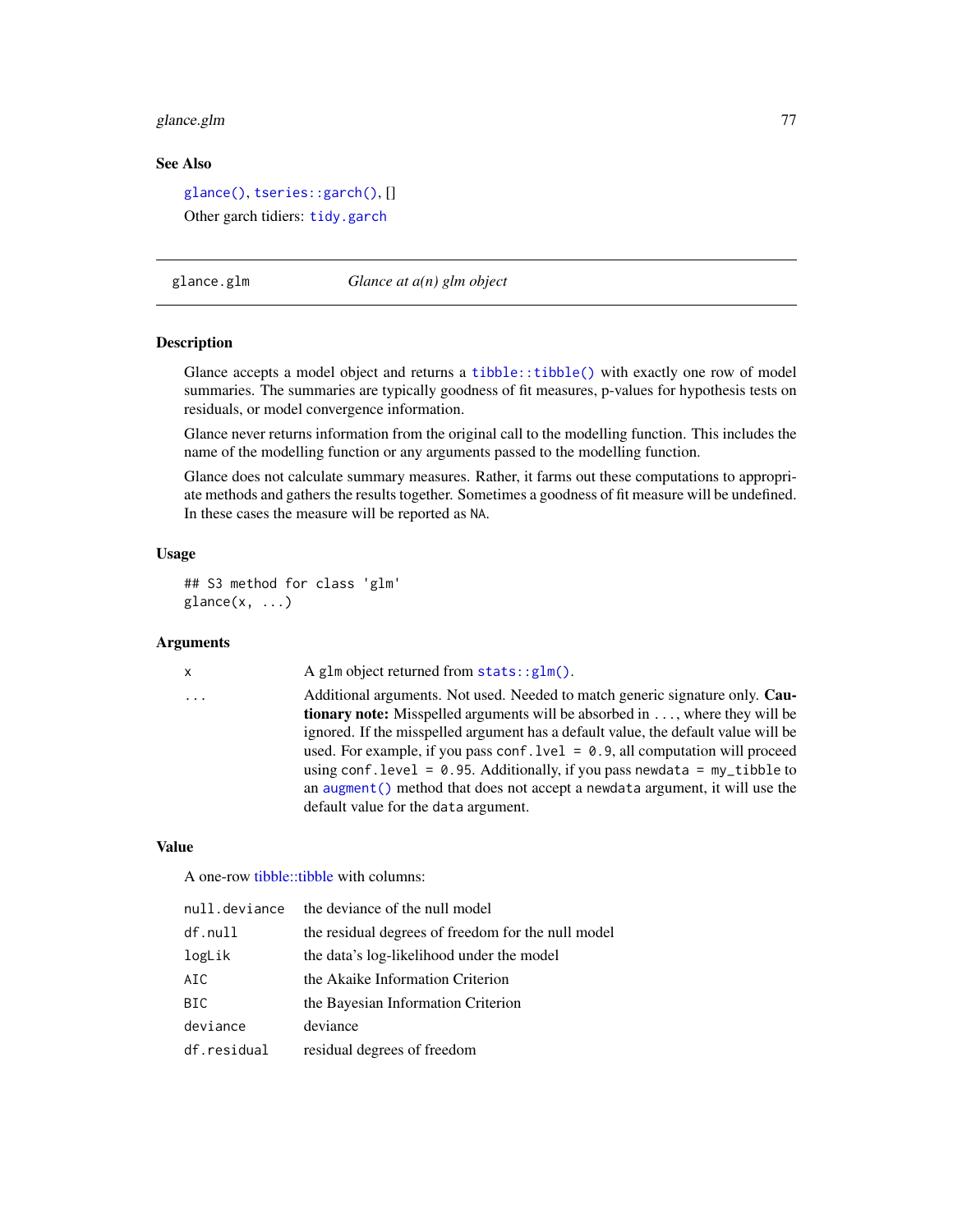# See Also

## [stats::glm\(\)](#page-0-0)

Other lm tidiers: [augment.glm](#page-14-0), [augment.lm](#page-22-0), [glance.lm](#page-84-0), [tidy.glm](#page-168-0), [tidy.lm](#page-185-0)

# Examples

```
g \leftarrow gIm(am \sim mpg, mtcars, family = "binomial")glance(g)
```
glance.glmnet *Glance at a(n) glmnet object*

## Description

Glance accepts a model object and returns a [tibble::tibble\(\)](#page-0-0) with exactly one row of model summaries. The summaries are typically goodness of fit measures, p-values for hypothesis tests on residuals, or model convergence information.

Glance never returns information from the original call to the modelling function. This includes the name of the modelling function or any arguments passed to the modelling function.

Glance does not calculate summary measures. Rather, it farms out these computations to appropriate methods and gathers the results together. Sometimes a goodness of fit measure will be undefined. In these cases the measure will be reported as NA.

## Usage

```
## S3 method for class 'glmnet'
\text{glance}(x, \ldots)
```
### Arguments

x A glmnet object returned from [glmnet::glmnet\(\)](#page-0-0).

... Additional arguments. Not used. Needed to match generic signature only. Cautionary note: Misspelled arguments will be absorbed in ..., where they will be ignored. If the misspelled argument has a default value, the default value will be used. For example, if you pass conf.  $level = 0.9$ , all computation will proceed using conf.level =  $0.95$ . Additionally, if you pass newdata = my\_tibble to an [augment\(\)](#page-0-0) method that does not accept a newdata argument, it will use the default value for the data argument.

## Value

| nulldev | null deviance                                       |
|---------|-----------------------------------------------------|
| npasses | total passes over the data across all lambda values |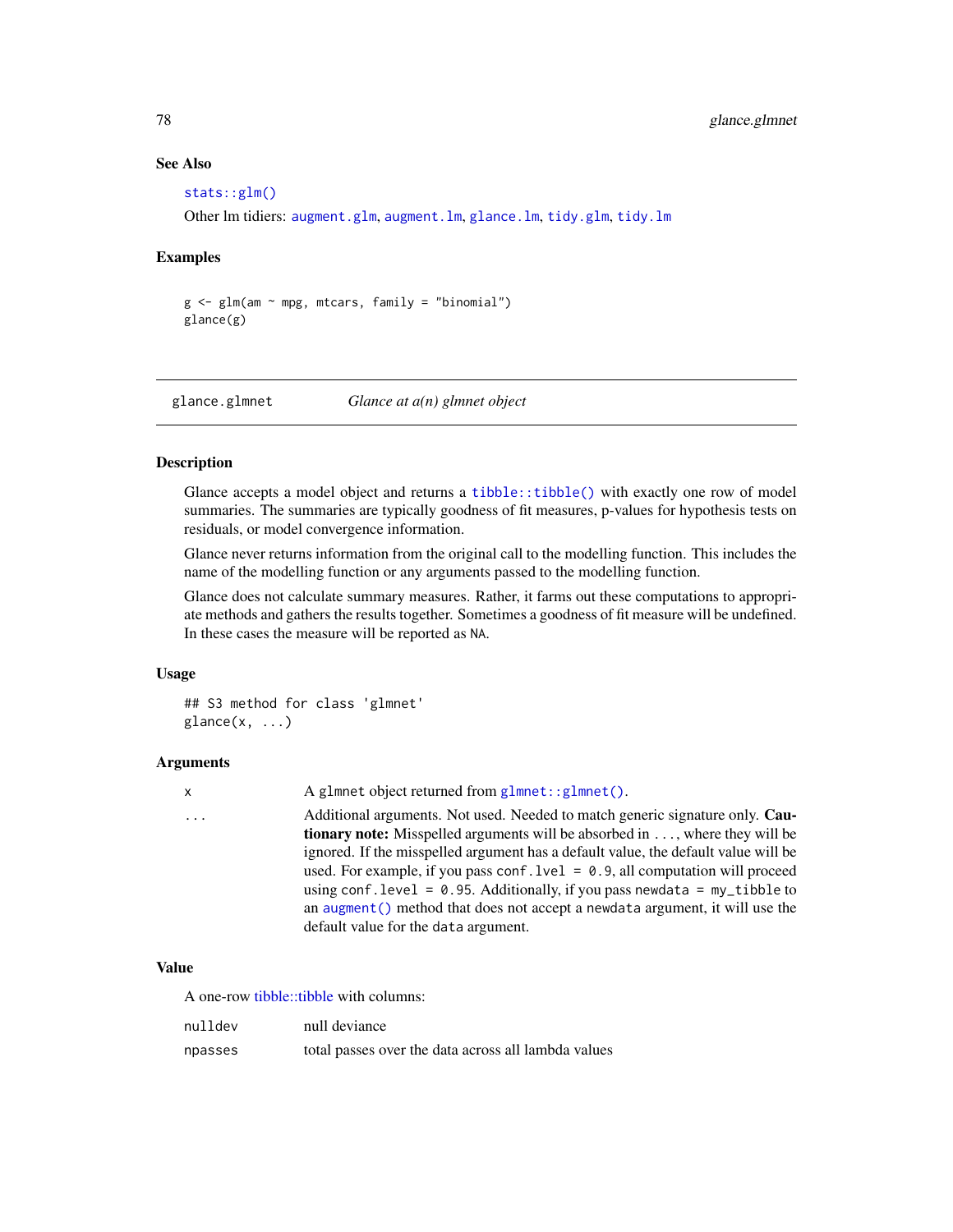# glance.glmRob 79

# See Also

[glance\(\)](#page-0-0), [glmnet::glmnet\(\)](#page-0-0)

Other glmnet tidiers: [glance.cv.glmnet](#page-67-0), [tidy.cv.glmnet](#page-150-0), [tidy.glmnet](#page-169-0)

<span id="page-78-0"></span>glance.glmRob *Glance at a(n) glmRob object*

# Description

Glance accepts a model object and returns a [tibble::tibble\(\)](#page-0-0) with exactly one row of model summaries. The summaries are typically goodness of fit measures, p-values for hypothesis tests on residuals, or model convergence information.

Glance never returns information from the original call to the modelling function. This includes the name of the modelling function or any arguments passed to the modelling function.

Glance does not calculate summary measures. Rather, it farms out these computations to appropriate methods and gathers the results together. Sometimes a goodness of fit measure will be undefined. In these cases the measure will be reported as NA.

# Usage

```
## S3 method for class 'glmRob'
\text{glance}(x, \ldots)
```
## Arguments

x A glmRob object returned from [robust::glmRob\(\)](#page-0-0).

... Additional arguments. Not used. Needed to match generic signature only. **Cau**tionary note: Misspelled arguments will be absorbed in ..., where they will be ignored. If the misspelled argument has a default value, the default value will be used. For example, if you pass conf.lvel = 0.9, all computation will proceed using conf.level =  $0.95$ . Additionally, if you pass newdata = my\_tibble to an [augment\(\)](#page-0-0) method that does not accept a newdata argument, it will use the default value for the data argument.

# Value

A one-row [tibble::tibble](#page-0-0) with columns:

| deviance    | Robust deviance                             |
|-------------|---------------------------------------------|
|             | null deviance Deviance under the null model |
| df.residual | Number of residual degrees of freedom       |

## See Also

## [robust::glmRob\(\)](#page-0-0)

Other robust tidiers: [augment.glmRob](#page-16-0), [augment.lmRob](#page-24-0), [glance.lmRob](#page-87-0), [tidy.glmRob](#page-171-0), [tidy.lmRob](#page-189-0)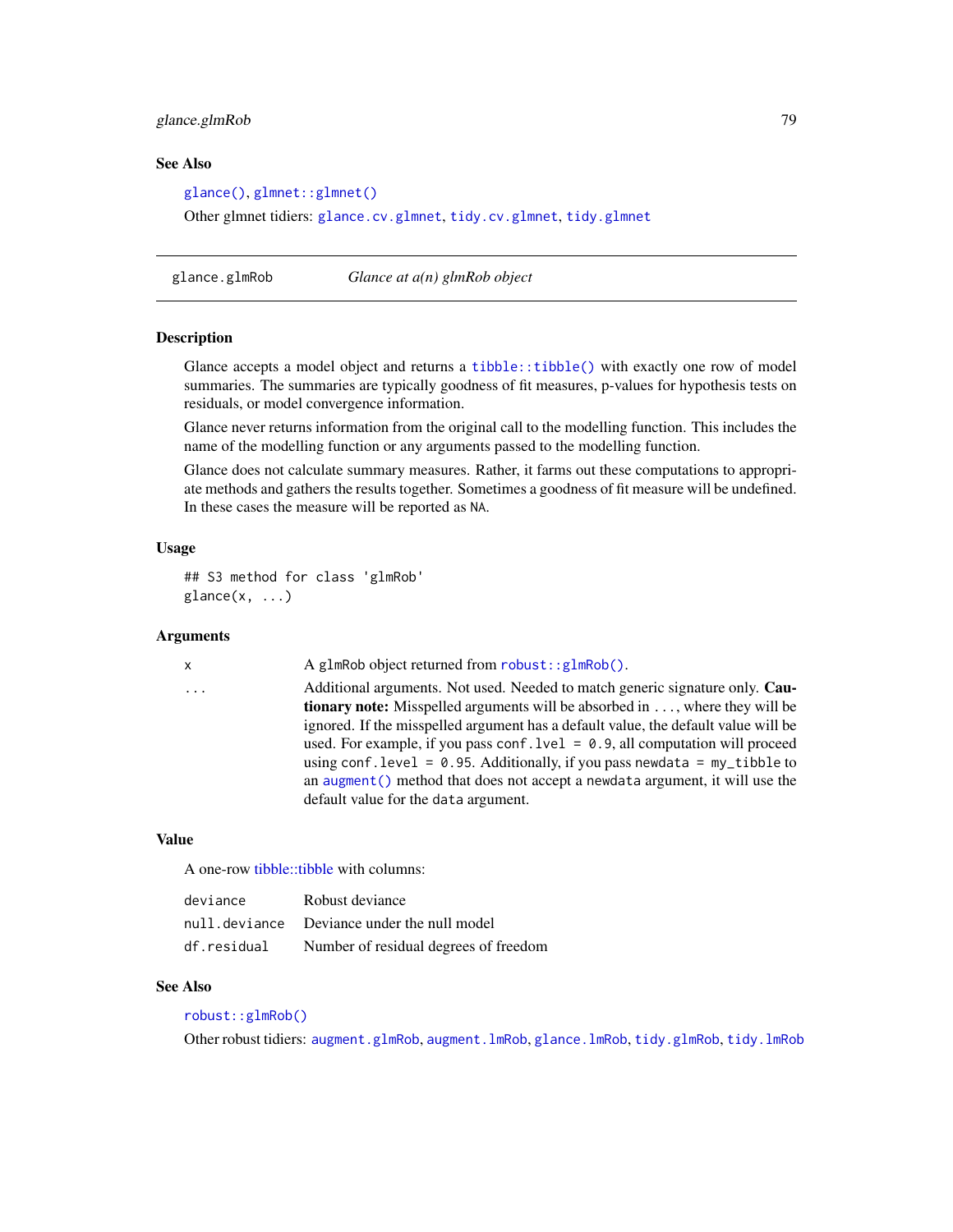Glance accepts a model object and returns a [tibble::tibble\(\)](#page-0-0) with exactly one row of model summaries. The summaries are typically goodness of fit measures, p-values for hypothesis tests on residuals, or model convergence information.

Glance never returns information from the original call to the modelling function. This includes the name of the modelling function or any arguments passed to the modelling function.

Glance does not calculate summary measures. Rather, it farms out these computations to appropriate methods and gathers the results together. Sometimes a goodness of fit measure will be undefined. In these cases the measure will be reported as NA.

# Usage

```
## S3 method for class 'gmm'
\text{glance}(x, \ldots)
```
#### Arguments

```
x A gmm object returned from gmm: : gmm().
```
... Additional arguments. Not used. Needed to match generic signature only. Cautionary note: Misspelled arguments will be absorbed in ..., where they will be ignored. If the misspelled argument has a default value, the default value will be used. For example, if you pass conf.lvel = 0.9, all computation will proceed using conf.level =  $0.95$ . Additionally, if you pass newdata = my\_tibble to an [augment\(\)](#page-0-0) method that does not accept a newdata argument, it will use the default value for the data argument.

#### Value

A one-row [tibble::tibble](#page-0-0) with columns:

| df          | Degrees of freedom                             |
|-------------|------------------------------------------------|
| statistic   | Statistic from J-test for $E(g)=0$             |
| p.value     | P-value from J-test                            |
| df.residual | Residual degrees of freedom, if included in x. |

# See Also

[glance\(\)](#page-0-0), [gmm::gmm\(\)](#page-0-0)

Other gmm tidiers: [tidy.gmm](#page-173-0)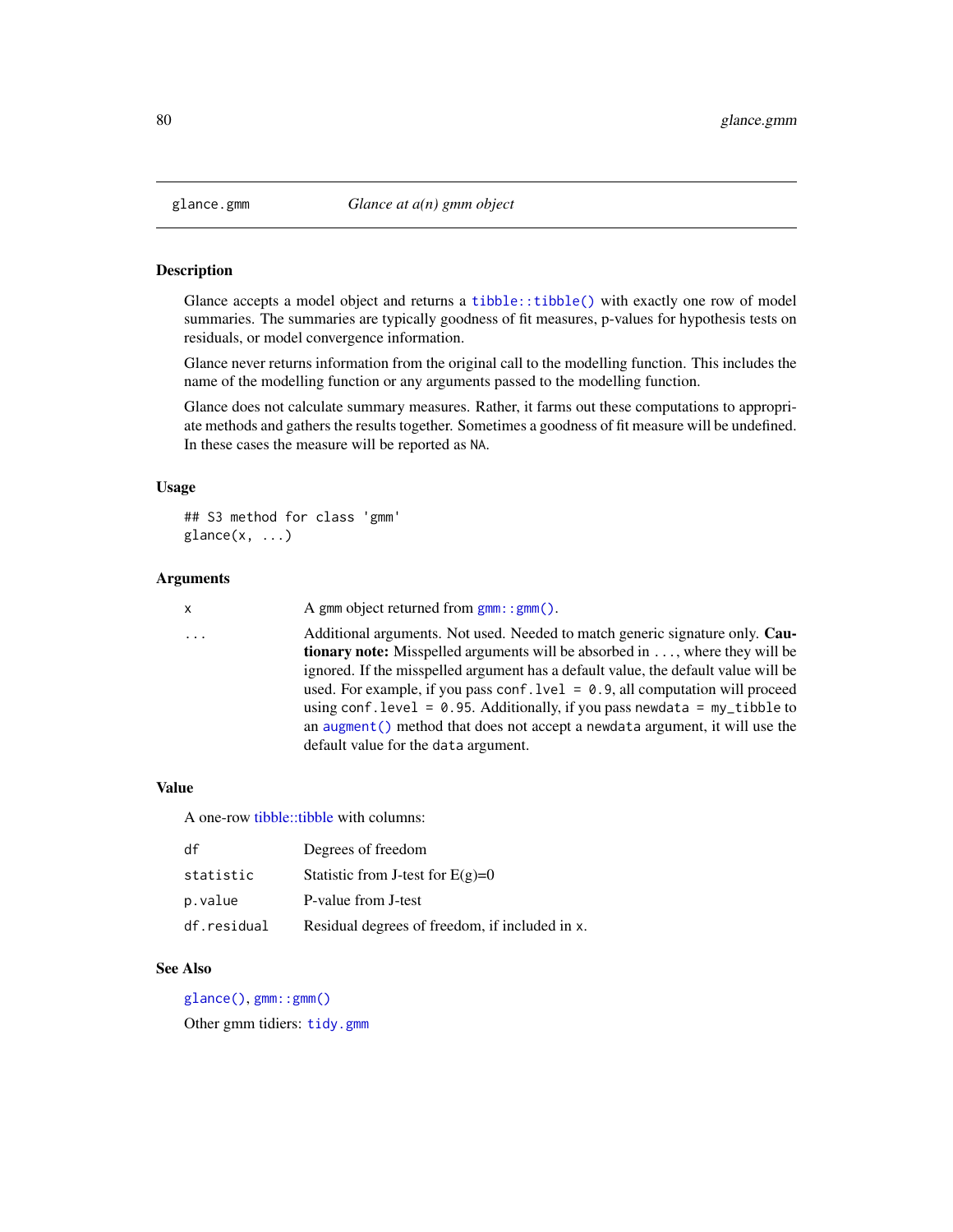Glance accepts a model object and returns a [tibble::tibble\(\)](#page-0-0) with exactly one row of model summaries. The summaries are typically goodness of fit measures, p-values for hypothesis tests on residuals, or model convergence information.

Glance never returns information from the original call to the modelling function. This includes the name of the modelling function or any arguments passed to the modelling function.

Glance does not calculate summary measures. Rather, it farms out these computations to appropriate methods and gathers the results together. Sometimes a goodness of fit measure will be undefined. In these cases the measure will be reported as NA.

# Usage

```
## S3 method for class 'ivreg'
glance(x, diagnostics = FALSE, ...)
```
#### Arguments

| $\mathsf{x}$            | An ivreg object created by a call to $AER$ : : ivreg().                                                                                                                                                                                                                                                                                                                                                                                                                                                                                                             |
|-------------------------|---------------------------------------------------------------------------------------------------------------------------------------------------------------------------------------------------------------------------------------------------------------------------------------------------------------------------------------------------------------------------------------------------------------------------------------------------------------------------------------------------------------------------------------------------------------------|
| diagnostics             | Logical indicating whether to include statistics and p-values for Sargan, Wu-<br>Hausman and weak instrument tests. Defaults to FALSE.                                                                                                                                                                                                                                                                                                                                                                                                                              |
| $\cdot$ $\cdot$ $\cdot$ | Additional arguments. Not used. Needed to match generic signature only. Cau-<br><b>tionary note:</b> Misspelled arguments will be absorbed in , where they will be<br>ignored. If the misspelled argument has a default value, the default value will be<br>used. For example, if you pass conf. $1$ ve $1 = 0.9$ , all computation will proceed<br>using conf. level = $\theta$ . 95. Additionally, if you pass newdata = $my$ _tibble to<br>an augment () method that does not accept a newdata argument, it will use the<br>default value for the data argument. |

#### Value

A one-row tibble with columns

| r.squared     | The percent of variance explained by the model      |
|---------------|-----------------------------------------------------|
| adj.r.squared | r. squared adjusted based on the degrees of freedom |
| sigma         | The square root of the estimated residual variance  |
| statistic     | Wald test statistic                                 |
| p.value       | p-value from the Wald test                          |
| df            | Degrees of freedom used by the coefficients         |
| df.residual   | residual degrees of freedom                         |
|               |                                                     |

If diagnostics = TRUE, will also return the following columns: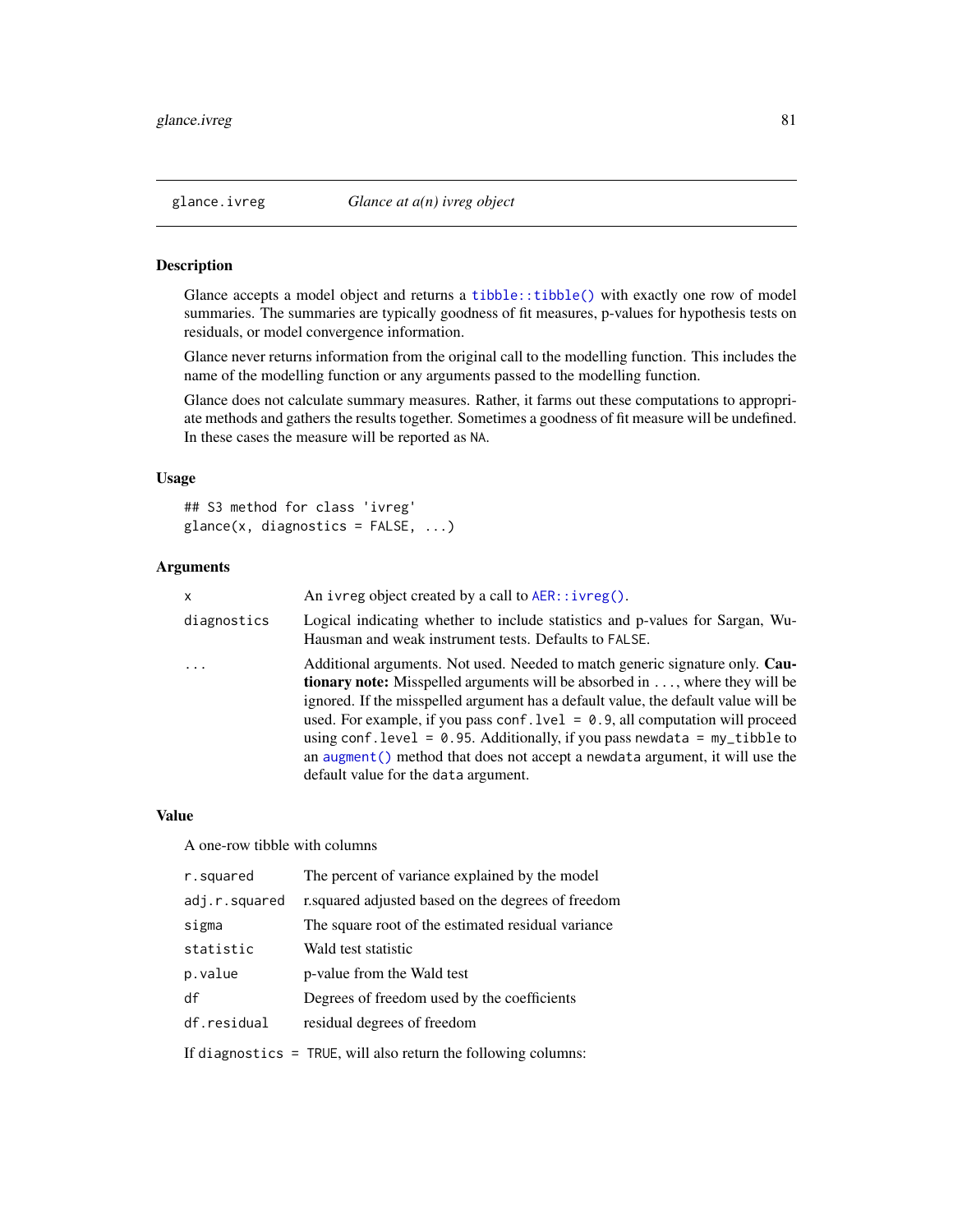# 82 glance.kmeans

statistic.Sargan Statistic for Sargan test p.value.Sargan P-value for Sargan test statistic.Wu.Hausman Statistic for Wu-Hausman test p.value.Wu.Hausman P-value for Wu-Hausman test statistic.weakinst Statistic for Wu-Hausman test p.value.weakinst P-value for weak instruments test

# See Also

[glance\(\)](#page-0-0), [AER::ivreg\(\)](#page-0-0)

Other ivreg tidiers: [augment.ivreg](#page-19-0), [tidy.ivreg](#page-177-0)

# Examples

```
library(AER)
data("CigarettesSW", package = "AER")
ivr <- ivreg(
 log(packs) ~ income | population,
 data = CigarettesSW,
 subset = year == "1995")
summary(ivr)
tidy(ivr)
tidy(ivr, conf.int = TRUE)
tidy(ivr, conf.int = TRUE, exponentiate = TRUE)
augment(ivr)
glance(ivr)
```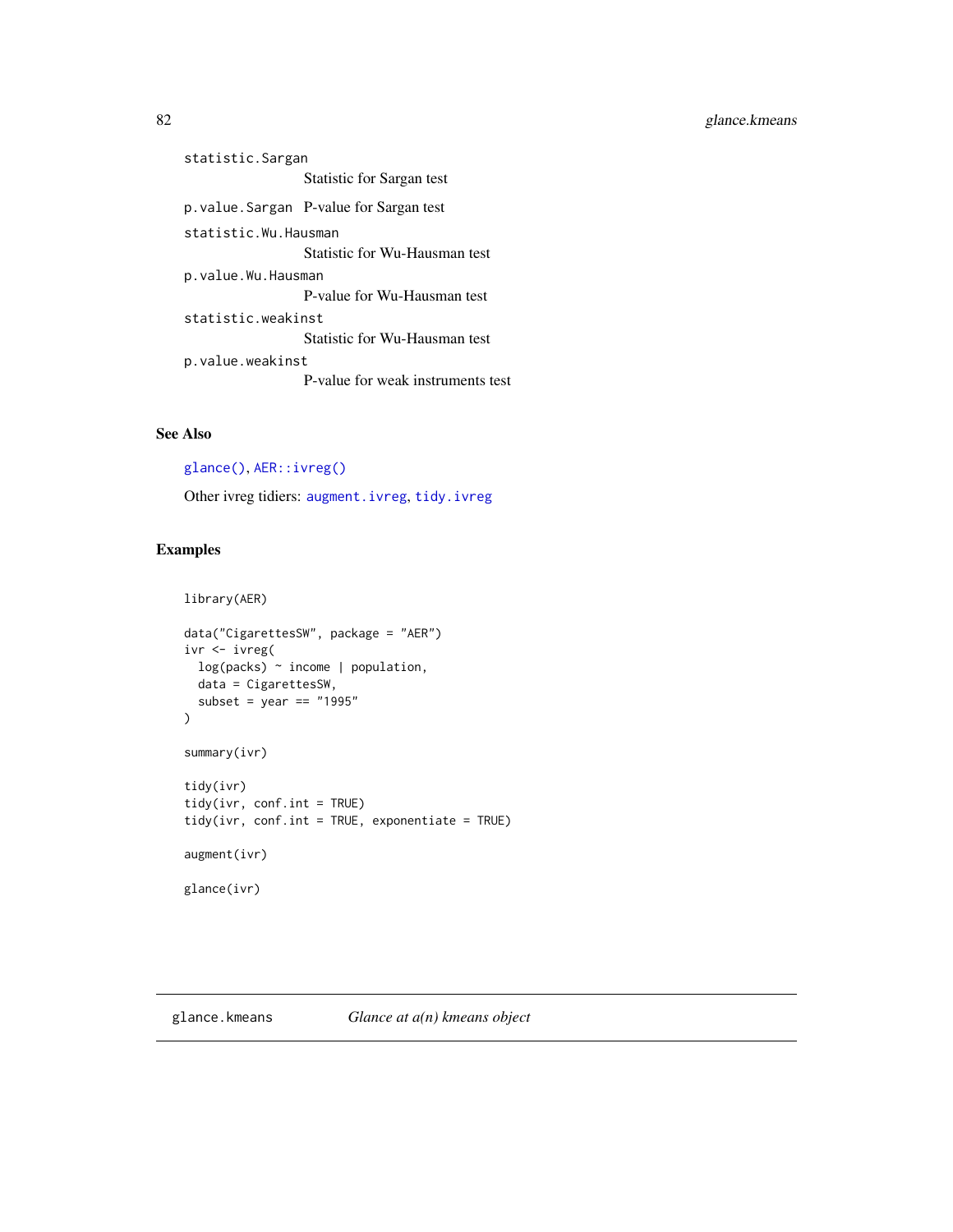# glance.kmeans 83

#### Description

Glance accepts a model object and returns a [tibble::tibble\(\)](#page-0-0) with exactly one row of model summaries. The summaries are typically goodness of fit measures, p-values for hypothesis tests on residuals, or model convergence information.

Glance never returns information from the original call to the modelling function. This includes the name of the modelling function or any arguments passed to the modelling function.

Glance does not calculate summary measures. Rather, it farms out these computations to appropriate methods and gathers the results together. Sometimes a goodness of fit measure will be undefined. In these cases the measure will be reported as NA.

## Usage

## S3 method for class 'kmeans'  $\text{glance}(x, \ldots)$ 

# Arguments

| x        | A kmeans object created by stats:: kmeans().                                                                                                                                                                                                                                                                                                                                                                                                                                                                                                                        |
|----------|---------------------------------------------------------------------------------------------------------------------------------------------------------------------------------------------------------------------------------------------------------------------------------------------------------------------------------------------------------------------------------------------------------------------------------------------------------------------------------------------------------------------------------------------------------------------|
| $\cdots$ | Additional arguments. Not used. Needed to match generic signature only. Cau-<br><b>tionary note:</b> Misspelled arguments will be absorbed in , where they will be<br>ignored. If the misspelled argument has a default value, the default value will be<br>used. For example, if you pass conf. $1$ ve $1 = 0.9$ , all computation will proceed<br>using conf. level = $\theta$ . 95. Additionally, if you pass newdata = $my$ _tibble to<br>an augment () method that does not accept a newdata argument, it will use the<br>default value for the data argument. |
|          |                                                                                                                                                                                                                                                                                                                                                                                                                                                                                                                                                                     |

# Value

A one-row [tibble::tibble](#page-0-0) with columns:

| totss        | The total sum of squares                 |
|--------------|------------------------------------------|
| tot.withinss | The total within-cluster sum of squares  |
| betweenss    | The total between-cluster sum of squares |
| iter         | The numbr of (outer) iterations          |

## See Also

[glance\(\)](#page-0-0), [stats::kmeans\(\)](#page-0-0)

Other kmeans tidiers: [augment.kmeans](#page-21-0), [tidy.kmeans](#page-183-0)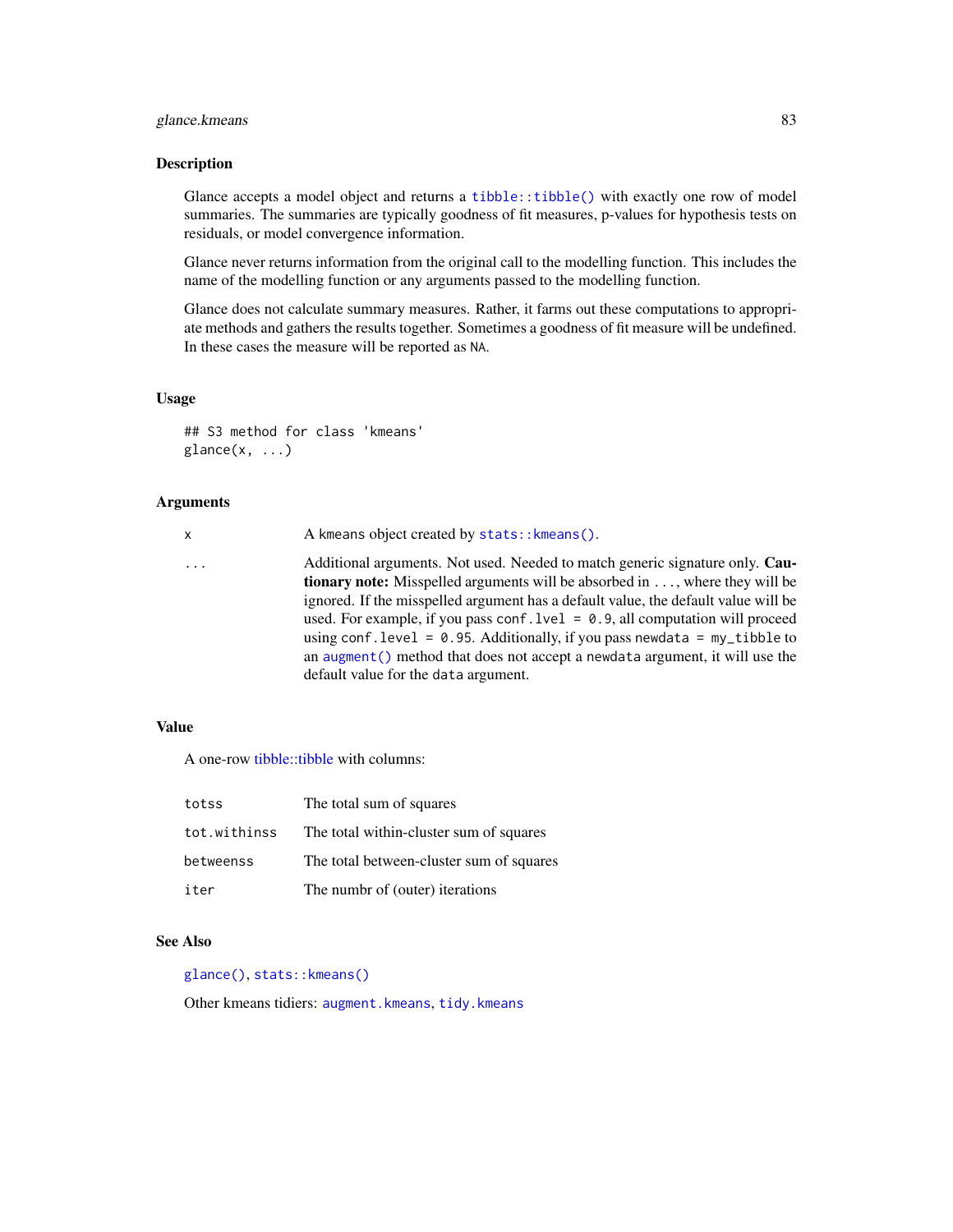Glance accepts a model object and returns a [tibble::tibble\(\)](#page-0-0) with exactly one row of model summaries. The summaries are typically goodness of fit measures, p-values for hypothesis tests on residuals, or model convergence information.

Glance never returns information from the original call to the modelling function. This includes the name of the modelling function or any arguments passed to the modelling function.

Glance does not calculate summary measures. Rather, it farms out these computations to appropriate methods and gathers the results together. Sometimes a goodness of fit measure will be undefined. In these cases the measure will be reported as NA.

## Usage

```
## S3 method for class 'lavaan'
\text{glance}(x, \ldots)
```
#### **Arguments**

x A lavaan object, such as those return from [lavaan::cfa\(\)](#page-0-0), and [lavaan::sem\(\)](#page-0-0).

... Additional arguments. Not used. Needed to match generic signature only. Cautionary note: Misspelled arguments will be absorbed in . . . , where they will be ignored. If the misspelled argument has a default value, the default value will be used. For example, if you pass conf.  $level = 0.9$ , all computation will proceed using conf.level =  $0.95$ . Additionally, if you pass newdata = my\_tibble to an [augment\(\)](#page-0-0) method that does not accept a newdata argument, it will use the default value for the data argument.

#### Value

| chisq           | Model chi squared                       |
|-----------------|-----------------------------------------|
| npar            | Number of parameters in the model       |
| rmsea           | Root mean square error of approximation |
| rmsea.conf.high |                                         |
|                 | 95 percent upper bound on RMSEA         |
| srmr            | Standardised root mean residual         |
| agfi            | Adjusted goodness of fit                |
| cfi             | Comparative fit index                   |
| tli             | Tucker Lewis index                      |
| aic             | Akaike information criterion            |
|                 |                                         |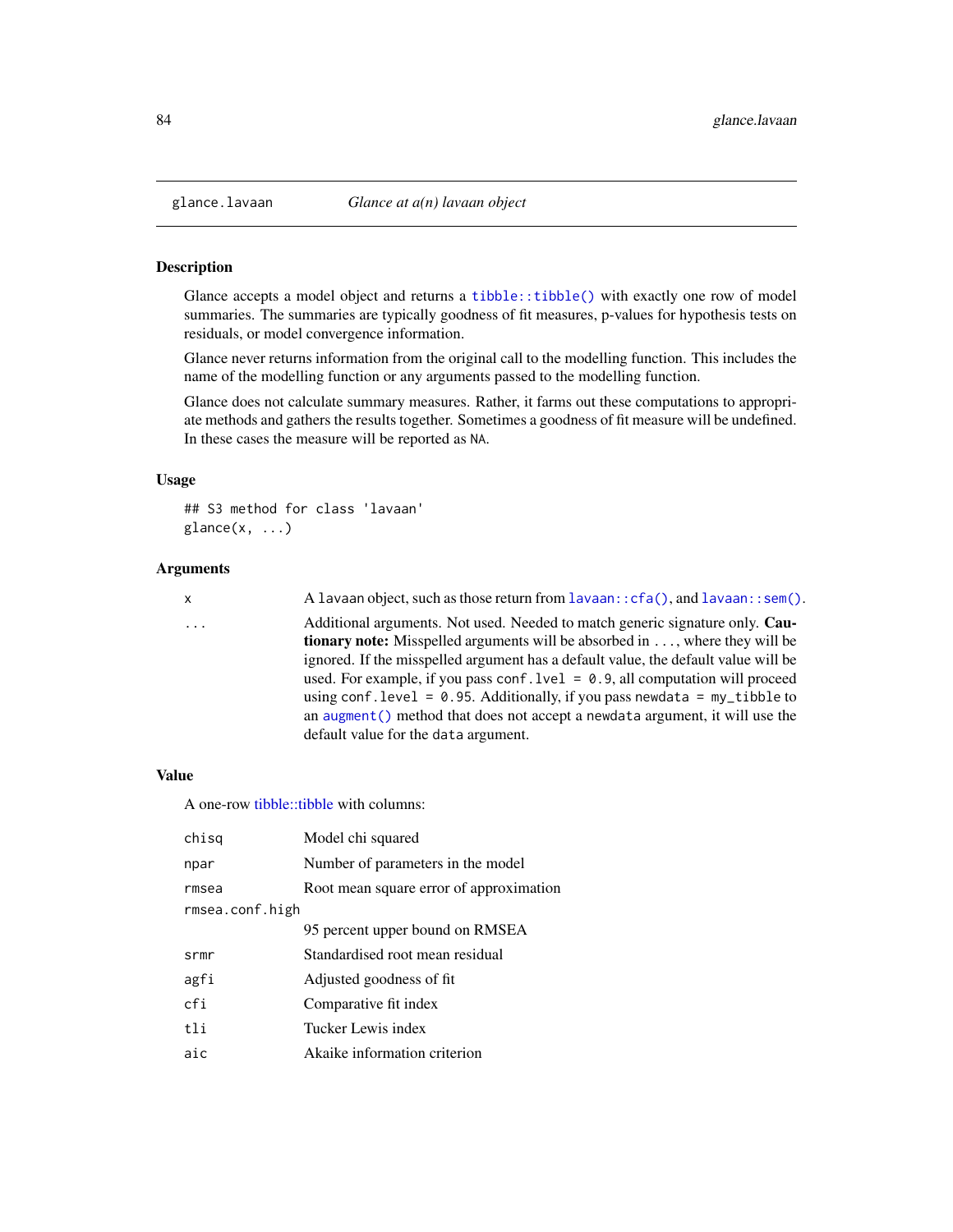#### glance.lm 85

| bic       | Bayesian information criterion                     |
|-----------|----------------------------------------------------|
| ngroups   | Number of groups in model                          |
| nobs      | Number of observations included                    |
| norig     | Number of observation in the original dataset      |
| nexcluded | Number of excluded observations                    |
| converged | Logical - Did the model converge                   |
| estimator | <b>Estimator</b> used                              |
|           | missing_method Method for eliminating missing data |

For further recommendations on reporting SEM and CFA models see Schreiber, J. B. (2017). Update to core reporting practices in structural equation modeling. Research in Social and Administrative Pharmacy, 13(3), 634-643. https://doi.org/10.1016/j.sapharm.2016.06.006

# See Also

[glance\(\)](#page-0-0), [lavaan::cfa\(\)](#page-0-0), [lavaan::sem\(\)](#page-0-0), [lavaan::fitmeasures\(\)](#page-0-0) Other lavaan tidiers: [tidy.lavaan](#page-184-0)

# Examples

```
if (require("lavaan", quietly = TRUE)) {
library(lavaan)
 cfa.fit <- cfa(
   'F = x1 + x2 + x3 + x4 + x5',
  data = HolzingerSwineford1939, group = "school"
 \mathcal{L}glance(cfa.fit)
}
```
<span id="page-84-0"></span>glance.lm *Glance at a(n) lm object*

# Description

Glance accepts a model object and returns a [tibble::tibble\(\)](#page-0-0) with exactly one row of model summaries. The summaries are typically goodness of fit measures, p-values for hypothesis tests on residuals, or model convergence information.

Glance never returns information from the original call to the modelling function. This includes the name of the modelling function or any arguments passed to the modelling function.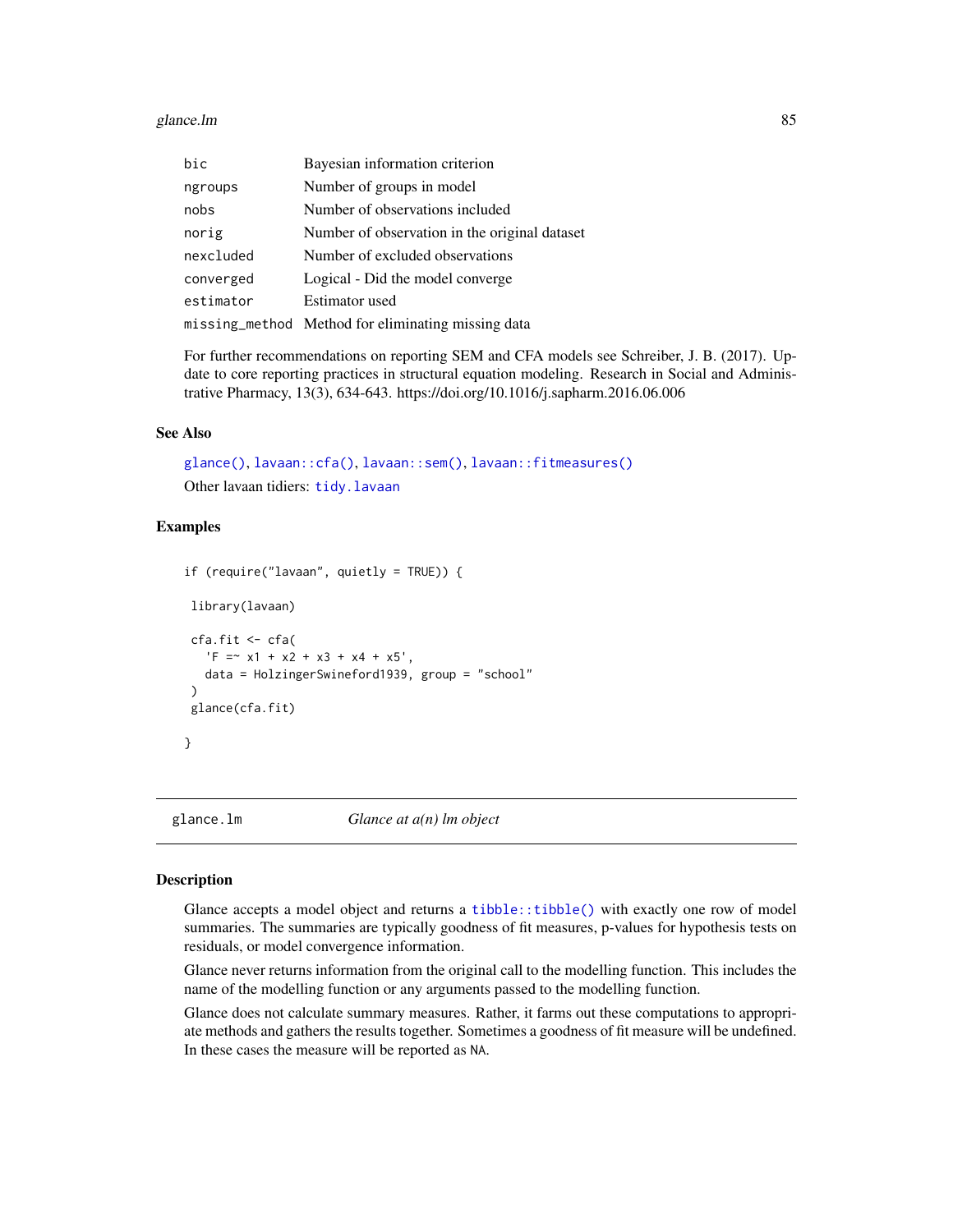# Usage

```
## S3 method for class 'lm'
\text{glance}(x, \ldots)## S3 method for class 'summary.lm'
glance(x, ...)
```
# Arguments

| x        | An $lm$ object created by stats:: $lm()$ .                                                                                                                                                                                                                                                                                                                                                                                                                                                                                                                          |
|----------|---------------------------------------------------------------------------------------------------------------------------------------------------------------------------------------------------------------------------------------------------------------------------------------------------------------------------------------------------------------------------------------------------------------------------------------------------------------------------------------------------------------------------------------------------------------------|
| $\cdots$ | Additional arguments. Not used. Needed to match generic signature only. Cau-<br><b>tionary note:</b> Misspelled arguments will be absorbed in , where they will be<br>ignored. If the misspelled argument has a default value, the default value will be<br>used. For example, if you pass conf. $1$ ve $1 = 0.9$ , all computation will proceed<br>using conf. level = $\theta$ . 95. Additionally, if you pass newdata = $my$ -tibble to<br>an augment () method that does not accept a newdata argument, it will use the<br>default value for the data argument. |
|          |                                                                                                                                                                                                                                                                                                                                                                                                                                                                                                                                                                     |

# Value

A one-row [tibble::tibble](#page-0-0) with columns:

| r.squared     | The percent of variance explained by the model                                 |
|---------------|--------------------------------------------------------------------------------|
| adj.r.squared | r squared adjusted based on the degrees of freedom                             |
| sigma         | The square root of the estimated residual variance                             |
| statistic     | F-statistic                                                                    |
| p.value       | p-value from the F test, describing whether the full regression is significant |
| df            | Degrees of freedom used by the coefficients                                    |
| logLik        | the data's log-likelihood under the model                                      |
| AIC           | the Akaike Information Criterion                                               |
| BIC.          | the Bayesian Information Criterion                                             |
| deviance      | deviance                                                                       |
| df.residual   | residual degrees of freedom                                                    |

# See Also

# [glance\(\)](#page-0-0)

Other lm tidiers: [augment.glm](#page-14-0), [augment.lm](#page-22-0), [glance.glm](#page-76-0), [tidy.glm](#page-168-0), [tidy.lm](#page-185-0)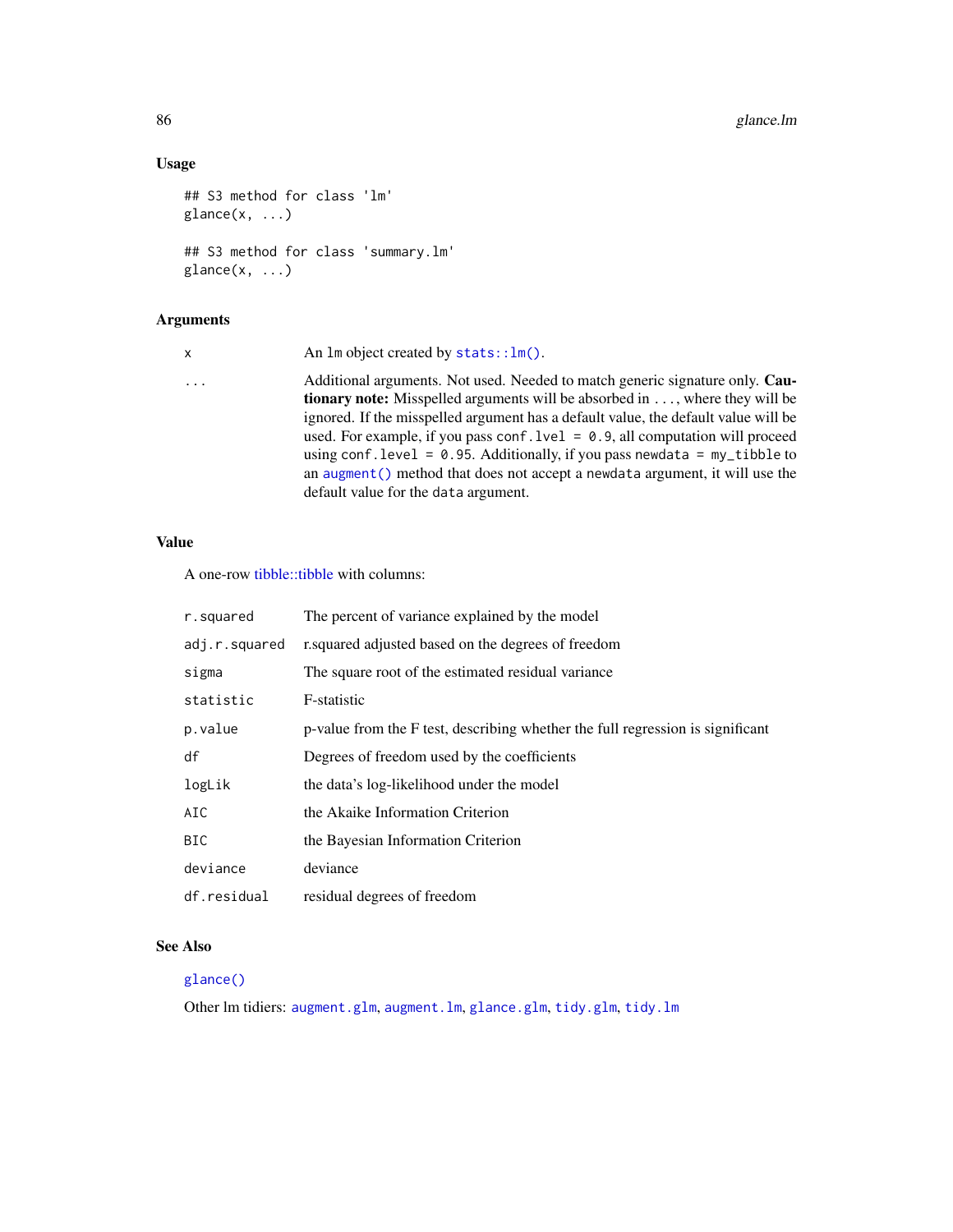Glance accepts a model object and returns a [tibble::tibble\(\)](#page-0-0) with exactly one row of model summaries. The summaries are typically goodness of fit measures, p-values for hypothesis tests on residuals, or model convergence information.

Glance never returns information from the original call to the modelling function. This includes the name of the modelling function or any arguments passed to the modelling function.

Glance does not calculate summary measures. Rather, it farms out these computations to appropriate methods and gathers the results together. Sometimes a goodness of fit measure will be undefined. In these cases the measure will be reported as NA.

# Usage

```
## S3 method for class 'lmodel2'
\text{glance}(x, \ldots)
```
#### Arguments

|  | A lmodel2 object returned by lmodel2:: lmodel2(). |
|--|---------------------------------------------------|
|--|---------------------------------------------------|

... Additional arguments. Not used. Needed to match generic signature only. Cautionary note: Misspelled arguments will be absorbed in ..., where they will be ignored. If the misspelled argument has a default value, the default value will be used. For example, if you pass conf.  $level = 0.9$ , all computation will proceed using conf.level =  $0.95$ . Additionally, if you pass newdata = my\_tibble to an [augment\(\)](#page-0-0) method that does not accept a newdata argument, it will use the default value for the data argument.

#### Value

A one-row [tibble::tibble](#page-0-0) with columns:

| r.squared | OLS R-squared                                                     |
|-----------|-------------------------------------------------------------------|
| p.value   | OLS parametric p-value                                            |
| theta     | Angle between OLS lines $lm(y \sim x)$ and $lm(x \sim y)$         |
| H         | H statistic for computing confidence interval of major axis slope |

# See Also

[glance\(\)](#page-0-0), [lmodel2::lmodel2\(\)](#page-0-0)

Other lmodel2 tidiers: [tidy.lmodel2](#page-187-0)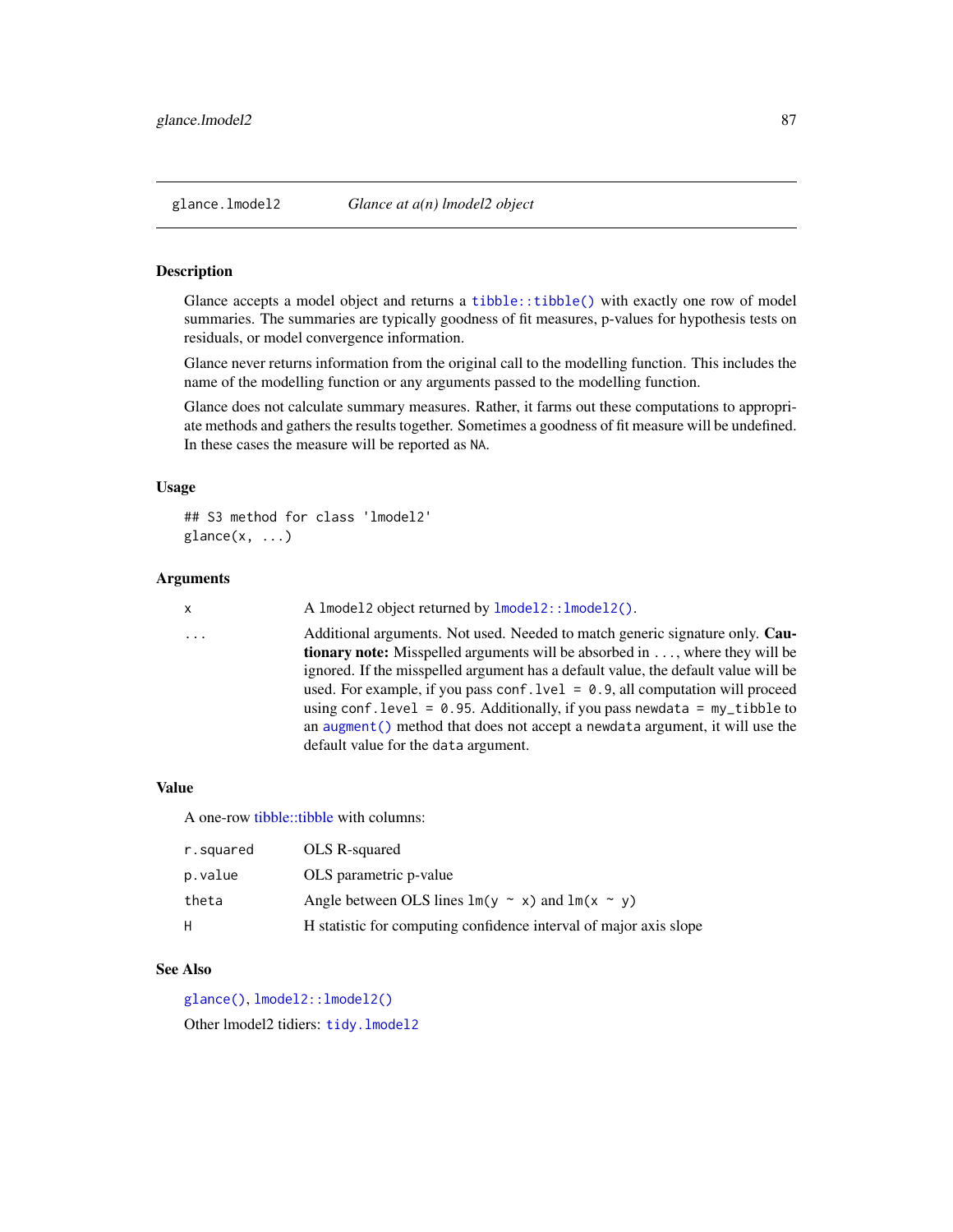<span id="page-87-0"></span>

Glance accepts a model object and returns a [tibble::tibble\(\)](#page-0-0) with exactly one row of model summaries. The summaries are typically goodness of fit measures, p-values for hypothesis tests on residuals, or model convergence information.

Glance never returns information from the original call to the modelling function. This includes the name of the modelling function or any arguments passed to the modelling function.

Glance does not calculate summary measures. Rather, it farms out these computations to appropriate methods and gathers the results together. Sometimes a goodness of fit measure will be undefined. In these cases the measure will be reported as NA.

## Usage

```
## S3 method for class 'lmRob'
glance(x, ...)
```
# Arguments

```
x A lmRob object returned from robust:: lmRob().
```
... Additional arguments. Not used. Needed to match generic signature only. Cautionary note: Misspelled arguments will be absorbed in ..., where they will be ignored. If the misspelled argument has a default value, the default value will be used. For example, if you pass conf.  $level = 0.9$ , all computation will proceed using conf.level =  $0.95$ . Additionally, if you pass newdata = my\_tibble to an [augment\(\)](#page-0-0) method that does not accept a newdata argument, it will use the default value for the data argument.

# Value

A one-row [tibble::tibble](#page-0-0) with columns:

| r.squared   | R-squared                             |
|-------------|---------------------------------------|
| deviance    | Robust deviance                       |
| sigma       | Residual scale estimate               |
| df.residual | Number of residual degrees of freedom |

#### See Also

## [robust::lmRob\(\)](#page-0-0)

Other robust tidiers: [augment.glmRob](#page-16-0), [augment.lmRob](#page-24-0), [glance.glmRob](#page-78-0), [tidy.glmRob](#page-171-0), [tidy.lmRob](#page-189-0)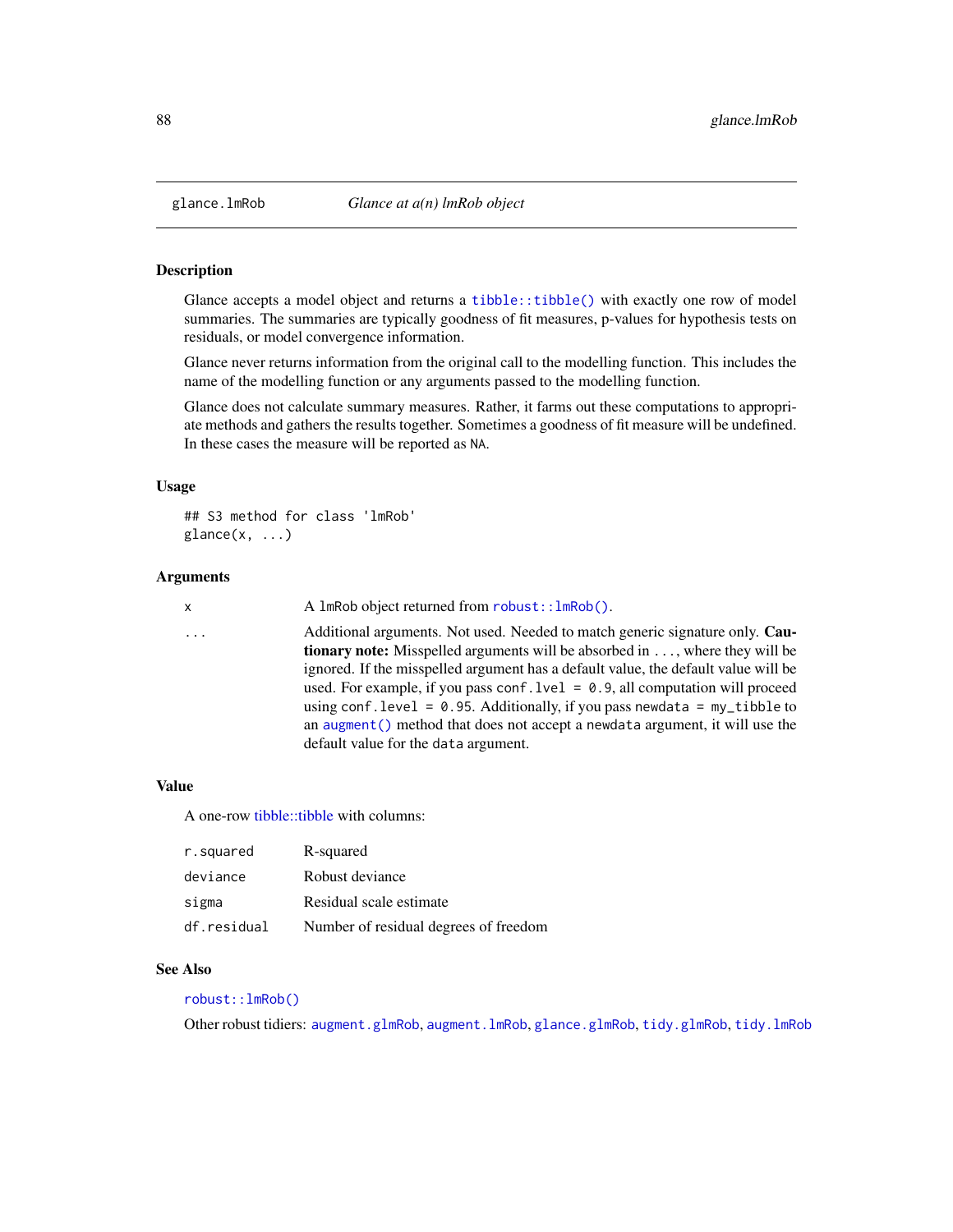Glance accepts a model object and returns a [tibble::tibble\(\)](#page-0-0) with exactly one row of model summaries. The summaries are typically goodness of fit measures, p-values for hypothesis tests on residuals, or model convergence information.

Glance never returns information from the original call to the modelling function. This includes the name of the modelling function or any arguments passed to the modelling function.

Glance does not calculate summary measures. Rather, it farms out these computations to appropriate methods and gathers the results together. Sometimes a goodness of fit measure will be undefined. In these cases the measure will be reported as NA.

# Usage

```
## S3 method for class 'Mclust'
\text{glance}(x, \ldots)
```
## Arguments

```
x An Mclust object return from mclust:: Mclust().
```
... Additional arguments. Not used. Needed to match generic signature only. **Cau**tionary note: Misspelled arguments will be absorbed in ..., where they will be ignored. If the misspelled argument has a default value, the default value will be used. For example, if you pass conf.  $level = 0.9$ , all computation will proceed using conf.level =  $0.95$ . Additionally, if you pass newdata = my\_tibble to an [augment\(\)](#page-0-0) method that does not accept a newdata argument, it will use the default value for the data argument.

## Value

| model  | A character string denoting the model at which the optimal BIC occurs                                   |
|--------|---------------------------------------------------------------------------------------------------------|
| n      | The number of observations in the data                                                                  |
| G      | The optimal number of mixture components                                                                |
| BIC.   | The optimal BIC value                                                                                   |
| logLik | The log-likelihood corresponding to the optimal BIC                                                     |
| df     | The number of estimated parameters                                                                      |
| hypvol | If the other model contains a noise component, the value of the hypervolume<br>parameter. Otherwise NA. |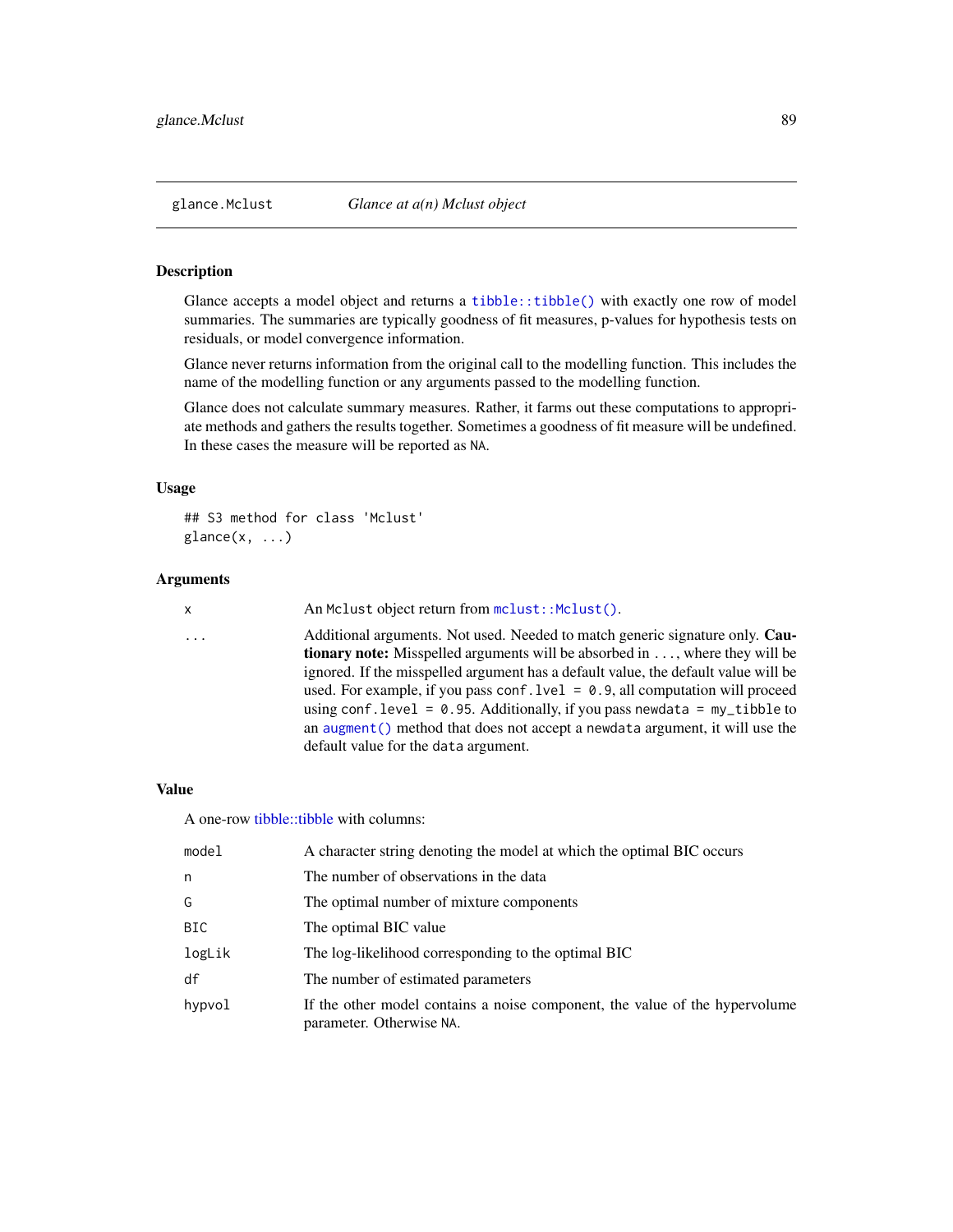Glance accepts a model object and returns a [tibble::tibble\(\)](#page-0-0) with exactly one row of model summaries. The summaries are typically goodness of fit measures, p-values for hypothesis tests on residuals, or model convergence information.

Glance never returns information from the original call to the modelling function. This includes the name of the modelling function or any arguments passed to the modelling function.

Glance does not calculate summary measures. Rather, it farms out these computations to appropriate methods and gathers the results together. Sometimes a goodness of fit measure will be undefined. In these cases the measure will be reported as NA.

# Usage

```
## S3 method for class 'mjoint'
\text{glance}(x, \ldots)
```
#### Arguments

|  | An mjoint object returned from joineRML:: mjoint(). |  |  |  |  |
|--|-----------------------------------------------------|--|--|--|--|
|--|-----------------------------------------------------|--|--|--|--|

... Additional arguments. Not used. Needed to match generic signature only. Cautionary note: Misspelled arguments will be absorbed in ..., where they will be ignored. If the misspelled argument has a default value, the default value will be used. For example, if you pass conf.lvel = 0.9, all computation will proceed using conf.level =  $0.95$ . Additionally, if you pass newdata = my\_tibble to an [augment\(\)](#page-0-0) method that does not accept a newdata argument, it will use the default value for the data argument.

#### Value

A one-row [tibble::tibble](#page-0-0) with columns:

| sigma2_i | the square root of the estimated residual variance for the j-th longitudinal process |
|----------|--------------------------------------------------------------------------------------|
| AIC.     | the Akaike Information Criterion                                                     |
| BIC      | the Bayesian Information Criterion                                                   |
| logLik   | the data's log-likelihood under the model                                            |

#### See Also

[glance\(\)](#page-0-0), [joineRML::mjoint\(\)](#page-0-0)

Other mjoint tidiers: [tidy.mjoint](#page-195-0)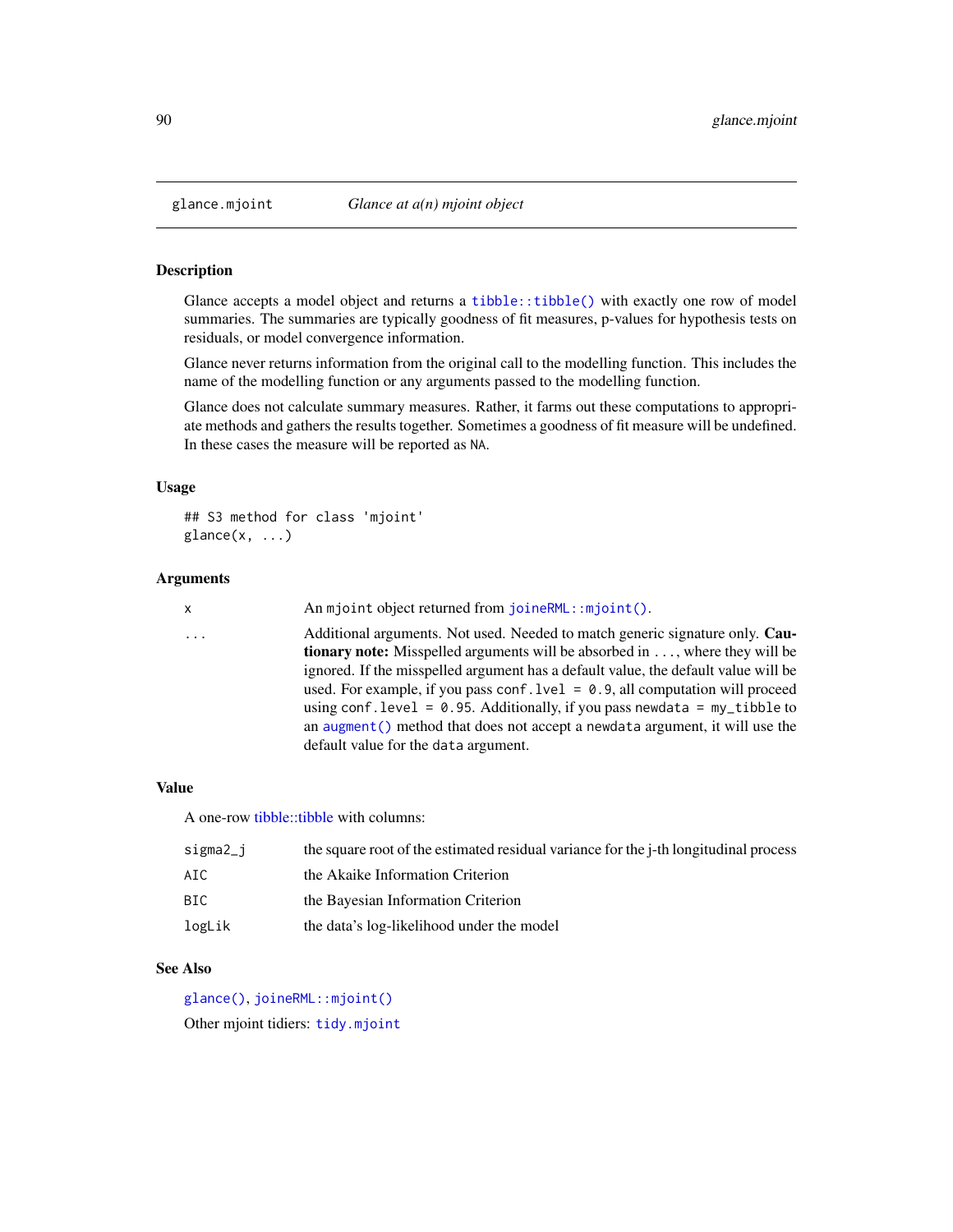Glance accepts a model object and returns a [tibble::tibble\(\)](#page-0-0) with exactly one row of model summaries. The summaries are typically goodness of fit measures, p-values for hypothesis tests on residuals, or model convergence information.

Glance never returns information from the original call to the modelling function. This includes the name of the modelling function or any arguments passed to the modelling function.

Glance does not calculate summary measures. Rather, it farms out these computations to appropriate methods and gathers the results together. Sometimes a goodness of fit measure will be undefined. In these cases the measure will be reported as NA.

## Usage

```
## S3 method for class 'muhaz'
\text{glance}(x, \ldots)
```
#### Arguments

x A muhaz object returned by muhaz:: muhaz().

... Additional arguments. Not used. Needed to match generic signature only. Cautionary note: Misspelled arguments will be absorbed in ..., where they will be ignored. If the misspelled argument has a default value, the default value will be used. For example, if you pass conf.  $level = 0.9$ , all computation will proceed using conf.level =  $0.95$ . Additionally, if you pass newdata = my\_tibble to an [augment\(\)](#page-0-0) method that does not accept a newdata argument, it will use the default value for the data argument.

## Value

A one-row [tibble::tibble](#page-0-0) with columns:

| nobs        | Number of observations used for estimation   |
|-------------|----------------------------------------------|
| min.time    | The minimum observed event or censoring time |
| max.time    | The maximum observed event or censoring time |
| min.harzard | Minimal estimated hazard                     |
| max.hazard  | Maximal estimated hazard                     |

# See Also

[glance\(\)](#page-0-0), [muhaz::muhaz\(\)](#page-0-0) Other muhaz tidiers: [tidy.muhaz](#page-198-0)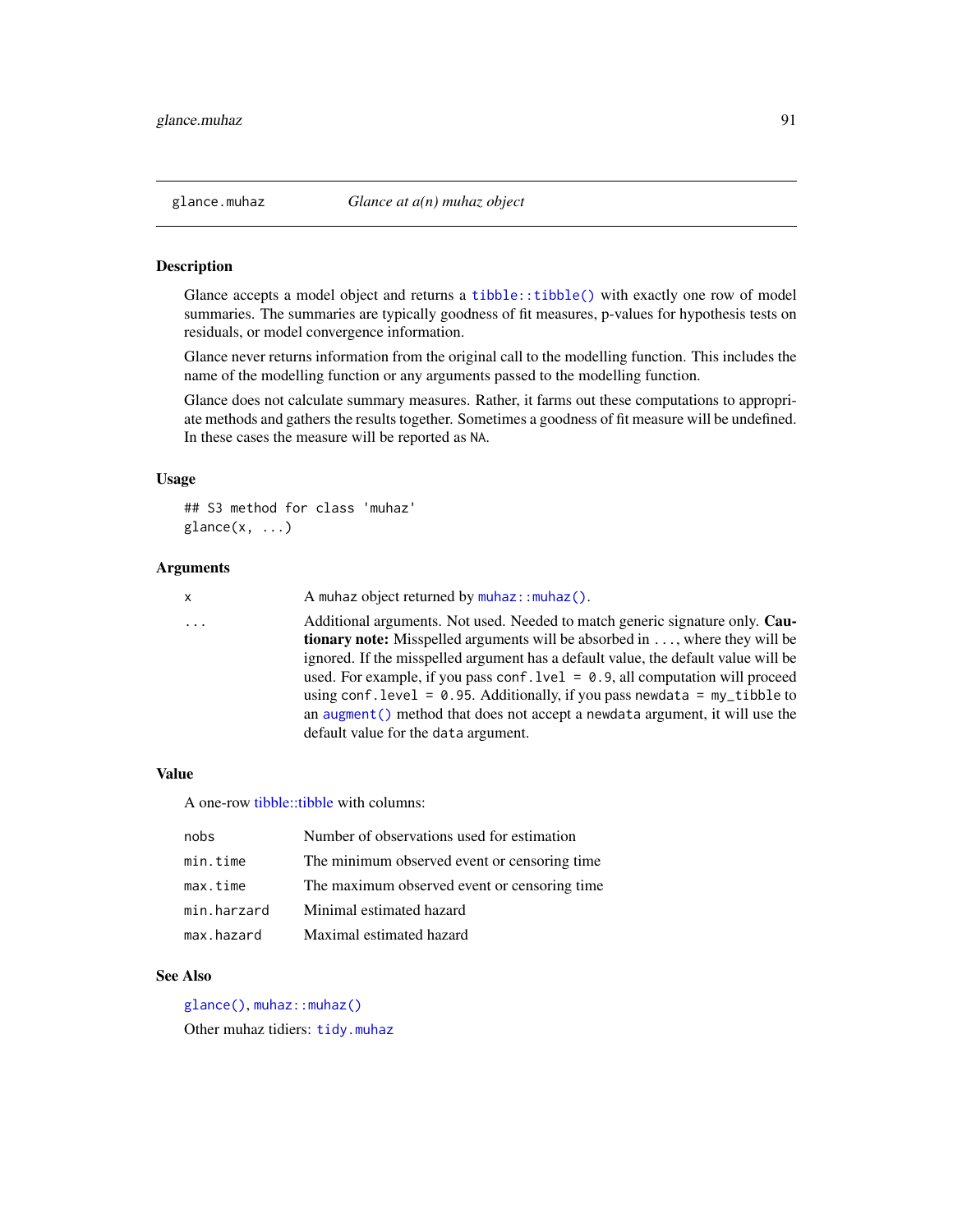Glance accepts a model object and returns a [tibble::tibble\(\)](#page-0-0) with exactly one row of model summaries. The summaries are typically goodness of fit measures, p-values for hypothesis tests on residuals, or model convergence information.

Glance never returns information from the original call to the modelling function. This includes the name of the modelling function or any arguments passed to the modelling function.

Glance does not calculate summary measures. Rather, it farms out these computations to appropriate methods and gathers the results together. Sometimes a goodness of fit measure will be undefined. In these cases the measure will be reported as NA.

# Usage

```
## S3 method for class 'multinom'
\text{glance}(x, \ldots)
```
# Arguments

x A multinom object returned from [nnet::multinom\(\)](#page-0-0).

... Additional arguments. Not used. Needed to match generic signature only. **Cau**tionary note: Misspelled arguments will be absorbed in ..., where they will be ignored. If the misspelled argument has a default value, the default value will be used. For example, if you pass conf.  $level = 0.9$ , all computation will proceed using conf.level =  $0.95$ . Additionally, if you pass newdata = my\_tibble to an [augment\(\)](#page-0-0) method that does not accept a newdata argument, it will use the default value for the data argument.

#### Value

A one-row [tibble::tibble](#page-0-0) with columns:

| edf      | The effective degrees of freedom |
|----------|----------------------------------|
| deviance | deviance                         |
| ATC.     | the Akaike Information Criterion |

#### See Also

[glance\(\)](#page-0-0), [nnet::multinom\(\)](#page-0-0)

Other multinom tidiers: [tidy.multinom](#page-199-0)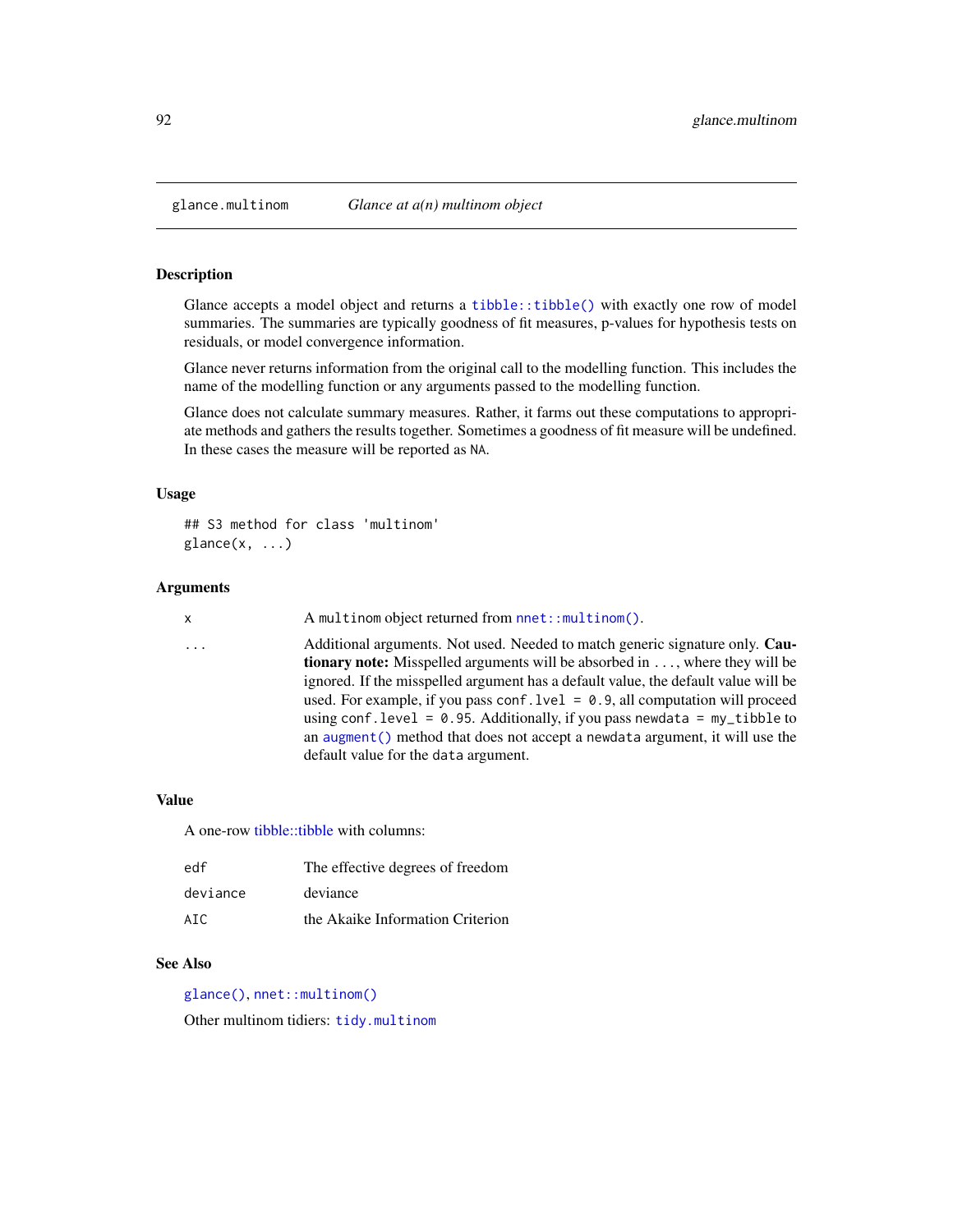<span id="page-92-0"></span>Glance accepts a model object and returns a [tibble::tibble\(\)](#page-0-0) with exactly one row of model summaries. The summaries are typically goodness of fit measures, p-values for hypothesis tests on residuals, or model convergence information.

Glance never returns information from the original call to the modelling function. This includes the name of the modelling function or any arguments passed to the modelling function.

Glance does not calculate summary measures. Rather, it farms out these computations to appropriate methods and gathers the results together. Sometimes a goodness of fit measure will be undefined. In these cases the measure will be reported as NA.

# Usage

```
## S3 method for class 'nlrq'
\text{glance}(x, \ldots)
```
# Arguments

x A nlrq object returned from [quantreg::nlrq\(\)](#page-0-0).

... Additional arguments. Not used. Needed to match generic signature only. Cautionary note: Misspelled arguments will be absorbed in ..., where they will be ignored. If the misspelled argument has a default value, the default value will be used. For example, if you pass conf.  $level = 0.9$ , all computation will proceed using conf.level =  $0.95$ . Additionally, if you pass newdata = my\_tibble to an [augment\(\)](#page-0-0) method that does not accept a newdata argument, it will use the default value for the data argument.

# Value

A one-row [tibble::tibble\(\)](#page-0-0) with columns:

| tau         | quantile                                  |
|-------------|-------------------------------------------|
| logLik      | the data's log-likelihood under the model |
| ATC.        | the Akaike Information Criterion          |
| <b>BIC</b>  | the Bayesian Information Criterion        |
| df.residual | residual degrees of freedom               |

# See Also

# [glance\(\)](#page-0-0), [quantreg::nlrq\(\)](#page-0-0)

Other quantreg tidiers: [augment.nlrq](#page-30-0), [augment.rqs](#page-40-0), [augment.rq](#page-38-0), [glance.rq](#page-101-0), [tidy.nlrq](#page-200-0), [tidy.rqs](#page-224-0), [tidy.rq](#page-223-0)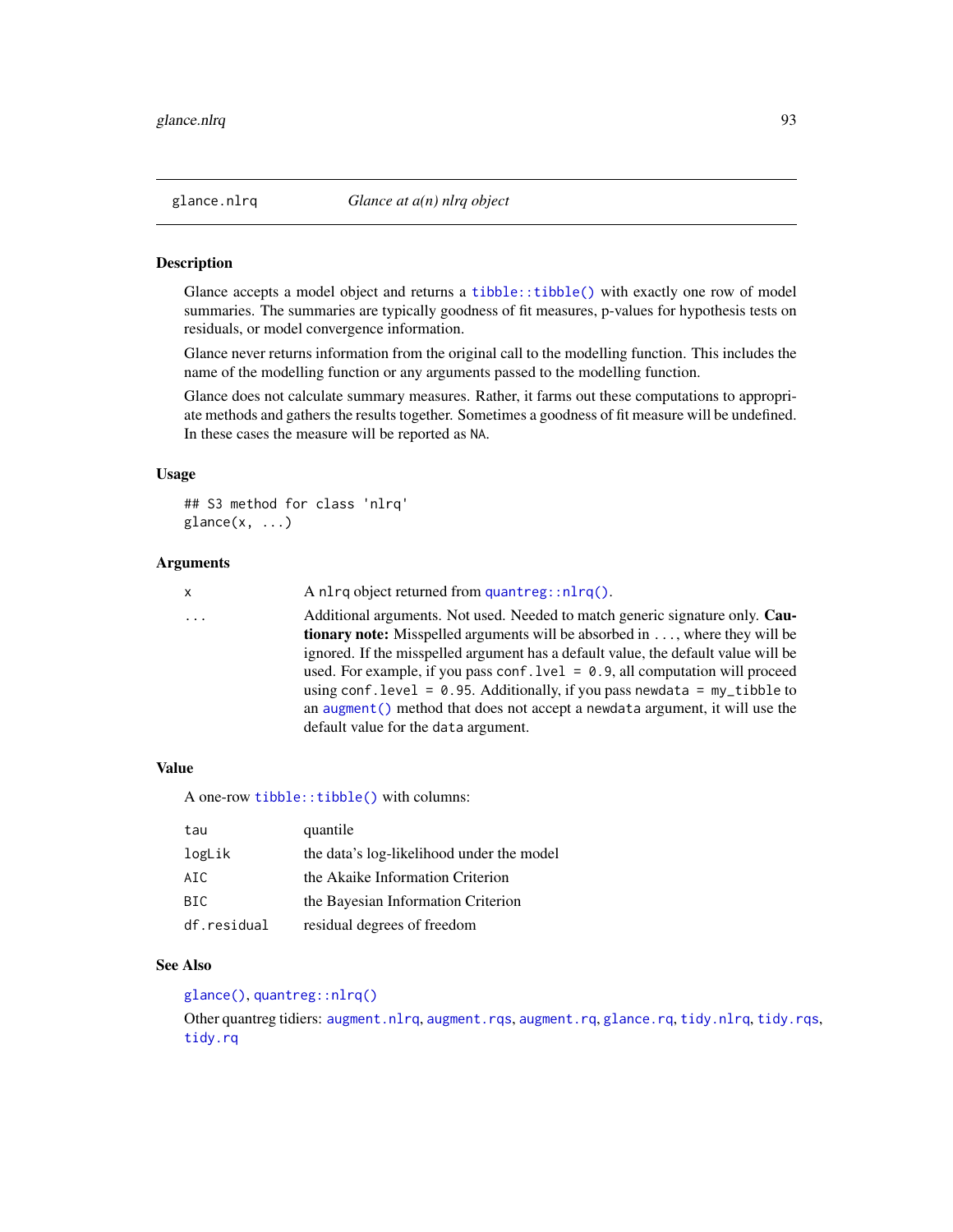Glance accepts a model object and returns a [tibble::tibble\(\)](#page-0-0) with exactly one row of model summaries. The summaries are typically goodness of fit measures, p-values for hypothesis tests on residuals, or model convergence information.

Glance never returns information from the original call to the modelling function. This includes the name of the modelling function or any arguments passed to the modelling function.

Glance does not calculate summary measures. Rather, it farms out these computations to appropriate methods and gathers the results together. Sometimes a goodness of fit measure will be undefined. In these cases the measure will be reported as NA.

## Usage

```
## S3 method for class 'nls'
\text{glance}(x, \ldots)
```
# Arguments

x An nls object returned from [stats::nls\(\)](#page-0-0).

... Additional arguments. Not used. Needed to match generic signature only. Cautionary note: Misspelled arguments will be absorbed in ..., where they will be ignored. If the misspelled argument has a default value, the default value will be used. For example, if you pass conf.  $level = 0.9$ , all computation will proceed using conf.level =  $0.95$ . Additionally, if you pass newdata = my\_tibble to an [augment\(\)](#page-0-0) method that does not accept a newdata argument, it will use the default value for the data argument.

#### Value

| sigma       | the square root of the estimated residual variance |
|-------------|----------------------------------------------------|
| isConv      | whether the fit successfully converged             |
| finTol      | the achieved convergence tolerance                 |
| logLik      | the data's log-likelihood under the model          |
| AIC         | the Akaike Information Criterion                   |
| <b>BIC</b>  | the Bayesian Information Criterion                 |
| deviance    | deviance                                           |
| df.residual | residual degrees of freedom                        |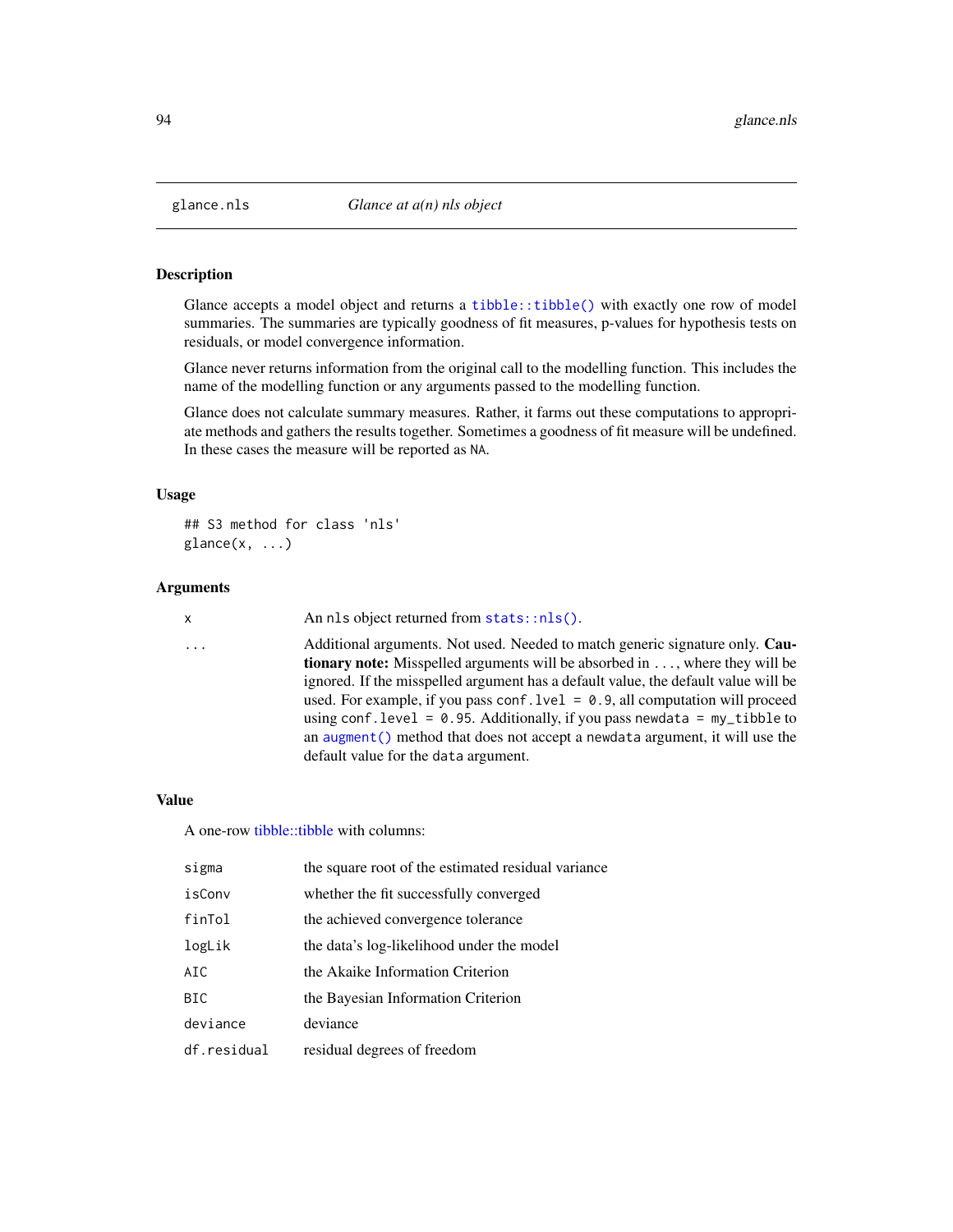# glance.orcutt 95

#### See Also

[tidy,](#page-0-0) [stats::nls\(\)](#page-0-0) Other nls tidiers: [augment.nls](#page-31-0), [tidy.nls](#page-202-0)

glance.orcutt *Glance at a(n) orcutt object*

#### Description

Glance accepts a model object and returns a [tibble::tibble\(\)](#page-0-0) with exactly one row of model summaries. The summaries are typically goodness of fit measures, p-values for hypothesis tests on residuals, or model convergence information.

Glance never returns information from the original call to the modelling function. This includes the name of the modelling function or any arguments passed to the modelling function.

Glance does not calculate summary measures. Rather, it farms out these computations to appropriate methods and gathers the results together. Sometimes a goodness of fit measure will be undefined. In these cases the measure will be reported as NA.

# Usage

```
## S3 method for class 'orcutt'
glance(x, \ldots)
```
#### Arguments

#### x An orcutt object returned from [orcutt::cochrane.orcutt\(\)](#page-0-0).

... Additional arguments. Not used. Needed to match generic signature only. Cautionary note: Misspelled arguments will be absorbed in ..., where they will be ignored. If the misspelled argument has a default value, the default value will be used. For example, if you pass conf.  $level = 0.9$ , all computation will proceed using conf.level =  $0.95$ . Additionally, if you pass newdata = my\_tibble to an [augment\(\)](#page-0-0) method that does not accept a newdata argument, it will use the default value for the data argument.

# Value

| r.squared          | R-squared                               |  |
|--------------------|-----------------------------------------|--|
|                    | adj.r.squared Adjusted R-squared        |  |
| rho                | Spearman's rho autocorrelation          |  |
| number.interaction |                                         |  |
|                    | Number of interactions                  |  |
| dw.original        | Durbin-Watson statistic of original fit |  |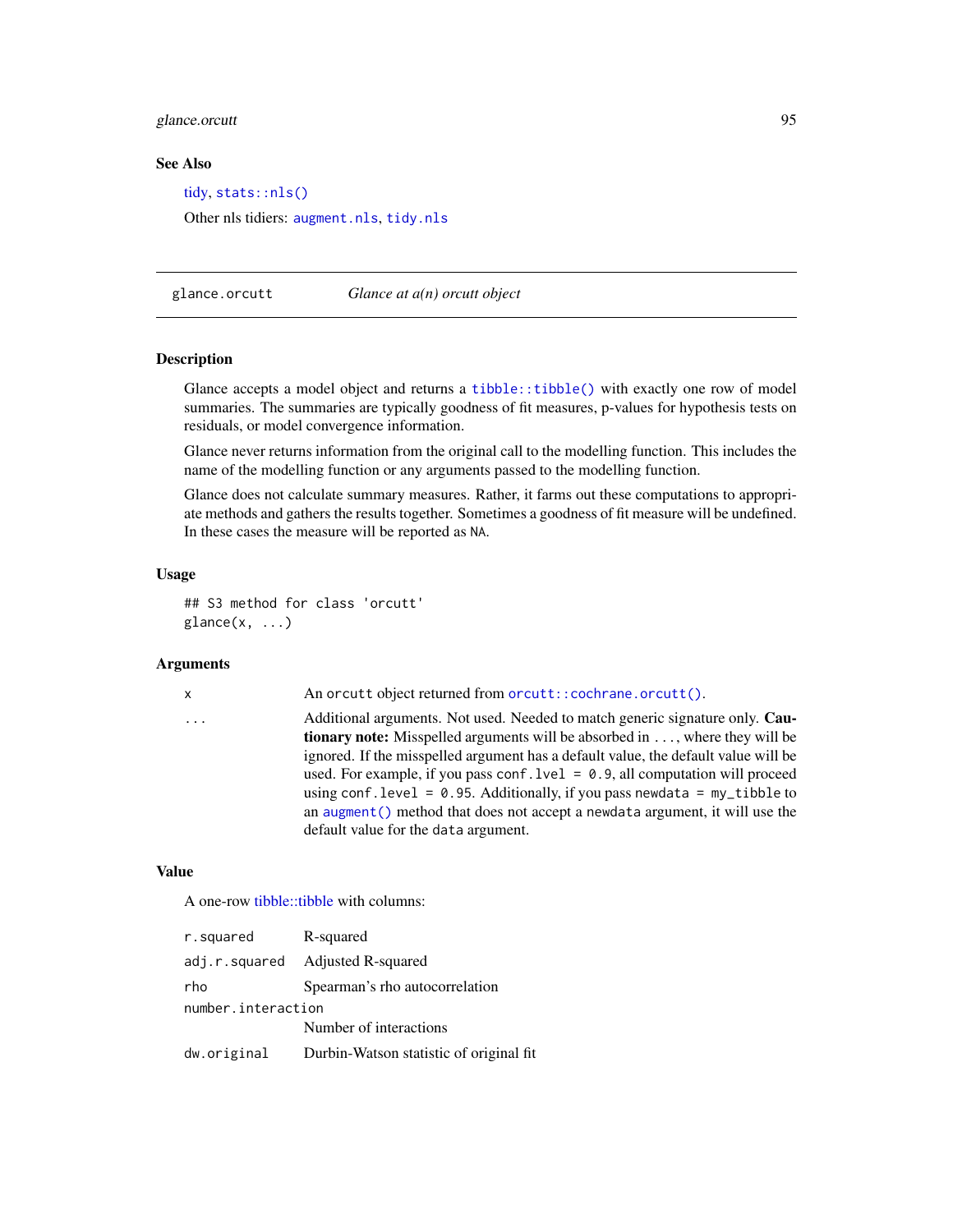p.value.original P-value of original Durbin-Watson statistic dw.transformed Durbin-Watson statistic of transformed fit p.value.transformed P-value of autocorrelation after transformation

# See Also

[glance\(\)](#page-0-0), [orcutt::cochrane.orcutt\(\)](#page-0-0) Other orcutt tidiers: [tidy.orcutt](#page-204-0)

glance.plm *Glance at a(n) plm object*

## Description

Glance accepts a model object and returns a [tibble::tibble\(\)](#page-0-0) with exactly one row of model summaries. The summaries are typically goodness of fit measures, p-values for hypothesis tests on residuals, or model convergence information.

Glance never returns information from the original call to the modelling function. This includes the name of the modelling function or any arguments passed to the modelling function.

Glance does not calculate summary measures. Rather, it farms out these computations to appropriate methods and gathers the results together. Sometimes a goodness of fit measure will be undefined. In these cases the measure will be reported as NA.

#### Usage

## S3 method for class 'plm'  $\text{glance}(x, \ldots)$ 

#### Arguments

 $x \rightarrow A$  plm objected returned by  $plm::plm()$ .

... Additional arguments. Not used. Needed to match generic signature only. Cautionary note: Misspelled arguments will be absorbed in ..., where they will be ignored. If the misspelled argument has a default value, the default value will be used. For example, if you pass conf.  $level = 0.9$ , all computation will proceed using conf.level =  $0.95$ . Additionally, if you pass newdata = my\_tibble to an [augment\(\)](#page-0-0) method that does not accept a newdata argument, it will use the default value for the data argument.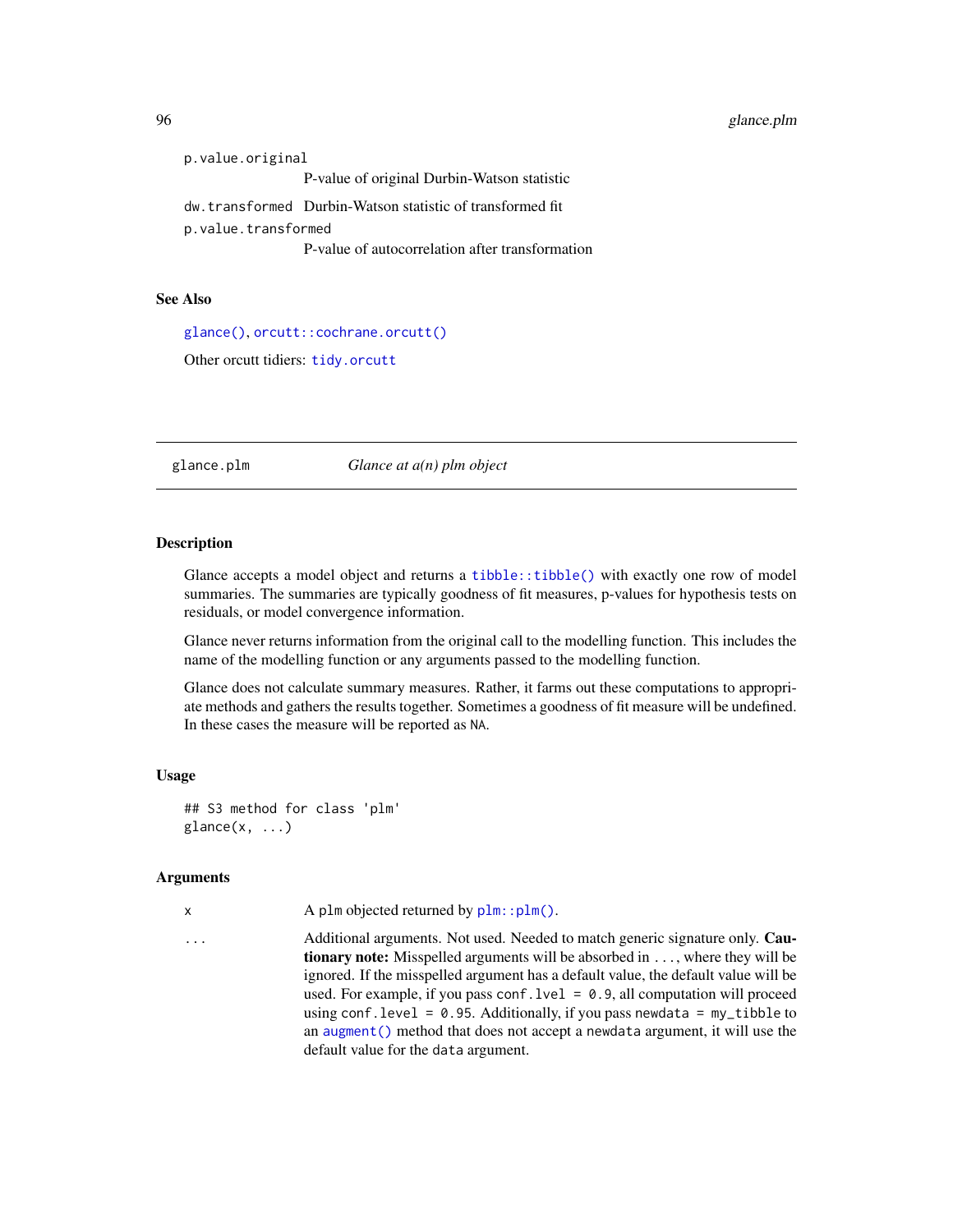# glance.poLCA 97

## Value

A one-row [tibble::tibble](#page-0-0) with columns:

| r.squared     | The percent of variance explained by the model                                 |
|---------------|--------------------------------------------------------------------------------|
| adj.r.squared | r squared adjusted based on the degrees of freedom                             |
| statistic     | F-statistic                                                                    |
| p.value       | p-value from the F test, describing whether the full regression is significant |
| deviance      | deviance                                                                       |
| df.residual   | residual degrees of freedom                                                    |

#### See Also

[glance\(\)](#page-0-0), [plm::plm\(\)](#page-0-0)

Other plm tidiers: [augment.plm](#page-33-0), [tidy.plm](#page-207-0)

glance.poLCA *Augment data with information from a(n) poLCA object*

#### Description

Augment accepts a model object and a dataset and adds information about each observation in the dataset. Most commonly, this includes predicted values in the .fitted column, residuals in the .resid column, and standard errors for the fitted values in a .se.fit column. New columns always begin with a . prefix to avoid overwriting columns in the original dataset.

Users may pass data to augment via either the data argument or the newdata argument. If the user passes data to the data argument, it **must** be exactly the data that was used to fit the model object. Pass datasets to newdata to augment data that was not used during model fitting. This still requires that all columns used to fit the model are present.

Augment will often behavior different depending on whether data or newdata is specified. This is because there is often information associated with training observations (such as influences or related) measures that is not meaningfully defined for new observations.

For convenience, many augment methods provide default data arguments, so that augment (fit) will return the augmented training data. In these cases augment tries to reconstruct the original data based on the model object, with some varying degrees of success.

The augmented dataset is always returned as a [tibble::tibble](#page-0-0) with the same number of rows as the passed dataset. This means that the passed data must be coercible to a tibble. At this time, tibbles do not support matrix-columns. This means you should not specify a matrix of covariates in a model formula during the original model fitting process, and that [splines::ns\(\)](#page-0-0), [stats::poly\(\)](#page-0-0) and [survival::Surv\(\)](#page-0-0) objects are not supported in input data. If you encounter errors, try explicitly passing a tibble, or fitting the original model on data in a tibble.

We are in the process of defining behaviors for models fit with various natural arguments, but make no guarantees about behavior when data is missing at this time.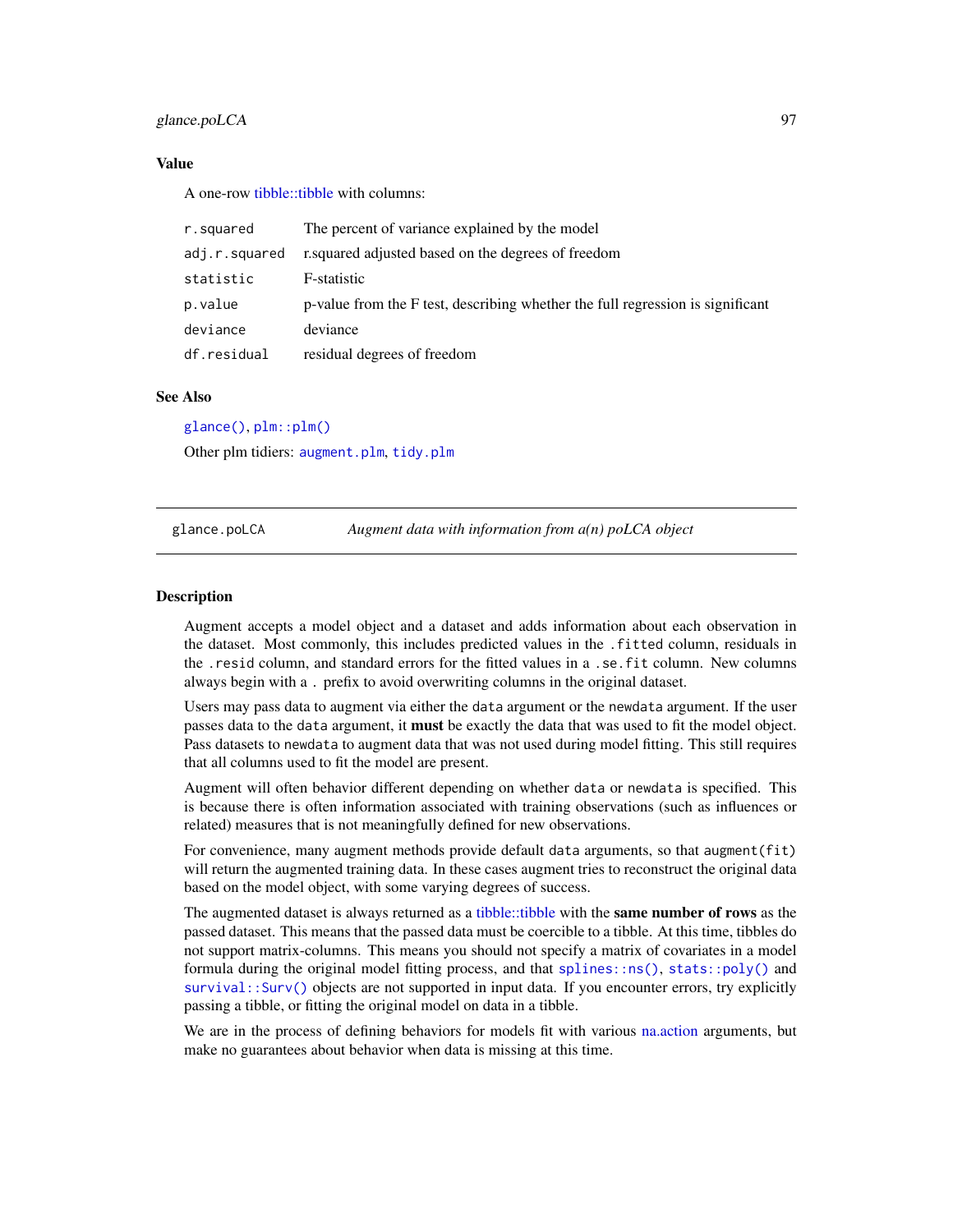# Usage

```
## S3 method for class 'poLCA'
\text{glance}(x, \ldots)
```
# Arguments

| X       | A poLCA object returned from poLCA::poLCA().                                         |
|---------|--------------------------------------------------------------------------------------|
| $\cdot$ | Additional arguments. Not used. Needed to match generic signature only. Cau-         |
|         | <b>tionary note:</b> Misspelled arguments will be absorbed in , where they will be   |
|         | ignored. If the misspelled argument has a default value, the default value will be   |
|         | used. For example, if you pass conf. $1$ ve $1 = 0.9$ , all computation will proceed |
|         | using conf. level = $0.95$ . Additionally, if you pass newdata = $my$ _tibble to     |
|         | an augment () method that does not accept a newdata argument, it will use the        |
|         | default value for the data argument.                                                 |

# Value

A one-row [tibble::tibble](#page-0-0) with columns:

| logLik      | the data's log-likelihood under the model                             |
|-------------|-----------------------------------------------------------------------|
| AIC         | the Akaike Information Criterion                                      |
| BIC.        | the Bayesian Information Criterion                                    |
| g.squared   | The likelihood ratio/deviance statistic                               |
| chi.squared | The Pearson Chi-Square goodness of fit statistic for multiway tables  |
| df          | Number of parameters estimated, and therefore degrees of freedom used |
| df.residual | Number of residual degrees of freedom left                            |

# See Also

[glance\(\)](#page-0-0), [poLCA::poLCA\(\)](#page-0-0) Other poLCA tidiers: [augment.poLCA](#page-34-0), [tidy.poLCA](#page-208-0)

<span id="page-97-0"></span>glance.pyears *Glance at a(n) pyears object*

# Description

Glance accepts a model object and returns a [tibble::tibble\(\)](#page-0-0) with exactly one row of model summaries. The summaries are typically goodness of fit measures, p-values for hypothesis tests on residuals, or model convergence information.

Glance never returns information from the original call to the modelling function. This includes the name of the modelling function or any arguments passed to the modelling function.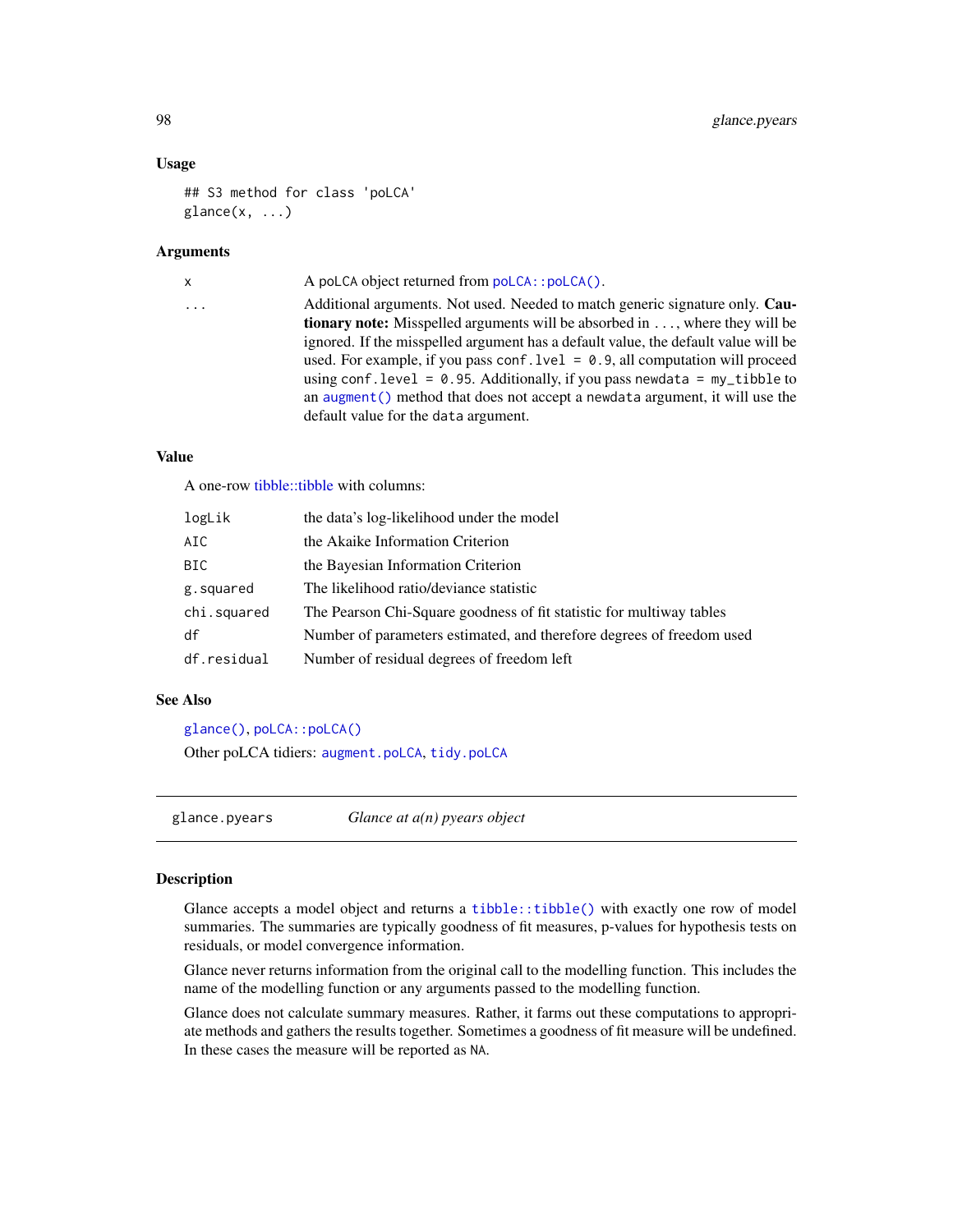# glance.ridgelm 99

## Usage

```
## S3 method for class 'pyears'
\text{glance}(x, \ldots)
```
# Arguments

| x | A pyears object returned from survival:: pyears().                                                                                                                                                                                                                                                                                                                                                                                                                                                                                                                  |
|---|---------------------------------------------------------------------------------------------------------------------------------------------------------------------------------------------------------------------------------------------------------------------------------------------------------------------------------------------------------------------------------------------------------------------------------------------------------------------------------------------------------------------------------------------------------------------|
| . | Additional arguments. Not used. Needed to match generic signature only. Cau-<br><b>tionary note:</b> Misspelled arguments will be absorbed in , where they will be<br>ignored. If the misspelled argument has a default value, the default value will be<br>used. For example, if you pass conf. $1$ ve $1 = 0.9$ , all computation will proceed<br>using conf. level = $\theta$ . 95. Additionally, if you pass newdata = $my$ -tibble to<br>an augment () method that does not accept a newdata argument, it will use the<br>default value for the data argument. |
|   |                                                                                                                                                                                                                                                                                                                                                                                                                                                                                                                                                                     |

## Value

A one-row [tibble::tibble](#page-0-0) with columns:

| total    | total number of person-years tabulated |
|----------|----------------------------------------|
| offtable | total number of person-years off table |

# See Also

[glance\(\)](#page-0-0), [survival::pyears\(\)](#page-0-0)

Other pyears tidiers: [tidy.pyears](#page-216-0)

Other survival tidiers: [augment.coxph](#page-7-0), [augment.survreg](#page-46-0), [glance.aareg](#page-59-0), [glance.cch](#page-65-0), [glance.coxph](#page-66-0), [glance.survdiff](#page-104-0), [glance.survexp](#page-105-0), [glance.survfit](#page-106-0), [glance.survreg](#page-107-0), [tidy.aareg](#page-126-0), [tidy.cch](#page-142-0), [tidy.coxph](#page-148-0), [tidy.pyears](#page-216-0), [tidy.survdiff](#page-229-0), [tidy.survexp](#page-230-0), [tidy.survfit](#page-231-0), [tidy.survreg](#page-233-0)

glance.ridgelm *Glance at a(n) ridgelm object*

#### **Description**

Glance accepts a model object and returns a [tibble::tibble\(\)](#page-0-0) with exactly one row of model summaries. The summaries are typically goodness of fit measures, p-values for hypothesis tests on residuals, or model convergence information.

Glance never returns information from the original call to the modelling function. This includes the name of the modelling function or any arguments passed to the modelling function.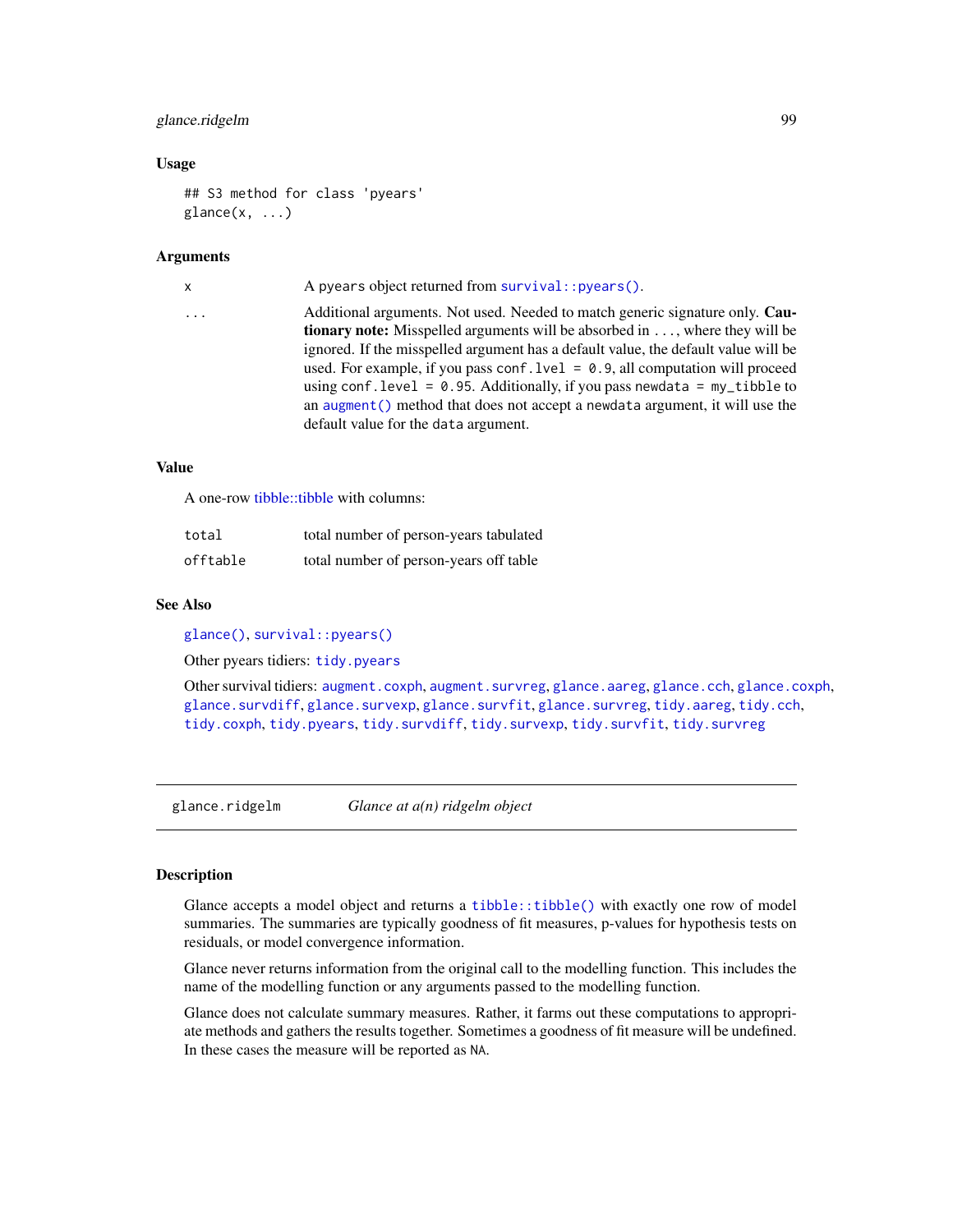## Usage

```
## S3 method for class 'ridgelm'
\text{glance}(x, \ldots)
```
# Arguments

| X        | A ridgelm object returned from MASS:: lm.ridge().                                                                                                                                                                                                                                                                                                                                                                                                                                                                                                         |
|----------|-----------------------------------------------------------------------------------------------------------------------------------------------------------------------------------------------------------------------------------------------------------------------------------------------------------------------------------------------------------------------------------------------------------------------------------------------------------------------------------------------------------------------------------------------------------|
| $\ddots$ | Additional arguments. Not used. Needed to match generic signature only. Cau-<br><b>tionary note:</b> Misspelled arguments will be absorbed in , where they will be<br>ignored. If the misspelled argument has a default value, the default value will be<br>used. For example, if you pass conf. $1$ ve $1 = 0.9$ , all computation will proceed<br>using conf.level = $0.95$ . Additionally, if you pass newdata = my_tibble to<br>an augment () method that does not accept a newdata argument, it will use the<br>default value for the data argument. |
|          |                                                                                                                                                                                                                                                                                                                                                                                                                                                                                                                                                           |

# Details

This is similar to the output of select.ridgelm, but it is returned rather than printed.

# Value

A one-row [tibble::tibble](#page-0-0) with columns:

| kHKB      | modified HKB estimate of the ridge constant |
|-----------|---------------------------------------------|
| kLW       | modified L-W estimate of the ridge constant |
| lambdaGCV | choice of lambda that minimizes GCV         |

# See Also

```
glance(), MASS::select.ridgelm(), MASS::lm.ridge()
Other ridgelm tidiers: tidy.ridgelm
```
glance.rlm *Glance at a(n) rlm object*

# Description

Glance accepts a model object and returns a [tibble::tibble\(\)](#page-0-0) with exactly one row of model summaries. The summaries are typically goodness of fit measures, p-values for hypothesis tests on residuals, or model convergence information.

Glance never returns information from the original call to the modelling function. This includes the name of the modelling function or any arguments passed to the modelling function.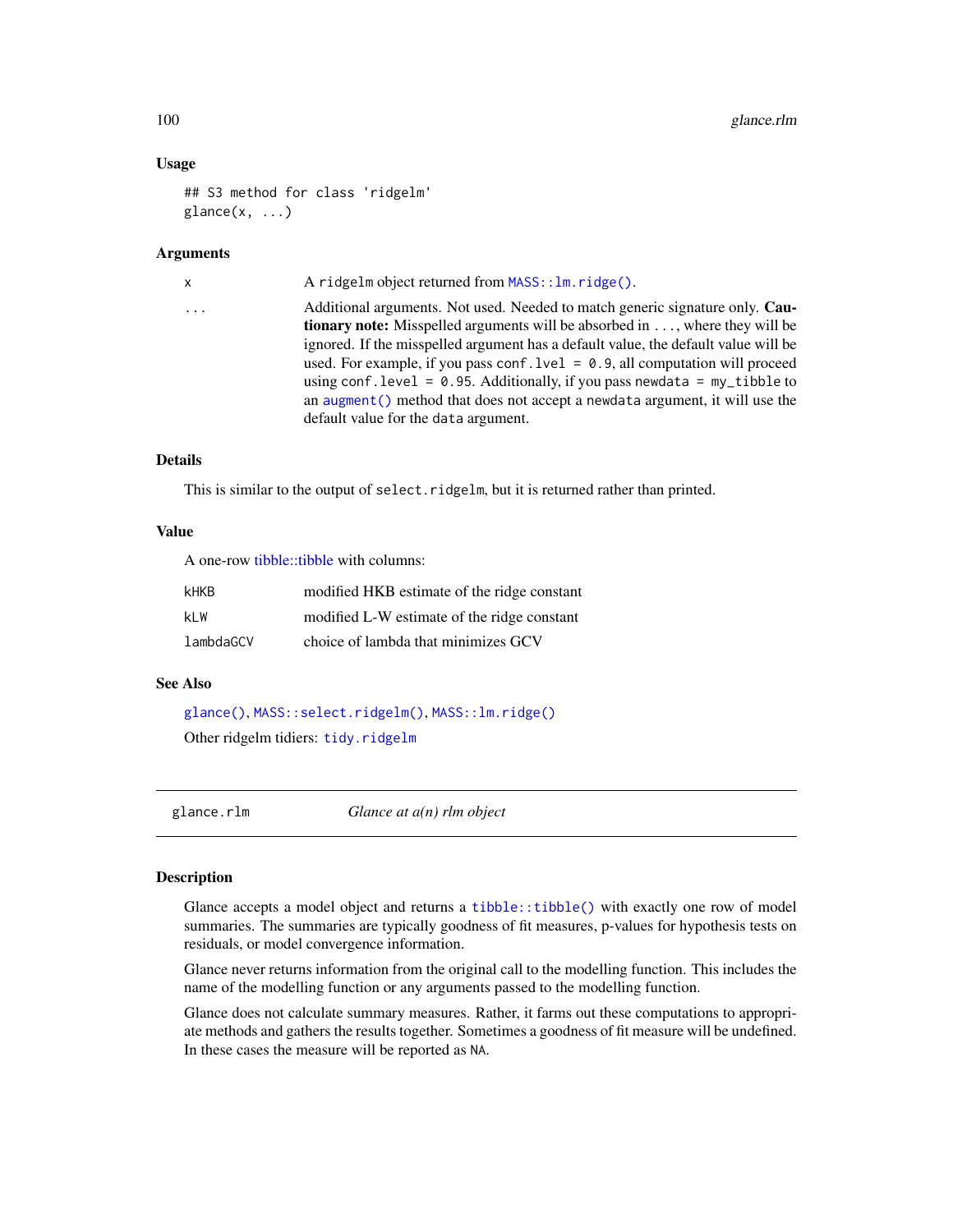# glance.rlm 101

# Usage

```
## S3 method for class 'rlm'
glance(x, \ldots)
```
# Arguments

| x        | An r1m object returned by MASS::r1m().                                                                                                                                                                                                                                                                                                                                                        |
|----------|-----------------------------------------------------------------------------------------------------------------------------------------------------------------------------------------------------------------------------------------------------------------------------------------------------------------------------------------------------------------------------------------------|
| $\cdots$ | Additional arguments. Not used. Needed to match generic signature only. Cau-<br><b>tionary note:</b> Misspelled arguments will be absorbed in , where they will be                                                                                                                                                                                                                            |
|          | ignored. If the misspelled argument has a default value, the default value will be<br>used. For example, if you pass conf. $1$ ve $1 = 0.9$ , all computation will proceed<br>using conf. level = $\theta$ . 95. Additionally, if you pass newdata = $my$ -tibble to<br>an augment () method that does not accept a newdata argument, it will use the<br>default value for the data argument. |

# Details

For tidiers for models from the **robust** package see tidy.  $lmRob()$  and tidy.  $glmRob()$ .

# Value

A one-row [tibble::tibble](#page-0-0) with columns:

| sigma      | The square root of the estimated residual variance |
|------------|----------------------------------------------------|
| converged  | whether the IWLS converged                         |
| logLik     | the data's log-likelihood under the model          |
| AIC        | the Akaike Information Criterion                   |
| <b>BIC</b> | the Bayesian Information Criterion                 |
| deviance   | deviance                                           |

# See Also

[glance\(\)](#page-0-0), [MASS::rlm\(\)](#page-0-0)

Other rlm tidiers: [augment.rlm](#page-37-0), [tidy.rlm](#page-220-0)

# Examples

library(MASS)

```
r <- rlm(stack.loss ~ ., stackloss)
tidy(r)
augment(r)
glance(r)
```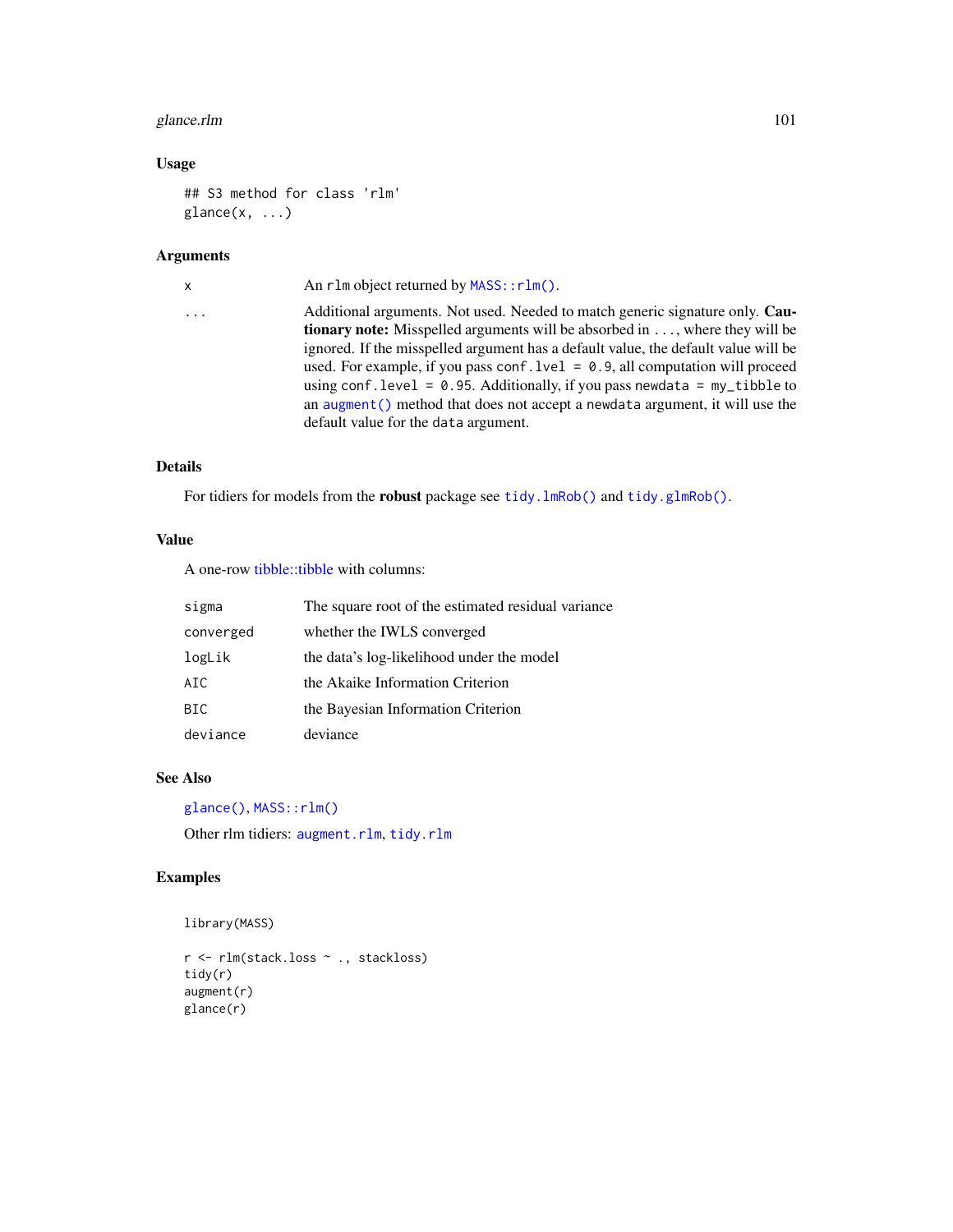<span id="page-101-0"></span>

Glance accepts a model object and returns a [tibble::tibble\(\)](#page-0-0) with exactly one row of model summaries. The summaries are typically goodness of fit measures, p-values for hypothesis tests on residuals, or model convergence information.

Glance never returns information from the original call to the modelling function. This includes the name of the modelling function or any arguments passed to the modelling function.

Glance does not calculate summary measures. Rather, it farms out these computations to appropriate methods and gathers the results together. Sometimes a goodness of fit measure will be undefined. In these cases the measure will be reported as NA.

# Usage

```
## S3 method for class 'rq'
\text{glance}(x, \ldots)
```
#### Arguments

x An rq object returned from [quantreg::rq\(\)](#page-0-0).

... Additional arguments. Not used. Needed to match generic signature only. Cautionary note: Misspelled arguments will be absorbed in ..., where they will be ignored. If the misspelled argument has a default value, the default value will be used. For example, if you pass conf.  $level = 0.9$ , all computation will proceed using conf.level =  $0.95$ . Additionally, if you pass newdata = my\_tibble to an [augment\(\)](#page-0-0) method that does not accept a newdata argument, it will use the default value for the data argument.

# Details

Only models with a single tau value may be passed. For multiple values, please use a purrr:: map() workflow instead, e.g.

```
taus %>%
  map(function(tau_val) rq(y \sim x, tau = tau_val)) %>%
 map_dfr(glance)
```
## Value

| tau    | quantile estimated                        |
|--------|-------------------------------------------|
| logLik | the data's log-likelihood under the model |
| AIC    | the Akaike Information Criterion          |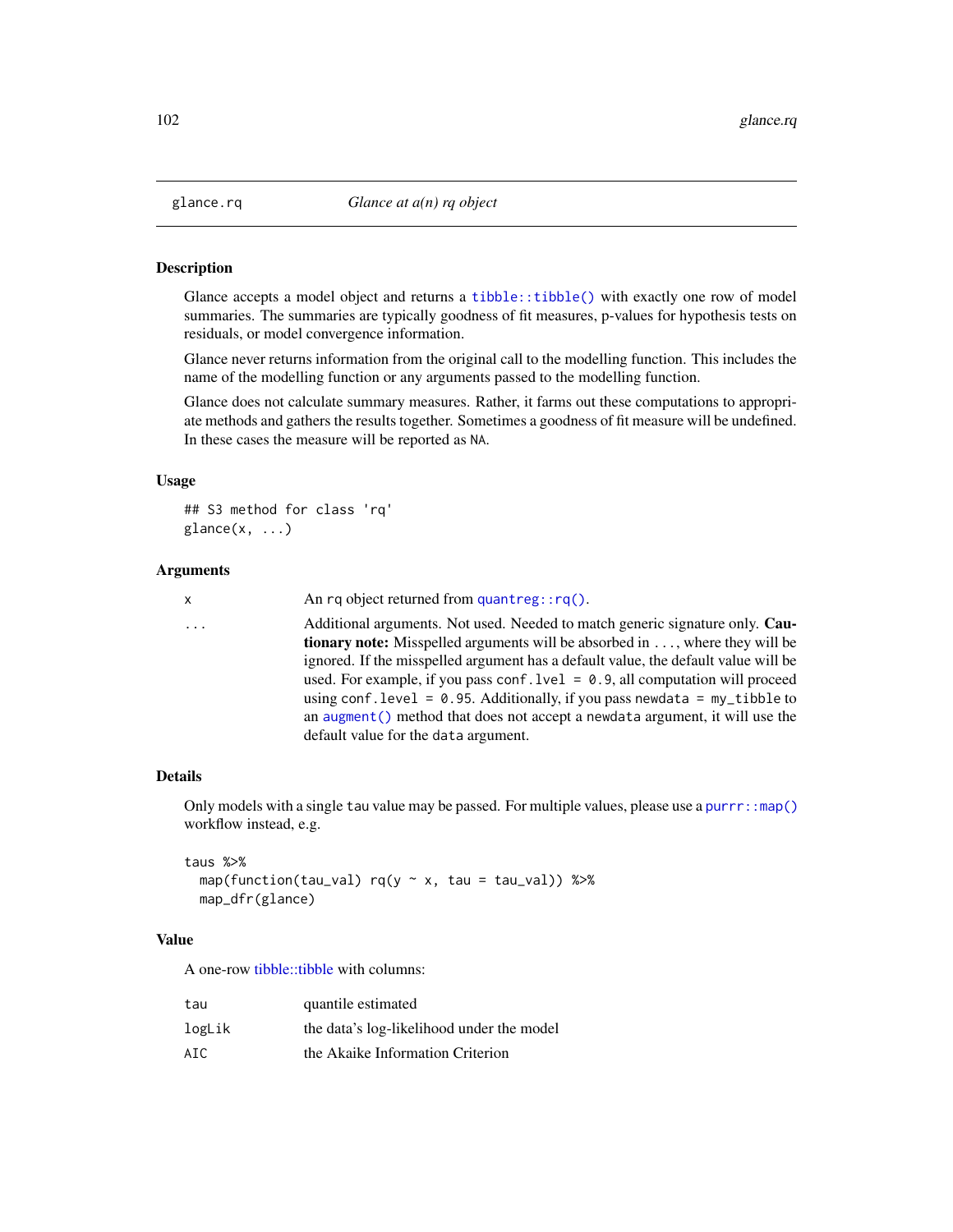| BIC         | the Bayesian Information Criterion |
|-------------|------------------------------------|
| df.residual | residual degrees of freedom        |

# See Also

[glance\(\)](#page-0-0), [quantreg::rq\(\)](#page-0-0)

Other quantreg tidiers: [augment.nlrq](#page-30-0), [augment.rqs](#page-40-0), [augment.rq](#page-38-0), [glance.nlrq](#page-92-0), [tidy.nlrq](#page-200-0), [tidy.rqs](#page-224-0), [tidy.rq](#page-223-0)

glance.smooth.spline *Tidy a(n) smooth.spine object*

# Description

Tidy summarizes information about the components of a model. A model component might be a single term in a regression, a single hypothesis, a cluster, or a class. Exactly what tidy considers to be a model component varies cross models but is usually self-evident. If a model has several distinct types of components, you will need to specify which components to return.

## Usage

## S3 method for class 'smooth.spline'  $glance(x, \ldots)$ 

# Arguments

x A smooth.spline object returned from [stats::smooth.spline\(\)](#page-0-0).

... Additional arguments. Not used. Needed to match generic signature only. Cautionary note: Misspelled arguments will be absorbed in ..., where they will be ignored. If the misspelled argument has a default value, the default value will be used. For example, if you pass conf.  $level = 0.9$ , all computation will proceed using conf.level = 0.95. Additionally, if you pass newdata = my\_tibble to an [augment\(\)](#page-0-0) method that does not accept a newdata argument, it will use the default value for the data argument.

# Value

| spar     | smoothing parameter                    |
|----------|----------------------------------------|
| lambda   | choice of lambda corresponding to spar |
| df       | equivalent degrees of freedom          |
| crit     | minimized criterion                    |
| pen.crit | penalized criterion                    |
| cv.crit  | cross-validation score                 |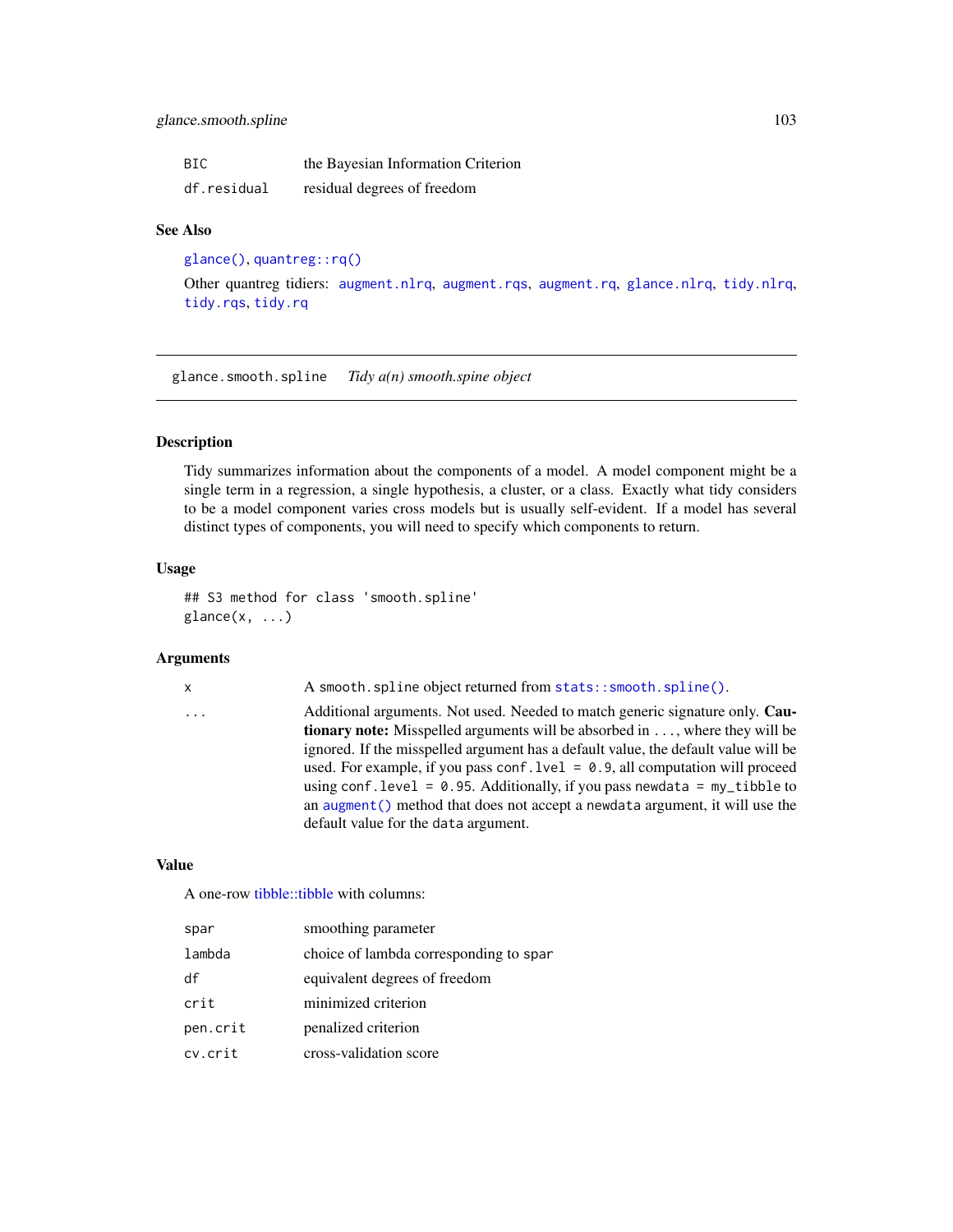## See Also

[augment\(\)](#page-0-0), [stats::smooth.spline\(\)](#page-0-0)

Other smoothing spline tidiers: [augment.smooth.spline](#page-42-0)

glance.speedlm *Glance at a(n) speedlm object*

# Description

Glance accepts a model object and returns a [tibble::tibble\(\)](#page-0-0) with exactly one row of model summaries. The summaries are typically goodness of fit measures, p-values for hypothesis tests on residuals, or model convergence information.

Glance never returns information from the original call to the modelling function. This includes the name of the modelling function or any arguments passed to the modelling function.

Glance does not calculate summary measures. Rather, it farms out these computations to appropriate methods and gathers the results together. Sometimes a goodness of fit measure will be undefined. In these cases the measure will be reported as NA.

#### Usage

```
## S3 method for class 'speedlm'
\text{glance}(x, \ldots)
```
## Arguments

x A speedlm object returned from speedglm: : speedlm().

... Additional arguments. Not used. Needed to match generic signature only. Cautionary note: Misspelled arguments will be absorbed in ..., where they will be ignored. If the misspelled argument has a default value, the default value will be used. For example, if you pass conf.  $level = 0.9$ , all computation will proceed using conf.level =  $0.95$ . Additionally, if you pass newdata = my\_tibble to an [augment\(\)](#page-0-0) method that does not accept a newdata argument, it will use the default value for the data argument.

# Value

| r.squared     | The percent of variance explained by the model                                 |
|---------------|--------------------------------------------------------------------------------|
| adj.r.squared | r. squared adjusted based on the degrees of freedom                            |
| statistic     | F-statistic                                                                    |
| p.value       | p-value from the F test, describing whether the full regression is significant |
| df            | Degrees of freedom used by the coefficients                                    |
| logLik        | the data's log-likelihood under the model                                      |
|               |                                                                                |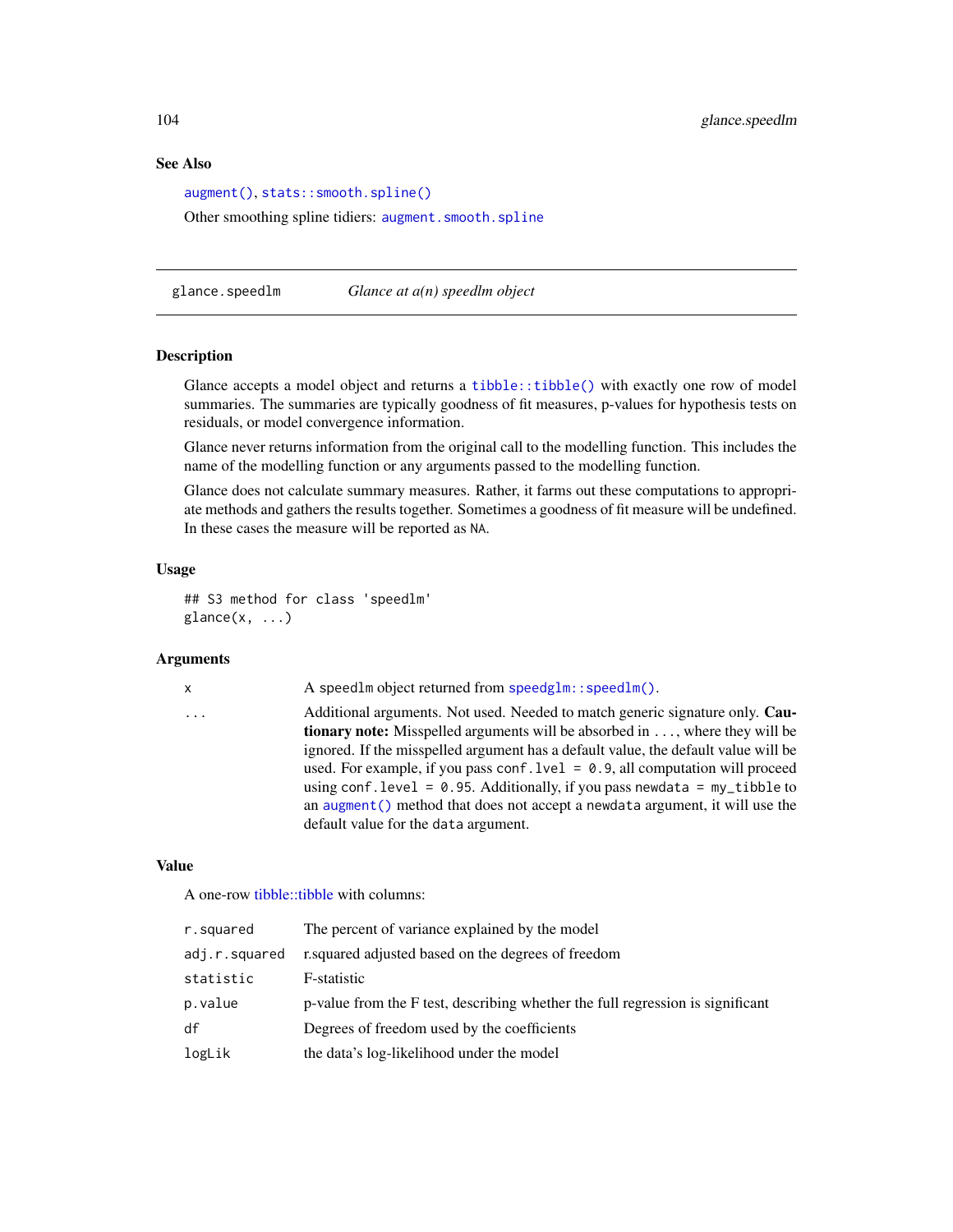# glance.survdiff 105

| ATC.        | the Akaike Information Criterion   |
|-------------|------------------------------------|
| BTC.        | the Bayesian Information Criterion |
| deviance    | deviance                           |
| df.residual | residual degrees of freedom        |

## See Also

[speedglm::speedlm\(\)](#page-0-0)

Other speedlm tidiers: [augment.speedlm](#page-44-0), [tidy.speedlm](#page-227-0)

<span id="page-104-0"></span>glance.survdiff *Glance at a(n) survdiff object*

# Description

Glance accepts a model object and returns a [tibble::tibble\(\)](#page-0-0) with exactly one row of model summaries. The summaries are typically goodness of fit measures, p-values for hypothesis tests on residuals, or model convergence information.

Glance never returns information from the original call to the modelling function. This includes the name of the modelling function or any arguments passed to the modelling function.

Glance does not calculate summary measures. Rather, it farms out these computations to appropriate methods and gathers the results together. Sometimes a goodness of fit measure will be undefined. In these cases the measure will be reported as NA.

## Usage

## S3 method for class 'survdiff'  $\text{glance}(x, \ldots)$ 

# **Arguments**

x An survdiff object returned from [survival::survdiff\(\)](#page-0-0).

... Additional arguments. Not used. Needed to match generic signature only. Cautionary note: Misspelled arguments will be absorbed in ..., where they will be ignored. If the misspelled argument has a default value, the default value will be used. For example, if you pass conf.  $level = 0.9$ , all computation will proceed using conf.level = 0.95. Additionally, if you pass newdata = my\_tibble to an [augment\(\)](#page-0-0) method that does not accept a newdata argument, it will use the default value for the data argument.

## Value

| statistic | value of the test statistic |
|-----------|-----------------------------|
| df        | degrees of freedom          |
| p.value   | p-value                     |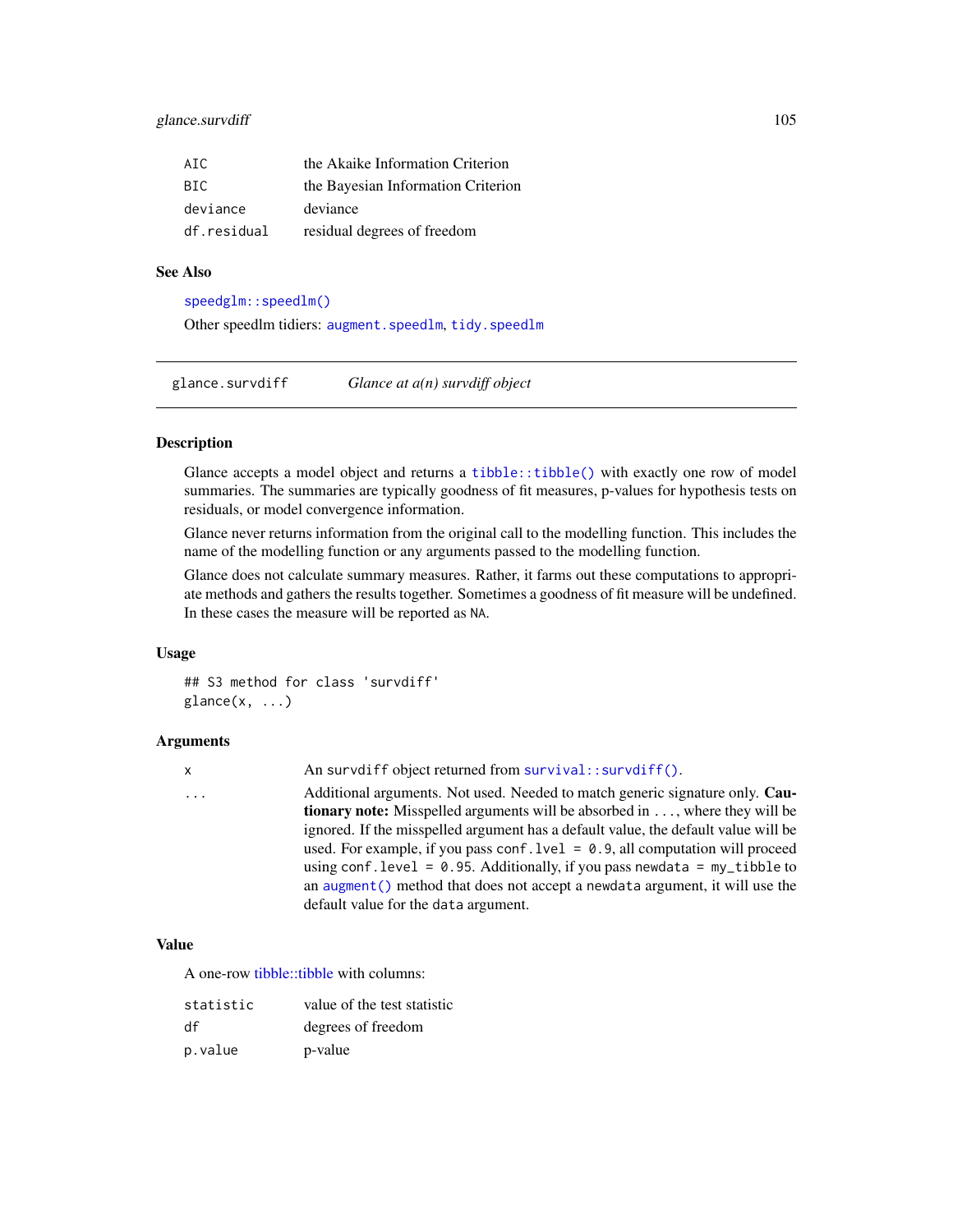# See Also

[glance\(\)](#page-0-0), [survival::survdiff\(\)](#page-0-0)

Other survdiff tidiers: [tidy.survdiff](#page-229-0)

Other survival tidiers: [augment.coxph](#page-7-0), [augment.survreg](#page-46-0), [glance.aareg](#page-59-0), [glance.cch](#page-65-0), [glance.coxph](#page-66-0), [glance.pyears](#page-97-0), [glance.survexp](#page-105-0), [glance.survfit](#page-106-0), [glance.survreg](#page-107-0), [tidy.aareg](#page-126-0), [tidy.cch](#page-142-0), [tidy.coxph](#page-148-0), [tidy.pyears](#page-216-0), [tidy.survdiff](#page-229-0), [tidy.survexp](#page-230-0), [tidy.survfit](#page-231-0), [tidy.survreg](#page-233-0)

<span id="page-105-0"></span>glance.survexp *Glance at a(n) survexp object*

# **Description**

Glance accepts a model object and returns a [tibble::tibble\(\)](#page-0-0) with exactly one row of model summaries. The summaries are typically goodness of fit measures, p-values for hypothesis tests on residuals, or model convergence information.

Glance never returns information from the original call to the modelling function. This includes the name of the modelling function or any arguments passed to the modelling function.

Glance does not calculate summary measures. Rather, it farms out these computations to appropriate methods and gathers the results together. Sometimes a goodness of fit measure will be undefined. In these cases the measure will be reported as NA.

## Usage

## S3 method for class 'survexp'  $glance(x, \ldots)$ 

## Arguments

x An survexp object returned from [survival::survexp\(\)](#page-0-0).

... Additional arguments. Not used. Needed to match generic signature only. **Cau**tionary note: Misspelled arguments will be absorbed in ..., where they will be ignored. If the misspelled argument has a default value, the default value will be used. For example, if you pass conf.  $level = 0.9$ , all computation will proceed using conf.level = 0.95. Additionally, if you pass newdata = my\_tibble to an [augment\(\)](#page-0-0) method that does not accept a newdata argument, it will use the default value for the data argument.

# Value

| n.max      | maximum number of subjects at risk  |
|------------|-------------------------------------|
| n.start    | starting number of subjects at risk |
| timepoints | number of timepoints                |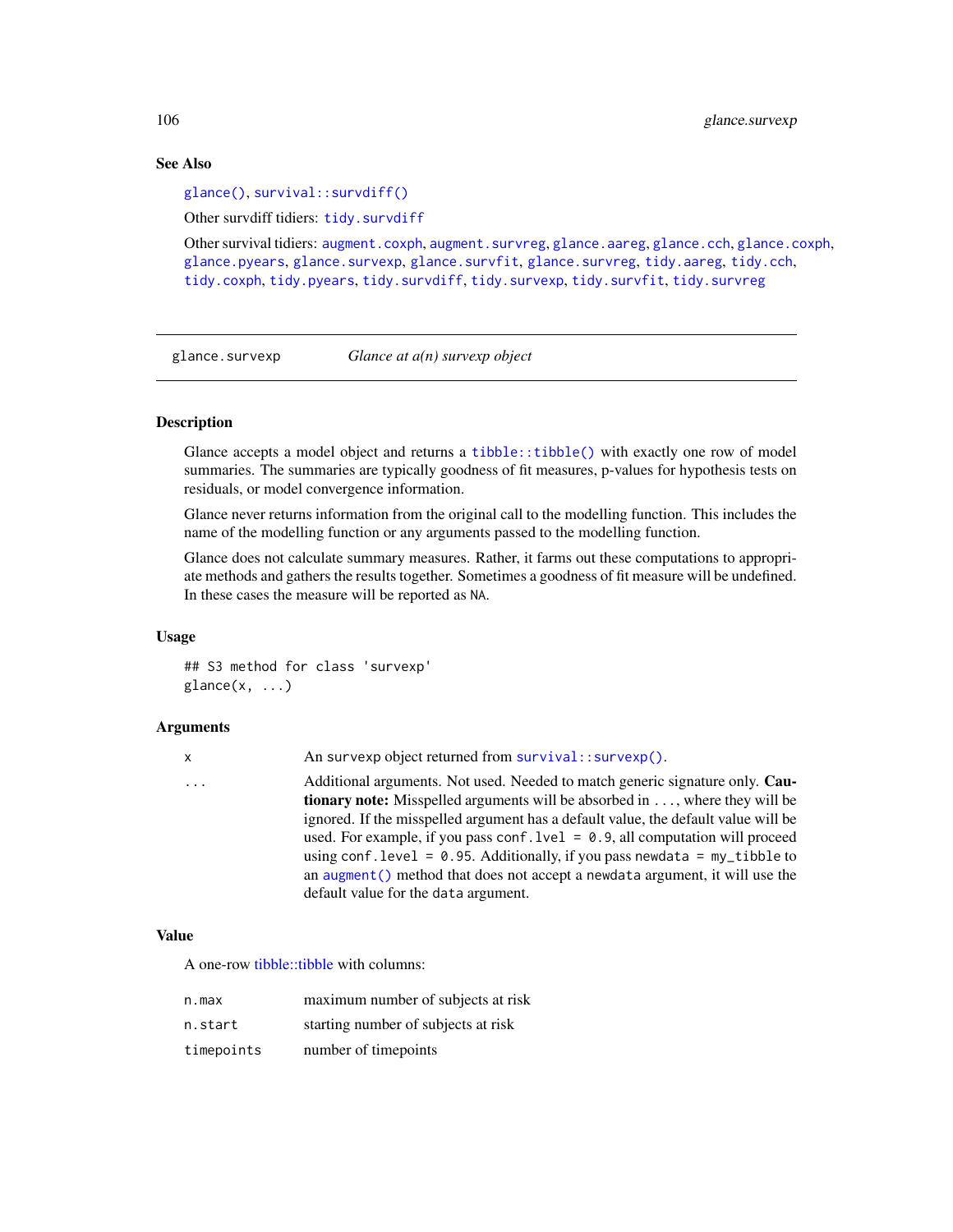# glance.survfit 107

## See Also

[glance\(\)](#page-0-0), [survival::survexp\(\)](#page-0-0)

Other survexp tidiers: [tidy.survexp](#page-230-0)

Other survival tidiers: [augment.coxph](#page-7-0), [augment.survreg](#page-46-0), [glance.aareg](#page-59-0), [glance.cch](#page-65-0), [glance.coxph](#page-66-0), [glance.pyears](#page-97-0), [glance.survdiff](#page-104-0), [glance.survfit](#page-106-0), [glance.survreg](#page-107-0), [tidy.aareg](#page-126-0), [tidy.cch](#page-142-0), [tidy.coxph](#page-148-0), [tidy.pyears](#page-216-0), [tidy.survdiff](#page-229-0), [tidy.survexp](#page-230-0), [tidy.survfit](#page-231-0), [tidy.survreg](#page-233-0)

<span id="page-106-0"></span>glance.survfit *Glance at a(n) survfit object*

# Description

Glance accepts a model object and returns a [tibble::tibble\(\)](#page-0-0) with exactly one row of model summaries. The summaries are typically goodness of fit measures, p-values for hypothesis tests on residuals, or model convergence information.

Glance never returns information from the original call to the modelling function. This includes the name of the modelling function or any arguments passed to the modelling function.

Glance does not calculate summary measures. Rather, it farms out these computations to appropriate methods and gathers the results together. Sometimes a goodness of fit measure will be undefined. In these cases the measure will be reported as NA.

## Usage

```
## S3 method for class 'survfit'
\text{glance}(x, \ldots)
```
#### Arguments

x An survfit object returned from [survival::survfit\(\)](#page-0-0).

... Additional arguments. Not used. Needed to match generic signature only. Cautionary note: Misspelled arguments will be absorbed in ..., where they will be ignored. If the misspelled argument has a default value, the default value will be used. For example, if you pass conf.  $level = 0.9$ , all computation will proceed using conf.level =  $0.95$ . Additionally, if you pass newdata = my\_tibble to an [augment\(\)](#page-0-0) method that does not accept a newdata argument, it will use the default value for the data argument.

## Value

| records | number of observations |
|---------|------------------------|
| n.max   | n.max                  |
| n.start | n.start                |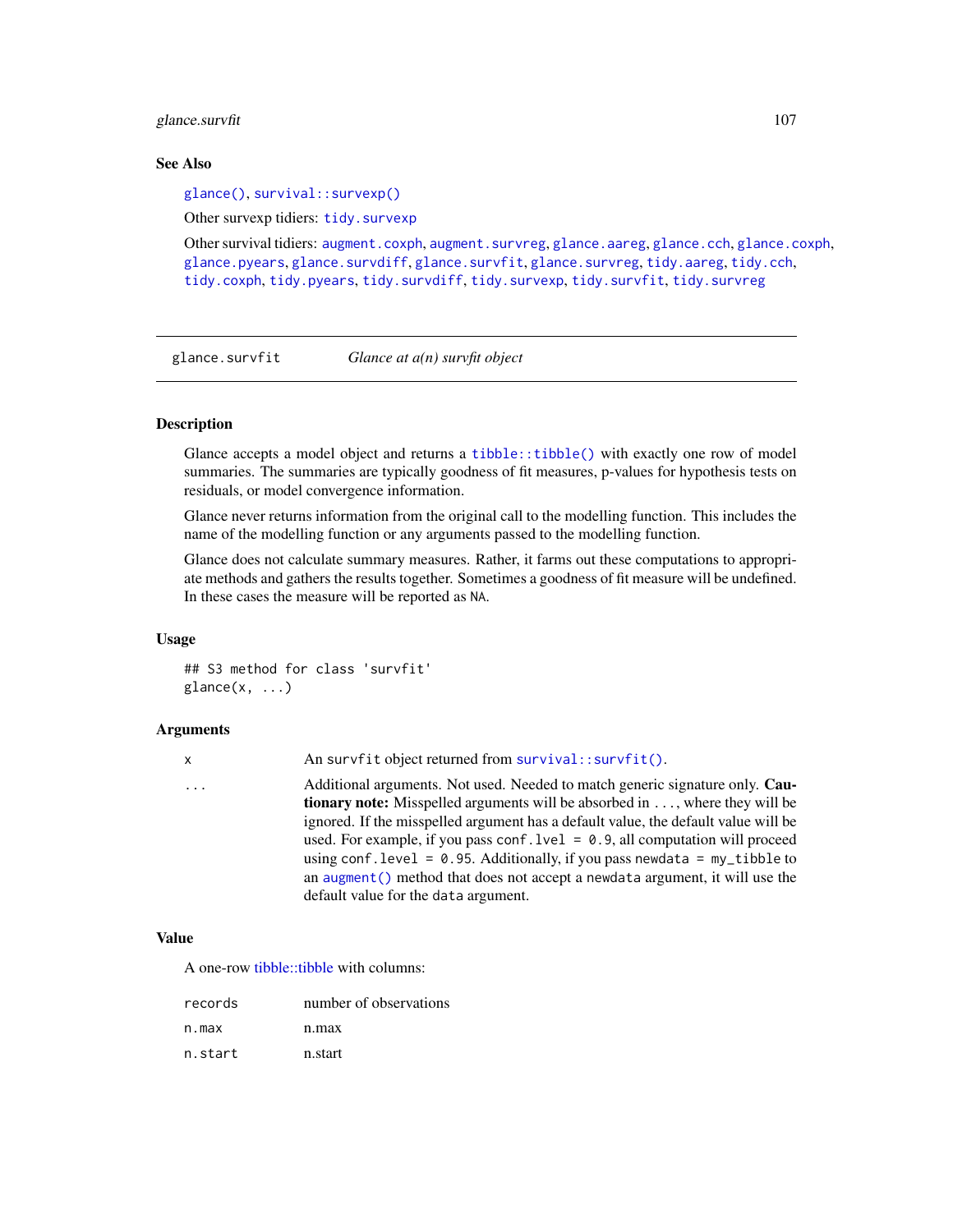# 108 glance.survreg

| events          | number of events                               |
|-----------------|------------------------------------------------|
| rmean           | Restricted mean (see survival::print.survfit() |
| rmean.std.error |                                                |
|                 | Restricted mean standard error                 |
| median          | median survival                                |
| conf.low        | lower end of confidence interval on median     |
| conf.high       | upper end of confidence interval on median     |
|                 |                                                |

## See Also

[glance\(\)](#page-0-0), [survival::survfit\(\)](#page-0-0)

Other cch tidiers: [glance.cch](#page-65-0), [tidy.cch](#page-142-0)

Other survival tidiers: [augment.coxph](#page-7-0), [augment.survreg](#page-46-0), [glance.aareg](#page-59-0), [glance.cch](#page-65-0), [glance.coxph](#page-66-0), [glance.pyears](#page-97-0), [glance.survdiff](#page-104-0), [glance.survexp](#page-105-0), [glance.survreg](#page-107-0), [tidy.aareg](#page-126-0), [tidy.cch](#page-142-0), [tidy.coxph](#page-148-0), [tidy.pyears](#page-216-0), [tidy.survdiff](#page-229-0), [tidy.survexp](#page-230-0), [tidy.survfit](#page-231-0), [tidy.survreg](#page-233-0)

<span id="page-107-0"></span>glance.survreg *Glance at a(n) survreg object*

#### Description

Glance accepts a model object and returns a [tibble::tibble\(\)](#page-0-0) with exactly one row of model summaries. The summaries are typically goodness of fit measures, p-values for hypothesis tests on residuals, or model convergence information.

Glance never returns information from the original call to the modelling function. This includes the name of the modelling function or any arguments passed to the modelling function.

Glance does not calculate summary measures. Rather, it farms out these computations to appropriate methods and gathers the results together. Sometimes a goodness of fit measure will be undefined. In these cases the measure will be reported as NA.

# Usage

```
## S3 method for class 'survreg'
\text{glance}(x, \ldots)
```
#### Arguments

x An survreg object returned from [survival::survreg\(\)](#page-0-0).

... Additional arguments. Not used. Needed to match generic signature only. Cautionary note: Misspelled arguments will be absorbed in ..., where they will be ignored. If the misspelled argument has a default value, the default value will be used. For example, if you pass conf.  $level = 0.9$ , all computation will proceed using conf.level =  $0.95$ . Additionally, if you pass newdata = my\_tibble to an [augment\(\)](#page-0-0) method that does not accept a newdata argument, it will use the default value for the data argument.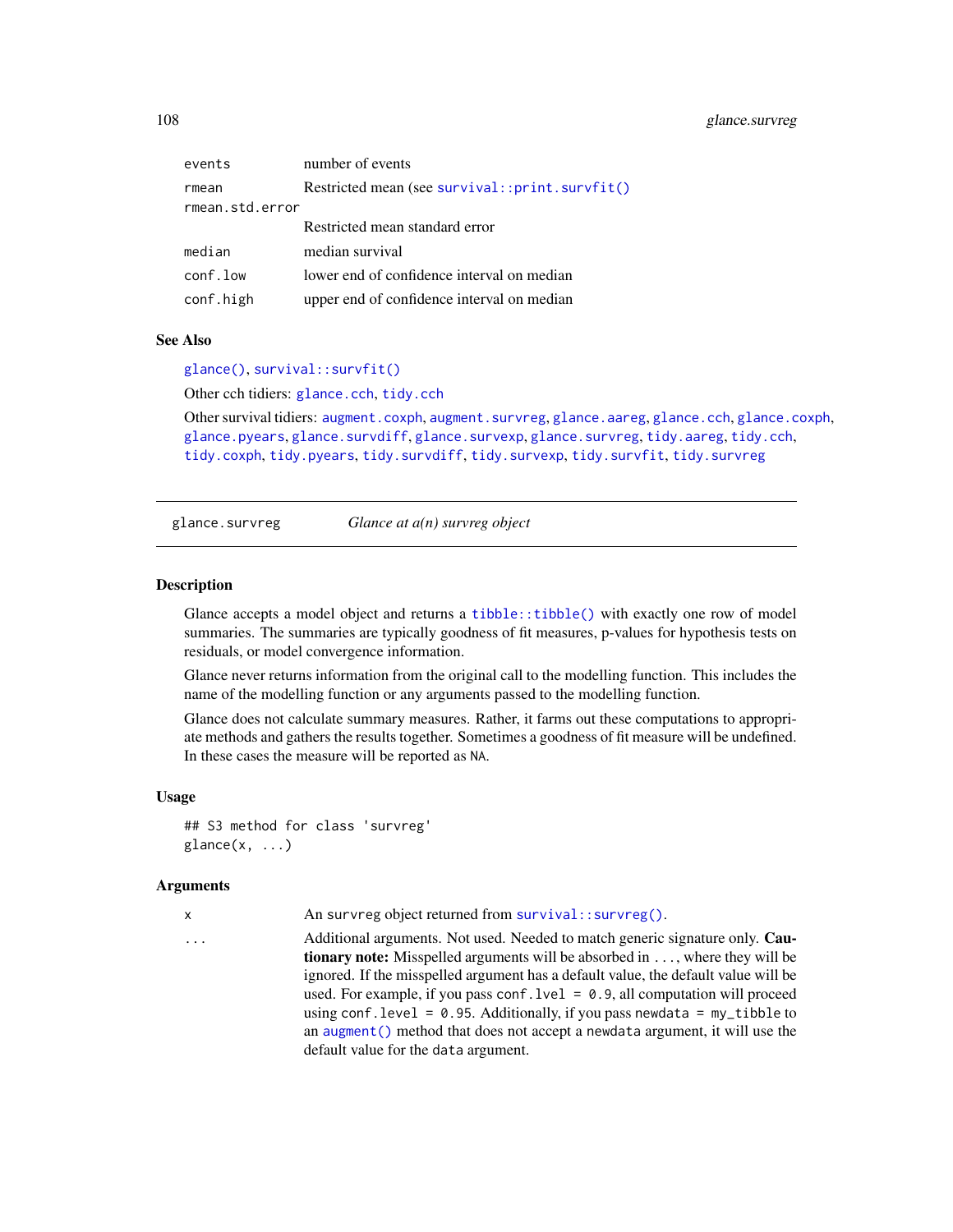# glance\_optim 109

## Value

A one-row [tibble::tibble](#page-0-0) with columns:

| iter        | number of iterations           |
|-------------|--------------------------------|
| df          | degrees of freedom             |
| statistic   | chi-squared statistic          |
| p.value     | p-value from chi-squared test  |
| logLik      | log likelihood                 |
| ATC         | Akaike information criterion   |
| <b>BIC</b>  | Bayesian information criterion |
| df.residual | residual degrees of freedom    |

# See Also

#### [glance\(\)](#page-0-0), [survival::survreg\(\)](#page-0-0)

Other survreg tidiers: [augment.survreg](#page-46-0), [tidy.survreg](#page-233-0)

Other survival tidiers: [augment.coxph](#page-7-0), [augment.survreg](#page-46-0), [glance.aareg](#page-59-0), [glance.cch](#page-65-0), [glance.coxph](#page-66-0), [glance.pyears](#page-97-0), [glance.survdiff](#page-104-0), [glance.survexp](#page-105-0), [glance.survfit](#page-106-0), [tidy.aareg](#page-126-0), [tidy.cch](#page-142-0), [tidy.coxph](#page-148-0), [tidy.pyears](#page-216-0), [tidy.survdiff](#page-229-0), [tidy.survexp](#page-230-0), [tidy.survfit](#page-231-0), [tidy.survreg](#page-233-0)

<span id="page-108-0"></span>glance\_optim *Tidy a(n) optim object masquerading as list*

#### Description

Broom tidies a number of lists that are effectively S3 objects without a class attribute. For example, [stats::optim\(\)](#page-0-0), [svd\(\)](#page-0-0) and [akima::interp\(\)](#page-0-0) produce consistent output, but because they do not have a class attribute, they cannot be handled by S3 dispatch.

These functions look at the elements of a list and determine if there is an appropriate tidying method to apply to the list. Those tidiers are themselves are implemented as functions of the form tidy\_<function> or glance\_<function> and are not exported (but they are documented!).

If no appropriate tidying method is found, throws an error.

## Usage

glance\_optim(x, ...)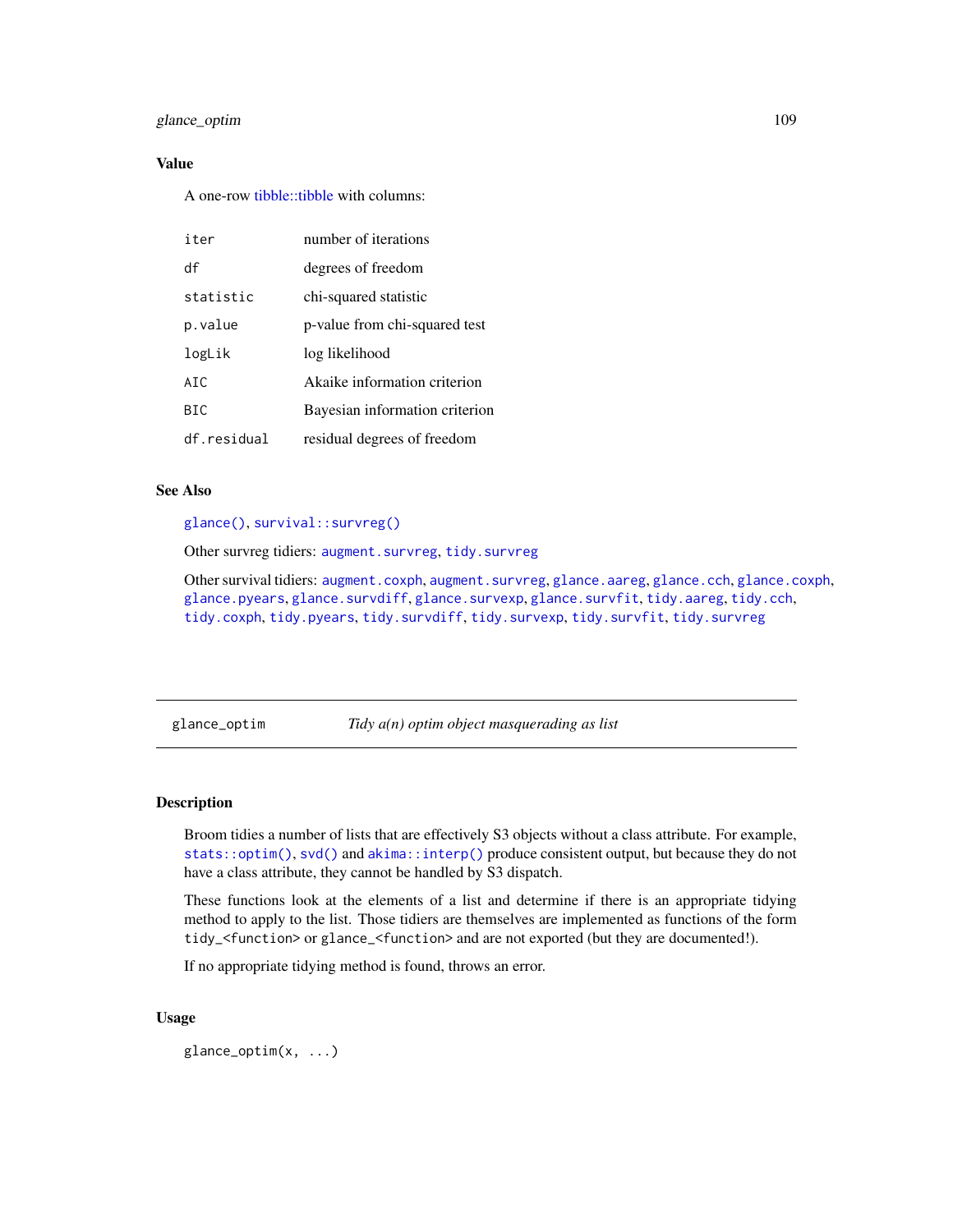# Arguments

| X        | A list returned from $stats::optim()$ .                                                                                                                                                                                                                  |
|----------|----------------------------------------------------------------------------------------------------------------------------------------------------------------------------------------------------------------------------------------------------------|
| $\ddots$ | Additional arguments. Not used. Needed to match generic signature only. Cau-<br><b>tionary note:</b> Misspelled arguments will be absorbed in , where they will be<br>ignored. If the misspelled argument has a default value, the default value will be |
|          | used. For example, if you pass conf. $1$ ve $1 = 0.9$ , all computation will proceed<br>using conf.level = $0.95$ . Additionally, if you pass newdata = my_tibble to<br>an augment () method that does not accept a newdata argument, it will use the    |
|          | default value for the data argument.                                                                                                                                                                                                                     |

# Value

A one-row [tibble::tibble](#page-0-0) with columns:

| value       | minimized or maximized output value           |
|-------------|-----------------------------------------------|
|             | function.count number of calls to fn          |
|             | gradient.count number of calls to gr          |
| convergence | convergence code representing the error state |

# See Also

# [glance\(\)](#page-0-0), [optim\(\)](#page-0-0)

Other list tidiers: [list\\_tidiers](#page-110-0), [tidy\\_irlba](#page-239-0), [tidy\\_optim](#page-241-0), [tidy\\_svd](#page-242-0), [tidy\\_xyz](#page-244-0)

| insert NAs | insert a row of NAs into a data frame wherever another data frame has |
|------------|-----------------------------------------------------------------------|
|            | NA s                                                                  |

# Description

insert a row of NAs into a data frame wherever another data frame has NAs

# Usage

insert\_NAs(x, original)

# Arguments

|          | data frame that has one row for each non-NA row in original |
|----------|-------------------------------------------------------------|
| original | data frame with NAs                                         |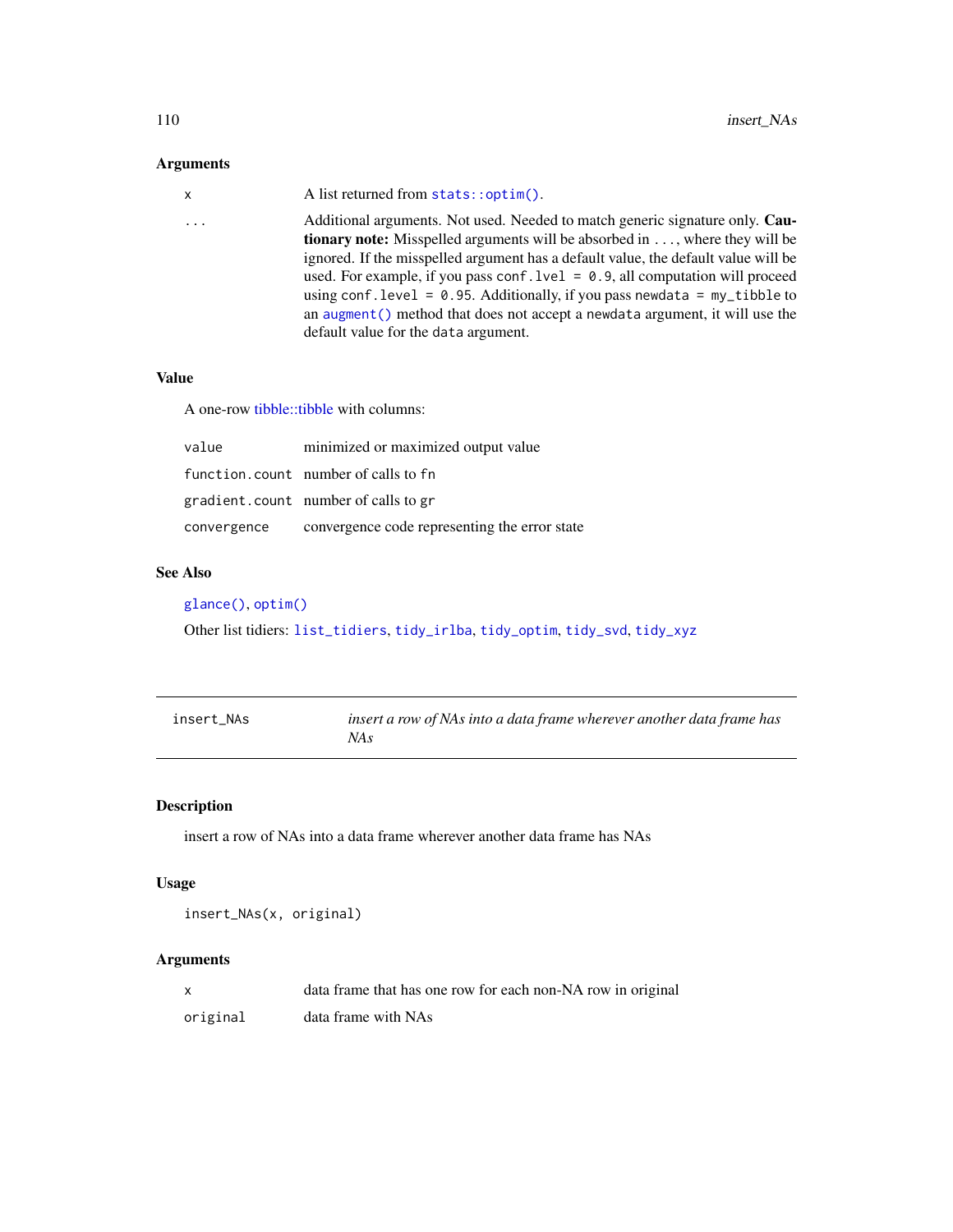<span id="page-110-0"></span>

#### Description

Broom tidies a number of lists that are effectively S3 objects without a class attribute. For example, [stats::optim\(\)](#page-0-0), [svd\(\)](#page-0-0) and [akima::interp\(\)](#page-0-0) produce consistent output, but because they do not have a class attribute, they cannot be handled by S3 dispatch.

#### Usage

```
## S3 method for class 'list'
tidy(x, \ldots)## S3 method for class 'list'
\text{glance}(x, \ldots)
```
#### Arguments

| $\mathsf{x}$ | A list, potentially representing an object that can be tidied. |
|--------------|----------------------------------------------------------------|
| $\cdots$     | Additionally arguments passed to the tidying function.         |

## Details

These functions look at the elements of a list and determine if there is an appropriate tidying method to apply to the list. Those tidiers are themselves are implemented as functions of the form tidy\_<function> or glance\_<function> and are not exported (but they are documented!).

If no appropriate tidying method is found, throws an error.

#### See Also

Other list tidiers: [glance\\_optim](#page-108-0), [tidy\\_irlba](#page-239-0), [tidy\\_optim](#page-241-0), [tidy\\_svd](#page-242-0), [tidy\\_xyz](#page-244-0)

lme4\_tidiers *Tidying methods for mixed effects models*

#### Description

lme4 tidiers will soon be deprecated in broom and there is no ongoing development of these functions at this time. lme4 tidiers are being developed in the broom.mixed package, which is not yet on CRAN.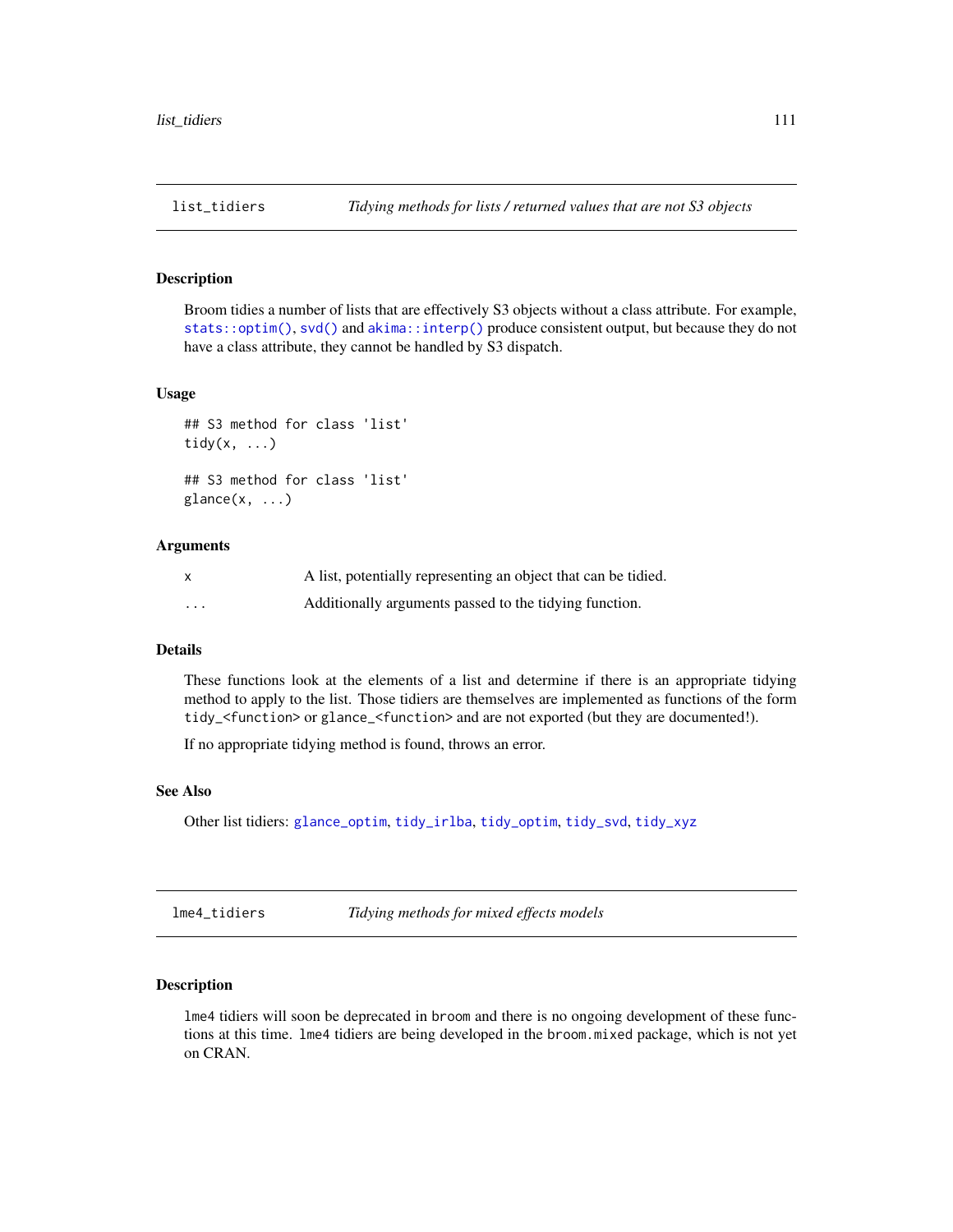## Usage

```
## S3 method for class 'merMod'
tidy(x, effects = c("ran_pars", "fixed"),
  scales = NULL, ran_prefix = NULL, conf.int = FALSE,
  conf. level = 0.95, conf. method = "Wald", ...)## S3 method for class 'merMod'
augment(x, data = stats::model-frame(x), newdata, ...)## S3 method for class 'merMod'
\text{glance}(x, \ldots)
```
# Arguments

| X           | An object of class merMod, such as those from lmer, glmer, or nlmer                                                                                                                                                                                                                                                                                                                            |
|-------------|------------------------------------------------------------------------------------------------------------------------------------------------------------------------------------------------------------------------------------------------------------------------------------------------------------------------------------------------------------------------------------------------|
| effects     | A character vector including one or more of "fixed" (fixed-effect parameters),<br>"ran_pars" (variances and covariances or standard deviations and correlations of<br>random effect terms) or "ran_modes" (conditional modes/BLUPs/latent variable<br>estimates)                                                                                                                               |
| scales      | scales on which to report the variables: for random effects, the choices are "sd-<br>cor"' (standard deviations and correlations: the default if scales is NULL) or<br>"vcov"' (variances and covariances). NA means no transformation, appropriate<br>e.g. for fixed effects; inverse-link transformations (exponentiation or logistic)<br>are not yet implemented, but may be in the future. |
| ran_prefix  | a length-2 character vector specifying the strings to use as prefixes for self-<br>(variance/standard deviation) and cross- (covariance/correlation) random effects<br>terms                                                                                                                                                                                                                   |
| conf.int    | whether to include a confidence interval                                                                                                                                                                                                                                                                                                                                                       |
| conf.level  | confidence level for CI                                                                                                                                                                                                                                                                                                                                                                        |
| conf.method | method for computing confidence intervals (see lme4:: confint.merMod)                                                                                                                                                                                                                                                                                                                          |
| $\cdots$    | extra arguments (not used)                                                                                                                                                                                                                                                                                                                                                                     |
| data        | original data this was fitted on; if not given this will attempt to be reconstructed                                                                                                                                                                                                                                                                                                           |
| newdata     | new data to be used for prediction; optional                                                                                                                                                                                                                                                                                                                                                   |
|             |                                                                                                                                                                                                                                                                                                                                                                                                |

## Details

These methods tidy the coefficients of mixed effects models, particularly responses of the merMod class

When the modeling was performed with na.action =  $"$ na.omit" (as is the typical default), rows with NA in the initial data are omitted entirely from the augmented data frame. When the modeling was performed with na.action = "na.exclude", one should provide the original data as a second argument, at which point the augmented data will contain those rows (typically with NAs in place of the new columns). If the original data is not provided to [augment\(\)](#page-0-0) and na.action = "na.exclude", a warning is raised and the incomplete rows are dropped.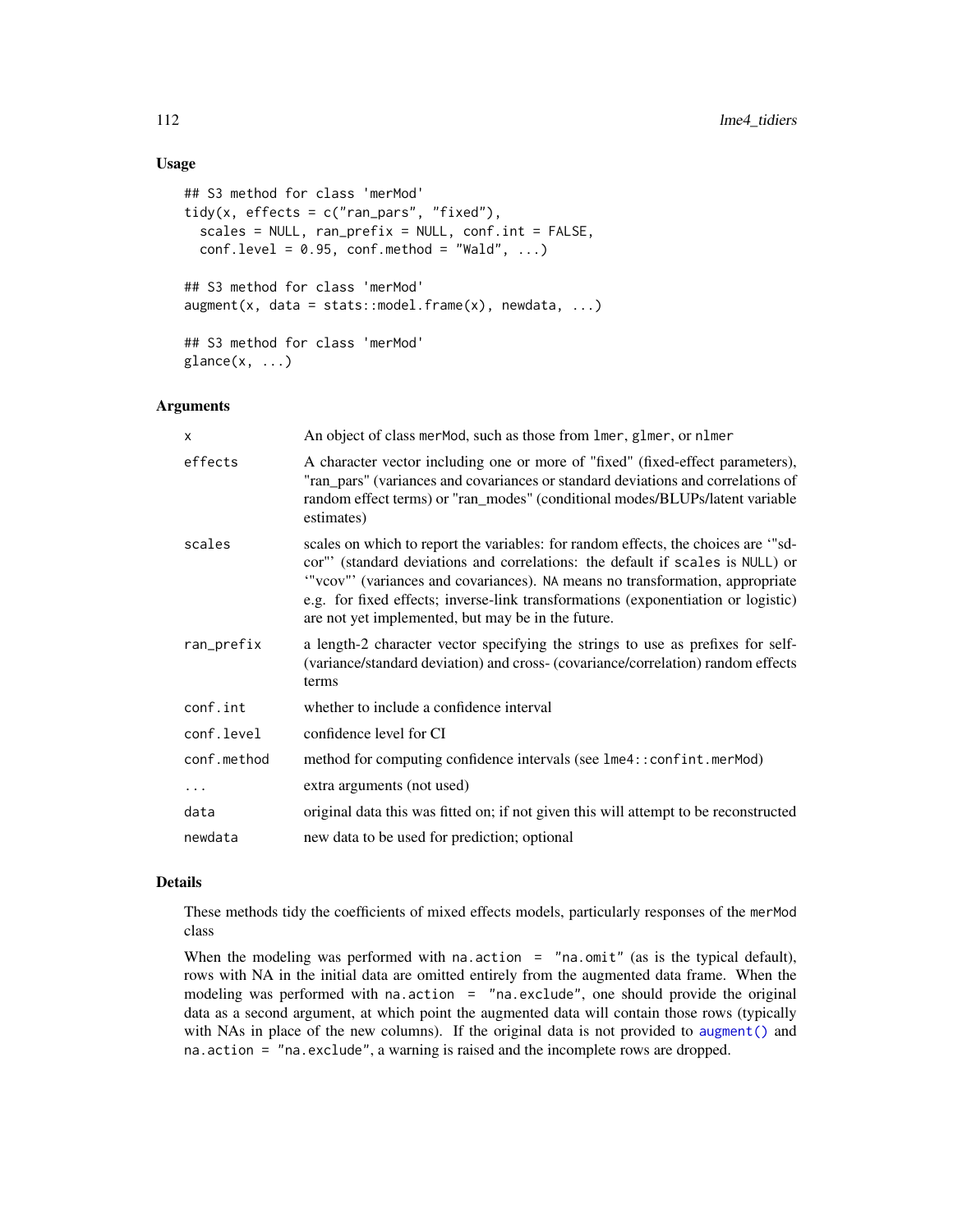# lme4\_tidiers 113

## Value

All tidying methods return a data. frame without rownames. The structure depends on the method chosen.

tidy returns one row for each estimated effect, either with groups depending on the effects parameter. It contains the columns

| group     | the group within which the random effect is being estimated: "fixed" for fixed<br>effects |
|-----------|-------------------------------------------------------------------------------------------|
| level     | level within group (NA except for modes)                                                  |
| term      | term being estimated                                                                      |
| estimate  | estimated coefficient                                                                     |
| std.error | standard error                                                                            |
| statistic | t- or Z-statistic (NA for modes)                                                          |
| p.value   | P-value computed from t-statistic (may be missing/NA)                                     |
|           |                                                                                           |

augment returns one row for each original observation, with columns (each prepended by a .) added. Included are the columns

| .fitted | predicted values                        |
|---------|-----------------------------------------|
| .resid  | residuals                               |
| .fixed  | predicted values with no random effects |

Also added for "merMod" objects, but not for "mer" objects, are values from the response object within the model (of type lmResp, glmResp, nlsResp, etc). These include ".mu", ".offset", ".sqrtXwt", ".sqrtrwt",

glance returns one row with the columns

| sigma    | the square root of the estimated residual variance |
|----------|----------------------------------------------------|
| logLik   | the data's log-likelihood under the model          |
| AIC.     | the Akaike Information Criterion                   |
| BIC.     | the Bayesian Information Criterion                 |
| deviance | deviance                                           |

## See Also

[na.action](#page-0-0)

#### Examples

```
## Not run:
if (require("lme4")) {
    # example regressions are from lme4 documentation
   lmm1 <- lmer(Reaction ~ Days + (Days | Subject), sleepstudy)
    tidy(lmm1)
    tidy(lmm1, effects = "fixed")
    tidy(lmm1, effects = "fixed", conf.int=TRUE)
    tidy(lmm1, effects = "fixed", conf.int=TRUE, conf.method="profile")
```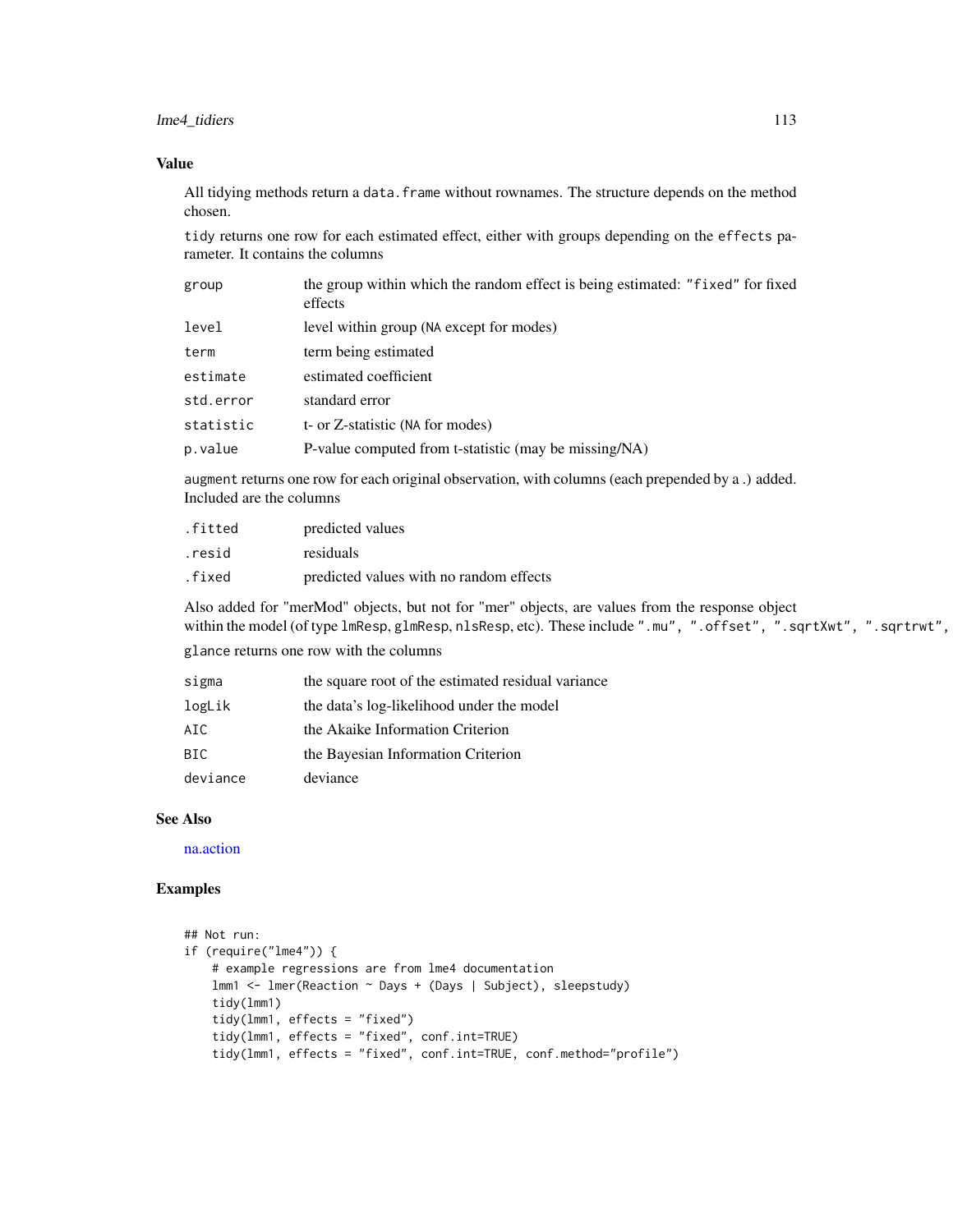```
tidy(lmm1, effects = "ran_modes", conf.int=TRUE)
    head(augment(lmm1, sleepstudy))
   glance(lmm1)
    glmm1 <- glmer(cbind(incidence, size - incidence) \sim period + (1 | herd),
                  data = cbpp, family = binomial)
    tidy(glmm1)
    tidy(glmm1, effects = "fixed")
    head(augment(glmm1, cbpp))
   glance(glmm1)
    startvec <-c(Asym = 200, xmid = 725, scal = 350)nm1 <- nlmer(circumference ~ SSlogis(age, Asym, xmid, scal) ~ Asym|Tree,
                  Orange, start = startvec)
    tidy(nm1)
    tidy(nm1, effects = "fixed")
   head(augment(nm1, Orange))
    glance(nm1)
## End(Not run)
```
matrix\_tidiers *Tidiers for matrix objects*

## Description

}

Matrix tidiers are deprecated and will be removed from an upcoming release of broom.

#### Usage

```
## S3 method for class 'matrix'
tidy(x, \ldots)## S3 method for class 'matrix'
\text{glance}(x, \ldots)
```
#### Arguments

x A matrix ... extra arguments, not used

#### Details

These perform tidying operations on matrix objects. tidy turns the matrix into a data.frame while bringing rownames, if they exist, in as a column called . rownames (since results of tidying operations never contain rownames). glance simply reports the number of rows and columns. Note that no augment method exists for matrices.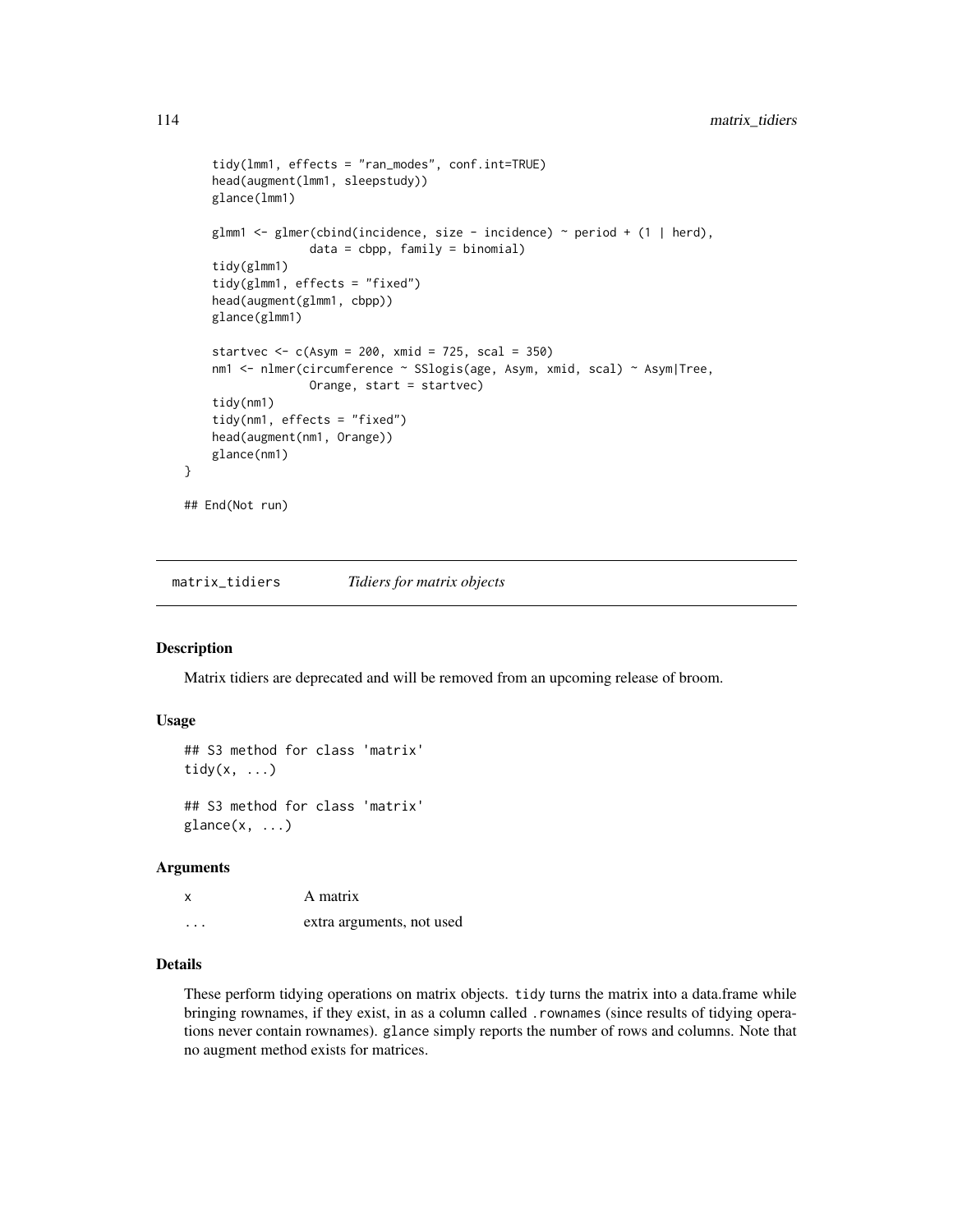# mcmc\_tidiers 115

## Value

tidy.matrix returns the original matrix converted into a data.frame, except that it incorporates rownames (if they exist) into a column called .rownames.

glance returns a one-row data.frame with

| nrow         | number of rows                                                  |
|--------------|-----------------------------------------------------------------|
| ncol         | number of columns                                               |
| complete.obs | number of rows that have no missing values                      |
| na.fraction  | fraction of values across all rows and columns that are missing |

#### Examples

```
## Not run:
mat <- as.matrix(mtcars)
tidy(mat)
glance(mat)
## End(Not run)
```
## **Description**

MCMC tidiers will soon be deprecated in broom and there is no ongoing development of these functions at this time. MCMC tidiers are being developed in the broom.mixed package, which is not yet on CRAN.

#### Usage

```
tidyMCMC(x, pars, estimate.method = "mean", conf.int = FALSE,
  conf. level = 0.95, conf. method = "quantile", dropparse = "lp__",rhat = FALSE, ess = FALSE, ...## S3 method for class 'rjags'
tidy(x, pars, estimate.method = "mean",
 conf.int = FALSE, conf.level = 0.95, conf.method = "quantile", ...)## S3 method for class 'stanfit'
tidy(x, pars, estimate.method = "mean",
 conf.int = FALSE, conf.level = 0.95, conf.method = "quantile",
 droppars = "lp_{--}", rhat = FALSE, ess = FALSE, ...)
```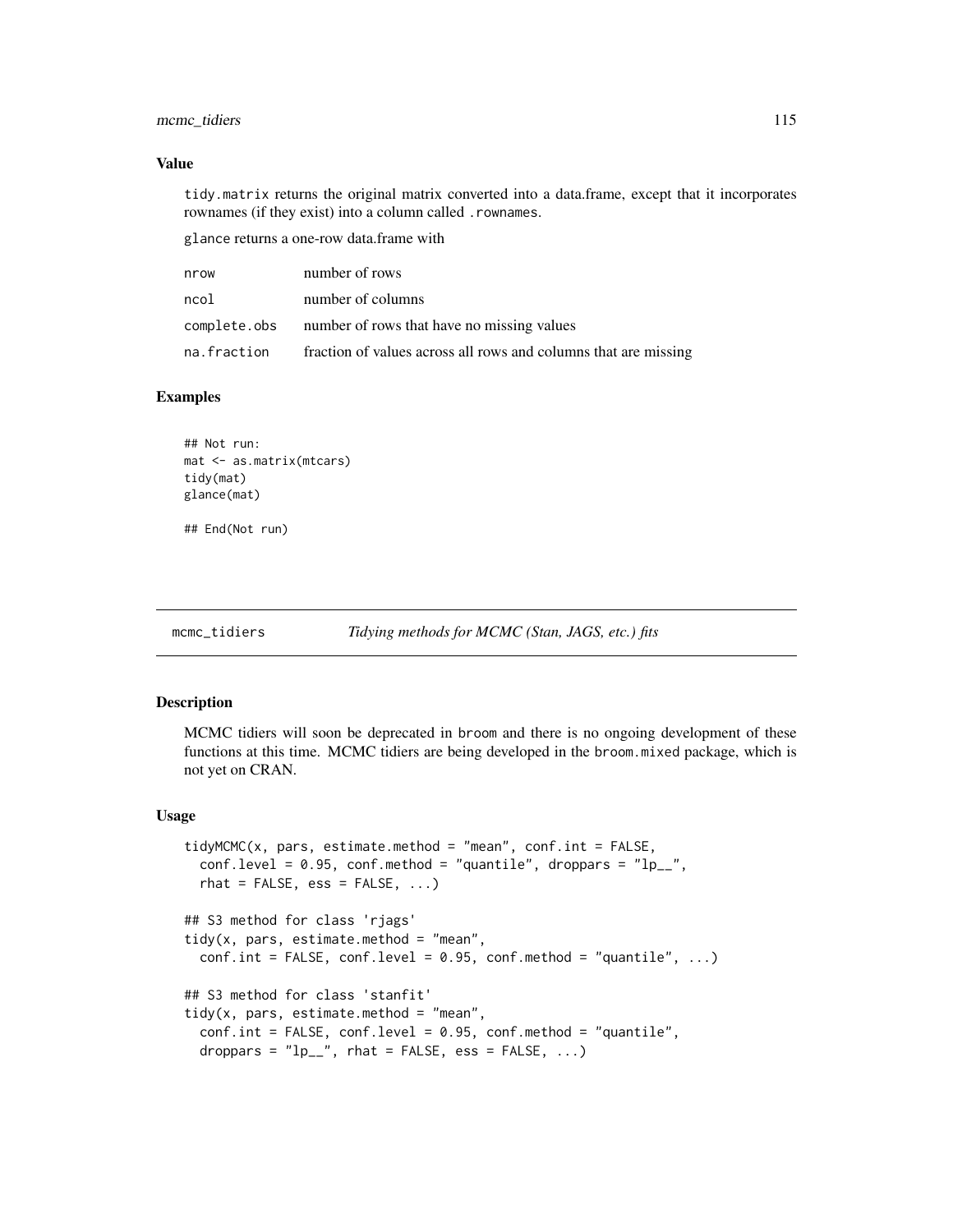## **Arguments**

| X               | an object of class "stanfit"                                                  |
|-----------------|-------------------------------------------------------------------------------|
| pars            | (character) specification of which parameters to include                      |
| estimate.method |                                                                               |
|                 | method for computing point estimate ("mean" or median")                       |
| conf.int        | (logical) include confidence interval?                                        |
| conf.level      | probability level for CI                                                      |
| conf.method     | method for computing confidence intervals ("quantile" or "HPD interval")      |
| droppars        | Parameters not to include in the output (such as log-probability information) |
| rhat, ess       | (logical) include Rhat and/or effective sample size estimates?                |
| $\cdot$         | unused                                                                        |

## Examples

## Not run:

```
# Using example from "RStan Getting Started"
# https://github.com/stan-dev/rstan/wiki/RStan-Getting-Started
model_file <- system.file("extdata", "8schools.stan", package = "broom")
schools_dat <- list(J = 8,
                   y = c(28, 8, -3, 7, -1, 1, 18, 12),signa = c(15, 10, 16, 11, 9, 11, 10, 18))if (requireNamespace("rstan", quietly = TRUE)) {
  set.seed(2015)
  rstan_example <- stan(file = model_file, data = schools_dat,
                       iter = 100, chains = 2)
}
## End(Not run)
if (requireNamespace("rstan", quietly = TRUE)) {
  # the object from the above code was saved as rstan_example.rda
  infile <- system.file("extdata", "rstan_example.rda", package = "broom")
  load(infile)
  tidy(rstan_example)
  tidy(rstan_example, conf.int = TRUE, pars = "theta")
  td_mean <- tidy(rstan_example, conf.int = TRUE)
  td_median <- tidy(rstan_example, conf.int = TRUE, estimate.method = "median")
  library(dplyr)
  library(ggplot2)
  tds <- rbind(mutate(td_mean, method = "mean"),
```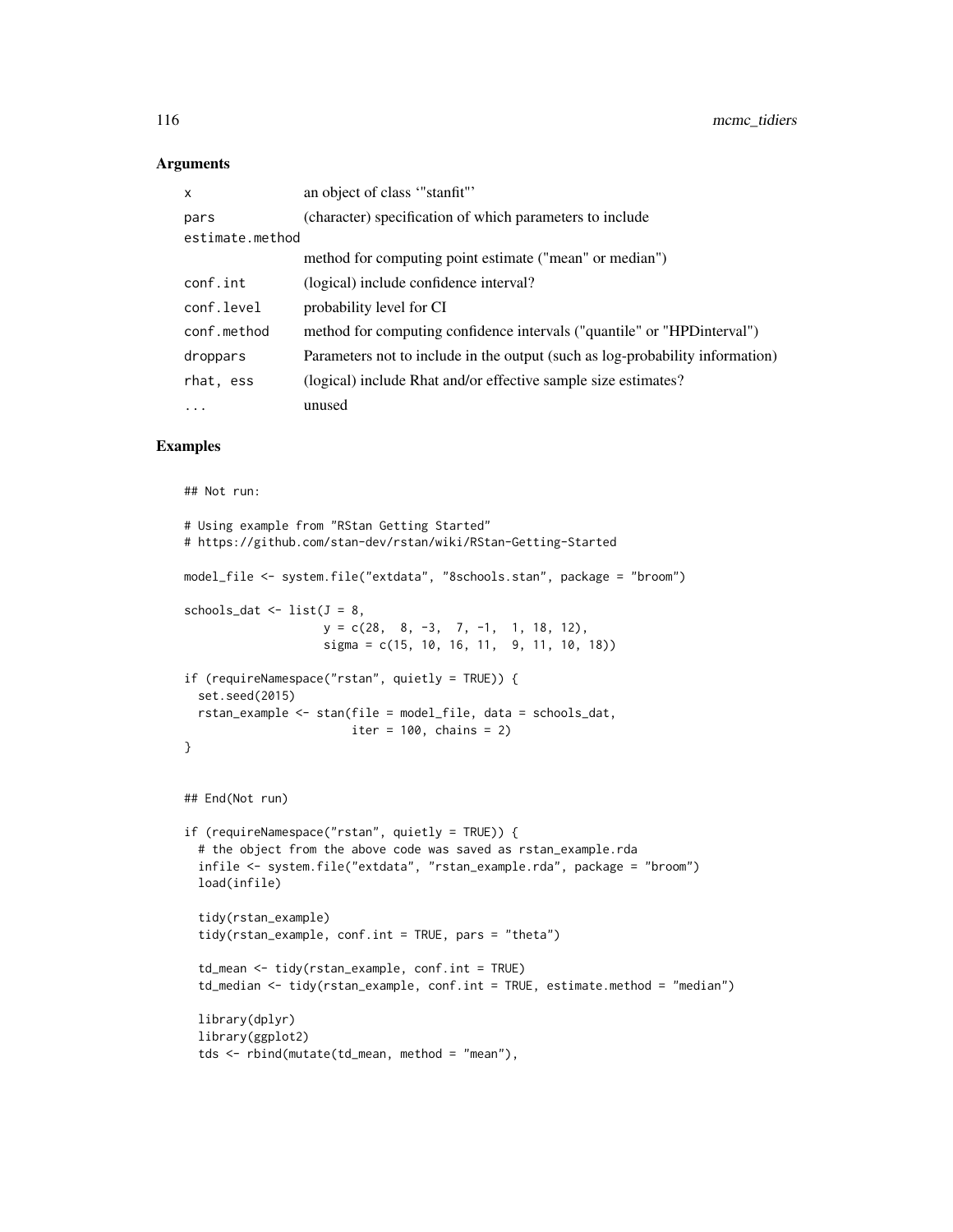```
mutate(td_median, method = "median"))
 ggplot(tds, aes(estimate, term)) +
   geom\_errorbarh(aes(xmin = conf.low, xmax = conf.high)) +geom_point(aes(color = method))
}
```
nlme\_tidiers *Tidying methods for mixed effects models*

#### Description

nlme tidiers will soon be deprecated in broom and there is no ongoing development of these functions at this time. nlme tidiers are being developed in the broom.mixed package, which is not yet on CRAN.

## Usage

```
## S3 method for class 'lme'
tidy(x, effects = "random", \ldots)
## S3 method for class 'lme'
augment(x, data = x$data, newdata, ...)## S3 method for class 'lme'
\text{glance}(x, \ldots)
```
## Arguments

| x.      | An object of class lme, such as those from lme or nlme                               |
|---------|--------------------------------------------------------------------------------------|
| effects | Either "random" (default) or "fixed"                                                 |
| .       | extra arguments (not used)                                                           |
| data    | original data this was fitted on; if not given this will attempt to be reconstructed |
| newdata | new data to be used for prediction; optional                                         |

#### Details

These methods tidy the coefficients of mixed effects models of the lme class from functions of the nlme package.

When the modeling was performed with na.action =  $"$ na.omit" (as is the typical default), rows with NA in the initial data are omitted entirely from the augmented data frame. When the modeling was performed with na.action = "na.exclude", one should provide the original data as a second argument, at which point the augmented data will contain those rows (typically with NAs in place of the new columns). If the original data is not provided to [augment\(\)](#page-0-0) and na.action = "na.exclude", a warning is raised and the incomplete rows are dropped.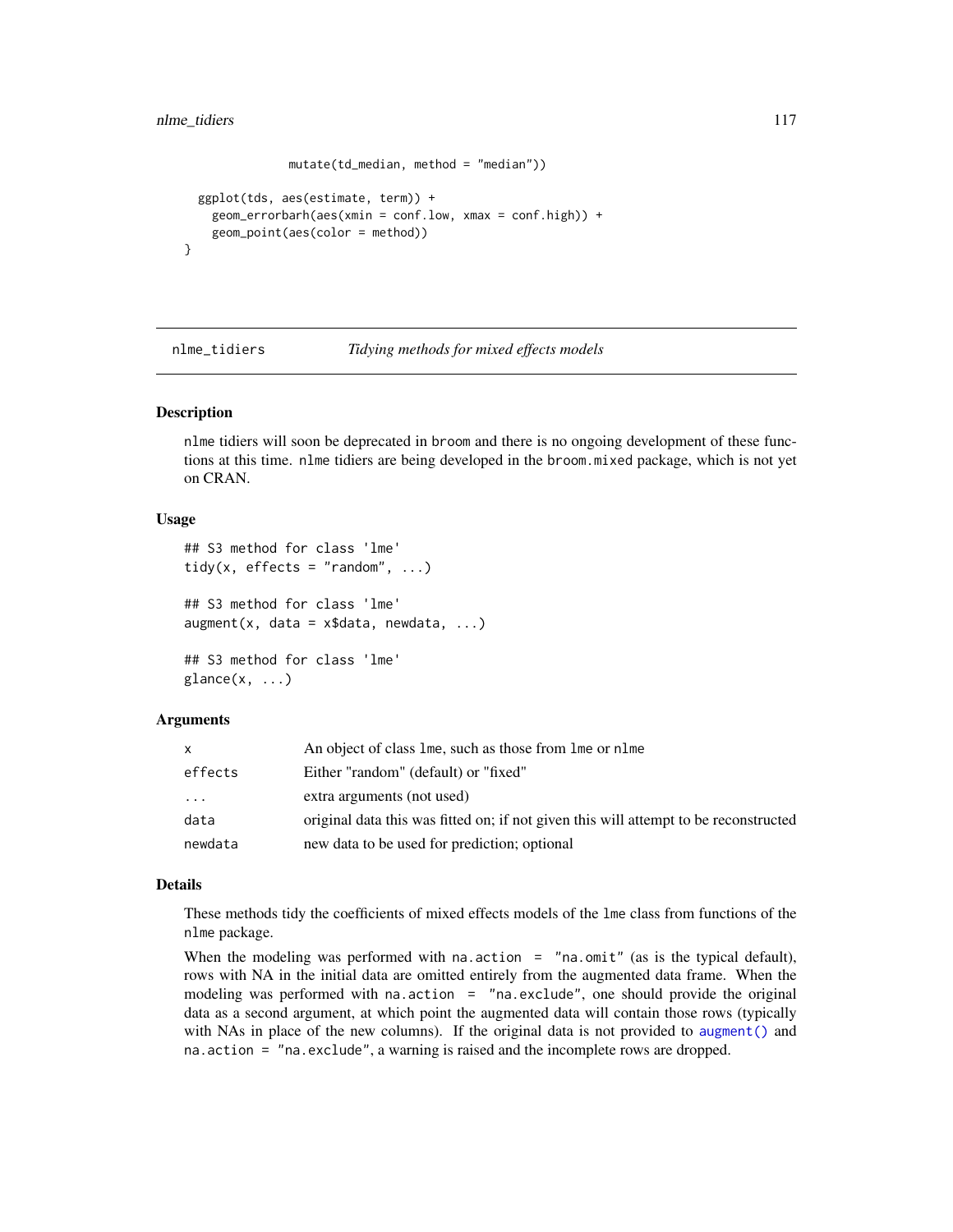# Value

All tidying methods return a data. frame without rownames. The structure depends on the method chosen.

tidy returns one row for each estimated effect, either random or fixed depending on the effects parameter. If effects = "random", it contains the columns

| group    | the group within which the random effect is being estimated |
|----------|-------------------------------------------------------------|
| level    | level within group                                          |
| term     | term being estimated                                        |
| estimate | estimated coefficient                                       |

If effects="fixed", tidy returns the columns

| term      | fixed term being estimated        |
|-----------|-----------------------------------|
| estimate  | estimate of fixed effect          |
| std.error | standard error                    |
| statistic | t-statistic                       |
| p.value   | P-value computed from t-statistic |

augment returns one row for each original observation, with columns (each prepended by a .) added. Included are the columns

| .fitted | predicted values                        |
|---------|-----------------------------------------|
| .resid  | residuals                               |
| .fixed  | predicted values with no random effects |

glance returns one row with the columns

| sigma    | the square root of the estimated residual variance                                                                                                                                                                |
|----------|-------------------------------------------------------------------------------------------------------------------------------------------------------------------------------------------------------------------|
| logLik   | the data's log-likelihood under the model                                                                                                                                                                         |
| AIC      | the Akaike Information Criterion                                                                                                                                                                                  |
| BIC      | the Bayesian Information Criterion                                                                                                                                                                                |
| deviance | returned as NA. To quote Brian Ripley on R-help: McCullagh & Nelder (1989)<br>would be the authoritative reference, but the 1982 first edition manages to use<br>'deviance' in three separate senses on one page. |

# See Also

[na.action](#page-0-0)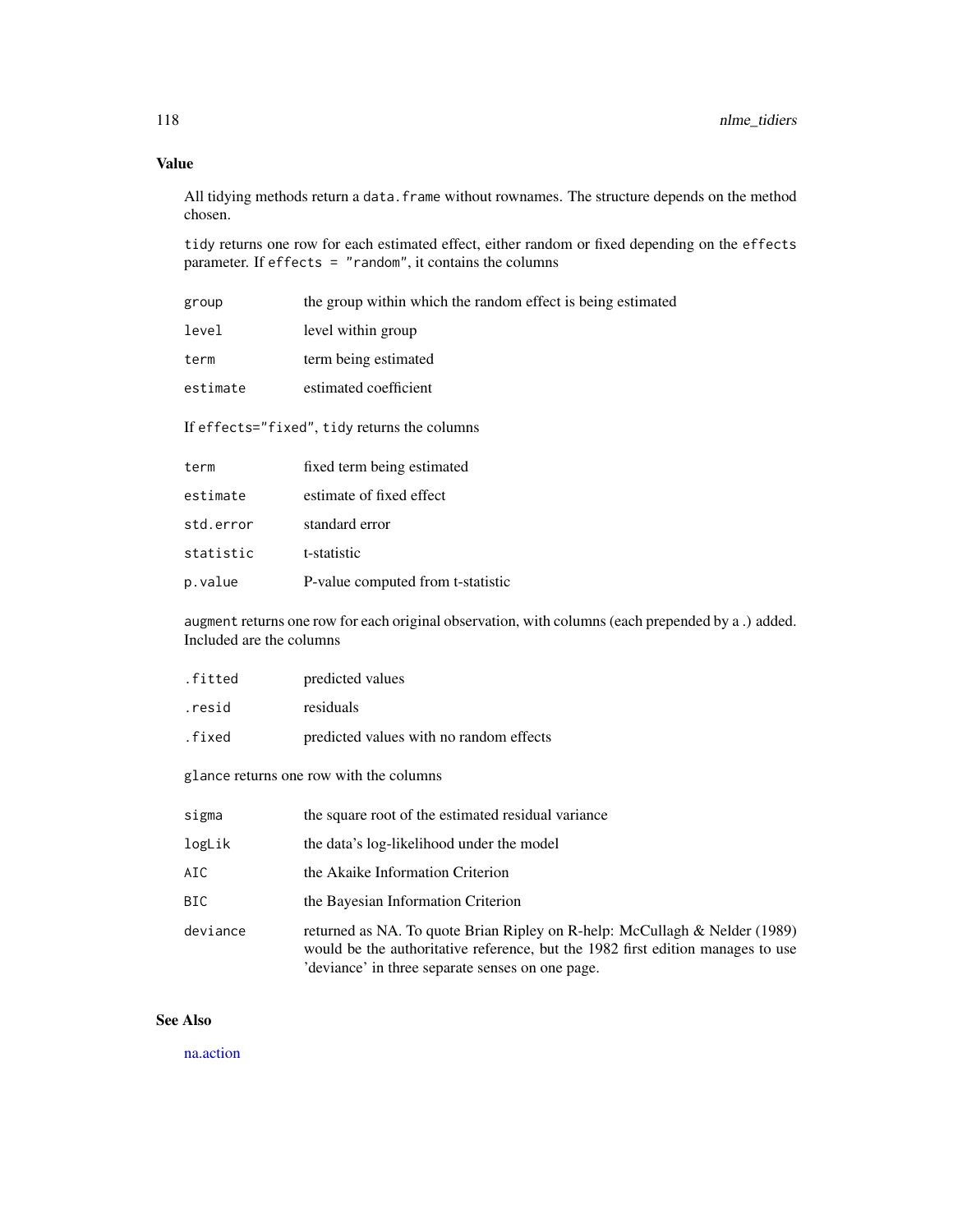# null\_tidiers 119

# Examples

```
## Not run:
if (require("nlme") & require("lme4")) {
    # example regressions are from lme4 documentation, but used for nlme
   lmm1 <- lme(Reaction ~ Days, random=~ Days|Subject, sleepstudy)
    tidy(lmm1)
    tidy(lmm1, effects = "fixed")
   head(augment(lmm1, sleepstudy))
   glance(lmm1)
   startvec <-c(Asym = 200, xmid = 725, scal = 350)nm1 <- nlme(circumference ~ SSlogis(age, Asym, xmid, scal),
                  data = Orange,
                  fixed = Asym + xmid + scal ~ 1,
                  random = Asym \sim 1,
                  start = startvec)
    tidy(nm1)
    tidy(nm1, effects = "fixed")
    head(augment(nm1, Orange))
   glance(nm1)
}
## End(Not run)
```
null\_tidiers *Tidiers for NULL inputs*

# Description

tidy(NULL), glance(NULL) and augment(NULL) all return an empty [tibble::tibble.](#page-0-0) This empty tibble can be treated a tibble with zero rows, making it convenient to combine with other tibbles using functions like [purrr::map\\_df\(\)](#page-0-0) on lists of potentially NULL objects.

# Usage

```
## S3 method for class 'NULL'
tidy(x, \ldots)## S3 method for class 'NULL'
\text{glance}(x, \ldots)## S3 method for class 'NULL'
augment(x, \ldots)
```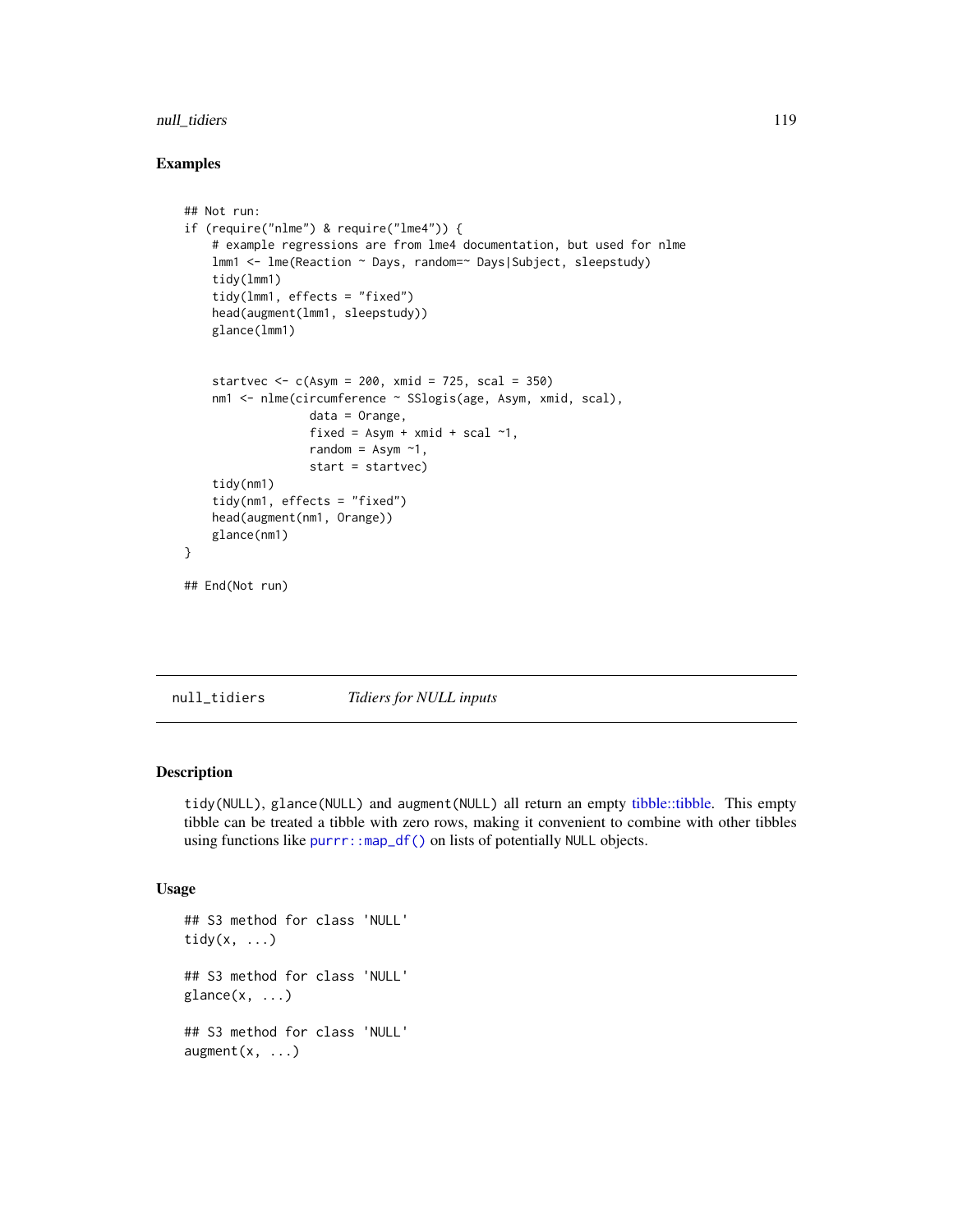#### Arguments

|          | The value NULL.                  |
|----------|----------------------------------|
| $\cdots$ | Additional arguments (not used). |

# Value

An empty [tibble::tibble.](#page-0-0)

#### See Also

[tibble::tibble](#page-0-0)

rowwise\_df\_tidiers *Tidying methods for rowwise\_dfs from dplyr, for tidying each row and recombining the results*

### Description

Rowwise tidiers are deprecated and will be removed from an upcoming version of broom. We strongly recommend moving to a nest-map-unnest workflow over a rowwise-do workflow. See the vignettes for examples.

# Usage

```
## S3 method for class 'rowwise_df'
tidy(x, object, ...)
## S3 method for class 'rowwise_df'
tidy_(x, object, ...)
## S3 method for class 'rowwise_df'
augment(x, object, ...)
## S3 method for class 'rowwise_df'
augment_(x, object, ...)
## S3 method for class 'rowwise_df'
glance(x, object, ...)
## S3 method for class 'rowwise_df'
glance_(x, object, ...)
## S3 method for class 'tbl_df'
tidy(x, ...)
## S3 method for class 'tbl_df'
```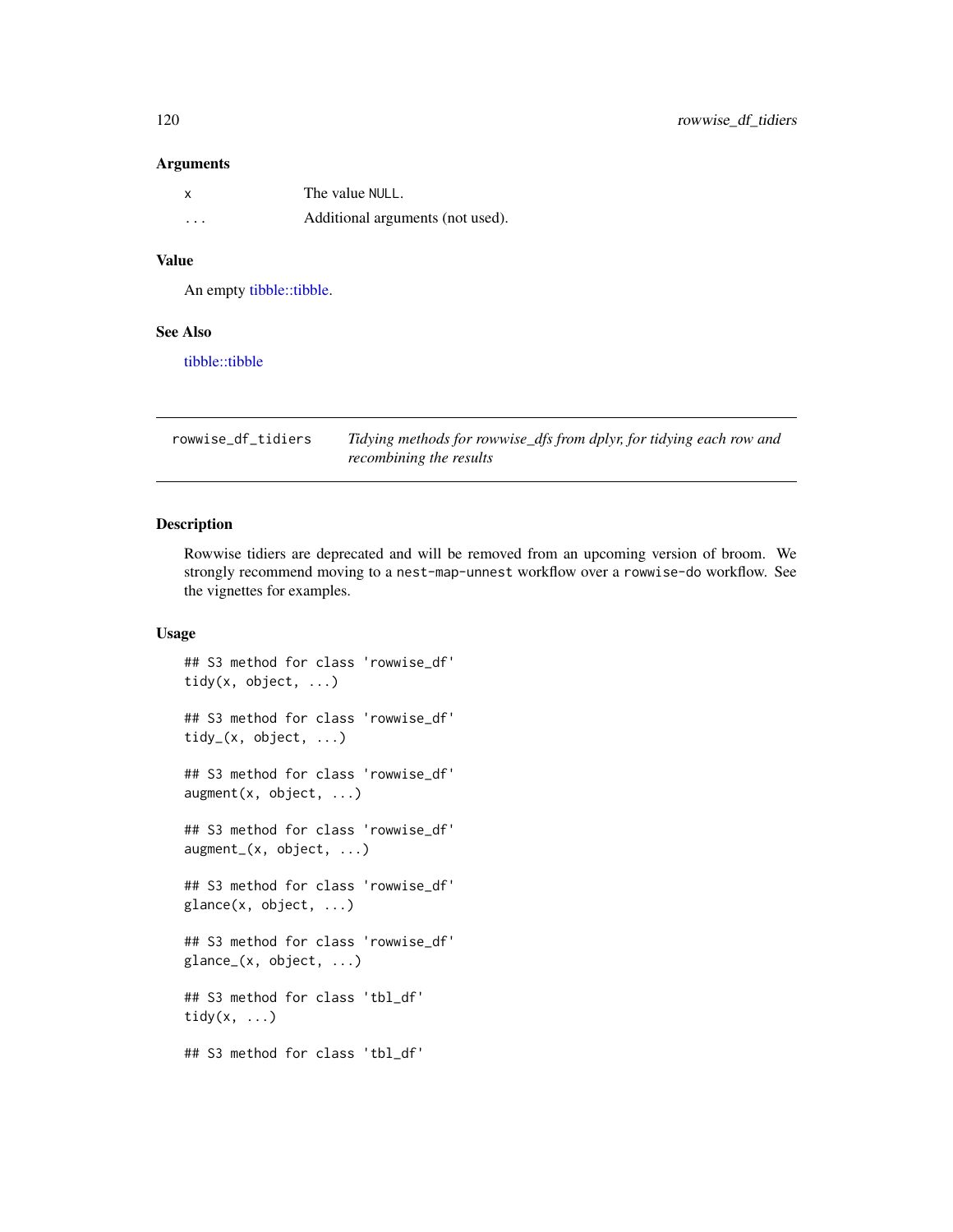# rowwise\_df\_tidiers 121

```
augment(x, \ldots)## S3 method for class 'tbl_df'
```

```
\text{glance}(x, \ldots)
```
#### **Arguments**

| x.        | a rowwise df                                                                                                                                                         |
|-----------|----------------------------------------------------------------------------------------------------------------------------------------------------------------------|
| object    | the column name of the column containing the models to be tidied. For tidy,<br>augment, and glance it should be the bare name; for _ methods it should be<br>quoted. |
| $\ddotsc$ | additional arguments to pass on to the respective tidying method                                                                                                     |

## Details

These tidy, augment and glance methods are for performing tidying on each row of a rowwise data frame created by dplyr's group\_by and do operations. They first group a rowwise data frame based on all columns that are not lists, then perform the tidying operation on the specified column. This greatly shortens a common idiom of extracting tidy/augment/glance outputs after a do statement.

Note that this functionality is not currently implemented for data.tables, since the result of the do operation is difficult to distinguish from a regular data.table.

## Value

A "grouped\_df", where the non-list columns of the original are used as grouping columns alongside the tidied outputs.

## Examples

```
library(dplyr)
regressions <- mtcars %>%
    group_by(cyl) %>%
    do(mod = lm(mpg \sim wt, .))regressions
regressions %>% tidy(mod)
regressions %>% augment(mod)
regressions %>% glance(mod)
# we can provide additional arguments to the tidying function
regressions %>% tidy(mod, conf.int = TRUE)
# we can also include the original dataset as a "data" argument
# to augment:
regressions <- mtcars %>%
    group_by(cyl) %>%
    do(\text{mod} = \text{lm}(\text{mpg} \sim \text{wt}, .), \text{original} = (.))
```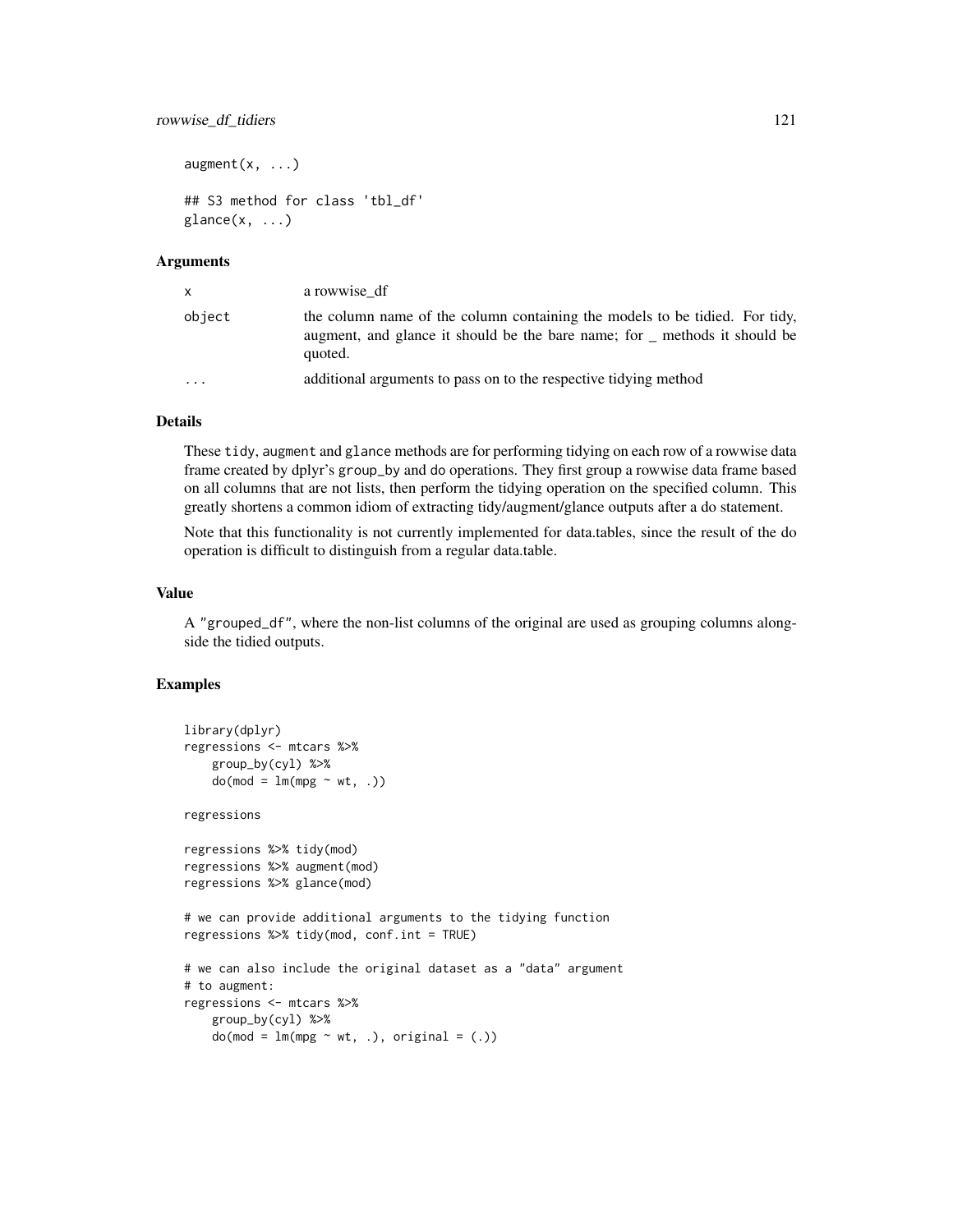```
# this allows all the original columns to be included:
regressions %>% augment(mod) # doesn't include all original
regressions %>% augment(mod, data = original) # includes all original
```
rstanarm\_tidiers *Tidying methods for an rstanarm model*

# Description

rstanarm tidiers will soon be deprecated in broom and there is no ongoing development of these functions at this time.

## Usage

```
## S3 method for class 'stanreg'
tidy(x, parameter s = "non-varying",intervals = FALSE, prob = 0.9, ...)## S3 method for class 'stanreg'
glance(x, looic = FALSE, ...)
```
# Arguments

| $\times$   | Fitted model object from the <b>rstanarm</b> package. See rstanarm: : stanreg-objects().                                                                                                        |
|------------|-------------------------------------------------------------------------------------------------------------------------------------------------------------------------------------------------|
| parameters | One or more of "non-varying", "varying", "hierarchical", "auxiliary"<br>(can be abbreviated). See the Value section for details.                                                                |
| intervals  | If TRUE columns for the lower and upper bounds of the $100 \times prob\%$ posterior<br>uncertainty intervals are included. See rstanarm::posterior_interval() for<br>details.                   |
| prob       | See rstanarm::posterior_interval().                                                                                                                                                             |
| $\ddots$ . | For glance, if looic=TRUE, optional arguments to $rstanarm$ : : loo. stanreg().                                                                                                                 |
| looic      | Should the LOO Information Criterion (and related info) be included? See<br>rstanarm::loo.stanreg() for details. Note: for models fit to very large<br>datasets this can be a slow computation. |

# Details

These methods tidy the estimates from [rstanarm::stanreg-objects\(\)](#page-0-0) (fitted model objects from the rstanarm package) into a summary.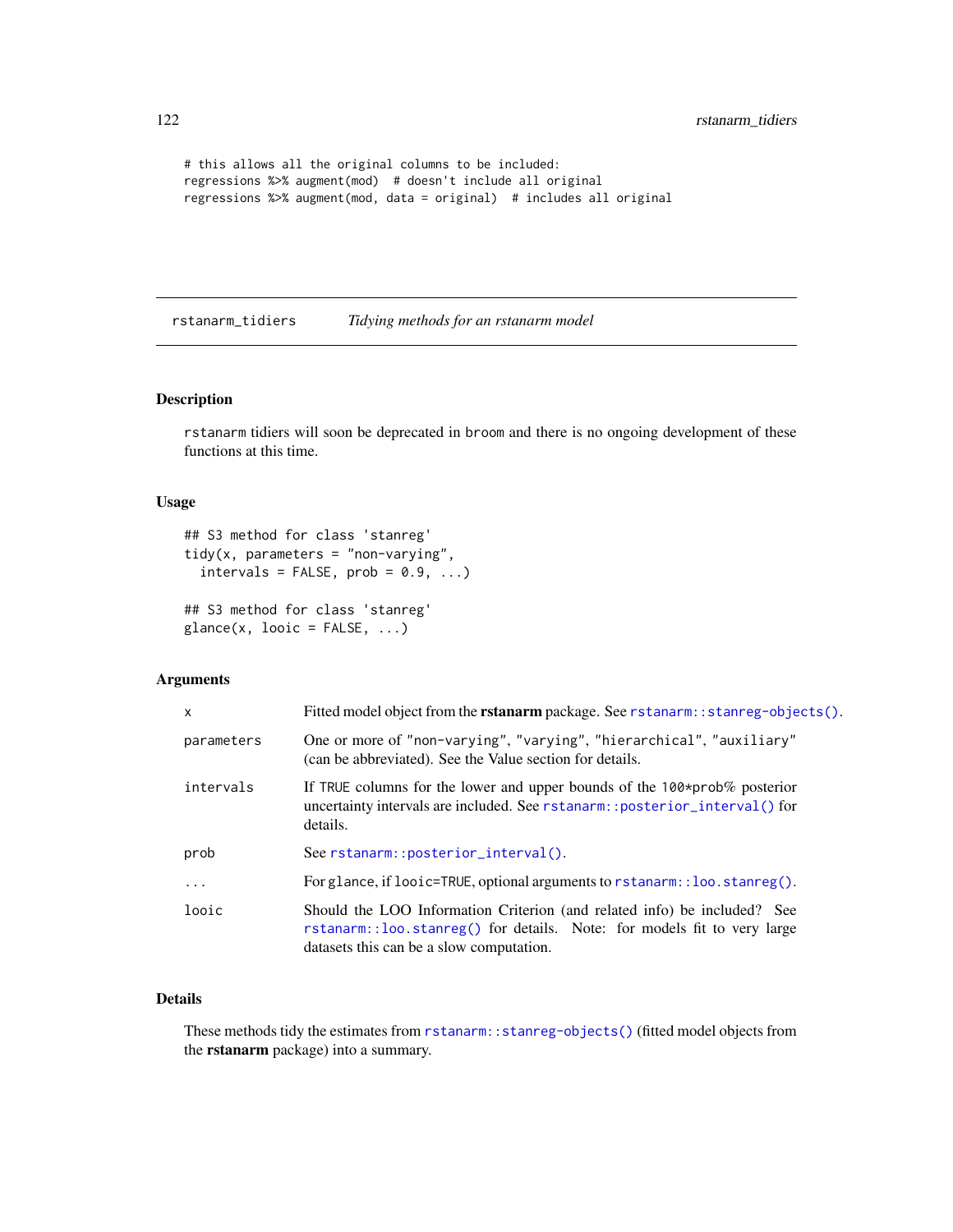## rstanarm\_tidiers 123

## Value

All tidying methods return a data.frame without rownames. The structure depends on the method chosen.

When parameters="non-varying" (the default), tidy.stanreg returns one row for each coefficient, with three columns:

| term      | The name of the corresponding term in the model.                                                                                                                 |
|-----------|------------------------------------------------------------------------------------------------------------------------------------------------------------------|
| estimate  | A point estimate of the coefficient (posterior median).                                                                                                          |
| std.error | A standard error for the point estimate based on stats::mad(). See the Uncer-<br><i>tainty estimates section in rstanarm:: print.stanreg() for more details.</i> |

For models with group-specific parameters (e.g., models fit with [rstanarm::stan\\_glmer\(\)](#page-0-0)), setting parameters="varying" selects the group-level parameters instead of the non-varying regression coefficients. Additional columns are added indicating the level and group. Specifying parameters="hierarchical" selects the standard deviations and (for certain models) correlations of the group-level parameters.

Setting parameters="auxiliary" will select parameters other than those included by the other options. The particular parameters depend on which rstanarm modeling function was used to fit the model. For example, for models fit using [rstanarm::stan\\_glm.nb\(\)](#page-0-0) the overdispersion parameter is included if parameters="aux", for [rstanarm::stan\\_lm\(\)](#page-0-0) the auxiliary parameters include the residual SD,  $R^2$ , and log(fit\_ratio), etc.

If intervals=TRUE, columns for the lower and upper values of the posterior intervals computed with [rstanarm::posterior\\_interval\(\)](#page-0-0) are also included.

glance returns one row with the columns

| algorithm | The algorithm used to fit the model.                                                                                                                                            |
|-----------|---------------------------------------------------------------------------------------------------------------------------------------------------------------------------------|
| pss       | The posterior sample size (except for models fit using optimization).                                                                                                           |
| nobs      | The number of observations used to fit the model.                                                                                                                               |
| sigma     | The square root of the estimated residual variance, if applicable. If not applica-<br>ble (e.g., for binomial GLMs), sigma will be given the value 1 in the returned<br>object. |

If looic=TRUE, then the following additional columns are also included:

| looic    | The LOO Information Criterion.                                      |
|----------|---------------------------------------------------------------------|
| elpd_loo | The expected log predictive density (elpd_loo = $-2 \times$ looic). |
| $p\_loo$ | The effective number of parameters.                                 |

#### See Also

[rstanarm::summary.stanreg\(\)](#page-0-0)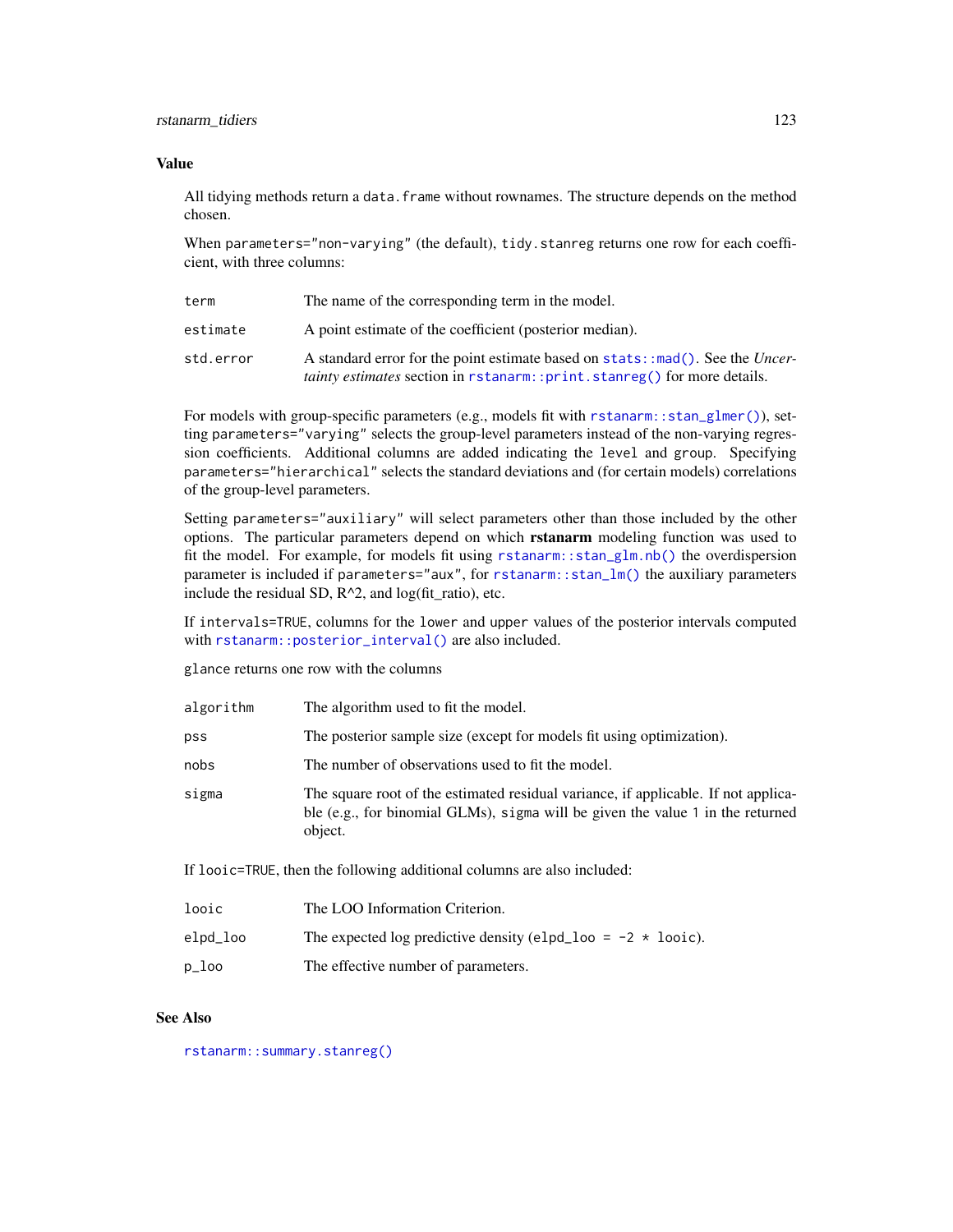## Examples

```
## Not run:
fit \le stan_glmer(mpg \sim wt + (1|cyl) + (1+wt|gear), data = mtcars,
                 iter = 300, chains = 2)
# non-varying ("population") parameters
tidy(fit, intervals = TRUE, prob = 0.5)
# hierarchical sd & correlation parameters
tidy(fit, parameters = "hierarchical")
# group-specific deviations from "population" parameters
tidy(fit, parameters = "varying")
# glance method
glance(fit)
glance(fit, looic = TRUE, cores = 1)
## End(Not run)
```
sparse\_tidiers *Tidy a sparseMatrix object from the Matrix package*

# Description

sparseMatrix tidiers are deprecated and will be removed from an upcoming version of broom.

#### Usage

```
## S3 method for class 'dgTMatrix'
tidy(x, \ldots)## S3 method for class 'dgCMatrix'
tidy(x, \ldots)## S3 method for class 'sparseMatrix'
tidy(x, \ldots)
```
#### Arguments

|         | A Matrix object           |
|---------|---------------------------|
| $\cdot$ | Extra arguments, not used |

#### Details

Tidy a sparseMatrix object from the Matrix package into a three-column data frame, row, column, and value (with zeros missing). If there are row names or column names, use those, otherwise use indices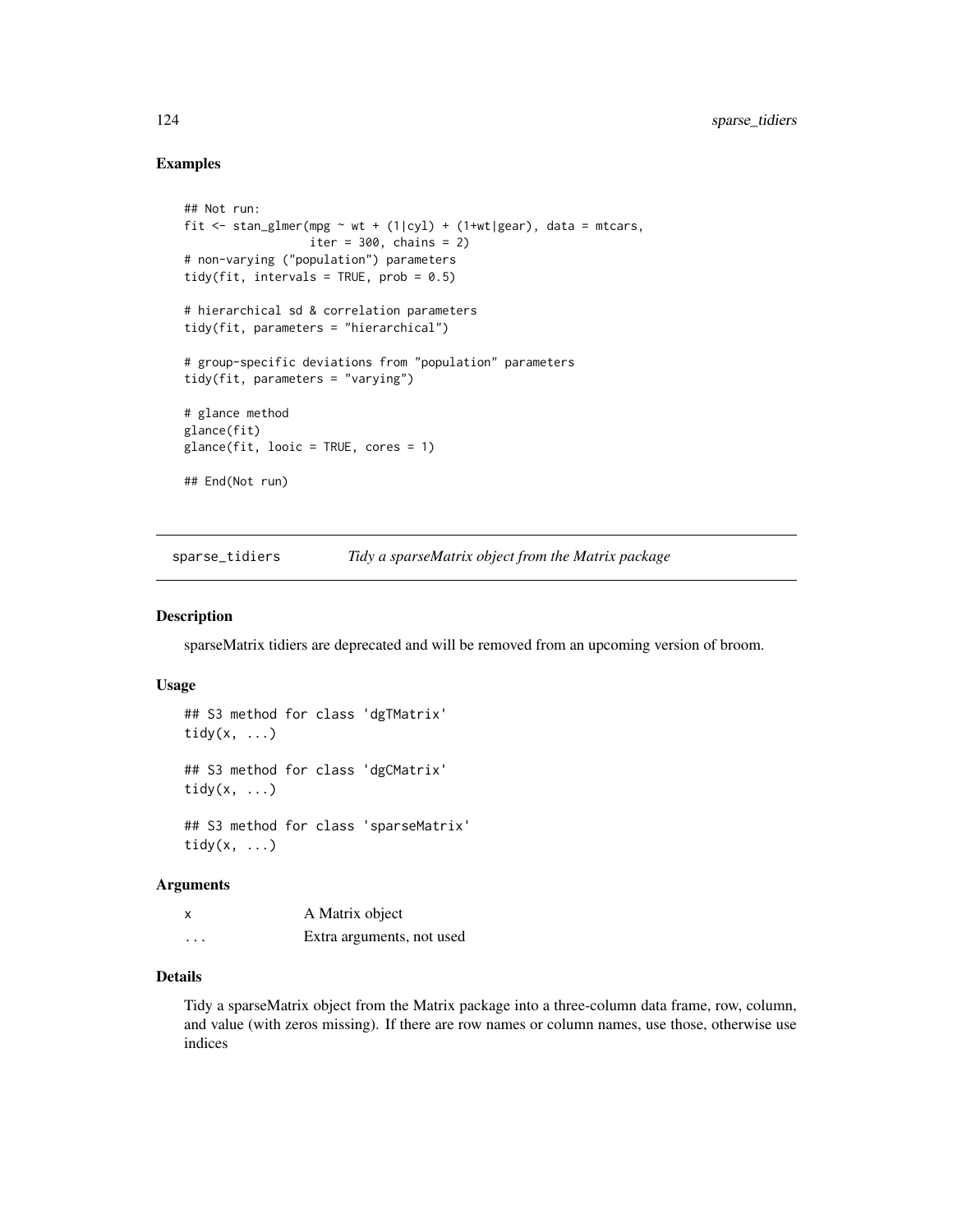#### Description

Tidy summarizes information about the components of a model. A model component might be a single term in a regression, a single hypothesis, a cluster, or a class. Exactly what tidy considers to be a model component varies cross models but is usually self-evident. If a model has several distinct types of components, you will need to specify which components to return.

Note that the sf package now defines tidy spatial objects and is the recommend approach to spatial data. sp tidiers are likely to be deprecated in the near future in favor of  $sf::st_as_sf()$ . Development of sp tidiers has halted in broom.

## Usage

```
## S3 method for class 'SpatialPolygonsDataFrame'
tidy(x, region = NULL, ...)## S3 method for class 'SpatialPolygons'
tidy(x, \ldots)## S3 method for class 'Polygons'
tidy(x, \ldots)## S3 method for class 'Polygon'
tidy(x, \ldots)## S3 method for class 'SpatialLinesDataFrame'
tidy(x, \ldots)## S3 method for class 'Lines'
tidy(x, \ldots)## S3 method for class 'Line'
tidy(x, \ldots)
```
#### **Arguments**

|          | A SpatialPolygonsDataFrame, SpatialPolygons, Polygons, Polygon, SpatialLinesDataFrame,<br>Lines or Line object. |
|----------|-----------------------------------------------------------------------------------------------------------------|
| region   | name of variable used to split up regions                                                                       |
| $\cdots$ | not used by this method                                                                                         |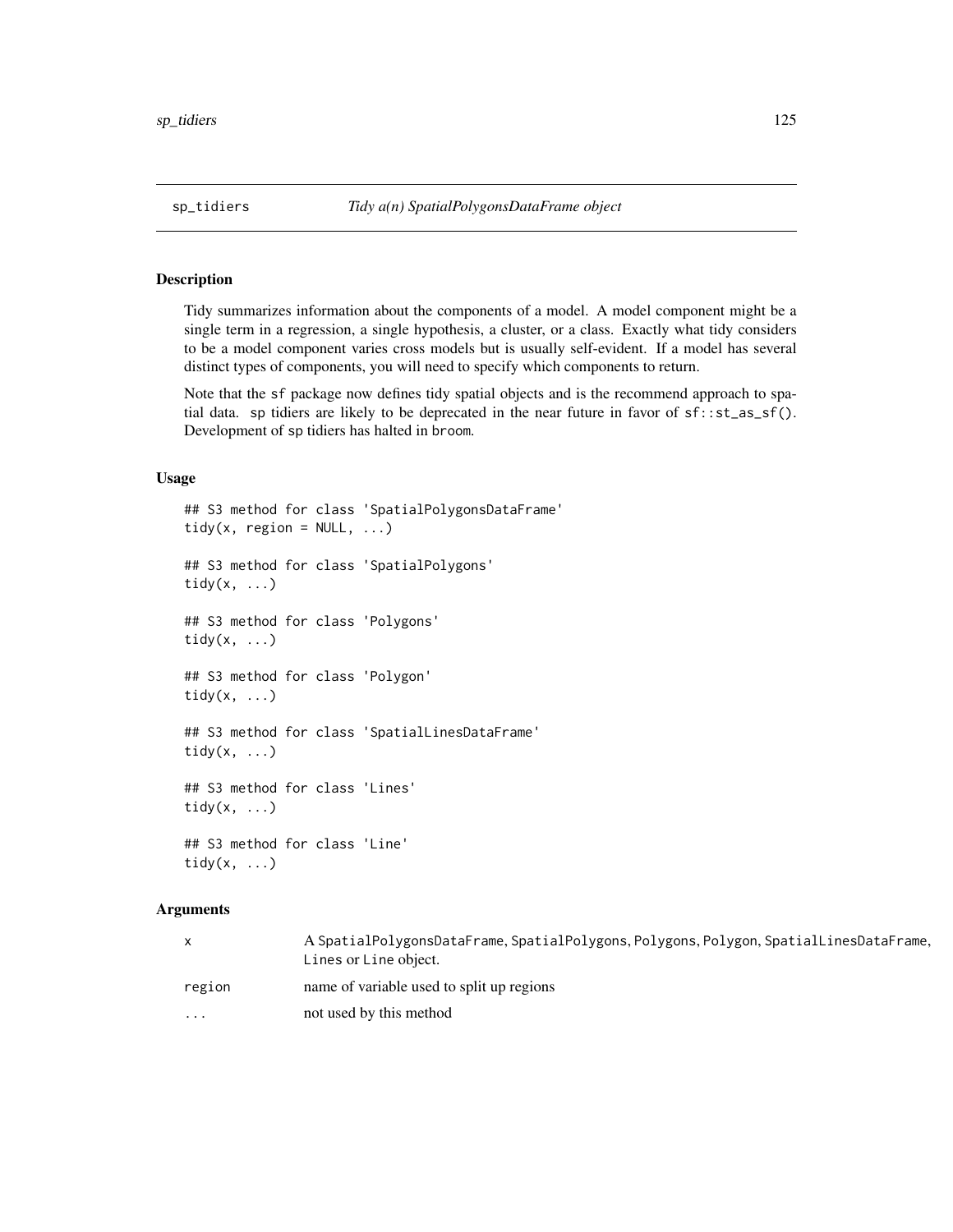## Description

For models that have only a single component, the [tidy\(\)](#page-0-0) and [glance\(\)](#page-0-0) methods are identical. Please see the documentation for both of those methods.

#### Usage

```
## S3 method for class 'summaryDefault'
tidy(x, \ldots)## S3 method for class 'summaryDefault'
```
 $\text{glance}(x, \ldots)$ 

#### **Arguments**

x A summaryDefault object, created by calling [summary\(\)](#page-0-0) on a vector.

... Additional arguments. Not used. Needed to match generic signature only. Cautionary note: Misspelled arguments will be absorbed in ..., where they will be ignored. If the misspelled argument has a default value, the default value will be used. For example, if you pass conf.  $level = 0.9$ , all computation will proceed using conf.level =  $0.95$ . Additionally, if you pass newdata = my\_tibble to an [augment\(\)](#page-0-0) method that does not accept a newdata argument, it will use the default value for the data argument.

# Value

A one-row [tibble::tibble](#page-0-0) with columns:

| minimum | Minimum value in original vector.                                                                              |
|---------|----------------------------------------------------------------------------------------------------------------|
| q1      | First quartile of original vector.                                                                             |
| median  | Median of original vector.                                                                                     |
| mean    | Mean of original vector.                                                                                       |
| q3      | Third quartile of original vector.                                                                             |
| maximum | Maximum value in original vector.                                                                              |
| na      | Number of NA values in original vector. Column present only when original<br>vector had at least one NA entry. |

# See Also

[tidy\(\)](#page-0-0), [summary\(\)](#page-0-0)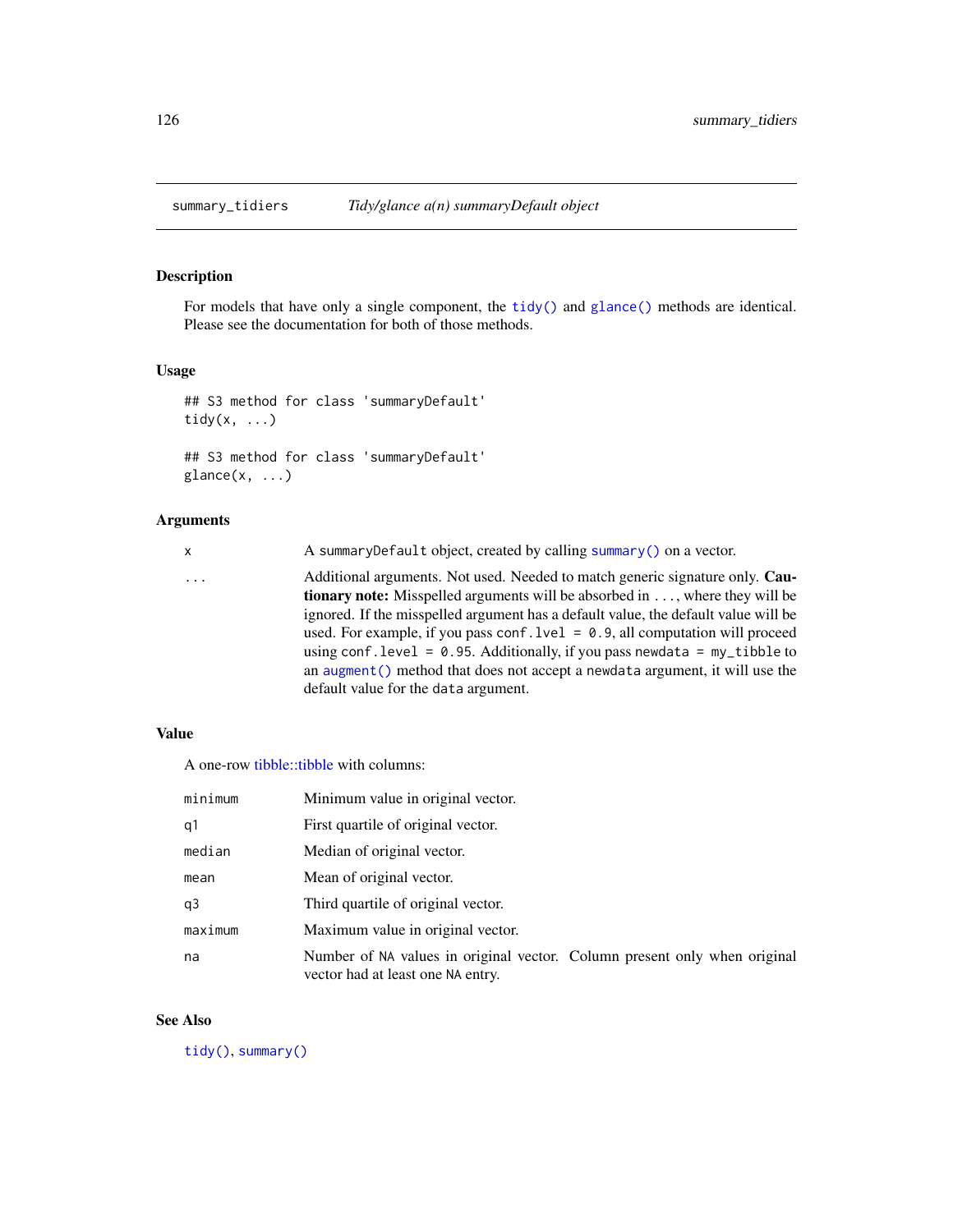#### tidy.aareg 127

# Examples

```
v <- rnorm(1000)
s < - summary(v)
s
tidy(s)
glance(s)
v2 \leq c(v, NA)tidy(summary(v2))
```
<span id="page-126-0"></span>

tidy.aareg *Tidy a(n) aareg object*

# Description

Tidy summarizes information about the components of a model. A model component might be a single term in a regression, a single hypothesis, a cluster, or a class. Exactly what tidy considers to be a model component varies cross models but is usually self-evident. If a model has several distinct types of components, you will need to specify which components to return.

## Usage

## S3 method for class 'aareg' tidy(x, ...)

# Arguments

| x | An aareg object returned from $survival$ : aareg().                                  |
|---|--------------------------------------------------------------------------------------|
| . | Additional arguments. Not used. Needed to match generic signature only. Cau-         |
|   | <b>tionary note:</b> Misspelled arguments will be absorbed in , where they will be   |
|   | ignored. If the misspelled argument has a default value, the default value will be   |
|   | used. For example, if you pass conf. $1$ ve $1 = 0.9$ , all computation will proceed |
|   | using conf. level = $0.95$ . Additionally, if you pass newdata = $my$ _tibble to     |
|   | an augment () method that does not accept a newdata argument, it will use the        |
|   | default value for the data argument.                                                 |

# Value

A [tibble::tibble](#page-0-0) with one row for each coefficient and columns:

| term      | name of coefficient            |
|-----------|--------------------------------|
| estimate  | estimate of the slope          |
| statistic | test statistic for coefficient |
| std.error | standard error of statistic    |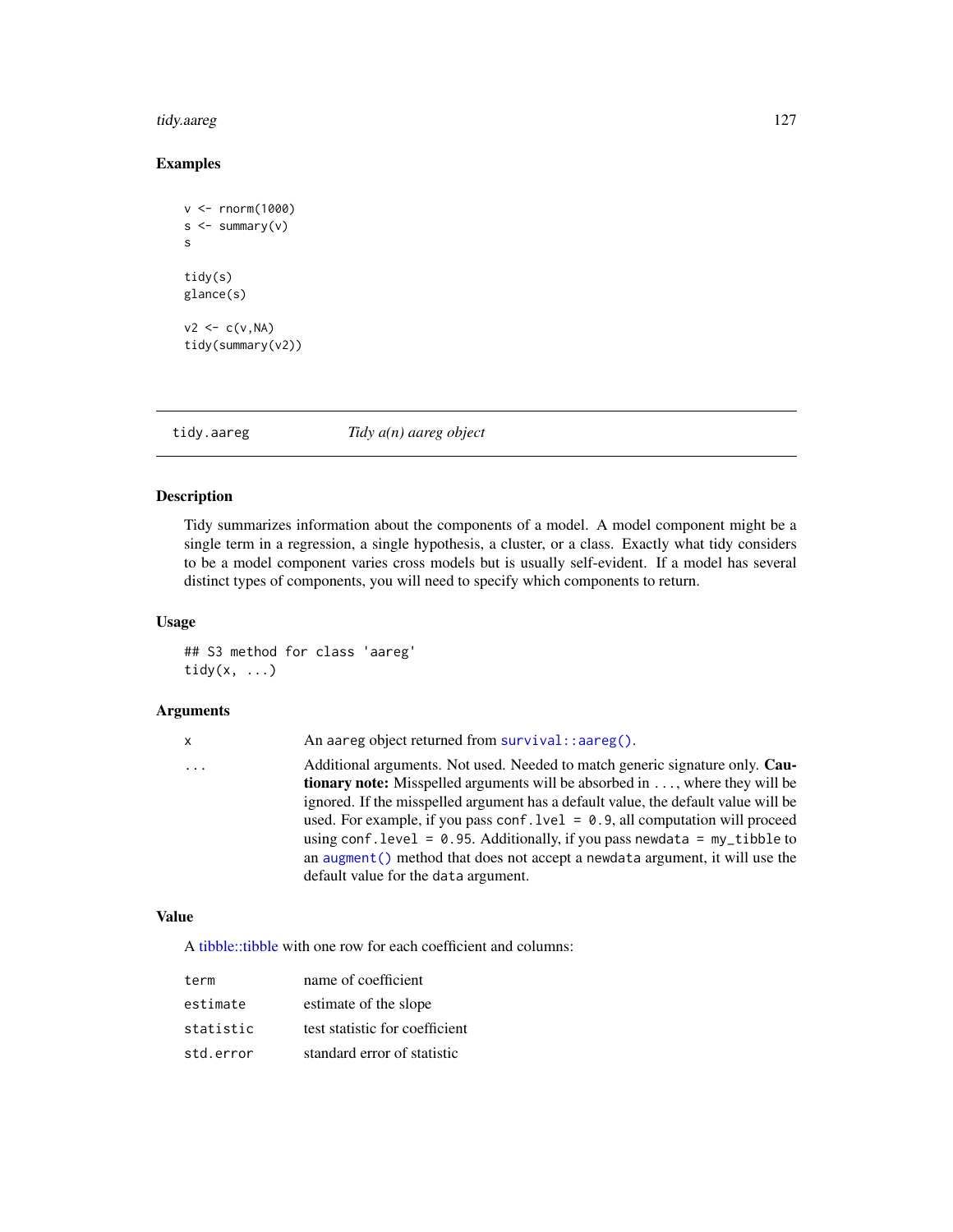128 tidy.acf

| robust.se | robust version of standard error estimate (only when x was called with dfbeta $=$ TRUE) |
|-----------|-----------------------------------------------------------------------------------------|
| Z.        | z score                                                                                 |
| p.value   | p-value                                                                                 |

## See Also

[tidy\(\)](#page-0-0), [survival::aareg\(\)](#page-0-0)

Other aareg tidiers: [glance.aareg](#page-59-0)

Other survival tidiers: [augment.coxph](#page-7-0), [augment.survreg](#page-46-0), [glance.aareg](#page-59-0), [glance.cch](#page-65-0), [glance.coxph](#page-66-0), [glance.pyears](#page-97-0), [glance.survdiff](#page-104-0), [glance.survexp](#page-105-0), [glance.survfit](#page-106-0), [glance.survreg](#page-107-0), [tidy.cch](#page-142-0), [tidy.coxph](#page-148-0), [tidy.pyears](#page-216-0), [tidy.survdiff](#page-229-0), [tidy.survexp](#page-230-0), [tidy.survfit](#page-231-0), [tidy.survreg](#page-233-0)

#### Examples

```
library(survival)
afit <- aareg(
  Surv(time, status) \sim age + sex + ph.ecog,
  data = lung,dfbeta = TRUE
\lambdatidy(afit)
```
tidy.acf *Tidy a(n) acf object*

#### Description

Tidy summarizes information about the components of a model. A model component might be a single term in a regression, a single hypothesis, a cluster, or a class. Exactly what tidy considers to be a model component varies cross models but is usually self-evident. If a model has several distinct types of components, you will need to specify which components to return.

# Usage

```
## S3 method for class 'acf'
tidy(x, \ldots)
```
#### Arguments

x An acf object created by [stats::acf\(\)](#page-0-0), [stats::pacf\(\)](#page-0-0) or [stats::ccf\(\)](#page-0-0).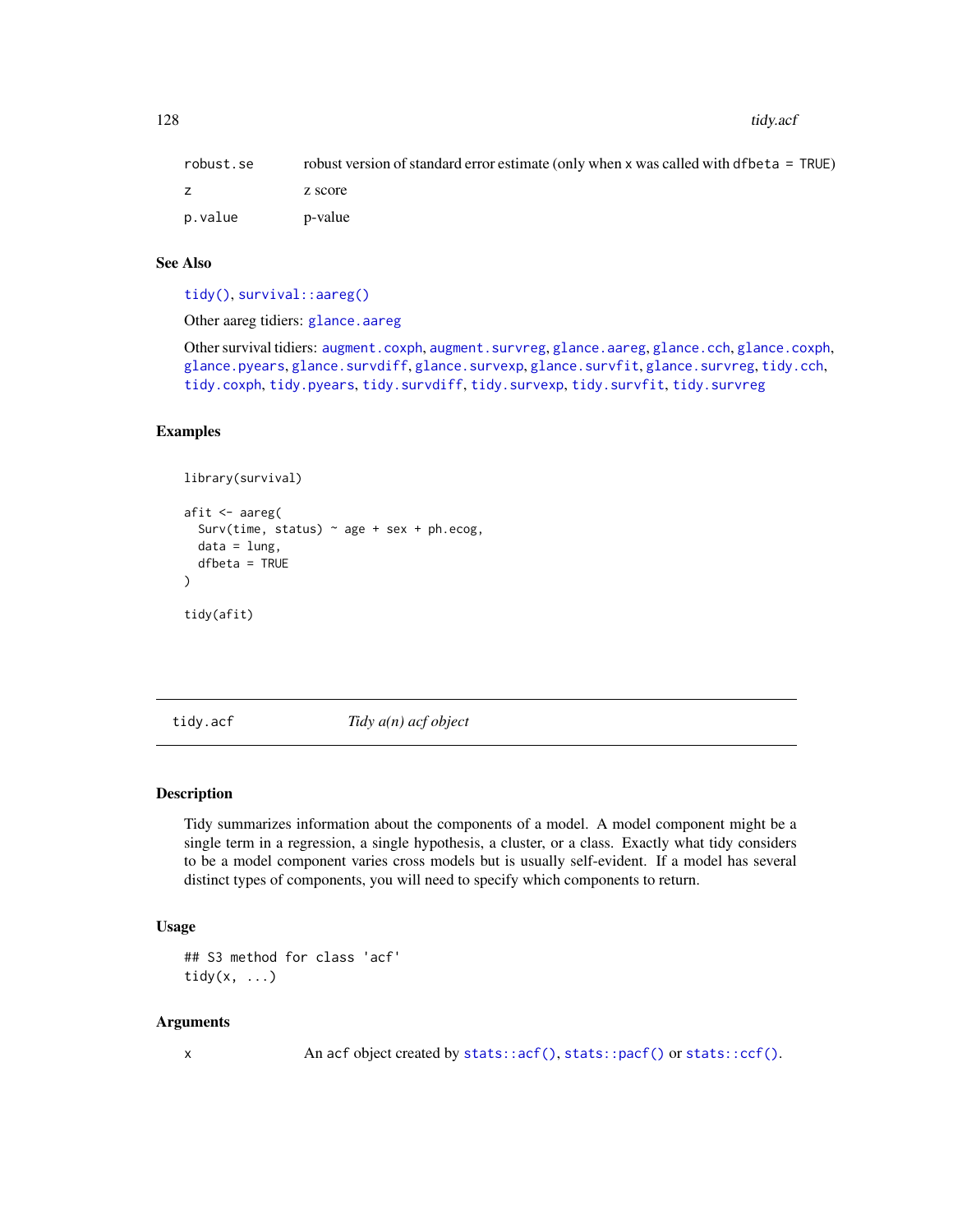#### tidy.anova 129

... Additional arguments. Not used. Needed to match generic signature only. **Cau**tionary note: Misspelled arguments will be absorbed in . . . , where they will be ignored. If the misspelled argument has a default value, the default value will be used. For example, if you pass conf.  $level = 0.9$ , all computation will proceed using conf.level = 0.95. Additionally, if you pass newdata = my\_tibble to an [augment\(\)](#page-0-0) method that does not accept a newdata argument, it will use the default value for the data argument.

# Value

A [tibble::tibble](#page-0-0) with columns:

| lag | lag values             |
|-----|------------------------|
| acf | calculated correlation |

## See Also

[tidy\(\)](#page-0-0), [stats::acf\(\)](#page-0-0), [stats::pacf\(\)](#page-0-0), [stats::ccf\(\)](#page-0-0)

Other time series tidiers: [tidy.spec](#page-226-0), [tidy.ts](#page-235-0), [tidy.zoo](#page-238-0)

## Examples

```
tidy(acf(lh, plot = FALSE))
tidy(ccf(mdeaths, fdeaths, plot = FALSE))
tidy(pacf(lh, plot = FALSE))
```
<span id="page-128-0"></span>tidy.anova *Tidy a(n) anova object*

#### **Description**

Tidy summarizes information about the components of a model. A model component might be a single term in a regression, a single hypothesis, a cluster, or a class. Exactly what tidy considers to be a model component varies cross models but is usually self-evident. If a model has several distinct types of components, you will need to specify which components to return.

# Usage

```
## S3 method for class 'anova'
tidy(x, \ldots)
```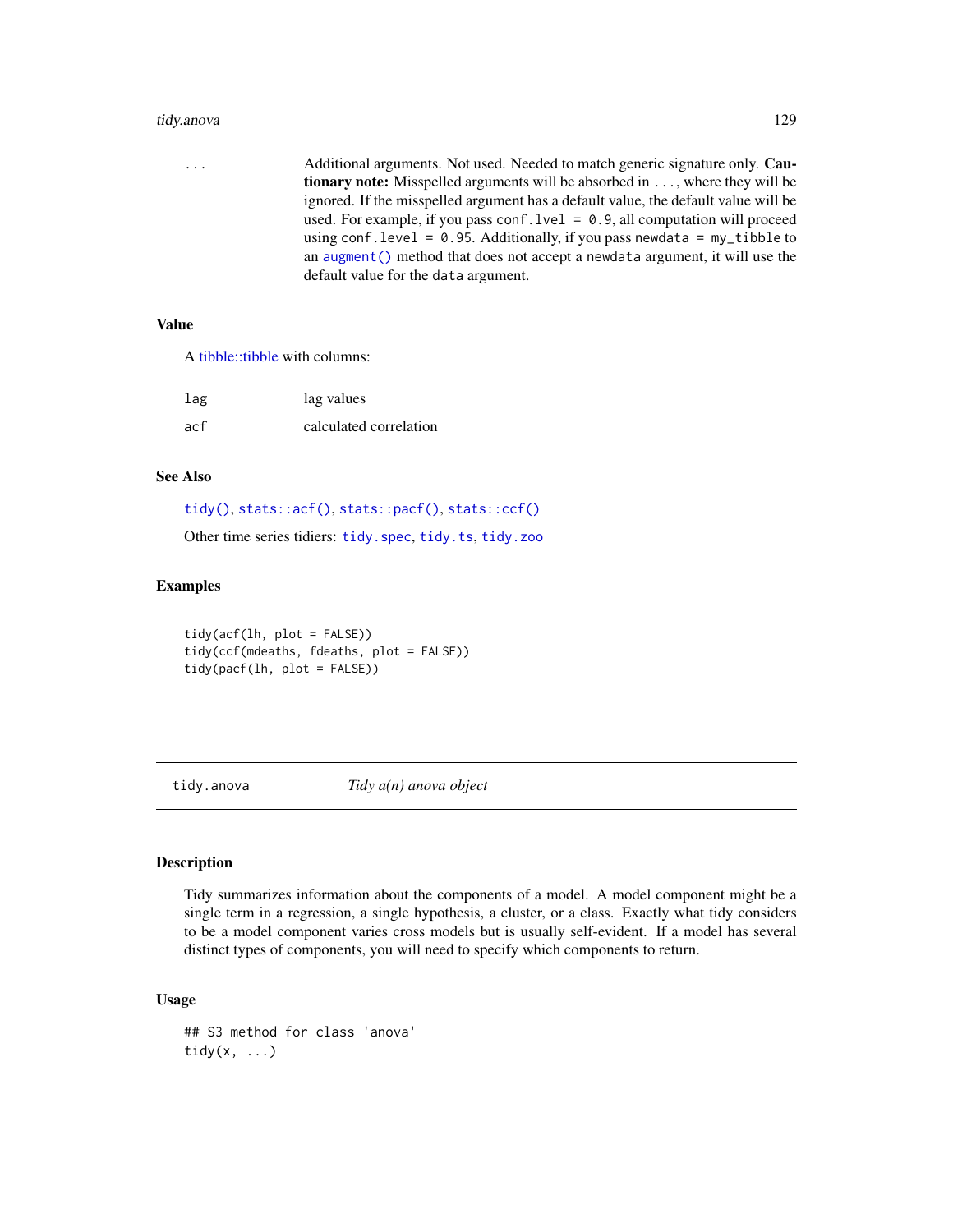# Arguments

| x        | An anova objects, such as those created by stats::anova() or car::Anova().           |
|----------|--------------------------------------------------------------------------------------|
| $\cdots$ | Additional arguments. Not used. Needed to match generic signature only. Cau-         |
|          | <b>tionary note:</b> Misspelled arguments will be absorbed in , where they will be   |
|          | ignored. If the misspelled argument has a default value, the default value will be   |
|          | used. For example, if you pass conf. $1$ ve $1 = 0.9$ , all computation will proceed |
|          | using conf. level = $0.95$ . Additionally, if you pass newdata = $my$ _tibble to     |
|          | an augment () method that does not accept a newdata argument, it will use the        |
|          | default value for the data argument.                                                 |
|          |                                                                                      |

# Details

The term column of an ANOVA table can come with leading or trailing whitespace, which this tidying method trims.

# Value

A [tibble::tibble](#page-0-0) with columns

| term      | Term within the model, or "Residuals"             |
|-----------|---------------------------------------------------|
| df        | Degrees of freedom used by this term in the model |
| sumsq     | Sum of squares explained by this term             |
| meansq    | Mean of sum of squares among degrees of freedom   |
| statistic | F statistic                                       |
| p.value   | P-value from F test                               |

# See Also

[tidy\(\)](#page-0-0), [stats::anova\(\)](#page-0-0), [car::Anova\(\)](#page-0-0)

Other anova tidiers: [tidy.TukeyHSD](#page-236-0), [tidy.aovlist](#page-131-0), [tidy.aov](#page-130-0), [tidy.manova](#page-191-0)

# Examples

```
a \leq a \leq a aov(mpg \sim wt + qsec + disp, mtcars)
tidy(a)
```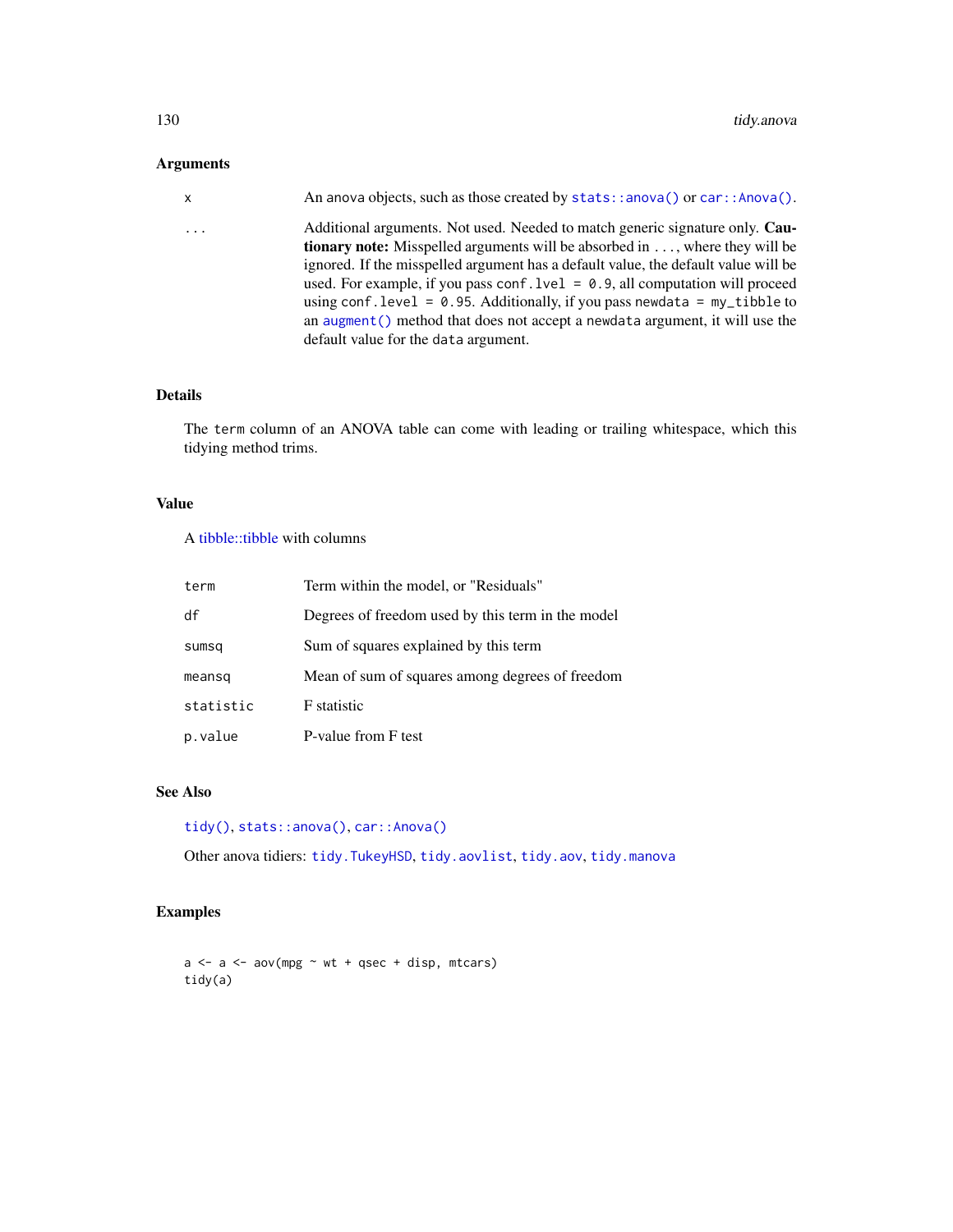<span id="page-130-0"></span>

## Description

Tidy summarizes information about the components of a model. A model component might be a single term in a regression, a single hypothesis, a cluster, or a class. Exactly what tidy considers to be a model component varies cross models but is usually self-evident. If a model has several distinct types of components, you will need to specify which components to return.

#### Usage

```
## S3 method for class 'aov'
tidy(x, \ldots)
```
## Arguments

x An aov objects, such as those created by [stats::aov\(\)](#page-0-0).

... Additional arguments. Not used. Needed to match generic signature only. Cautionary note: Misspelled arguments will be absorbed in ..., where they will be ignored. If the misspelled argument has a default value, the default value will be used. For example, if you pass conf.  $level = 0.9$ , all computation will proceed using conf.level = 0.95. Additionally, if you pass newdata = my\_tibble to an [augment\(\)](#page-0-0) method that does not accept a newdata argument, it will use the default value for the data argument.

# Details

The term column of an ANOVA table can come with leading or trailing whitespace, which this tidying method trims.

## Value

A [tibble::tibble](#page-0-0) with columns

| term      | Term within the model, or "Residuals"             |
|-----------|---------------------------------------------------|
| df        | Degrees of freedom used by this term in the model |
| sumsq     | Sum of squares explained by this term             |
| meansq    | Mean of sum of squares among degrees of freedom   |
| statistic | <b>F</b> statistic                                |
| p.value   | P-value from F test                               |

## See Also

## [tidy\(\)](#page-0-0), [stats::aov\(\)](#page-0-0)

Other anova tidiers: [tidy.TukeyHSD](#page-236-0), [tidy.anova](#page-128-0), [tidy.aovlist](#page-131-0), [tidy.manova](#page-191-0)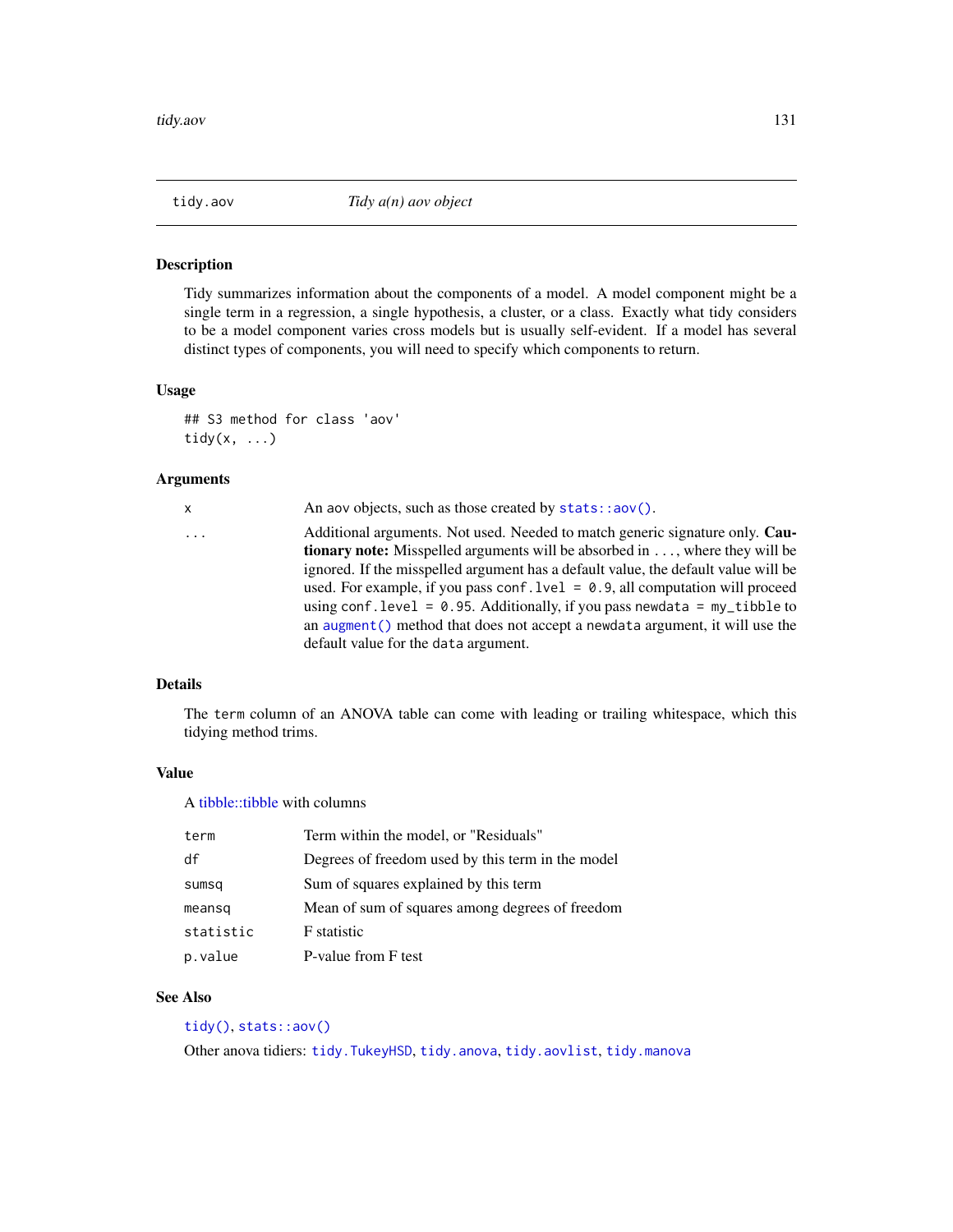# Examples

```
a \leq -\text{av(mpg} \sim \text{wt} + \text{qsec} + \text{disp}, \text{mtcars})tidy(a)
```
<span id="page-131-0"></span>tidy.aovlist *Tidy a(n) aovlist object*

#### Description

Tidy summarizes information about the components of a model. A model component might be a single term in a regression, a single hypothesis, a cluster, or a class. Exactly what tidy considers to be a model component varies cross models but is usually self-evident. If a model has several distinct types of components, you will need to specify which components to return.

# Usage

```
## S3 method for class 'aovlist'
tidy(x, \ldots)
```
## Arguments

| X.       | An aovlist objects, such as those created by $stats::aov()$ .                          |
|----------|----------------------------------------------------------------------------------------|
| $\cdots$ | Additional arguments. Not used. Needed to match generic signature only. Cau-           |
|          | <b>tionary note:</b> Misspelled arguments will be absorbed in , where they will be     |
|          | ignored. If the misspelled argument has a default value, the default value will be     |
|          | used. For example, if you pass conf. $1$ ve $1 = 0.9$ , all computation will proceed   |
|          | using conf. level = $\theta$ . 95. Additionally, if you pass newdata = $my$ _tibble to |
|          | an augment () method that does not accept a newdata argument, it will use the          |
|          | default value for the data argument.                                                   |

## Details

The term column of an ANOVA table can come with leading or trailing whitespace, which this tidying method trims.

## Value

A [tibble::tibble](#page-0-0) with columns

| term      | Term within the model, or "Residuals"             |
|-----------|---------------------------------------------------|
| df        | Degrees of freedom used by this term in the model |
| sumsq     | Sum of squares explained by this term             |
| meansq    | Mean of sum of squares among degrees of freedom   |
| statistic | F statistic                                       |
| p.value   | P-value from F test                               |
| stratum   | The error stratum                                 |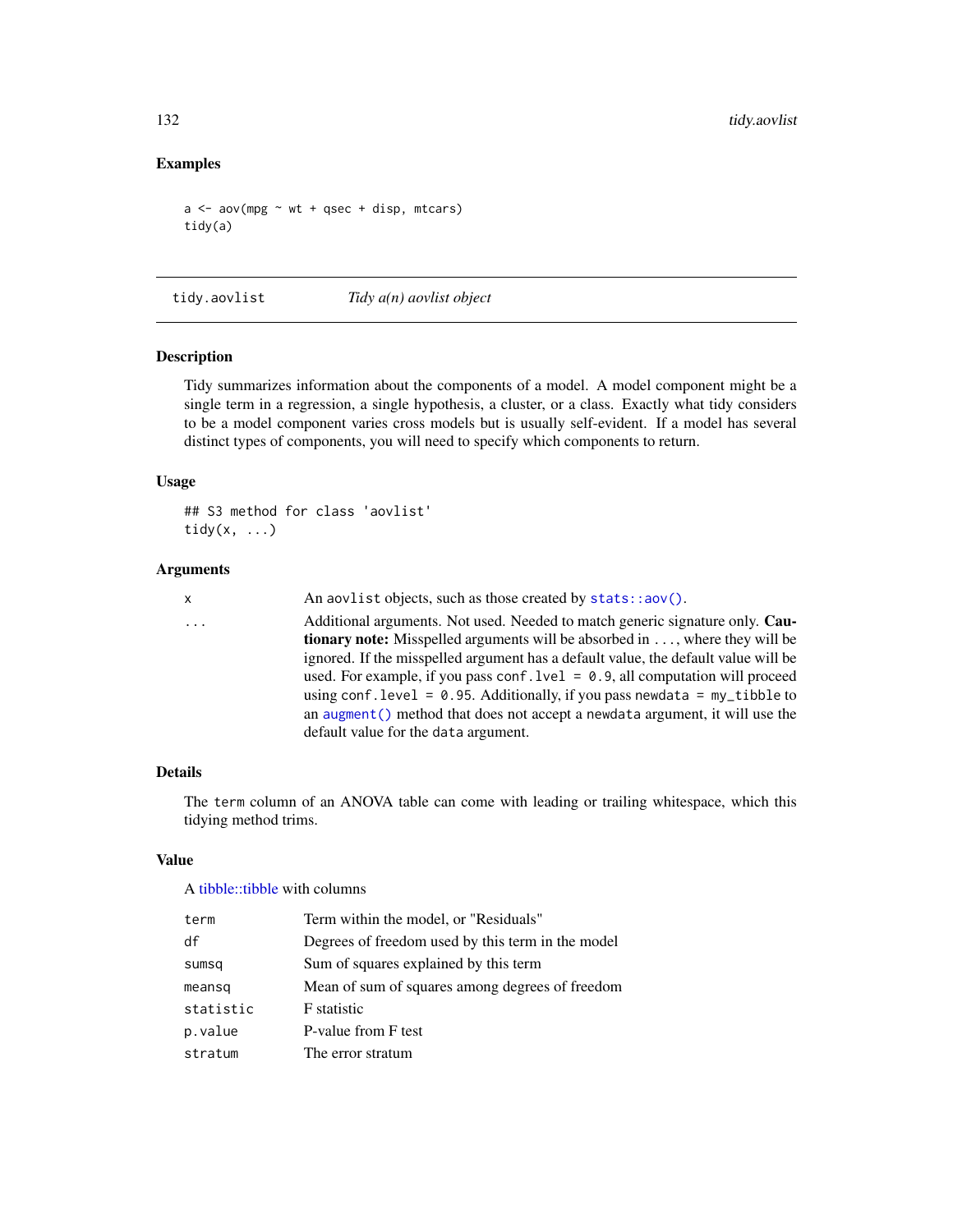# tidy.Arima 133

# See Also

[tidy\(\)](#page-0-0), [stats::aov\(\)](#page-0-0)

Other anova tidiers: [tidy.TukeyHSD](#page-236-0), [tidy.anova](#page-128-0), [tidy.aov](#page-130-0), [tidy.manova](#page-191-0)

# Examples

```
a \leq a aov(mpg \sim wt + qsec + Error(disp / am), mtcars)
tidy(a)
```
# tidy.Arima *Tidy a(n) Arima object*

# Description

Tidy summarizes information about the components of a model. A model component might be a single term in a regression, a single hypothesis, a cluster, or a class. Exactly what tidy considers to be a model component varies cross models but is usually self-evident. If a model has several distinct types of components, you will need to specify which components to return.

# Usage

## S3 method for class 'Arima' tidy(x, conf.int = FALSE, conf.level =  $0.95, ...$ )

## Arguments

| $\times$   | An object of class Arima created by stats::arima().                                                                                                                                                                                                                                                                                                                                                                                                                                                                                                        |
|------------|------------------------------------------------------------------------------------------------------------------------------------------------------------------------------------------------------------------------------------------------------------------------------------------------------------------------------------------------------------------------------------------------------------------------------------------------------------------------------------------------------------------------------------------------------------|
| conf.int   | Logical indicating whether or not to include a confidence interval in the tidied<br>output. Defaults to FALSE.                                                                                                                                                                                                                                                                                                                                                                                                                                             |
| conf.level | The confidence level to use for the confidence interval if $\text{conf.int} = \text{TRUE}$ .<br>Must be strictly greater than 0 and less than 1. Defaults to 0.95, which corre-<br>sponds to a 95 percent confidence interval.                                                                                                                                                                                                                                                                                                                             |
|            | Additional arguments. Not used. Needed to match generic signature only. Cau-<br><b>tionary note:</b> Misspelled arguments will be absorbed in , where they will be<br>ignored. If the misspelled argument has a default value, the default value will be<br>used. For example, if you pass conf. $1$ vel = 0.9, all computation will proceed<br>using conf. level = $0.95$ . Additionally, if you pass newdata = $my_t$ tibble to<br>an augment () method that does not accept a newdata argument, it will use the<br>default value for the data argument. |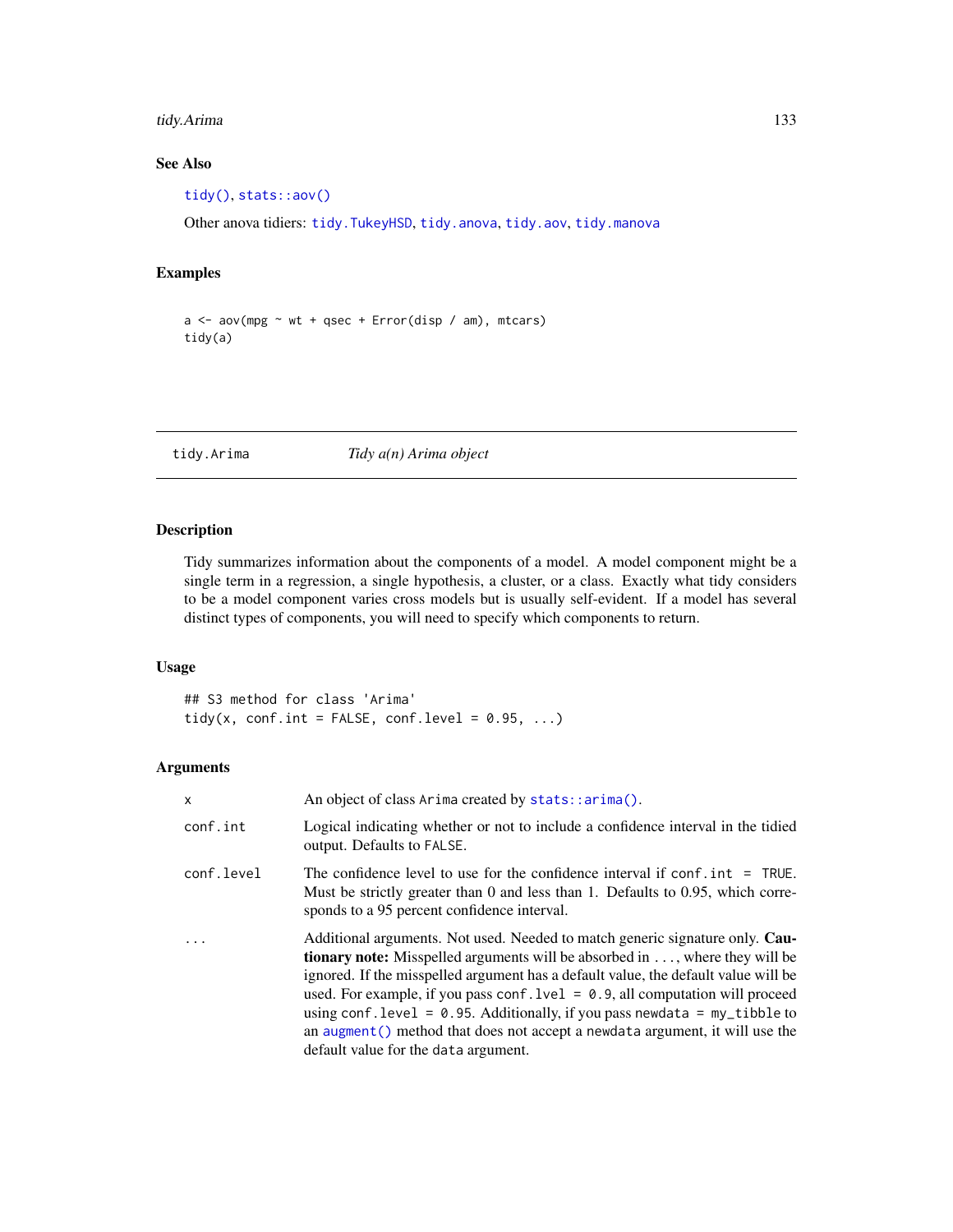## Value

A [tibble::tibble](#page-0-0) with one row for each coefficient and columns:

| term                               | The term in the nonlinear model being estimated and tested |  |
|------------------------------------|------------------------------------------------------------|--|
| estimate                           | The estimated coefficient                                  |  |
| std.error                          | The standard error from the linear model                   |  |
| If conf.int $=$ TRUE, also returns |                                                            |  |
| conf.low                           | low end of confidence interval                             |  |
| conf.high                          | high end of confidence interval                            |  |
|                                    |                                                            |  |

## See Also

#### [stats::arima\(\)](#page-0-0)

Other Arima tidiers: [glance.Arima](#page-60-0)

# Examples

```
fit \leftarrow arima(lh, order = c(1, 0, 0))
tidy(fit)
glance(fit)
```
tidy.betareg *Tidy a(n) betareg object*

# Description

Tidy summarizes information about the components of a model. A model component might be a single term in a regression, a single hypothesis, a cluster, or a class. Exactly what tidy considers to be a model component varies cross models but is usually self-evident. If a model has several distinct types of components, you will need to specify which components to return.

# Usage

```
## S3 method for class 'betareg'
tidy(x, conf.int = FALSE, conf.level = 0.95, ...)
```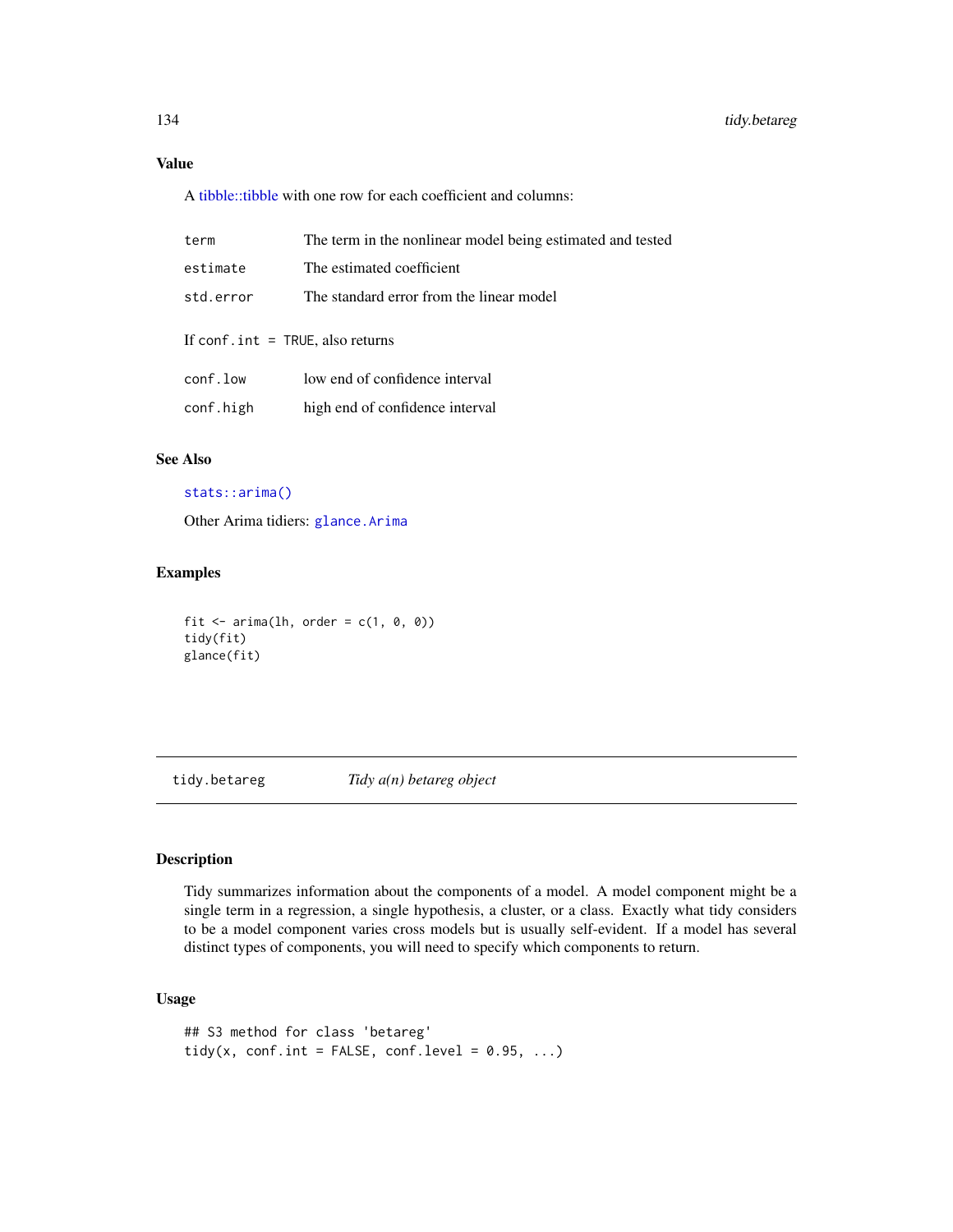# tidy.betareg 135

# Arguments

| $\mathsf{x}$ | A betareg object produced by a call to betareg:: betareg().                                                                                                                                                                                                                                                                                                                                                                                                                                                                                               |
|--------------|-----------------------------------------------------------------------------------------------------------------------------------------------------------------------------------------------------------------------------------------------------------------------------------------------------------------------------------------------------------------------------------------------------------------------------------------------------------------------------------------------------------------------------------------------------------|
| conf.int     | Logical indicating whether or not to include a confidence interval in the tidied<br>output. Defaults to FALSE.                                                                                                                                                                                                                                                                                                                                                                                                                                            |
| conf.level   | The confidence level to use for the confidence interval if $\text{conf.int} = \text{TRUE}$ .<br>Must be strictly greater than 0 and less than 1. Defaults to 0.95, which corre-<br>sponds to a 95 percent confidence interval.                                                                                                                                                                                                                                                                                                                            |
|              | Additional arguments. Not used. Needed to match generic signature only. Cau-<br><b>tionary note:</b> Misspelled arguments will be absorbed in , where they will be<br>ignored. If the misspelled argument has a default value, the default value will be<br>used. For example, if you pass conf. $1$ vel = 0.9, all computation will proceed<br>using conf.level = $0.95$ . Additionally, if you pass newdata = $my_t$ tibble to<br>an augment () method that does not accept a newdata argument, it will use the<br>default value for the data argument. |

# Value

A [tibble::tibble\(\)](#page-0-0) with one row for each term in the regression. The tibble has columns:

| term      | The name of the regression term.                                                                                       |
|-----------|------------------------------------------------------------------------------------------------------------------------|
| estimate  | The estimated value of the regression term.                                                                            |
| std.error | The standard error of the regression term.                                                                             |
| statistic | The value of a statistic, almost always a T-statistic, to use in a hypothesis that<br>the regression term is non-zero. |
| p.value   | The two-sided p-value associated with the observed statistic.                                                          |
| conf.low  | The low end of a confidence interval for the regression term. Included only if<br>$conf.int = TRUE.$                   |
| conf.high | The high end of a confidence interval for the regression term. Included only if<br>$conf.int = TRUE.$                  |

In additional the standard columns, the returned tibble has an additional column component. component indicates whether a particular term was used to model either the "mean" or "precision". Here the precision is the inverse of the variance, often referred to as phi. At least one term will have been used to model phi.

#### See Also

[tidy\(\)](#page-0-0), [betareg::betareg\(\)](#page-0-0)

# Examples

```
library(betareg)
data("GasolineYield", package = "betareg")
mod <- betareg(yield ~ batch + temp, data = GasolineYield)
```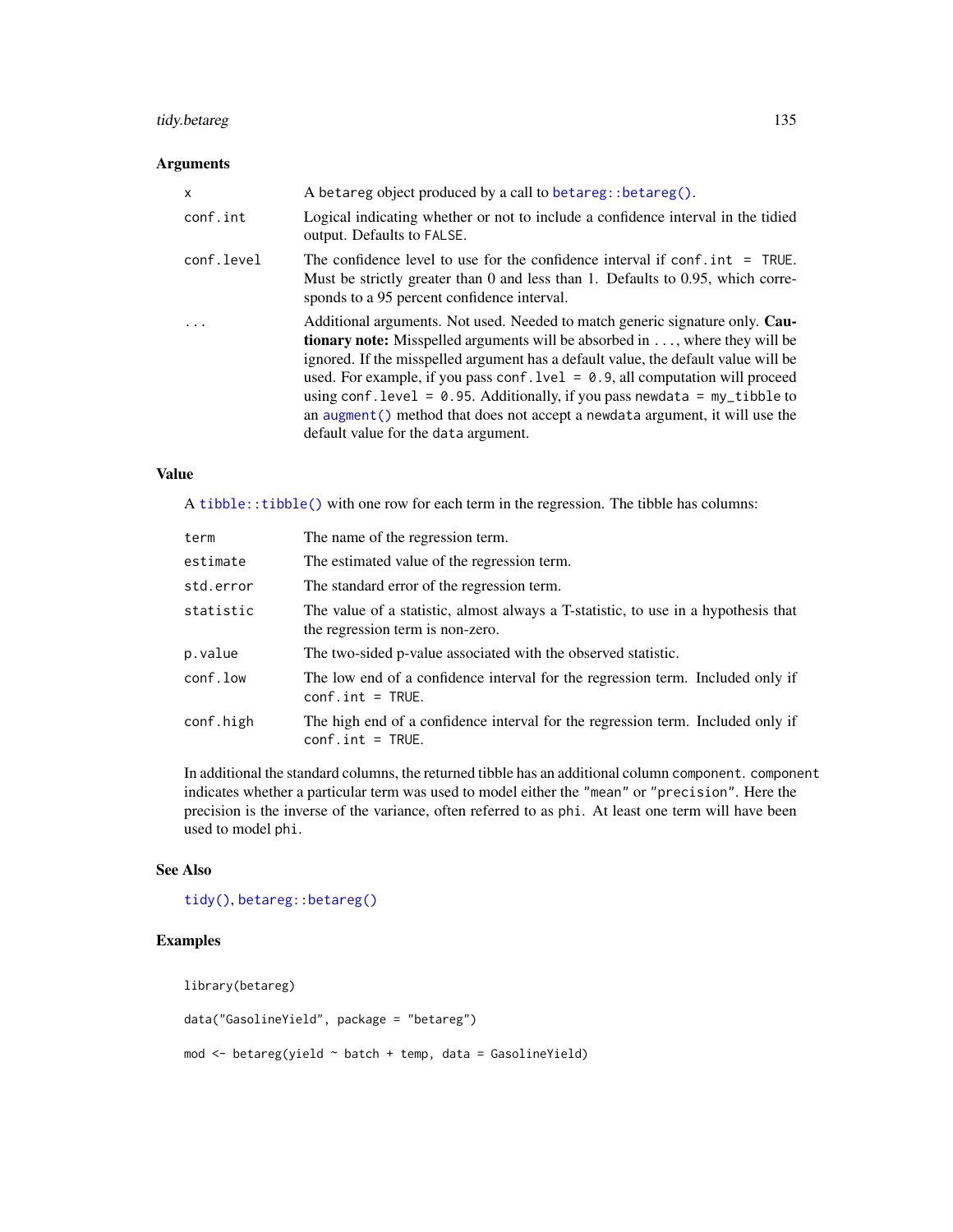```
mod
tidy(mod)
tidy(mod, conf.int = TRUE)
tidy(mod, conf.int = TRUE, conf.level = .99)
augment(mod)
glance(mod)
```
tidy.biglm *Tidy a(n) biglm object*

## Description

Tidy summarizes information about the components of a model. A model component might be a single term in a regression, a single hypothesis, a cluster, or a class. Exactly what tidy considers to be a model component varies cross models but is usually self-evident. If a model has several distinct types of components, you will need to specify which components to return.

## Usage

```
## S3 method for class 'biglm'
tidy(x, conf.int = FALSE, conf.level = 0.95,
 exponentiate = FALSE, quick = FALSE, ...)
```
# Arguments

| x            | A biglm object created by a call to $biglm::biglm()$ or $biglm::biglm()$ .                                                                                                                                                                                                                                                                                                                                                                                                                                                                                     |
|--------------|----------------------------------------------------------------------------------------------------------------------------------------------------------------------------------------------------------------------------------------------------------------------------------------------------------------------------------------------------------------------------------------------------------------------------------------------------------------------------------------------------------------------------------------------------------------|
| conf.int     | Logical indicating whether or not to include a confidence interval in the tidied<br>output. Defaults to FALSE.                                                                                                                                                                                                                                                                                                                                                                                                                                                 |
| conf.level   | The confidence level to use for the confidence interval if $\text{conf. int} = \text{TRUE}$ .<br>Must be strictly greater than 0 and less than 1. Defaults to 0.95, which corre-<br>sponds to a 95 percent confidence interval.                                                                                                                                                                                                                                                                                                                                |
| exponentiate | Logical indicating whether or not to exponentiate the the coefficient estimates.<br>This is typical for logistic and multinomial regressions, but a bad idea if there is<br>no log or logit link. Defaults to FALSE.                                                                                                                                                                                                                                                                                                                                           |
| quick        | Logical indiciating if the only the term and estimate columns should be re-<br>turned. Often useful to avoid time consuming covariance and standard error<br>calculations. Defaults to FALSE.                                                                                                                                                                                                                                                                                                                                                                  |
| $\cdot$      | Additional arguments. Not used. Needed to match generic signature only. Cau-<br><b>tionary note:</b> Misspelled arguments will be absorbed in , where they will be<br>ignored. If the misspelled argument has a default value, the default value will be<br>used. For example, if you pass conf. $1$ ve $1 = 0.9$ , all computation will proceed<br>using conf. level = $0.95$ . Additionally, if you pass newdata = $my_t$ tibble to<br>an augment () method that does not accept a newdata argument, it will use the<br>default value for the data argument. |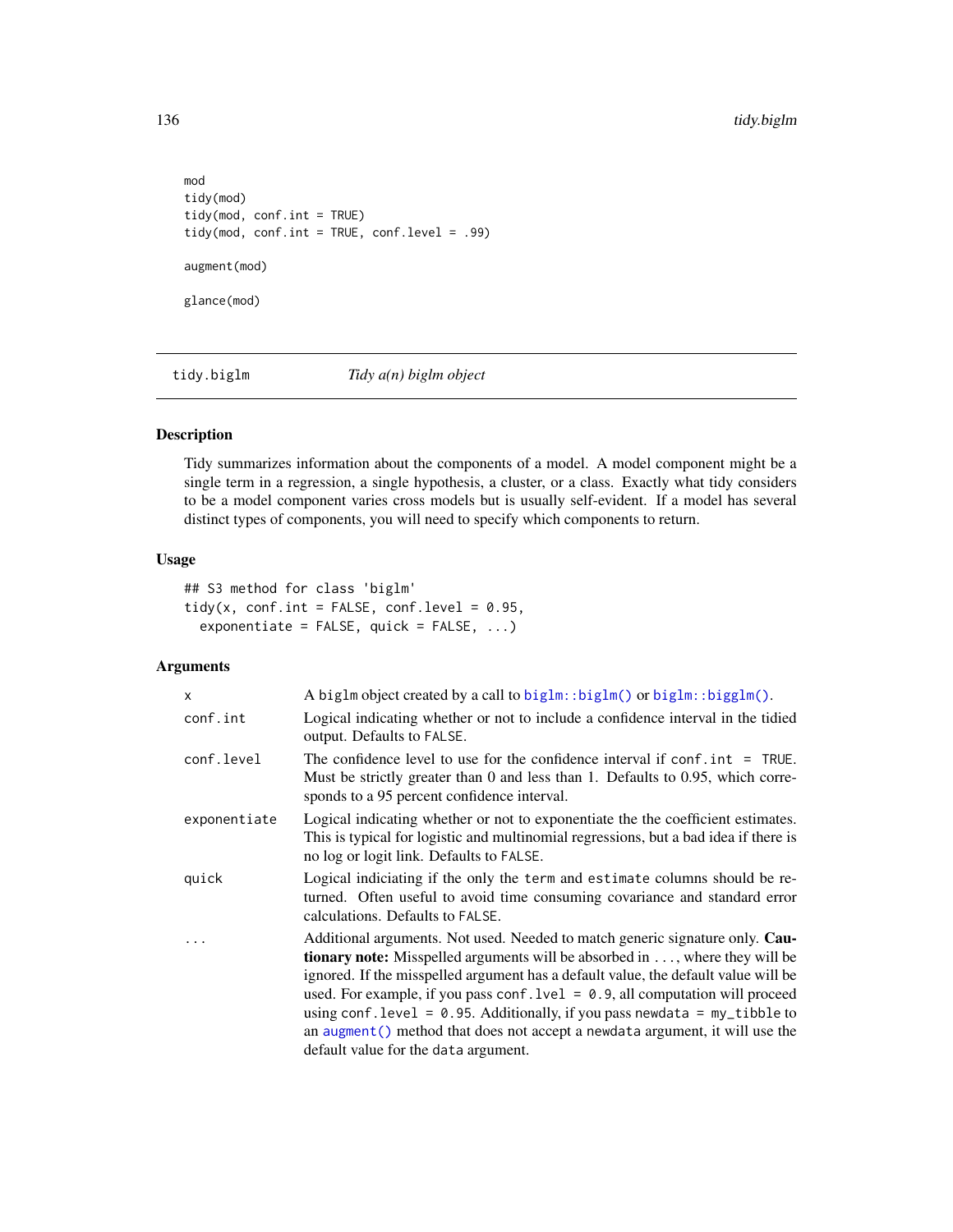#### tidy.biglm 137

# Value

A [tibble::tibble\(\)](#page-0-0) with one row for each term in the regression. The tibble has columns:

| term      | The name of the regression term.                                                                                       |
|-----------|------------------------------------------------------------------------------------------------------------------------|
| estimate  | The estimated value of the regression term.                                                                            |
| std.error | The standard error of the regression term.                                                                             |
| statistic | The value of a statistic, almost always a T-statistic, to use in a hypothesis that<br>the regression term is non-zero. |
| p.value   | The two-sided p-value associated with the observed statistic.                                                          |
| conf.low  | The low end of a confidence interval for the regression term. Included only if<br>$conf.int = TRUE.$                   |
| conf.high | The high end of a confidence interval for the regression term. Included only if<br>$conf.int = TRUE.$                  |

## See Also

[tidy\(\)](#page-0-0), [biglm::biglm\(\)](#page-0-0), [biglm::bigglm\(\)](#page-0-0)

Other biglm tidiers: [glance.biglm](#page-63-0)

## Examples

```
if (require("biglm", quietly = TRUE)) {
   bfit \le biglm(mpg \sim wt + disp, mtcars)
   tidy(bfit)
   tidy(bfit, conf.int = TRUE)
    tidy(bfit, conf.int = TRUE, conf.level = .9)
   glance(bfit)
   # bigglm: logistic regression
   bgfit <- bigglm(am ~ mpg, mtcars, family = binomial())
   tidy(bgfit)
    tidy(bgfit, exponentiate = TRUE)
    tidy(bgfit, conf.int = TRUE)
    tidy(bgfit, conf.int = TRUE, conf.level = .9)
   tidy(bgfit, conf.int = TRUE, conf.level = .9, exponentiate = TRUE)
   glance(bgfit)
}
```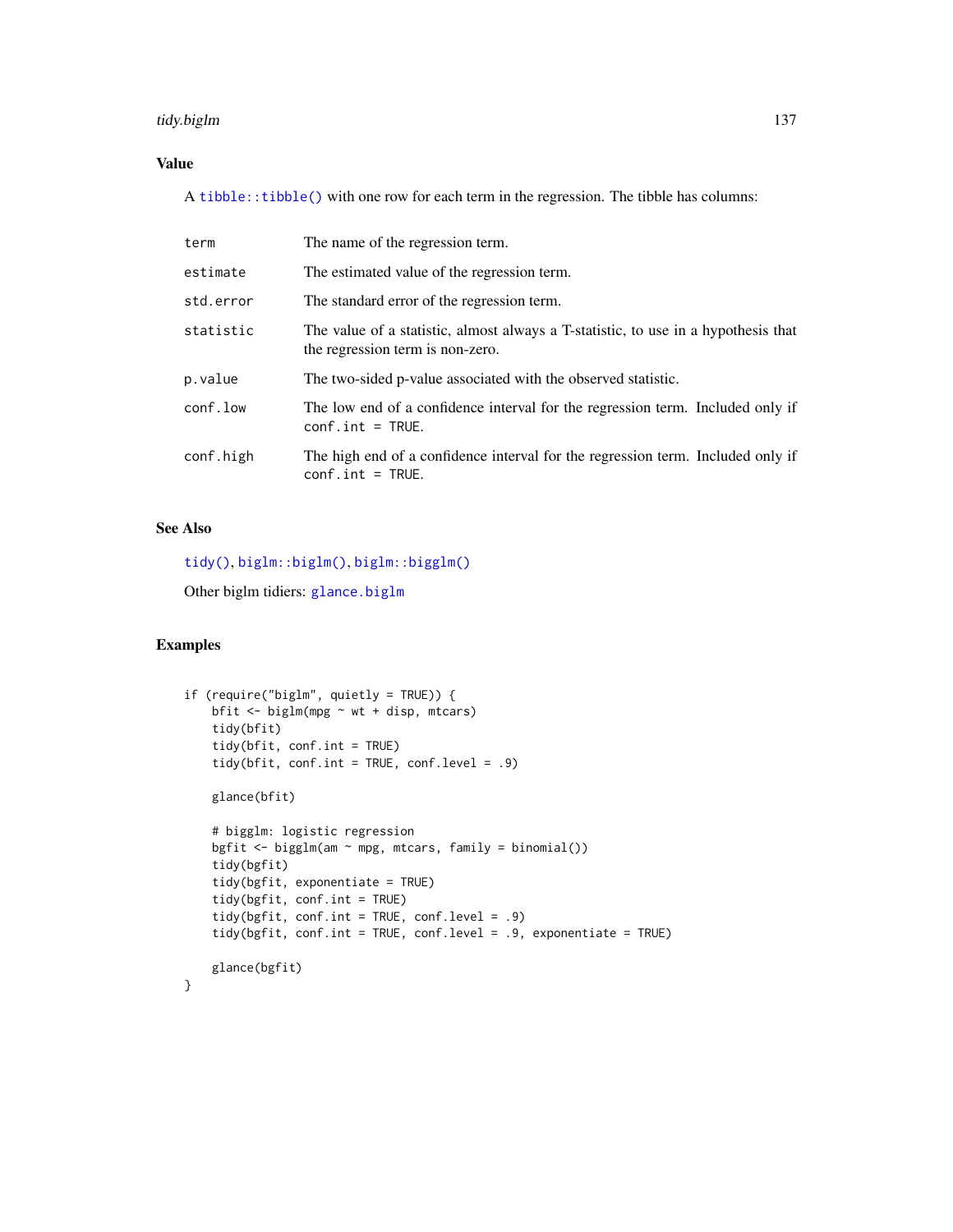<span id="page-137-0"></span>

# Description

Tidy summarizes information about the components of a model. A model component might be a single term in a regression, a single hypothesis, a cluster, or a class. Exactly what tidy considers to be a model component varies cross models but is usually self-evident. If a model has several distinct types of components, you will need to specify which components to return.

## Usage

```
## S3 method for class 'binDesign'
tidy(x, \ldots)
```
# Arguments

| x | A binGroup::binDesign() object.                                                                                                                                                                                                                                                                                                                                                                                                                                                                                                                                     |
|---|---------------------------------------------------------------------------------------------------------------------------------------------------------------------------------------------------------------------------------------------------------------------------------------------------------------------------------------------------------------------------------------------------------------------------------------------------------------------------------------------------------------------------------------------------------------------|
| . | Additional arguments. Not used. Needed to match generic signature only. Cau-<br><b>tionary note:</b> Misspelled arguments will be absorbed in , where they will be<br>ignored. If the misspelled argument has a default value, the default value will be<br>used. For example, if you pass conf. $1$ ve $1 = 0.9$ , all computation will proceed<br>using conf. level = $\theta$ . 95. Additionally, if you pass newdata = $my$ -tibble to<br>an augment () method that does not accept a newdata argument, it will use the<br>default value for the data argument. |
|   |                                                                                                                                                                                                                                                                                                                                                                                                                                                                                                                                                                     |

# Value

A one-row [tibble::tibble](#page-0-0) with columns:

| n     | Number of trials in given iteration. |
|-------|--------------------------------------|
| power | Power achieved for given value of n. |

# See Also

[tidy\(\)](#page-0-0), [binGroup::binDesign\(\)](#page-0-0)

Other bingroup tidiers: [glance.binDesign](#page-64-0), [tidy.binWidth](#page-138-0)

# Examples

```
if (require("binGroup", quietly = TRUE)) {
    des \le binDesign(nmax = 300, delta = 0.06,
                     p. hyp = 0.1, power = .8)
    glance(des)
    tidy(des)
```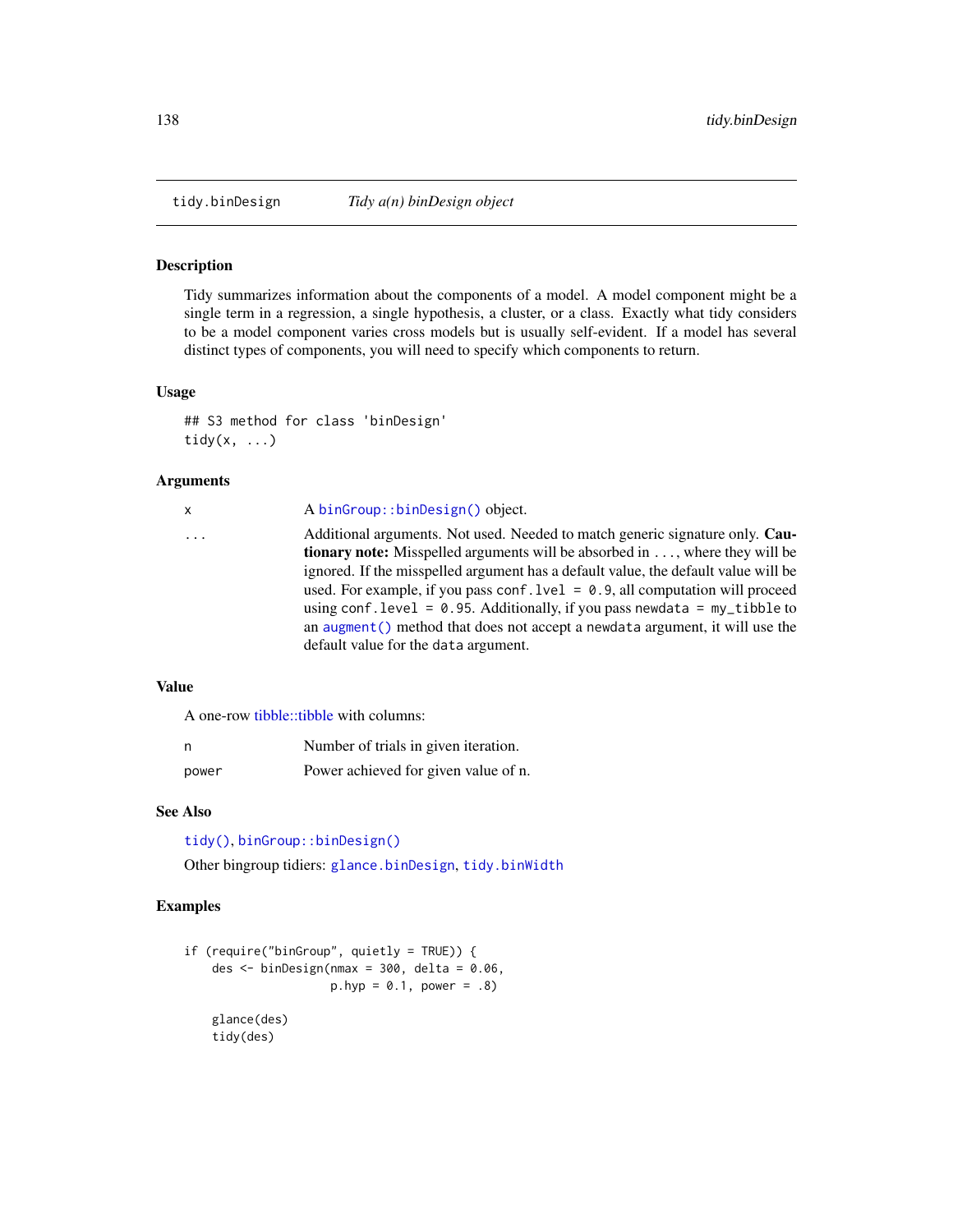# tidy.binWidth 139

}

```
# the ggplot2 equivalent of plot(des)
library(ggplot2)
ggplot(tidy(des), aes(n, power)) +
    geom_line()
```
<span id="page-138-0"></span>tidy.binWidth *Tidy a(n) binWidth object*

#### Description

Tidy summarizes information about the components of a model. A model component might be a single term in a regression, a single hypothesis, a cluster, or a class. Exactly what tidy considers to be a model component varies cross models but is usually self-evident. If a model has several distinct types of components, you will need to specify which components to return.

## Usage

## S3 method for class 'binWidth' tidy $(x, \ldots)$ 

## Arguments

x A [binGroup::binWidth\(\)](#page-0-0) object.

... Additional arguments. Not used. Needed to match generic signature only. Cautionary note: Misspelled arguments will be absorbed in ..., where they will be ignored. If the misspelled argument has a default value, the default value will be used. For example, if you pass conf.  $level = 0.9$ , all computation will proceed using conf.level =  $0.95$ . Additionally, if you pass newdata = my\_tibble to an [augment\(\)](#page-0-0) method that does not accept a newdata argument, it will use the default value for the data argument.

#### Value

A one-row [tibble::tibble](#page-0-0) with columns:

| ci.width    | Expected width of confidence interval. |
|-------------|----------------------------------------|
| alternative | Alternative hypothesis.                |
| р           | True proportion.                       |
| n           | Total sample size.                     |

## See Also

[tidy\(\)](#page-0-0), [binGroup::binWidth\(\)](#page-0-0)

Other bingroup tidiers: [glance.binDesign](#page-64-0), [tidy.binDesign](#page-137-0)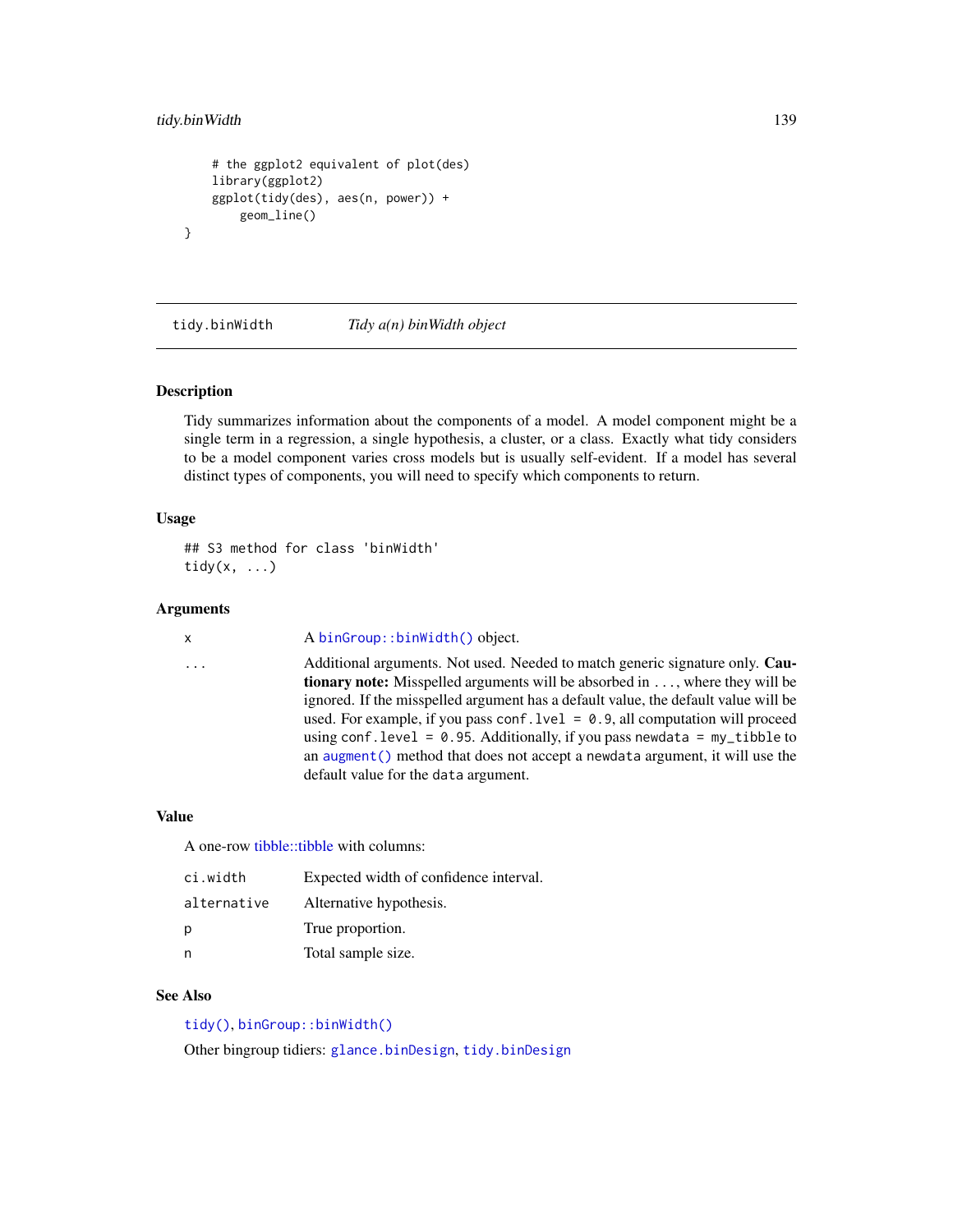# Examples

```
if (require("binGroup", quietly = TRUE)) {
   bw <- binWidth(100, .1)
   bw
   tidy(bw)
   library(dplyr)
   d \leq - expand.grid(n = seq(100, 800, 100),
                     p = .5,
                     method = c("CP", "Blaker", "Score", "Wald"),
                     stringsAsFactors = FALSE) %>%
        group_by(n, p, method) %>%
        do(tidy(binWidth(.$n, .$p, method = .$method)))
   library(ggplot2)
    ggplot(d, aes(n, ci<u>width, color = method)) +</u>
       geom_line() +
       xlab("Total Observations") +
       ylab("Expected CI Width")
}
```
tidy.boot *Tidy a(n) boot object*

## Description

Tidy summarizes information about the components of a model. A model component might be a single term in a regression, a single hypothesis, a cluster, or a class. Exactly what tidy considers to be a model component varies cross models but is usually self-evident. If a model has several distinct types of components, you will need to specify which components to return.

#### Usage

```
## S3 method for class 'boot'
tidy(x, conf.int = FALSE, conf.level = 0.95,
 conf.method = "perc", ...)
```
# Arguments

| x           | A boot::boot() object.                                                                                                                                                                                                         |
|-------------|--------------------------------------------------------------------------------------------------------------------------------------------------------------------------------------------------------------------------------|
| conf.int    | Logical indicating whether or not to include a confidence interval in the tidied<br>output. Defaults to FALSE.                                                                                                                 |
| conf.level  | The confidence level to use for the confidence interval if $\text{conf.int} = \text{TRUE}$ .<br>Must be strictly greater than 0 and less than 1. Defaults to 0.95, which corre-<br>sponds to a 95 percent confidence interval. |
| conf.method | Passed to the type argument of boot::boot.ci(). Defaults to "perc".                                                                                                                                                            |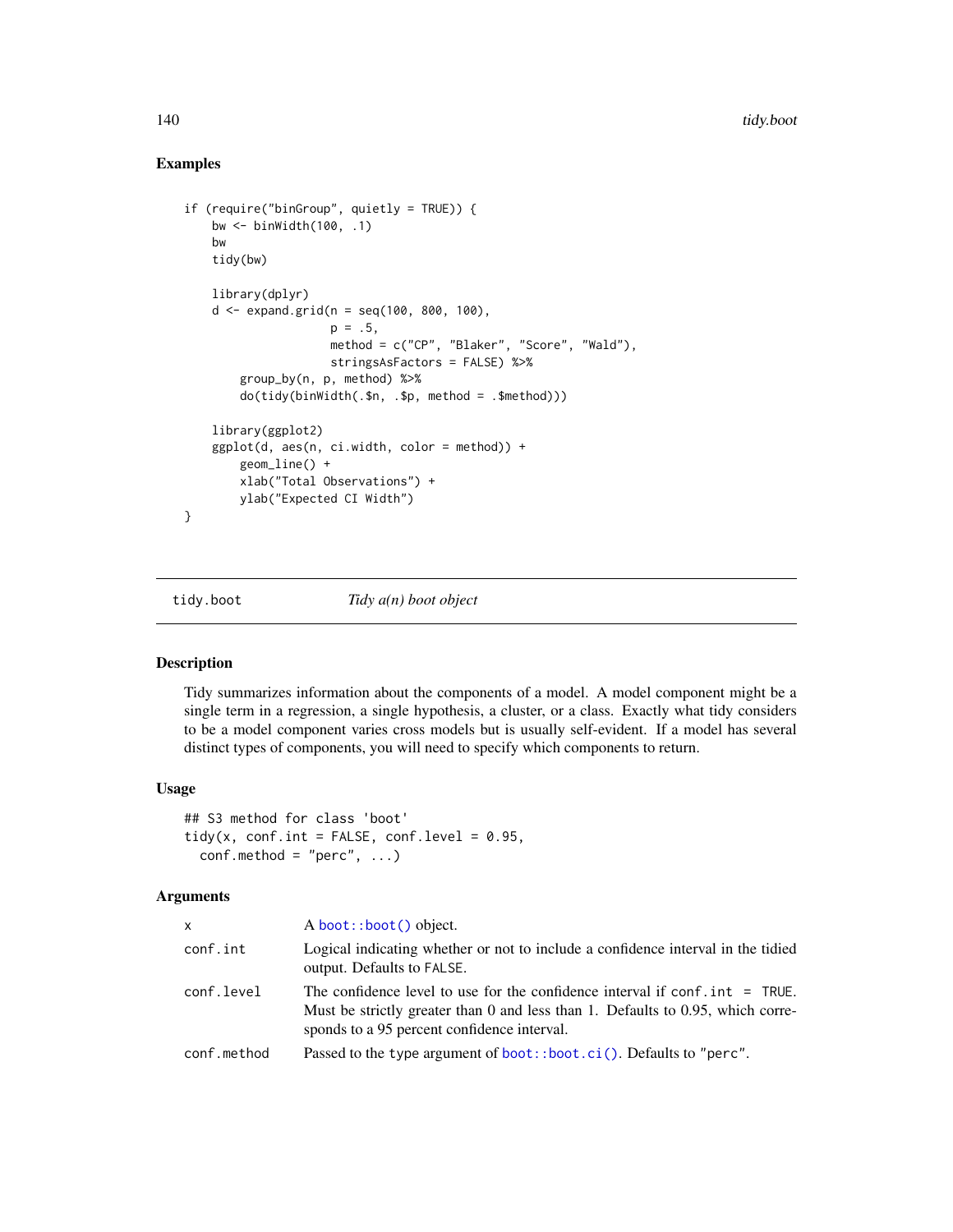#### tidy.boot 141

... Additional arguments. Not used. Needed to match generic signature only. **Cau**tionary note: Misspelled arguments will be absorbed in ..., where they will be ignored. If the misspelled argument has a default value, the default value will be used. For example, if you pass conf.  $level = 0.9$ , all computation will proceed using conf.level =  $0.95$ . Additionally, if you pass newdata =  $my\_tibble$  to an [augment\(\)](#page-0-0) method that does not accept a newdata argument, it will use the default value for the data argument.

## Value

A [tibble::tibble](#page-0-0) with one row per bootstrapped statistic and columns:

| term      | Name of the computed statistic, if present. |
|-----------|---------------------------------------------|
| statistic | Original value of the statistic.            |
| bias      | Bias of the statistic.                      |
| std.error | Standard error of the statistic.            |

If weights were provided to the boot function, an estimate column is included showing the weighted bootstrap estimate, and the standard error is of that estimate.

If there are no original statistics in the "boot" object, such as with a call to tsboot with orig.t = FALSE, the original and statistic columns are omitted, and only estimate and std.error columns shown.

#### See Also

[tidy\(\)](#page-0-0), [boot::boot\(\)](#page-0-0), [boot::tsboot\(\)](#page-0-0), [boot::boot.ci\(\)](#page-0-0), [rsample::bootstraps\(\)](#page-0-0)

## Examples

```
if (require("boot")) {
   clotting <- data.frame(
          u = c(5, 10, 15, 20, 30, 40, 60, 80, 100),
          lot1 = c(118, 58, 42, 35, 27, 25, 21, 19, 18),lot2 = c(69,35,26,21,18,16,13,12,12))
   g1 \leq-g \text{Im}(\text{lot2} \sim \text{log}(u)), data = clotting, family = Gamma)
   bootfun <- function(d, i) {
      coef(update(g1, data= d[i,]))
   }
   bootres <- boot(clotting, bootfun, R = 999)
   tidy(g1, conf.int=TRUE)
   tidy(bootres, conf.int=TRUE)
}
```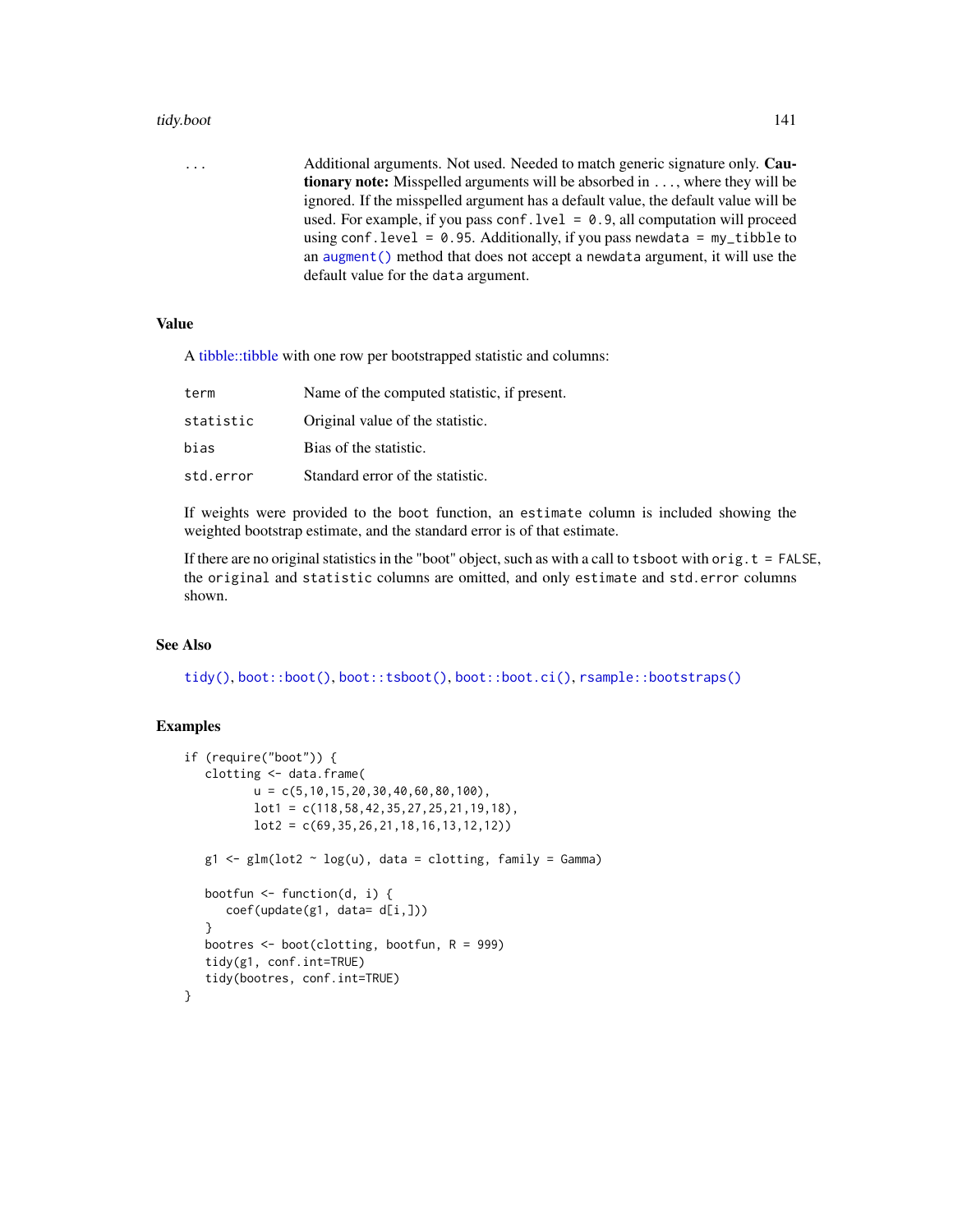## Description

Tidy summarizes information about the components of a model. A model component might be a single term in a regression, a single hypothesis, a cluster, or a class. Exactly what tidy considers to be a model component varies cross models but is usually self-evident. If a model has several distinct types of components, you will need to specify which components to return.

This method tidies the coefficients of a bootstrapped temporal exponential random graph model estimated with the xergm. It simply returns the coefficients and their confidence intervals.

## Usage

```
## S3 method for class 'btergm'
tidy(x, conf.level = 0.95, exponentiate = FALSE,
  quick = FALSE, ...
```
# Arguments

| X            | A btergm::btergm() object.                                                                                                                                                                                                                                                                                                                                                                                                                                                                                                                                 |
|--------------|------------------------------------------------------------------------------------------------------------------------------------------------------------------------------------------------------------------------------------------------------------------------------------------------------------------------------------------------------------------------------------------------------------------------------------------------------------------------------------------------------------------------------------------------------------|
| conf.level   | Confidence level for confidence intervals. Defaults to 0.95.                                                                                                                                                                                                                                                                                                                                                                                                                                                                                               |
| exponentiate | Logical indicating whether or not to exponentiate the the coefficient estimates.<br>This is typical for logistic and multinomial regressions, but a bad idea if there is<br>no log or logit link. Defaults to FALSE.                                                                                                                                                                                                                                                                                                                                       |
| quick        | Logical indiciating if the only the term and estimate columns should be re-<br>turned. Often useful to avoid time consuming covariance and standard error<br>calculations. Defaults to FALSE.                                                                                                                                                                                                                                                                                                                                                              |
| $\cdot$      | Additional arguments. Not used. Needed to match generic signature only. Cau-<br><b>tionary note:</b> Misspelled arguments will be absorbed in , where they will be<br>ignored. If the misspelled argument has a default value, the default value will be<br>used. For example, if you pass conf. $1$ ve $1 = 0.9$ , all computation will proceed<br>using conf. level = $0.95$ . Additionally, if you pass newdata = my_tibble to<br>an augment () method that does not accept a newdata argument, it will use the<br>default value for the data argument. |

## Value

A [tibble::tibble](#page-0-0) with one row per term in the random graph model and columns:

| term      | The term in the model being estimated and tested. |
|-----------|---------------------------------------------------|
| estimate  | The estimated value of the coefficient.           |
| conf.low  | The lower bound of the confidence interval.       |
| conf.high | The lower bound of the confidence interval.       |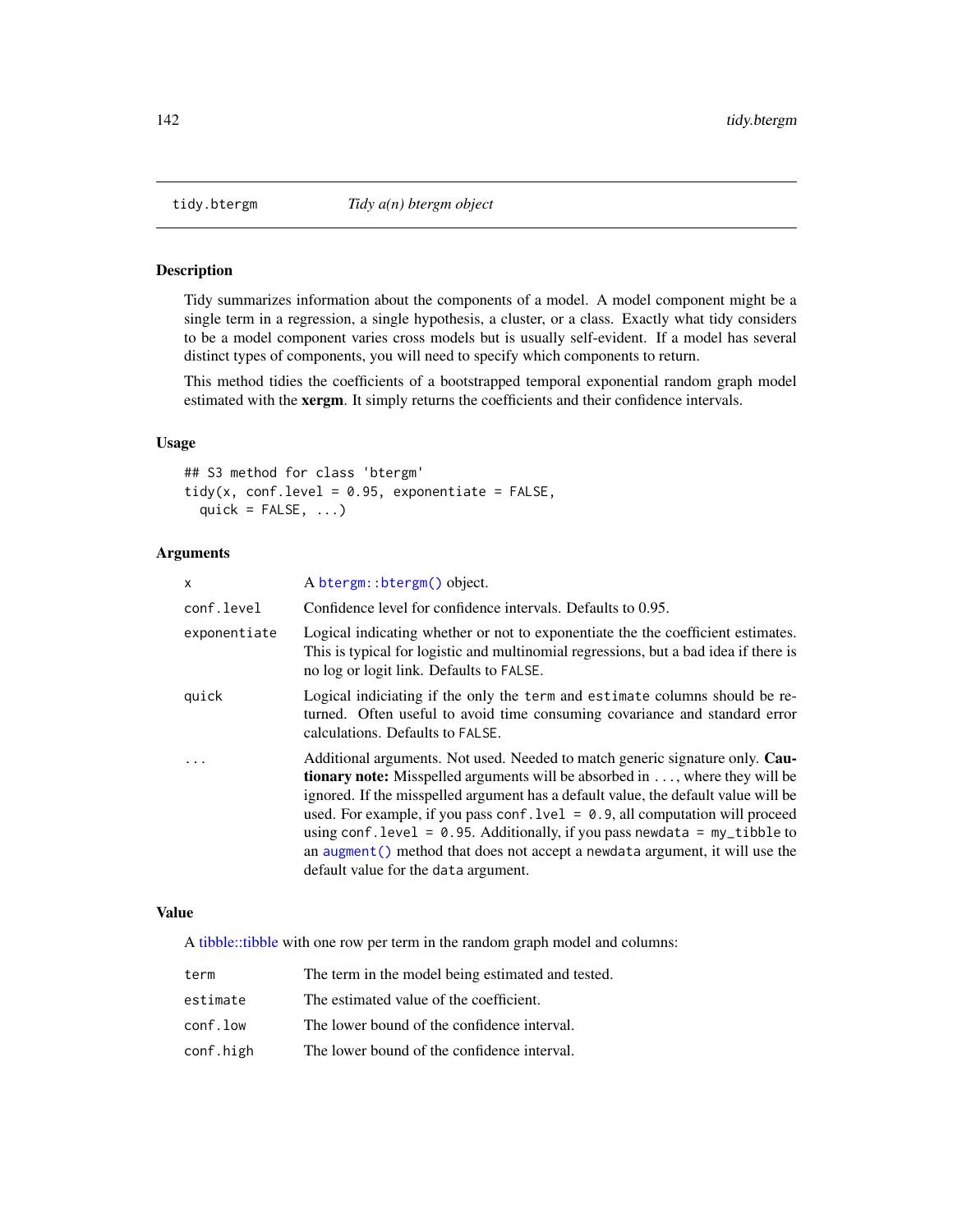tidy.cch 143

# See Also

[tidy\(\)](#page-0-0), [btergm::btergm\(\)](#page-0-0)

#### Examples

```
if (require("xergm")) {
   set.seed(1)
   # Using the same simulated example as the xergm package
   # Create 10 random networks with 10 actors
   networks <- list()
   for(i in 1:10){
       mat \le matrix(rbinom(100, 1, .25), nrow = 10, ncol = 10)
       diag(mat) <-0nw <- network::network(mat)
       networks[[i]] <- nw
   }
   # Create 10 matrices as covariates
   covariates <- list()
   for (i in 1:10) {
       mat < - matrix(rnorm(100), nrow = 10, ncol = 10)covariates[[i]] <- mat
   }
   # Fit a model where the propensity to form ties depends
   # on the edge covariates, controlling for the number of
   # in-stars
   suppressWarnings(btfit <- btergm(networks ~ edges + istar(2) +
                      edgecov(covariates), R = 100))
   # Show terms, coefficient estimates and errors
   tidy(btfit)
   # Show coefficients as odds ratios with a 99% CI
   tidy(btfit, exponentiate = TRUE, conf.level = 0.99)
```
}

<span id="page-142-0"></span>tidy.cch *Tidy a(n) cch object*

#### Description

Tidy summarizes information about the components of a model. A model component might be a single term in a regression, a single hypothesis, a cluster, or a class. Exactly what tidy considers to be a model component varies cross models but is usually self-evident. If a model has several distinct types of components, you will need to specify which components to return.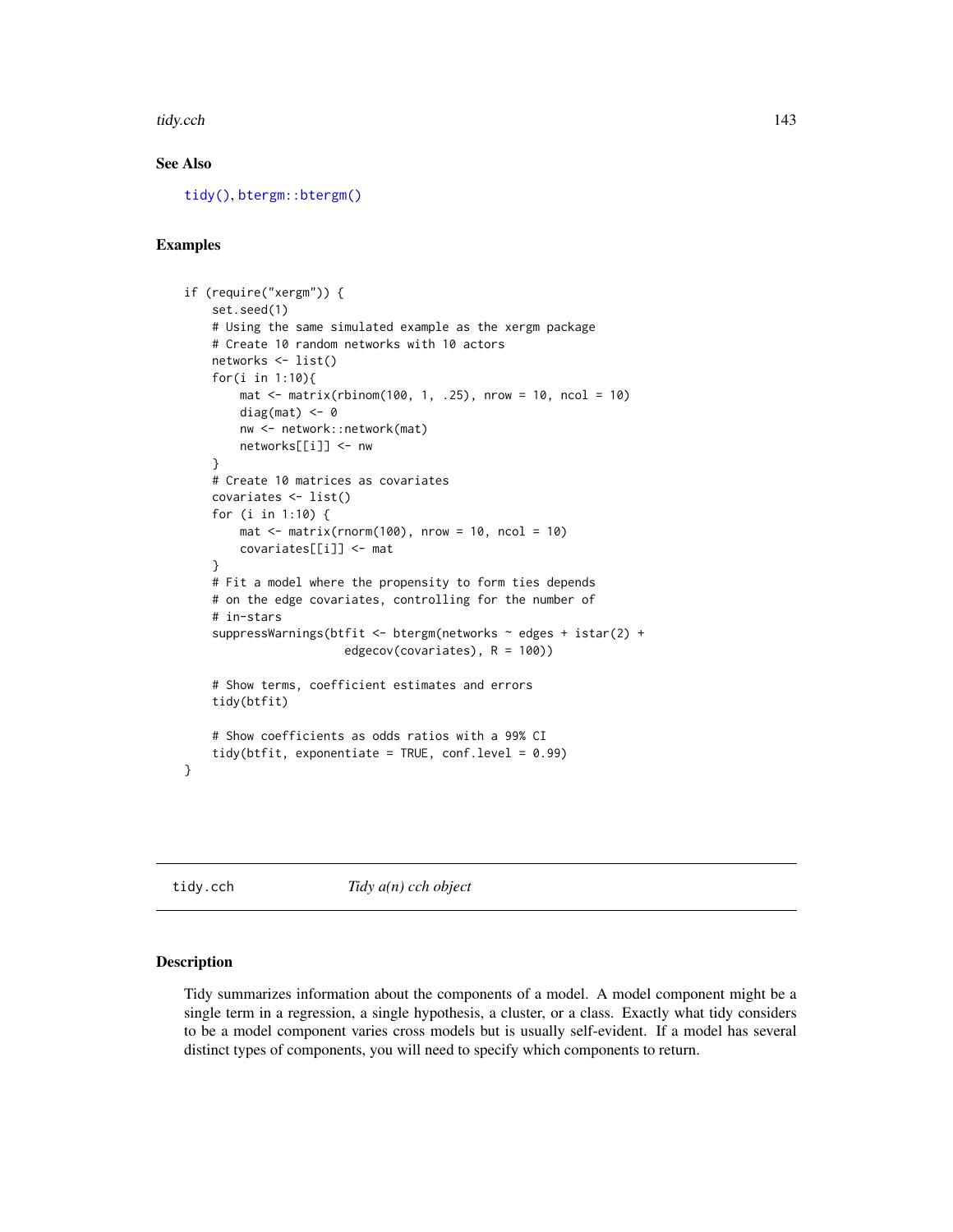# Usage

```
## S3 method for class 'cch'
tidy(x, conf.level = 0.95, ...)
```
# Arguments

| x          | An cch object returned from survival::cch().                                                                                                                                                                                                                                                                                                                                                                                                                                                                                                                  |
|------------|---------------------------------------------------------------------------------------------------------------------------------------------------------------------------------------------------------------------------------------------------------------------------------------------------------------------------------------------------------------------------------------------------------------------------------------------------------------------------------------------------------------------------------------------------------------|
| conf.level | confidence level for CI                                                                                                                                                                                                                                                                                                                                                                                                                                                                                                                                       |
| $\cdots$   | Additional arguments. Not used. Needed to match generic signature only. Cau-<br><b>tionary note:</b> Misspelled arguments will be absorbed in , where they will be<br>ignored. If the misspelled argument has a default value, the default value will be<br>used. For example, if you pass conf. $1$ ve $1 = 0.9$ , all computation will proceed<br>using conf. level = $0.95$ . Additionally, if you pass newdata = $my$ _tibble to<br>an augment () method that does not accept a newdata argument, it will use the<br>default value for the data argument. |

## Value

A [tibble::tibble\(\)](#page-0-0) with one row for each term in the regression. The tibble has columns:

| term      | The name of the regression term.                                                                                       |
|-----------|------------------------------------------------------------------------------------------------------------------------|
| estimate  | The estimated value of the regression term.                                                                            |
| std.error | The standard error of the regression term.                                                                             |
| statistic | The value of a statistic, almost always a T-statistic, to use in a hypothesis that<br>the regression term is non-zero. |
| p.value   | The two-sided p-value associated with the observed statistic.                                                          |
| conf.low  | The low end of a confidence interval for the regression term. Included only if<br>$conf.int = TRUE.$                   |
| conf.high | The high end of a confidence interval for the regression term. Included only if<br>$conf.int = TRUE.$                  |

# See Also

[tidy\(\)](#page-0-0), [survival::cch\(\)](#page-0-0)

Other cch tidiers: [glance.cch](#page-65-0), [glance.survfit](#page-106-0)

Other survival tidiers: [augment.coxph](#page-7-0), [augment.survreg](#page-46-0), [glance.aareg](#page-59-0), [glance.cch](#page-65-0), [glance.coxph](#page-66-0), [glance.pyears](#page-97-0), [glance.survdiff](#page-104-0), [glance.survexp](#page-105-0), [glance.survfit](#page-106-0), [glance.survreg](#page-107-0), [tidy.aareg](#page-126-0), [tidy.coxph](#page-148-0), [tidy.pyears](#page-216-0), [tidy.survdiff](#page-229-0), [tidy.survexp](#page-230-0), [tidy.survfit](#page-231-0), [tidy.survreg](#page-233-0)

# Examples

library(survival)

# examples come from cch documentation subcoh <- nwtco\$in.subcohort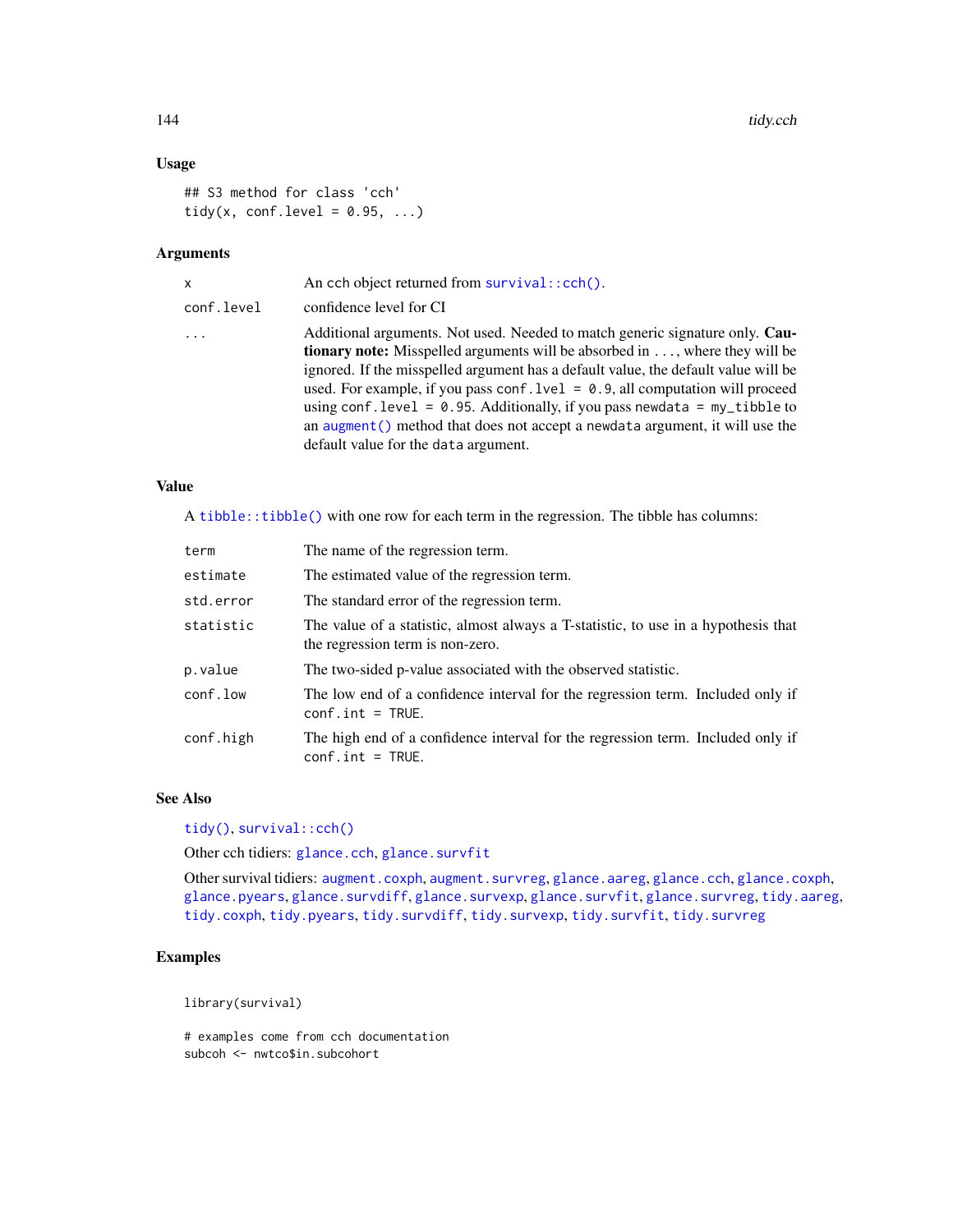#### tidy.cld 145

```
selccoh <- with(nwtco, rel==1|subcoh==1)
ccoh.data <- nwtco[selccoh,]
ccoh.data$subcohort <- subcoh[selccoh]
## central-lab histology
ccoh.data$histol <- factor(ccoh.data$histol,labels=c("FH","UH"))
## tumour stage
ccoh.data$stage <- factor(ccoh.data$stage,labels=c("I","II","III" ,"IV"))
ccoh.data$age <- ccoh.data$age/12 # Age in years
fit.ccP <- cch(Surv(edrel, rel) ~ stage + histol + age, data = ccoh.data,
               subcoh = \simsubcohort, id= \simseqno, cohort.size = 4028)
tidy(fit.ccP)
# coefficient plot
library(ggplot2)
ggplot(tidy(fit.ccP), aes(x = estimate, y = term)) +geom_point() +
 geom_errorbarh(aes(xmin = conf.low, xmax = conf.high), height = \theta) +
 geom_vline(xintercept = 0)
```
<span id="page-144-0"></span>

tidy.cld *Tidy a(n) cld object*

#### Description

Tidy summarizes information about the components of a model. A model component might be a single term in a regression, a single hypothesis, a cluster, or a class. Exactly what tidy considers to be a model component varies cross models but is usually self-evident. If a model has several distinct types of components, you will need to specify which components to return.

#### Usage

## S3 method for class 'cld' tidy $(x, \ldots)$ 

#### Arguments

x A cld object created by calling [multcomp::cld\(\)](#page-0-0) on a glht, confint.glht() or summary.glht() object.

... Additional arguments. Not used. Needed to match generic signature only. Cautionary note: Misspelled arguments will be absorbed in ..., where they will be ignored. If the misspelled argument has a default value, the default value will be used. For example, if you pass conf.  $level = 0.9$ , all computation will proceed using conf.level =  $0.95$ . Additionally, if you pass newdata = my\_tibble to an [augment\(\)](#page-0-0) method that does not accept a newdata argument, it will use the default value for the data argument.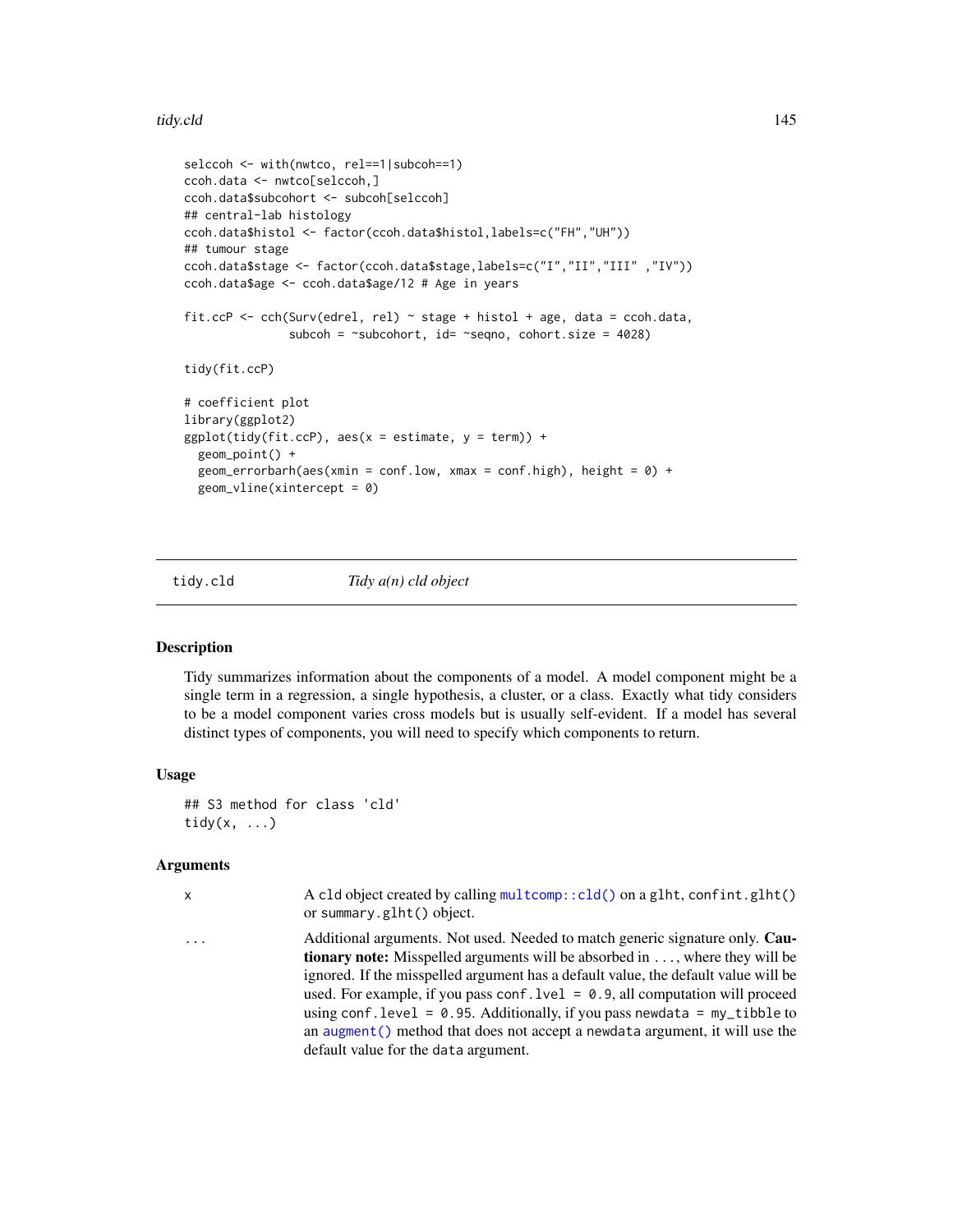# See Also

[tidy\(\)](#page-0-0), [multcomp::cld\(\)](#page-0-0), [multcomp::summary.glht\(\)](#page-0-0), [multcomp::confint.glht\(\)](#page-0-0), [multcomp::glht\(\)](#page-0-0) Other multcomp tidiers: [tidy.confint.glht](#page-146-0), [tidy.glht](#page-167-0), [tidy.summary.glht](#page-228-0)

tidy.coeftest *Tidy a(n) coeftest object*

#### Description

Tidy summarizes information about the components of a model. A model component might be a single term in a regression, a single hypothesis, a cluster, or a class. Exactly what tidy considers to be a model component varies cross models but is usually self-evident. If a model has several distinct types of components, you will need to specify which components to return.

#### Usage

## S3 method for class 'coeftest' tidy $(x, \ldots)$ 

#### Arguments

A coeftest object returned from [lmtest::coeftest\(\)](#page-0-0).

... Additional arguments. Not used. Needed to match generic signature only. Cautionary note: Misspelled arguments will be absorbed in ..., where they will be ignored. If the misspelled argument has a default value, the default value will be used. For example, if you pass conf.  $level = 0.9$ , all computation will proceed using conf.level =  $0.95$ . Additionally, if you pass newdata = my\_tibble to an [augment\(\)](#page-0-0) method that does not accept a newdata argument, it will use the default value for the data argument.

#### Value

A [tibble::tibble](#page-0-0) with one row for each coefficient and columns:

| term      | The term in the linear model being estimated and tested |
|-----------|---------------------------------------------------------|
| estimate  | The estimated coefficient                               |
| std.error | The standard error                                      |
| statistic | test statistic                                          |
| p.value   | p-value                                                 |

# See Also

[tidy\(\)](#page-0-0), [lmtest::coeftest\(\)](#page-0-0)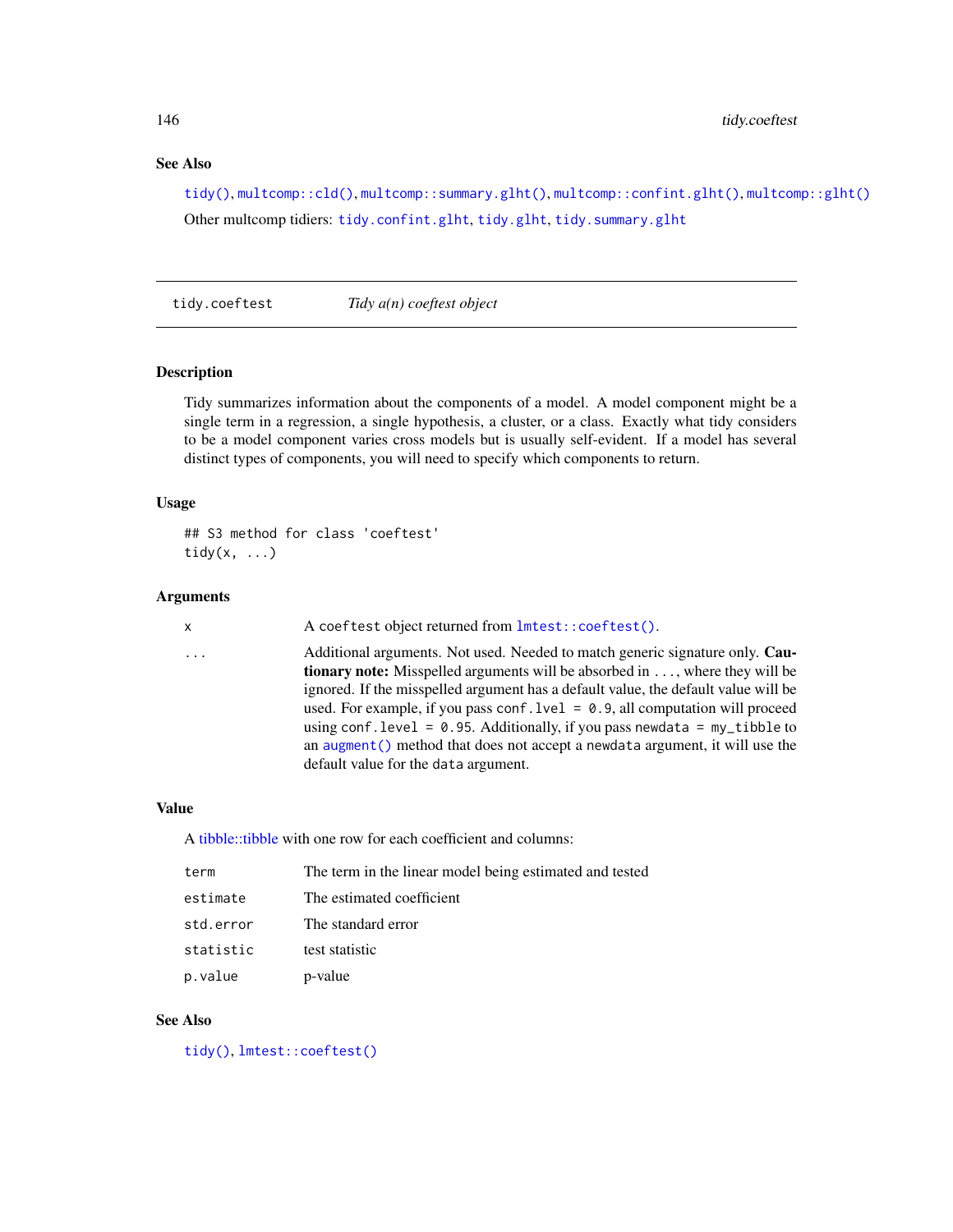# tidy.confint.glht 147

# Examples

```
if (require("lmtest", quietly = TRUE)) {
    data(Mandible)
    fm \leq lm(length \sim age, data=Mandible, subset=(age \leq 28))
    lmtest::coeftest(fm)
    tidy(coeftest(fm))
}
```
<span id="page-146-0"></span>tidy.confint.glht *Tidy a(n) confint.glht object*

## Description

Tidy summarizes information about the components of a model. A model component might be a single term in a regression, a single hypothesis, a cluster, or a class. Exactly what tidy considers to be a model component varies cross models but is usually self-evident. If a model has several distinct types of components, you will need to specify which components to return.

# Usage

## S3 method for class 'confint.glht' tidy $(x, \ldots)$ 

### Arguments

| x        | A confint.glht object created by calling multcomp::confint.glht() on a<br>$g$ ht object created with multcomp:: $g$ lht().                                               |
|----------|--------------------------------------------------------------------------------------------------------------------------------------------------------------------------|
| $\cdots$ | Additional arguments. Not used. Needed to match generic signature only. Cau-<br><b>tionary note:</b> Misspelled arguments will be absorbed in , where they will be       |
|          | ignored. If the misspelled argument has a default value, the default value will be                                                                                       |
|          | used. For example, if you pass conf. $1$ ve $1 = 0.9$ , all computation will proceed<br>using conf. level = $0.95$ . Additionally, if you pass newdata = $my$ _tibble to |
|          | an augment () method that does not accept a newdata argument, it will use the                                                                                            |

#### See Also

[tidy\(\)](#page-0-0), [multcomp::confint.glht\(\)](#page-0-0), [multcomp::glht\(\)](#page-0-0) Other multcomp tidiers: [tidy.cld](#page-144-0), [tidy.glht](#page-167-0), [tidy.summary.glht](#page-228-0)

default value for the data argument.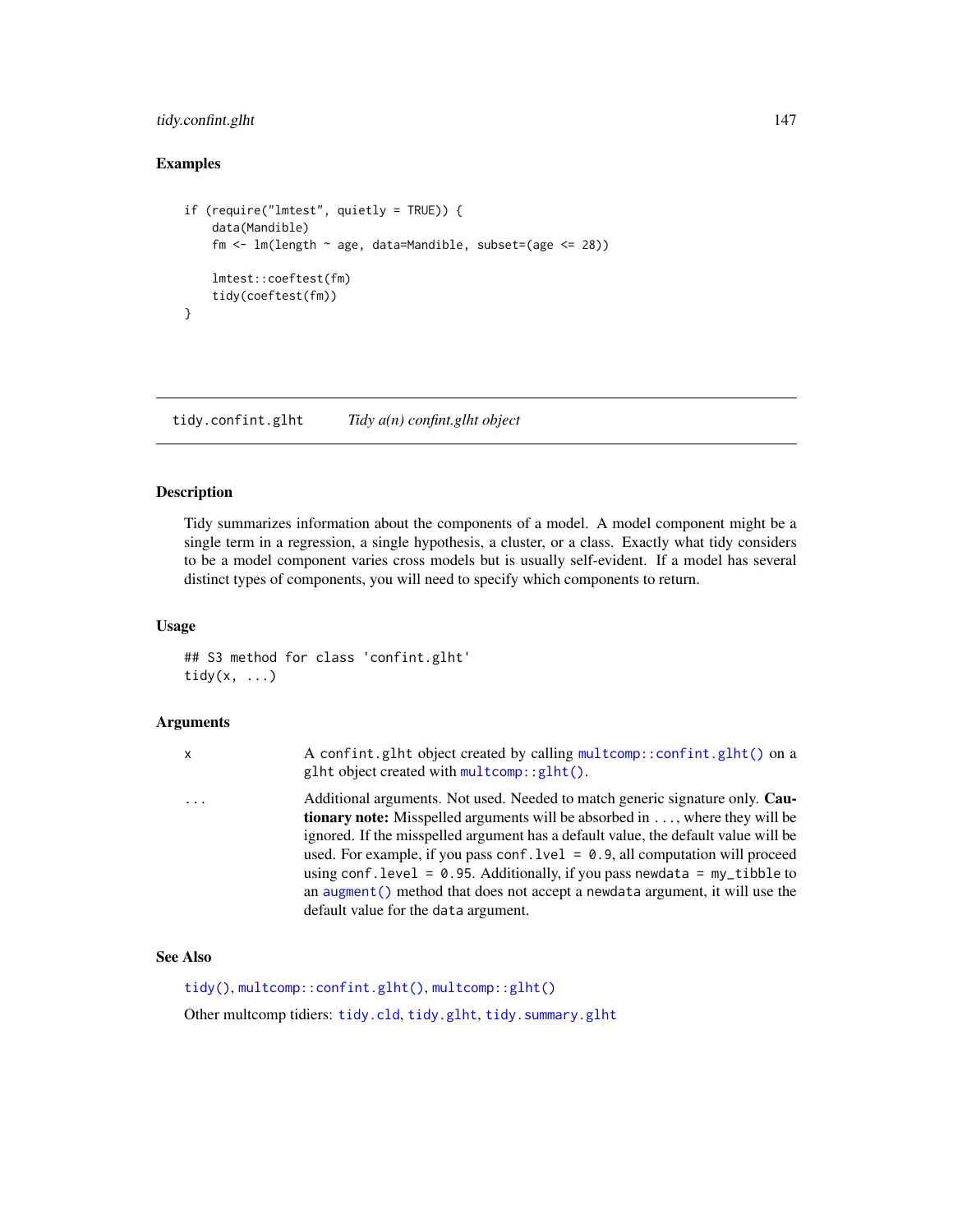tidy.confusionMatrix *Tidy a(n) confusionMatrix object*

## Description

Tidy summarizes information about the components of a model. A model component might be a single term in a regression, a single hypothesis, a cluster, or a class. Exactly what tidy considers to be a model component varies cross models but is usually self-evident. If a model has several distinct types of components, you will need to specify which components to return.

## Usage

## S3 method for class 'confusionMatrix'  $tidy(x, by_{class} = TRUE, ...)$ 

# Arguments

| x                 | An object of class confusion Matrix created by a call to caret: : confusion Matrix().                                                                                                                                                                                                                                                                                                                                                                                                                                                                     |
|-------------------|-----------------------------------------------------------------------------------------------------------------------------------------------------------------------------------------------------------------------------------------------------------------------------------------------------------------------------------------------------------------------------------------------------------------------------------------------------------------------------------------------------------------------------------------------------------|
| by_class          | Logical indicating whether or not to show performance measures broken down<br>by class. Defaults to TRUE. When $by_c$ class = FALSE only returns a tibble with<br>accuracy and kappa statistics.                                                                                                                                                                                                                                                                                                                                                          |
| $\cdot\cdot\cdot$ | Additional arguments. Not used. Needed to match generic signature only. Cau-<br><b>tionary note:</b> Misspelled arguments will be absorbed in , where they will be<br>ignored. If the misspelled argument has a default value, the default value will be<br>used. For example, if you pass conf. $1$ vel = 0.9, all computation will proceed<br>using conf.level = $0.95$ . Additionally, if you pass newdata = $my_t$ tibble to<br>an augment () method that does not accept a newdata argument, it will use the<br>default value for the data argument. |

## Value

A [tibble::tibble](#page-0-0) with one or more of the following columns:

| term      | The name of a statistic from the confusion matrix     |
|-----------|-------------------------------------------------------|
| class     | Which class the term is a measurement of              |
| estimate  | The value of the statistic                            |
| conf.low  | Low end of 95 percent CI only applicable to accuracy  |
| conf.high | High end of 95 percent CI only applicable to accuracy |
| p.value   | P-value for accuracy and kappa statistics             |

# See Also

[tidy\(\)](#page-0-0), [caret::confusionMatrix\(\)](#page-0-0)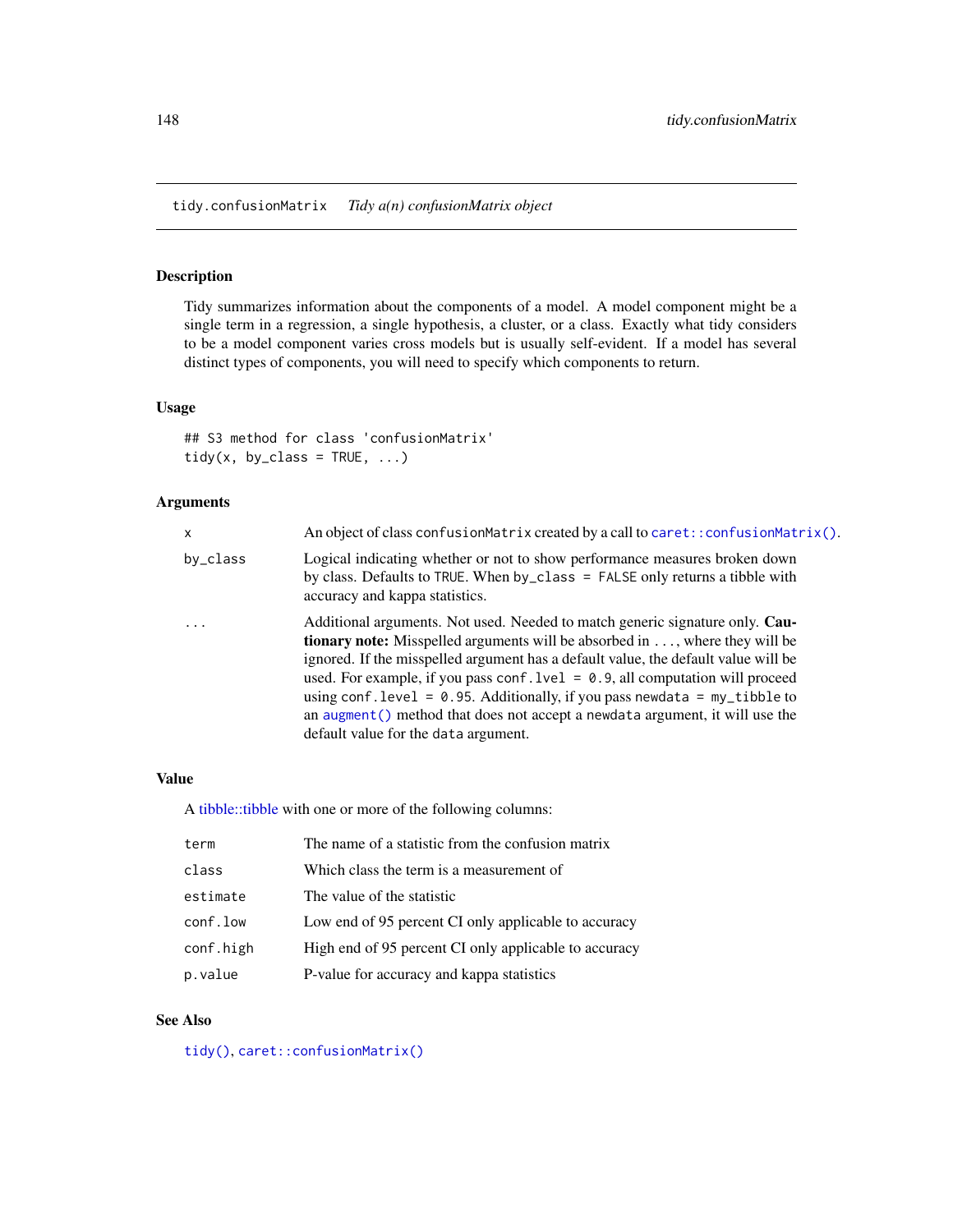#### tidy.coxph 149

# Examples

```
if (requireNamespace("caret", quietly = TRUE)) {
 set.seed(27)
 two_class_sample1 <- as.factor(sample(letters[1:2], 100, TRUE))
 two_class_sample2 <- as.factor(sample(letters[1:2], 100, TRUE))
 two_class_cm <- caret::confusionMatrix(
   two_class_sample1,
   two_class_sample2
 \lambdatidy(two_class_cm)
 tidy(two_class_cm, by_class = FALSE)
 # multiclass example
 six_class_sample1 <- as.factor(sample(letters[1:6], 100, TRUE))
 six_class_sample2 <- as.factor(sample(letters[1:6], 100, TRUE))
 six_class_cm <- caret::confusionMatrix(
   six_class_sample1,
   six_class_sample2
 )
 tidy(six_class_cm)
 tidy(six_class_cm, by_class = FALSE)
}
```
tidy.coxph *Tidy a(n) coxph object*

#### Description

Tidy summarizes information about the components of a model. A model component might be a single term in a regression, a single hypothesis, a cluster, or a class. Exactly what tidy considers to be a model component varies cross models but is usually self-evident. If a model has several distinct types of components, you will need to specify which components to return.

# Usage

```
## S3 method for class 'coxph'
tidy(x, exponentiate = FALSE, conf.int = TRUE,conf. level = 0.95, ...
```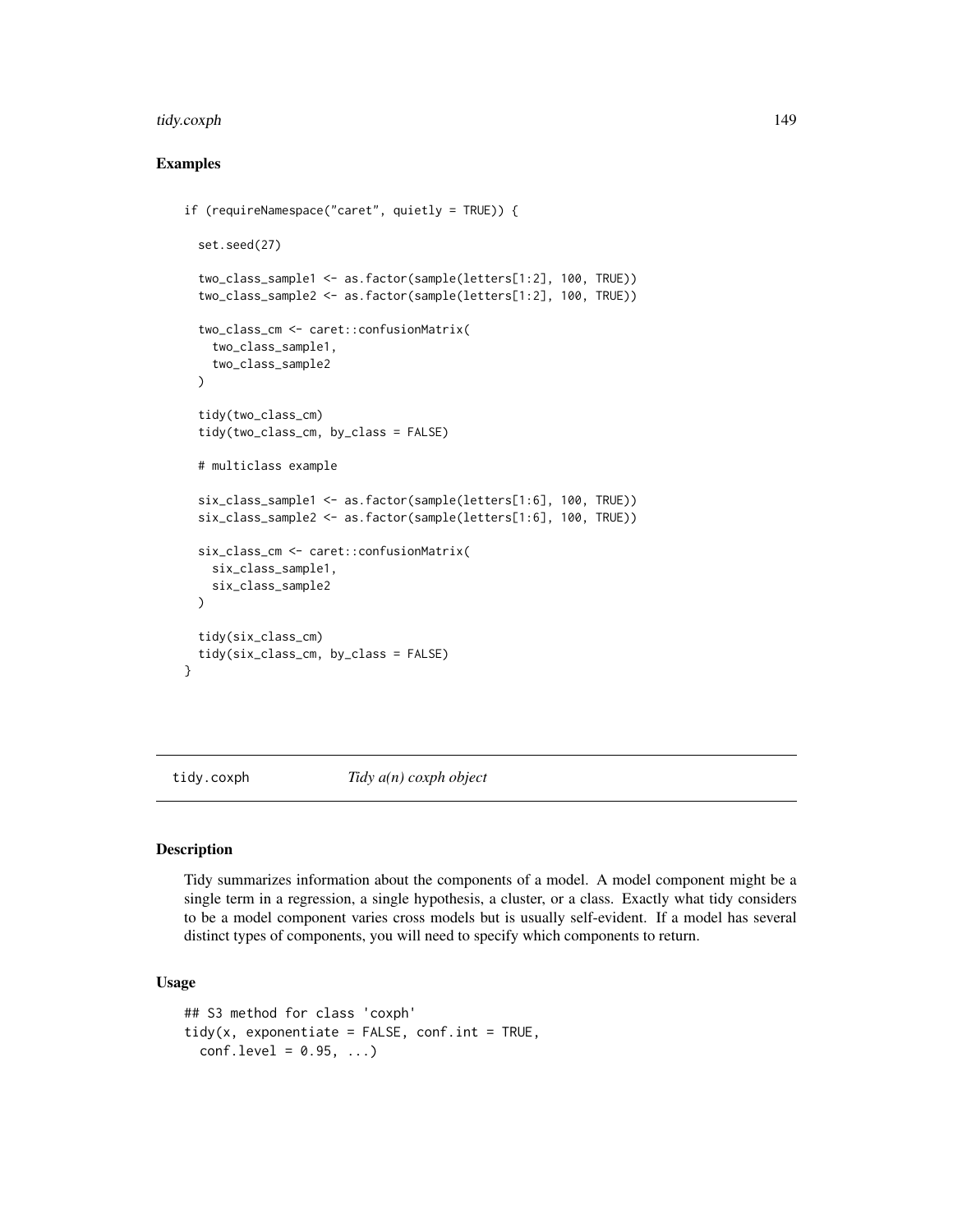# Arguments

| x            | A coxph object returned from $survival$ : $coxph()$ .                                                                                                                                                                                                                                                                                                                                                                                                                                                                                                          |
|--------------|----------------------------------------------------------------------------------------------------------------------------------------------------------------------------------------------------------------------------------------------------------------------------------------------------------------------------------------------------------------------------------------------------------------------------------------------------------------------------------------------------------------------------------------------------------------|
| exponentiate | Logical indicating whether or not to exponentiate the the coefficient estimates.<br>This is typical for logistic and multinomial regressions, but a bad idea if there is<br>no log or logit link. Defaults to FALSE.                                                                                                                                                                                                                                                                                                                                           |
| conf.int     | Logical indicating whether or not to include a confidence interval in the tidied<br>output. Defaults to FALSE.                                                                                                                                                                                                                                                                                                                                                                                                                                                 |
| conf.level   | The confidence level to use for the confidence interval if $\text{conf.int} = \text{TRUE}$ .<br>Must be strictly greater than 0 and less than 1. Defaults to 0.95, which corre-<br>sponds to a 95 percent confidence interval.                                                                                                                                                                                                                                                                                                                                 |
| .            | Additional arguments. Not used. Needed to match generic signature only. Cau-<br><b>tionary note:</b> Misspelled arguments will be absorbed in , where they will be<br>ignored. If the misspelled argument has a default value, the default value will be<br>used. For example, if you pass conf. $1$ ve $1 = 0.9$ , all computation will proceed<br>using conf. level = $0.95$ . Additionally, if you pass newdata = $my_t$ tibble to<br>an augment () method that does not accept a newdata argument, it will use the<br>default value for the data argument. |

## Value

A [tibble::tibble](#page-0-0) with one row for each term and columns:

| estimate  | estimate of slope          |
|-----------|----------------------------|
| std.error | standard error of estimate |
| statistic | test statistic             |
| p.value   | p-value                    |

## See Also

[tidy\(\)](#page-0-0), [survival::coxph\(\)](#page-0-0)

Other coxph tidiers: [augment.coxph](#page-7-0), [glance.coxph](#page-66-0)

Other survival tidiers: [augment.coxph](#page-7-0), [augment.survreg](#page-46-0), [glance.aareg](#page-59-0), [glance.cch](#page-65-0), [glance.coxph](#page-66-0), [glance.pyears](#page-97-0), [glance.survdiff](#page-104-0), [glance.survexp](#page-105-0), [glance.survfit](#page-106-0), [glance.survreg](#page-107-0), [tidy.aareg](#page-126-0), [tidy.cch](#page-142-0), [tidy.pyears](#page-216-0), [tidy.survdiff](#page-229-0), [tidy.survexp](#page-230-0), [tidy.survfit](#page-231-0), [tidy.survreg](#page-233-0)

```
library(survival)
cfit \leq coxph(Surv(time, status) \sim age + sex, lung)
tidy(cfit)
tidy(cfit, exponentiate = TRUE)
lp <- augment(cfit, lung)
risks <- augment(cfit, lung, type.predict = "risk")
```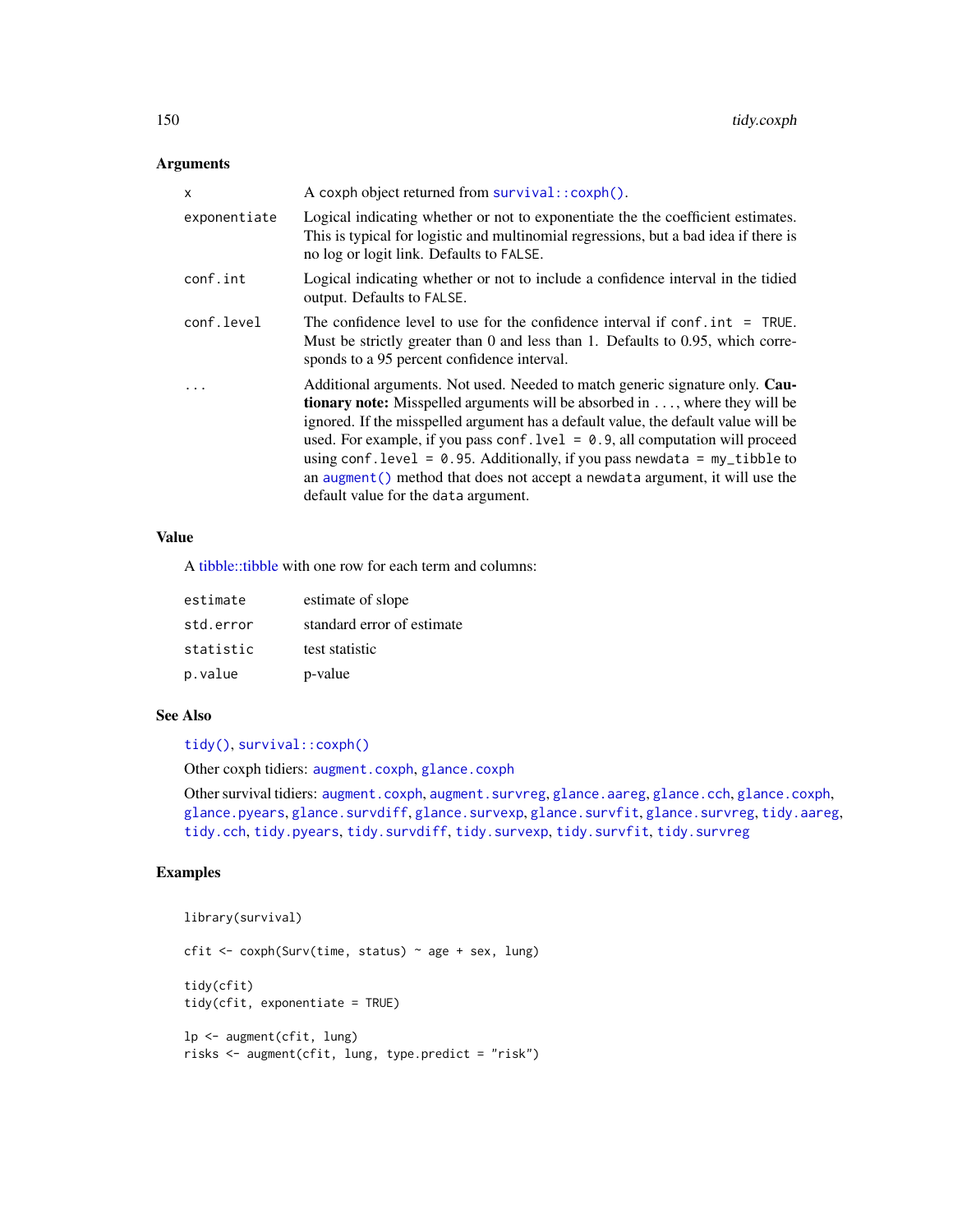# tidy.cv.glmnet 151

```
expected <- augment(cfit, lung, type.predict = "expected")
glance(cfit)
# also works on clogit models
resp <- levels(logan$occupation)
n <- nrow(logan)
indx <- rep(1:n, length(resp))
logan2 <- data.frame(
  logan[indx,],
  id = indx,tocc = factor(rep(resp, each=n))
)
logan2$case <- (logan2$occupation == logan2$tocc)
cl <- clogit(case ~ tocc + tocc:education + strata(id), logan2)
tidy(cl)
glance(cl)
library(ggplot2)
ggplot(lp, aes(age, .fitted, color = sex)) +
  geom_point()
ggplot(risks, aes(age, .fitted, color = sex)) +
  geom_point()
ggplot(expected, aes(time, .fitted, color = sex)) +
  geom_point()
```
<span id="page-150-0"></span>tidy.cv.glmnet *Tidy a(n) cv.glmnet object*

# Description

Tidy summarizes information about the components of a model. A model component might be a single term in a regression, a single hypothesis, a cluster, or a class. Exactly what tidy considers to be a model component varies cross models but is usually self-evident. If a model has several distinct types of components, you will need to specify which components to return.

## Usage

```
## S3 method for class 'cv.glmnet'
tidy(x, \ldots)
```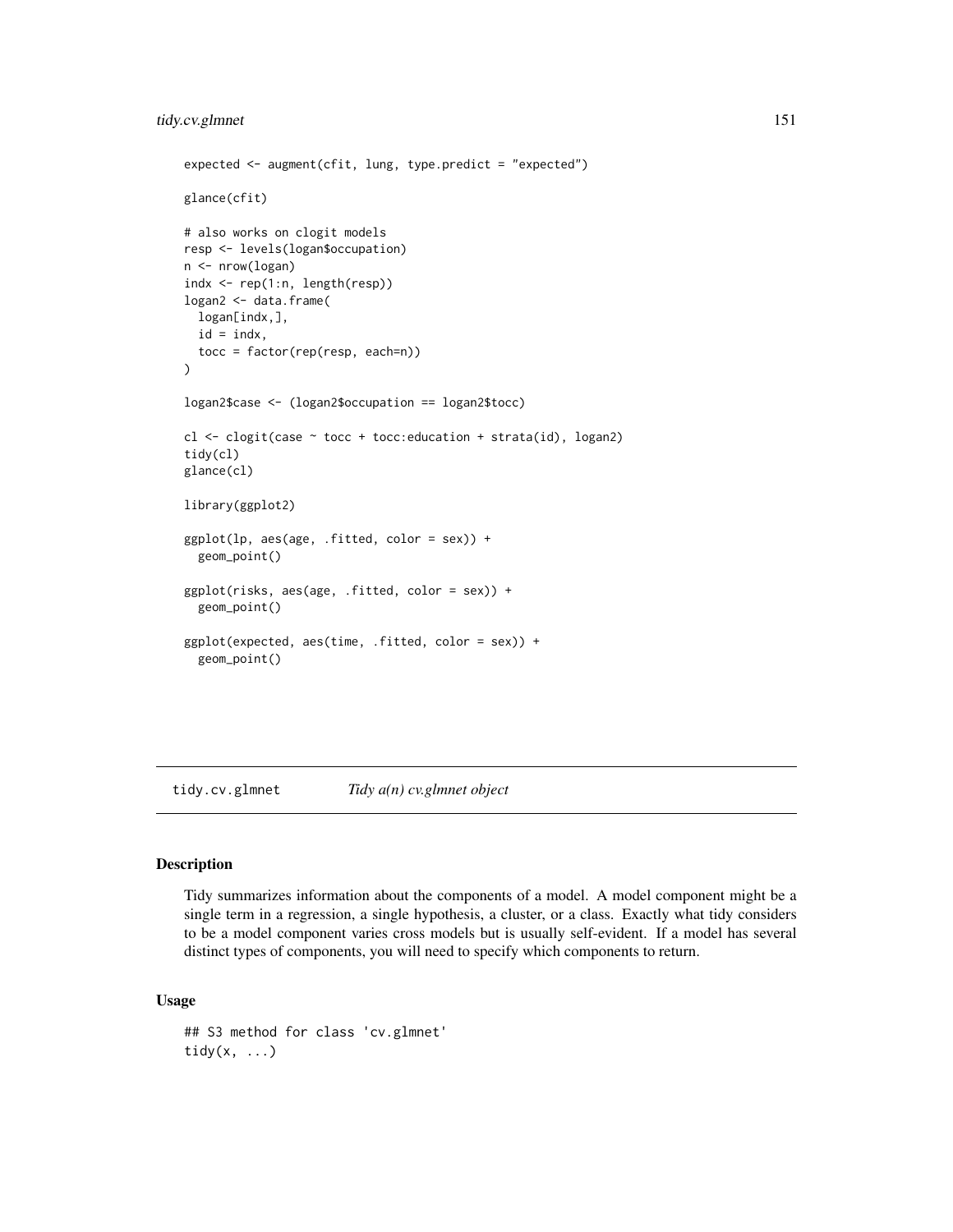# Arguments

| x | A cv.glmnet object returned from glmnet::cv.glmnet().                                  |
|---|----------------------------------------------------------------------------------------|
| . | Additional arguments. Not used. Needed to match generic signature only. Cau-           |
|   | <b>tionary note:</b> Misspelled arguments will be absorbed in , where they will be     |
|   | ignored. If the misspelled argument has a default value, the default value will be     |
|   | used. For example, if you pass conf. $1$ ve $1 = 0.9$ , all computation will proceed   |
|   | using conf. level = $\theta$ . 95. Additionally, if you pass newdata = $my$ _tibble to |
|   | an augment () method that does not accept a newdata argument, it will use the          |
|   | default value for the data argument.                                                   |
|   |                                                                                        |

## Value

A [tibble::tibble](#page-0-0) with one-row for each value of the penalization parameter lambda in x and columns:

| lambda    | Value of the penalty parameter lambda.                                  |
|-----------|-------------------------------------------------------------------------|
| estimate  | Median loss across all cross-validation folds for a given lambda.       |
| std.error | Standard error of the cross-validation estimated loss.                  |
| conf.low  | lower bound on confidence interval for cross-validation estimated loss. |
| conf.high | Upper bound on confidence interval for cross-validation estimated loss. |
| nzero     | Number of coefficients that are exactly zero for given lambda           |
|           |                                                                         |

# See Also

.

[tidy\(\)](#page-0-0), [glmnet::cv.glmnet\(\)](#page-0-0)

Other glmnet tidiers: [glance.cv.glmnet](#page-67-0), [glance.glmnet](#page-77-0), [tidy.glmnet](#page-169-0)

```
if (requireNamespace("glmnet", quietly = TRUE)) {
```

```
library(glmnet)
set.seed(27)
nobs <- 100
nvar <- 50
real <-5x <- matrix(rnorm(nobs * nvar), nobs, nvar)
beta \leq c(rnorm(real, 0, 1), rep(0, nvar - real))
y \leftarrow c(t(beta) %*% t(x)) + rnorm(nvar, sd = 3)
cvfit1 <- cv.glmnet(x,y)
tidy(cvfit1)
glance(cvfit1)
```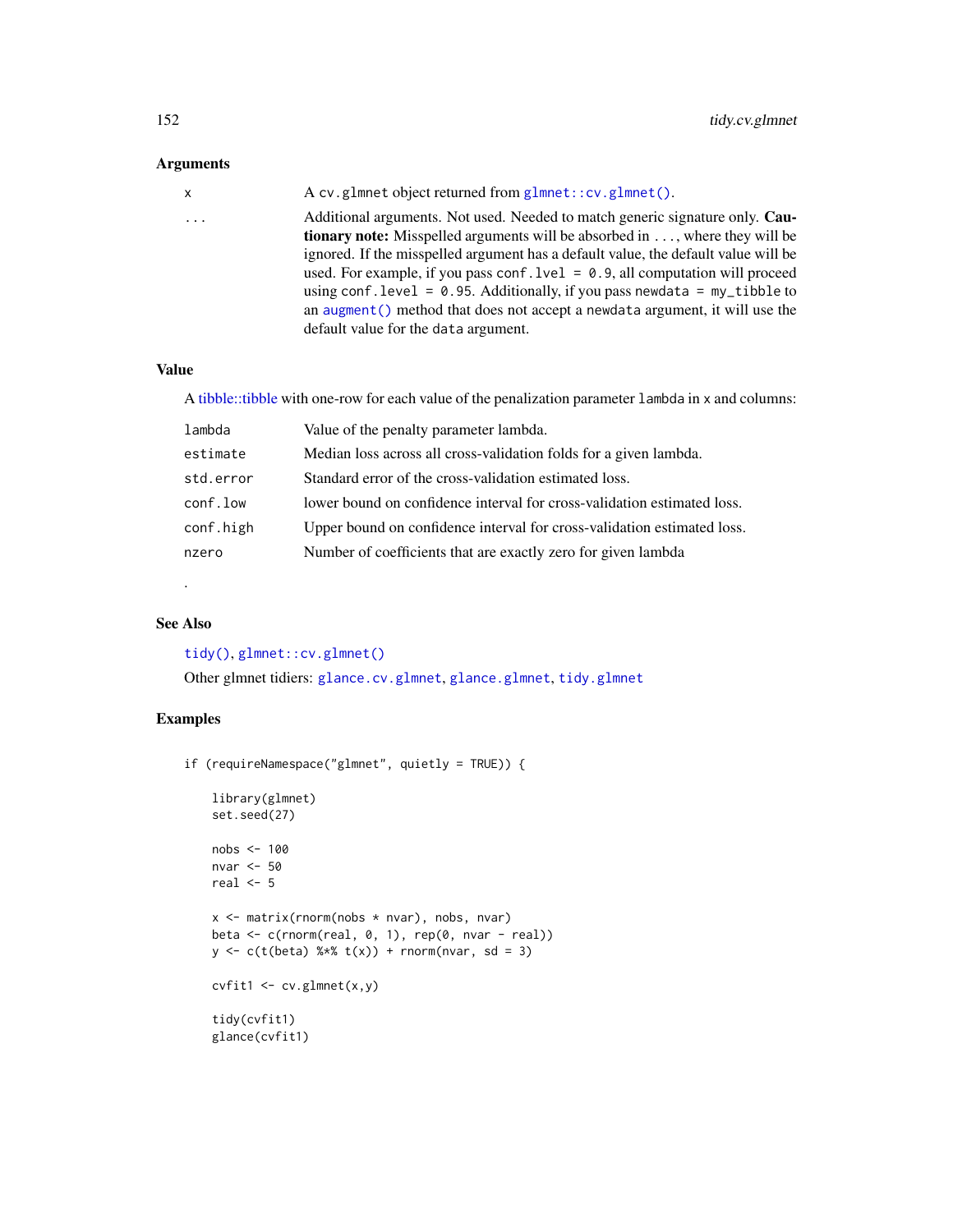#### tidy.density 153

```
library(ggplot2)
tidied_cv <- tidy(cvfit1)
glance_cv <- glance(cvfit1)
# plot of MSE as a function of lambda
g <- ggplot(tidied_cv, aes(lambda, estimate)) + geom_line() + scale_x_log10()
g
# plot of MSE as a function of lambda with confidence ribbon
g \leftarrow g + geom\_ribbon(aes(ymin = conf.lower) wmax = conf.high), alpha = .25)
g
# plot of MSE as a function of lambda with confidence ribbon and choices
# of minimum lambda marked
g \leftarrow g + geom\_vline(xintercept = glance_c v$lambda.min) +geom_vline(xintercept = glance_cv$lambda.1se, lty = 2)
g
# plot of number of zeros for each choice of lambda
ggplot(tidied_cv, aes(lambda, nzero)) + geom_line() + scale_x_log10()
# coefficient plot with min lambda shown
tidied <- tidy(cvfit1$glmnet.fit)
ggplot(tidied, aes(lambda, estimate, group = term)) + scale_x_log10() +
    geom_line() +
    geom_vline(xintercept = glance_cv$lambda.min) +
    geom_vline(xintercept = glance_cv$lambda.1se, lty = 2)
```
<span id="page-152-0"></span>tidy.density *Tidy a(n) density object*

## Description

}

Tidy summarizes information about the components of a model. A model component might be a single term in a regression, a single hypothesis, a cluster, or a class. Exactly what tidy considers to be a model component varies cross models but is usually self-evident. If a model has several distinct types of components, you will need to specify which components to return.

#### Usage

```
## S3 method for class 'density'
tidy(x, \ldots)
```
#### Arguments

x A density object returned from [stats::density\(\)](#page-0-0).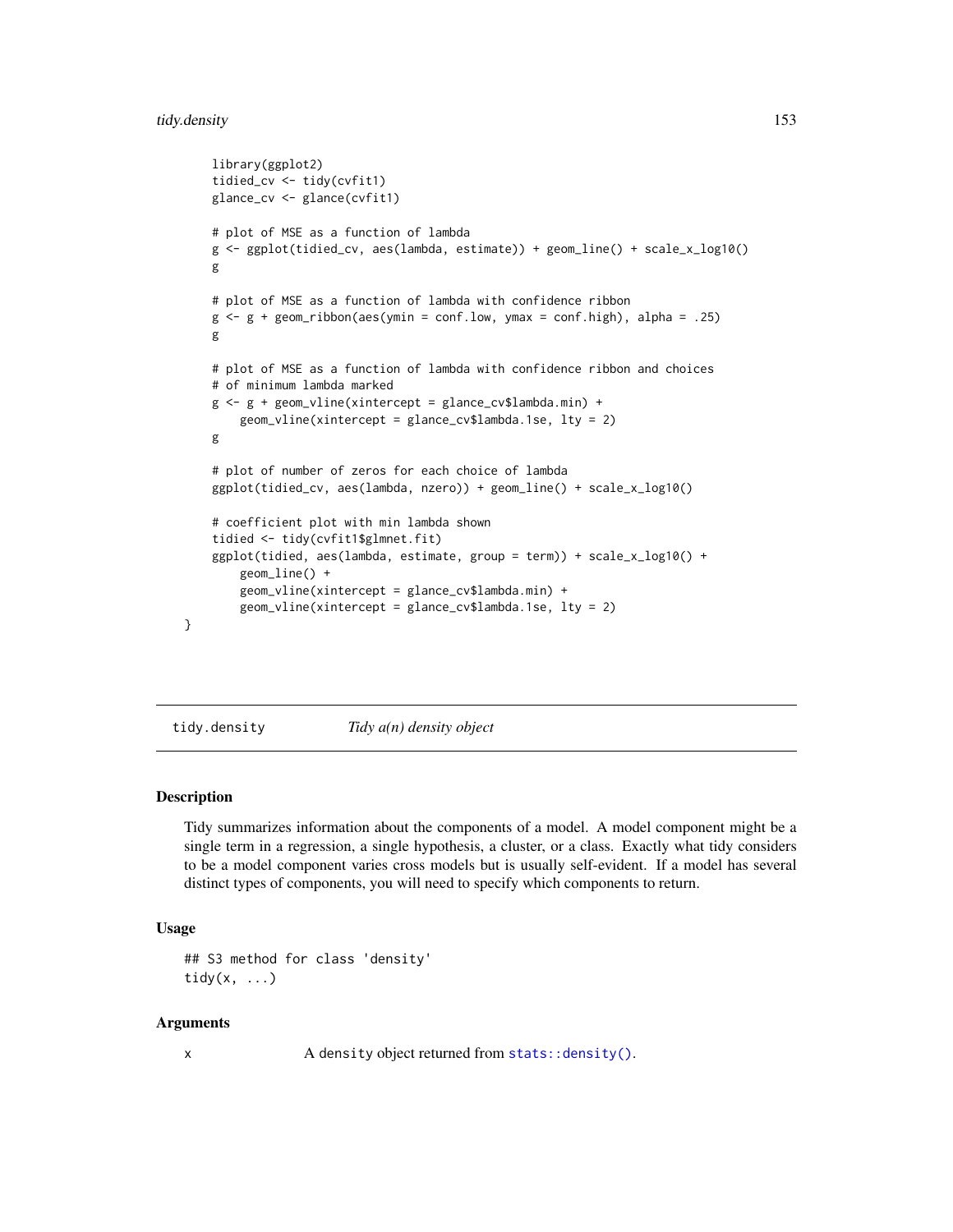... Additional arguments. Not used. Needed to match generic signature only. **Cau**tionary note: Misspelled arguments will be absorbed in ..., where they will be ignored. If the misspelled argument has a default value, the default value will be used. For example, if you pass conf.  $level = 0.9$ , all computation will proceed using conf.level =  $0.95$ . Additionally, if you pass newdata = my\_tibble to an [augment\(\)](#page-0-0) method that does not accept a newdata argument, it will use the default value for the data argument.

# Value

A [tibble::tibble](#page-0-0) with two columns: points x where the density is estimated, and estimated density y.

#### See Also

[tidy\(\)](#page-0-0), [stats::density\(\)](#page-0-0) Other stats tidiers: [tidy.dist](#page-153-0), [tidy.ftable](#page-160-0)

<span id="page-153-0"></span>tidy.dist *Tidy a(n) dist object*

## **Description**

Tidy summarizes information about the components of a model. A model component might be a single term in a regression, a single hypothesis, a cluster, or a class. Exactly what tidy considers to be a model component varies cross models but is usually self-evident. If a model has several distinct types of components, you will need to specify which components to return.

#### Usage

```
## S3 method for class 'dist'
tidy(x, diagonal = attr(x, "Diag"), upper = attr(x,
  "Upper"), \ldots)
```
#### Arguments

| x        | A dist object returned from stats::dist().                                                                                                                                                                                                                                                                                                                                                                                                                                                                                                                 |
|----------|------------------------------------------------------------------------------------------------------------------------------------------------------------------------------------------------------------------------------------------------------------------------------------------------------------------------------------------------------------------------------------------------------------------------------------------------------------------------------------------------------------------------------------------------------------|
| diagonal | Logical indicating whether or not to tidy the diagonal elements of the distance<br>matrix. Defaults to whatever was based to the diag argument of $stats:dist()$ .                                                                                                                                                                                                                                                                                                                                                                                         |
| upper    | Logical indicating whether or not to tidy the upper half of the distance matrix.<br>Defaults to whatever was based to the upper argument of $stats$ : : $dist()$ .                                                                                                                                                                                                                                                                                                                                                                                         |
| .        | Additional arguments. Not used. Needed to match generic signature only. Cau-<br><b>tionary note:</b> Misspelled arguments will be absorbed in , where they will be<br>ignored. If the misspelled argument has a default value, the default value will be<br>used. For example, if you pass conf. $1$ vel = 0.9, all computation will proceed<br>using conf. level = $0.95$ . Additionally, if you pass newdata = $my_t$ tibble to<br>an augment () method that does not accept a newdata argument, it will use the<br>default value for the data argument. |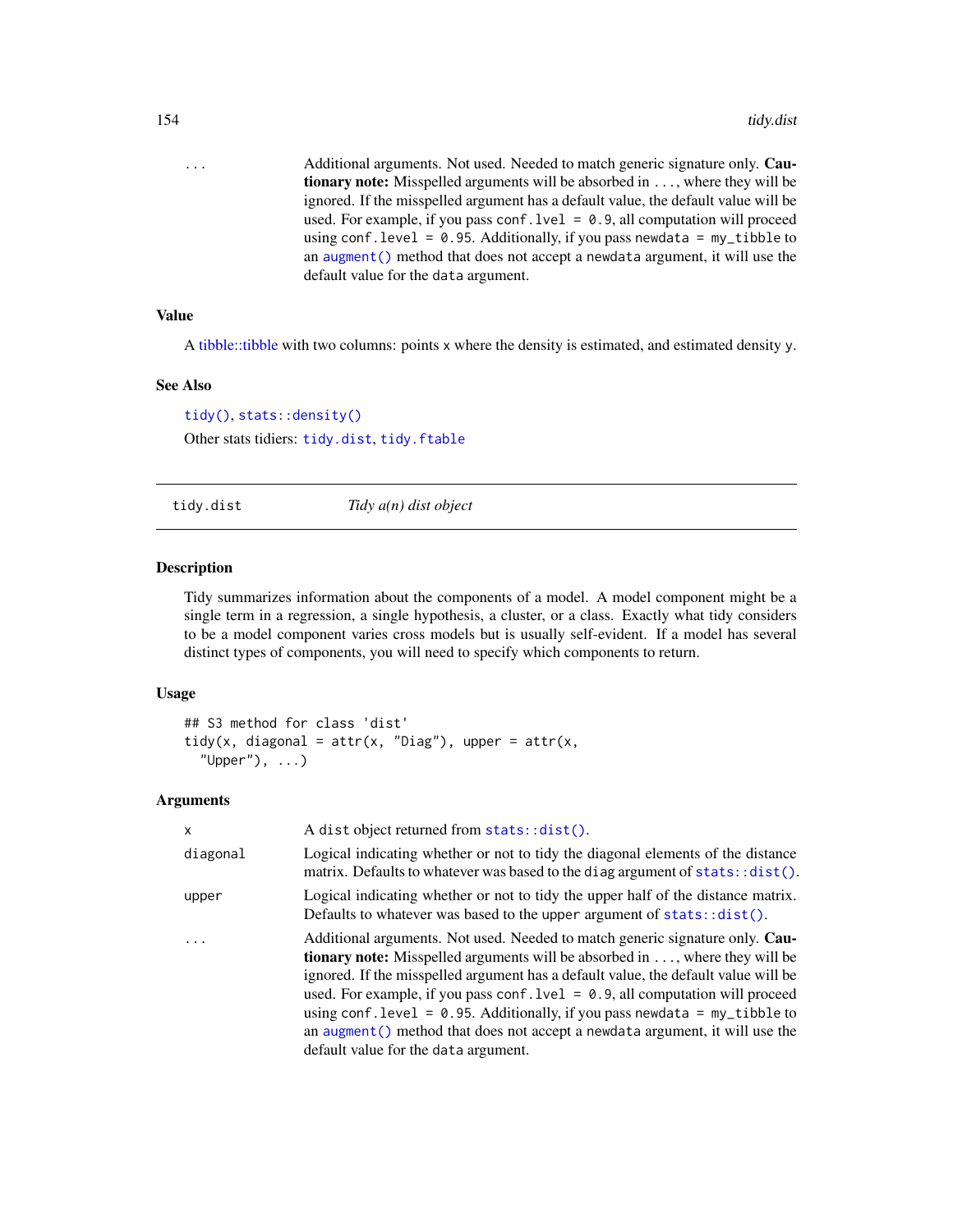#### tidy.ergm 155

# Details

If the distance matrix does not include an upper triangle and/or diagonal, the tidied version will not either.

# Value

A [tibble::tibble](#page-0-0) with one row for each pair of items in the distance matrix, with columns:

| item1    | First item             |
|----------|------------------------|
| item2    | Second item            |
| distance | Distance between items |

## See Also

[tidy\(\)](#page-0-0), [stats::dist\(\)](#page-0-0)

Other stats tidiers: [tidy.density](#page-152-0), [tidy.ftable](#page-160-0)

# Examples

```
iris_dist <- dist(t(iris[, 1:4]))
iris_dist
tidy(iris_dist)
tidy(iris_dist, upper = TRUE)
tidy(iris_dist, diagonal = TRUE)
```
tidy.ergm *Tidy a(n) ergm object*

#### Description

Tidy summarizes information about the components of a model. A model component might be a single term in a regression, a single hypothesis, a cluster, or a class. Exactly what tidy considers to be a model component varies cross models but is usually self-evident. If a model has several distinct types of components, you will need to specify which components to return.

The methods should work with any model that conforms to the **ergm** class, such as those produced from weighted networks by the ergm.count package.

# Usage

```
## S3 method for class 'ergm'
tidy(x, conf.int = FALSE, conf.level = 0.95,
 exponentiate = FALSE, ...)
```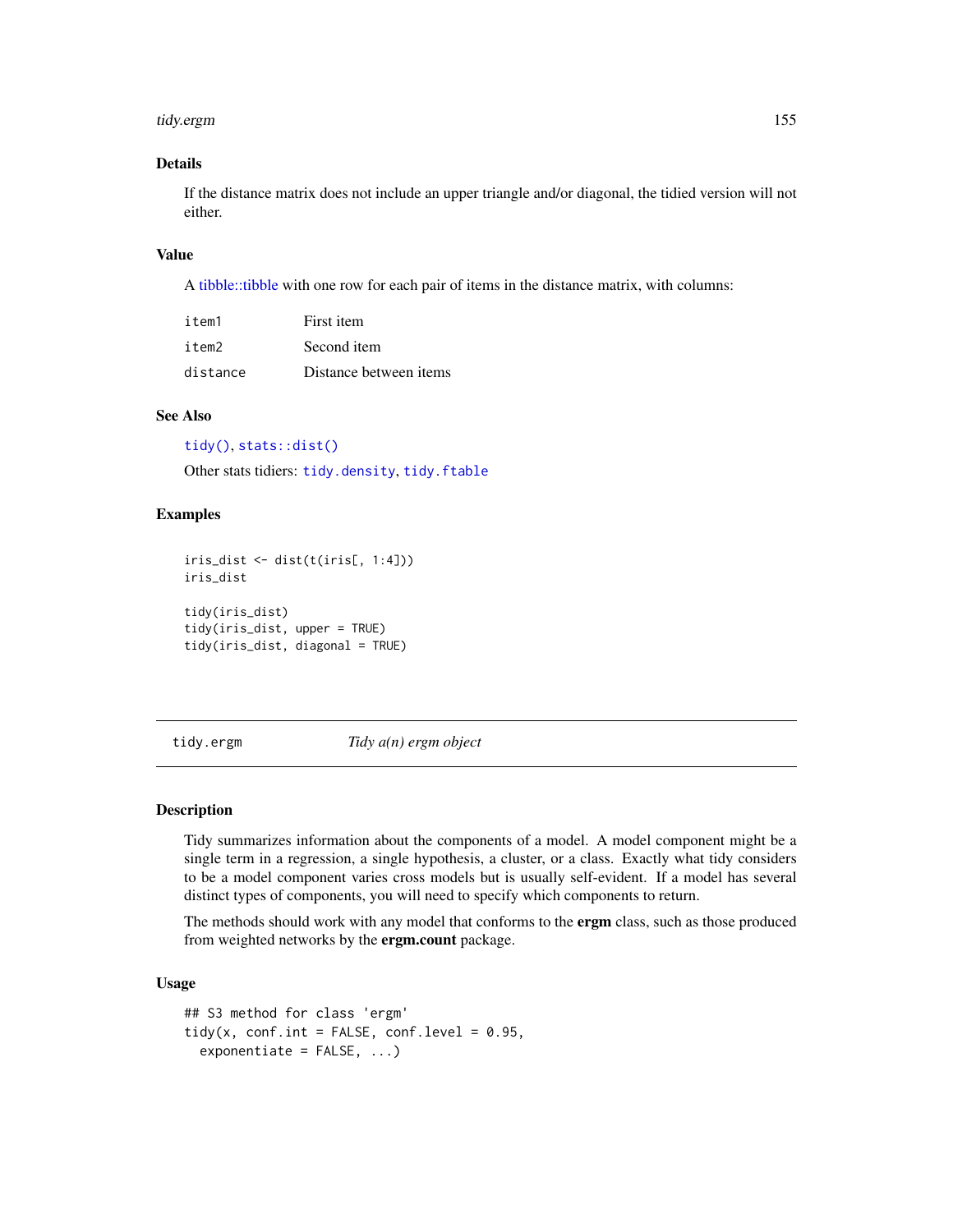# Arguments

| $\mathsf{x}$ | An ergm object returned from a call to $\epsilon$ rgm: : $\epsilon$ rgm().                                                                                                                                                     |
|--------------|--------------------------------------------------------------------------------------------------------------------------------------------------------------------------------------------------------------------------------|
| conf.int     | Logical indicating whether or not to include a confidence interval in the tidied<br>output. Defaults to FALSE.                                                                                                                 |
| conf.level   | The confidence level to use for the confidence interval if $\text{conf.int} = \text{TRUE}$ .<br>Must be strictly greater than 0 and less than 1. Defaults to 0.95, which corre-<br>sponds to a 95 percent confidence interval. |
| exponentiate | Logical indicating whether or not to exponentiate the the coefficient estimates.<br>This is typical for logistic and multinomial regressions, but a bad idea if there is<br>no log or logit link. Defaults to FALSE.           |
| $\ddots$     | Additional arguments to pass to $\epsilon$ rgm: : summary(). <b>Cautionary note</b> : Mispec-<br>ified arguments may be silently ignored.                                                                                      |

# Value

A [tibble::tibble](#page-0-0) with one row for each coefficient in the exponential random graph model, with columns:

| term       | The term in the model being estimated and tested |
|------------|--------------------------------------------------|
| estimate   | The estimated coefficient                        |
| std.error  | The standard error                               |
| mcmc.error | The MCMC error                                   |
| p.value    | The two-sided p-value                            |

# References

Hunter DR, Handcock MS, Butts CT, Goodreau SM, Morris M (2008b). ergm: A Package to Fit, Simulate and Diagnose Exponential-Family Models for Networks. *Journal of Statistical Software*, 24(3). <http://www.jstatsoft.org/v24/i03/>.

#### See Also

[tidy\(\)](#page-0-0), [ergm::ergm\(\)](#page-0-0), [ergm::control.ergm\(\)](#page-0-0), [ergm::summary\(\)](#page-0-0)

Other ergm tidiers: [glance.ergm](#page-68-0)

```
library(ergm)
# Using the same example as the ergm package
# Load the Florentine marriage network data
data(florentine)
# Fit a model where the propensity to form ties between
# families depends on the absolute difference in wealth
gest <- ergm(flomarriage ~ edges + absdiff("wealth"))
```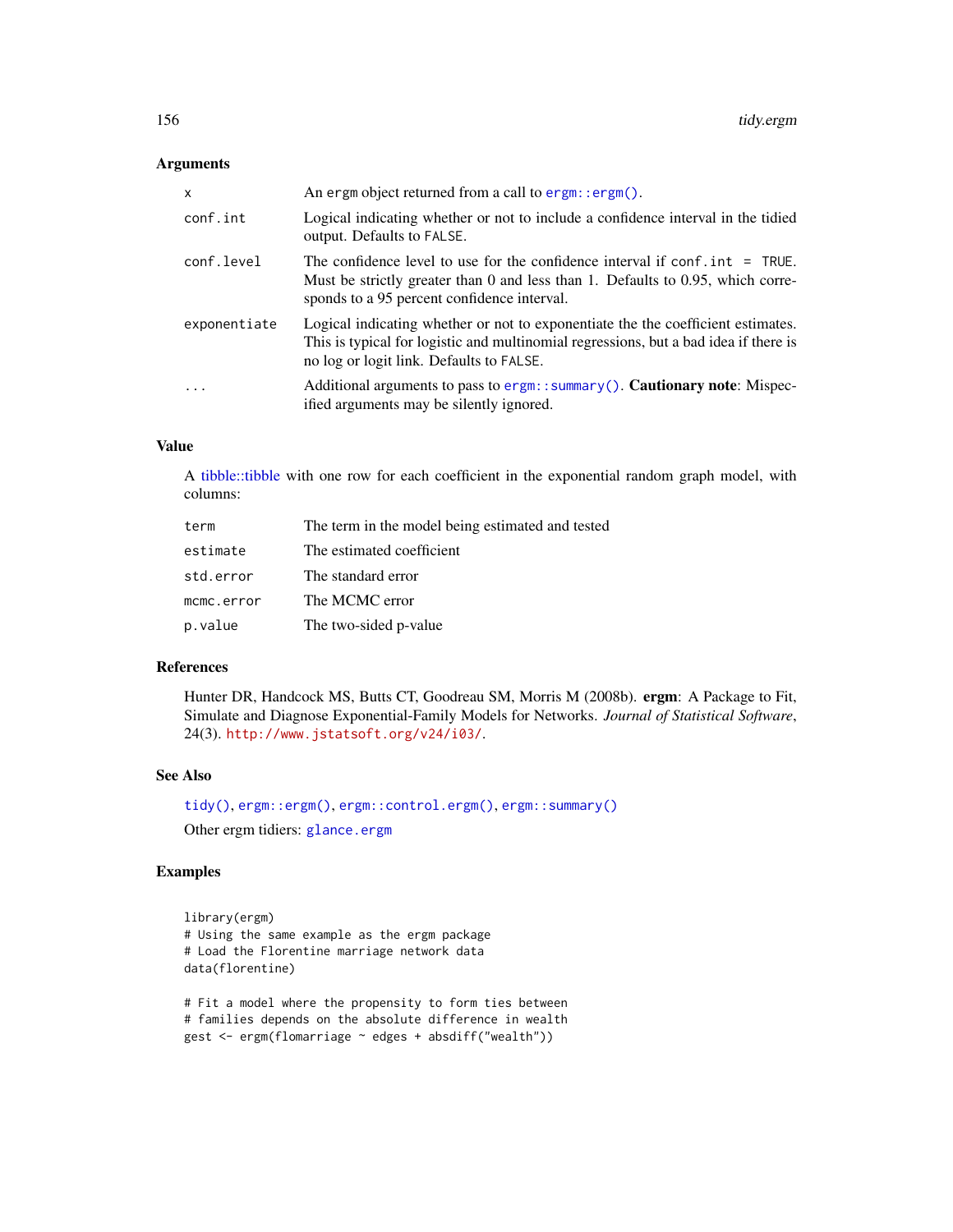# tidy.factanal 157

```
# Show terms, coefficient estimates and errors
tidy(gest)
# Show coefficients as odds ratios with a 99% CI
tidy(gest, exponentiate = TRUE, conf.int = TRUE, conf.level = 0.99)
# Take a look at likelihood measures and other
# control parameters used during MCMC estimation
glance(gest)
glance(gest, deviance = TRUE)
glance(gest, mcmc = TRUE)
```
tidy.factanal *Tidy a(n) factanal object*

## Description

Tidy summarizes information about the components of a model. A model component might be a single term in a regression, a single hypothesis, a cluster, or a class. Exactly what tidy considers to be a model component varies cross models but is usually self-evident. If a model has several distinct types of components, you will need to specify which components to return.

## Usage

## S3 method for class 'factanal' tidy $(x, \ldots)$ 

# Arguments

| x | A factanal object created by stats:: factanal().                                     |
|---|--------------------------------------------------------------------------------------|
| . | Additional arguments. Not used. Needed to match generic signature only. Cau-         |
|   | <b>tionary note:</b> Misspelled arguments will be absorbed in , where they will be   |
|   | ignored. If the misspelled argument has a default value, the default value will be   |
|   | used. For example, if you pass conf. $1$ ve $1 = 0.9$ , all computation will proceed |
|   | using conf. level = $0.95$ . Additionally, if you pass newdata = $my$ _tibble to     |
|   | an augment () method that does not accept a newdata argument, it will use the        |
|   | default value for the data argument.                                                 |

#### Value

A [tibble::tibble](#page-0-0) with one row for each variable used in the analysis and columns:

| variable   | The variable being estimated in the factor analysis                              |
|------------|----------------------------------------------------------------------------------|
| uniqueness | Proportion of residual, or unexplained variance                                  |
| f1X        | Factor loading of term on factor X. There will be as many columns of this format |
|            | as there were factors fitted.                                                    |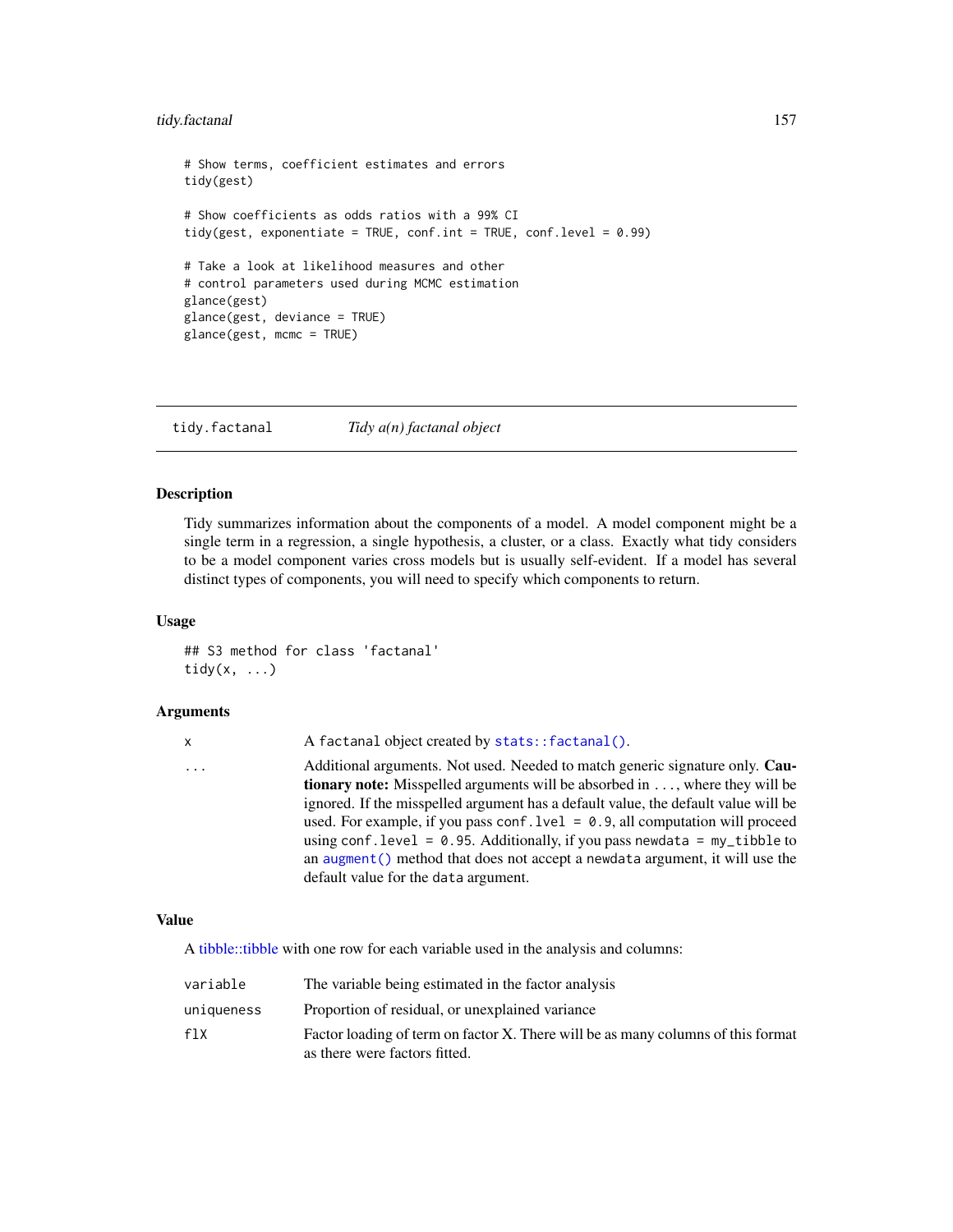# See Also

[tidy\(\)](#page-0-0), [stats::factanal\(\)](#page-0-0) Other factanal tidiers: [augment.factanal](#page-11-0), [glance.factanal](#page-69-0)

# Examples

```
mod <- factanal(mtcars, 3, scores = "regression")
glance(mod)
tidy(mod)
augment(mod)
augment(mod, mtcars)
```
tidy.felm *Tidy a(n) felm object*

## Description

Tidy summarizes information about the components of a model. A model component might be a single term in a regression, a single hypothesis, a cluster, or a class. Exactly what tidy considers to be a model component varies cross models but is usually self-evident. If a model has several distinct types of components, you will need to specify which components to return.

## Usage

## S3 method for class 'felm' tidy(x, conf.int = FALSE, conf.level =  $0.95$ ,  $fe = FALSE, ...)$ 

## Arguments

| X          | A felm object returned from $lfe::felm()$ .                                                                                                                                                                                                                                                                                                                                                                                                                                                                                                                   |
|------------|---------------------------------------------------------------------------------------------------------------------------------------------------------------------------------------------------------------------------------------------------------------------------------------------------------------------------------------------------------------------------------------------------------------------------------------------------------------------------------------------------------------------------------------------------------------|
| conf.int   | Logical indicating whether or not to include a confidence interval in the tidied<br>output. Defaults to FALSE.                                                                                                                                                                                                                                                                                                                                                                                                                                                |
| conf.level | The confidence level to use for the confidence interval if $\text{conf.int} = \text{TRUE}$ .<br>Must be strictly greater than 0 and less than 1. Defaults to 0.95, which corre-<br>sponds to a 95 percent confidence interval.                                                                                                                                                                                                                                                                                                                                |
| fe         | Logical indicating whether or not to include estimates of fixed effects. Defaults<br>to FALSE.                                                                                                                                                                                                                                                                                                                                                                                                                                                                |
| $\ddots$   | Additional arguments. Not used. Needed to match generic signature only. Cau-<br><b>tionary note:</b> Misspelled arguments will be absorbed in , where they will be<br>ignored. If the misspelled argument has a default value, the default value will be<br>used. For example, if you pass conf. $1$ ve $1 = 0.9$ , all computation will proceed<br>using conf. level = $0.95$ . Additionally, if you pass newdata = $my$ _tibble to<br>an augment () method that does not accept a newdata argument, it will use the<br>default value for the data argument. |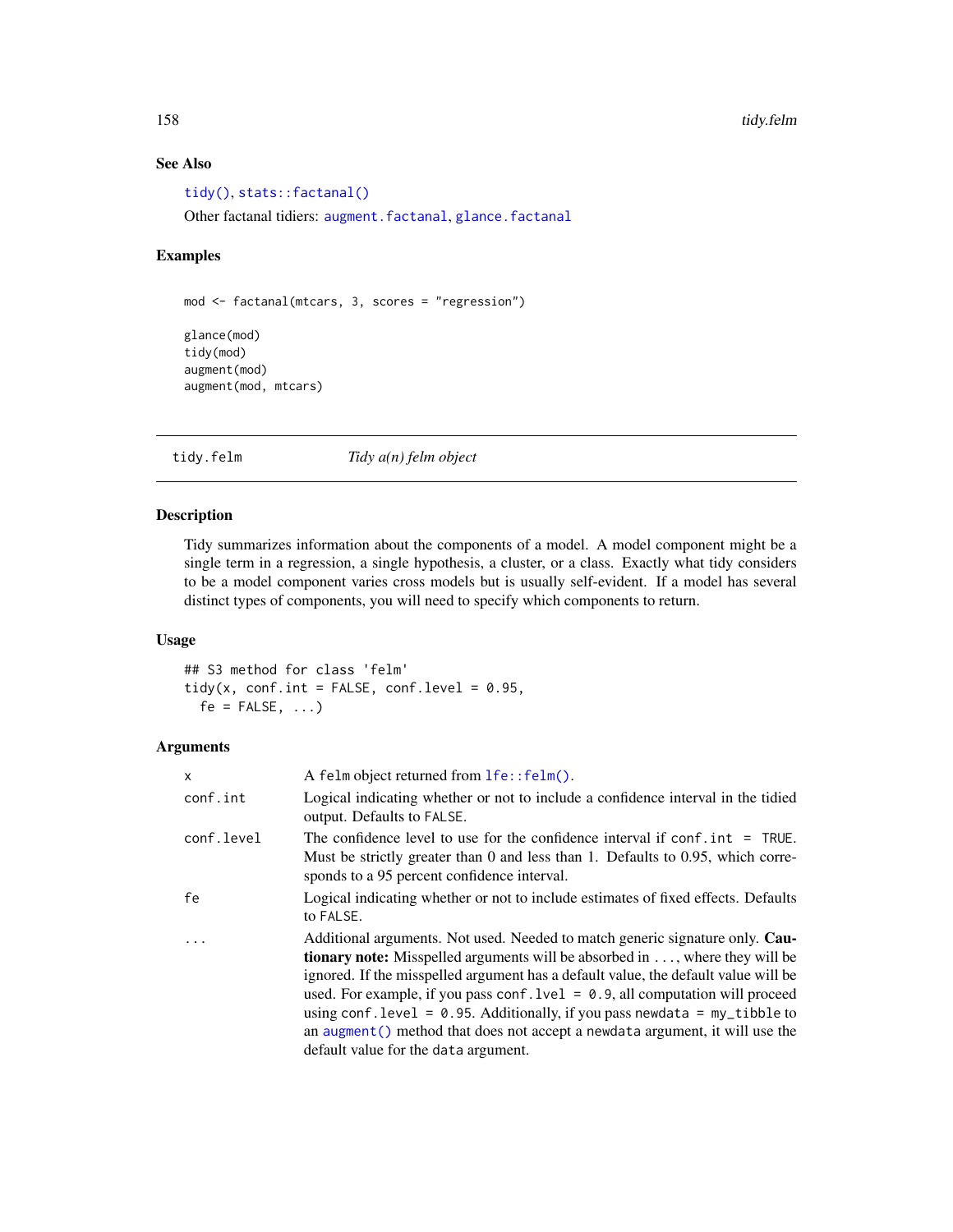#### tidy.felm 159

# Value

A [tibble::tibble\(\)](#page-0-0) with one row for each term in the regression. The tibble has columns:

| term      | The name of the regression term.                                                                                       |
|-----------|------------------------------------------------------------------------------------------------------------------------|
| estimate  | The estimated value of the regression term.                                                                            |
| std.error | The standard error of the regression term.                                                                             |
| statistic | The value of a statistic, almost always a T-statistic, to use in a hypothesis that<br>the regression term is non-zero. |
| p.value   | The two-sided p-value associated with the observed statistic.                                                          |
| conf.low  | The low end of a confidence interval for the regression term. Included only if<br>$conf.int = TRUE.$                   |
| conf.high | The high end of a confidence interval for the regression term. Included only if<br>$conf.int = TRUE.$                  |

If fe = TRUE, also includes rows for for fixed effects estimates.

# See Also

[tidy\(\)](#page-0-0), [lfe::felm\(\)](#page-0-0)

Other felm tidiers: [augment.felm](#page-13-0)

```
if (require("lfe", quietly = TRUE)) {
   library(lfe)
   N=1e2
   DT <- data.frame(
     id = sample(5, N, TRUE),
     v1 = sample(5, N, TRUE),
     v2 = sample(1e6, N, TRUE),v3 = sample(round(runif(100,max=100),4), N, TRUE),
     v4 = sample(round(runif(100,max=100),4), N, TRUE)
   )
   result_felm <- felm(v2~v3, DT)
   tidy(result_felm)
   augment(result_felm)
   result_felm <- felm(v2~v3|id+v1, DT)
   tidy(result_felm, fe = TRUE)
   augment(result_felm)
   v1<-DT$v1
   v2 <- DT$v2
   v3 <- DT$v3
   id <- DT$id
   result_felm <- felm(v2~v3|id+v1)
   tidy(result_felm)
```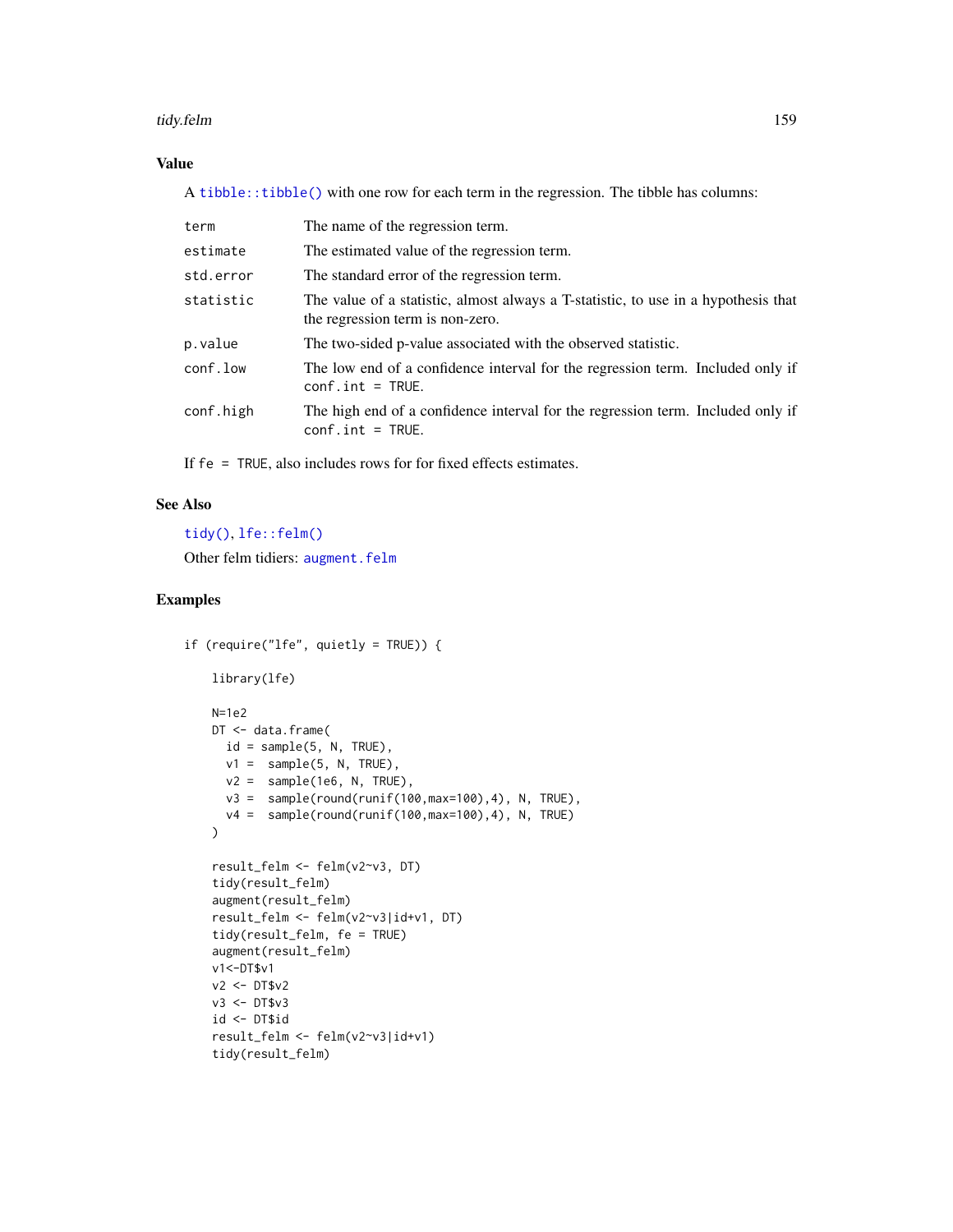```
augment(result_felm)
    glance(result_felm)
}
```
tidy.fitdistr *Tidy a(n) fitdistr object*

## **Description**

Tidy summarizes information about the components of a model. A model component might be a single term in a regression, a single hypothesis, a cluster, or a class. Exactly what tidy considers to be a model component varies cross models but is usually self-evident. If a model has several distinct types of components, you will need to specify which components to return.

#### Usage

## S3 method for class 'fitdistr' tidy $(x, \ldots)$ 

#### Arguments

x A fitdistr object returned by [MASS::fitdistr\(\)](#page-0-0).

... Additional arguments. Not used. Needed to match generic signature only. Cautionary note: Misspelled arguments will be absorbed in ..., where they will be ignored. If the misspelled argument has a default value, the default value will be used. For example, if you pass conf.  $level = 0.9$ , all computation will proceed using conf.level =  $0.95$ . Additionally, if you pass newdata = my\_tibble to an [augment\(\)](#page-0-0) method that does not accept a newdata argument, it will use the default value for the data argument.

## Value

A [tibble::tibble](#page-0-0) with one row for estimated parameter, with columns:

| term      | The term that was estimated |
|-----------|-----------------------------|
| estimate  | Estimated value             |
| std.error | Standard error of estimate  |

## See Also

[tidy\(\)](#page-0-0), [MASS::fitdistr\(\)](#page-0-0)

Other fitdistr tidiers: [glance.fitdistr](#page-72-0)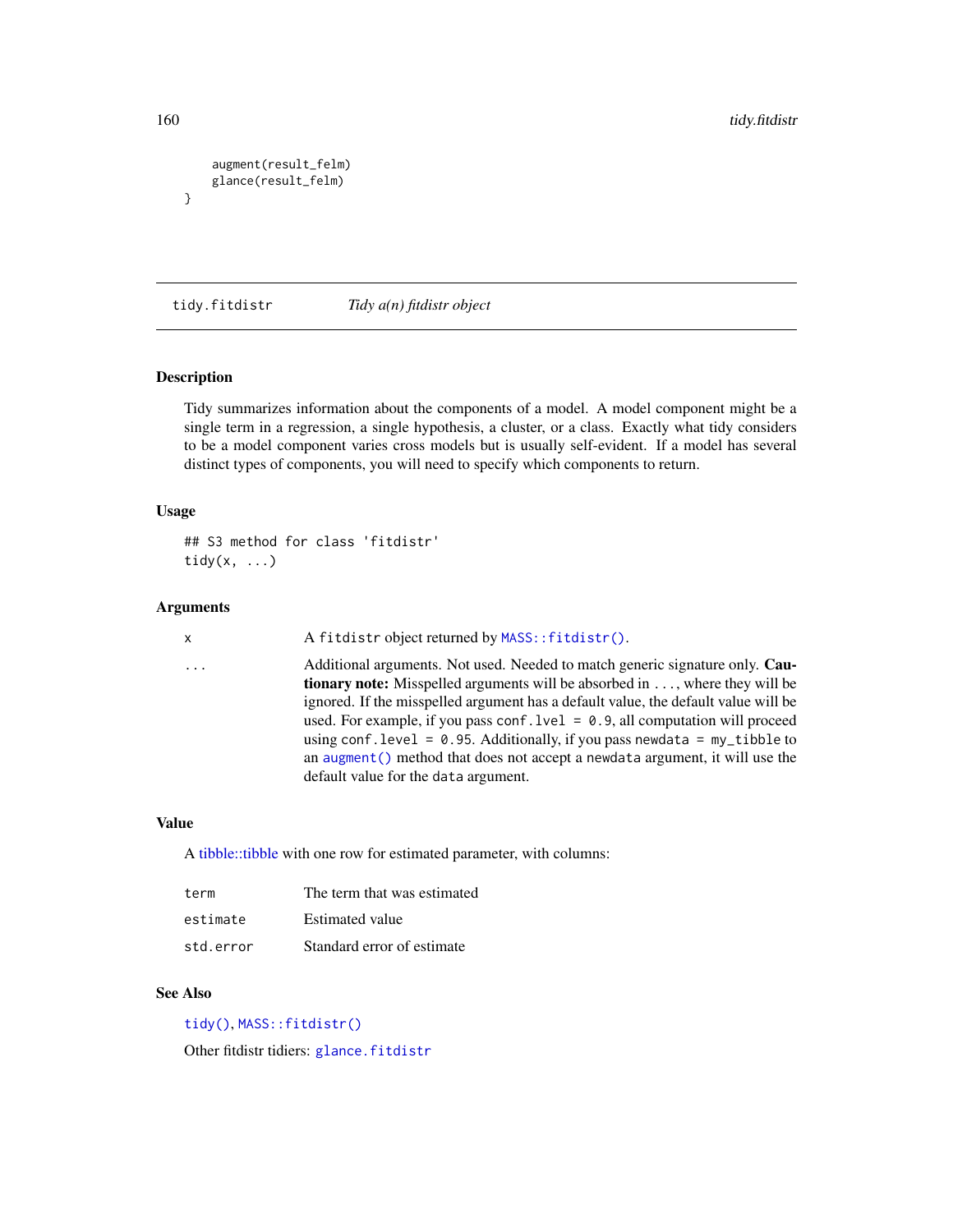#### tidy.ftable 161 and 161 and 161 and 161 and 161 and 161 and 161 and 161 and 161 and 161 and 161 and 161 and 161 and 161 and 161 and 161 and 161 and 161 and 161 and 161 and 161 and 161 and 161 and 161 and 161 and 161 and 16

# Examples

```
set.seed(2015)
x \le - rnorm(100, 5, 2)
library(MASS)
fit \le fitdistr(x, dnorm, list(mean = 3, sd = 1))
tidy(fit)
glance(fit)
```
<span id="page-160-0"></span>tidy.ftable *Tidy a(n) ftable object*

## Description

Tidy summarizes information about the components of a model. A model component might be a single term in a regression, a single hypothesis, a cluster, or a class. Exactly what tidy considers to be a model component varies cross models but is usually self-evident. If a model has several distinct types of components, you will need to specify which components to return.

#### Usage

## S3 method for class 'ftable' tidy(x, ...)

## Arguments

| X        | An ftable object returned from stats::ftable().                                                                                                                                                                                                                                                         |
|----------|---------------------------------------------------------------------------------------------------------------------------------------------------------------------------------------------------------------------------------------------------------------------------------------------------------|
| $\cdots$ | Additional arguments. Not used. Needed to match generic signature only. Cau-<br><b>tionary note:</b> Misspelled arguments will be absorbed in , where they will be<br>ignored. If the misspelled argument has a default value, the default value will be                                                |
|          | used. For example, if you pass conf. $1$ ve $1 = 0.9$ , all computation will proceed<br>using conf. level = $\theta$ . 95. Additionally, if you pass newdata = $my$ -tibble to<br>an augment () method that does not accept a newdata argument, it will use the<br>default value for the data argument. |

#### Value

An ftable contains a "flat" contingency table. This melts it into a [tibble::tibble](#page-0-0) with one column for each variable, then a Freq column.

# See Also

[tidy\(\)](#page-0-0), [stats::ftable\(\)](#page-0-0)

Other stats tidiers: [tidy.density](#page-152-0), [tidy.dist](#page-153-0)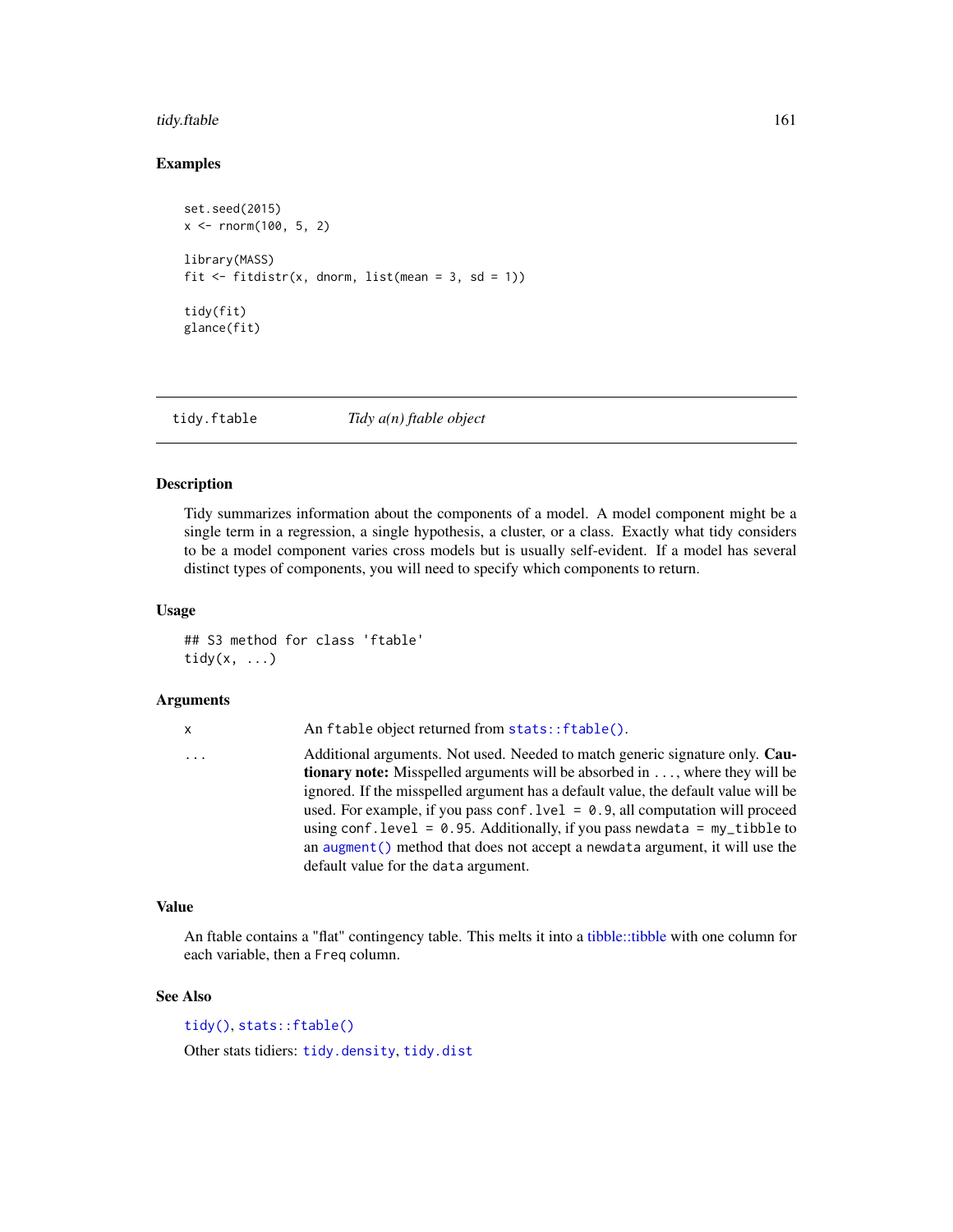# Examples

```
tidy(ftable(Titanic, row.vars = 1:3))
```
## <span id="page-161-0"></span>tidy.Gam *Tidy a(n) Gam object*

# Description

Tidy summarizes information about the components of a model. A model component might be a single term in a regression, a single hypothesis, a cluster, or a class. Exactly what tidy considers to be a model component varies cross models but is usually self-evident. If a model has several distinct types of components, you will need to specify which components to return.

# Usage

## S3 method for class 'Gam' tidy(x, ...)

## Arguments

| x        | A Gam object returned from a call to $gam$ : : $gam$ .                                                                                                             |
|----------|--------------------------------------------------------------------------------------------------------------------------------------------------------------------|
| $\cdots$ | Additional arguments. Not used. Needed to match generic signature only. Cau-<br><b>tionary note:</b> Misspelled arguments will be absorbed in , where they will be |
|          | ignored. If the misspelled argument has a default value, the default value will be                                                                                 |
|          | used. For example, if you pass conf. $1$ ve $1 = 0.9$ , all computation will proceed                                                                               |
|          | using conf. level = $0.95$ . Additionally, if you pass newdata = $my$ _tibble to                                                                                   |
|          | an augment () method that does not accept a newdata argument, it will use the                                                                                      |
|          | default value for the data argument.                                                                                                                               |

#### Details

Tidy gam objects created by calls to [mgcv::gam\(\)](#page-0-0) with [tidy.gam\(\)](#page-162-0).

## Value

The tidied output of the parametric ANOVA for the GAM model as a [tibble::tibble](#page-0-0) with one row for each term in the model.

## See Also

[tidy\(\)](#page-0-0), [gam::gam\(\)](#page-0-0), [tidy.anova\(\)](#page-128-0), [tidy.gam\(\)](#page-162-0) Other gam tidiers: [glance.Gam](#page-73-0)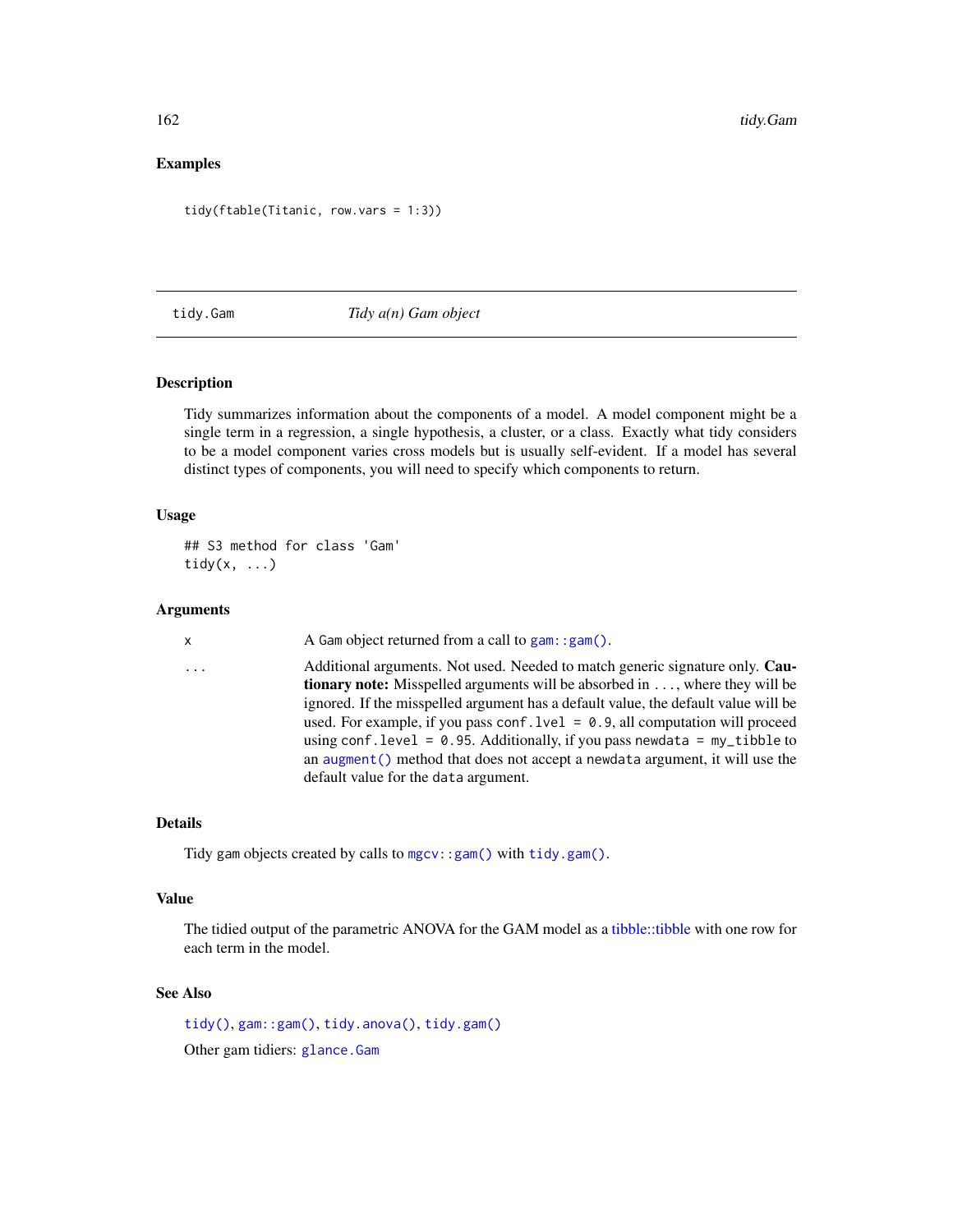#### tidy.gam 163

# Examples

```
library(gam)
g \leq-gam(mpg \sim s(hp, 4) + am + qsec, data = mtcars)tidy(g)
glance(g)
```
<span id="page-162-0"></span>tidy.gam *Tidy a(n) gam object*

# Description

Tidy summarizes information about the components of a model. A model component might be a single term in a regression, a single hypothesis, a cluster, or a class. Exactly what tidy considers to be a model component varies cross models but is usually self-evident. If a model has several distinct types of components, you will need to specify which components to return.

# Usage

## S3 method for class 'gam' tidy(x, parametric =  $FALSE, ...)$ 

# Arguments

| x          | A gam object returned from a call to $mgcv$ : : $gam()$ .                                                                                                                                                                                                                                                                                                                                                                                                                                                                                                    |
|------------|--------------------------------------------------------------------------------------------------------------------------------------------------------------------------------------------------------------------------------------------------------------------------------------------------------------------------------------------------------------------------------------------------------------------------------------------------------------------------------------------------------------------------------------------------------------|
| parametric | Logical indicating if parametric or smooth terms should be tidied. Defaults to<br>FALSE, meaning that smooth terms are tidied by default.                                                                                                                                                                                                                                                                                                                                                                                                                    |
| $\ddotsc$  | Additional arguments. Not used. Needed to match generic signature only. Cau-<br><b>tionary note:</b> Misspelled arguments will be absorbed in , where they will be<br>ignored. If the misspelled argument has a default value, the default value will be<br>used. For example, if you pass conf. $1$ ve $1 = 0.9$ , all computation will proceed<br>using conf.level = $0.95$ . Additionally, if you pass newdata = $my$ _tibble to<br>an augment () method that does not accept a newdata argument, it will use the<br>default value for the data argument. |

#### Details

To tidy Gam objects created by calls to [gam::gam\(\)](#page-0-0), see [tidy.Gam\(\)](#page-161-0).

# See Also

[tidy\(\)](#page-0-0), [mgcv::gam\(\)](#page-0-0), [tidy.Gam\(\)](#page-161-0) Other mgcv tidiers: [glance.gam](#page-74-0)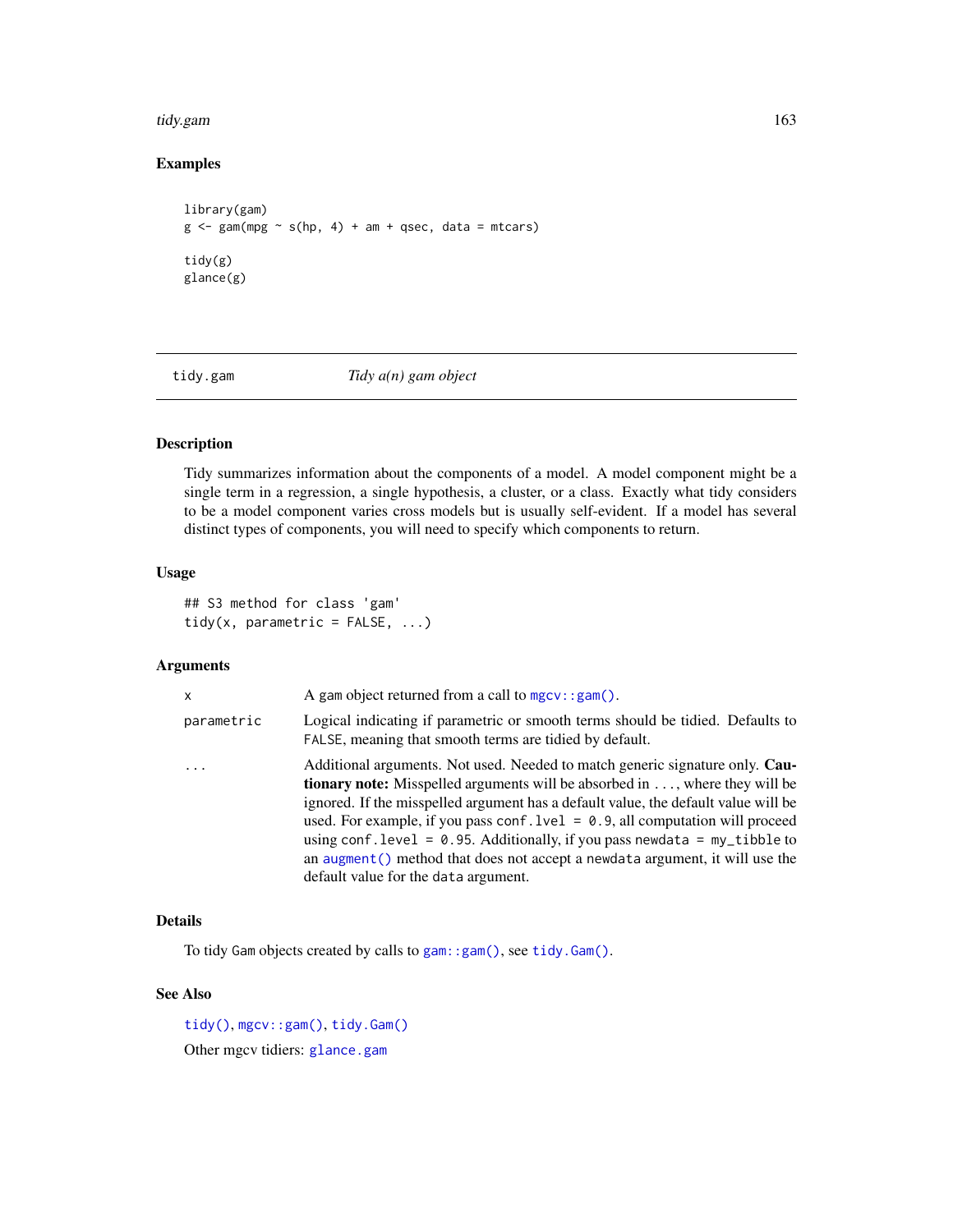# Examples

```
g \le -mgcv: :gam(mpg ~ s(hp) + am + qsec, data = mtcars)
tidy(g)
tidy(g, parametric = TRUE)
glance(g)
```
tidy.gamlss *Tidy a(n) gamlss object*

# Description

Tidy summarizes information about the components of a model. A model component might be a single term in a regression, a single hypothesis, a cluster, or a class. Exactly what tidy considers to be a model component varies cross models but is usually self-evident. If a model has several distinct types of components, you will need to specify which components to return.

## Usage

## S3 method for class 'gamlss' tidy(x, quick =  $FALSE, ...$ )

# Arguments

| x        | A gamlss object returned from gamlss::gamlss().                                                                                                                                                                                                                                                                                                                                                                                                                                                                                                               |
|----------|---------------------------------------------------------------------------------------------------------------------------------------------------------------------------------------------------------------------------------------------------------------------------------------------------------------------------------------------------------------------------------------------------------------------------------------------------------------------------------------------------------------------------------------------------------------|
| quick    | Logical indiciating if the only the term and estimate columns should be re-<br>turned. Often useful to avoid time consuming covariance and standard error<br>calculations. Defaults to FALSE.                                                                                                                                                                                                                                                                                                                                                                 |
| $\ddots$ | Additional arguments. Not used. Needed to match generic signature only. Cau-<br><b>tionary note:</b> Misspelled arguments will be absorbed in , where they will be<br>ignored. If the misspelled argument has a default value, the default value will be<br>used. For example, if you pass conf. $1$ ve $1 = 0.9$ , all computation will proceed<br>using conf. level = $0.95$ . Additionally, if you pass newdata = $my$ _tibble to<br>an augment () method that does not accept a newdata argument, it will use the<br>default value for the data argument. |

# Value

A [tibble::tibble](#page-0-0) with one row for each coefficient, containing columns

| parameter | Type of coefficient being estimated: mu, sigma, nu, or tau. |
|-----------|-------------------------------------------------------------|
| term      | Name of term in the model.                                  |
| estimate  | Estimate coefficient of given term.                         |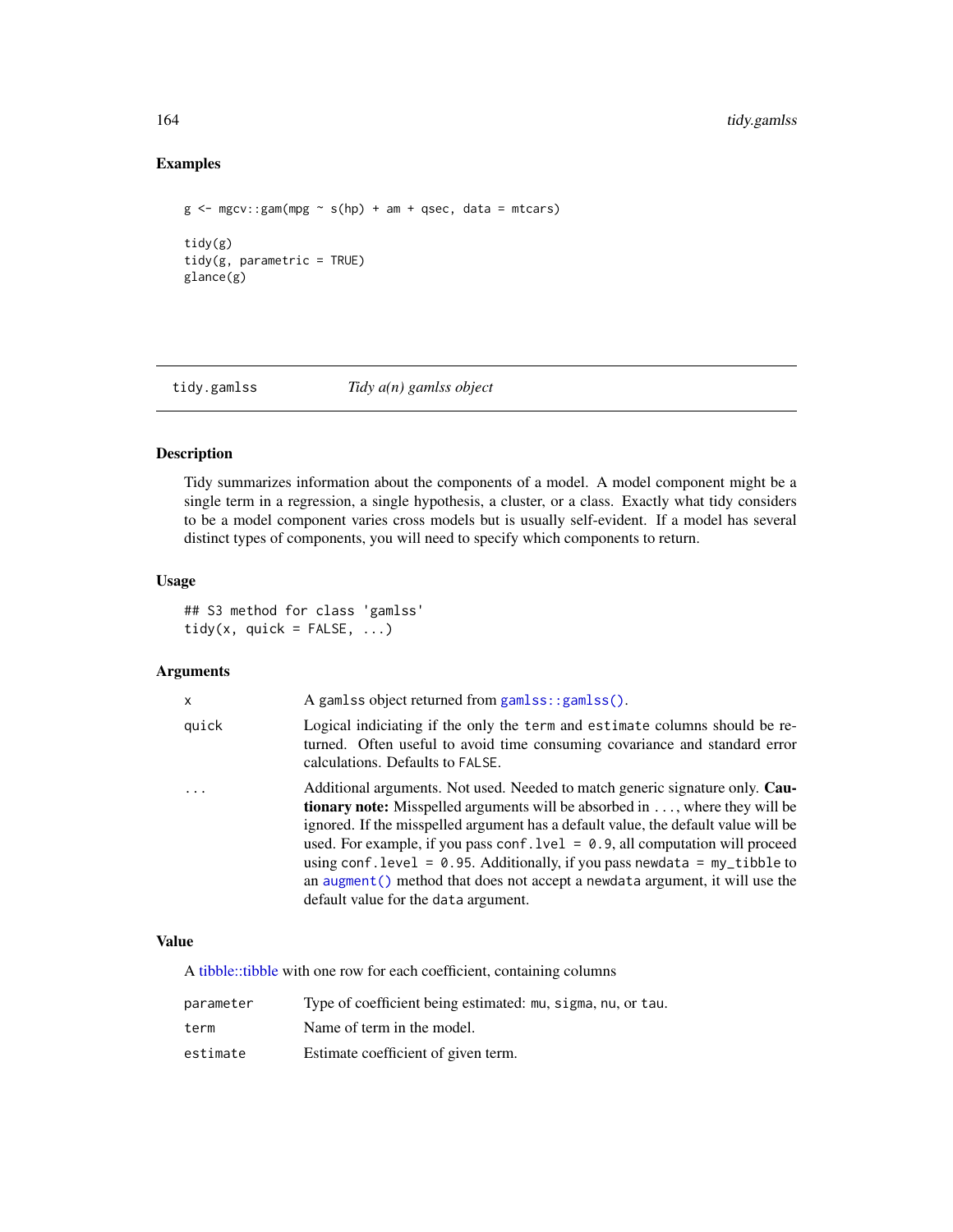#### tidy.garch 165

| std.error | Standard error of given term.                                            |
|-----------|--------------------------------------------------------------------------|
| statistic | T-statistic used to test hypothesis that coefficien equals zero.         |
| p.value   | Two sided p-value based on null hypothesis of coefficient equaling zero. |

## Examples

```
library(gamlss)
g <- gamlss(
 y \sim pb(x),
 sigma.fo = ~ pb(x),
 family = BCT,
 data = abdom,
 method = mixed(1, 20))
tidy(g)
```
tidy.garch *Tidy a(n) garch object*

#### Description

Tidy summarizes information about the components of a model. A model component might be a single term in a regression, a single hypothesis, a cluster, or a class. Exactly what tidy considers to be a model component varies cross models but is usually self-evident. If a model has several distinct types of components, you will need to specify which components to return.

## Usage

```
## S3 method for class 'garch'
tidy(x, \ldots)
```
#### Arguments

x A garch object returned by [tseries::garch\(\)](#page-0-0).

... Additional arguments. Not used. Needed to match generic signature only. Cautionary note: Misspelled arguments will be absorbed in ..., where they will be ignored. If the misspelled argument has a default value, the default value will be used. For example, if you pass conf.  $level = 0.9$ , all computation will proceed using conf.level =  $0.95$ . Additionally, if you pass newdata = my\_tibble to an [augment\(\)](#page-0-0) method that does not accept a newdata argument, it will use the default value for the data argument.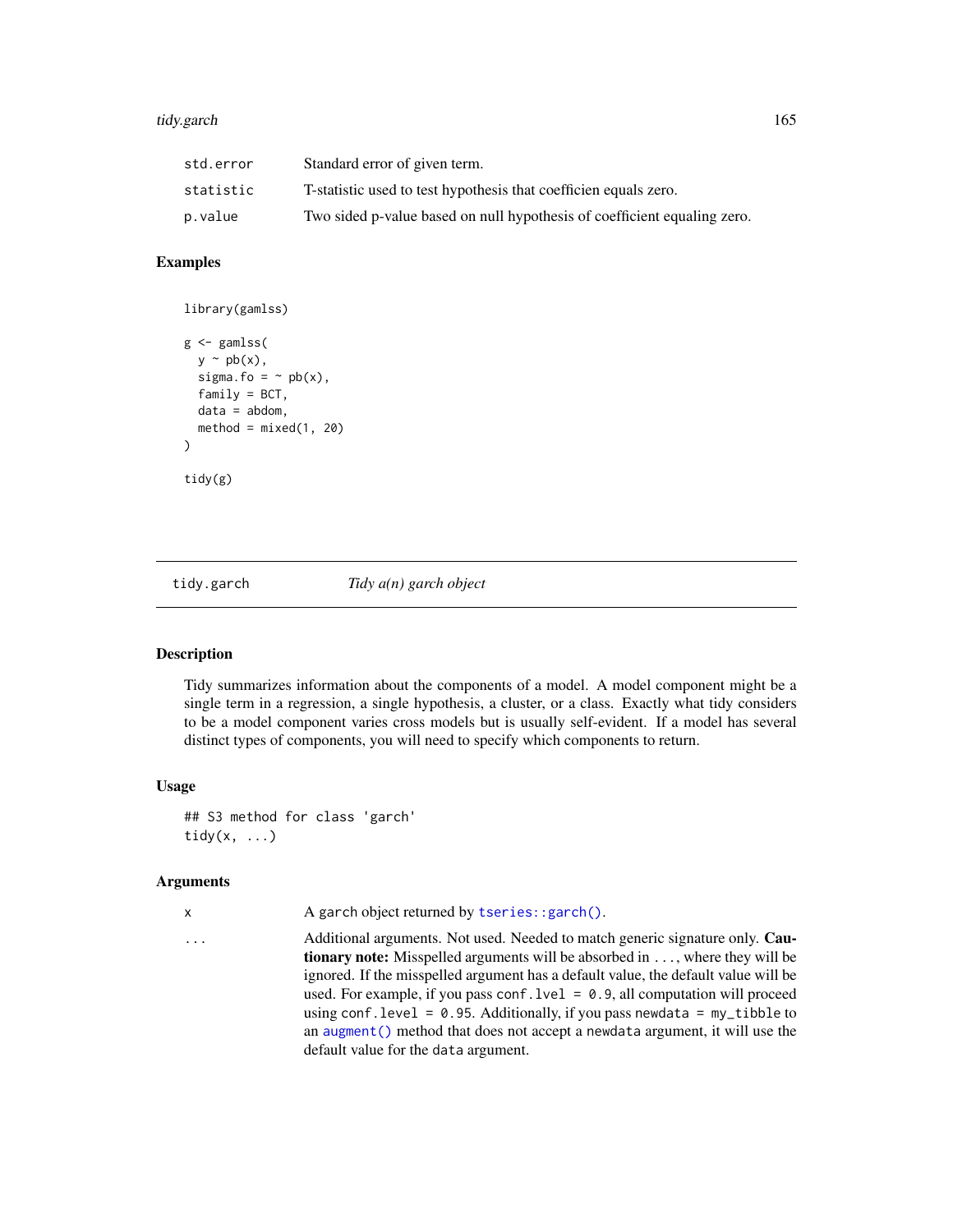## Value

A [tibble::tibble](#page-0-0) with one row for each coefficient and columns:

| term      | The term in the linear model being estimated and tested |
|-----------|---------------------------------------------------------|
| estimate  | The estimated coefficient                               |
| std.error | The standard error                                      |
| statistic | test statistic                                          |
| p.value   | p-value                                                 |

# See Also

[tidy\(\)](#page-0-0), [tseries::garch\(\)](#page-0-0)

Other garch tidiers: [glance.garch](#page-75-0)

# Examples

library(tseries)

```
data(EuStockMarkets)
dax <- diff(log(EuStockMarkets))[,"DAX"]
dax.garch <- garch(dax)
dax.garch
```

```
tidy(dax.garch)
glance(dax.garch)
```
tidy.geeglm *Tidy a(n) geeglm object*

## Description

Tidy summarizes information about the components of a model. A model component might be a single term in a regression, a single hypothesis, a cluster, or a class. Exactly what tidy considers to be a model component varies cross models but is usually self-evident. If a model has several distinct types of components, you will need to specify which components to return.

# Usage

```
## S3 method for class 'geeglm'
tidy(x, conf.int = FALSE, conf.level = 0.95,
  exponentiate = FALSE, quick = FALSE, ...)
```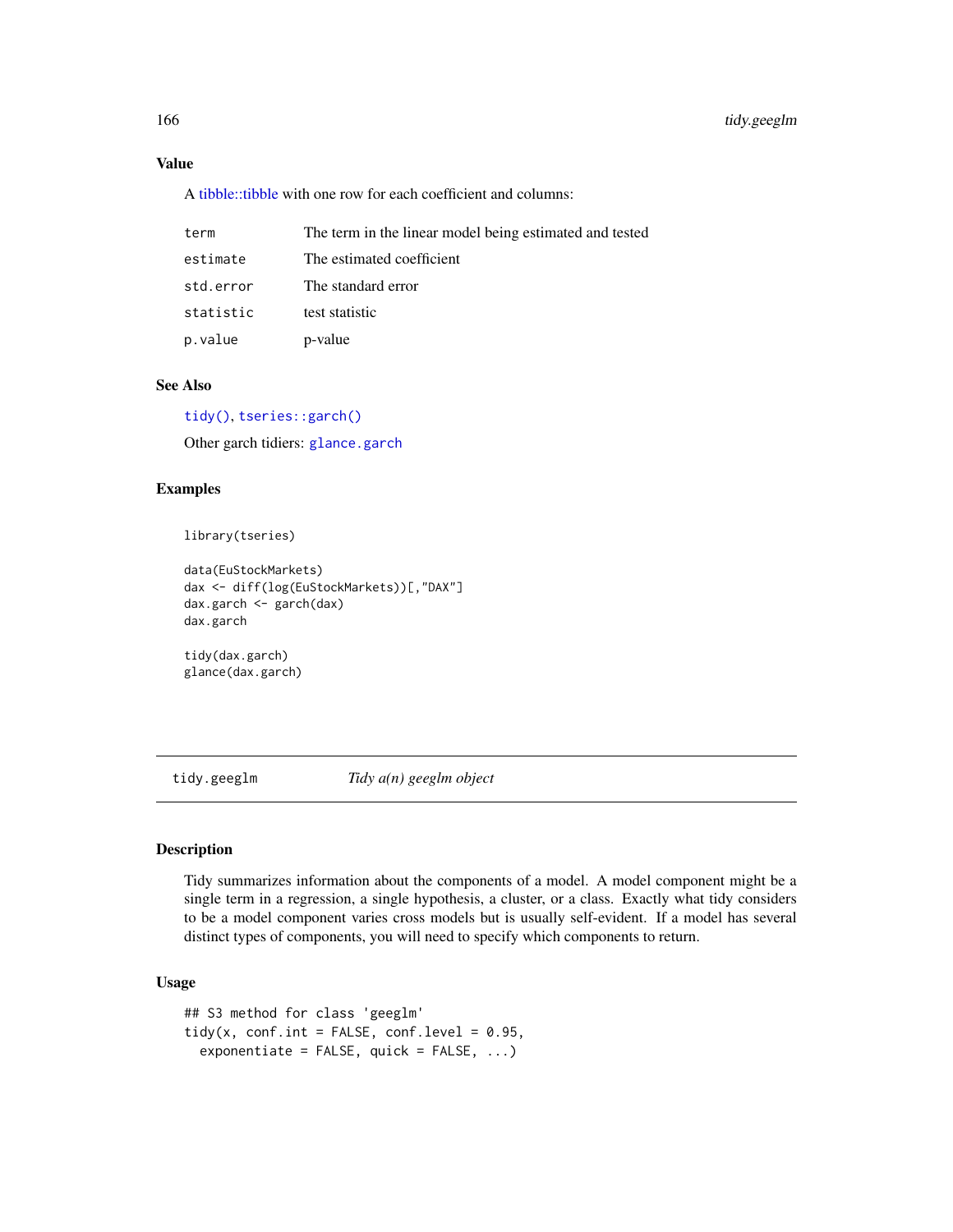# tidy.geeglm 167

# Arguments

| $\mathsf{x}$ | A geeglm object returned from a call to geepack: : $geeglm()$ .                                                                                                                                                                                                                                                                                                                                                                                                                                                                                               |
|--------------|---------------------------------------------------------------------------------------------------------------------------------------------------------------------------------------------------------------------------------------------------------------------------------------------------------------------------------------------------------------------------------------------------------------------------------------------------------------------------------------------------------------------------------------------------------------|
| conf.int     | Logical indicating whether or not to include a confidence interval in the tidied<br>output. Defaults to FALSE.                                                                                                                                                                                                                                                                                                                                                                                                                                                |
| conf.level   | The confidence level to use for the confidence interval if $\text{conf.int} = \text{TRUE}$ .<br>Must be strictly greater than 0 and less than 1. Defaults to 0.95, which corre-<br>sponds to a 95 percent confidence interval.                                                                                                                                                                                                                                                                                                                                |
| exponentiate | Logical indicating whether or not to exponentiate the the coefficient estimates.<br>This is typical for logistic and multinomial regressions, but a bad idea if there is<br>no log or logit link. Defaults to FALSE.                                                                                                                                                                                                                                                                                                                                          |
| quick        | Logical indiciating if the only the term and estimate columns should be re-<br>turned. Often useful to avoid time consuming covariance and standard error<br>calculations. Defaults to FALSE.                                                                                                                                                                                                                                                                                                                                                                 |
|              | Additional arguments. Not used. Needed to match generic signature only. Cau-<br><b>tionary note:</b> Misspelled arguments will be absorbed in , where they will be<br>ignored. If the misspelled argument has a default value, the default value will be<br>used. For example, if you pass conf. $1$ ve $1 = 0.9$ , all computation will proceed<br>using conf. level = $0.95$ . Additionally, if you pass newdata = $my$ _tibble to<br>an augment () method that does not accept a newdata argument, it will use the<br>default value for the data argument. |

## Details

If conf.int = TRUE, the confidence interval is computed with the an internal confint.geeglm() function.

If you have missing values in your model data, you may need to refit the model with na.action = na.exclude or deal with the missingness in the data beforehand.

# Value

A [tibble::tibble](#page-0-0) with one row for each coefficient, with five columns:

| term      | The term in the linear model being estimated and tested |
|-----------|---------------------------------------------------------|
| estimate  | The estimated coefficient                               |
| std.error | The standard error from the GEE model                   |
| statistic | Wald statistic                                          |
| p.value   | two-sided p-value                                       |

If conf.int = TRUE, includes includes columns conf.low and conf.high, which are computed internally.

# See Also

[tidy\(\)](#page-0-0), [geepack::geeglm\(\)](#page-0-0)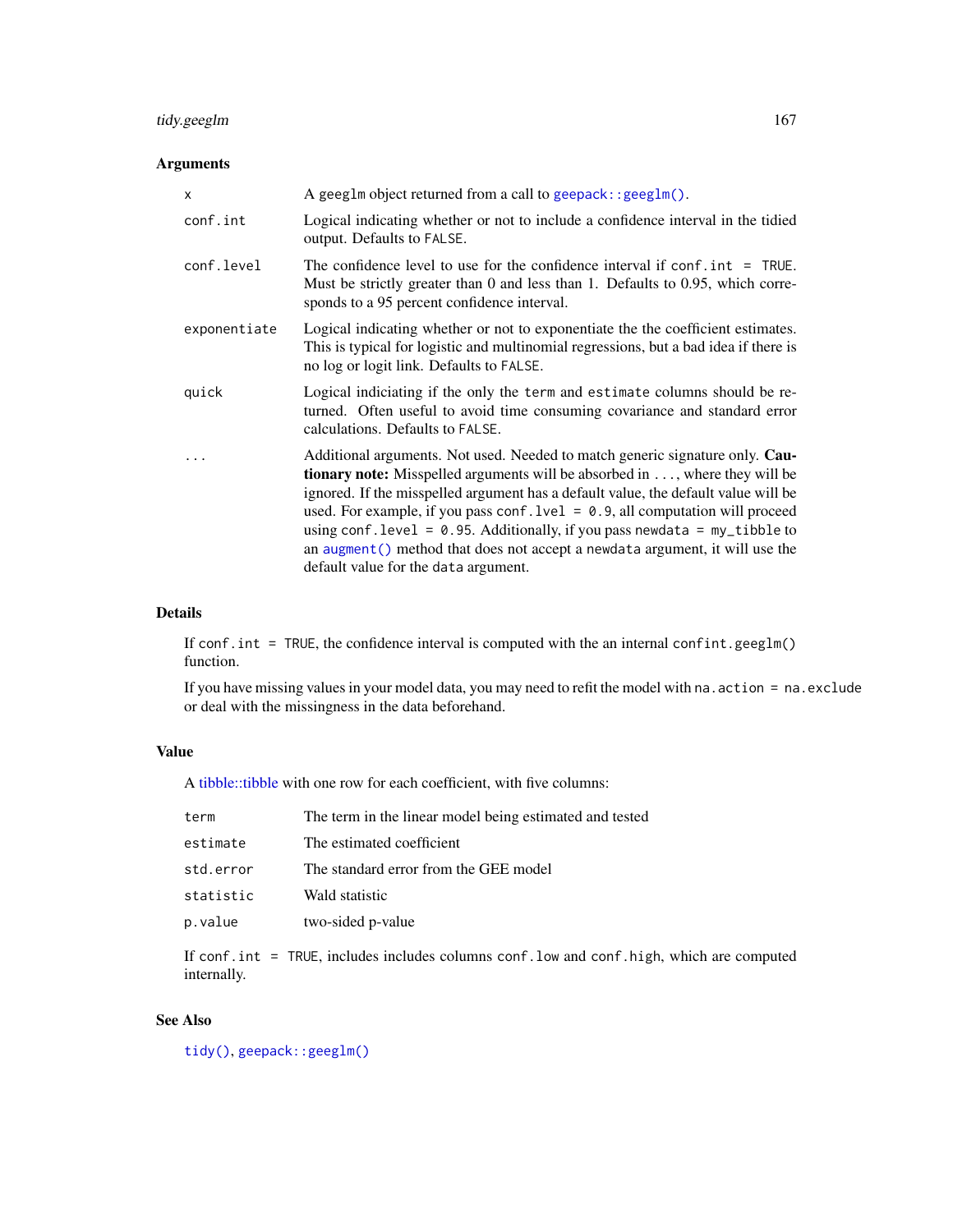## Examples

```
if (requireNamespace("geepack", quietly = TRUE)) {
 library(geepack)
 data(state)
 ds <- data.frame(state.region, state.x77)
 geefit <- geeglm(Income ~ Frost + Murder, id = state.region,
                   data = ds, family = gaussian,
                   corstr = "exchangeable")
 tidy(geefit)
 tidy(geefit, quick = TRUE)
 tidy(geefit, conf.int = TRUE)
}
```
<span id="page-167-0"></span>tidy.glht *Tidy a(n) glht object*

#### Description

Tidy summarizes information about the components of a model. A model component might be a single term in a regression, a single hypothesis, a cluster, or a class. Exactly what tidy considers to be a model component varies cross models but is usually self-evident. If a model has several distinct types of components, you will need to specify which components to return.

#### Usage

```
## S3 method for class 'glht'
tidy(x, \ldots)
```
#### Arguments

x A glht object returned by [multcomp::glht\(\)](#page-0-0).

... Additional arguments. Not used. Needed to match generic signature only. Cautionary note: Misspelled arguments will be absorbed in ..., where they will be ignored. If the misspelled argument has a default value, the default value will be used. For example, if you pass conf.  $level = 0.9$ , all computation will proceed using conf.level =  $0.95$ . Additionally, if you pass newdata = my\_tibble to an [augment\(\)](#page-0-0) method that does not accept a newdata argument, it will use the default value for the data argument.

# See Also

[tidy\(\)](#page-0-0), [multcomp::glht\(\)](#page-0-0)

Other multcomp tidiers: [tidy.cld](#page-144-0), [tidy.confint.glht](#page-146-0), [tidy.summary.glht](#page-228-0)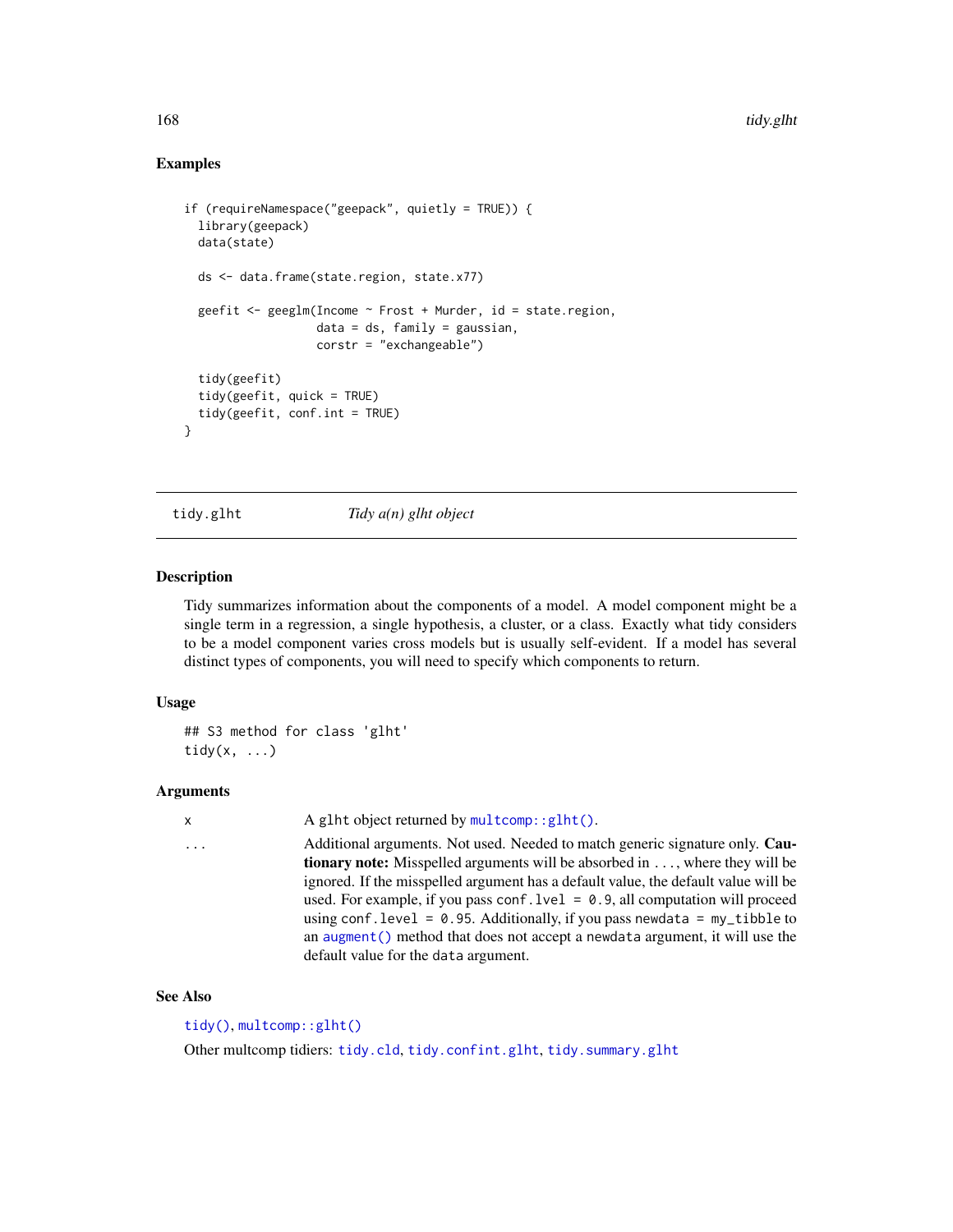#### tidy.glm 169

# Examples

```
if (require("multcomp") && require("ggplot2")) {
```

```
library(multcomp)
library(ggplot2)
amod \leq aov(breaks \sim wool + tension, data = warpbreaks)
wht \leq glht(amod, linfct = mcp(tension = "Tukey"))
tidy(wht)
ggplot(wht, aes(lhs, estimate)) + geom_point()
CI \leftarrow \text{confint}(\text{wht})tidy(CI)
ggplot(CI, aes(lhs, estimate, ymin = lwr, ymax = upr)) +
   geom_pointrange()
tidy(summary(wht))
ggplot(mapping = aes(lhs, estimate)) +
   geom_linerange(aes(ymin = lwr, ymax = upr), data = CI) +
   geom\_point(aes(size = p), data = summary(wht)) +scale_size(trans = "reverse")
cld < cld(\text{wht})tidy(cld)
```
}

tidy.glm *Tidy a(n) glm object*

# Description

This method wraps [tidy.lm\(\)](#page-185-0).

#### Usage

```
## S3 method for class 'glm'
tidy(x, \ldots)
```
## Arguments

| $\mathsf{x}$            | A glm object returned from $stats::glm()$ .                                           |
|-------------------------|---------------------------------------------------------------------------------------|
| $\cdot$ $\cdot$ $\cdot$ | Arguments passed on to tidy. Im                                                       |
|                         | $\bf{x}$ An 1m object created by stats::1m().                                         |
|                         | <b>conf.int</b> Logical indicating whether or not to include a confidence interval in |
|                         | the tidied output. Defaults to FALSE.                                                 |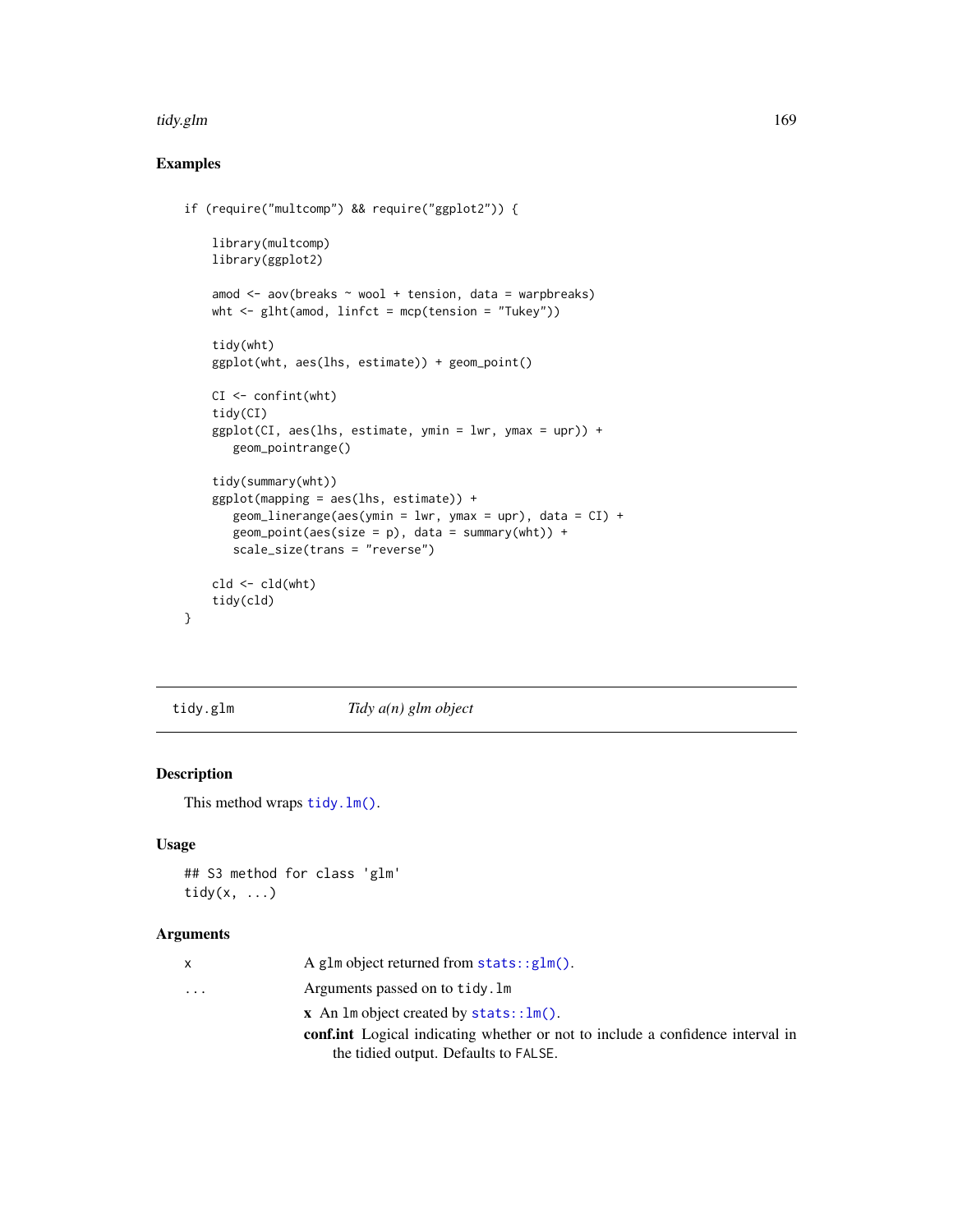- conf.level The confidence level to use for the confidence interval if conf.int = TRUE. Must be strictly greater than 0 and less than 1. Defaults to 0.95, which corresponds to a 95 percent confidence interval.
- quick Logical indiciating if the only the term and estimate columns should be returned. Often useful to avoid time consuming covariance and standard error calculations. Defaults to FALSE.
- exponentiate Logical indicating whether or not to exponentiate the the coefficient estimates. This is typical for logistic and multinomial regressions, but a bad idea if there is no log or logit link. Defaults to FALSE.

#### Value

A [tibble::tibble\(\)](#page-0-0) with one row for each term in the regression. The tibble has columns:

| term      | The name of the regression term.                                                                                       |
|-----------|------------------------------------------------------------------------------------------------------------------------|
| estimate  | The estimated value of the regression term.                                                                            |
| std.error | The standard error of the regression term.                                                                             |
| statistic | The value of a statistic, almost always a T-statistic, to use in a hypothesis that<br>the regression term is non-zero. |
| p.value   | The two-sided p-value associated with the observed statistic.                                                          |
| conf.low  | The low end of a confidence interval for the regression term. Included only if<br>$conf.int = TRUE.$                   |
| conf.high | The high end of a confidence interval for the regression term. Included only if<br>$conf.int = TRUE.$                  |
|           | If the linear model is an mlm object (multiple linear model), there is an additional column:                           |

#### response Which response column the coefficients correspond to (typically Y1, Y2, etc)

## See Also

```
tidy(), tidy.lm()
stats::glm()
Other lm tidiers: augment.glm, augment.lm, glance.glm, glance.lm, tidy.lm
```
<span id="page-169-0"></span>tidy.glmnet *Tidy a(n) glmnet object*

#### Description

Tidy summarizes information about the components of a model. A model component might be a single term in a regression, a single hypothesis, a cluster, or a class. Exactly what tidy considers to be a model component varies cross models but is usually self-evident. If a model has several distinct types of components, you will need to specify which components to return.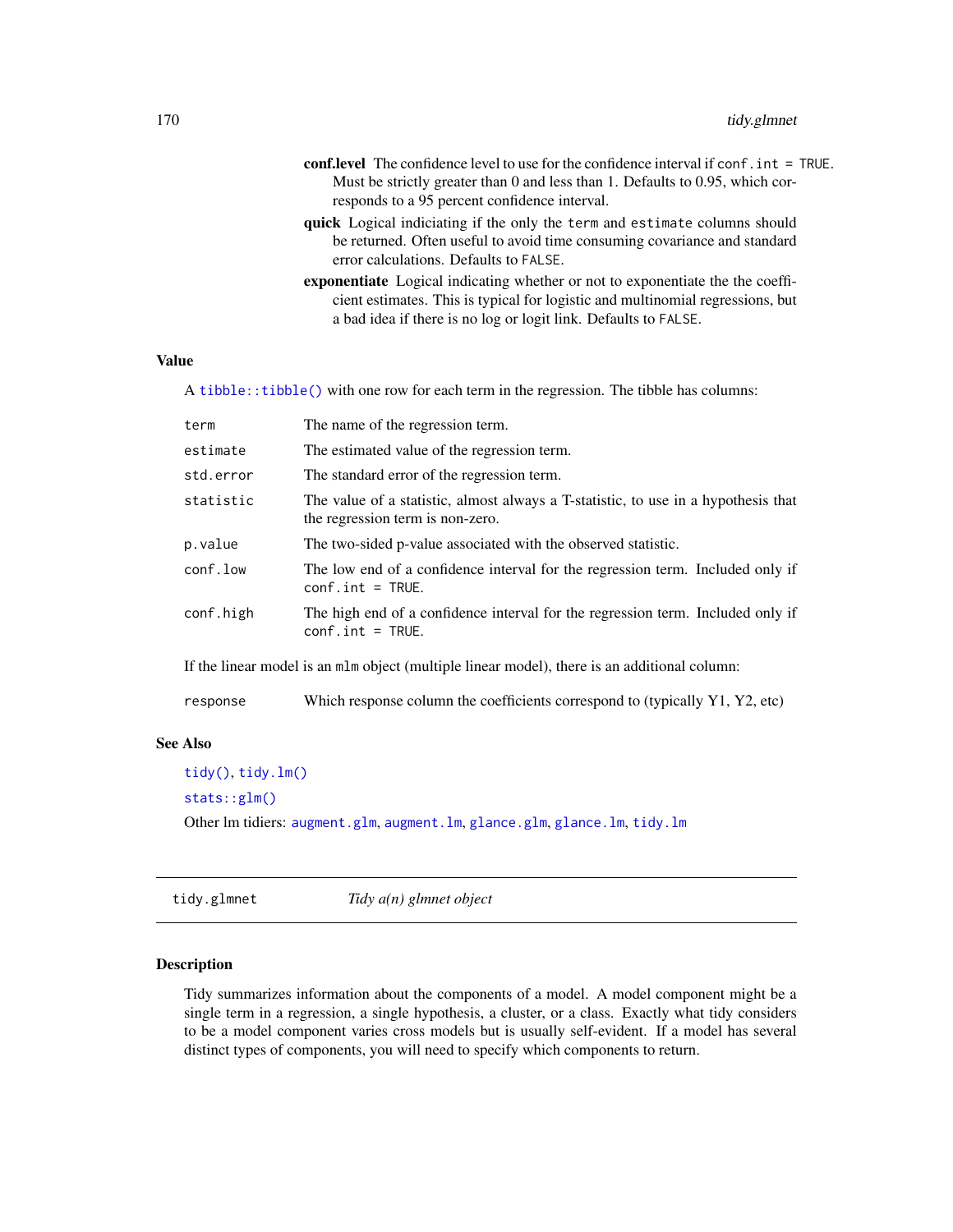# tidy.glmnet 171

## Usage

```
## S3 method for class 'glmnet'
tidy(x, return_zeros = FALSE, ...)
```
#### Arguments

| x            | A glmnet object returned from glmnet::glmnet().                                                                                                                                                                                                                                                                                                                                                                                                                                                                                                           |
|--------------|-----------------------------------------------------------------------------------------------------------------------------------------------------------------------------------------------------------------------------------------------------------------------------------------------------------------------------------------------------------------------------------------------------------------------------------------------------------------------------------------------------------------------------------------------------------|
| return_zeros | Logical indicating whether coefficients with value zero zero should be included<br>in the results. Defaults to FALSE.                                                                                                                                                                                                                                                                                                                                                                                                                                     |
| $\ddots$     | Additional arguments. Not used. Needed to match generic signature only. Cau-<br><b>tionary note:</b> Misspelled arguments will be absorbed in , where they will be<br>ignored. If the misspelled argument has a default value, the default value will be<br>used. For example, if you pass conf. $1$ vel = 0.9, all computation will proceed<br>using conf.level = $0.95$ . Additionally, if you pass newdata = $my_t$ tibble to<br>an augment () method that does not accept a newdata argument, it will use the<br>default value for the data argument. |

# Details

Note that while this representation of GLMs is much easier to plot and combine than the default structure, it is also much more memory-intensive. Do not use for large, sparse matrices.

No augment method is yet provided even though the model produces predictions, because the input data is not tidy (it is a matrix that may be very wide) and therefore combining predictions with it is not logical. Furthermore, predictions make sense only with a specific choice of lambda.

## Value

A [tibble::tibble](#page-0-0) with columns:

| term      | coefficient name (V1VN by default, along with "(Intercept)") |
|-----------|--------------------------------------------------------------|
| step      | which step of lambda choices was used                        |
| estimate  | estimate of coefficient                                      |
| lambda    | value of penalty parameter lambda                            |
| dev.ratio | fraction of null deviance explained at each value of lambda  |

# See Also

[tidy\(\)](#page-0-0), [glmnet::glmnet\(\)](#page-0-0)

Other glmnet tidiers: [glance.cv.glmnet](#page-67-0), [glance.glmnet](#page-77-0), [tidy.cv.glmnet](#page-150-0)

# Examples

if (requireNamespace("glmnet", quietly = TRUE)) {

library(glmnet)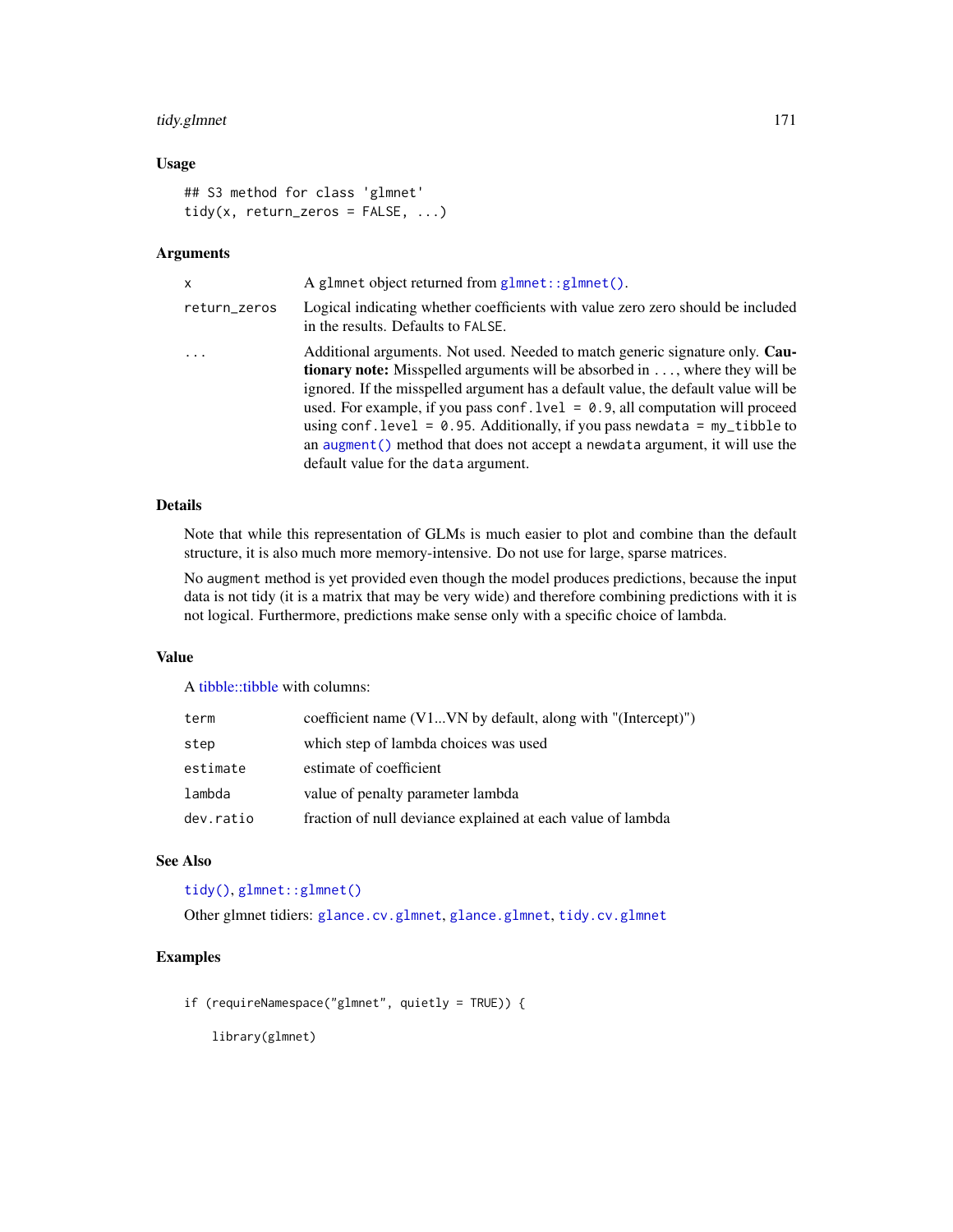```
set.seed(2014)
x <- matrix(rnorm(100*20),100,20)
y <- rnorm(100)
fit1 \leq glmnet(x,y)
tidy(fit1)
glance(fit1)
library(dplyr)
library(ggplot2)
tidied <- tidy(fit1) %>% filter(term != "(Intercept)")
ggplot(tidied, aes(step, estimate, group = term)) + geom_line()
ggplot(tidied, aes(lambda, estimate, group = term)) +
    geom_line() + scale_x_log10()
ggplot(tidied, aes(lambda, dev.ratio)) + geom_line()
# works for other types of regressions as well, such as logistic
g2 <- sample(1:2, 100, replace=TRUE)
fit2 <- glmnet(x, g2, family="binomial")
tidy(fit2)
```
tidy.glmRob *Tidy a(n) glmRob object*

# Description

}

This method wraps [tidy.lm\(\)](#page-185-0).

#### Usage

## S3 method for class 'glmRob' tidy $(x, \ldots)$ 

# Arguments

| X         | A glmRob object returned from $robust$ :: $glmRob()$ .                                                                  |
|-----------|-------------------------------------------------------------------------------------------------------------------------|
| $\ddotsc$ | Arguments passed on to tidy. Im                                                                                         |
|           | $x$ An lm object created by stats:: $lm()$ .                                                                            |
|           | conf.int Logical indicating whether or not to include a confidence interval in<br>the tidied output. Defaults to FALSE. |
|           | <b>conf.level</b> The confidence level to use for the confidence interval if conf. int = TRUE.                          |
|           | Must be strictly greater than 0 and less than 1. Defaults to 0.95, which cor-                                           |
|           | responds to a 95 percent confidence interval.                                                                           |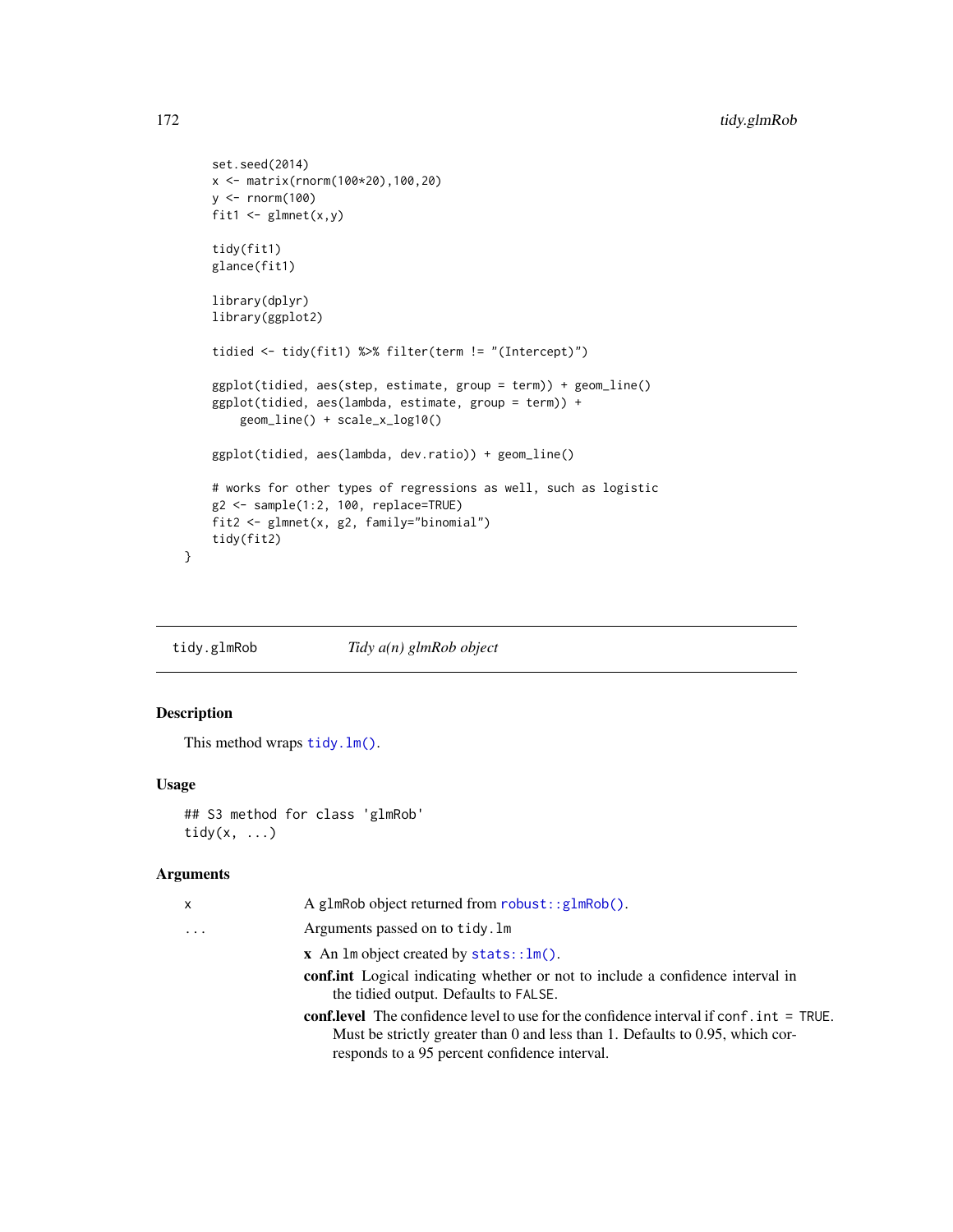- quick Logical indiciating if the only the term and estimate columns should be returned. Often useful to avoid time consuming covariance and standard error calculations. Defaults to FALSE.
- exponentiate Logical indicating whether or not to exponentiate the the coefficient estimates. This is typical for logistic and multinomial regressions, but a bad idea if there is no log or logit link. Defaults to FALSE.

# Details

For tidiers for robust models from the **MASS** package see [tidy.rlm\(\)](#page-220-0).

## Value

A [tibble::tibble\(\)](#page-0-0) with one row for each term in the regression. The tibble has columns:

| term                                                                                         | The name of the regression term.                                                                                       |
|----------------------------------------------------------------------------------------------|------------------------------------------------------------------------------------------------------------------------|
| estimate                                                                                     | The estimated value of the regression term.                                                                            |
| std.error                                                                                    | The standard error of the regression term.                                                                             |
| statistic                                                                                    | The value of a statistic, almost always a T-statistic, to use in a hypothesis that<br>the regression term is non-zero. |
| p.value                                                                                      | The two-sided p-value associated with the observed statistic.                                                          |
| conf.low                                                                                     | The low end of a confidence interval for the regression term. Included only if<br>$conf.int = TRUE.$                   |
| conf.high                                                                                    | The high end of a confidence interval for the regression term. Included only if<br>$conf.int = TRUE.$                  |
| If the linear model is an mlm object (multiple linear model), there is an additional column: |                                                                                                                        |

response Which response column the coefficients correspond to (typically Y1, Y2, etc)

# See Also

[tidy\(\)](#page-0-0), [tidy.lm\(\)](#page-185-0)

```
robust::glmRob()
```
Other robust tidiers: [augment.glmRob](#page-16-0), [augment.lmRob](#page-24-0), [glance.glmRob](#page-78-0), [glance.lmRob](#page-87-0), [tidy.lmRob](#page-189-0)

```
library(robust)
m <- lmRob(mpg \sim wt, data = mtcars)
tidy(m)
augment(m)
glance(m)
gm \leq glmRob(am \sim wt, data = mtcars, family = "binomial")glance(gm)
```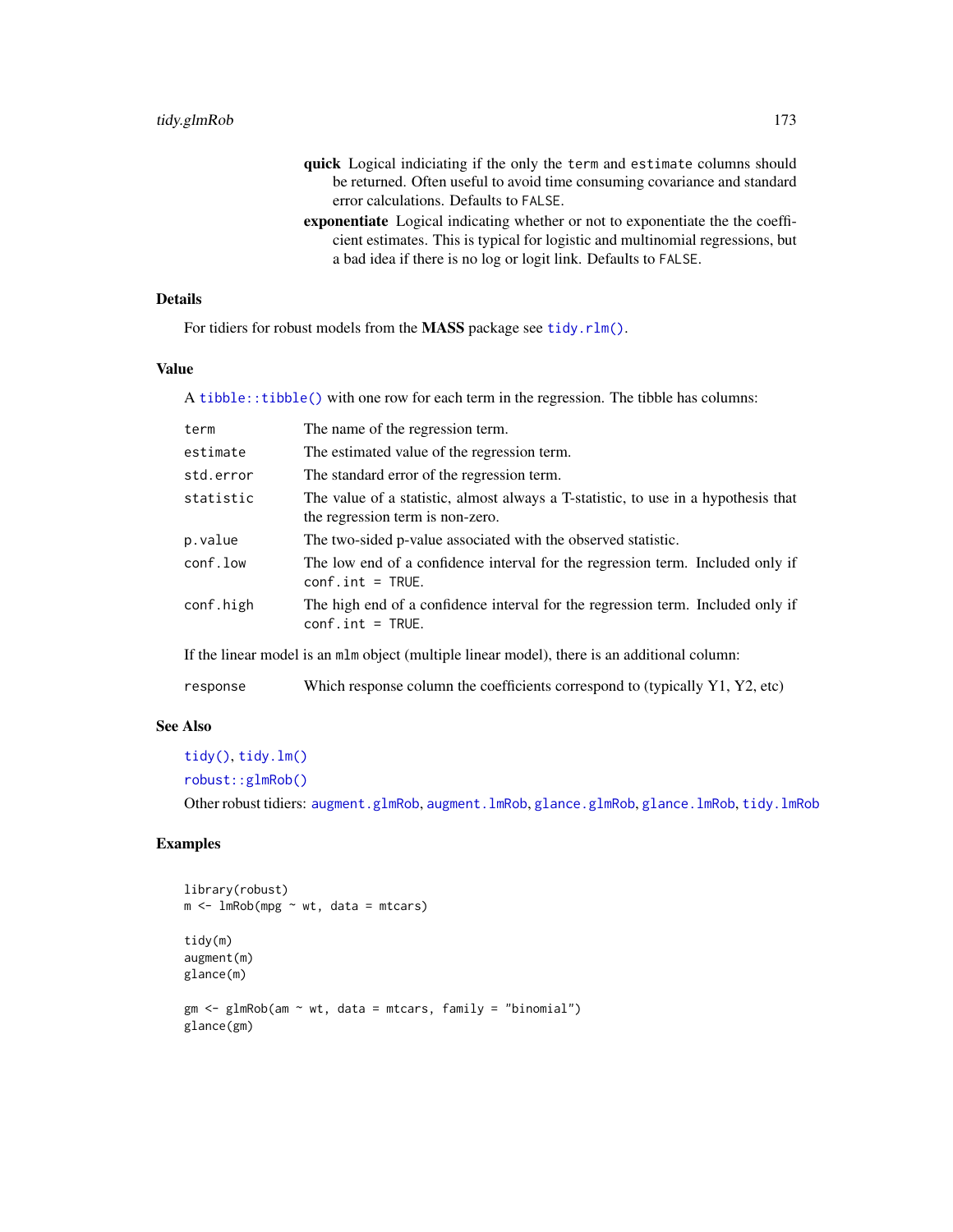# Description

Tidy summarizes information about the components of a model. A model component might be a single term in a regression, a single hypothesis, a cluster, or a class. Exactly what tidy considers to be a model component varies cross models but is usually self-evident. If a model has several distinct types of components, you will need to specify which components to return.

## Usage

```
## S3 method for class 'gmm'
tidy(x, conf.int = FALSE, conf.level = 0.95,
 exponentiate = FALSE, quick = FALSE, ...)
```
# Arguments

| X            | A gmm object returned from $g_{mm}$ : : $g_{mm}$ ().                                                                                                                                                                                                                                                                                                                                                                                                                                                                                                          |
|--------------|---------------------------------------------------------------------------------------------------------------------------------------------------------------------------------------------------------------------------------------------------------------------------------------------------------------------------------------------------------------------------------------------------------------------------------------------------------------------------------------------------------------------------------------------------------------|
| conf.int     | Logical indicating whether or not to include a confidence interval in the tidied<br>output. Defaults to FALSE.                                                                                                                                                                                                                                                                                                                                                                                                                                                |
| conf.level   | The confidence level to use for the confidence interval if $\text{conf. int} = \text{TRUE}$ .<br>Must be strictly greater than 0 and less than 1. Defaults to 0.95, which corre-<br>sponds to a 95 percent confidence interval.                                                                                                                                                                                                                                                                                                                               |
| exponentiate | Logical indicating whether or not to exponentiate the the coefficient estimates.<br>This is typical for logistic and multinomial regressions, but a bad idea if there is<br>no log or logit link. Defaults to FALSE.                                                                                                                                                                                                                                                                                                                                          |
| quick        | Logical indiciating if the only the term and estimate columns should be re-<br>turned. Often useful to avoid time consuming covariance and standard error<br>calculations. Defaults to FALSE.                                                                                                                                                                                                                                                                                                                                                                 |
|              | Additional arguments. Not used. Needed to match generic signature only. Cau-<br><b>tionary note:</b> Misspelled arguments will be absorbed in , where they will be<br>ignored. If the misspelled argument has a default value, the default value will be<br>used. For example, if you pass conf. $1$ ve $1 = 0.9$ , all computation will proceed<br>using conf.level = $0.95$ . Additionally, if you pass newdata = $my_t$ tibble to<br>an augment () method that does not accept a newdata argument, it will use the<br>default value for the data argument. |

## Value

A [tibble::tibble\(\)](#page-0-0) with one row for each term in the regression. The tibble has columns:

| term      | The name of the regression term.            |
|-----------|---------------------------------------------|
| estimate  | The estimated value of the regression term. |
| std.error | The standard error of the regression term.  |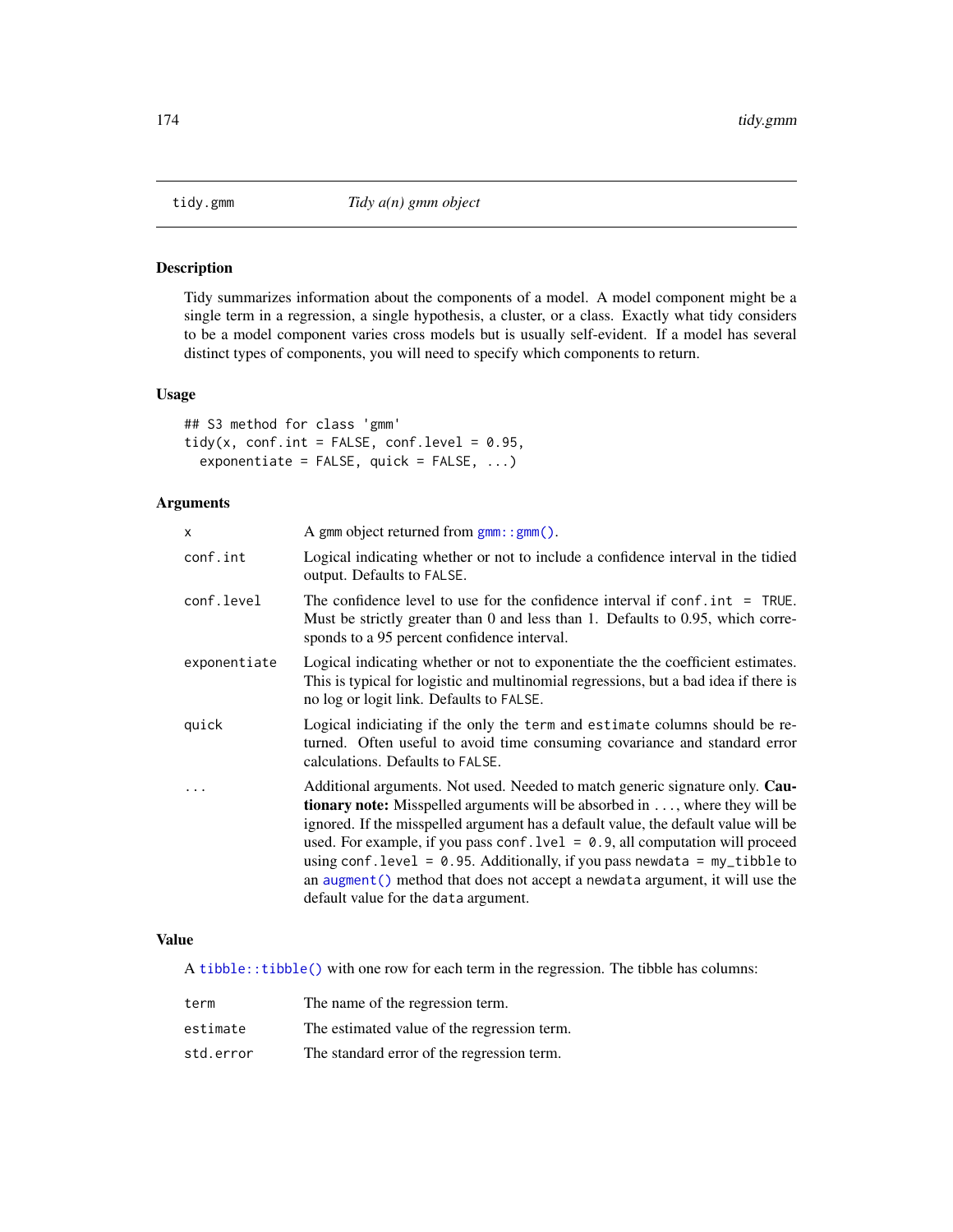#### tidy.gmm 175

| statistic | The value of a statistic, almost always a T-statistic, to use in a hypothesis that<br>the regression term is non-zero. |
|-----------|------------------------------------------------------------------------------------------------------------------------|
| p.value   | The two-sided p-value associated with the observed statistic.                                                          |
| conf.low  | The low end of a confidence interval for the regression term. Included only if<br>$conf.int = TRUE.$                   |
| conf.high | The high end of a confidence interval for the regression term. Included only if<br>$conf.int = TRUE.$                  |

## See Also

[tidy\(\)](#page-0-0), [gmm::gmm\(\)](#page-0-0)

Other gmm tidiers: [glance.gmm](#page-79-0)

```
if (requireNamespace("gmm", quietly = TRUE)) {
```

```
library(gmm)
```

```
# examples come from the "gmm" package
## CAPM test with GMM
data(Finance)
r <- Finance[1:300, 1:10]
rm <- Finance[1:300, "rm"]
rf <- Finance[1:300, "rf"]
z <- as.matrix(r-rf)
t < -nrow(z)zm <- rm-rf
h \leftarrow matrix(zm, t, 1)
res \leq \leq \text{mm}(z \sim z\text{m}, x = h)# tidy result
tidy(res)
tidy(res, conf.int = TRUE)
tidy(res, conf.int = TRUE, conf.level = .99)
# coefficient plot
library(ggplot2)
library(dplyr)
tidy(res, conf.int = TRUE) %>%
  mutate(variable = reorder(variable, estimate)) %>%
  ggplot(aes(estimate, variable)) +
  geom_point() +
  geom_errorbarh(aes(xmin = conf.low, xmax = conf.high)) +
  facet_wrap(~ term) +
  geom_vline(xintercept = 0, color = "red", lty = 2)
# from a function instead of a matrix
g \leftarrow function(theta, x) {
```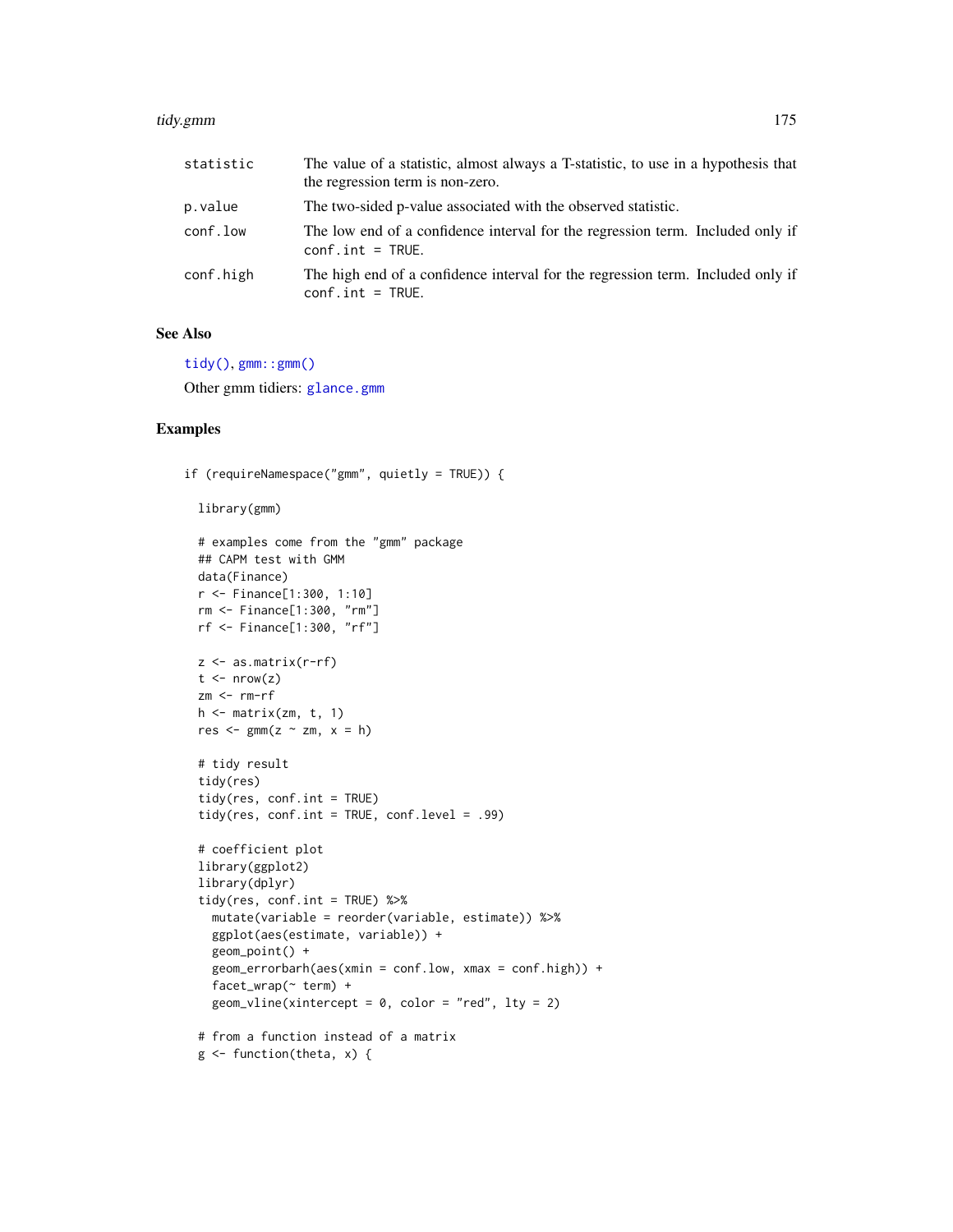```
e <- x[,2:11] - theta[1] - (x[,1] - theta[1]) %*% matrix(theta[2:11], 1, 10)
  gmat \leq cbind(e, e*c(x[,1]))
  return(gmat) }
 x <- as.matrix(cbind(rm, r))
 res_black <- gmm(g, x = x, t0 = rep(0, 11))tidy(res_black)
 tidy(res_black, conf.int = TRUE)
 ## APT test with Fama-French factors and GMM
 f1 <- zm
 f2 <- Finance[1:300, "hml"] - rf
 f3 <- Finance[1:300, "smb"] - rf
 h <- cbind(f1, f2, f3)
 res2 <- gmm(z - f1 + f2 + f3, x = h)td2 <- tidy(res2, conf.int = TRUE)
 td2
 # coefficient plot
 td2 %>%
   mutate(variable = reorder(variable, estimate)) %>%
   ggplot(aes(estimate, variable)) +
   geom_point() +
   geom\_errorbarh(aes(xmin = conf.low, xmax = conf.high)) +facet_wrap(~ term) +
   geom\_vline(xintercept = 0, color = "red", lty = 2)}
```
tidy.htest *Tidy/glance a(n) htest object*

# Description

For models that have only a single component, the [tidy\(\)](#page-0-0) and [glance\(\)](#page-0-0) methods are identical. Please see the documentation for both of those methods.

## Usage

```
## S3 method for class 'htest'
tidy(x, \ldots)## S3 method for class 'htest'
\text{glance}(x, \ldots)
```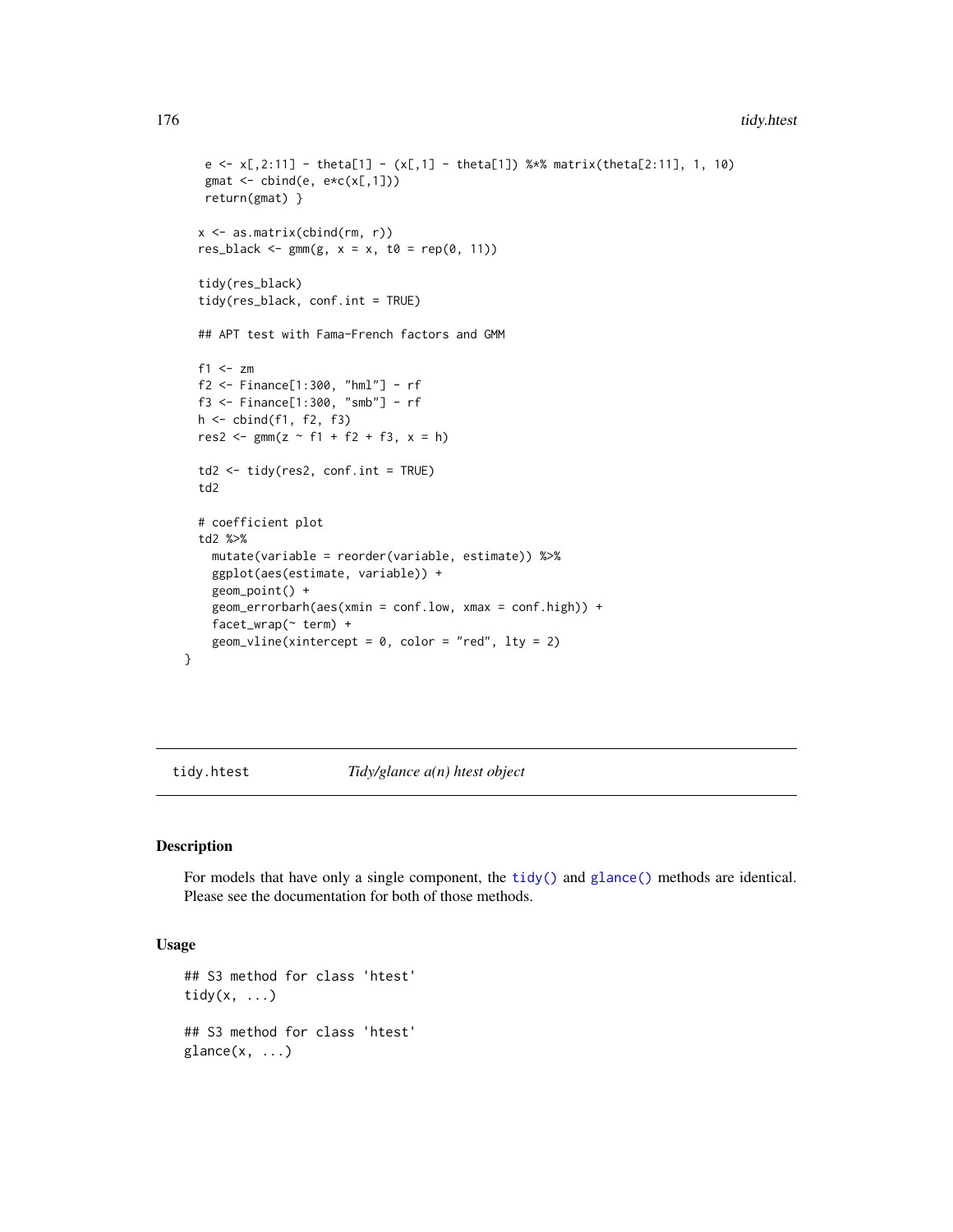#### tidy.htest 177

# Arguments

| $\mathsf{X}$ | An htest objected, such as those created by stats::cor.test(), stats::t.test(),<br>stats::wilcox.test(), stats::chisq.test(), etc.                                                                                                                                                                                                                                                                                                                                                                                                                        |
|--------------|-----------------------------------------------------------------------------------------------------------------------------------------------------------------------------------------------------------------------------------------------------------------------------------------------------------------------------------------------------------------------------------------------------------------------------------------------------------------------------------------------------------------------------------------------------------|
| $\ddotsc$    | Additional arguments. Not used. Needed to match generic signature only. Cau-<br><b>tionary note:</b> Misspelled arguments will be absorbed in , where they will be<br>ignored. If the misspelled argument has a default value, the default value will be<br>used. For example, if you pass conf. $1$ vel = 0.9, all computation will proceed<br>using conf. level = $0.95$ . Additionally, if you pass newdata = $my$ _tibble to<br>an augment () method that does not accept a newdata argument, it will use the<br>default value for the data argument. |

## Value

A one-row [tibble::tibble](#page-0-0) with one or more of the following columns, depending on which hypothesis test was used.

| estimate    | Estimate of the effect size.                                         |
|-------------|----------------------------------------------------------------------|
| statistic   | Test statistic used to compute the p-value                           |
| p.value     | P-value                                                              |
| parameter   | Parameter field in the htest, typically degrees of freedom           |
| conf.low    | Lower bound on a confidence interval                                 |
| conf.high   | Upper bound on a confidence interval                                 |
| estimate1   | Sometimes two estimates are computed, such as in a two-sample t-test |
| estimate2   | Sometimes two estimates are computed, such as in a two-sample t-test |
| method      | Method used to compute the statistic as a string                     |
| alternative | Alternative hypothesis as a string                                   |

## See Also

[tidy\(\)](#page-0-0), [stats::cor.test\(\)](#page-0-0), [stats::t.test\(\)](#page-0-0), [stats::wilcox.test\(\)](#page-0-0), [stats::chisq.test\(\)](#page-0-0) Other htest tidiers: [augment.htest](#page-17-0), [tidy.pairwise.htest](#page-205-0), [tidy.power.htest](#page-213-0)

```
tt <- t.test(rnorm(10))
tidy(tt)
glance(tt) # same output for all htests
tt \leq t.test(mpg \sim am, data = mtcars)
tidy(tt)
wt <- wilcox.test(mpg ~ am, data = mtcars, conf.int = TRUE, exact = FALSE)
tidy(wt)
ct <- cor.test(mtcars$wt, mtcars$mpg)
```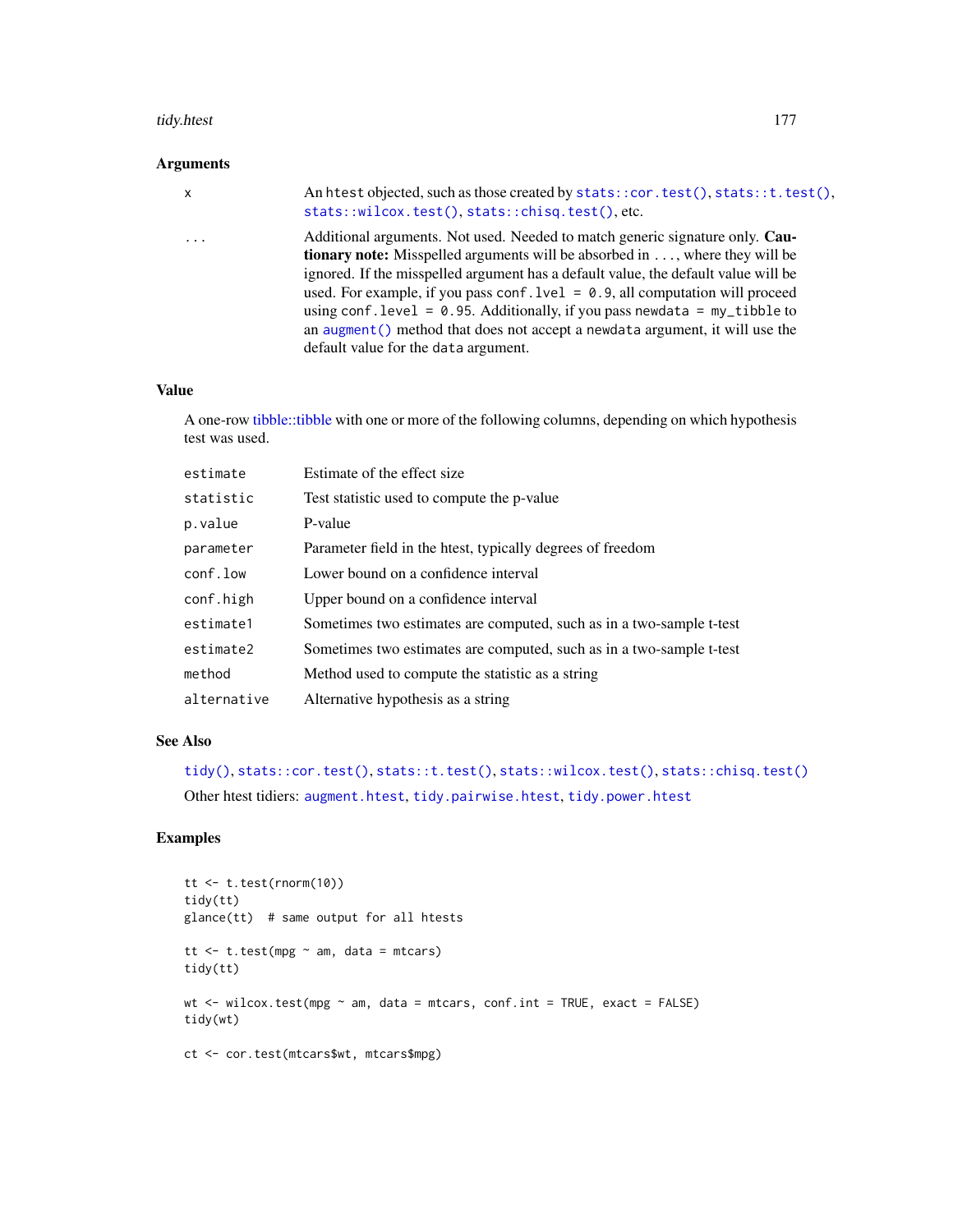```
tidy(ct)
```

```
chit <- chisq.test(xtabs(Freq ~ Sex + Class, data = as.data.frame(Titanic)))
tidy(chit)
augment(chit)
```
tidy.ivreg *Tidy a(n) ivreg object*

# Description

Tidy summarizes information about the components of a model. A model component might be a single term in a regression, a single hypothesis, a cluster, or a class. Exactly what tidy considers to be a model component varies cross models but is usually self-evident. If a model has several distinct types of components, you will need to specify which components to return.

## Usage

```
## S3 method for class 'ivreg'
tidy(x, conf.int = FALSE, conf.level = 0.95,
 exponentiate = FALSE, ...)
```
# Arguments

| x            | An ivreg object created by a call to AER:: ivreg().                                                                                                                                                                                                                                                                                                                                                                                                                                                                                                            |
|--------------|----------------------------------------------------------------------------------------------------------------------------------------------------------------------------------------------------------------------------------------------------------------------------------------------------------------------------------------------------------------------------------------------------------------------------------------------------------------------------------------------------------------------------------------------------------------|
| conf.int     | Logical indicating whether or not to include a confidence interval in the tidied<br>output. Defaults to FALSE.                                                                                                                                                                                                                                                                                                                                                                                                                                                 |
| conf.level   | The confidence level to use for the confidence interval if $\text{conf.int} = \text{TRUE}$ .<br>Must be strictly greater than 0 and less than 1. Defaults to 0.95, which corre-<br>sponds to a 95 percent confidence interval.                                                                                                                                                                                                                                                                                                                                 |
| exponentiate | Logical indicating whether or not to exponentiate the the coefficient estimates.<br>This is typical for logistic and multinomial regressions, but a bad idea if there is<br>no log or logit link. Defaults to FALSE.                                                                                                                                                                                                                                                                                                                                           |
|              | Additional arguments. Not used. Needed to match generic signature only. Cau-<br><b>tionary note:</b> Misspelled arguments will be absorbed in , where they will be<br>ignored. If the misspelled argument has a default value, the default value will be<br>used. For example, if you pass conf. $1$ ve $1 = 0.9$ , all computation will proceed<br>using conf. level = $0.95$ . Additionally, if you pass newdata = $my_t$ tibble to<br>an augment () method that does not accept a newdata argument, it will use the<br>default value for the data argument. |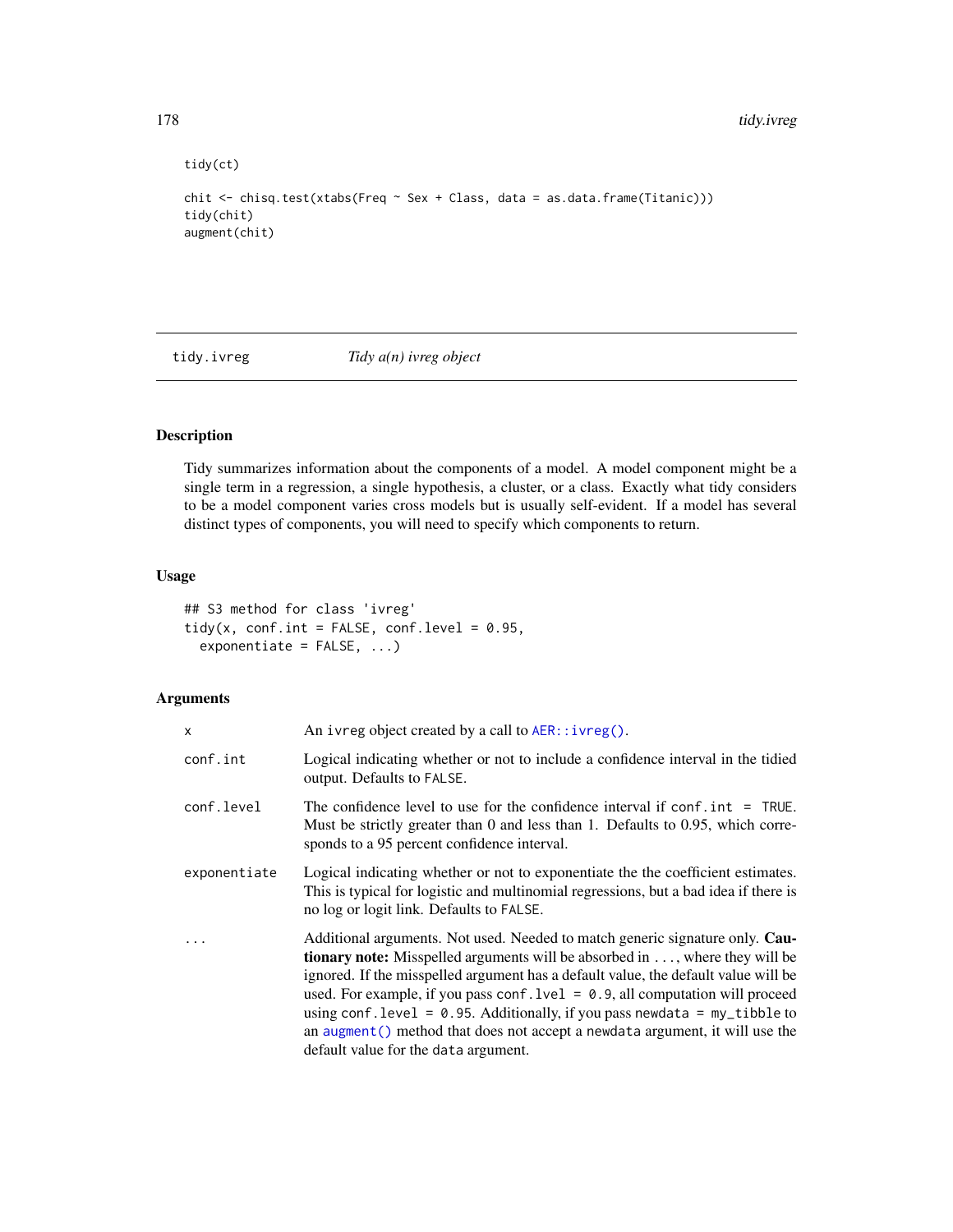#### tidy.ivreg 179

# Value

A [tibble::tibble\(\)](#page-0-0) with one row for each term in the regression. The tibble has columns:

| term      | The name of the regression term.                                                                                       |
|-----------|------------------------------------------------------------------------------------------------------------------------|
| estimate  | The estimated value of the regression term.                                                                            |
| std.error | The standard error of the regression term.                                                                             |
| statistic | The value of a statistic, almost always a T-statistic, to use in a hypothesis that<br>the regression term is non-zero. |
| p.value   | The two-sided p-value associated with the observed statistic.                                                          |
| conf.low  | The low end of a confidence interval for the regression term. Included only if<br>$conf.int = TRUE.$                   |
| conf.high | The high end of a confidence interval for the regression term. Included only if<br>$conf.int = TRUE.$                  |

# See Also

[tidy\(\)](#page-0-0), [AER::ivreg\(\)](#page-0-0)

Other ivreg tidiers: [augment.ivreg](#page-19-0), [glance.ivreg](#page-80-0)

```
library(AER)
data("CigarettesSW", package = "AER")
ivr <- ivreg(
  log(packs) ~ income | population,
  data = CigarettesSW,
  subset = year == "1995")
summary(ivr)
tidy(ivr)
tidy(ivr, conf.int = TRUE)
tidy(ivr, conf.int = TRUE, exponentiate = TRUE)
augment(ivr)
glance(ivr)
```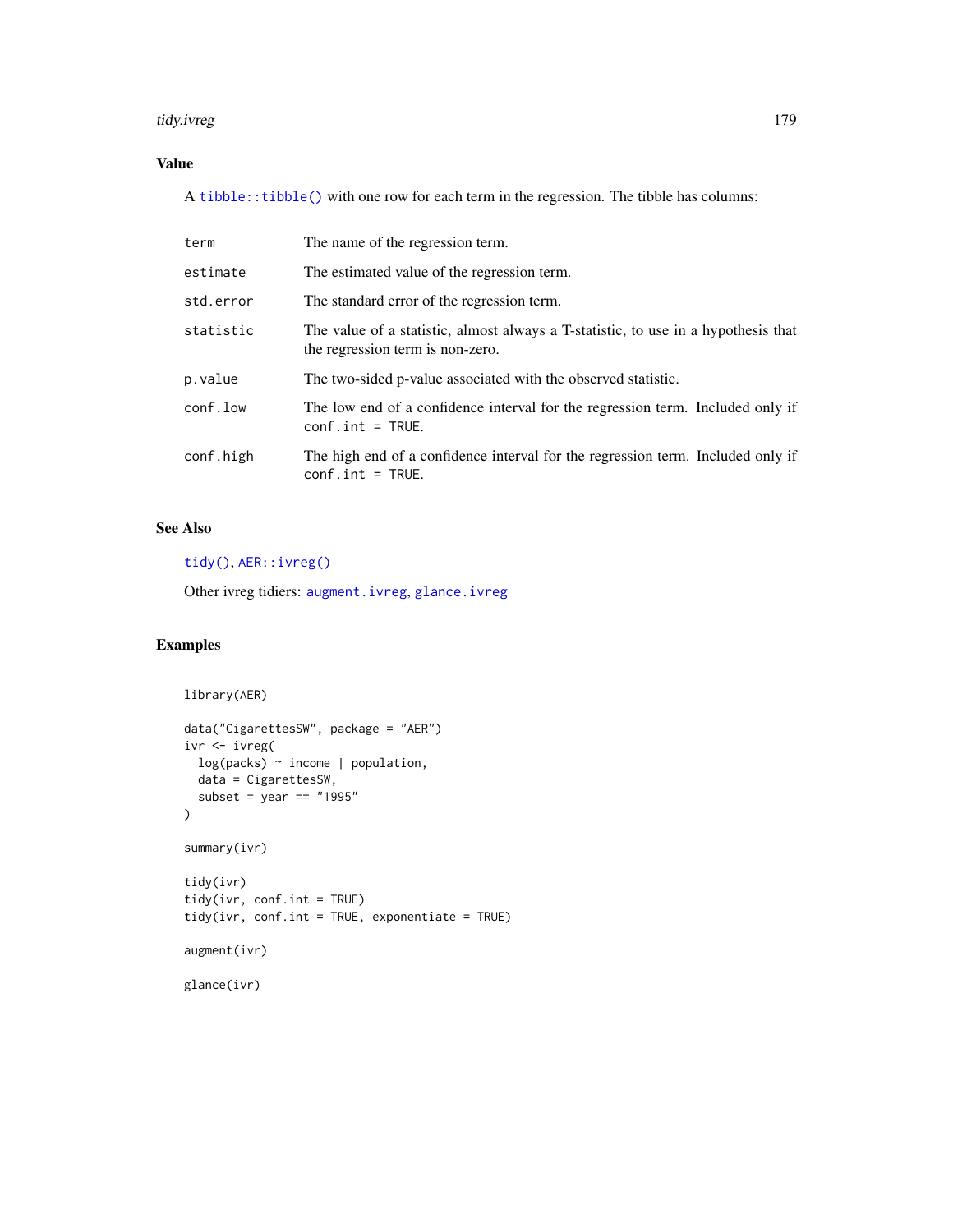## Description

Tidy summarizes information about the components of a model. A model component might be a single term in a regression, a single hypothesis, a cluster, or a class. Exactly what tidy considers to be a model component varies cross models but is usually self-evident. If a model has several distinct types of components, you will need to specify which components to return.

## Usage

```
## S3 method for class 'kappa'
tidy(x, ...)
```
#### Arguments

| x | A kappa object returned from psych:: cohen.kappa().                                                                                                                                                                                                                                                                                                                                                                                                                                                                   |
|---|-----------------------------------------------------------------------------------------------------------------------------------------------------------------------------------------------------------------------------------------------------------------------------------------------------------------------------------------------------------------------------------------------------------------------------------------------------------------------------------------------------------------------|
| . | Additional arguments. Not used. Needed to match generic signature only. Cau-<br><b>tionary note:</b> Misspelled arguments will be absorbed in , where they will be<br>ignored. If the misspelled argument has a default value, the default value will be<br>used. For example, if you pass conf. $1$ ve $1 = 0.9$ , all computation will proceed<br>using conf. level = $0.95$ . Additionally, if you pass newdata = $my$ _tibble to<br>an augment () method that does not accept a newdata argument, it will use the |
|   | default value for the data argument.                                                                                                                                                                                                                                                                                                                                                                                                                                                                                  |

## Details

Note that confidence level (alpha) for the confidence interval cannot be set in tidy. Instead you must set the alpha argument to psych:: cohen.kappa() when creating the kappa object.

## Value

A [tibble::tibble](#page-0-0) with columns:

| type      | Either "weighted" or "unweighted"             |
|-----------|-----------------------------------------------|
| estimate  | The estimated value of kappa with this method |
| conf.low  | Lower bound of confidence interval            |
| conf.high | Upper bound of confidence interval            |

# See Also

[tidy\(\)](#page-0-0), [psych::cohen.kappa\(\)](#page-0-0)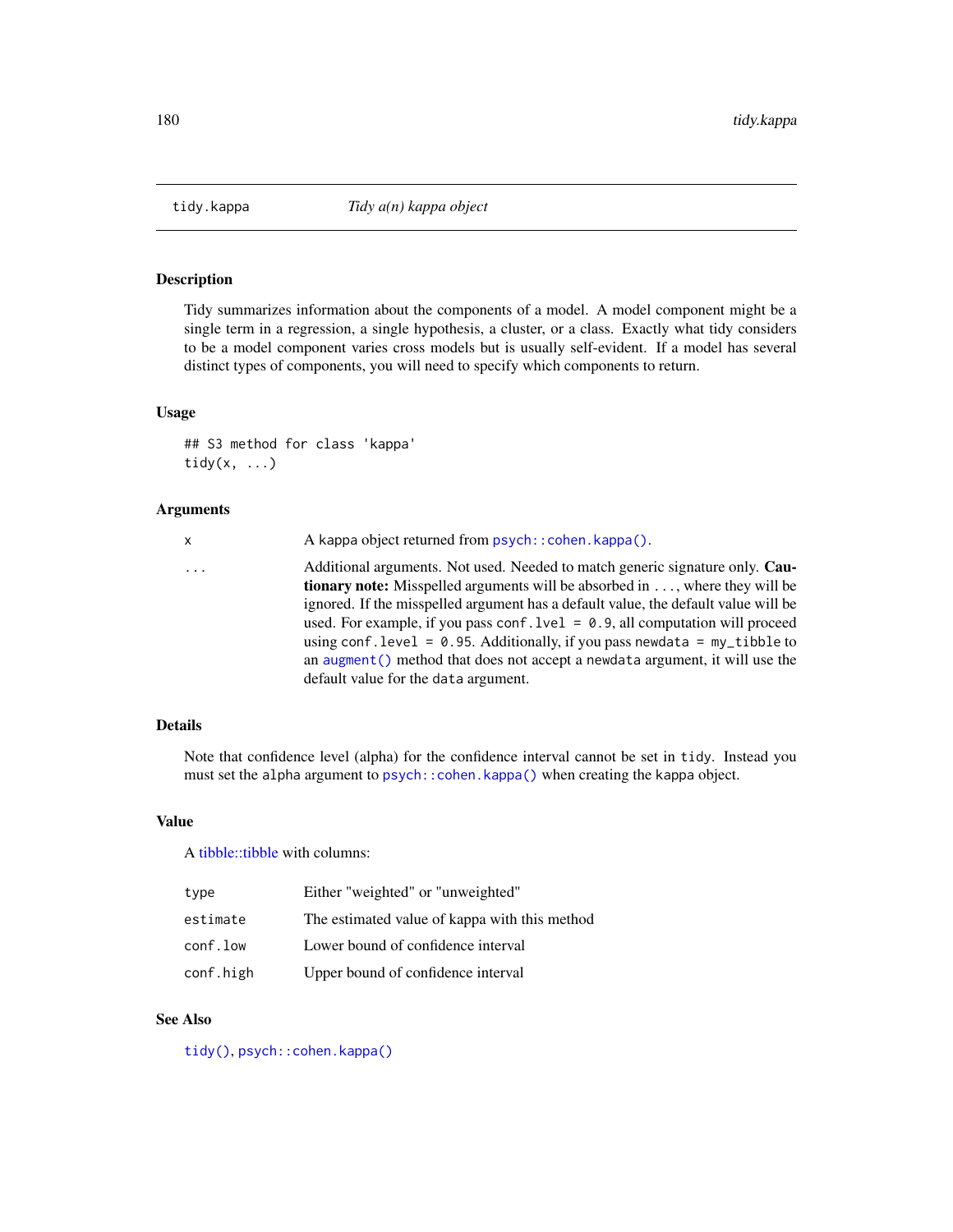#### tidy.kde 181

# Examples

```
library(psych)
rater1 = 1:9rater2 = c(1, 3, 1, 6, 1, 5, 5, 6, 7)ck <- cohen.kappa(cbind(rater1, rater2))
tidy(ck)
# graph the confidence intervals
library(ggplot2)
ggplot(tidy(ck), aes(estimate, type)) +
 geom_point() +
 geom_errorbarh(aes(xmin = conf.low, xmax = conf.high))
```
tidy.kde *Tidy a(n) kde object*

## Description

Tidy summarizes information about the components of a model. A model component might be a single term in a regression, a single hypothesis, a cluster, or a class. Exactly what tidy considers to be a model component varies cross models but is usually self-evident. If a model has several distinct types of components, you will need to specify which components to return.

#### Usage

```
## S3 method for class 'kde'
tidy(x, \ldots)
```
# Arguments

x A kde object returned from [ks::kde\(\)](#page-0-0).

... Additional arguments. Not used. Needed to match generic signature only. Cautionary note: Misspelled arguments will be absorbed in ..., where they will be ignored. If the misspelled argument has a default value, the default value will be used. For example, if you pass conf.  $level = 0.9$ , all computation will proceed using conf.level =  $0.95$ . Additionally, if you pass newdata = my\_tibble to an [augment\(\)](#page-0-0) method that does not accept a newdata argument, it will use the default value for the data argument.

## Value

A [tibble::tibble](#page-0-0) with one row for each point in the estimated grid. The result contains one column (named x1, x2, etc) for each dimension, and an estimate column containing the estimated density.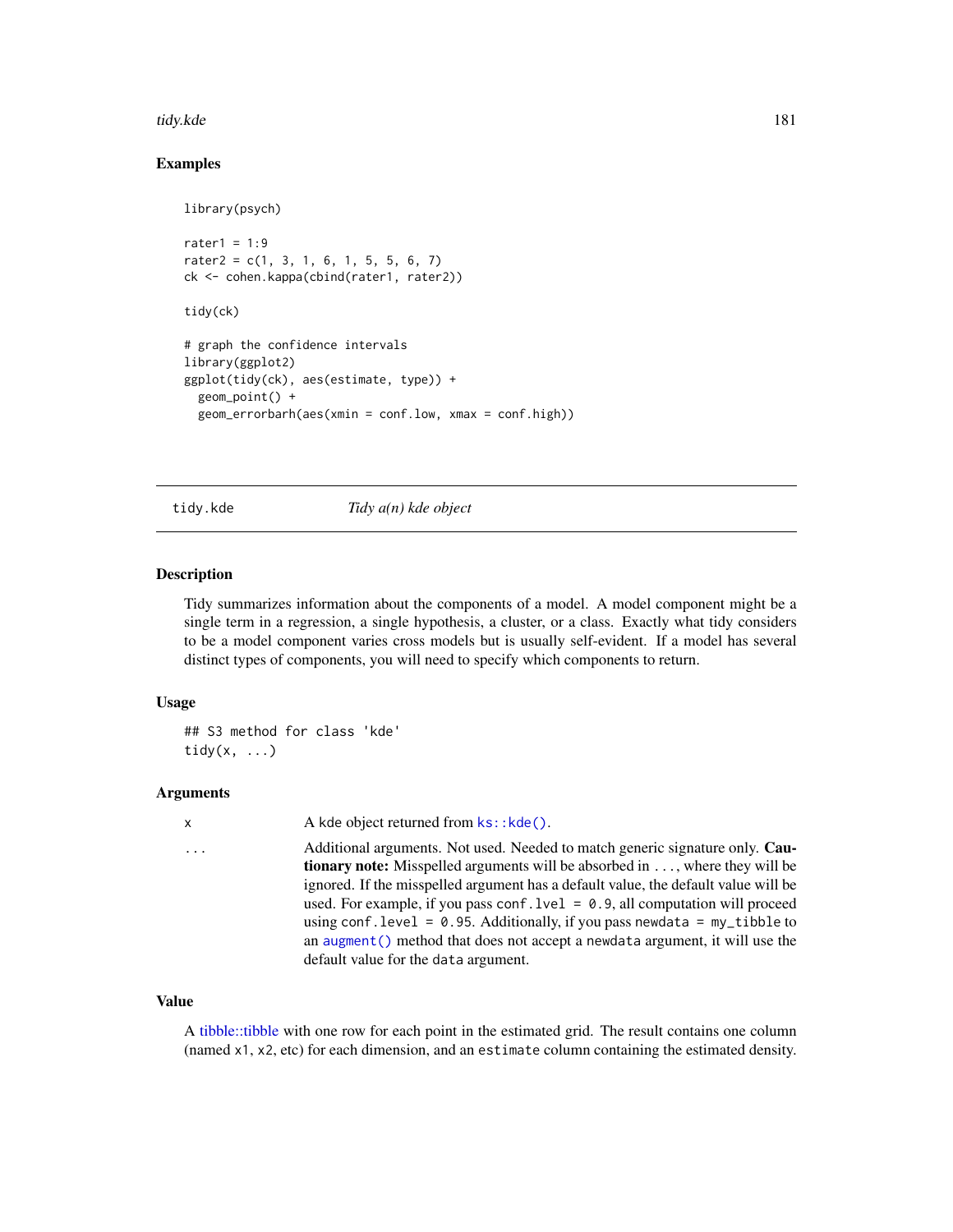182 tidy.Kendall

# See Also

[tidy\(\)](#page-0-0), [ks::kde\(\)](#page-0-0)

# Examples

```
if (requireNamespace("ks", quietly = TRUE)) {
 library(ks)
 dat <- replicate(2, rnorm(100))
 k \leq k kde(dat)
 td \leftarrow tidy(k)td
 library(ggplot2)
 ggplot(td, aes(x1, x2, fill = estimate)) +geom_tile() +
    theme_void()
 # also works with 3 dimensions
 dat3 <- replicate(3, rnorm(100))
 k3 \leq k kde(dat3)
 td3 < - tidy(k3)td3
}
```
tidy.Kendall *Tidy a(n) Kendall object*

# Description

Tidy summarizes information about the components of a model. A model component might be a single term in a regression, a single hypothesis, a cluster, or a class. Exactly what tidy considers to be a model component varies cross models but is usually self-evident. If a model has several distinct types of components, you will need to specify which components to return.

# Usage

```
## S3 method for class 'Kendall'
tidy(x, ...)
```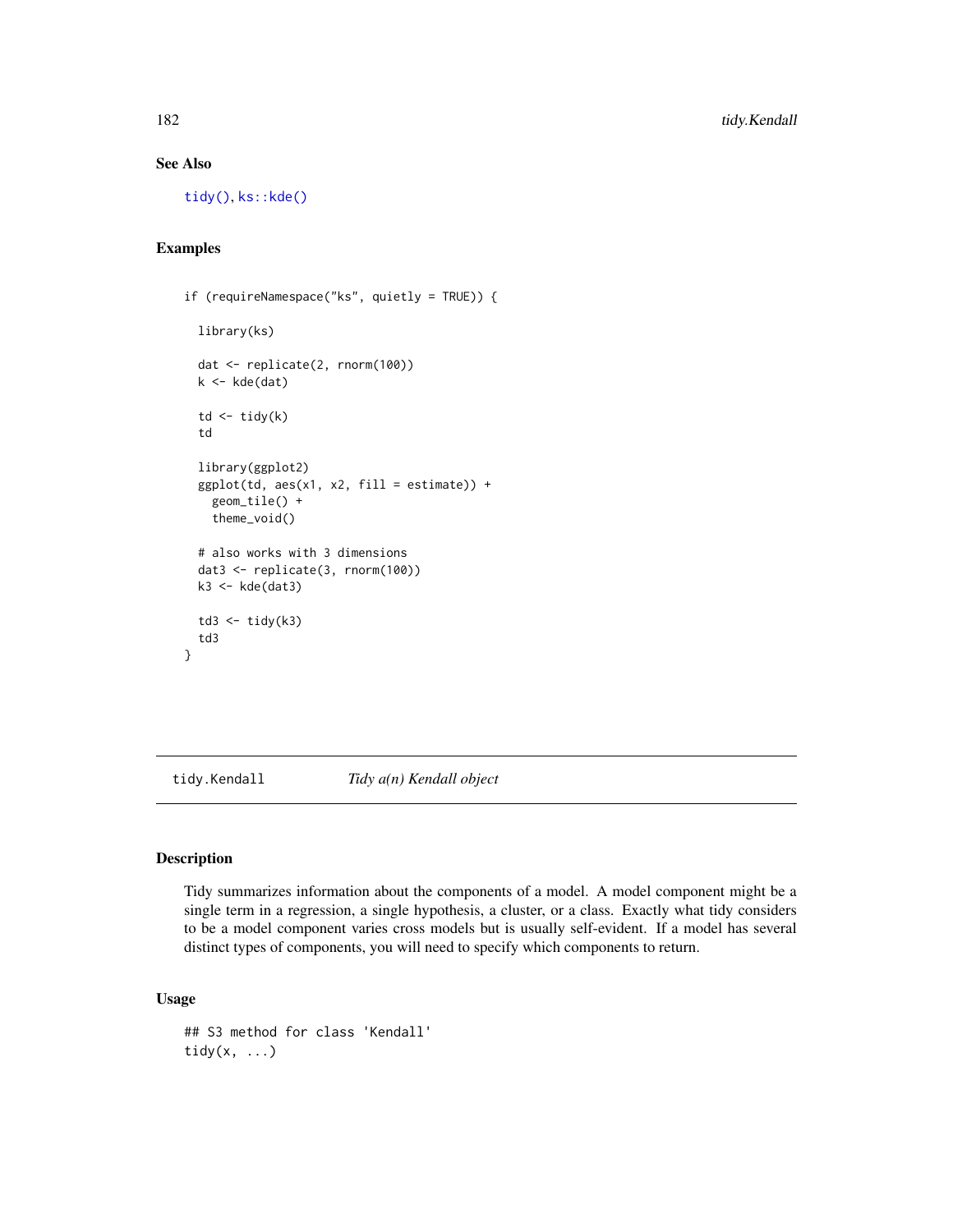# tidy.Kendall 183

# Arguments

| $\mathsf{X}$ | A Kendall object returned from a call to Kendall: : Kendall (), Kendall: : MannKendall (),<br>or Kendall:: SeasonalMannKendall(). |
|--------------|-----------------------------------------------------------------------------------------------------------------------------------|
| $\ddotsc$    | Additional arguments. Not used. Needed to match generic signature only. Cau-                                                      |
|              | <b>tionary note:</b> Misspelled arguments will be absorbed in , where they will be                                                |
|              | ignored. If the misspelled argument has a default value, the default value will be                                                |
|              | used. For example, if you pass conf. $1$ ve $1 = 0.9$ , all computation will proceed                                              |
|              | using conf. level = $0.95$ . Additionally, if you pass newdata = $my_t$ tibble to                                                 |
|              | an augment () method that does not accept a newdata argument, it will use the                                                     |
|              | default value for the data argument.                                                                                              |

## Value

A [tibble::tibble](#page-0-0) with one row and columns:

| statistic                    | Kendall's tau statistic.                                 |
|------------------------------|----------------------------------------------------------|
| p.value                      | two-sided p-value.                                       |
| kendall_score Kendall score. |                                                          |
| denominator                  | The denominator, which is tau=kendall score/denominator. |
| var_kendall_score            |                                                          |
|                              | Variance of the kendall_score.                           |

# See Also

[tidy\(\)](#page-0-0), [Kendall::Kendall\(\)](#page-0-0), [Kendall::MannKendall\(\)](#page-0-0), [Kendall::SeasonalMannKendall\(\)](#page-0-0)

```
library(Kendall)
```

```
A \leftarrow c(2.5, 2.5, 2.5, 2.5, 5, 6.5, 6.5, 10, 10, 10, 10, 10, 14, 14, 14, 16, 17)
B \leftarrow c(1,1,1,1,2,1,1,2,1,1,1,1,1,1,2,2,2)
```

```
f_res <- Kendall(A, B)
tidy(f_res)
```

```
s_res <- MannKendall(B)
tidy(s_res)
```

```
t_res <- SeasonalMannKendall(ts(A))
tidy(t_res)
```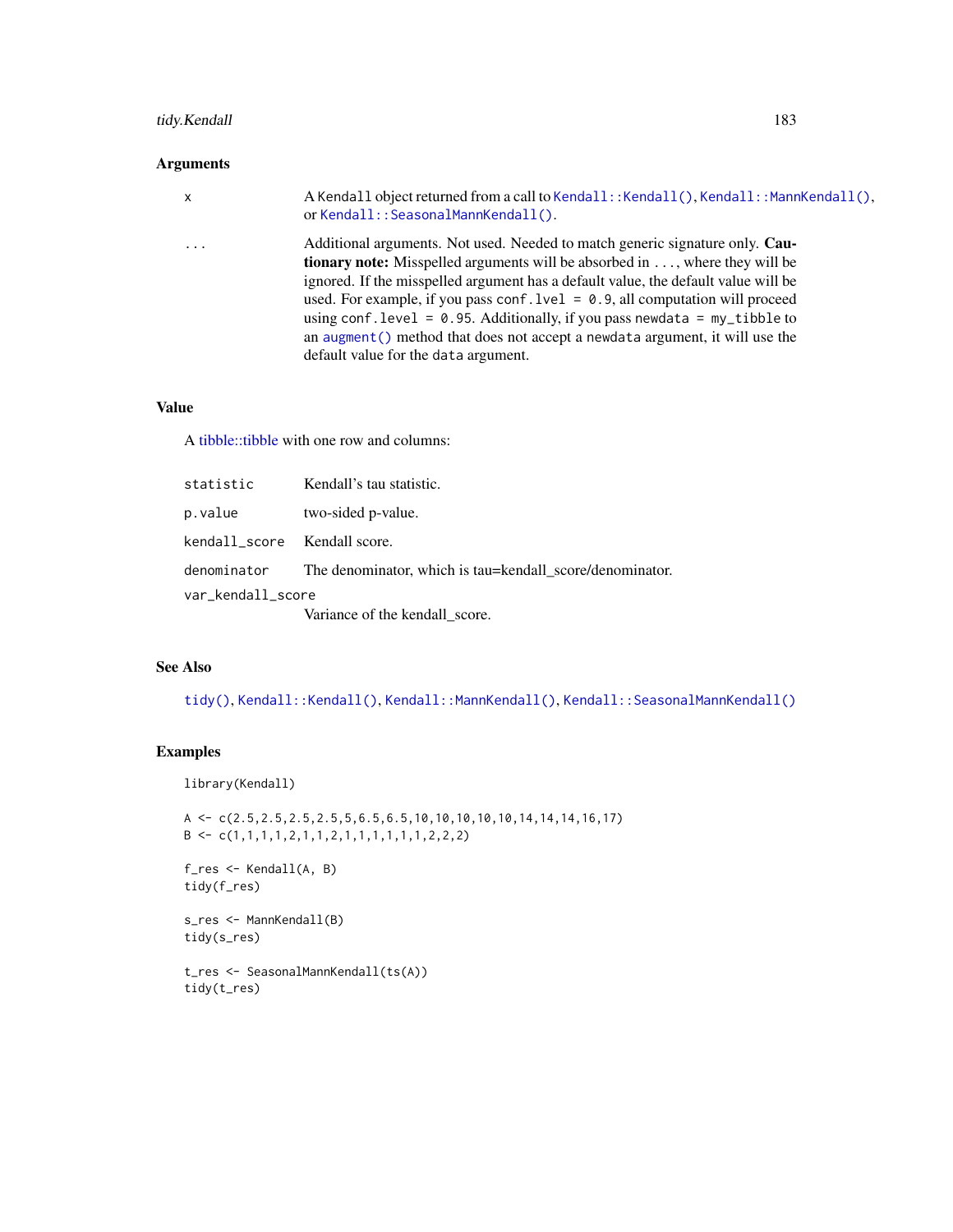# Description

Tidy summarizes information about the components of a model. A model component might be a single term in a regression, a single hypothesis, a cluster, or a class. Exactly what tidy considers to be a model component varies cross models but is usually self-evident. If a model has several distinct types of components, you will need to specify which components to return.

## Usage

```
## S3 method for class 'kmeans'
\text{tidy}(x, \text{ col.name s = paste0("x", 1:ncol(x$centers)), ...})
```
## Arguments

| x         | A kmeans object created by stats:: kmeans().                                                                                                                                                                                                                                                                                                                                                                                                                                                                                                                  |
|-----------|---------------------------------------------------------------------------------------------------------------------------------------------------------------------------------------------------------------------------------------------------------------------------------------------------------------------------------------------------------------------------------------------------------------------------------------------------------------------------------------------------------------------------------------------------------------|
| col.names | Dimension names. Defaults to $x1$ , $x2$ ,                                                                                                                                                                                                                                                                                                                                                                                                                                                                                                                    |
| .         | Additional arguments. Not used. Needed to match generic signature only. Cau-<br><b>tionary note:</b> Misspelled arguments will be absorbed in , where they will be<br>ignored. If the misspelled argument has a default value, the default value will be<br>used. For example, if you pass conf. $1$ ve $1 = 0.9$ , all computation will proceed<br>using conf. level = $0.95$ . Additionally, if you pass newdata = $my$ _tibble to<br>an augment () method that does not accept a newdata argument, it will use the<br>default value for the data argument. |

## Details

For examples, see the kmeans vignette.

# Value

A [tibble::tibble](#page-0-0) with one row per cluster, and columns:

| size     | Number of points in cluster              |
|----------|------------------------------------------|
| withinss | The within-cluster sum of squares        |
| cluster  | A factor describing the cluster from 1:k |

# See Also

[tidy\(\)](#page-0-0), [stats::kmeans\(\)](#page-0-0)

Other kmeans tidiers: [augment.kmeans](#page-21-0), [glance.kmeans](#page-81-0)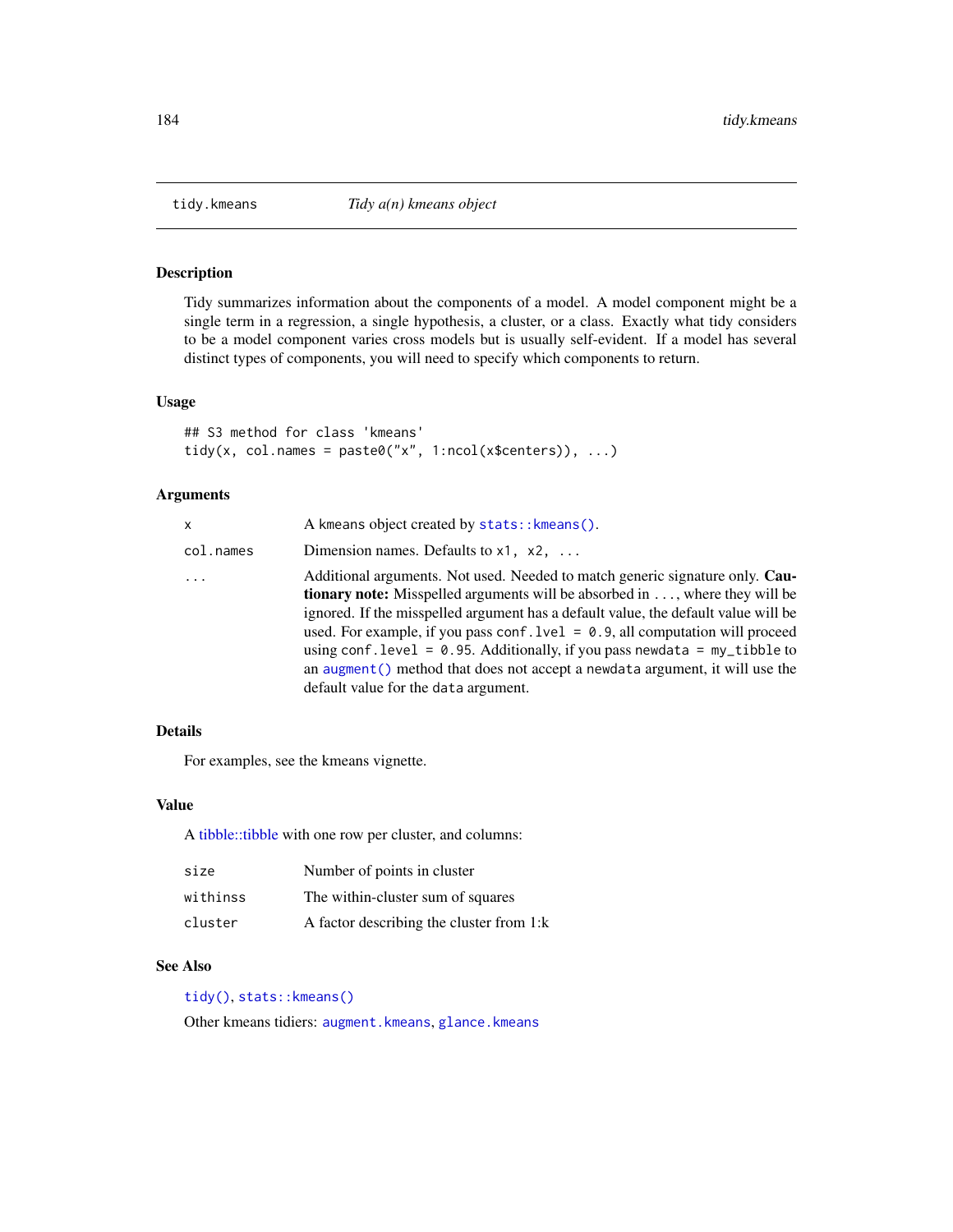## Description

Tidy summarizes information about the components of a model. A model component might be a single term in a regression, a single hypothesis, a cluster, or a class. Exactly what tidy considers to be a model component varies cross models but is usually self-evident. If a model has several distinct types of components, you will need to specify which components to return.

# Usage

## S3 method for class 'lavaan' tidy(x, conf.int = TRUE, conf.level =  $0.95, ...$ )

# Arguments

| X          | A lavaan object, such as those return from lavaan:: cfa(), and lavaan:: sem().                                                                                                                                                 |
|------------|--------------------------------------------------------------------------------------------------------------------------------------------------------------------------------------------------------------------------------|
| conf.int   | Logical indicating whether or not to include a confidence interval in the tidied<br>output. Defaults to FALSE.                                                                                                                 |
| conf.level | The confidence level to use for the confidence interval if $\text{conf.int} = \text{TRUE}$ .<br>Must be strictly greater than 0 and less than 1. Defaults to 0.95, which corre-<br>sponds to a 95 percent confidence interval. |
| $\cdots$   | Additional arguments passed to lavaan:: parameter Estimates (). Caution-<br>ary note: Misspecified arguments may be silently ignored.                                                                                          |

# Value

A [tibble::tibble](#page-0-0) with one row for each estimated parameter and columns:

| term      | The result of paste(lhs, op, rhs)                                                                                                                          |
|-----------|------------------------------------------------------------------------------------------------------------------------------------------------------------|
| op        | The operator in the model syntax (e.g. $\sim$ for covariances, or $\sim$ for regression<br>parameters)                                                     |
| group     | The group (if specified) in the lavaan model                                                                                                               |
| estimate  | The parameter estimate (may be standardized)                                                                                                               |
| std.error |                                                                                                                                                            |
| statistic | The z value returned by lavaan::parameterEstimates()                                                                                                       |
| p.value   |                                                                                                                                                            |
| conf.low  |                                                                                                                                                            |
| conf.high |                                                                                                                                                            |
| std.lv    | Standardized estimates based on the variances of the (continuous) latent vari-<br>ables only                                                               |
| std.all   | Standardized estimates based on both the variances of both (continuous) ob-<br>served and latent variables.                                                |
| std.nox   | Standardized estimates based on both the variances of both (continuous) ob-<br>served and latent variables, but not the variances of exogenous covariates. |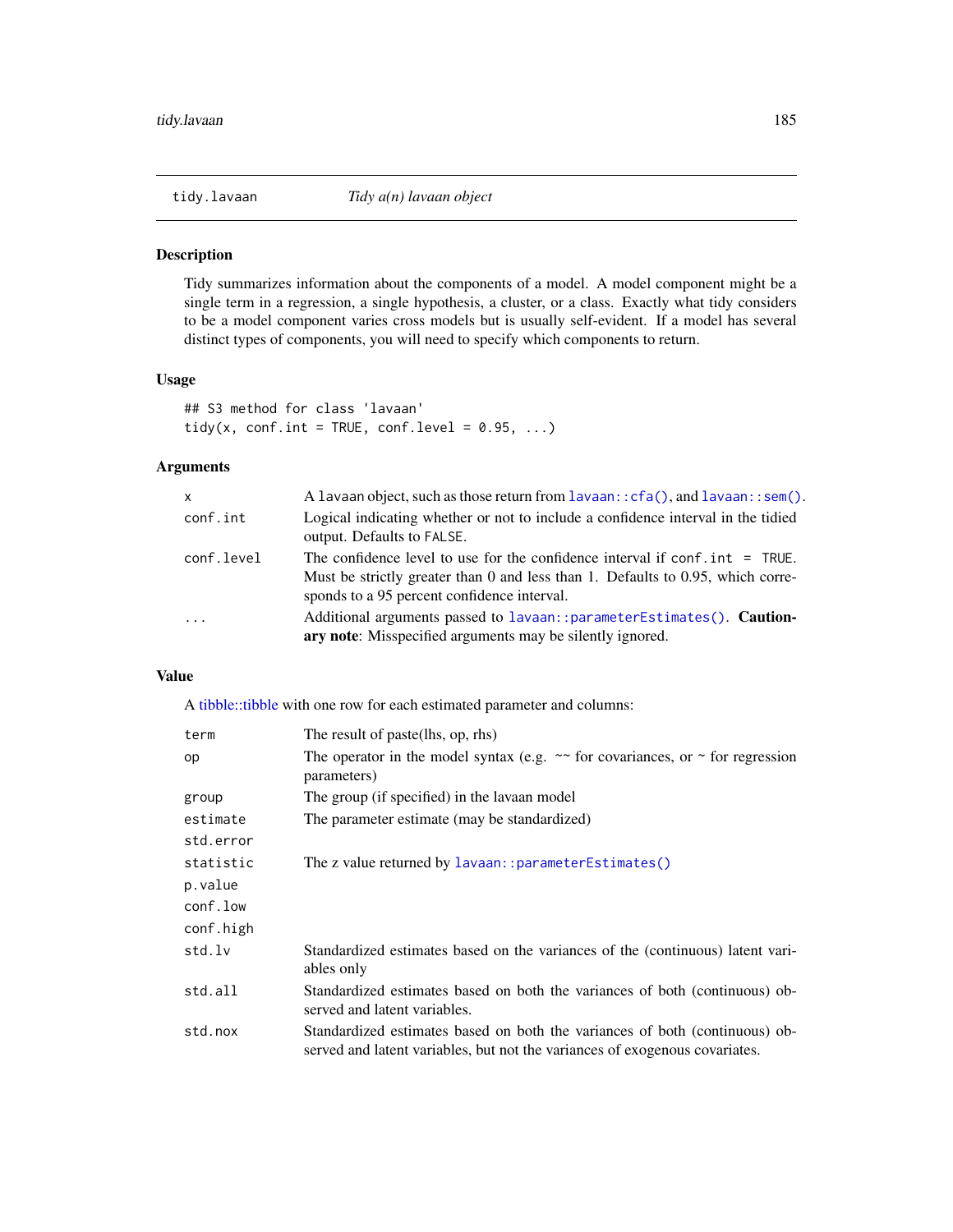# See Also

```
tidy(), lavaan::cfa(), lavaan::sem(), lavaan::parameterEstimates()
Other lavaan tidiers: glance.lavaan
```
## Examples

```
if (require("lavaan")) {
library(lavaan)
cfa.fit <- cfa('F = x1 + x2 + x3 + x4 + x5 + x6 + x7 + x8 + x9',
                data = HolzingerSwineford1939, group = "school")
tidy(cfa.fit)
}
```
<span id="page-185-0"></span>tidy.lm *Tidy a(n) lm object*

## Description

Tidy summarizes information about the components of a model. A model component might be a single term in a regression, a single hypothesis, a cluster, or a class. Exactly what tidy considers to be a model component varies cross models but is usually self-evident. If a model has several distinct types of components, you will need to specify which components to return.

## Usage

```
## S3 method for class 'lm'
tidy(x, conf.int = FALSE, conf.level = 0.95,
 exponentiate = FALSE, quick = FALSE, ...)## S3 method for class 'summary.lm'
tidy(x, ...)
```
#### Arguments

| $\mathsf{x}$ | An $lm$ object created by stats:: $lm()$ .                                                                                                                                                                                     |
|--------------|--------------------------------------------------------------------------------------------------------------------------------------------------------------------------------------------------------------------------------|
| conf.int     | Logical indicating whether or not to include a confidence interval in the tidied<br>output. Defaults to FALSE.                                                                                                                 |
| conf.level   | The confidence level to use for the confidence interval if $\text{conf.int} = \text{TRUE}$ .<br>Must be strictly greater than 0 and less than 1. Defaults to 0.95, which corre-<br>sponds to a 95 percent confidence interval. |
| exponentiate | Logical indicating whether or not to exponentiate the the coefficient estimates.<br>This is typical for logistic and multinomial regressions, but a bad idea if there is<br>no log or logit link. Defaults to FALSE.           |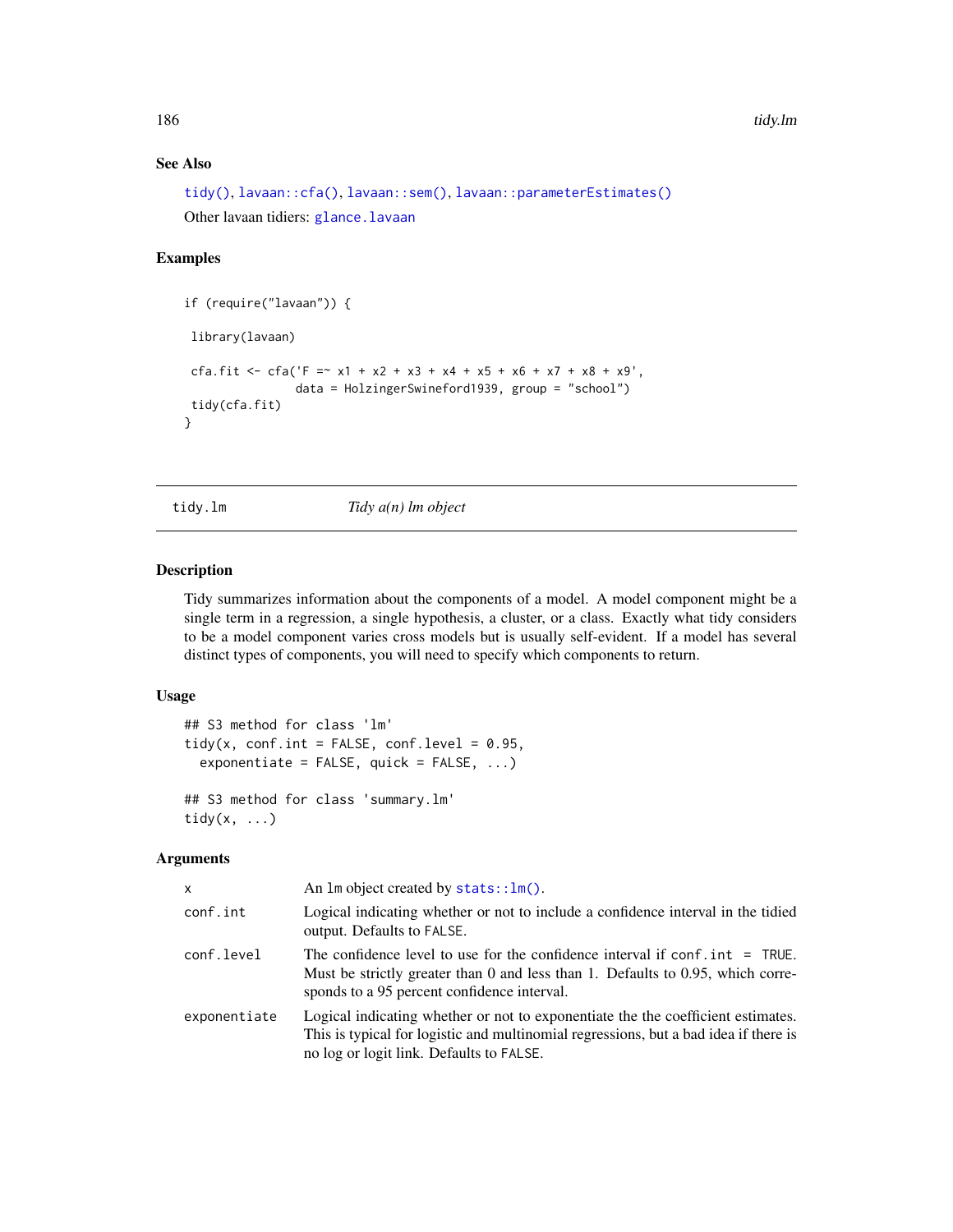| quick   | Logical indiciating if the only the term and estimate columns should be re-<br>turned. Often useful to avoid time consuming covariance and standard error<br>calculations. Defaults to FALSE.                                                                                                                                                                                                                                                                                                                                                              |
|---------|------------------------------------------------------------------------------------------------------------------------------------------------------------------------------------------------------------------------------------------------------------------------------------------------------------------------------------------------------------------------------------------------------------------------------------------------------------------------------------------------------------------------------------------------------------|
| $\cdot$ | Additional arguments. Not used. Needed to match generic signature only. Cau-<br><b>tionary note:</b> Misspelled arguments will be absorbed in , where they will be<br>ignored. If the misspelled argument has a default value, the default value will be<br>used. For example, if you pass conf. $1$ ve $1 = 0.9$ , all computation will proceed<br>using conf. level = $0.95$ . Additionally, if you pass newdata = my_tibble to<br>an augment () method that does not accept a newdata argument, it will use the<br>default value for the data argument. |

# Details

If you have missing values in your model data, you may need to refit the model with na.action = na.exclude.

## Value

A [tibble::tibble\(\)](#page-0-0) with one row for each term in the regression. The tibble has columns:

| term                                                                                         | The name of the regression term.                                                                                       |
|----------------------------------------------------------------------------------------------|------------------------------------------------------------------------------------------------------------------------|
| estimate                                                                                     | The estimated value of the regression term.                                                                            |
| std.error                                                                                    | The standard error of the regression term.                                                                             |
| statistic                                                                                    | The value of a statistic, almost always a T-statistic, to use in a hypothesis that<br>the regression term is non-zero. |
| p.value                                                                                      | The two-sided p-value associated with the observed statistic.                                                          |
| conf.low                                                                                     | The low end of a confidence interval for the regression term. Included only if<br>$conf.int = TRUE.$                   |
| conf.high                                                                                    | The high end of a confidence interval for the regression term. Included only if<br>$conf.int = TRUE.$                  |
| If the linear model is an mlm object (multiple linear model), there is an additional column: |                                                                                                                        |

response Which response column the coefficients correspond to (typically Y1, Y2, etc)

# See Also

```
tidy(), stats::summary.lm()
```
Other Im tidiers: [augment.glm](#page-14-0), [augment.lm](#page-22-0), [glance.glm](#page-76-0), [glance.lm](#page-84-0), [tidy.glm](#page-168-0)

```
library(ggplot2)
library(dplyr)
mod <- lm(mpg ~ wt + qsec, data = mtcars)
tidy(mod)
```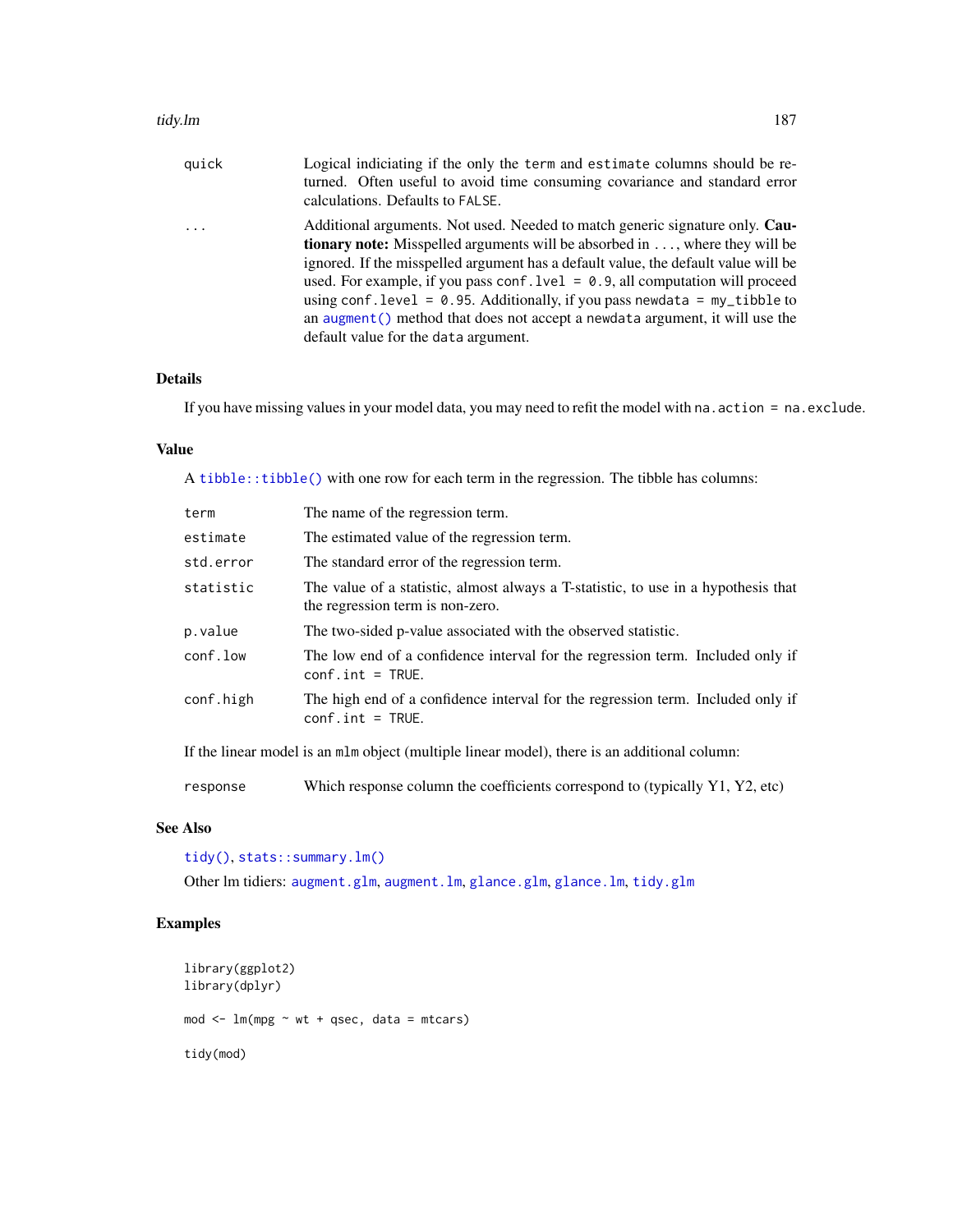```
glance(mod)
# coefficient plot
d \leftarrow \text{tidy(mod)} %>%
 mutate(
   low = estimate - std.error,
   high = estimate + std.error
 \lambdaggplot(d, aes(estimate, term, xmin = low, xmax = high, height = 0)) +geom_point() +
     geom_vline(xintercept = 0) +
     geom_errorbarh()
augment(mod)
augment(mod, mtcars)
# predict on new data
newdata \leq mtcars %>% head(6) %>% mutate(wt = wt + 1)
augment(mod, newdata = newdata)
au <- augment(mod, data = mtcars)
ggplot(au, aes(.hat, .std.resid)) +
 geom_vline(size = 2, colour = "white", xintercept = \emptyset) +
 geom_hline(size = 2, colour = "white", yintercept = \theta) +
 geom_point() + geom_smooth(se = FALSE)
plot(mod, which = 6)
ggplot(au, aes(.hat, .cooksd)) +
 geom_vline(xintercept = 0, colour = NA) +
 geom_abline(slope = seq(0, 3, by = 0.5), colour = "white") +
 geom_smooth(se = FALSE) +
 geom_point()
# column-wise models
a \leq - matrix(rnorm(20), nrow = 10)
b \leq a + \text{norm}(\text{length}(a))result \leq lm(b \sim a)
tidy(result)
```
tidy.lmodel2 *Tidy a(n) lmodel2 object*

## Description

Tidy summarizes information about the components of a model. A model component might be a single term in a regression, a single hypothesis, a cluster, or a class. Exactly what tidy considers to be a model component varies cross models but is usually self-evident. If a model has several distinct types of components, you will need to specify which components to return.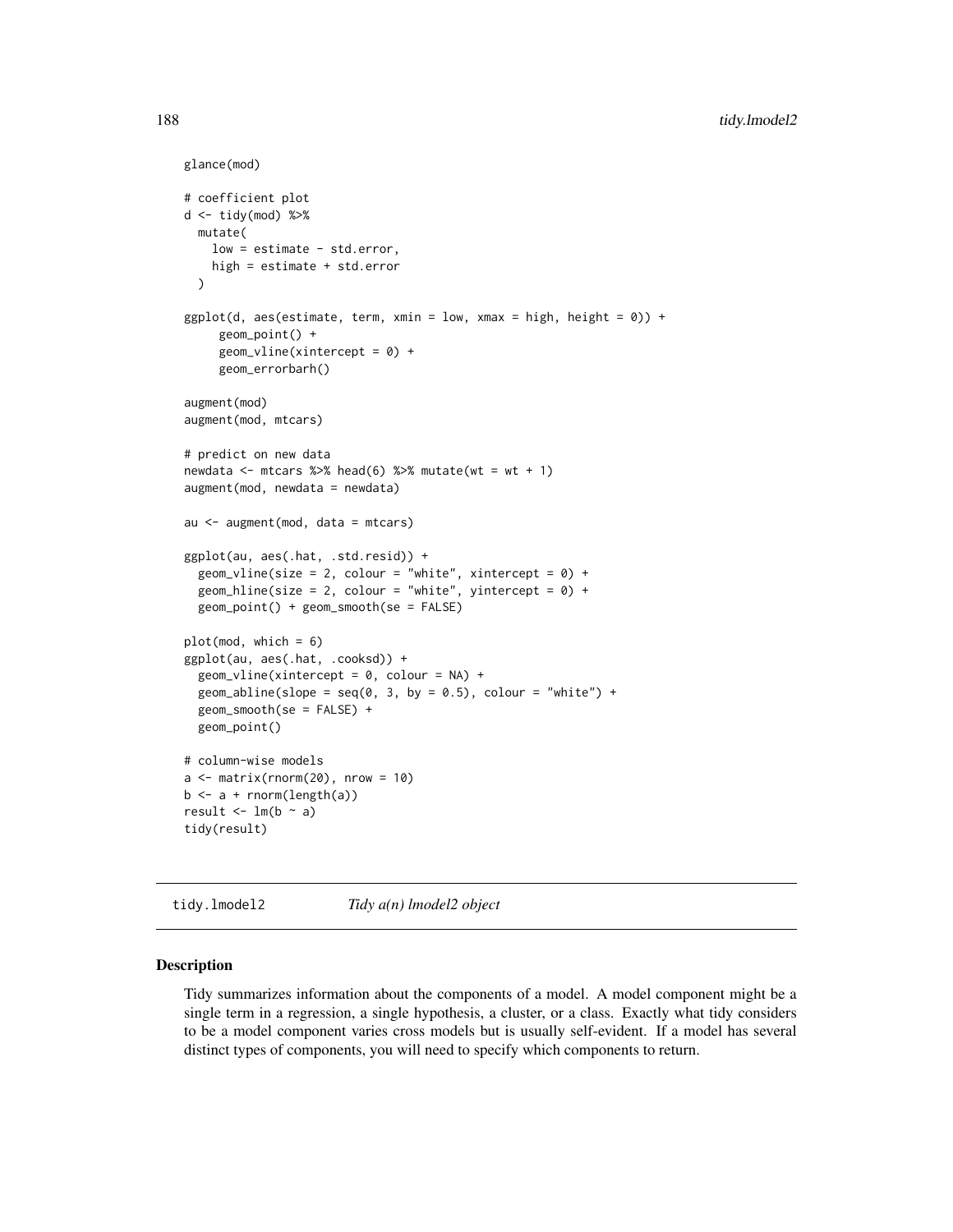# tidy.lmodel2 189

# Usage

```
## S3 method for class 'lmodel2'
tidy(x, \ldots)
```
# Arguments

| x | A lmodel2 object returned by lmodel2:: lmodel2().                                                                                                                                                                                                                                                                                                                                                                                                                                                                                                             |
|---|---------------------------------------------------------------------------------------------------------------------------------------------------------------------------------------------------------------------------------------------------------------------------------------------------------------------------------------------------------------------------------------------------------------------------------------------------------------------------------------------------------------------------------------------------------------|
| . | Additional arguments. Not used. Needed to match generic signature only. Cau-<br><b>tionary note:</b> Misspelled arguments will be absorbed in , where they will be<br>ignored. If the misspelled argument has a default value, the default value will be<br>used. For example, if you pass conf. $1$ ve $1 = 0.9$ , all computation will proceed<br>using conf. level = $0.95$ . Additionally, if you pass newdata = $my$ _tibble to<br>an augment () method that does not accept a newdata argument, it will use the<br>default value for the data argument. |
|   |                                                                                                                                                                                                                                                                                                                                                                                                                                                                                                                                                               |

# Details

There are always only two terms in an lmodel2: "Intercept" and "Slope". These are computed by four methods: OLS (ordinary least squares), MA (major axis), SMA (standard major axis), and RMA (ranged major axis).

# Value

A [tibble::tibble](#page-0-0) within eight rows (one for each term estimated with each method) and columns:

| method    | Either OLS/MA/SMA/RMA                  |
|-----------|----------------------------------------|
| term      | Either "Intercept" or "Slope"          |
| estimate  | <b>Estimated coefficient</b>           |
| conf.low  | Lower bound of 95% confidence interval |
| conf.high | Upper bound of 95% confidence interval |

#### See Also

[tidy\(\)](#page-0-0), [lmodel2::lmodel2\(\)](#page-0-0)

Other lmodel2 tidiers: [glance.lmodel2](#page-86-0)

```
if (require("lmodel2", quietly = TRUE)) {
 library(lmodel2)
 data(mod2ex2)
 Ex2.res <- lmodel2(Prey ~ Predators, data=mod2ex2, "relative", "relative", 99)
 Ex2.res
 tidy(Ex2.res)
```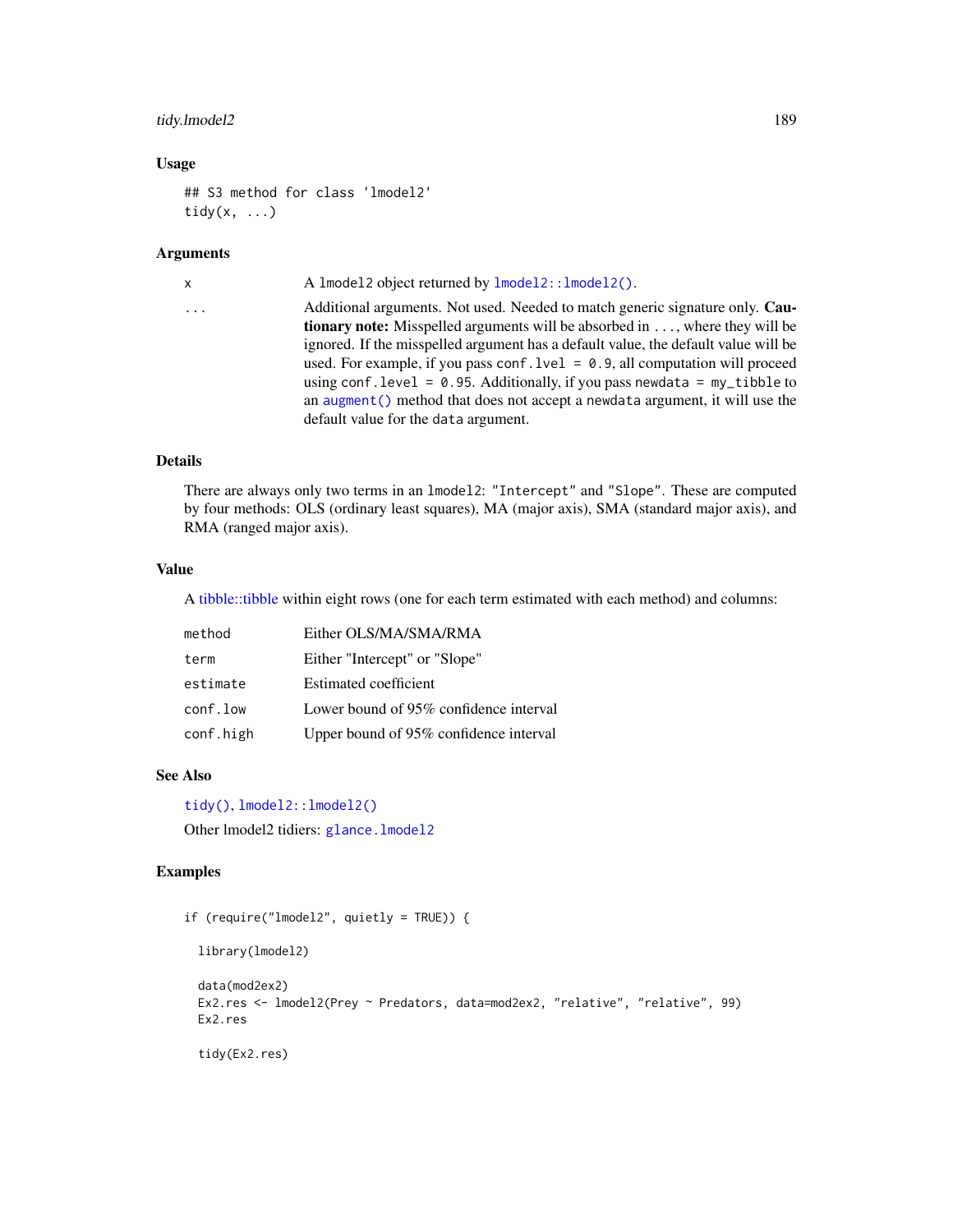```
glance(Ex2.res)
 # this allows coefficient plots with ggplot2
 library(ggplot2)
 ggplot(tidy(Ex2.res), aes(estimate, term, color = method)) +
   geom_point() +
   geom_errorbarh(aes(xmin = conf.low, xmax = conf.high)) +
   geom_errorbarh(aes(xmin = conf.low, xmax = conf.high))
}
```
# tidy.lmRob *Tidy a(n) lmRob object*

# Description

This method wraps [tidy.lm\(\)](#page-185-0).

# Usage

## S3 method for class 'lmRob' tidy $(x, \ldots)$ 

# Arguments

| x        | A lmRob object returned from robust:: lmRob().                                                                                                                                                                                      |
|----------|-------------------------------------------------------------------------------------------------------------------------------------------------------------------------------------------------------------------------------------|
| $\ddots$ | Arguments passed on to tidy. Im                                                                                                                                                                                                     |
|          | $x$ An lm object created by stats:: $lm()$ .                                                                                                                                                                                        |
|          | <b>confinit</b> Logical indicating whether or not to include a confidence interval in<br>the tidied output. Defaults to FALSE.                                                                                                      |
|          | <b>conf.level</b> The confidence level to use for the confidence interval if conf. int = TRUE.<br>Must be strictly greater than 0 and less than 1. Defaults to 0.95, which cor-<br>responds to a 95 percent confidence interval.    |
|          | quick Logical indiciating if the only the term and estimate columns should<br>be returned. Often useful to avoid time consuming covariance and standard<br>error calculations. Defaults to FALSE.                                   |
|          | exponentiate Logical indicating whether or not to exponentiate the the coeffi-<br>cient estimates. This is typical for logistic and multinomial regressions, but<br>a bad idea if there is no log or logit link. Defaults to FALSE. |
|          |                                                                                                                                                                                                                                     |

# Details

For tidiers for robust models from the MASS package see [tidy.rlm\(\)](#page-220-0).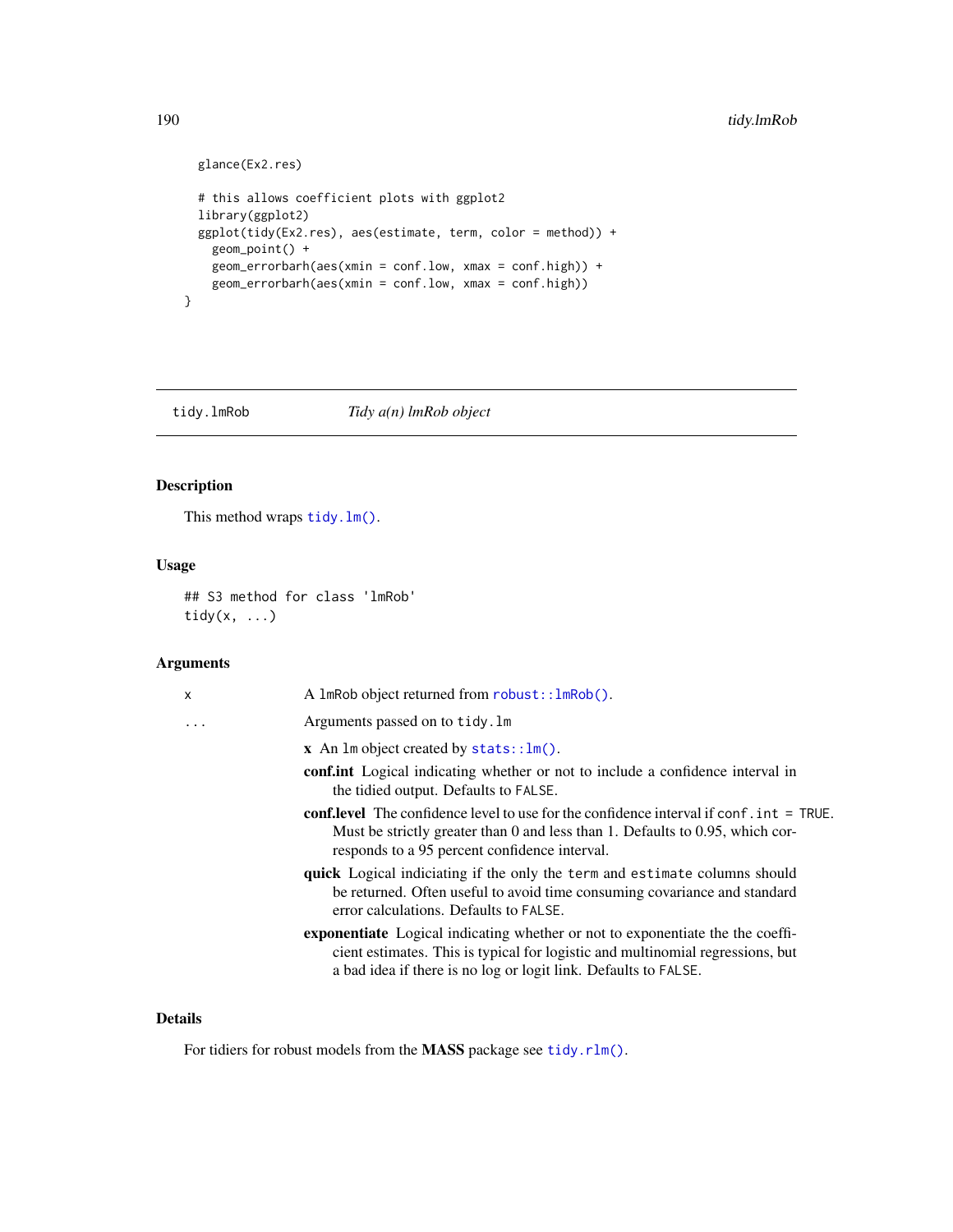# tidy.lmRob 191

# Value

A [tibble::tibble\(\)](#page-0-0) with one row for each term in the regression. The tibble has columns:

| term      | The name of the regression term.                                                                                       |
|-----------|------------------------------------------------------------------------------------------------------------------------|
| estimate  | The estimated value of the regression term.                                                                            |
| std.error | The standard error of the regression term.                                                                             |
| statistic | The value of a statistic, almost always a T-statistic, to use in a hypothesis that<br>the regression term is non-zero. |
| p.value   | The two-sided p-value associated with the observed statistic.                                                          |
| conf.low  | The low end of a confidence interval for the regression term. Included only if<br>$conf.int = TRUE.$                   |
| conf.high | The high end of a confidence interval for the regression term. Included only if<br>$conf.int = TRUE.$                  |

If the linear model is an mlm object (multiple linear model), there is an additional column:

| response |  | Which response column the coefficients correspond to (typically Y1, Y2, etc) |  |
|----------|--|------------------------------------------------------------------------------|--|
|----------|--|------------------------------------------------------------------------------|--|

# See Also

[tidy\(\)](#page-0-0), [tidy.lm\(\)](#page-185-0)

[robust::lmRob\(\)](#page-0-0)

Other robust tidiers: [augment.glmRob](#page-16-0), [augment.lmRob](#page-24-0), [glance.glmRob](#page-78-0), [glance.lmRob](#page-87-0), [tidy.glmRob](#page-171-0)

```
library(robust)
m \le - \ln \text{Rob(mpg} \sim \text{wt}, \text{data} = \text{mtcars})tidy(m)
augment(m)
glance(m)
gm < - glmRob(am \sim wt, data = mtcars, family = "binomial")glance(gm)
```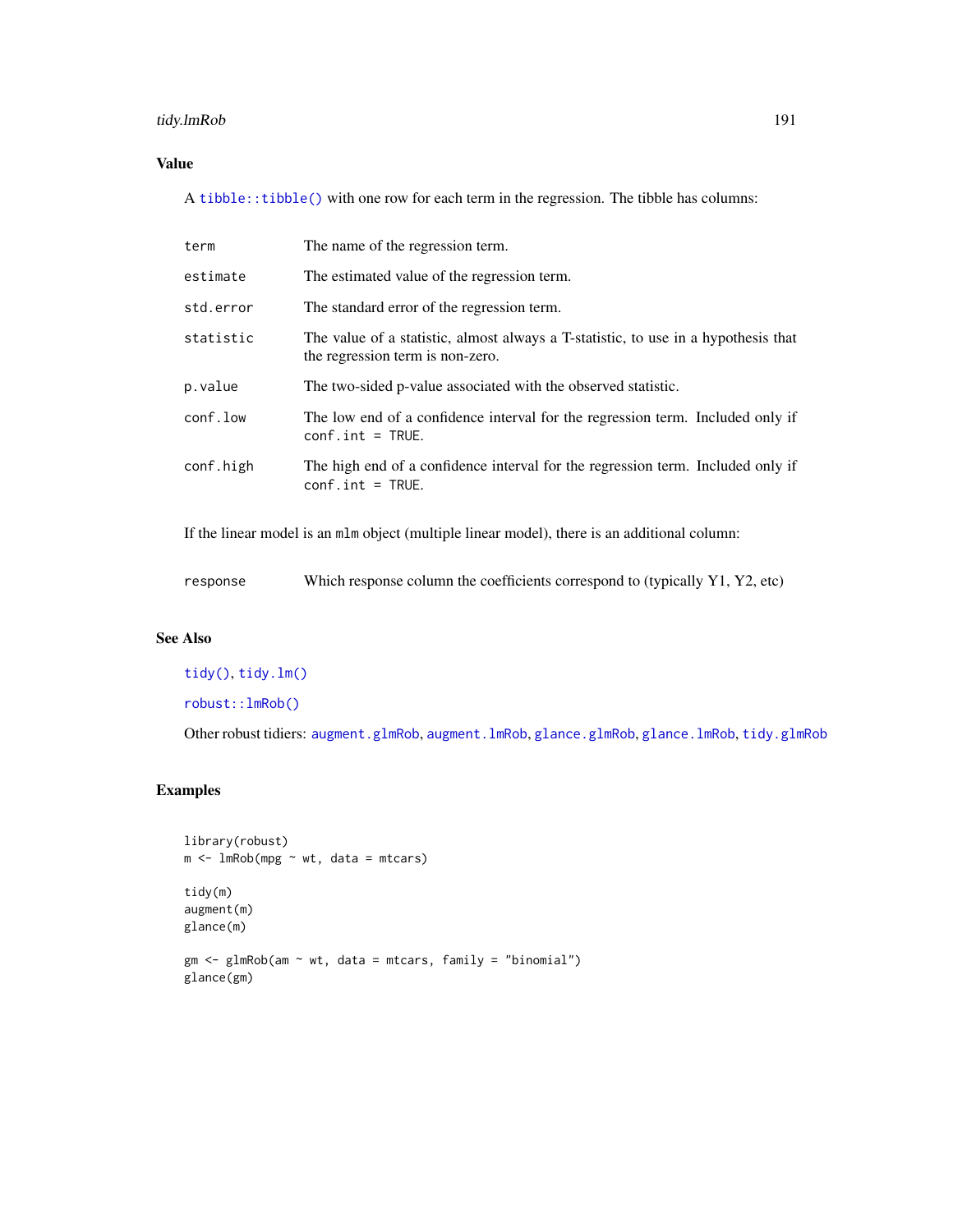## Description

Tidy summarizes information about the components of a model. A model component might be a single term in a regression, a single hypothesis, a cluster, or a class. Exactly what tidy considers to be a model component varies cross models but is usually self-evident. If a model has several distinct types of components, you will need to specify which components to return.

# Usage

```
## S3 method for class 'manova'
tidy(x, test = "Pillai", \ldots)
```
## Arguments

| x        | A manova object return from stats::manova().                                                                                                                                                                      |
|----------|-------------------------------------------------------------------------------------------------------------------------------------------------------------------------------------------------------------------|
| test     | One of "Pillai" (Pillai's trace), "Wilks" (Wilk's lambda), "Hotelling-Lawley"<br>(Hotelling-Lawley trace) or "Roy" (Roy's greatest root) indicating which test<br>statistic should be used. Defaults to "Pillai". |
| $\ddots$ | Arguments passed on to stats::summary.manova                                                                                                                                                                      |
|          | <b>object</b> An object of class "manova" or an aov object with multiple responses.                                                                                                                               |
|          | <b>test</b> The name of the test statistic to be used. Partial matching is used so the<br>name can be abbreviated.                                                                                                |
|          | <b>intercept</b> logical. If TRUE, the intercept term is included in the table.                                                                                                                                   |
|          | tol tolerance to be used in deciding if the residuals are rank-deficient: see qr.                                                                                                                                 |

## Value

A [tibble::tibble](#page-0-0) with columns:

```
\item{term}{Term in design}
\item{statistic}{Approximate F statistic}
\item{num.df}{Degrees of freedom}
\item{p.value}{P-value}
```
Depending on which test statistic is specified, one of the following columns is also included:

```
\item{pillai}{Pillai's trace}
\item{wilks}{Wilk's lambda}
\item{hl}{Hotelling-Lawley trace}
\item{roy}{Roy's greatest root}
```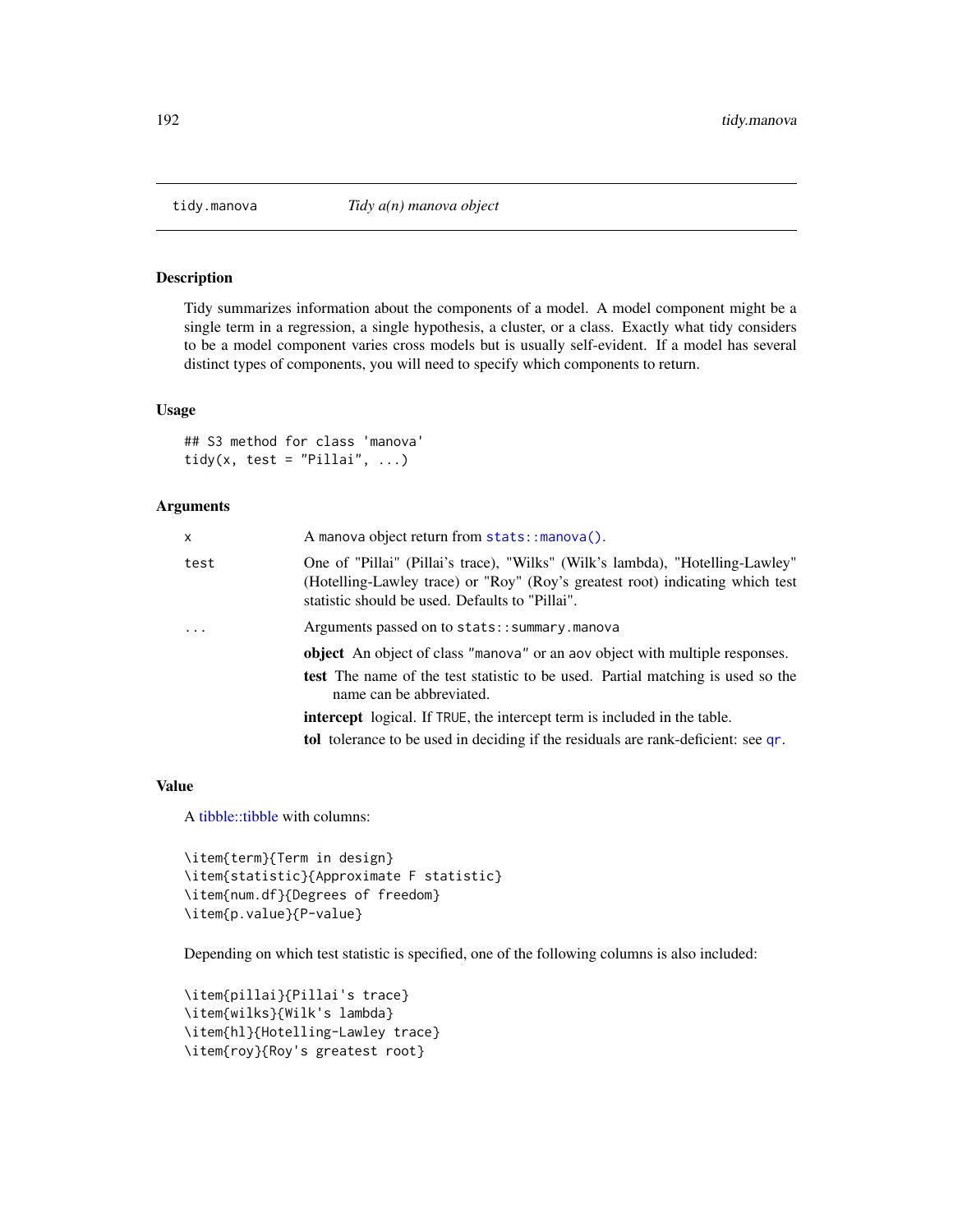#### tidy.map 193

# See Also

[tidy\(\)](#page-0-0), [stats::summary.manova\(\)](#page-0-0)

Other anova tidiers: [tidy.TukeyHSD](#page-236-0), [tidy.anova](#page-128-0), [tidy.aovlist](#page-131-0), [tidy.aov](#page-130-0)

## Examples

```
npk2 <- within(npk, foo <- rnorm(24))
m \le - manova(cbind(yield, foo) \sim block + N * P * K, npk2)
tidy(m)
```
tidy.map *Tidy a(n) map object*

# Description

Tidy summarizes information about the components of a model. A model component might be a single term in a regression, a single hypothesis, a cluster, or a class. Exactly what tidy considers to be a model component varies cross models but is usually self-evident. If a model has several distinct types of components, you will need to specify which components to return.

## Usage

```
## S3 method for class 'map'
tidy(x, \ldots)
```
## Arguments

x A map object returned from [maps::map\(\)](#page-0-0).

... Additional arguments. Not used. Needed to match generic signature only. Cautionary note: Misspelled arguments will be absorbed in ..., where they will be ignored. If the misspelled argument has a default value, the default value will be used. For example, if you pass conf.  $level = 0.9$ , all computation will proceed using conf.level =  $0.95$ . Additionally, if you pass newdata = my\_tibble to an [augment\(\)](#page-0-0) method that does not accept a newdata argument, it will use the default value for the data argument.

#### See Also

[tidy\(\)](#page-0-0), [maps::map\(\)](#page-0-0)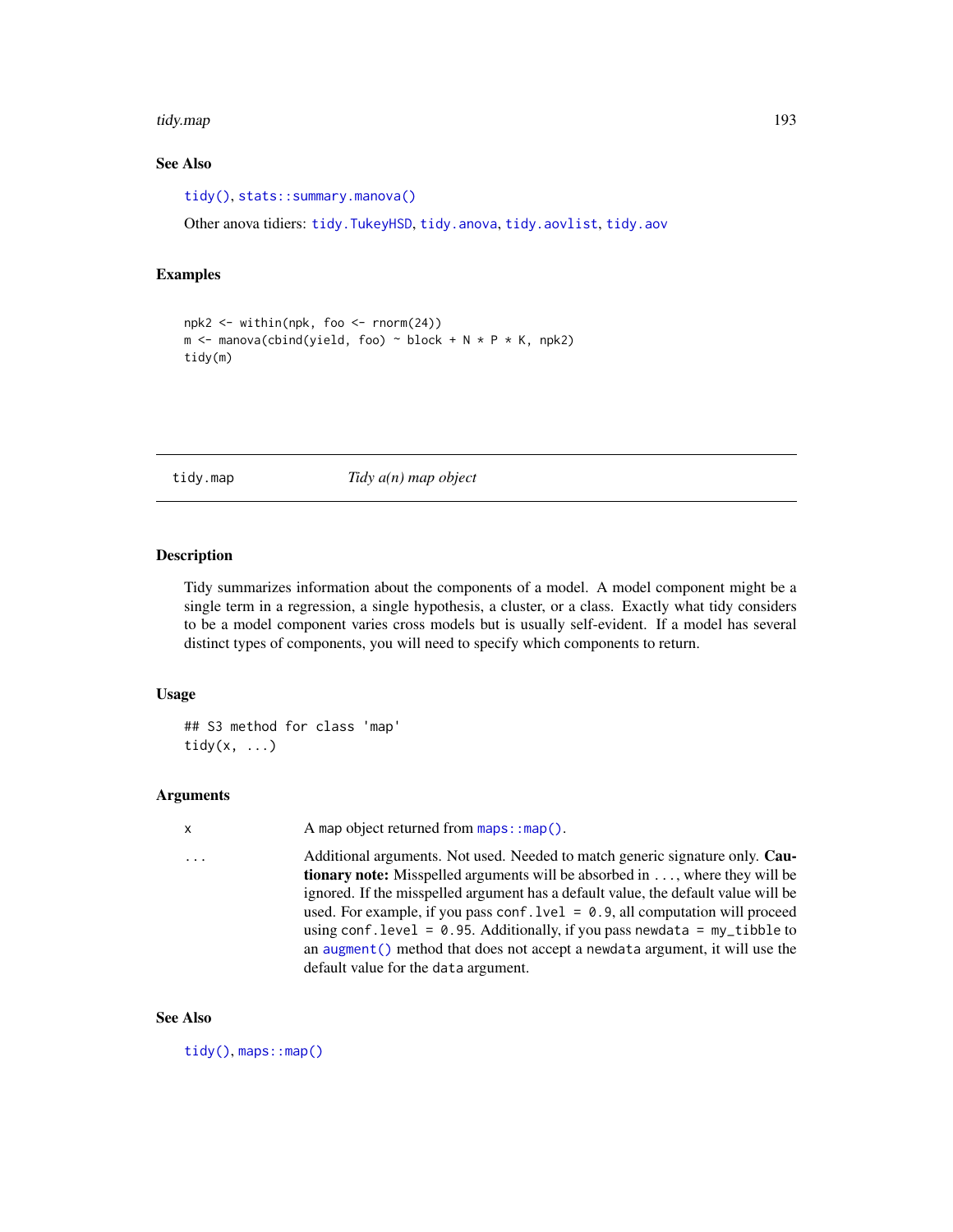# Examples

```
if (require("maps") && require("ggplot2")) {
    library(maps)
    library(ggplot2)
    ca \leq map("county", "ca", plot = FALSE, fill = TRUE)tidy(ca)
    qplot(long, lat, data = ca, geom = "polygon", group = group)
    tx < - map("county", "texas", plot = FALSE, fill = TRUE)
    tidy(tx)
    qplot(long, lat, data = tx, geom = "polygon", group = group,color = I("white")}
```

```
tidy.Mclust Tidy a(n) Mclust object
```
## Description

Tidy summarizes information about the components of a model. A model component might be a single term in a regression, a single hypothesis, a cluster, or a class. Exactly what tidy considers to be a model component varies cross models but is usually self-evident. If a model has several distinct types of components, you will need to specify which components to return.

#### Usage

## S3 method for class 'Mclust'  $\text{tidy}(x, \ldots)$ 

#### Arguments

x An Mclust object return from [mclust::Mclust\(\)](#page-0-0).

... Additional arguments. Not used. Needed to match generic signature only. Cautionary note: Misspelled arguments will be absorbed in ..., where they will be ignored. If the misspelled argument has a default value, the default value will be used. For example, if you pass conf.  $level = 0.9$ , all computation will proceed using conf.level =  $0.95$ . Additionally, if you pass newdata = my\_tibble to an [augment\(\)](#page-0-0) method that does not accept a newdata argument, it will use the default value for the data argument.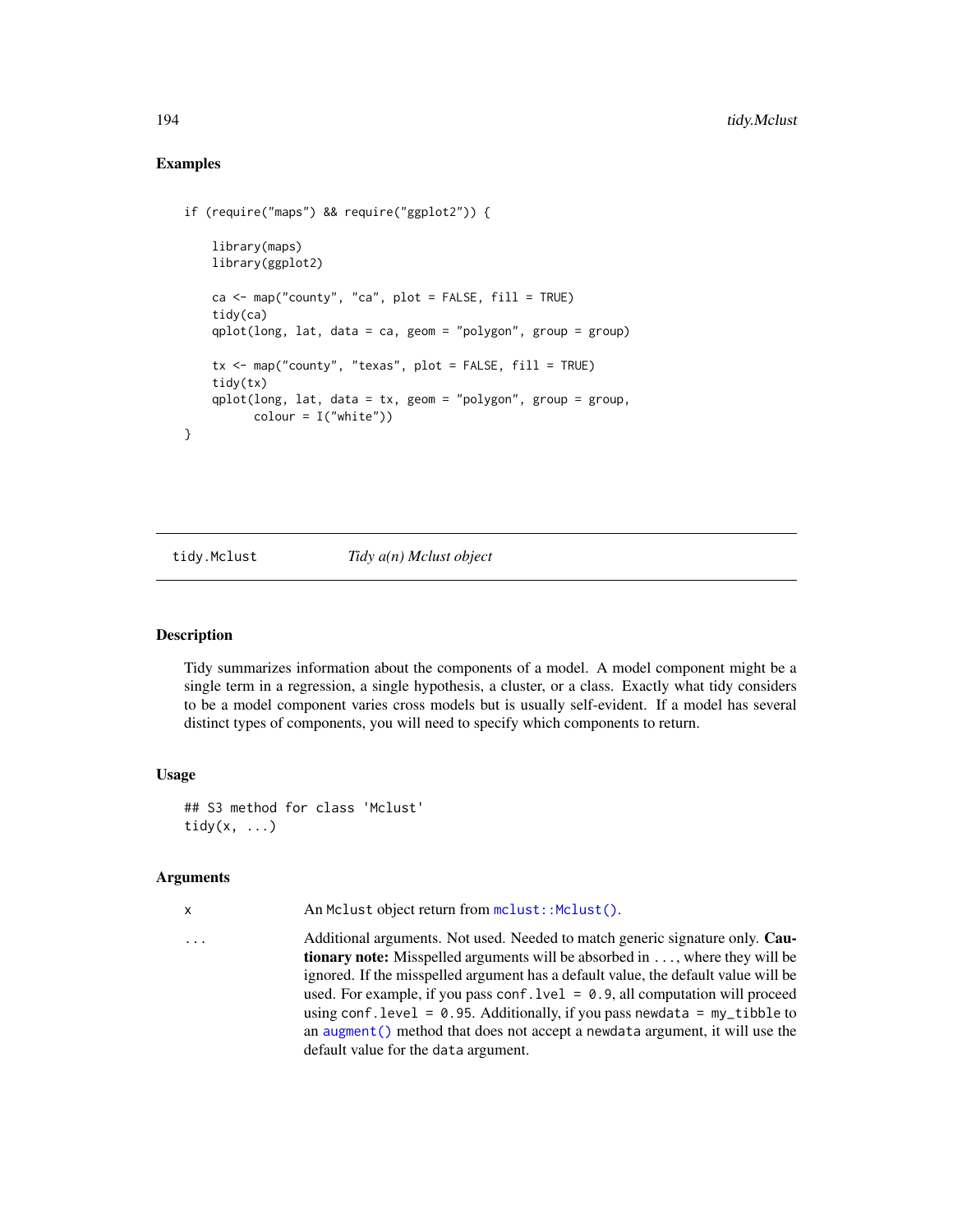# tidy.Mclust 195

# Value

A [tibble::tibble](#page-0-0) with one row per component:

| component  | Cluster id as a factor. For a model k clusters, these will be as $factor(1:k)$ , or<br>as. $factor(0:k)$ if there's a noise term.            |
|------------|----------------------------------------------------------------------------------------------------------------------------------------------|
| size       | Number of observations assigned to component                                                                                                 |
| proportion | The mixing proportion of each component                                                                                                      |
| variance   | In case of one-dimensional and spherical models, the variance for each compo-<br>nent, omitted otherwise. NA for noise component             |
| mean       | The mean for each component. In case of 2+ dimensional models, a column<br>with the mean is added for each dimension. NA for noise component |

# See Also

[tidy\(\)](#page-0-0), [mclust::Mclust\(\)](#page-0-0)

Other mclust tidiers: [augment.Mclust](#page-27-0)

```
library(dplyr)
library(mclust)
set.seed(27)
centers <- tibble::tibble(
 cluster = factor(1:3),
 num_points = c(100, 150, 50), # number points in each cluster
 x1 = c(5, 0, -3), # x1 coordinate of cluster center
  x2 = c(-1, 1, -2) # x2 coordinate of cluster center
)
points <- centers %>%
 mutate(
   x1 = purrr::map2(num_points, x1, rnorm),
   x2 = purrr::map2(num_points, x2, rnorm)
  ) %>%
  select(-num_points, -cluster) %>%
  tidyr::unnest(x1, x2)
m <- mclust::Mclust(points)
tidy(m)
augment(m, points)
glance(m)
```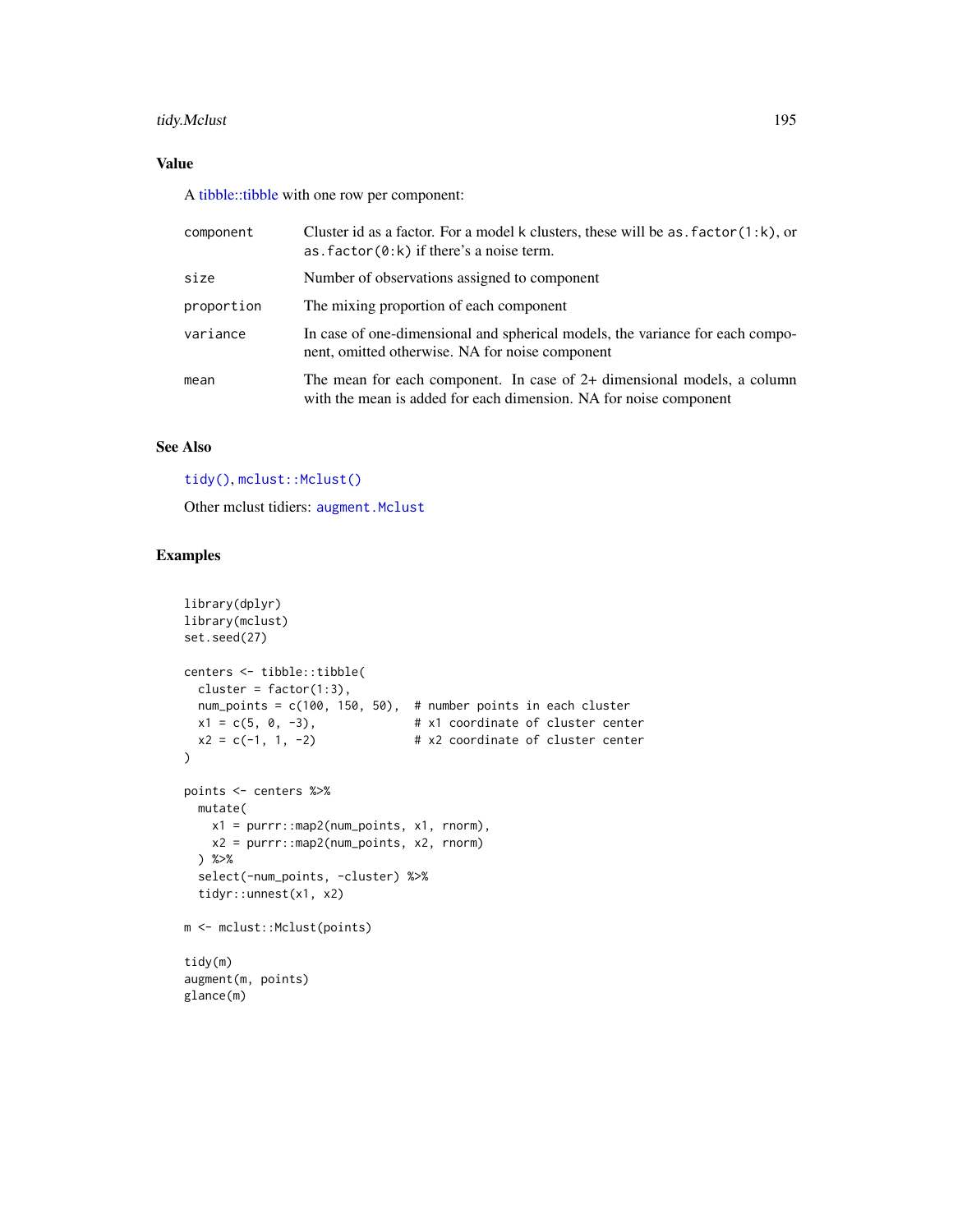# Description

Tidy summarizes information about the components of a model. A model component might be a single term in a regression, a single hypothesis, a cluster, or a class. Exactly what tidy considers to be a model component varies cross models but is usually self-evident. If a model has several distinct types of components, you will need to specify which components to return.

## Usage

```
## S3 method for class 'mjoint'
tidy(x, component = "survival", conf.int = FALSE,conf. level = 0.95, boot_se = NULL, ...)
```
# Arguments

| $\mathsf{x}$ | An mjoint object returned from joineRML:: mjoint().                                                                                                                                                                                                                                                                                                                                                                                                                                                                                                           |
|--------------|---------------------------------------------------------------------------------------------------------------------------------------------------------------------------------------------------------------------------------------------------------------------------------------------------------------------------------------------------------------------------------------------------------------------------------------------------------------------------------------------------------------------------------------------------------------|
| component    | Character specifying whether to tidy the survival or the longitudinal component<br>of the model. Must be either "survival" or "longitudinal". Defaults to<br>"survival".                                                                                                                                                                                                                                                                                                                                                                                      |
| conf.int     | Logical indicating whether or not to include a confidence interval in the tidied<br>output. Defaults to FALSE.                                                                                                                                                                                                                                                                                                                                                                                                                                                |
| conf.level   | The confidence level to use for the confidence interval if $\text{conf.int} = \text{TRUE}$ .<br>Must be strictly greater than 0 and less than 1. Defaults to 0.95, which corre-<br>sponds to a 95 percent confidence interval.                                                                                                                                                                                                                                                                                                                                |
| boot_se      | Optionally a bootSE object from joineRML::bootSE(). If specified, calcalutes<br>confidence intervals via the bootstrap. Defaults to NULL, in which case standard<br>errors are calculated from the empirical information matrix.                                                                                                                                                                                                                                                                                                                              |
|              | Additional arguments. Not used. Needed to match generic signature only. Cau-<br><b>tionary note:</b> Misspelled arguments will be absorbed in , where they will be<br>ignored. If the misspelled argument has a default value, the default value will be<br>used. For example, if you pass conf. $1$ ve $1 = 0.9$ , all computation will proceed<br>using conf.level = $0.95$ . Additionally, if you pass newdata = $my_t$ tibble to<br>an augment () method that does not accept a newdata argument, it will use the<br>default value for the data argument. |

## Value

A [tibble::tibble\(\)](#page-0-0) with one row for each term in the regression. The tibble has columns:

| term      | The name of the regression term.            |
|-----------|---------------------------------------------|
| estimate  | The estimated value of the regression term. |
| std.error | The standard error of the regression term.  |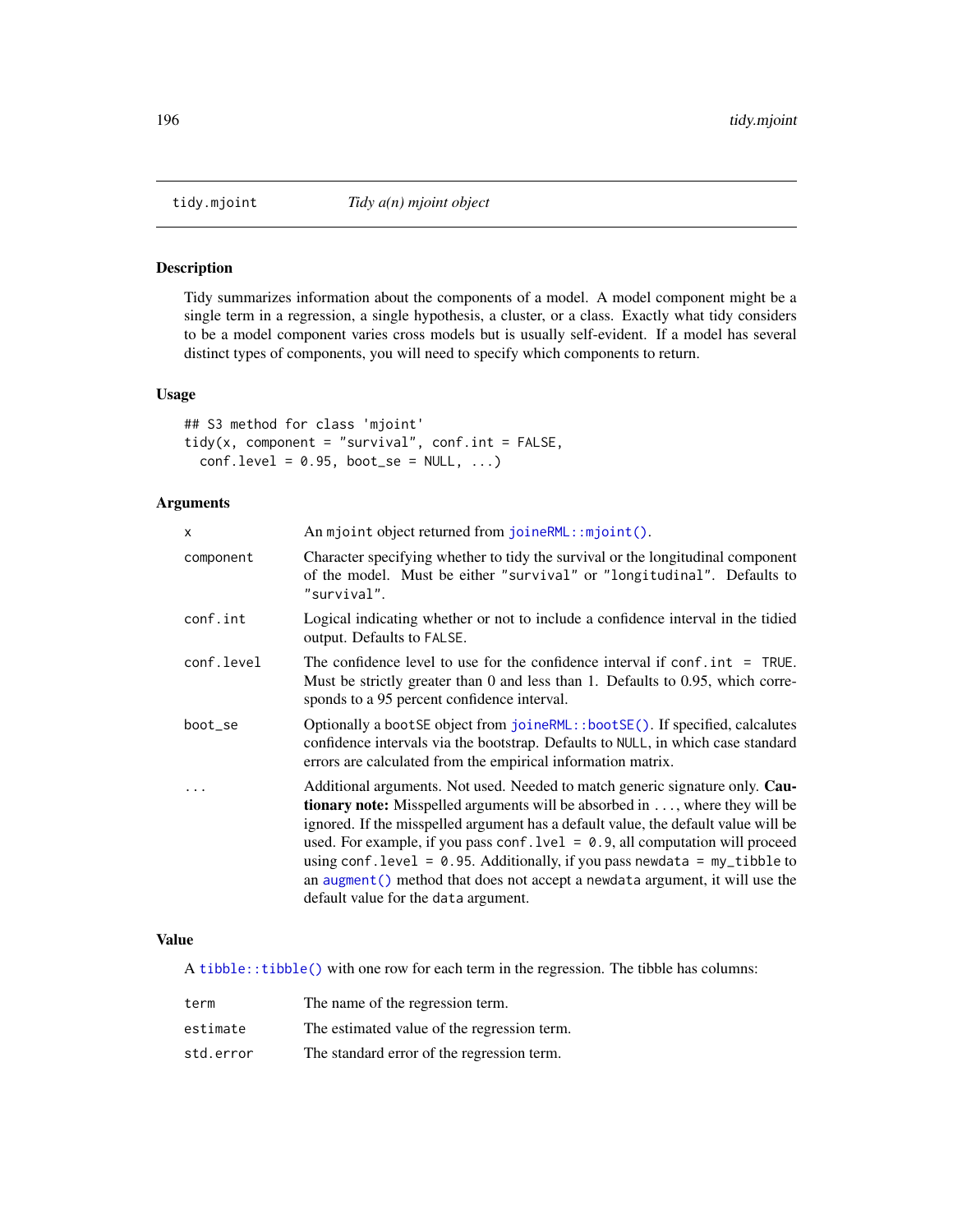#### tidy.mjoint 197

| statistic | The value of a statistic, almost always a T-statistic, to use in a hypothesis that<br>the regression term is non-zero. |
|-----------|------------------------------------------------------------------------------------------------------------------------|
| p.value   | The two-sided p-value associated with the observed statistic.                                                          |
| conf.low  | The low end of a confidence interval for the regression term. Included only if<br>$conf.int = TRUE.$                   |
| conf.high | The high end of a confidence interval for the regression term. Included only if<br>$conf.int = TRUE.$                  |

# See Also

[tidy\(\)](#page-0-0), [joineRML::mjoint\(\)](#page-0-0), [joineRML::bootSE\(\)](#page-0-0) Other mjoint tidiers: [glance.mjoint](#page-89-0)

```
## Not run:
# Fit a joint model with bivariate longitudinal outcomes
library(joineRML)
data(heart.valve)
hvd <- heart.valve[!is.na(heart.valve$log.grad) &
                       !is.na(heart.valve$log.lvmi) &
                       heart.valve$num <= 50, ]
fit <- mjoint(
    formLongFixed = list(
        "grad" = \log_{1}grad ~ time + sex + hs,
        "lvmi" = log.lvmi ~ time + sex
    ),
    formLongRandom = list(
        "grad" = \sim 1 | num,
        "lvmi" = ~ time | num),
    formSurv = Surv(fuyrs, status) \sim age,
    data = hvd,
    inits = list("gamma" = c(0.11, 1.51, 0.80)),timeVar = "time"
)
# Extract the survival fixed effects
tidy(fit)
# Extract the longitudinal fixed effects
tidy(fit, component = "longitudinal")
# Extract the survival fixed effects with confidence intervals
tidy(fit, ci = TRUE)# Extract the survival fixed effects with confidence intervals based
# on bootstrapped standard errors
bSE \leq -bootSE(fit, nboot = 5, safe.boot = TRUE)tidy(fit, boot_se = bSE, ci = TRUE)
```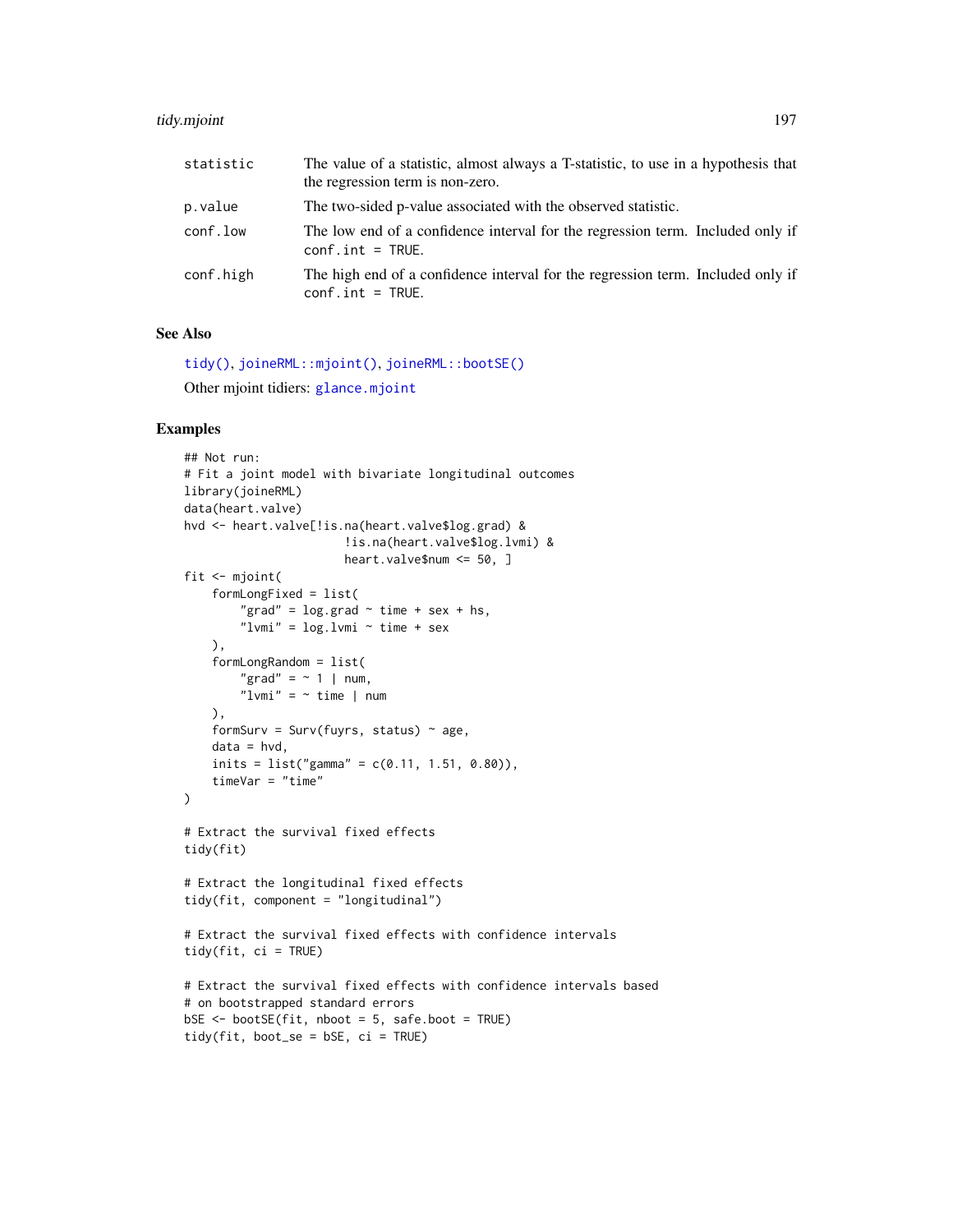#### 198 tidy.mle2

# Augment original data with fitted longitudinal values and residuals hvd2 <- augment(fit) # Extract model statistics glance(fit) ## End(Not run)

tidy.mle2 *Tidy a(n) mle2 object*

# Description

Tidy summarizes information about the components of a model. A model component might be a single term in a regression, a single hypothesis, a cluster, or a class. Exactly what tidy considers to be a model component varies cross models but is usually self-evident. If a model has several distinct types of components, you will need to specify which components to return.

# Usage

```
## S3 method for class 'mle2'
tidy(x, conf.int = FALSE, conf.level = 0.95, ...)
```
## Arguments

| X          | An mle2 object created by a call to $bbmle::mle2()$ .                                                                                                                                                                                                                                                                                                                                                                                                                                                                                                     |
|------------|-----------------------------------------------------------------------------------------------------------------------------------------------------------------------------------------------------------------------------------------------------------------------------------------------------------------------------------------------------------------------------------------------------------------------------------------------------------------------------------------------------------------------------------------------------------|
| conf.int   | Logical indicating whether or not to include a confidence interval in the tidied<br>output. Defaults to FALSE.                                                                                                                                                                                                                                                                                                                                                                                                                                            |
| conf.level | The confidence level to use for the confidence interval if $\text{conf.int} = \text{TRUE}$ .<br>Must be strictly greater than 0 and less than 1. Defaults to 0.95, which corre-<br>sponds to a 95 percent confidence interval.                                                                                                                                                                                                                                                                                                                            |
|            | Additional arguments. Not used. Needed to match generic signature only. Cau-<br><b>tionary note:</b> Misspelled arguments will be absorbed in , where they will be<br>ignored. If the misspelled argument has a default value, the default value will be<br>used. For example, if you pass conf. $1$ vel = 0.9, all computation will proceed<br>using conf. level = $0.95$ . Additionally, if you pass newdata = $my$ _tibble to<br>an augment () method that does not accept a newdata argument, it will use the<br>default value for the data argument. |

# See Also

[tidy\(\)](#page-0-0), [bbmle::mle2\(\)](#page-0-0), [tidy\\_optim\(\)](#page-241-0)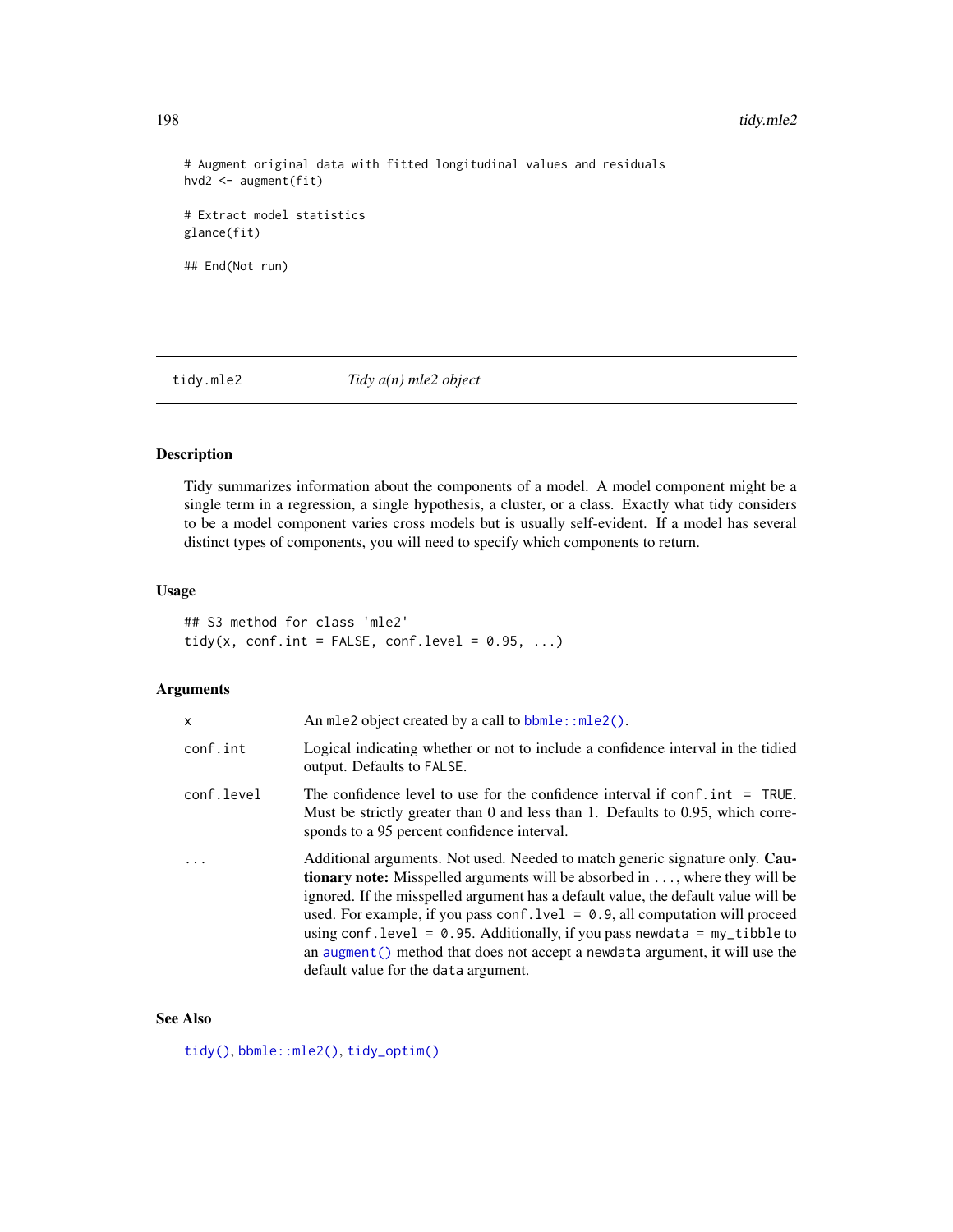#### tidy.muhaz 199

# Examples

```
if (require("bbmle", quietly = TRUE)) {
 x < -0.10y <- c(26, 17, 13, 12, 20, 5, 9, 8, 5, 4, 8)
 d \leq data.frame(x, y)fit \leq mle2(y \sim dpois(lambda = ymean),
              start = list(ymean = mean(y)), data = d)
 tidy(fit)
}
```
tidy.muhaz *Tidy a(n) muhaz object*

#### Description

Tidy summarizes information about the components of a model. A model component might be a single term in a regression, a single hypothesis, a cluster, or a class. Exactly what tidy considers to be a model component varies cross models but is usually self-evident. If a model has several distinct types of components, you will need to specify which components to return.

# Usage

## S3 method for class 'muhaz' tidy $(x, \ldots)$ 

# **Arguments**

|  |  | A muhaz object returned by muhaz:: muhaz(). |  |  |
|--|--|---------------------------------------------|--|--|
|--|--|---------------------------------------------|--|--|

... Additional arguments. Not used. Needed to match generic signature only. Cautionary note: Misspelled arguments will be absorbed in ..., where they will be ignored. If the misspelled argument has a default value, the default value will be used. For example, if you pass conf.  $level = 0.9$ , all computation will proceed using conf.level = 0.95. Additionally, if you pass newdata = my\_tibble to an [augment\(\)](#page-0-0) method that does not accept a newdata argument, it will use the default value for the data argument.

#### Value

A [tibble::tibble](#page-0-0) with two columns:

| time     | The time at which the hazard rate was estimated. |
|----------|--------------------------------------------------|
| estimate | The estimated hazard rate.                       |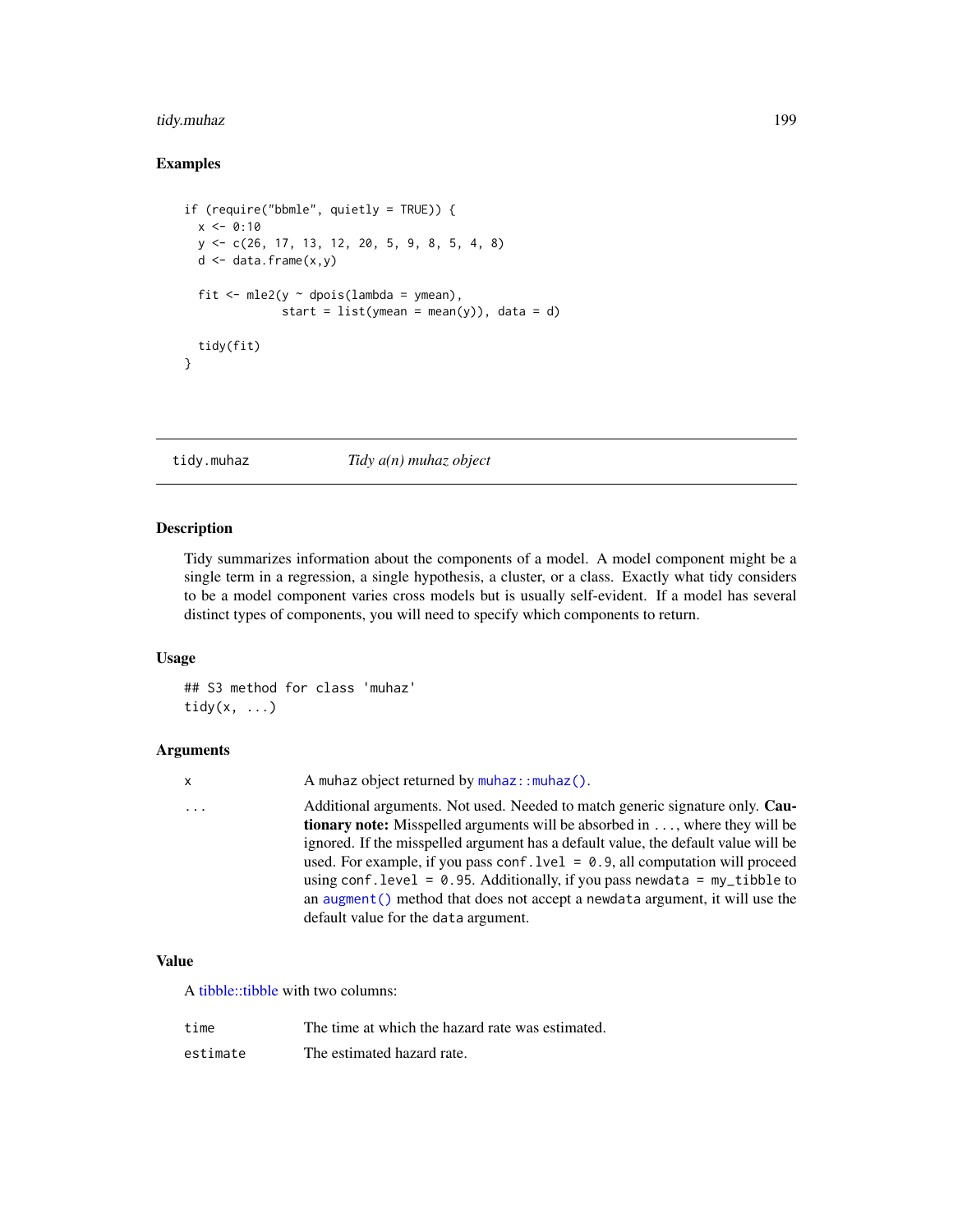# See Also

[tidy\(\)](#page-0-0), [muhaz::muhaz\(\)](#page-0-0) Other muhaz tidiers: [glance.muhaz](#page-90-0)

# Examples

```
if (require("muhaz", quietly = TRUE)) {
 data(ovarian, package="survival")
 x <- muhaz::muhaz(ovarian$futime, ovarian$fustat)
 tidy(x)
 glance(x)
}
```
tidy.multinom *Tidying methods for multinomial logistic regression models*

# Description

These methods tidy the coefficients of multinomial logistic regression models generated by multinom of the nnet package.

#### Usage

## S3 method for class 'multinom' tidy(x, conf.int = FALSE, conf.level =  $0.95$ , exponentiate =  $TRUE$ , ...)

# Arguments

| x            | A multinom object returned from nnet::multinom().                                                                                                                                                                                                                                                                                                                                                                                                                                                                                                             |
|--------------|---------------------------------------------------------------------------------------------------------------------------------------------------------------------------------------------------------------------------------------------------------------------------------------------------------------------------------------------------------------------------------------------------------------------------------------------------------------------------------------------------------------------------------------------------------------|
| conf.int     | Logical indicating whether or not to include a confidence interval in the tidied<br>output. Defaults to FALSE.                                                                                                                                                                                                                                                                                                                                                                                                                                                |
| conf.level   | The confidence level to use for the confidence interval if $\text{conf.int} = \text{TRUE}$ .<br>Must be strictly greater than 0 and less than 1. Defaults to 0.95, which corre-<br>sponds to a 95 percent confidence interval.                                                                                                                                                                                                                                                                                                                                |
| exponentiate | Logical indicating whether or not to exponentiate the the coefficient estimates.<br>This is typical for logistic and multinomial regressions, but a bad idea if there is<br>no log or logit link. Defaults to FALSE.                                                                                                                                                                                                                                                                                                                                          |
| $\ddots$     | Additional arguments. Not used. Needed to match generic signature only. Cau-<br><b>tionary note:</b> Misspelled arguments will be absorbed in , where they will be<br>ignored. If the misspelled argument has a default value, the default value will be<br>used. For example, if you pass conf. $1$ ve $1 = 0.9$ , all computation will proceed<br>using conf.level = $0.95$ . Additionally, if you pass newdata = $my_t$ tibble to<br>an augment () method that does not accept a newdata argument, it will use the<br>default value for the data argument. |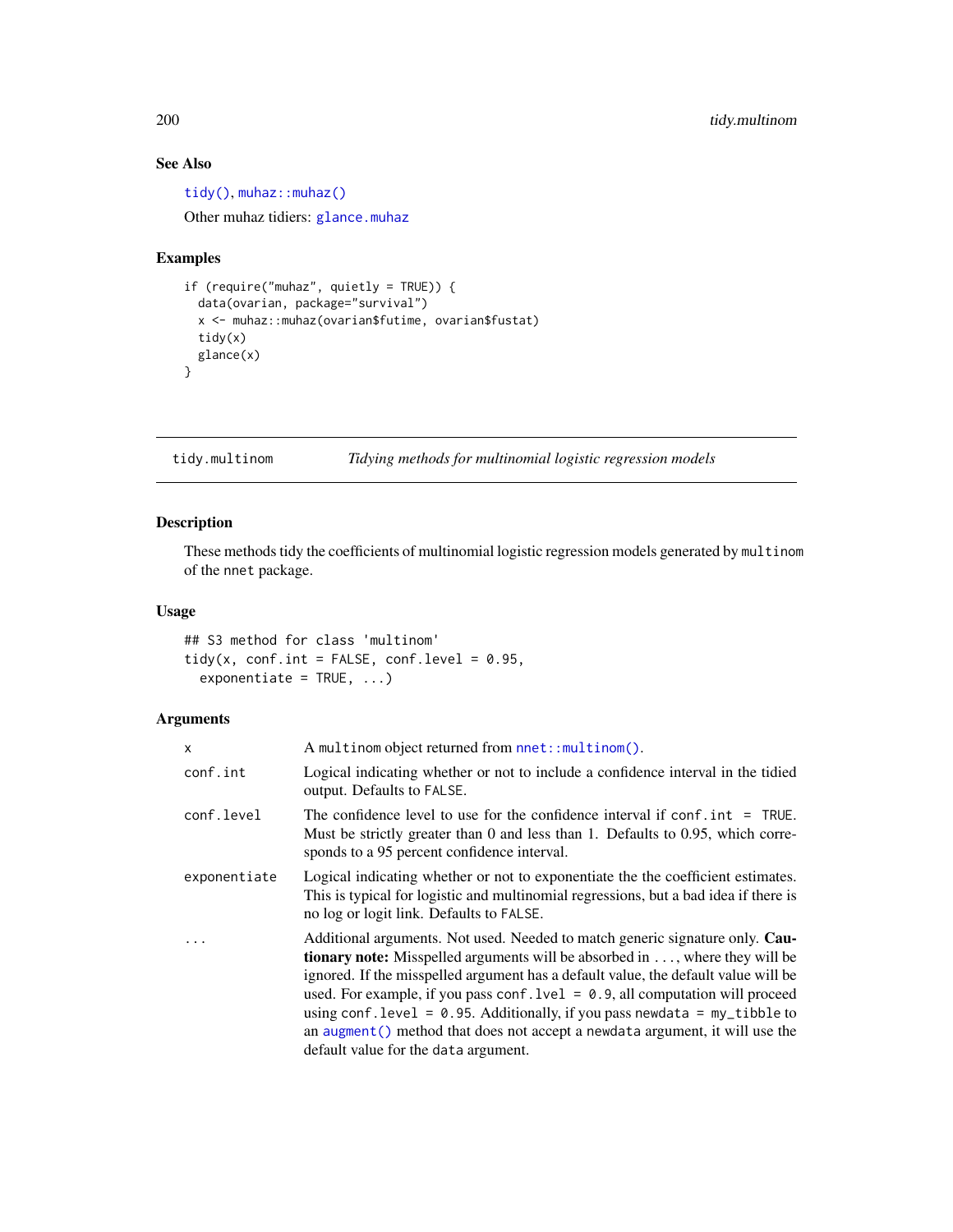#### tidy.nlrq 201

## Value

tidy.multinom returns one row for each coefficient at each level of the response variable, with six columns:

| y.value   | The response level                                                         |
|-----------|----------------------------------------------------------------------------|
| term      | The term in the model being estimated and tested                           |
| estimate  | The estimated coefficient                                                  |
| std.error | The standard error from the linear model                                   |
| statistic | Wald z-statistic                                                           |
| p.value   | two-sided p-value                                                          |
|           | If conf. int $=$ TRUE, also includes columns for conf. low and conf. high. |

# See Also

[tidy\(\)](#page-0-0), [nnet::multinom\(\)](#page-0-0) Other multinom tidiers: [glance.multinom](#page-91-0)

# Examples

```
if (require(nnet) & require(MASS)){
 library(nnet)
 library(MASS)
 example(birthwt)
 bwt.mu \leq multinom(low \sim ., bwt)
 tidy(bwt.mu)
 glance(bwt.mu)
 #* This model is a truly terrible model
 #* but it should show you what the output looks
 #* like in a multinomial logistic regression
 fit.gear \leq multinom(gear \sim mpg + factor(am), data = mtcars)
 tidy(fit.gear)
 glance(fit.gear)
}
```
tidy.nlrq *Tidy a(n) nlrq object*

#### Description

Tidy summarizes information about the components of a model. A model component might be a single term in a regression, a single hypothesis, a cluster, or a class. Exactly what tidy considers to be a model component varies cross models but is usually self-evident. If a model has several distinct types of components, you will need to specify which components to return.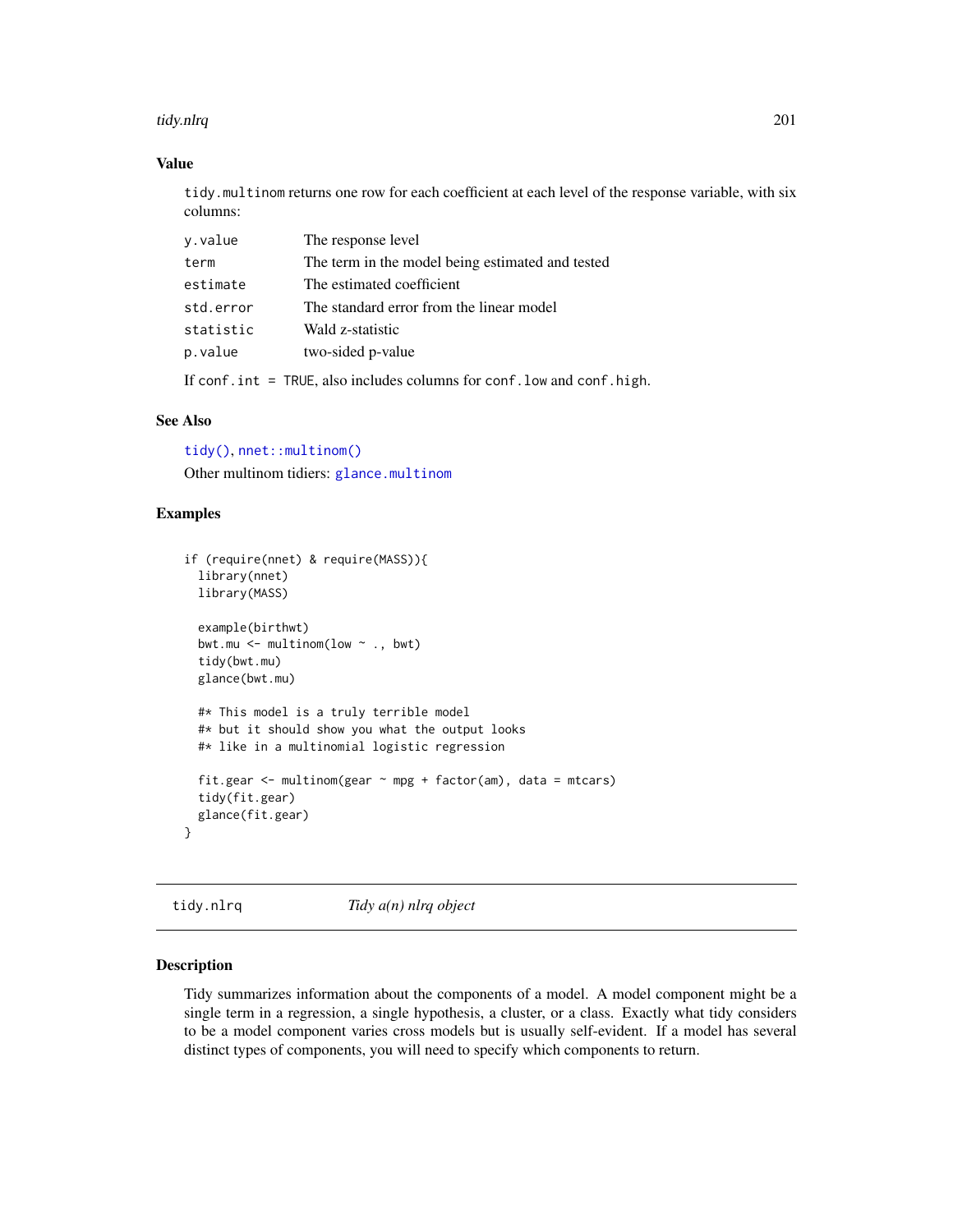# Usage

```
## S3 method for class 'nlrq'
tidy(x, conf.int = FALSE, conf.level = 0.95, ...)
```
# Arguments

| X          | A nl rq object returned from quantreg: : $nlrq()$ .                                                                                                                                                                                                                                                                                                                                                                                                                                                                                                           |
|------------|---------------------------------------------------------------------------------------------------------------------------------------------------------------------------------------------------------------------------------------------------------------------------------------------------------------------------------------------------------------------------------------------------------------------------------------------------------------------------------------------------------------------------------------------------------------|
| conf.int   | Logical indicating whether or not to include a confidence interval in the tidied<br>output. Defaults to FALSE.                                                                                                                                                                                                                                                                                                                                                                                                                                                |
| conf.level | The confidence level to use for the confidence interval if $\text{conf.int} = \text{TRUE}$ .<br>Must be strictly greater than 0 and less than 1. Defaults to 0.95, which corre-<br>sponds to a 95 percent confidence interval.                                                                                                                                                                                                                                                                                                                                |
| $\ddots$ . | Additional arguments. Not used. Needed to match generic signature only. Cau-<br><b>tionary note:</b> Misspelled arguments will be absorbed in , where they will be<br>ignored. If the misspelled argument has a default value, the default value will be<br>used. For example, if you pass conf. $1$ ve $1 = 0.9$ , all computation will proceed<br>using conf. level = $0.95$ . Additionally, if you pass newdata = $my$ _tibble to<br>an augment () method that does not accept a newdata argument, it will use the<br>default value for the data argument. |

# Value

A [tibble::tibble\(\)](#page-0-0) with one row for each term in the regression. The tibble has columns:

| The name of the regression term.                                                                                       |
|------------------------------------------------------------------------------------------------------------------------|
| The estimated value of the regression term.                                                                            |
| The standard error of the regression term.                                                                             |
| The value of a statistic, almost always a T-statistic, to use in a hypothesis that<br>the regression term is non-zero. |
| The two-sided p-value associated with the observed statistic.                                                          |
| The low end of a confidence interval for the regression term. Included only if<br>$conf.int = TRUE.$                   |
| The high end of a confidence interval for the regression term. Included only if<br>$conf.int = TRUE.$                  |
|                                                                                                                        |

# See Also

[tidy\(\)](#page-0-0), [quantreg::nlrq\(\)](#page-0-0)

Other quantreg tidiers: [augment.nlrq](#page-30-0), [augment.rqs](#page-40-0), [augment.rq](#page-38-0), [glance.nlrq](#page-92-0), [glance.rq](#page-101-0), [tidy.rqs](#page-224-0), [tidy.rq](#page-223-0)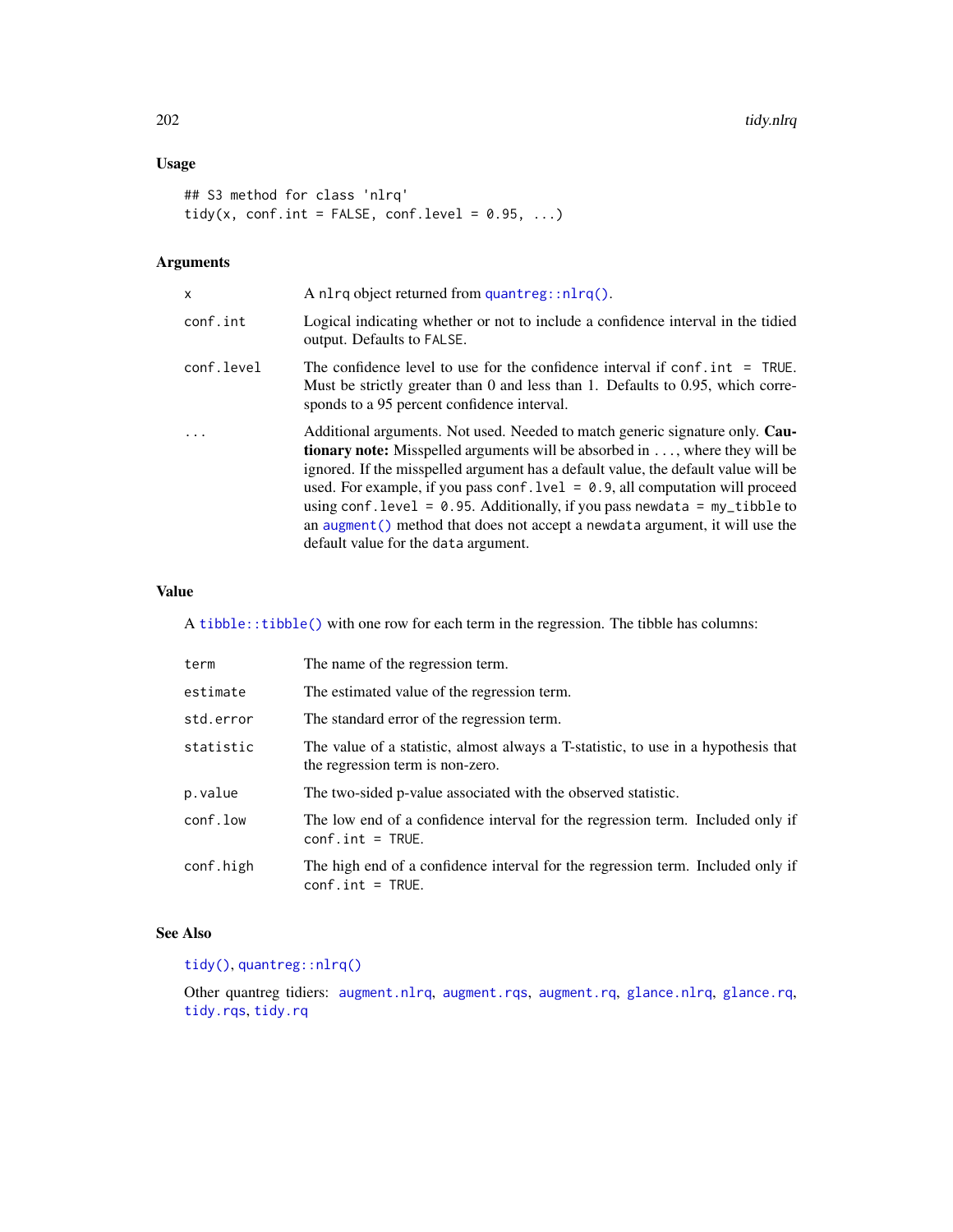# Description

Tidy summarizes information about the components of a model. A model component might be a single term in a regression, a single hypothesis, a cluster, or a class. Exactly what tidy considers to be a model component varies cross models but is usually self-evident. If a model has several distinct types of components, you will need to specify which components to return.

## Usage

```
## S3 method for class 'nls'
tidy(x, conf.int = FALSE, conf.level = 0.95,
 quick = FALSE, ...)
```
## Arguments

| x          | An nls object returned from stats::nls().                                                                                                                                                                                                                                                                                                                                                                                                                                                                                                                      |
|------------|----------------------------------------------------------------------------------------------------------------------------------------------------------------------------------------------------------------------------------------------------------------------------------------------------------------------------------------------------------------------------------------------------------------------------------------------------------------------------------------------------------------------------------------------------------------|
| conf.int   | Logical indicating whether or not to include a confidence interval in the tidied<br>output. Defaults to FALSE.                                                                                                                                                                                                                                                                                                                                                                                                                                                 |
| conf.level | The confidence level to use for the confidence interval if $\text{conf.int} = \text{TRUE}$ .<br>Must be strictly greater than 0 and less than 1. Defaults to 0.95, which corre-<br>sponds to a 95 percent confidence interval.                                                                                                                                                                                                                                                                                                                                 |
| quick      | Logical indiciating if the only the term and estimate columns should be re-<br>turned. Often useful to avoid time consuming covariance and standard error<br>calculations. Defaults to FALSE.                                                                                                                                                                                                                                                                                                                                                                  |
| .          | Additional arguments. Not used. Needed to match generic signature only. Cau-<br><b>tionary note:</b> Misspelled arguments will be absorbed in , where they will be<br>ignored. If the misspelled argument has a default value, the default value will be<br>used. For example, if you pass conf. $1$ ve $1 = 0.9$ , all computation will proceed<br>using conf. level = $0.95$ . Additionally, if you pass newdata = $my_t$ tibble to<br>an augment () method that does not accept a newdata argument, it will use the<br>default value for the data argument. |

# Value

A [tibble::tibble\(\)](#page-0-0) with one row for each term in the regression. The tibble has columns:

| term      | The name of the regression term.                                                                                       |
|-----------|------------------------------------------------------------------------------------------------------------------------|
| estimate  | The estimated value of the regression term.                                                                            |
| std.error | The standard error of the regression term.                                                                             |
| statistic | The value of a statistic, almost always a T-statistic, to use in a hypothesis that<br>the regression term is non-zero. |
| p.value   | The two-sided p-value associated with the observed statistic.                                                          |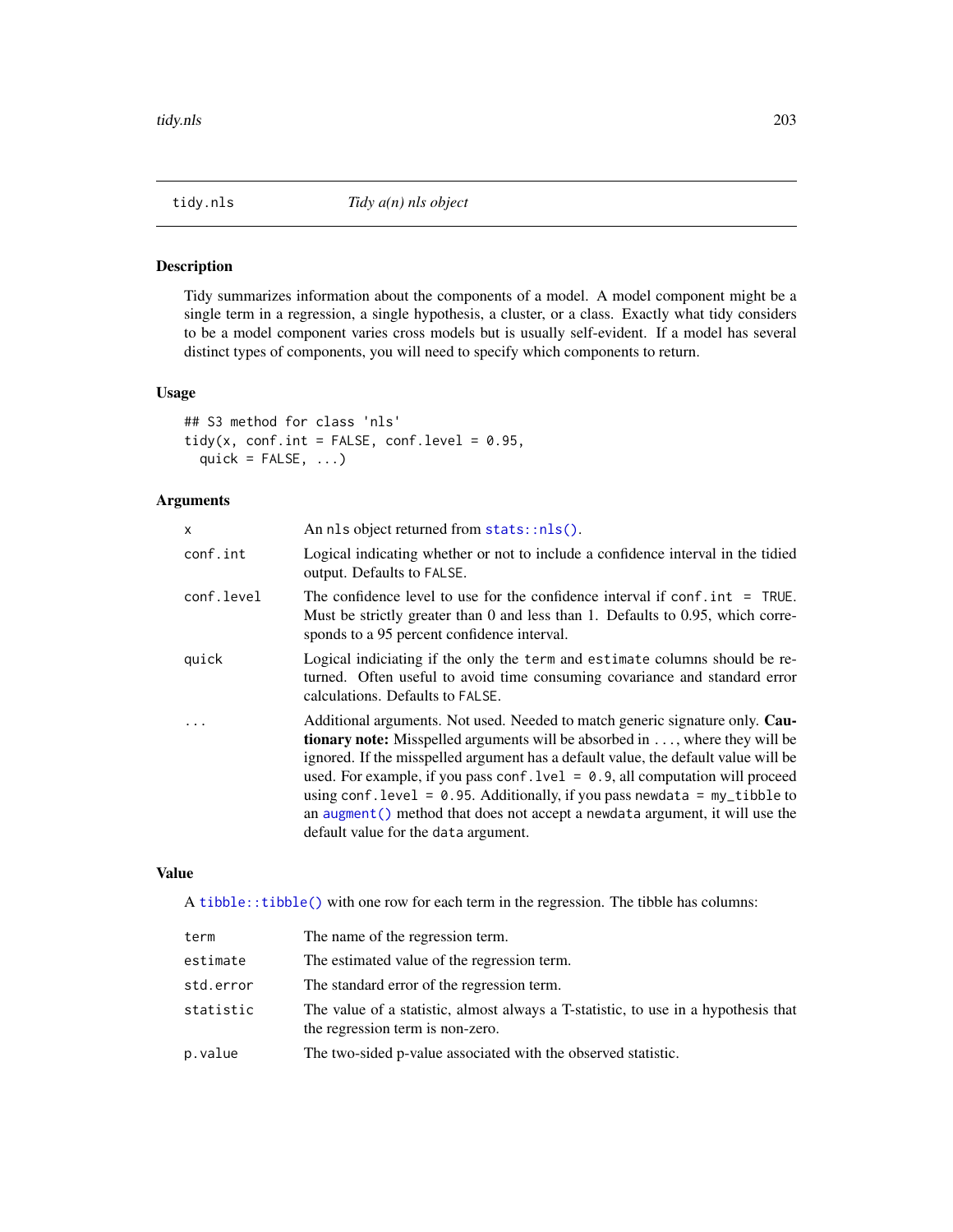| conf.low  | The low end of a confidence interval for the regression term. Included only if<br>$conf.int = TRUE.$  |  |
|-----------|-------------------------------------------------------------------------------------------------------|--|
| conf.high | The high end of a confidence interval for the regression term. Included only if<br>$conf.int = TRUE.$ |  |

## See Also

[tidy,](#page-0-0) [stats::nls\(\)](#page-0-0), [stats::summary.nls\(\)](#page-0-0) Other nls tidiers: [augment.nls](#page-31-0), [glance.nls](#page-93-0)

## Examples

```
n \leq n \leq m \leq m \leq n \leq k * e ^ wt, data = mtcars, start = list(k = 1, e = 2))
tidy(n)
augment(n)
glance(n)
library(ggplot2)
ggplot(augment(n), aes(wt, mpg)) +
  geom_point() +
  geom_line(aes(y = .fitted))
newdata <- head(mtcars)
newdata$wt <- newdata$wt + 1
augment(n, newdata = newdata)
```
tidy.numeric *Tidy atomic vectors*

## Description

Vector tidiers are deprecated and will be removed from an upcoming release of broom.

## Usage

```
## S3 method for class 'numeric'
tidy(x, \ldots)## S3 method for class 'character'
tidy(x, ...)
## S3 method for class 'logical'
tidy(x, ...)
```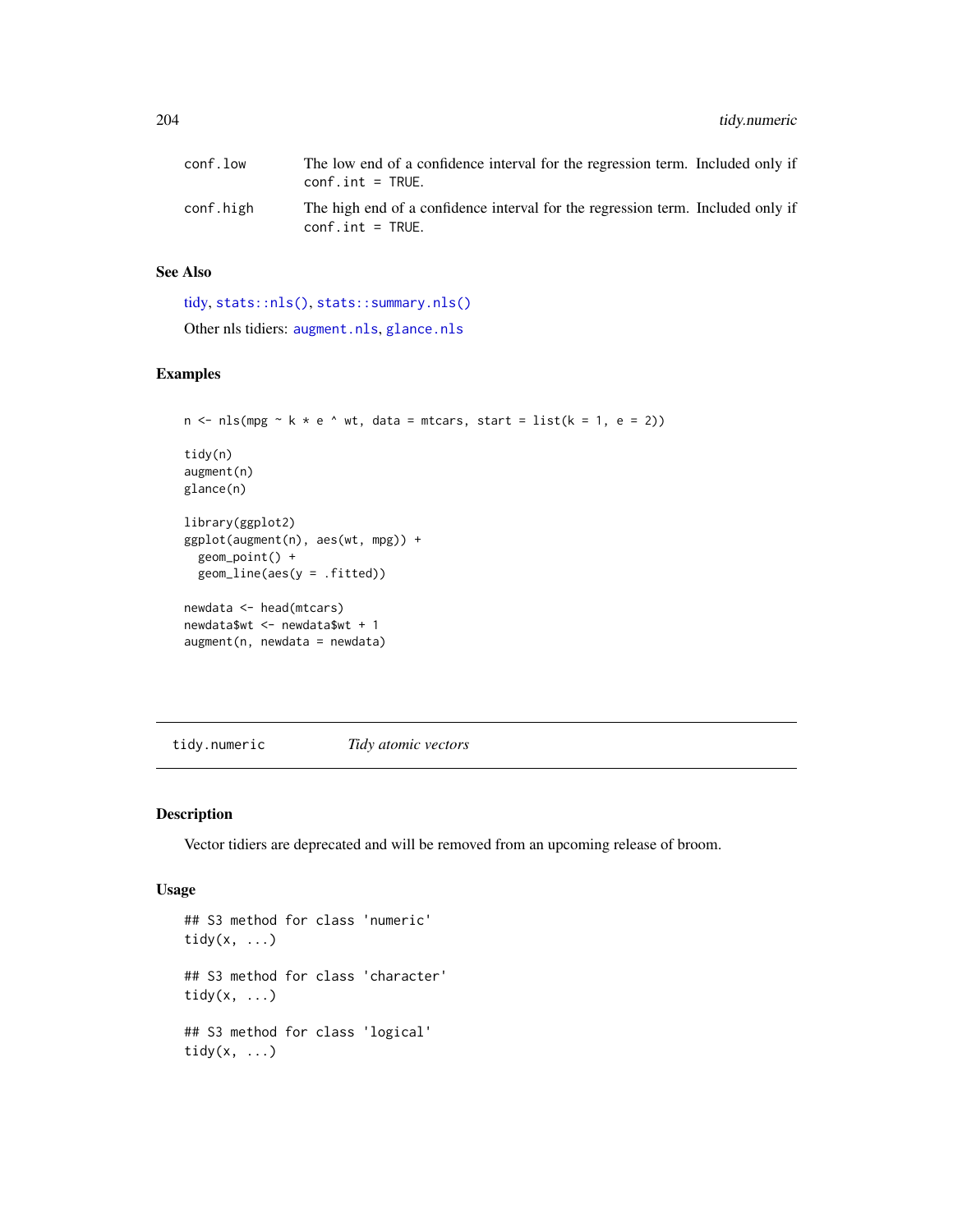# tidy.orcutt 205

# Arguments

|                         | An object of class "numeric", "integer", "character", or "logical". Most likely a<br>named vector |
|-------------------------|---------------------------------------------------------------------------------------------------|
| $\cdot$ $\cdot$ $\cdot$ | Extra arguments (not used)                                                                        |

# Details

Turn atomic vectors into data frames, where the names of the vector (if they exist) are a column and the values of the vector are a column.

# Examples

```
## Not run:
x \le -1:5names(x) <- letters[1:5]
tidy(x)
## End(Not run)
```
tidy.orcutt *Tidy a(n) orcutt object*

# Description

This method wraps [tidy.lm\(\)](#page-185-0).

# Usage

```
## S3 method for class 'orcutt'
tidy(x, ...)
```
# Arguments

| $\mathsf{x}$            | An orcutt object returned from orcutt:: cochrane.orcutt().                                                                                                                                                                       |
|-------------------------|----------------------------------------------------------------------------------------------------------------------------------------------------------------------------------------------------------------------------------|
| $\cdot$ $\cdot$ $\cdot$ | Arguments passed on to tidy. Im                                                                                                                                                                                                  |
|                         | $x$ An 1m object created by stats:: $lm()$ .                                                                                                                                                                                     |
|                         | <b>confinit</b> Logical indicating whether or not to include a confidence interval in<br>the tidied output. Defaults to FALSE.                                                                                                   |
|                         | <b>conf.level</b> The confidence level to use for the confidence interval if conf. int = TRUE.<br>Must be strictly greater than 0 and less than 1. Defaults to 0.95, which cor-<br>responds to a 95 percent confidence interval. |
|                         | quick Logical indiciating if the only the term and estimate columns should<br>be returned. Often useful to avoid time consuming covariance and standard<br>error calculations. Defaults to FALSE.                                |
|                         |                                                                                                                                                                                                                                  |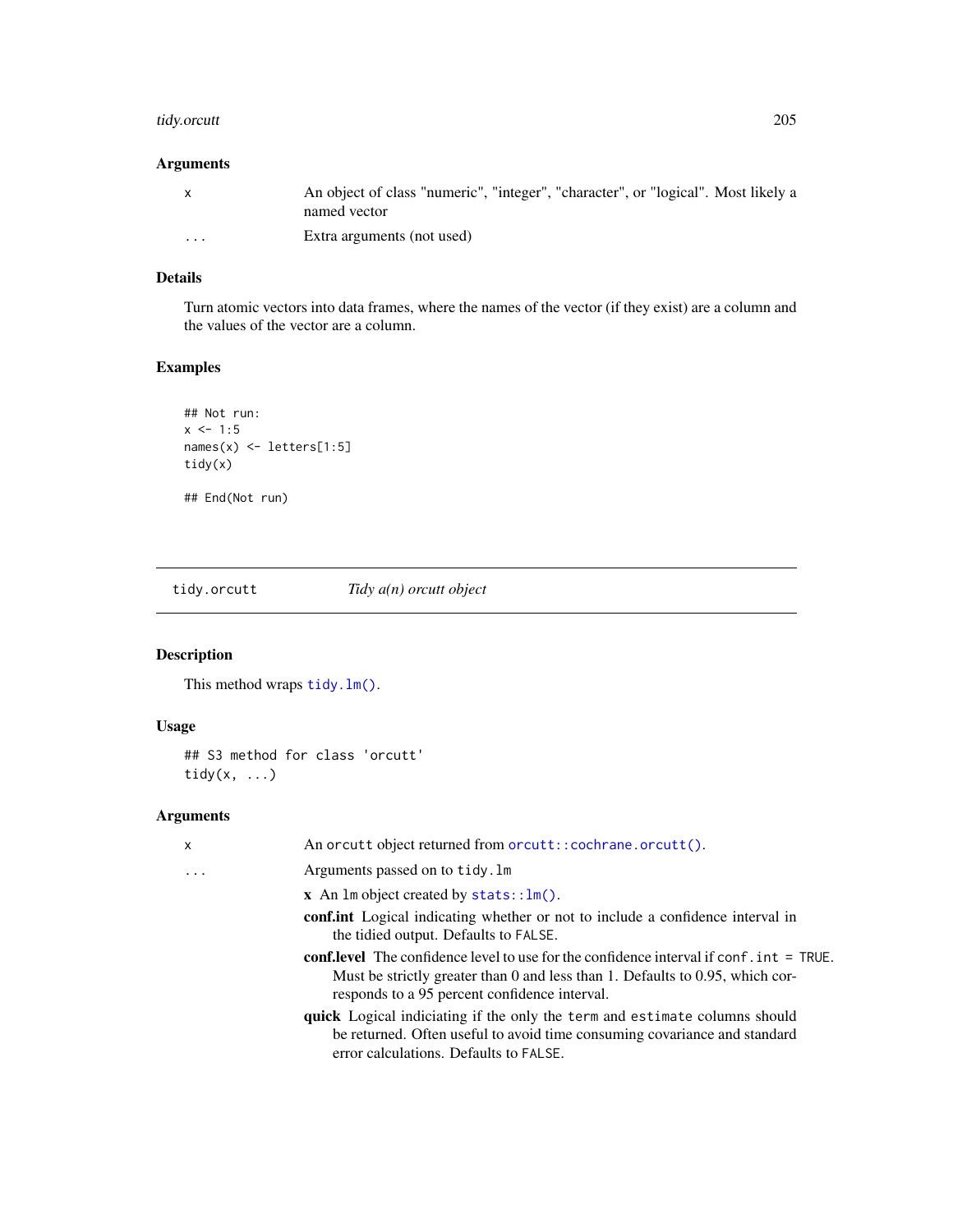exponentiate Logical indicating whether or not to exponentiate the the coefficient estimates. This is typical for logistic and multinomial regressions, but a bad idea if there is no log or logit link. Defaults to FALSE.

#### Value

tidy returns the same information as tidy.  $lm()$ , though without confidence interval options.

#### See Also

[tidy\(\)](#page-0-0), [tidy.lm\(\)](#page-185-0) [orcutt::cochrane.orcutt\(\)](#page-0-0) Other orcutt tidiers: [glance.orcutt](#page-94-0)

## Examples

```
reg \leq 1m(mpg \sim wt + qsec + disp, mtcars)
tidy(reg)
if (require("orcutt", quietly = TRUE)) {
 co <- cochrane.orcutt(reg)
 co
 tidy(co)
 glance(co)
}
```
<span id="page-205-0"></span>tidy.pairwise.htest *Tidy a(n) pairwise.htest object*

# Description

Tidy summarizes information about the components of a model. A model component might be a single term in a regression, a single hypothesis, a cluster, or a class. Exactly what tidy considers to be a model component varies cross models but is usually self-evident. If a model has several distinct types of components, you will need to specify which components to return.

# Usage

```
## S3 method for class 'pairwise.htest'
tidy(x, \ldots)
```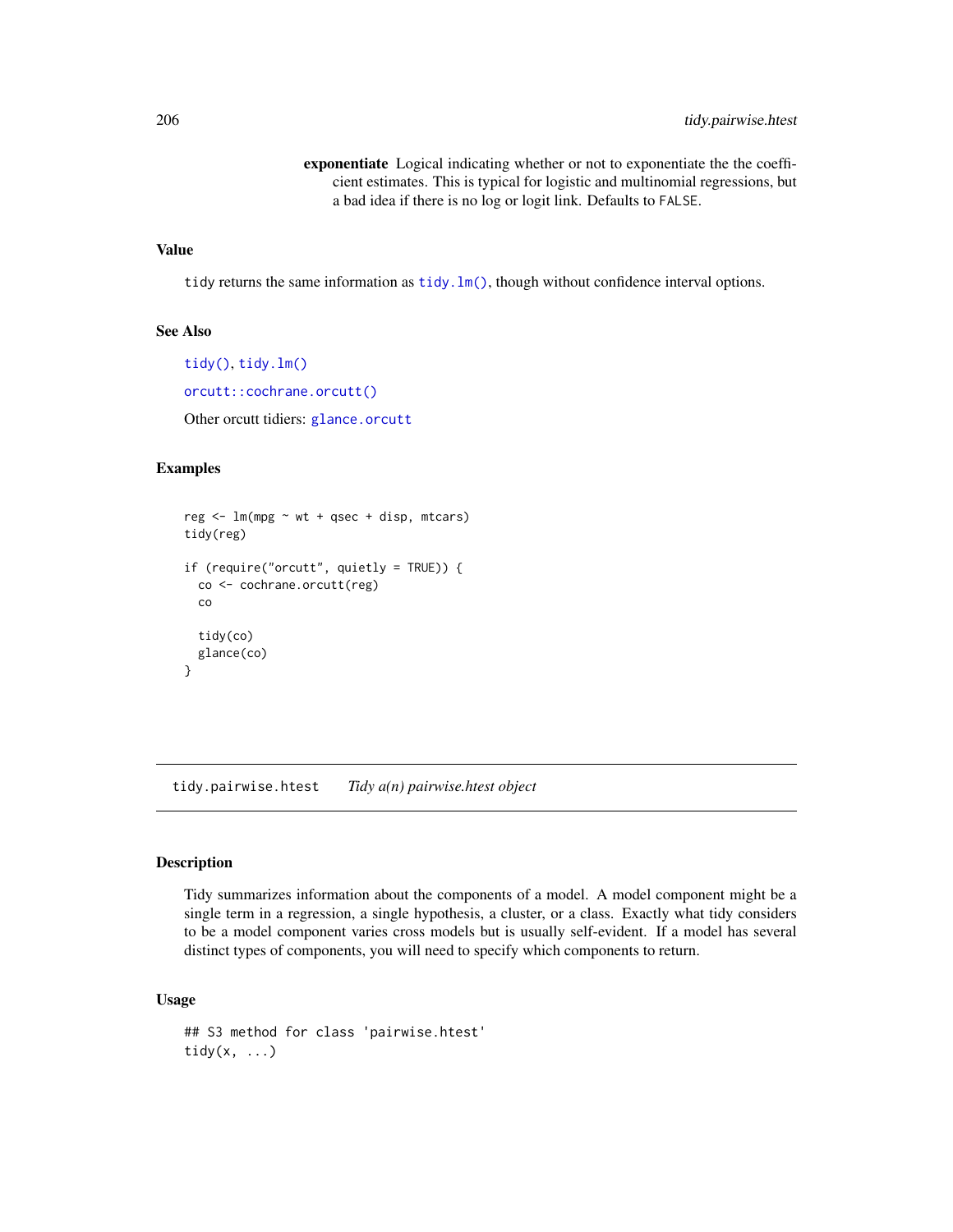## Arguments

| $\mathsf{x}$        | A pairwise. htest object such as those returned from stats:: pairwise. t. test()<br>or stats::pairwise.wilcox.test().                                                                                                                                                                                                                                                                                                                                                                                                                                         |
|---------------------|---------------------------------------------------------------------------------------------------------------------------------------------------------------------------------------------------------------------------------------------------------------------------------------------------------------------------------------------------------------------------------------------------------------------------------------------------------------------------------------------------------------------------------------------------------------|
| $\cdot \cdot \cdot$ | Additional arguments. Not used. Needed to match generic signature only. Cau-<br><b>tionary note:</b> Misspelled arguments will be absorbed in , where they will be<br>ignored. If the misspelled argument has a default value, the default value will be<br>used. For example, if you pass conf. $1$ ve $1 = 0.9$ , all computation will proceed<br>using conf.level = $0.95$ . Additionally, if you pass newdata = $my_t$ tibble to<br>an augment () method that does not accept a newdata argument, it will use the<br>default value for the data argument. |

## Details

Note that in one-sided tests, the alternative hypothesis of each test can be stated as "group1 is greater/less than group2".

Note also that the columns of group1 and group2 will always be a factor, even if the original input is (e.g.) numeric.

## Value

A [tibble::tibble](#page-0-0) with one row per group/group comparison and columns:

| group1  | First group being compared       |
|---------|----------------------------------|
| group2  | Second group being compared      |
| p.value | (Adjusted) p-value of comparison |

# See Also

[stats::pairwise.t.test\(\)](#page-0-0), [stats::pairwise.wilcox.test\(\)](#page-0-0), [tidy\(\)](#page-0-0) Other htest tidiers: [augment.htest](#page-17-0), [tidy.htest](#page-175-0), [tidy.power.htest](#page-213-0)

```
attach(airquality)
Month <- factor(Month, labels = month.abb[5:9])
ptt <- pairwise.t.test(Ozone, Month)
tidy(ptt)
attach(iris)
ptt2 <- pairwise.t.test(Petal.Length, Species)
tidy(ptt2)
tidy(pairwise.t.test(Petal.Length, Species, alternative = "greater"))
tidy(pairwise.t.test(Petal.Length, Species, alternative = "less"))
tidy(pairwise.wilcox.test(Petal.Length, Species))
```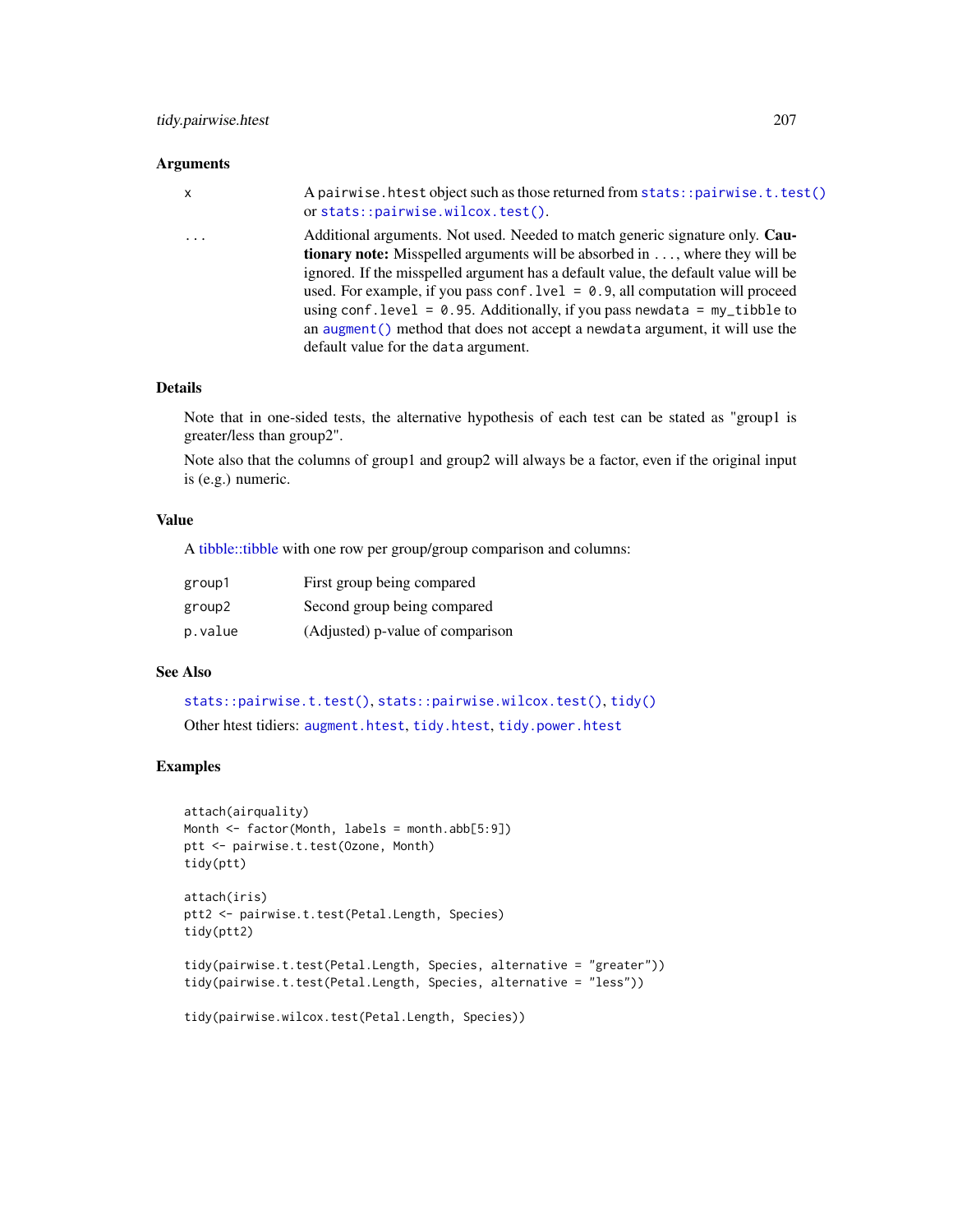# Description

Tidy summarizes information about the components of a model. A model component might be a single term in a regression, a single hypothesis, a cluster, or a class. Exactly what tidy considers to be a model component varies cross models but is usually self-evident. If a model has several distinct types of components, you will need to specify which components to return.

# Usage

```
## S3 method for class 'plm'
tidy(x, conf.int = FALSE, conf.level = 0.95,
 exponentiate = FALSE, ...)
```
## Arguments

| X            | A plm objected returned by $plm$ : : $plm()$ .                                                                                                                                                                                                                                                                                                                                                                                                                                                                                                                |
|--------------|---------------------------------------------------------------------------------------------------------------------------------------------------------------------------------------------------------------------------------------------------------------------------------------------------------------------------------------------------------------------------------------------------------------------------------------------------------------------------------------------------------------------------------------------------------------|
| conf.int     | Logical indicating whether or not to include a confidence interval in the tidied<br>output. Defaults to FALSE.                                                                                                                                                                                                                                                                                                                                                                                                                                                |
| conf.level   | The confidence level to use for the confidence interval if $\text{conf.int} = \text{TRUE}$ .<br>Must be strictly greater than 0 and less than 1. Defaults to 0.95, which corre-<br>sponds to a 95 percent confidence interval.                                                                                                                                                                                                                                                                                                                                |
| exponentiate | Logical indicating whether or not to exponentiate the the coefficient estimates.<br>This is typical for logistic and multinomial regressions, but a bad idea if there is<br>no log or logit link. Defaults to FALSE.                                                                                                                                                                                                                                                                                                                                          |
|              | Additional arguments. Not used. Needed to match generic signature only. Cau-<br><b>tionary note:</b> Misspelled arguments will be absorbed in , where they will be<br>ignored. If the misspelled argument has a default value, the default value will be<br>used. For example, if you pass conf. $1$ ve $1 = 0.9$ , all computation will proceed<br>using conf.level = $0.95$ . Additionally, if you pass newdata = $my_t$ tibble to<br>an augment () method that does not accept a newdata argument, it will use the<br>default value for the data argument. |

## Value

A [tibble::tibble\(\)](#page-0-0) with one row for each term in the regression. The tibble has columns:

| term      | The name of the regression term.                                                                                       |
|-----------|------------------------------------------------------------------------------------------------------------------------|
| estimate  | The estimated value of the regression term.                                                                            |
| std.error | The standard error of the regression term.                                                                             |
| statistic | The value of a statistic, almost always a T-statistic, to use in a hypothesis that<br>the regression term is non-zero. |
| p.value   | The two-sided p-value associated with the observed statistic.                                                          |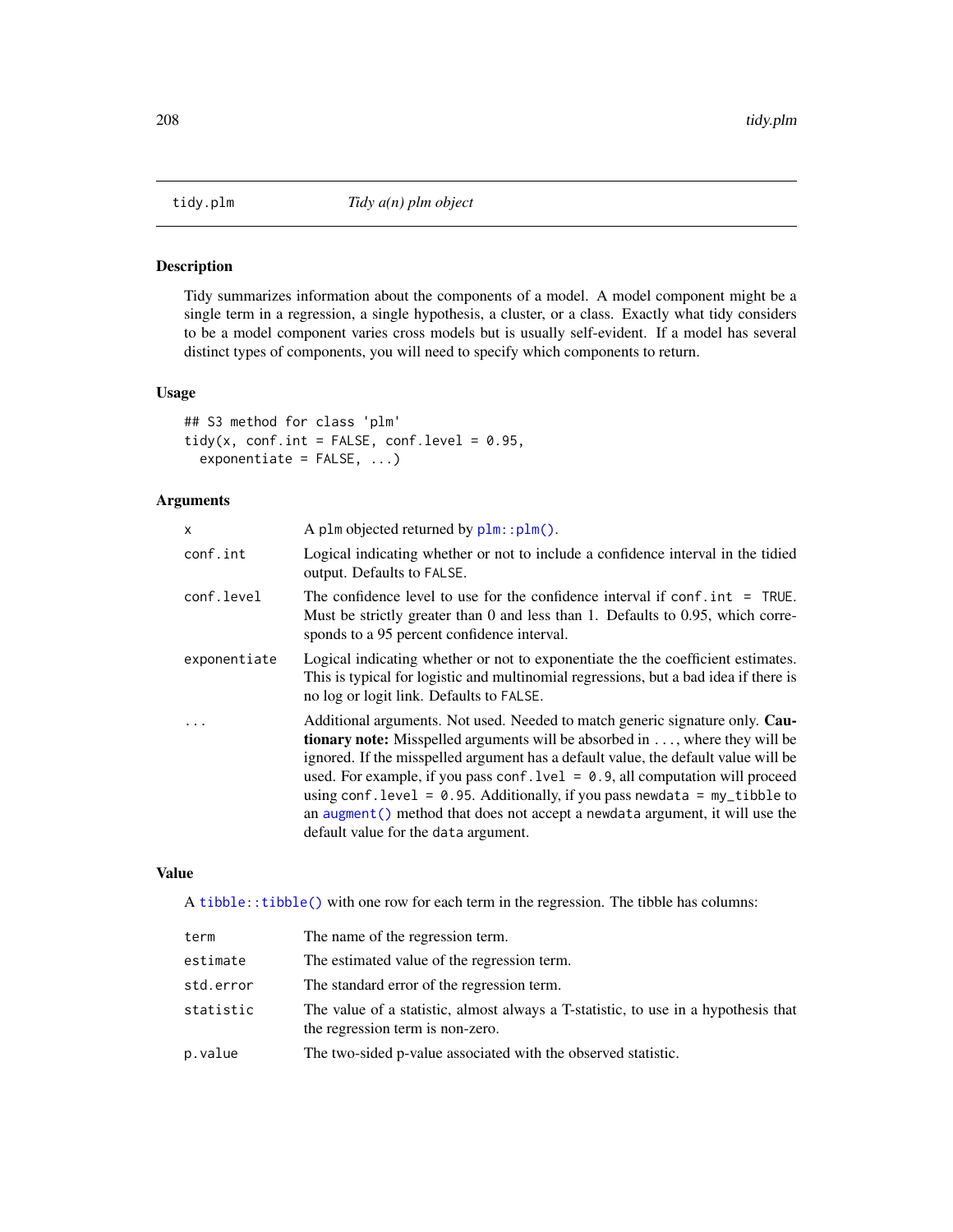# tidy.poLCA 209

| conf.low  | The low end of a confidence interval for the regression term. Included only if<br>$conf.int = TRUE.$  |  |
|-----------|-------------------------------------------------------------------------------------------------------|--|
| conf.high | The high end of a confidence interval for the regression term. Included only if<br>$conf.int = TRUE.$ |  |

## See Also

[tidy\(\)](#page-0-0), [plm::plm\(\)](#page-0-0), [tidy.lm\(\)](#page-185-0)

Other plm tidiers: [augment.plm](#page-33-0), [glance.plm](#page-95-0)

## Examples

```
library(plm)
data("Produc", package = "plm")
zz \le plm(log(gsp) \sim log(pcap) + log(pc) + log(emp) + unemp,
          data = Produc, index = c("state", "year"))summary(zz)
tidy(zz)
tidy(zz, conf.int = TRUE)
tidy(zz, conf.int = TRUE, conf.level = .9)
augment(zz)
glance(zz)
```
tidy.poLCA *Tidy a(n) poLCA object*

# Description

Tidy summarizes information about the components of a model. A model component might be a single term in a regression, a single hypothesis, a cluster, or a class. Exactly what tidy considers to be a model component varies cross models but is usually self-evident. If a model has several distinct types of components, you will need to specify which components to return.

# Usage

```
## S3 method for class 'poLCA'
tidy(x, ...)
```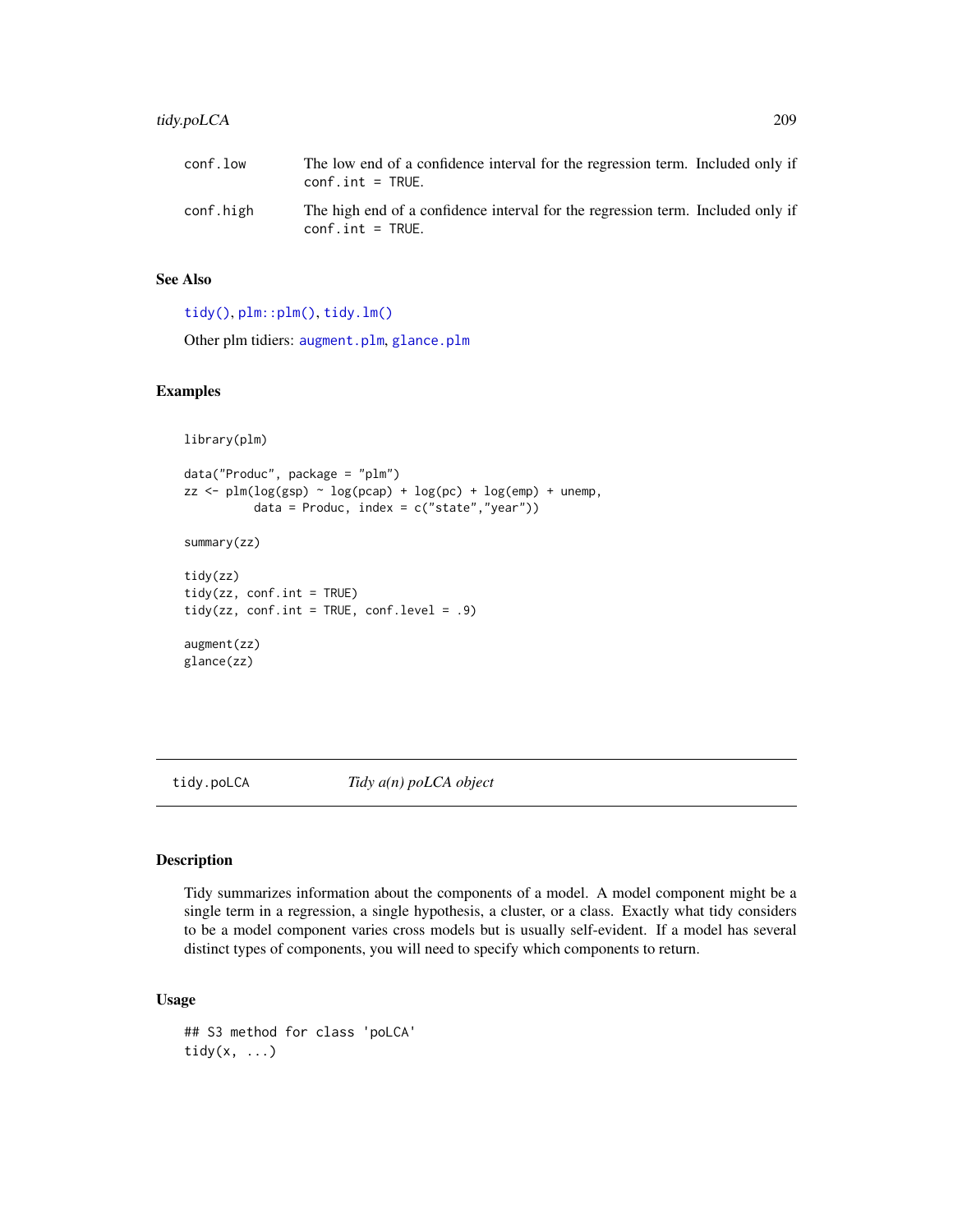# Arguments

| x | A polch object returned from $polCA$ : : $polCA()$ .                                   |
|---|----------------------------------------------------------------------------------------|
| . | Additional arguments. Not used. Needed to match generic signature only. Cau-           |
|   | <b>tionary note:</b> Misspelled arguments will be absorbed in , where they will be     |
|   | ignored. If the misspelled argument has a default value, the default value will be     |
|   | used. For example, if you pass conf. $1$ ve $1 = 0.9$ , all computation will proceed   |
|   | using conf. level = $\theta$ . 95. Additionally, if you pass newdata = $my$ _tibble to |
|   | an augment () method that does not accept a newdata argument, it will use the          |
|   | default value for the data argument.                                                   |
|   |                                                                                        |

# Value

A [tibble::tibble](#page-0-0) with one row per variable-class-outcome combination, with columns:

| Manifest variable                                |
|--------------------------------------------------|
| Latent class ID, an integer                      |
| Outcome of manifest variable                     |
| Estimated class-conditional response probability |
| Standard error of estimated probability          |
|                                                  |

# See Also

[tidy\(\)](#page-0-0), [poLCA::poLCA\(\)](#page-0-0) Other poLCA tidiers: [augment.poLCA](#page-34-0), [glance.poLCA](#page-96-0)

```
if (require("poLCA", quietly = TRUE)) {
 library(poLCA)
 library(dplyr)
 data(values)
 f \leftarrow \text{cbind}(A, B, C, D)~1
 M1 <- poLCA(f, values, nclass = 2, verbose = FALSE)
 M1
 tidy(M1)
 augment(M1)
 glance(M1)
 library(ggplot2)
 ggplot(tidy(M1), aes(factor(class), estimate, fill = factor(outcome))) +
    geom\_bar(stat = "identity", width = 1) +facet_wrap(~ variable)
 set.seed(2016)
 # compare multiple
```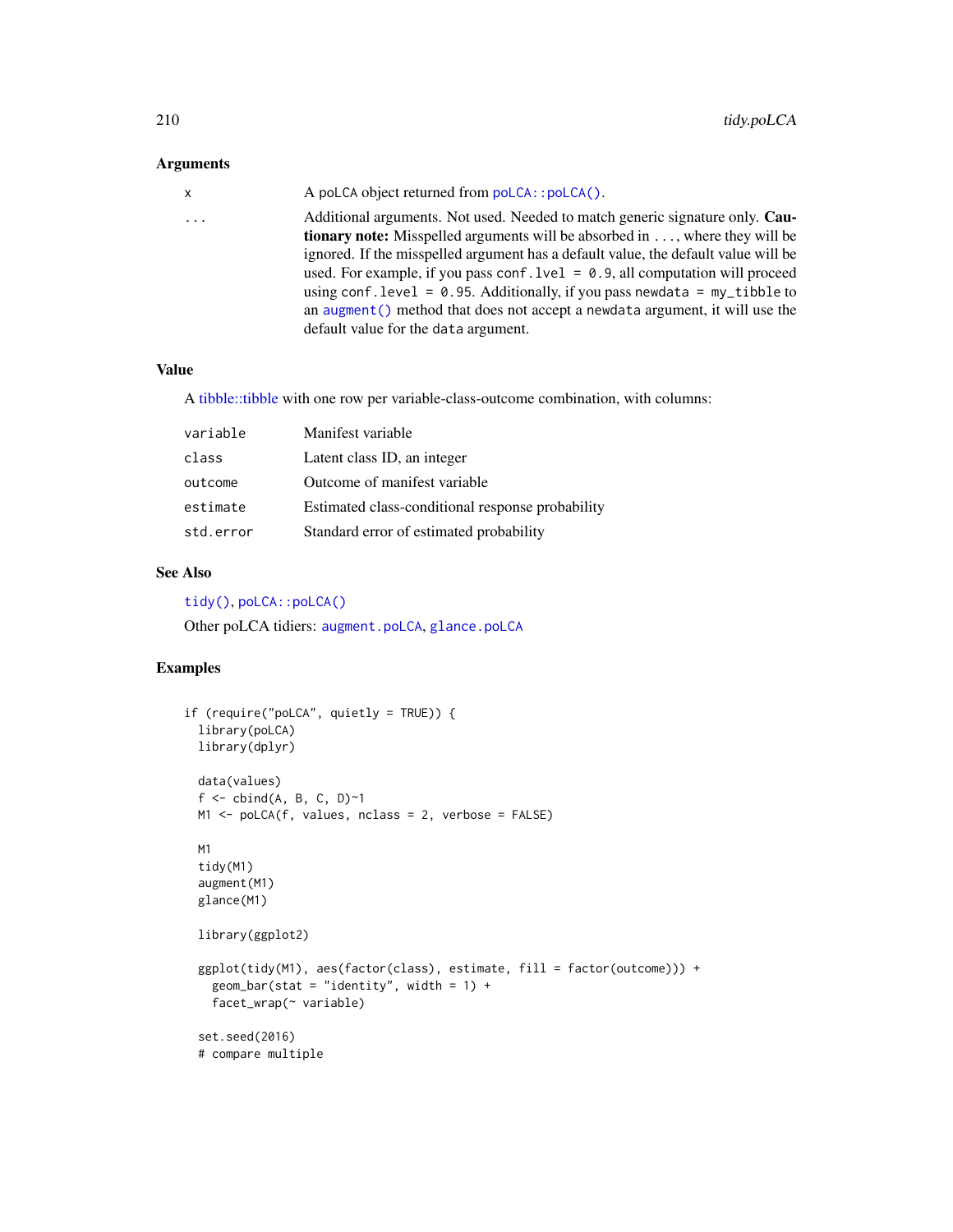#### tidy.polr 211

```
mods \le tibble(nclass = 1:3) %>%
  group_by(nclass) %>%
  do(mod = poLCA(f, values, nclass = .$nclass, verbose = FALSE))
# compare log-likelihood and/or AIC, BIC
mods %>%
  glance(mod)
## Three-class model with a single covariate.
data(election)
f2a <- cbind(MORALG,CARESG,KNOWG,LEADG,DISHONG,INTELG,
             MORALB,CARESB,KNOWB,LEADB,DISHONB,INTELB)~PARTY
nes2a <- poLCA(f2a, election, nclass = 3, nrep = 5, verbose = FALSE)
td <- tidy(nes2a)
td
# show
ggplot(td, aes(outcome, estimate, color = factor(class), group = class)) +
 geom_line() +
  facet_wrap(\sim variable, nrow = 2) +
  theme(axis.text.x = element_text(angle = 90, hjust = 1))
au <- augment(nes2a)
au
au %>%
 count(.class)
# if the original data is provided, it leads to NAs in new columns
# for rows that weren't predicted
au2 <- augment(nes2a, data = election)
au2
dim(au2)
```
tidy.polr *Tidying methods for ordinal logistic regression models*

#### Description

}

These methods tidy the coefficients of ordinal logistic regression models generated by [ordinal::clm\(\)](#page-0-0) or [ordinal::clmm\(\)](#page-0-0) of the ordinal package, [MASS::polr\(\)](#page-0-0) of the MASS packge, or [survey::svyolr\(\)](#page-0-0) of the survey package.

## Usage

## S3 method for class 'polr'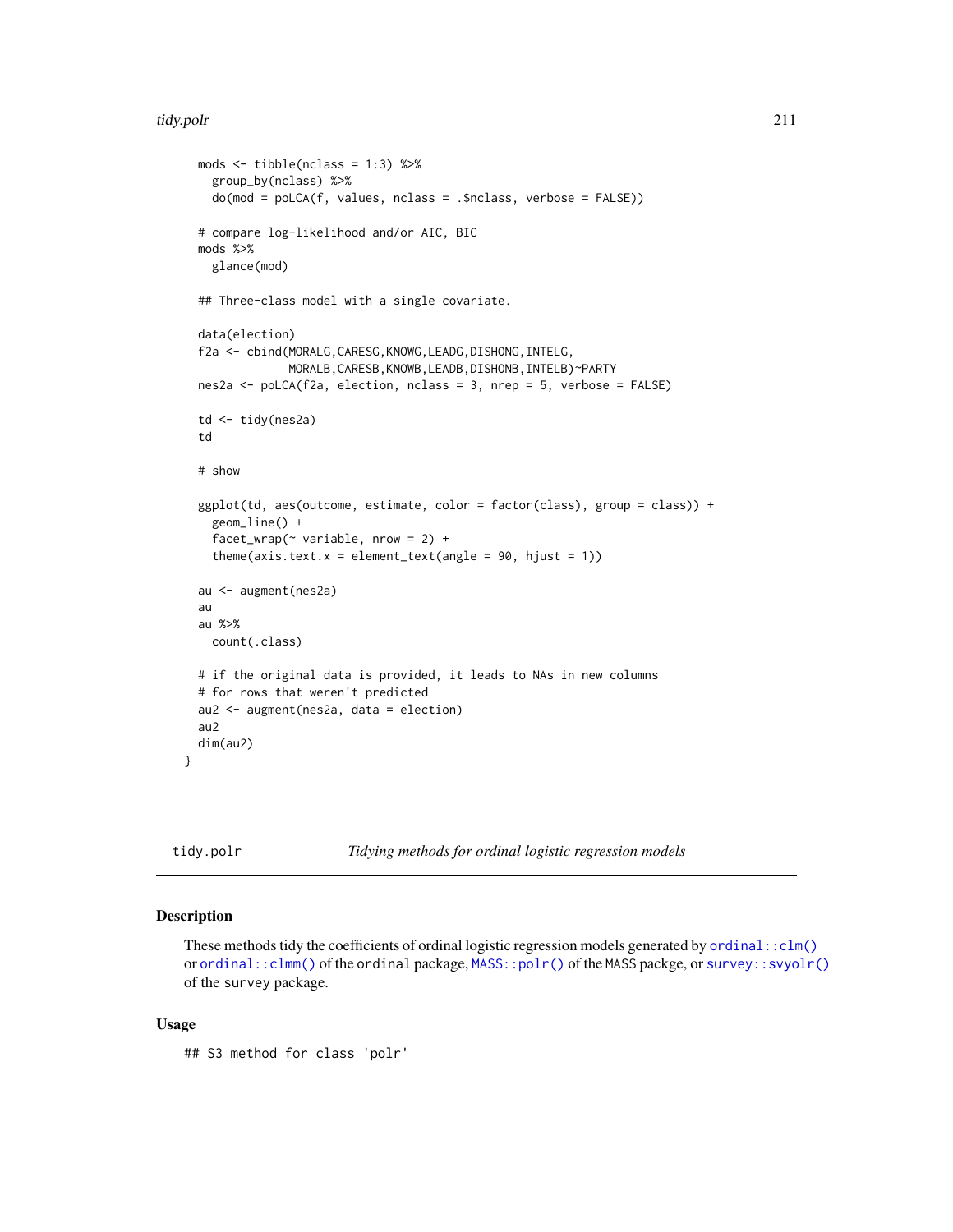```
tidy(x, conf.int = FALSE, conf.level = 0.95,
  exponentiate = FALSE, quick = FALSE, ...)## S3 method for class 'polr'
\text{glance}(x, \ldots)## S3 method for class 'polr'
augment(x, data = stats::model-frame(x), newdata,type.predict = c("probs", "class"), ...)
## S3 method for class 'clm'
tidy(x, conf.int = FALSE, conf.level = 0.95,
  exponentiate = FALSE, quick = FALSE, conf.type = c("profile",
  "Wald"), \ldots)
## S3 method for class 'clmm'
tidy(x, conf.int = FALSE, conf.level = 0.95,
  exponentiate = FALSE, quick = FALSE, conf.type = c("profile",
  "Wald"), ...)
## S3 method for class 'clm'
\text{glance}(x, \ldots)## S3 method for class 'clmm'
\text{glance}(x, \ldots)## S3 method for class 'clm'
augment(x, data = stats::model-frame(x), newdata,type.predict = c("prob", "class"), ...)
## S3 method for class 'svyolr'
tidy(x, conf.int = FALSE, conf.level = 0.95,
  exponentiate = FALSE, quick = FALSE, ...)## S3 method for class 'svyolr'
\text{glance}(x, \ldots)
```
#### Arguments

| x            | a model of class clm, clmm, polr or svyolr                                                                                |
|--------------|---------------------------------------------------------------------------------------------------------------------------|
| conf.int     | whether to include a confidence interval                                                                                  |
| conf.level   | confidence level of the interval, used only if conf. int=TRUE                                                             |
| exponentiate | whether to exponentiate the coefficient estimates and confidence intervals (typ-<br>ical for ordinal logistic regression) |
| quick        | whether to compute a smaller and faster version, containing only the term, esti-<br>mate and coefficient_type columns     |
| $\ddots$ .   | extra arguments                                                                                                           |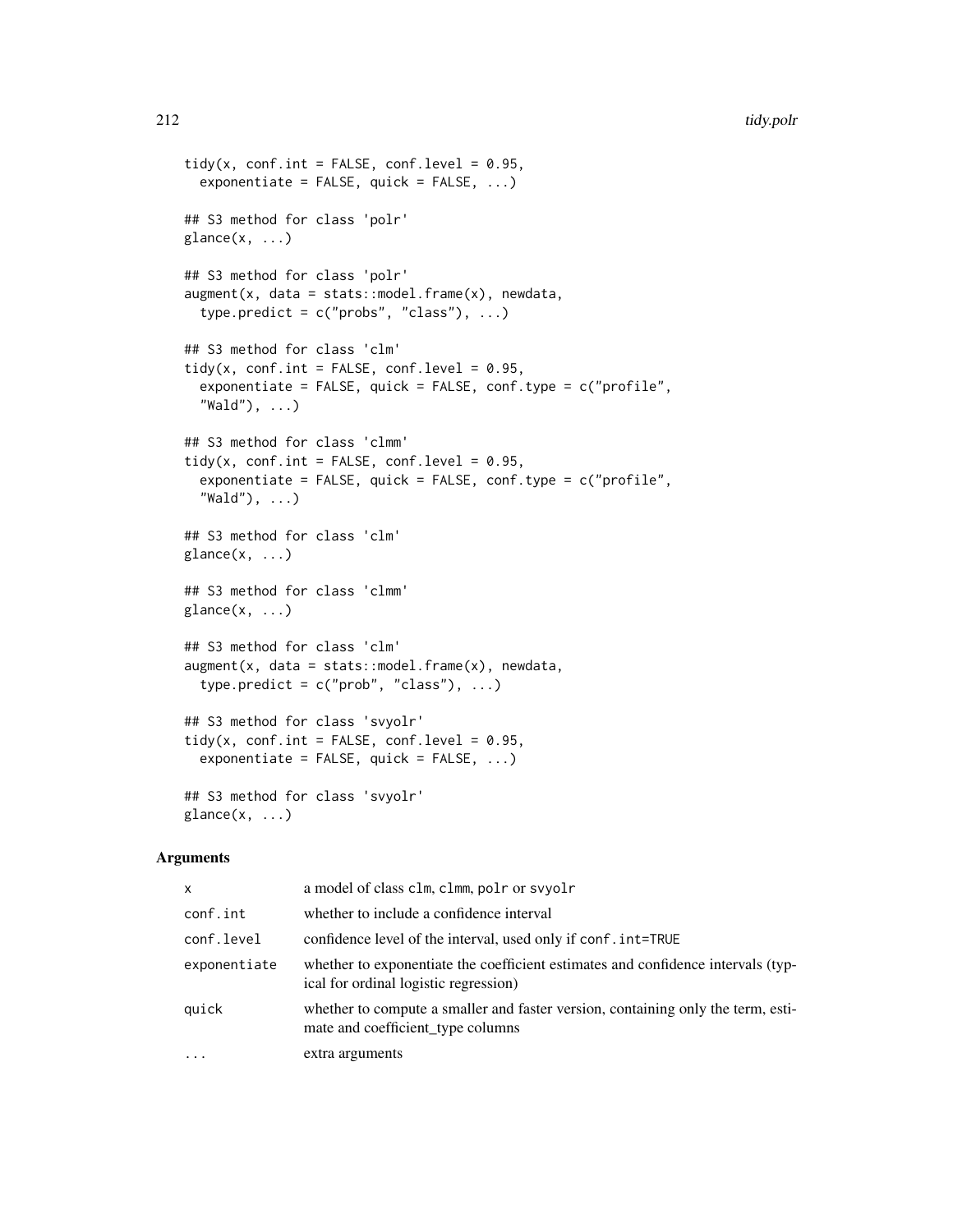#### tidy.polr 213

| data         | original data, defaults to the extracting it from the model                                      |
|--------------|--------------------------------------------------------------------------------------------------|
| newdata      | if provided, performs predictions on the new data                                                |
| type.predict | type of prediction to compute for a CLM; passed on to ordinal:: predict.clm()<br>or predict.polr |
| conf.type    | the type of confidence interval (see ordinal:: $confint.clm()$ )                                 |

## Value

tidy.clm, tidy.clmm, tidy.polr and tidy.svyolr return one row for each coefficient at each level of the response variable, with six columns:

| term             | term in the model                        |
|------------------|------------------------------------------|
| estimate         | estimated coefficient                    |
| std.error        | standard error                           |
| statistic        | z-statistic                              |
| p.value          | two-sided p-value                        |
| coefficient_type |                                          |
|                  | type of coefficient, see ordinal:: clm() |

If conf.int=TRUE, it also includes columns for conf.low and

glance.clm, glance.clmm, glance.polr and glance.svyolr return a one-row data.frame with the columns:

| edf         | the effective degrees of freedom          |
|-------------|-------------------------------------------|
| logLik      | the data's log-likelihood under the model |
| AIC         | the Akaike Information Criterion          |
| BIC         | the Bayesian Information Criterion        |
| df.residual | residual degrees of freedom               |
|             |                                           |

augment.clm and augment.polr returns one row for each observation, with additional columns added to the original data:

| .fitted | fitted values of model           |
|---------|----------------------------------|
| .se.fit | standard errors of fitted values |

augment is not supportted for ordinal:: clmm() and survey:: svyolr() models.

All tidying methods return a data. frame without rownames. The structure depends on the method chosen.

```
if (require(ordinal)){
 clm_mod <- clm(rating \sim temp * contact, data = wine)
 tidy(clm_mod)
 tidy(clm_mod, conf.int = TRUE)
 tidy(clm_mod, conf.int = TRUE, conf.type = "Wald", exponentiate = TRUE)
 glance(clm_mod)
```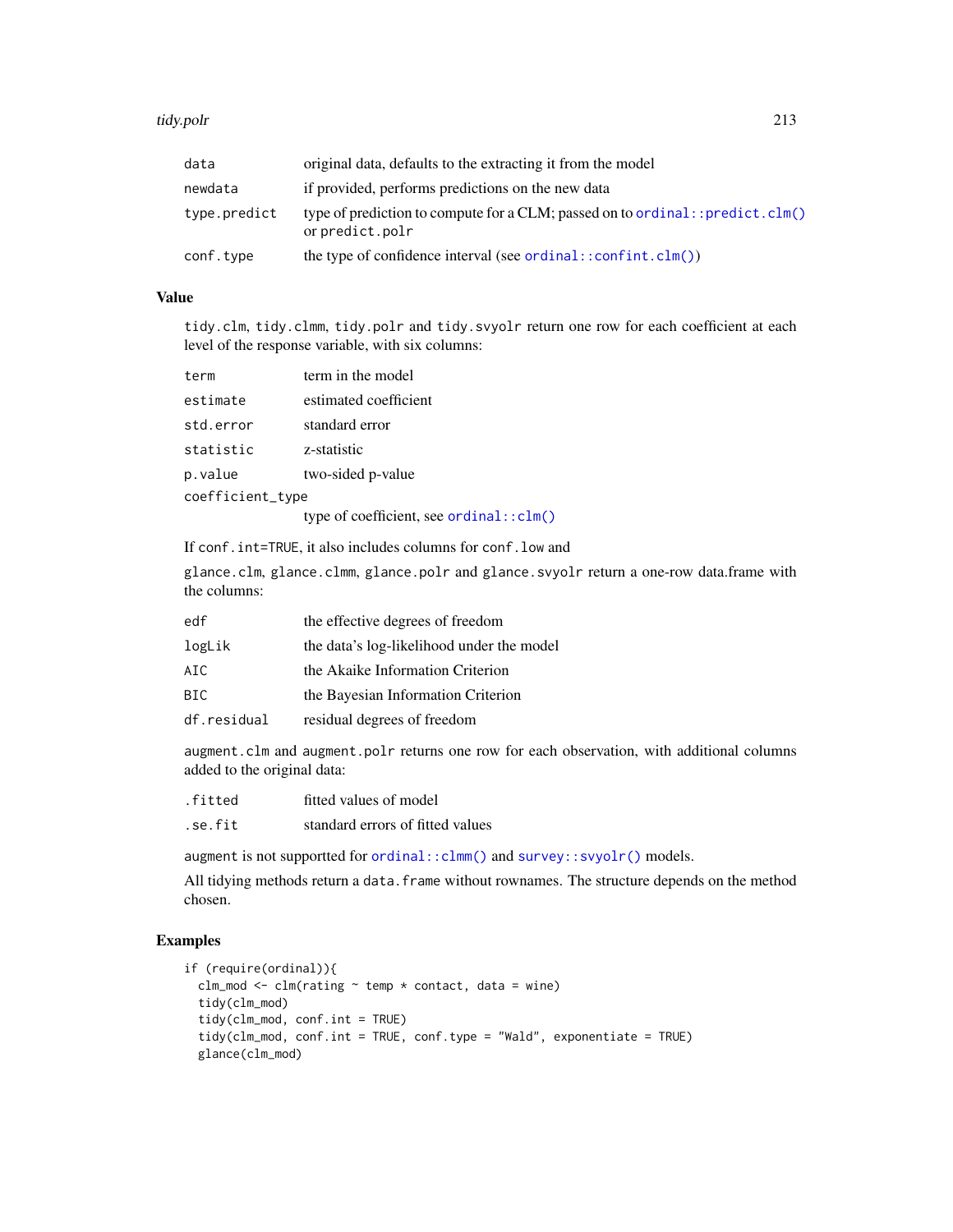```
augment(clm_mod)
 clm_mod2 <- clm(rating \sim temp, nominal = \sim contact, data = wine)
 tidy(clm_mod2)
 clmm_mod <- clmm(rating \sim temp + contact + (1 | judge), data = wine)
 tidy(clmm_mod)
 glance(clmm_mod)
}
if (require(MASS)) {
 polr_mod <- polr(Sat ~ Infl + Type + Cont, weights = Freq, data = housing)
 tidy(polr_mod, exponentiate = TRUE, conf.int = TRUE)
 glance(polr_mod)
 augment(polr_mod, type.predict = "class")
}
```
<span id="page-213-0"></span>tidy.power.htest *Tidy a(n) power.htest object*

## Description

Tidy summarizes information about the components of a model. A model component might be a single term in a regression, a single hypothesis, a cluster, or a class. Exactly what tidy considers to be a model component varies cross models but is usually self-evident. If a model has several distinct types of components, you will need to specify which components to return.

## Usage

```
## S3 method for class 'power.htest'
tidy(x, \ldots)
```
## Arguments

x A power.htest object such as those returned from [stats::power.t.test\(\)](#page-0-0).

... Additional arguments. Not used. Needed to match generic signature only. Cautionary note: Misspelled arguments will be absorbed in ..., where they will be ignored. If the misspelled argument has a default value, the default value will be used. For example, if you pass conf.  $level = 0.9$ , all computation will proceed using conf.level =  $0.95$ . Additionally, if you pass newdata = my\_tibble to an [augment\(\)](#page-0-0) method that does not accept a newdata argument, it will use the default value for the data argument.

## Value

A data frame with one row per parameter passed in, with columns n, delta, sd, sig.level, and power.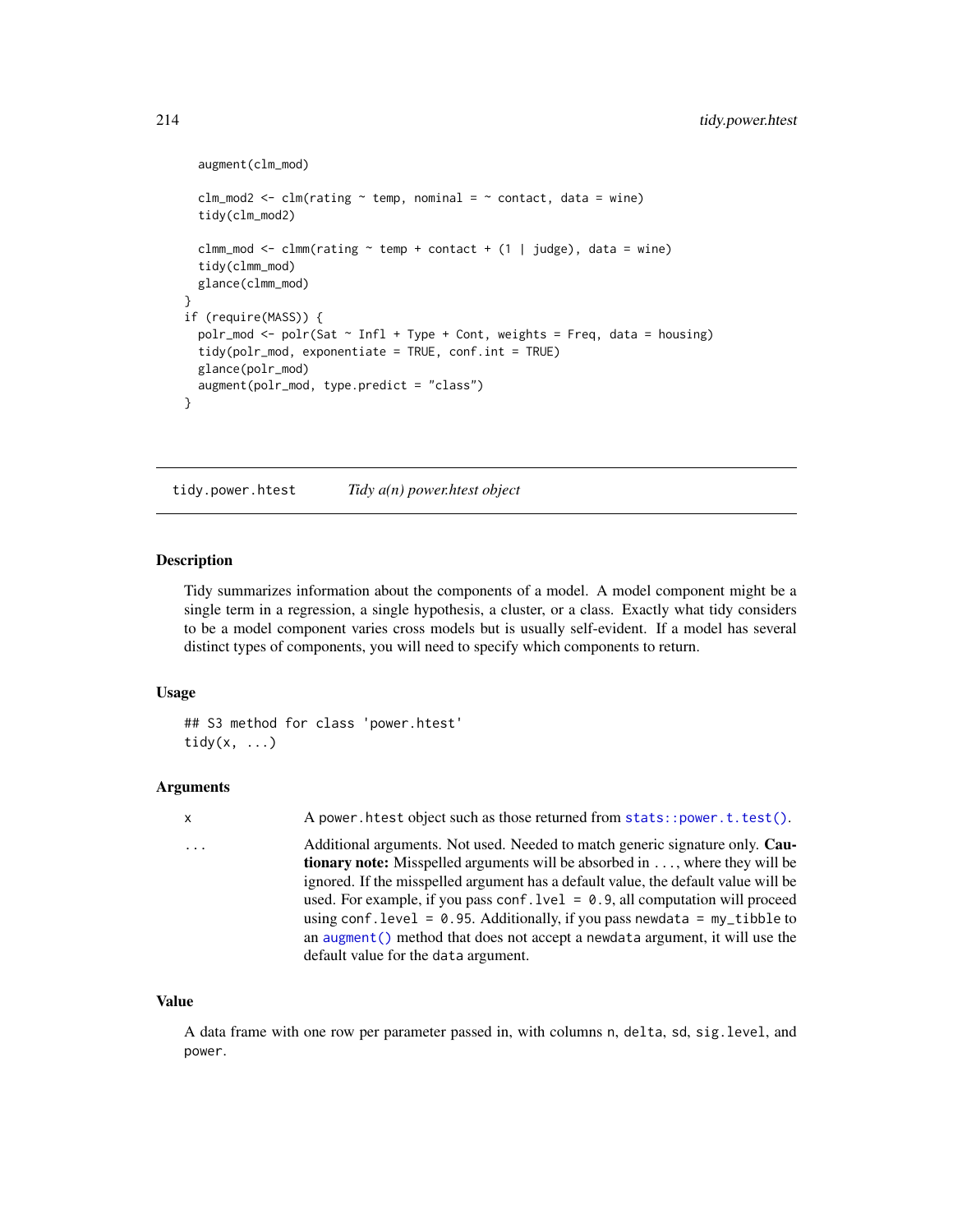# tidy.prcomp 215

# See Also

[stats::power.t.test\(\)](#page-0-0) Other htest tidiers: [augment.htest](#page-17-0), [tidy.htest](#page-175-0), [tidy.pairwise.htest](#page-205-0)

# Examples

```
ptt \leq power.t.test(n = 2:30, delta = 1)
tidy(ptt)
library(ggplot2)
ggplot(tidy(ptt), aes(n, power)) +
  geom_line()
```
tidy.prcomp *Tidy a(n) prcomp object*

## Description

Tidy summarizes information about the components of a model. A model component might be a single term in a regression, a single hypothesis, a cluster, or a class. Exactly what tidy considers to be a model component varies cross models but is usually self-evident. If a model has several distinct types of components, you will need to specify which components to return.

# Usage

## S3 method for class 'prcomp' tidy(x, matrix =  $"u", ...$ )

# Arguments

| X      | A preomp object returned by stats::preomp().                                                                                                                                                                                                                                                                                                                                                                                                                                                                                                                 |
|--------|--------------------------------------------------------------------------------------------------------------------------------------------------------------------------------------------------------------------------------------------------------------------------------------------------------------------------------------------------------------------------------------------------------------------------------------------------------------------------------------------------------------------------------------------------------------|
| matrix | Character specifying which component of the PCA should be tidied.                                                                                                                                                                                                                                                                                                                                                                                                                                                                                            |
|        | • "u", "samples", or "x": returns information about the map from the origi-<br>nal space into principle components space.<br>• "v", "rotation", or "variables": returns information about the map<br>from principle components space back into the original space.                                                                                                                                                                                                                                                                                           |
|        | • "d" or "pcs": returns information about the eigenvalues will return infor-<br>mation about                                                                                                                                                                                                                                                                                                                                                                                                                                                                 |
| .      | Additional arguments. Not used. Needed to match generic signature only. Cau-<br><b>tionary note:</b> Misspelled arguments will be absorbed in , where they will be<br>ignored. If the misspelled argument has a default value, the default value will be<br>used. For example, if you pass conf. $1$ ve $1 = 0.9$ , all computation will proceed<br>using conf.level = $0.95$ . Additionally, if you pass newdata = $my$ _tibble to<br>an augment () method that does not accept a newdata argument, it will use the<br>default value for the data argument. |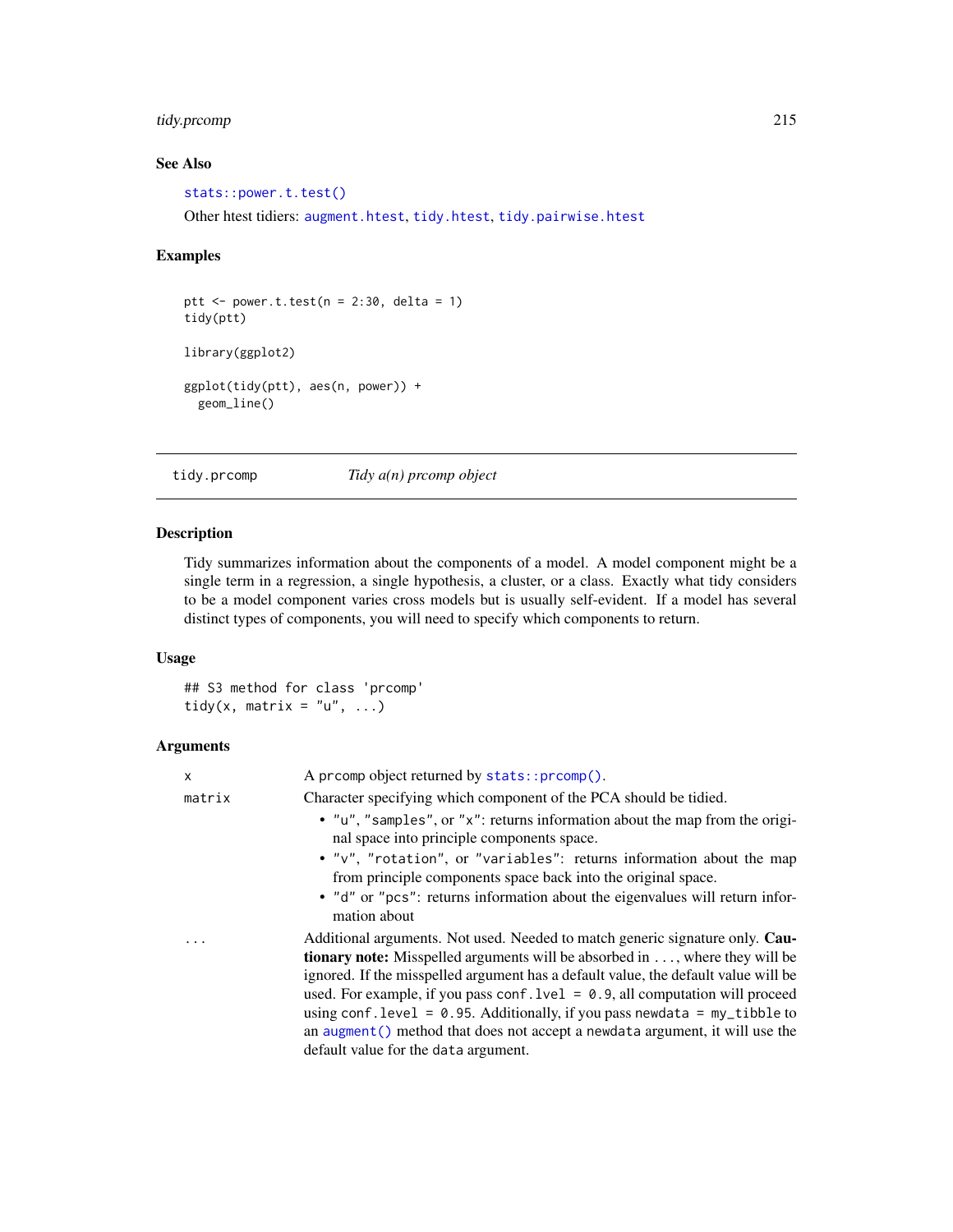## Details

See https://stats.stackexchange.com/questions/134282/relationship-between-svd-and-pca-how-to-usesvd-to-perform-pca for information on how to interpret the various tidied matrices. Note that SVD is only equivalent to PCA on centered data.

# Value

A [tibble::tibble](#page-0-0) with columns depending on the component of PCA being tidied.

If matrix is "u", "samples", or " $x$ " each row in the tidied output corresponds to the original data in PCA space. The columns are:

| row   | ID of the original observation ( <i>i.e.</i> rowname from original data).                                                       |
|-------|---------------------------------------------------------------------------------------------------------------------------------|
| PC.   | Integer indicating a principle component.                                                                                       |
| value | The score of the observation for that particular principle component. That is, the<br>location of the observation in PCA space. |

If matrix is "v", "rotation", or "variables", each row in the tidied ouput corresponds to information about the principle components in the original space. The columns are:

| row   | The variable labels (colnames) of the data set on which PCA was performed      |
|-------|--------------------------------------------------------------------------------|
| PC.   | An integer vector indicating the principal component                           |
| value | The value of the eigenvector (axis score) on the indicated principal component |

If matrix is "d" or "pcs", the columns are:

| РC         | An integer vector indicating the principal component |
|------------|------------------------------------------------------|
| std.dev    | Standard deviation explained by this PC              |
| percent    | Percentage of variation explained                    |
| cumulative | Cumulative percentage of variation explained         |

## See Also

[stats::prcomp\(\)](#page-0-0), [svd\\_tidiers](#page-242-0)

Other svd tidiers: [augment.prcomp](#page-35-0), [tidy\\_irlba](#page-239-0), [tidy\\_svd](#page-242-1)

```
pc <- prcomp(USArrests, scale = TRUE)
# information about rotation
tidy(pc)
# information about samples (states)
tidy(pc, "samples")
# information about PCs
tidy(pc, "pcs")
```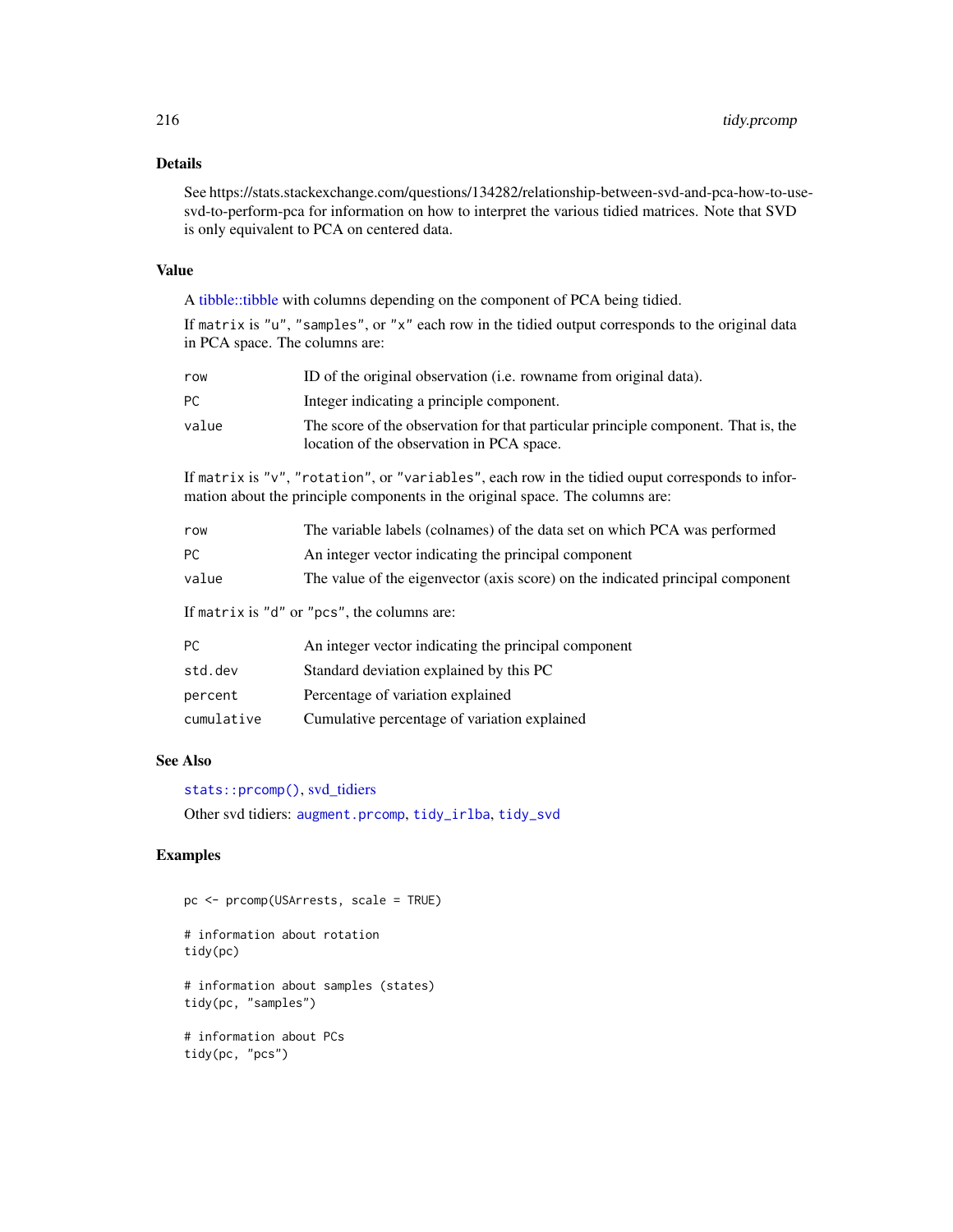```
# state map
library(dplyr)
library(ggplot2)
pc %>%
  tidy(matrix = "samples") %>%
  mutate(region = tolower(row)) %>%
  inner_join(map_data("state"), by = "region") %>%
  ggplot(aes(long, lat, group = group, fill = value)) +geom_polygon() +
  facet_wrap(~ PC) +
  theme_void() +
  ggtitle("Principal components of arrest data")
au <- augment(pc, data = USArrests)
au
ggplot(au, aes(.fittedPC1, .fittedPC2)) +
  geom_point() +
  geom_text(aes(label = .rownames), vjust = 1, hjust = 1)
```
<span id="page-216-0"></span>tidy.pyears *Tidy a(n) pyears object*

#### Description

Tidy summarizes information about the components of a model. A model component might be a single term in a regression, a single hypothesis, a cluster, or a class. Exactly what tidy considers to be a model component varies cross models but is usually self-evident. If a model has several distinct types of components, you will need to specify which components to return.

#### Usage

```
## S3 method for class 'pyears'
tidy(x, \ldots)
```
#### Arguments

x A pyears object returned from survival:: pyears().

... Additional arguments. Not used. Needed to match generic signature only. Cautionary note: Misspelled arguments will be absorbed in ..., where they will be ignored. If the misspelled argument has a default value, the default value will be used. For example, if you pass conf.  $level = 0.9$ , all computation will proceed using conf.level =  $0.95$ . Additionally, if you pass newdata = my\_tibble to an [augment\(\)](#page-0-0) method that does not accept a newdata argument, it will use the default value for the data argument.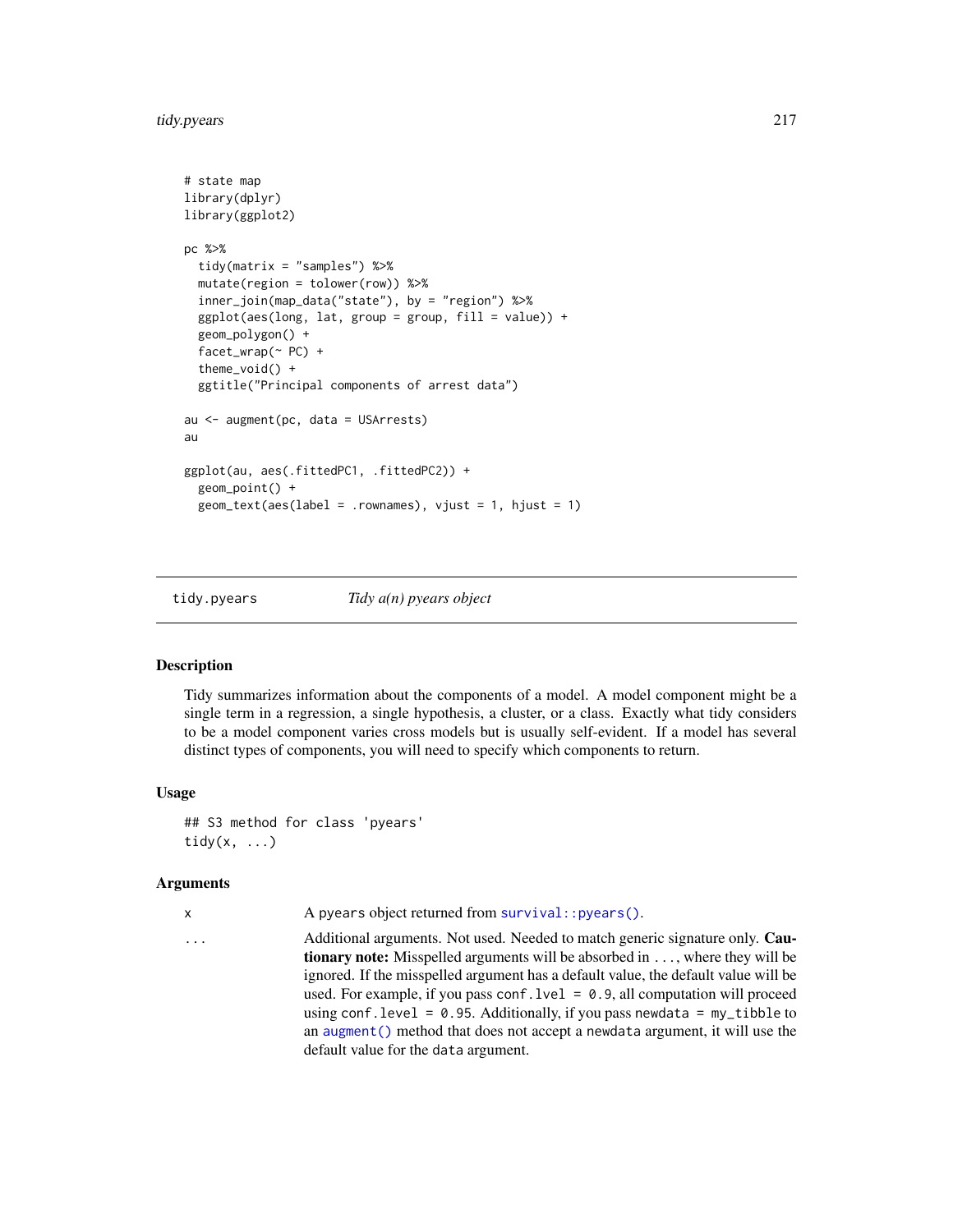# Value

A [tibble::tibble](#page-0-0) with one row for each time point and columns:

| pyears   | person-years of exposure                                                                          |
|----------|---------------------------------------------------------------------------------------------------|
| n        | number of subjects contributing time                                                              |
| event    | observed number of events                                                                         |
| expected | expected number of events (present only if a rate table term is present)                          |
|          | If the data. frame = TRUE argument is supplied to pyears, this is simply the contents of x\$data. |

# See Also

[tidy\(\)](#page-0-0), [survival::pyears\(\)](#page-0-0)

Other pyears tidiers: [glance.pyears](#page-97-0)

```
augment.coxphaugment.survregglance.aaregglance.cchglance.coxph,
glance.pyearsglance.survdiffglance.survexpglance.survfitglance.survregtidy.aareg,
tidy.cch, tidy.coxph, tidy.survdiff, tidy.survexp, tidy.survfit, tidy.survreg
```
### Examples

```
library(survival)
```

```
temp.yr <- tcut(mgus$dxyr, 55:92, labels=as.character(55:91))
temp.age <- tcut(mgus$age, 34:101, labels=as.character(34:100))
ptime <- ifelse(is.na(mgus$pctime), mgus$futime, mgus$pctime)
pstat <- ifelse(is.na(mgus$pctime), 0, 1)
pfit <- pyears(Surv(ptime/365.25, pstat) ~ temp.yr + temp.age + sex, mgus,
               data.frame=TRUE)
tidy(pfit)
glance(pfit)
# if data.frame argument is not given, different information is present in
# output
pfit2 <- pyears(Surv(ptime/365.25, pstat) ~ temp.yr + temp.age + sex, mgus)
tidy(pfit2)
glance(pfit2)
```
tidy.rcorr *Tidy a(n) rcorr object*

# Description

Tidy summarizes information about the components of a model. A model component might be a single term in a regression, a single hypothesis, a cluster, or a class. Exactly what tidy considers to be a model component varies cross models but is usually self-evident. If a model has several distinct types of components, you will need to specify which components to return.

<span id="page-217-0"></span>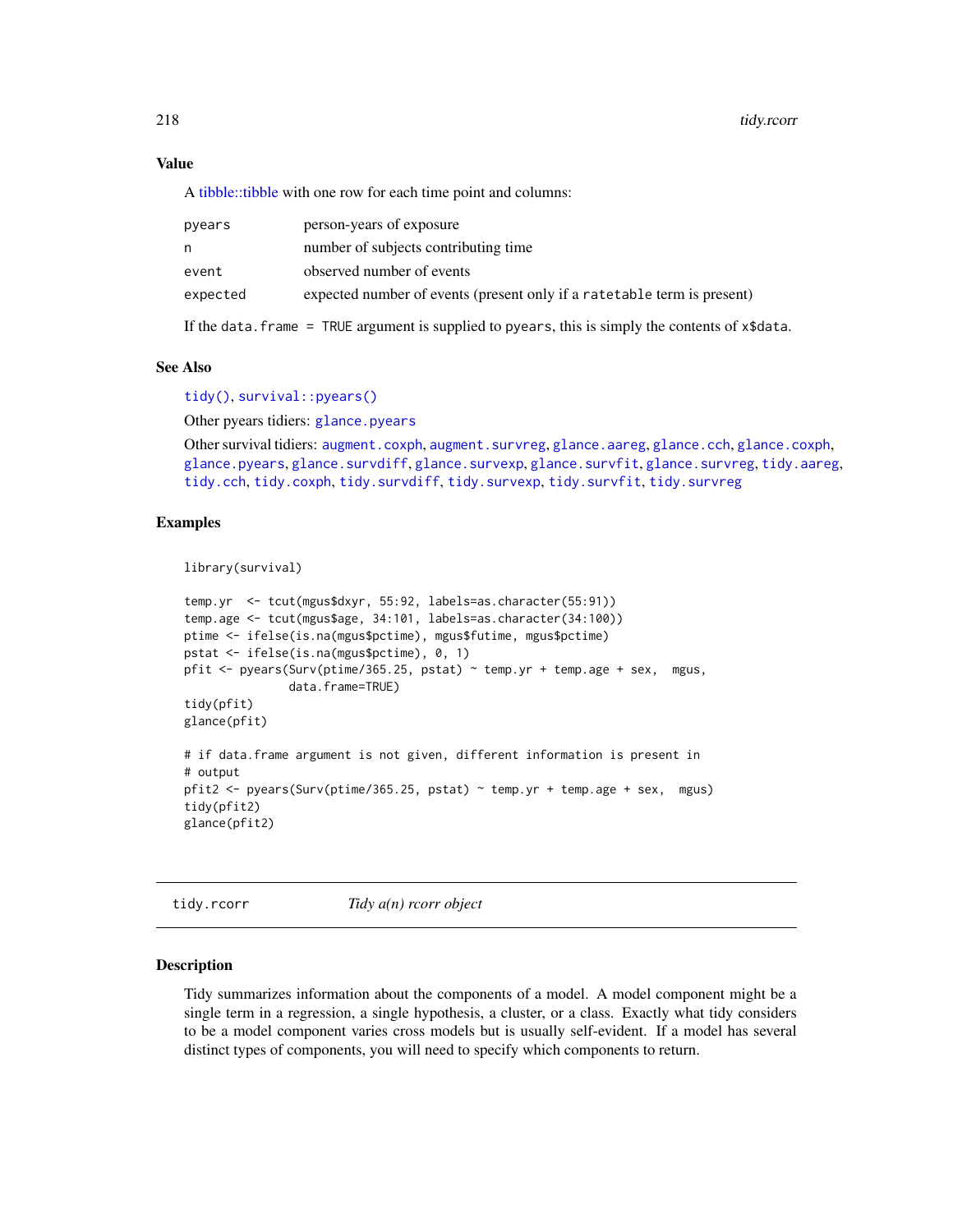#### <span id="page-218-0"></span>tidy.rcorr 219

# Usage

```
## S3 method for class 'rcorr'
tidy(x, diagonal = FALSE, ...)
```
# Arguments

| x        | An reorr object returned from Hmisc:: reorr().                                                                                                                                                                                                                                                                                                                                                                                                                                                                                                              |
|----------|-------------------------------------------------------------------------------------------------------------------------------------------------------------------------------------------------------------------------------------------------------------------------------------------------------------------------------------------------------------------------------------------------------------------------------------------------------------------------------------------------------------------------------------------------------------|
| diagonal | Logical indicating whether or not to include diagonal elements of the correlation<br>matrix, or the correlation of a column with itself. For the elements, estimate is<br>always 1 and p. value is always NA. Defaults to FALSE.                                                                                                                                                                                                                                                                                                                            |
| .        | Additional arguments. Not used. Needed to match generic signature only. Cau-<br><b>tionary note:</b> Misspelled arguments will be absorbed in , where they will be<br>ignored. If the misspelled argument has a default value, the default value will be<br>used. For example, if you pass conf. $level = 0.9$ , all computation will proceed<br>using conf. level = $0.95$ . Additionally, if you pass newdata = $my_t$ tibble to<br>an augment () method that does not accept a newdata argument, it will use the<br>default value for the data argument. |

# Details

Suppose the original data has columns A and B. In the correlation matrix from rcorr there may be entries for both the cor( $(A, B)$  and cor( $B, A$ ). Only one of these pairs will ever be present in the tidy output.

#### Value

A [tibble::tibble](#page-0-0) with one row for each unique pair of columns in the correlatin matrix and columns:

| column1  | Name or index of the first column being described      |
|----------|--------------------------------------------------------|
| column2  | Name or index of the second column being described     |
| estimate | Estimate of Pearson's r or Spearman's rho              |
| n        | Number of observations used to compute the correlation |
| p.value  | P-value of correlation                                 |

# See Also

[tidy\(\)](#page-0-0), [Hmisc::rcorr\(\)](#page-0-0)

# Examples

```
if (requireNamespace("Hmisc", quietly = TRUE)) {
   library(Hmisc)
   mat <- replicate(52, rnorm(100))
   # add some NAs
   mat[sample(length(mat), 2000)] <- NA
```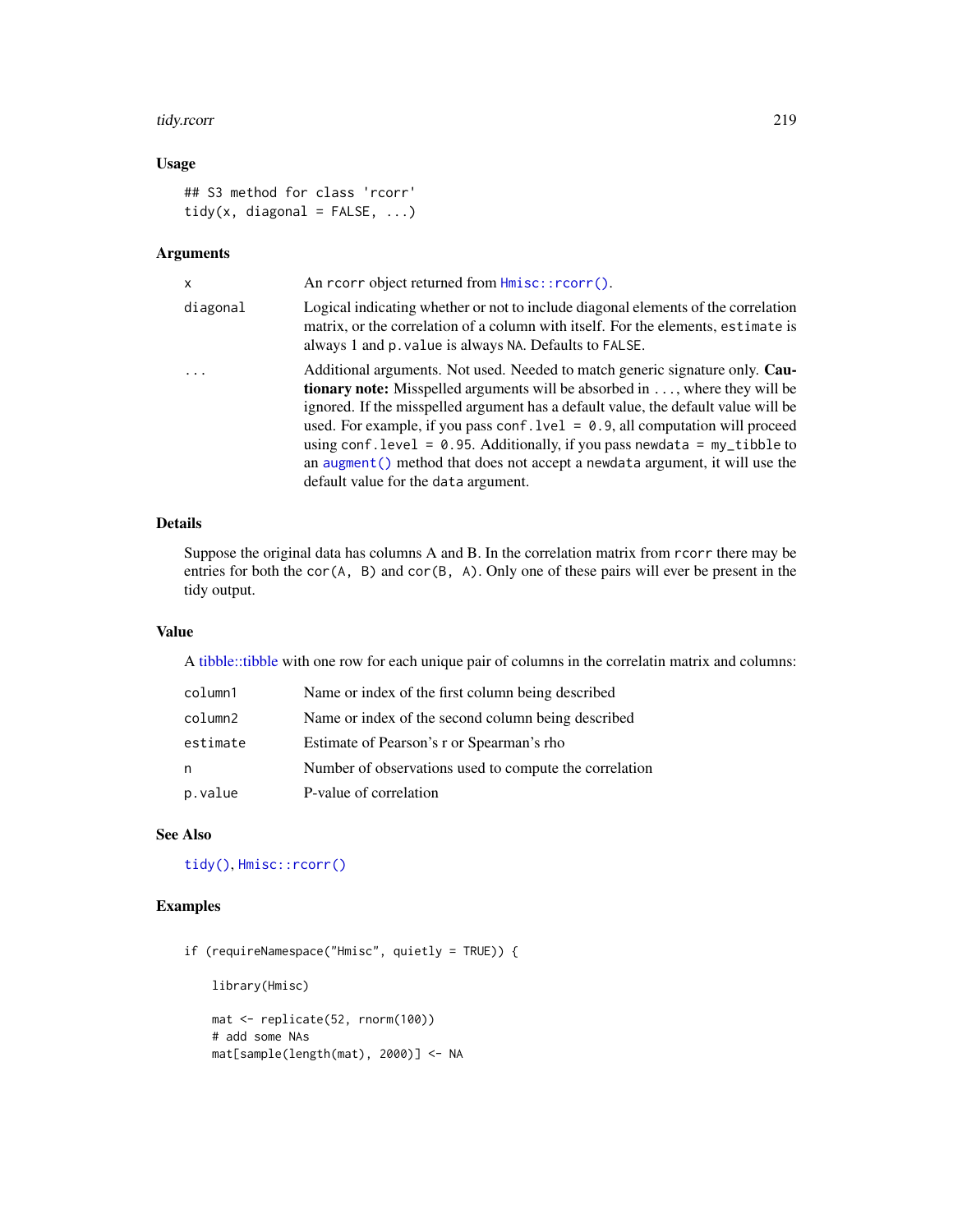```
# also column names
colnames(mat) <- c(LETTERS, letters)
rc <- rcorr(mat)
td \leftarrow tidy(rc)td
library(ggplot2)
ggplot(td, aes(p.value)) +
    geom_histogram(binwidth = .1)
ggplot(td, aes(estimate, p.value)) +
    geom_point() +
    scale_y_log10()
```
tidy.ridgelm *Tidy a(n) ridgelm object*

#### Description

}

Tidy summarizes information about the components of a model. A model component might be a single term in a regression, a single hypothesis, a cluster, or a class. Exactly what tidy considers to be a model component varies cross models but is usually self-evident. If a model has several distinct types of components, you will need to specify which components to return.

#### Usage

```
## S3 method for class 'ridgelm'
tidy(x, \ldots)
```
#### Arguments

| . . |  |  |  |  |
|-----|--|--|--|--|
|     |  |  |  |  |
|     |  |  |  |  |
|     |  |  |  |  |
|     |  |  |  |  |
|     |  |  |  |  |
|     |  |  |  |  |

x A ridgelm object returned from [MASS::lm.ridge\(\)](#page-0-0).

Additional arguments. Not used. Needed to match generic signature only. Cautionary note: Misspelled arguments will be absorbed in ..., where they will be ignored. If the misspelled argument has a default value, the default value will be used. For example, if you pass conf.  $level = 0.9$ , all computation will proceed using conf.level = 0.95. Additionally, if you pass newdata = my\_tibble to an [augment\(\)](#page-0-0) method that does not accept a newdata argument, it will use the default value for the data argument.

#### Value

A [tibble::tibble](#page-0-0) with one row for each combination of lambda and a term in the formula, with columns:

<span id="page-219-0"></span>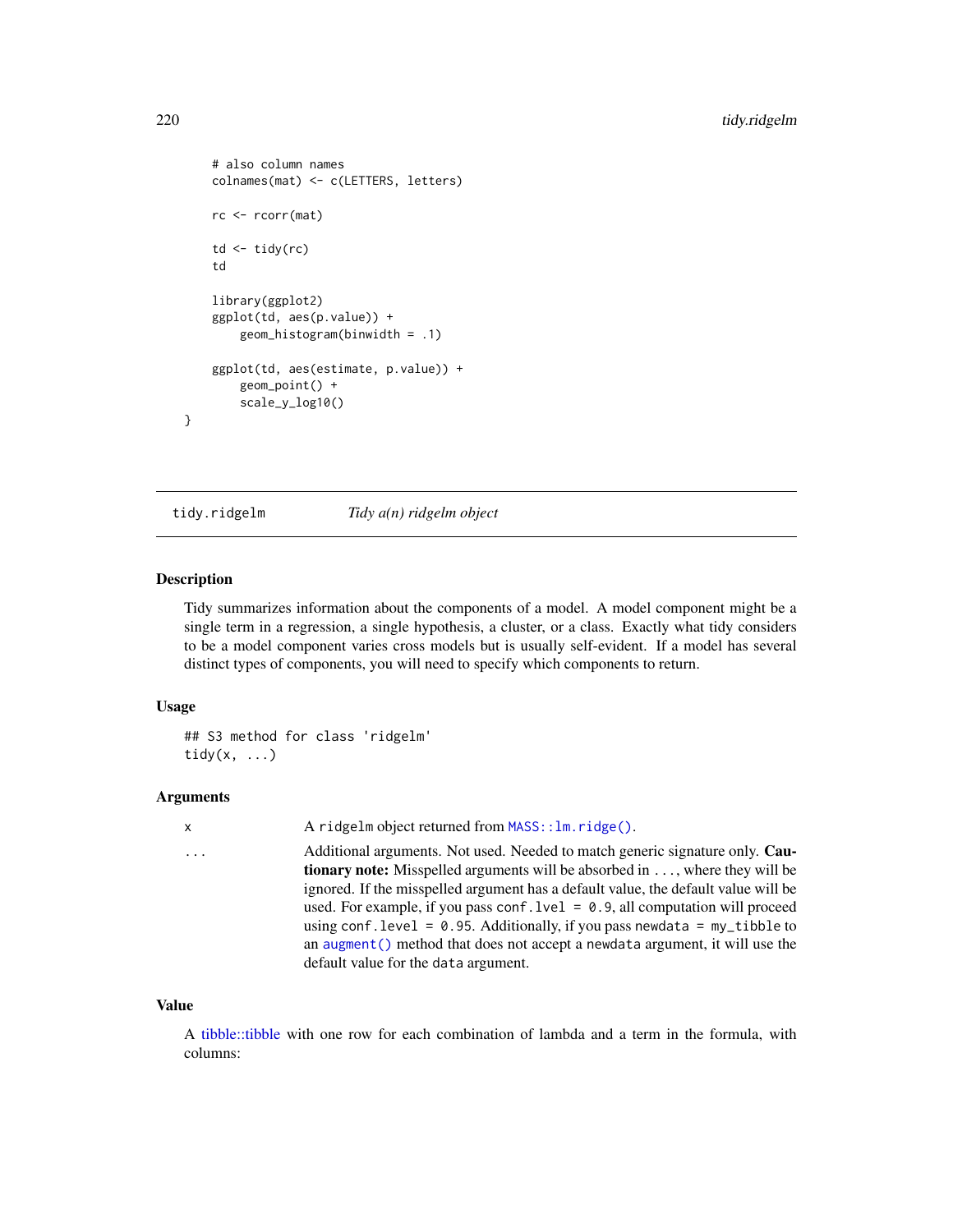#### <span id="page-220-0"></span>tidy.rlm 221

| lambda   | choice of lambda                                       |
|----------|--------------------------------------------------------|
| GCV      | generalized cross validation value for this lambda     |
| term     | the term in the ridge regression model being estimated |
| estimate | estimate of scaled coefficient using this lambda       |
| scale    | Scaling factor of estimated coefficient                |

# See Also

[tidy\(\)](#page-0-0), [MASS::lm.ridge\(\)](#page-0-0)

Other ridgelm tidiers: [glance.ridgelm](#page-98-0)

# Examples

```
names(longley)[1] <- "y"
fit1 <- MASS::lm.ridge(y ~ ., longley)
tidy(fit1)
fit2 <- MASS::lm.ridge(y ~ ~ ., longley, lambda = seq(0.001, .05, .001))td2 <- tidy(fit2)
g2 <- glance(fit2)
# coefficient plot
library(ggplot2)
ggplot(td2, aes(lambda, estimate, color = term)) +
  geom_line()
# GCV plot
ggplot(td2, aes(lambda, GCV)) +
  geom_line()
# add line for the GCV minimizing estimate
ggplot(td2, aes(lambda, GCV)) +
  geom_line() +
  geom_vline(xintercept = g2$lambdaGCV, col = "red", lty = 2)
```
# tidy.rlm *Tidy a(n) rlm object*

# Description

This method wraps [tidy.lm\(\)](#page-185-0).

# Usage

## S3 method for class 'rlm' tidy(x, ...)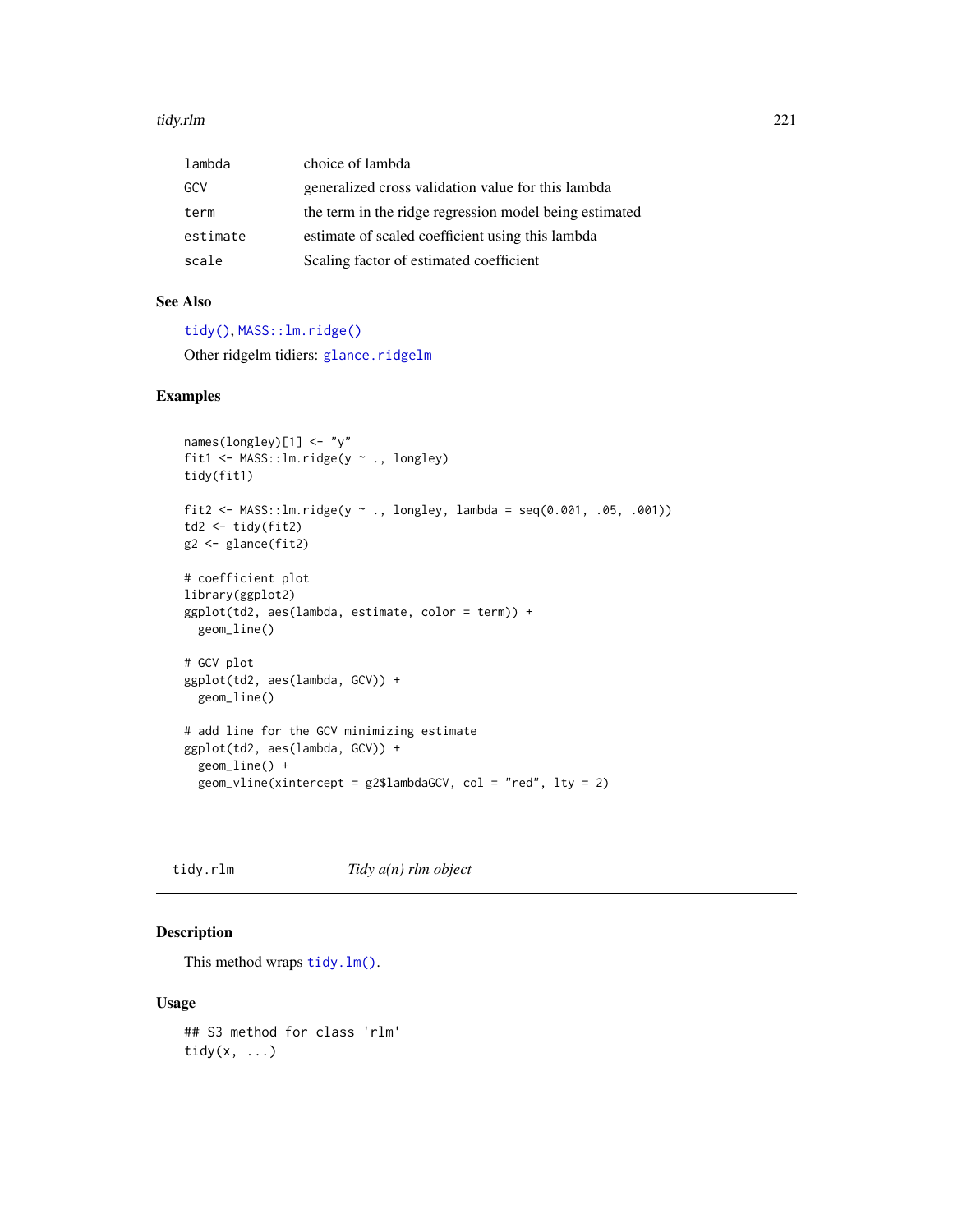# <span id="page-221-0"></span>Arguments

| $\mathsf{x}$ | An rlm object returned by MASS:: rlm().                                                                                                                                                                                                    |
|--------------|--------------------------------------------------------------------------------------------------------------------------------------------------------------------------------------------------------------------------------------------|
| $\cdot$      | Arguments passed on to tidy. Im                                                                                                                                                                                                            |
|              | $x$ An lm object created by stats:: $lm()$ .                                                                                                                                                                                               |
|              | <b>confinit</b> Logical indicating whether or not to include a confidence interval in<br>the tidied output. Defaults to FALSE.                                                                                                             |
|              | <b>conf.level</b> The confidence level to use for the confidence interval if conf. $int = TRUE$ .<br>Must be strictly greater than 0 and less than 1. Defaults to 0.95, which cor-<br>responds to a 95 percent confidence interval.        |
|              | quick Logical indiciating if the only the term and estimate columns should<br>be returned. Often useful to avoid time consuming covariance and standard<br>error calculations. Defaults to FALSE.                                          |
|              | <b>exponentiate</b> Logical indicating whether or not to exponentiate the the coeffi-<br>cient estimates. This is typical for logistic and multinomial regressions, but<br>a bad idea if there is no log or logit link. Defaults to FALSE. |
|              |                                                                                                                                                                                                                                            |

# Details

For tidiers for models from the **robust** package see tidy.  $lmRob()$  and tidy.  $glmRob()$ .

# Value

A [tibble::tibble\(\)](#page-0-0) with one row for each term in the regression. The tibble has columns:

| term      | The name of the regression term.                                                                                       |
|-----------|------------------------------------------------------------------------------------------------------------------------|
| estimate  | The estimated value of the regression term.                                                                            |
| std.error | The standard error of the regression term.                                                                             |
| statistic | The value of a statistic, almost always a T-statistic, to use in a hypothesis that<br>the regression term is non-zero. |
| p.value   | The two-sided p-value associated with the observed statistic.                                                          |
| conf.low  | The low end of a confidence interval for the regression term. Included only if<br>$conf.int = TRUE.$                   |
| conf.high | The high end of a confidence interval for the regression term. Included only if<br>$conf.int = TRUE.$                  |
|           | If the linear model is an mlm object (multiple linear model), there is an additional column:                           |

# response Which response column the coefficients correspond to (typically Y1, Y2, etc)

# See Also

[tidy\(\)](#page-0-0), [tidy.lm\(\)](#page-185-0)

[MASS::rlm\(\)](#page-0-0)

Other rlm tidiers: [augment.rlm](#page-37-0), [glance.rlm](#page-99-0)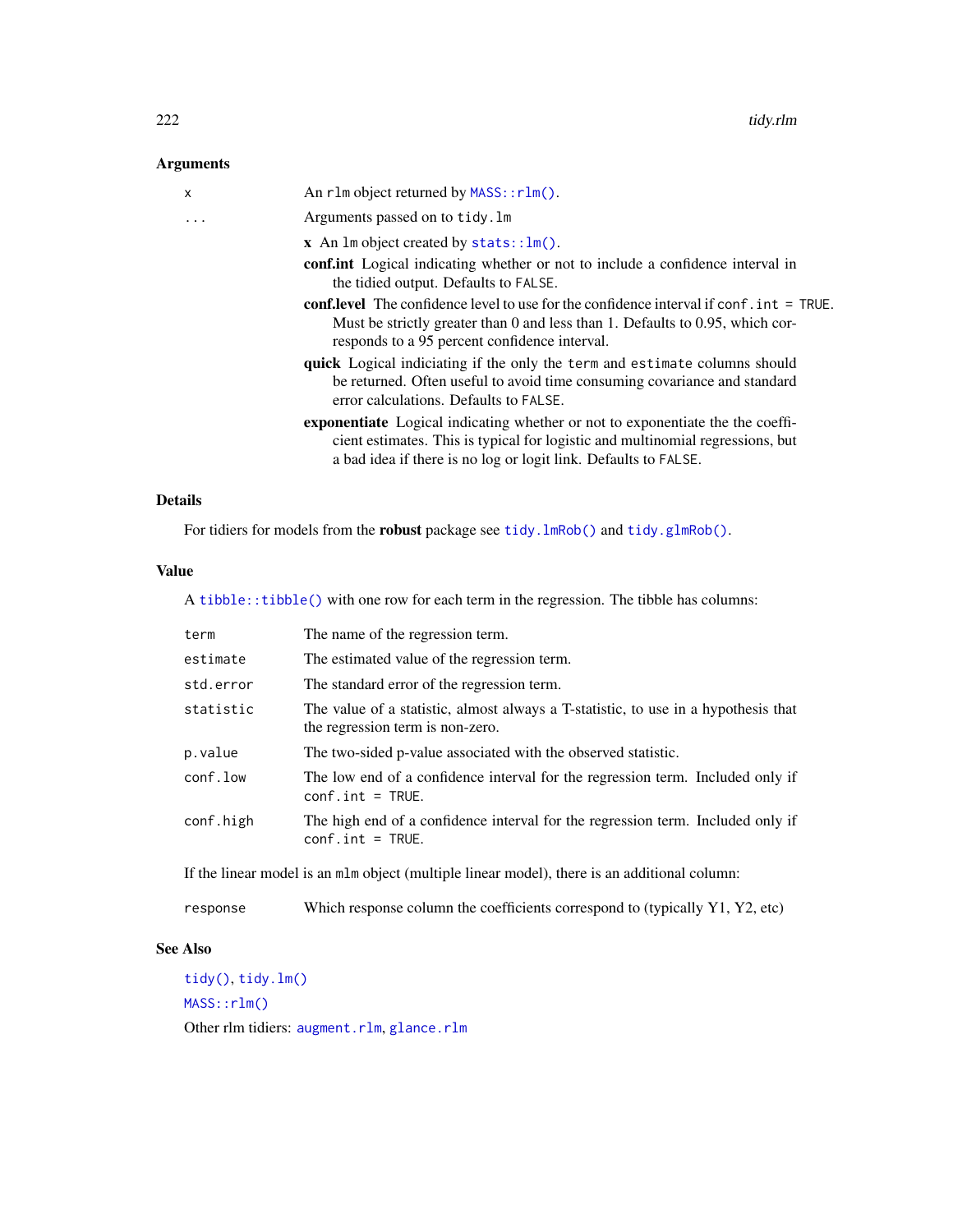<span id="page-222-0"></span>

# Description

Tidy summarizes information about the components of a model. A model component might be a single term in a regression, a single hypothesis, a cluster, or a class. Exactly what tidy considers to be a model component varies cross models but is usually self-evident. If a model has several distinct types of components, you will need to specify which components to return.

#### Usage

```
## S3 method for class 'roc'
tidy(x, \ldots)
```
# Arguments

| x        | An roc object returned from a call to $AUC$ : : roc().                                                                                                                                                                                                                                                                                                                                                                                                                                                                                                              |
|----------|---------------------------------------------------------------------------------------------------------------------------------------------------------------------------------------------------------------------------------------------------------------------------------------------------------------------------------------------------------------------------------------------------------------------------------------------------------------------------------------------------------------------------------------------------------------------|
| $\cdots$ | Additional arguments. Not used. Needed to match generic signature only. Cau-<br><b>tionary note:</b> Misspelled arguments will be absorbed in , where they will be<br>ignored. If the misspelled argument has a default value, the default value will be<br>used. For example, if you pass conf. $1$ ve $1 = 0.9$ , all computation will proceed<br>using conf. level = $\theta$ . 95. Additionally, if you pass newdata = $my$ _tibble to<br>an augment () method that does not accept a newdata argument, it will use the<br>default value for the data argument. |
|          |                                                                                                                                                                                                                                                                                                                                                                                                                                                                                                                                                                     |

# Value

A [tibble::tibble\(\)](#page-0-0) with three columns:

| cutoff | The cutoff used for classification. Observations with predicted probabilities<br>above this value were assigned class 1, and observations with predicted prob-<br>abilities below this value were assigned class 0. |
|--------|---------------------------------------------------------------------------------------------------------------------------------------------------------------------------------------------------------------------|
| tpr    | The true positive rate at the given cutoff.                                                                                                                                                                         |
| fpr    | The false positive rate at the given cutoff.                                                                                                                                                                        |

# See Also

[tidy\(\)](#page-0-0), [AUC::roc\(\)](#page-0-0)

# Examples

```
if (require("AUC", quietly = TRUE)) {
 data(churn)
 r <- roc(churn$predictions,churn$labels)
```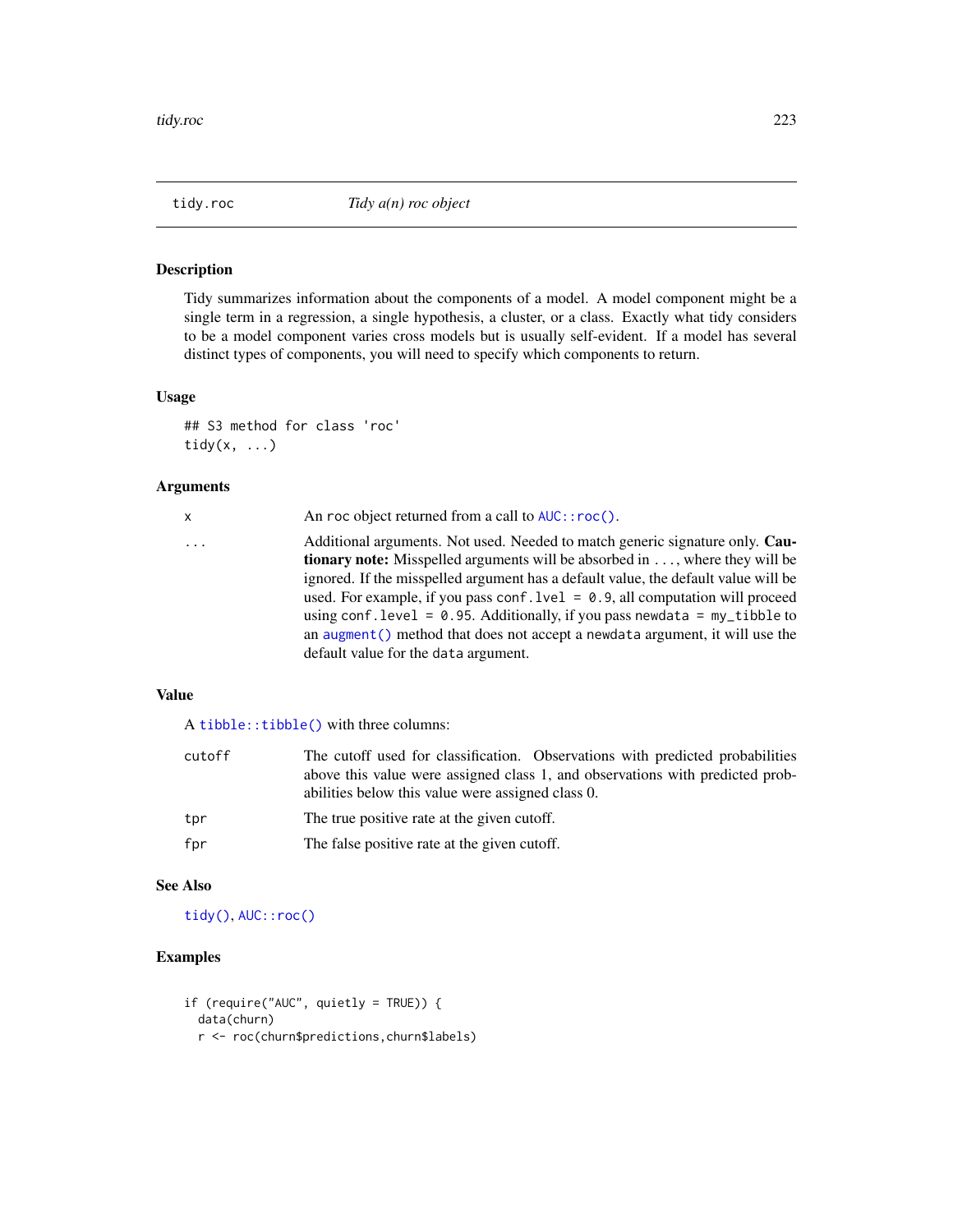```
td \leftarrow tidy(r)td
 library(ggplot2)
 ggplot(td, aes(fpr, tpr)) +
   geom_line()
 # compare the ROC curves for two prediction algorithms
 library(dplyr)
 library(tidyr)
 rocs <- churn %>%
   gather(algorithm, value, -labels) %>%
   nest(-algorithm) %>%
   mutate(tidy_roc = purrr::map(data, ~tidy(roc(.x$value, .x$labels)))) %>%
   unnest(tidy_roc)
 ggplot(rocs, aes(fpr, tpr, color = algorithm)) +
   geom_line()
}
```
<span id="page-223-0"></span>tidy.rq *Tidy a(n) rq object*

# Description

Tidy summarizes information about the components of a model. A model component might be a single term in a regression, a single hypothesis, a cluster, or a class. Exactly what tidy considers to be a model component varies cross models but is usually self-evident. If a model has several distinct types of components, you will need to specify which components to return.

# Usage

```
## S3 method for class 'rq'
tidy(x, se.type = "rank", conf.int = TRUE,conf. level = 0.95, ...
```
# Arguments

| x        | An rg object returned from quantreg: $\text{rq}()$ .                                                                                      |
|----------|-------------------------------------------------------------------------------------------------------------------------------------------|
| se.type  | Character specifying the method to use to calculate standard errors. Passed to<br>quantreg::summary.rq() se argument. Defaults to "rank". |
| conf.int | Logical indicating whether or not to include a confidence interval in the tidied<br>output. Defaults to FALSE.                            |

<span id="page-223-1"></span>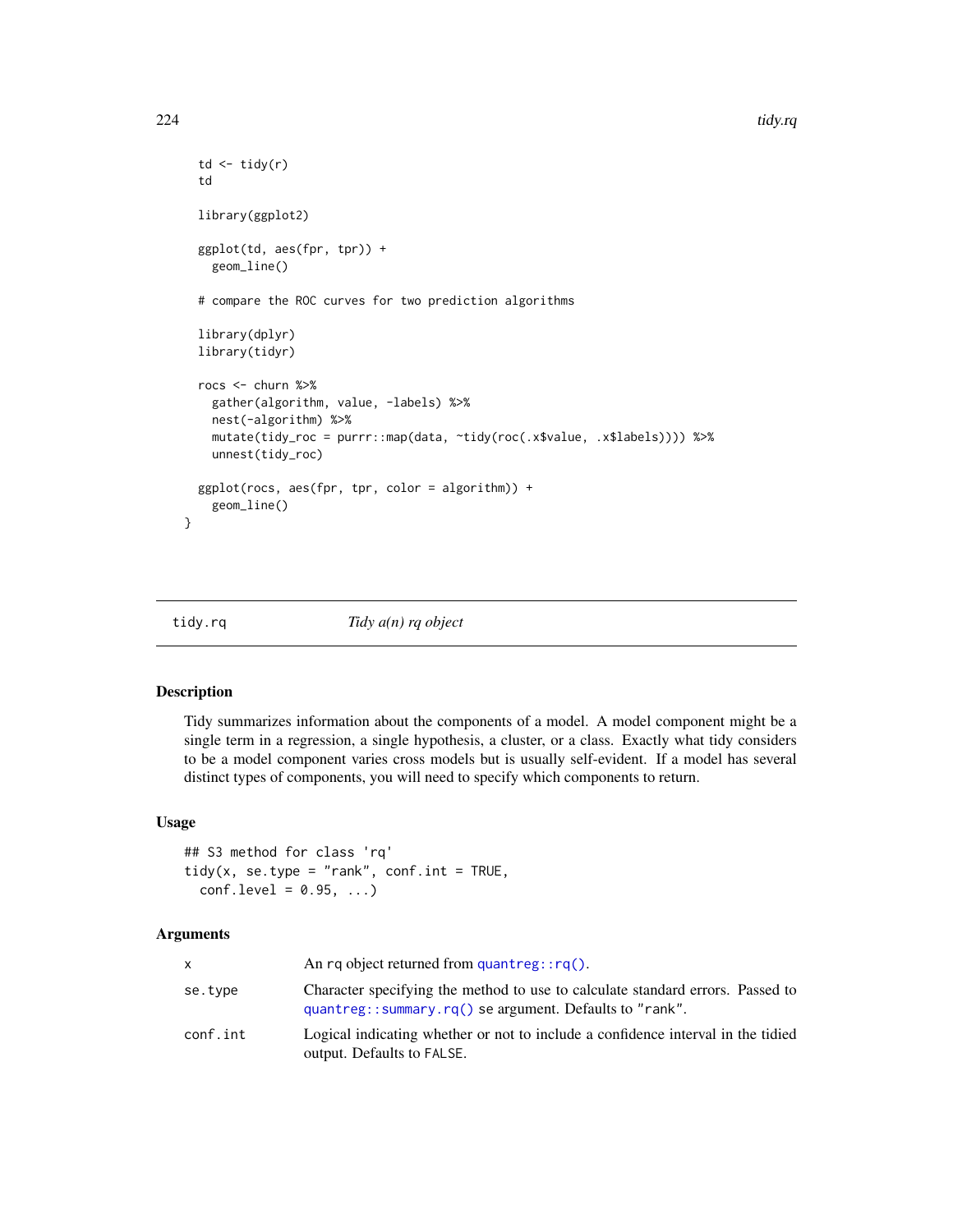#### <span id="page-224-1"></span>tidy.rqs 225

| conf.level              | The confidence level to use for the confidence interval if $\text{conf. int} = \text{TRUE}$ . |
|-------------------------|-----------------------------------------------------------------------------------------------|
|                         | Must be strictly greater than 0 and less than 1. Defaults to 0.95, which corre-               |
|                         | sponds to a 95 percent confidence interval.                                                   |
| $\cdot$ $\cdot$ $\cdot$ | Additional arguments passed to quantreg:: $summary.rq()$ .                                    |
|                         |                                                                                               |

# Details

If se.type = "rank" confidence intervals are calculated by summary.rq. When only a single predictor is included in the model, no confidence intervals are calculated and the confidence limits are set to NA.

# Value

A [tibble::tibble\(\)](#page-0-0) with one row for each term in the regression. The tibble has columns:

| term      | The name of the regression term.                                                                                       |
|-----------|------------------------------------------------------------------------------------------------------------------------|
| estimate  | The estimated value of the regression term.                                                                            |
| std.error | The standard error of the regression term.                                                                             |
| statistic | The value of a statistic, almost always a T-statistic, to use in a hypothesis that<br>the regression term is non-zero. |
| p.value   | The two-sided p-value associated with the observed statistic.                                                          |
| conf.low  | The low end of a confidence interval for the regression term. Included only if<br>$conf.int = TRUE.$                   |
| conf.high | The high end of a confidence interval for the regression term. Included only if<br>$conf.int = TRUE.$                  |

# See Also

[tidy\(\)](#page-0-0), [quantreg::rq\(\)](#page-0-0)

Other quantreg tidiers: [augment.nlrq](#page-30-0), [augment.rqs](#page-40-0), [augment.rq](#page-38-0), [glance.nlrq](#page-92-0), [glance.rq](#page-101-0), [tidy.nlrq](#page-200-0), [tidy.rqs](#page-224-0)

```
tidy.rqs Tidy a(n) rqs object
```
#### Description

Tidy summarizes information about the components of a model. A model component might be a single term in a regression, a single hypothesis, a cluster, or a class. Exactly what tidy considers to be a model component varies cross models but is usually self-evident. If a model has several distinct types of components, you will need to specify which components to return.

### Usage

```
## S3 method for class 'rqs'
tidy(x, se.type = "rank", conf.int = TRUE,conf. level = 0.95, ...
```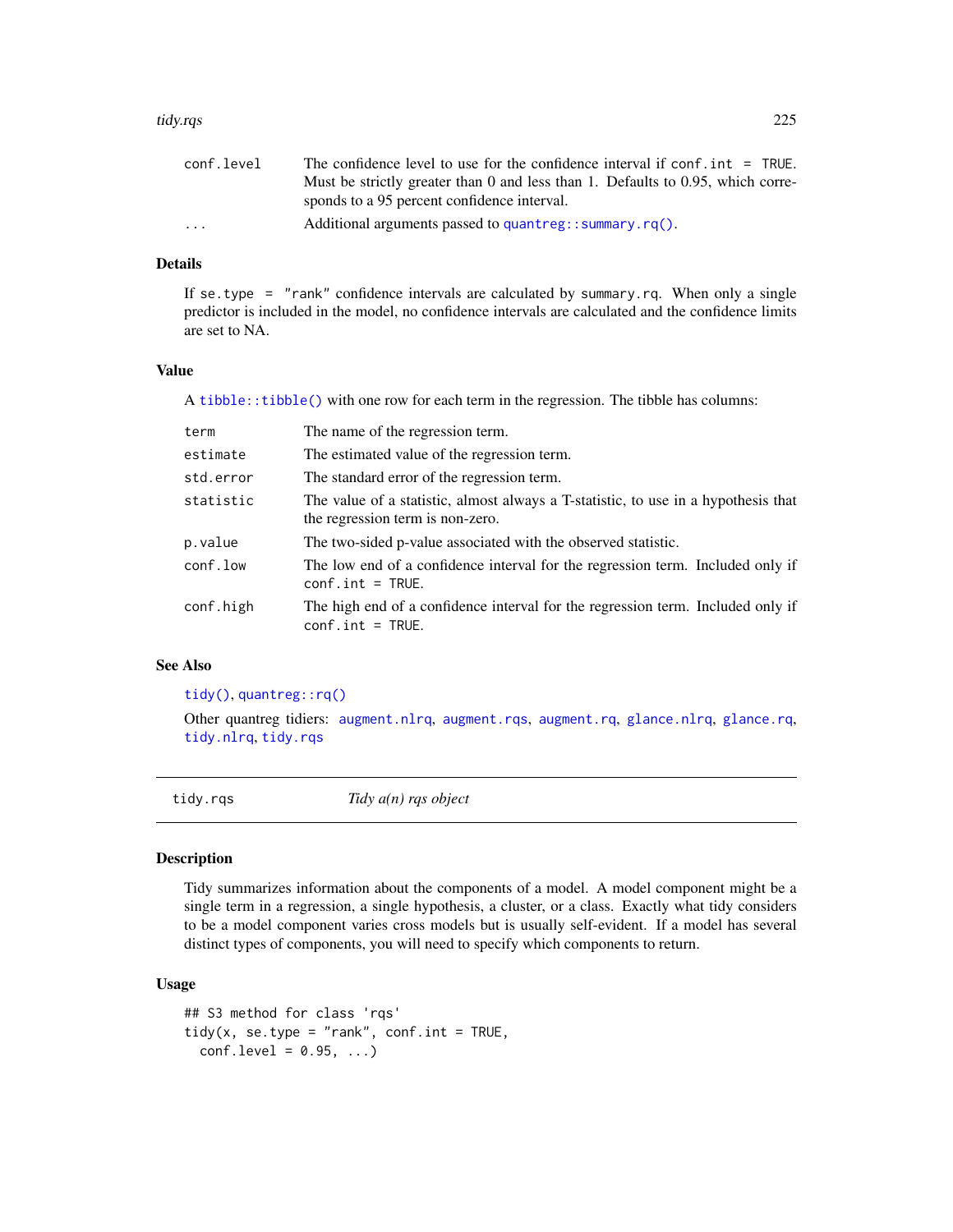# <span id="page-225-0"></span>Arguments

| $\mathsf{x}$ | An rqs object returned from quantreg::rq().                                                                                                                                                                       |
|--------------|-------------------------------------------------------------------------------------------------------------------------------------------------------------------------------------------------------------------|
| se.type      | Character specifying the method to use to calculate standard errors. Passed to<br>quantreg::summary.rq() se argument. Defaults to "rank".                                                                         |
| conf.int     | Logical indicating whether or not to include a confidence interval in the tidied<br>output. Defaults to FALSE.                                                                                                    |
| conf.level   | The confidence level to use for the confidence interval if conf. $int = TRUE$ .<br>Must be strictly greater than 0 and less than 1. Defaults to 0.95, which corre-<br>sponds to a 95 percent confidence interval. |
|              | Additional arguments passed to quantreg::summary.rgs()                                                                                                                                                            |

# Details

If se.type = "rank" confidence intervals are calculated by summary.rq. When only a single predictor is included in the model, no confidence intervals are calculated and the confidence limits are set to NA.

### Value

A [tibble::tibble\(\)](#page-0-0) with one row for each term in the regression. The tibble has columns:

| term      | The name of the regression term.                                                                                       |
|-----------|------------------------------------------------------------------------------------------------------------------------|
| estimate  | The estimated value of the regression term.                                                                            |
| std.error | The standard error of the regression term.                                                                             |
| statistic | The value of a statistic, almost always a T-statistic, to use in a hypothesis that<br>the regression term is non-zero. |
| p.value   | The two-sided p-value associated with the observed statistic.                                                          |
| conf.low  | The low end of a confidence interval for the regression term. Included only if<br>$conf.int = TRUE.$                   |
| conf.high | The high end of a confidence interval for the regression term. Included only if<br>$conf.int = TRUE.$                  |

An additional quantile column indicating with quantile the coefficient corresponds to.

### See Also

# [tidy\(\)](#page-0-0), [quantreg::rq\(\)](#page-0-0)

Other quantreg tidiers: [augment.nlrq](#page-30-0), [augment.rqs](#page-40-0), [augment.rq](#page-38-0), [glance.nlrq](#page-92-0), [glance.rq](#page-101-0), [tidy.nlrq](#page-200-0), [tidy.rq](#page-223-0)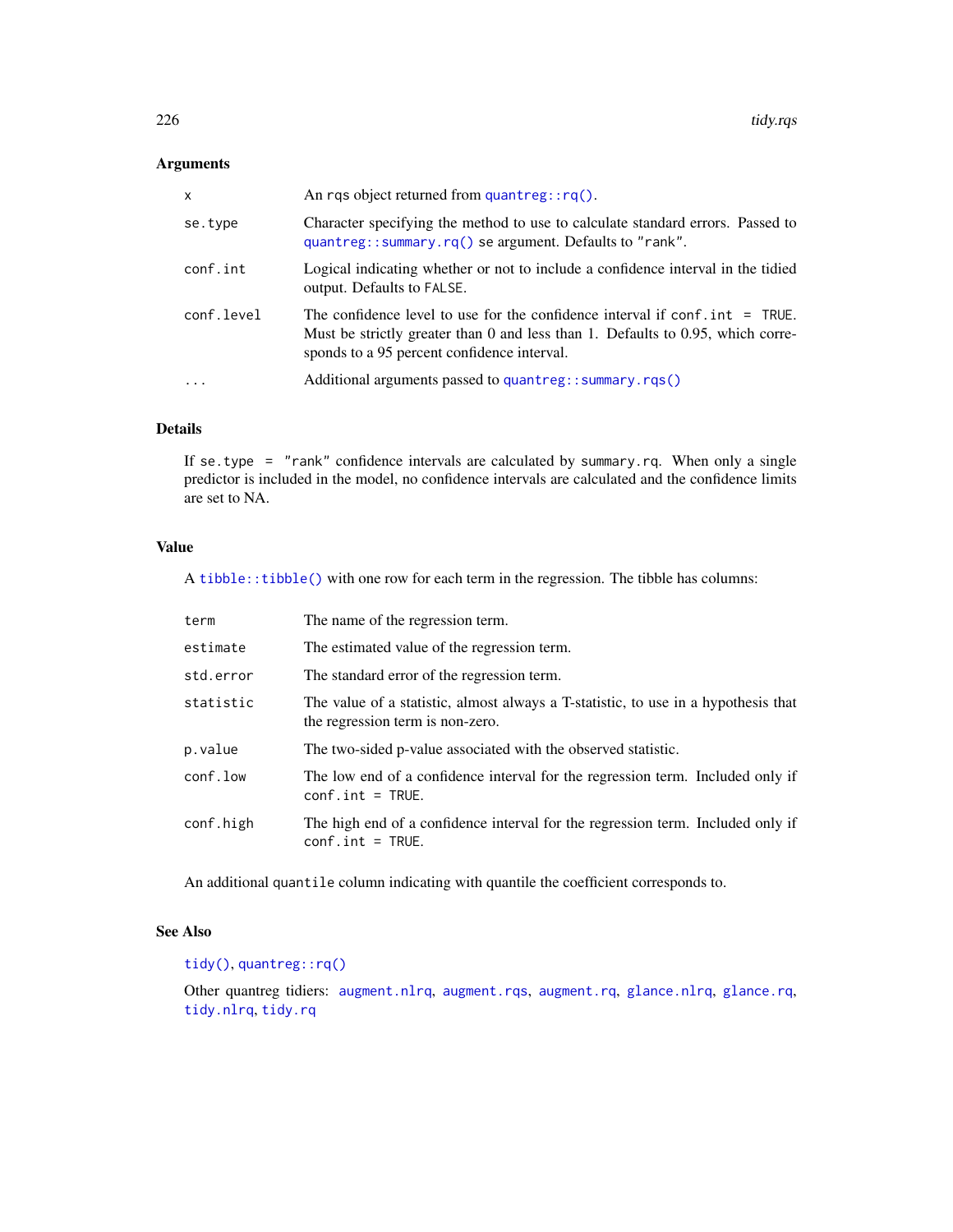<span id="page-226-1"></span><span id="page-226-0"></span>

# Description

Tidy summarizes information about the components of a model. A model component might be a single term in a regression, a single hypothesis, a cluster, or a class. Exactly what tidy considers to be a model component varies cross models but is usually self-evident. If a model has several distinct types of components, you will need to specify which components to return.

#### Usage

## S3 method for class 'spec' tidy $(x, \ldots)$ 

#### Arguments

| x | A spec object created by stats::spectrum().                                                                                                                                                                                                                                                                                                                                                                                                                                                                                                                         |
|---|---------------------------------------------------------------------------------------------------------------------------------------------------------------------------------------------------------------------------------------------------------------------------------------------------------------------------------------------------------------------------------------------------------------------------------------------------------------------------------------------------------------------------------------------------------------------|
| . | Additional arguments. Not used. Needed to match generic signature only. Cau-<br><b>tionary note:</b> Misspelled arguments will be absorbed in , where they will be<br>ignored. If the misspelled argument has a default value, the default value will be<br>used. For example, if you pass conf. $1$ ve $1 = 0.9$ , all computation will proceed<br>using conf. level = $\theta$ . 95. Additionally, if you pass newdata = $my$ -tibble to<br>an augment () method that does not accept a newdata argument, it will use the<br>default value for the data argument. |
|   |                                                                                                                                                                                                                                                                                                                                                                                                                                                                                                                                                                     |

# Value

A [tibble::tibble](#page-0-0) with two columns: freq and spec.

### See Also

[tidy\(\)](#page-0-0), [stats::spectrum\(\)](#page-0-0)

Other time series tidiers: [tidy.acf](#page-127-0), [tidy.ts](#page-235-0), [tidy.zoo](#page-238-0)

# Examples

```
spc <- spectrum(lh)
tidy(spc)
library(ggplot2)
ggplot(tidy(spc), aes(freq, spec)) +
 geom_line()
```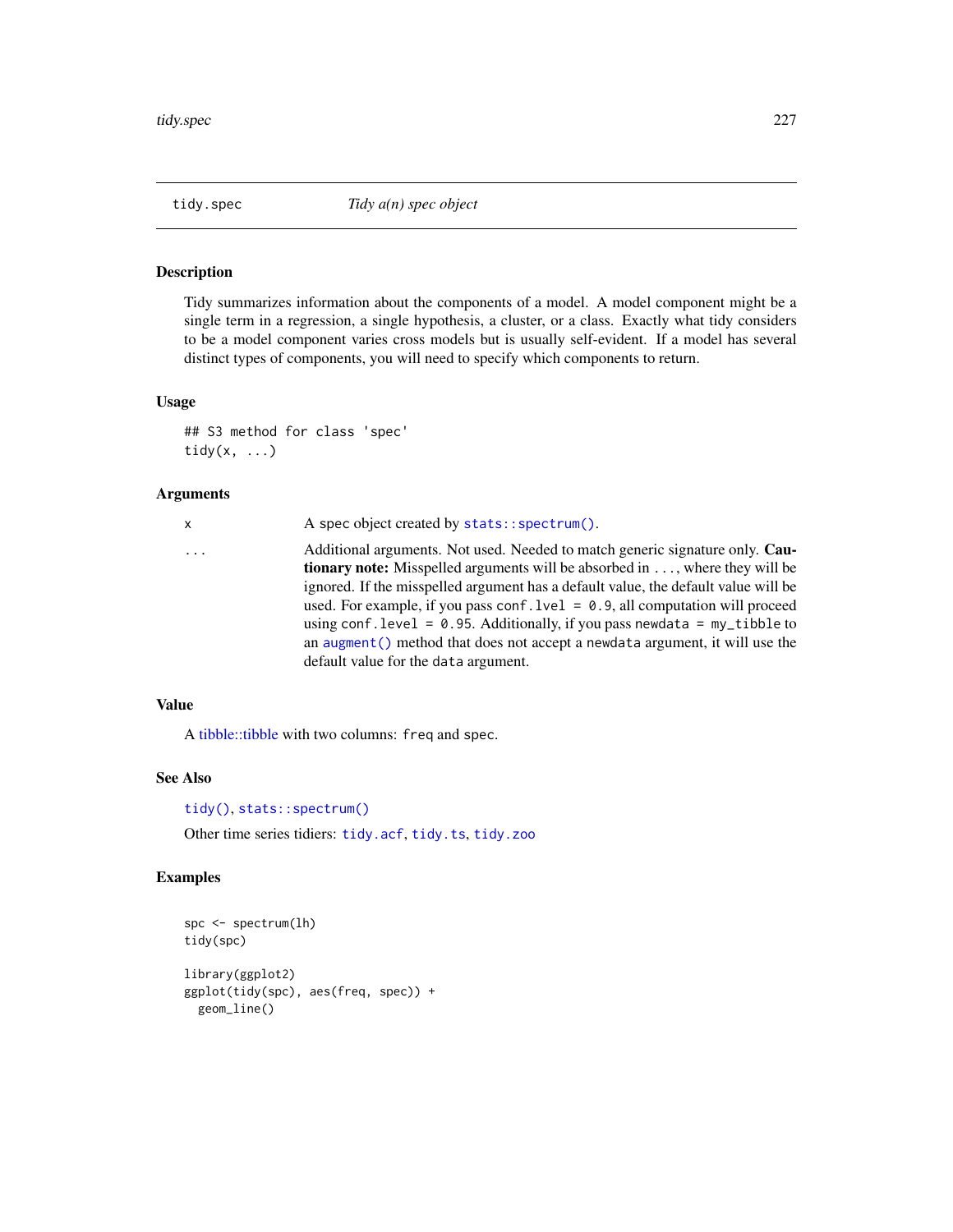<span id="page-227-0"></span>

# Description

This method wraps [tidy.lm\(\)](#page-185-0).

# Usage

## S3 method for class 'speedlm' tidy $(x, \ldots)$ 

# Arguments

| x | A speedlm object returned from speedglm: : speedlm().                                                                                                                                                                                      |
|---|--------------------------------------------------------------------------------------------------------------------------------------------------------------------------------------------------------------------------------------------|
| . | Arguments passed on to tidy. Im                                                                                                                                                                                                            |
|   | $x$ An lm object created by stats:: $lm()$ .                                                                                                                                                                                               |
|   | <b>confinit</b> Logical indicating whether or not to include a confidence interval in<br>the tidied output. Defaults to FALSE.                                                                                                             |
|   | <b>conflevel</b> The confidence level to use for the confidence interval if $\text{conf.}$ int = TRUE.<br>Must be strictly greater than 0 and less than 1. Defaults to 0.95, which cor-<br>responds to a 95 percent confidence interval.   |
|   | quick Logical indiciating if the only the term and estimate columns should<br>be returned. Often useful to avoid time consuming covariance and standard<br>error calculations. Defaults to FALSE.                                          |
|   | <b>exponentiate</b> Logical indicating whether or not to exponentiate the the coeffi-<br>cient estimates. This is typical for logistic and multinomial regressions, but<br>a bad idea if there is no log or logit link. Defaults to FALSE. |
|   |                                                                                                                                                                                                                                            |

# Value

A [tibble::tibble\(\)](#page-0-0) with one row for each term in the regression. The tibble has columns:

| term      | The name of the regression term.                                                                                       |
|-----------|------------------------------------------------------------------------------------------------------------------------|
| estimate  | The estimated value of the regression term.                                                                            |
| std.error | The standard error of the regression term.                                                                             |
| statistic | The value of a statistic, almost always a T-statistic, to use in a hypothesis that<br>the regression term is non-zero. |
| p.value   | The two-sided p-value associated with the observed statistic.                                                          |
| conf.low  | The low end of a confidence interval for the regression term. Included only if<br>$conf.int = TRUE.$                   |
| conf.high | The high end of a confidence interval for the regression term. Included only if<br>$conf.int = TRUE.$                  |
|           | If the linear model is an mlm object (multiple linear model), there is an additional column:                           |
| response  | Which response column the coefficients correspond to (typically $Y1, Y2$ , etc)                                        |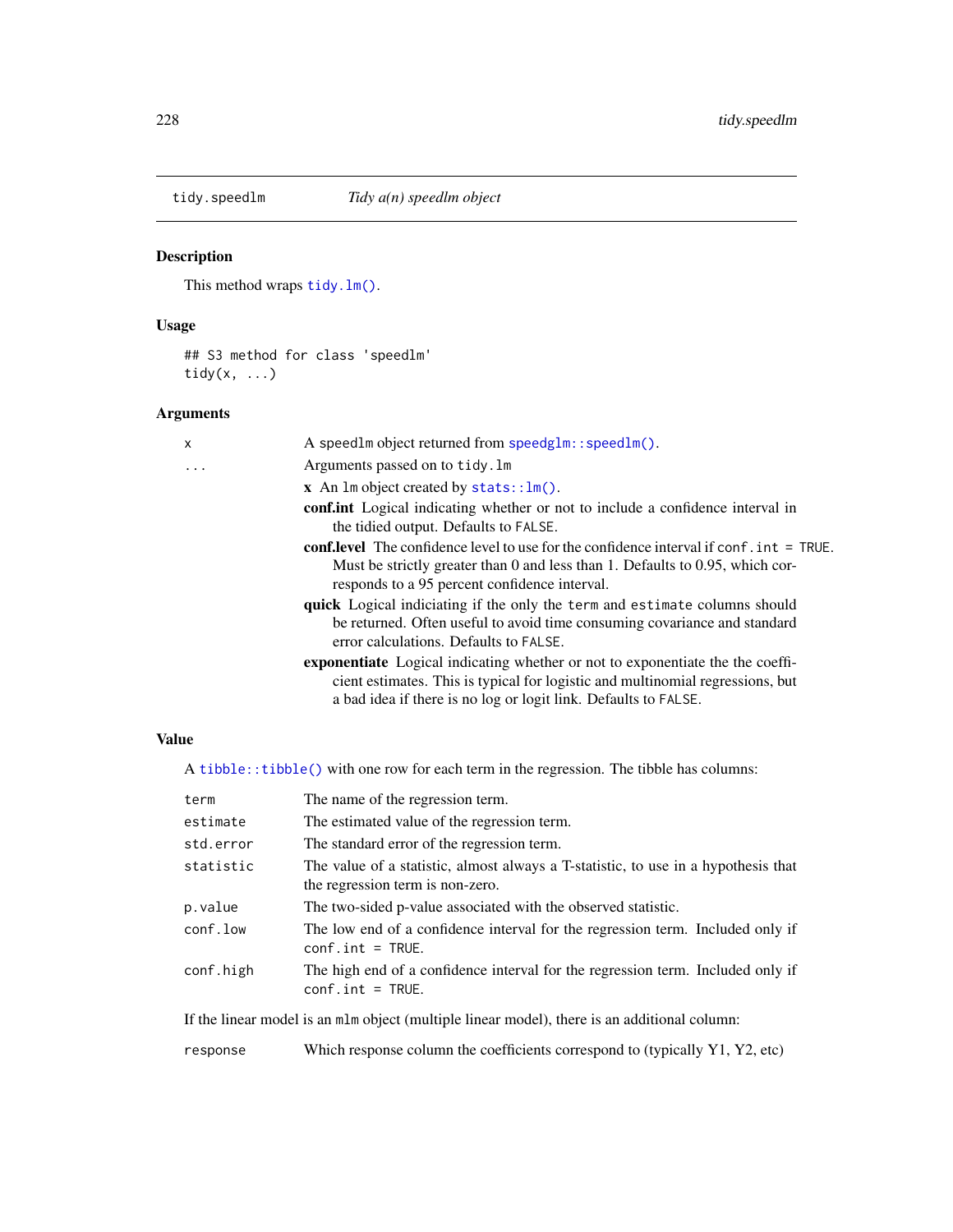<span id="page-228-0"></span>tidy.summary.glht 229

# See Also

[tidy\(\)](#page-0-0), [tidy.lm\(\)](#page-185-0)

[speedglm::speedlm\(\)](#page-0-0)

Other speedlm tidiers: [augment.speedlm](#page-44-0), [glance.speedlm](#page-103-0)

# Examples

```
mod \leq speedglm::speedlm(mpg \sim wt + qsec, data = mtcars)
tidy(mod)
glance(mod)
augment(mod)
```
tidy.summary.glht *Tidy a(n) summary.glht object*

#### Description

Tidy summarizes information about the components of a model. A model component might be a single term in a regression, a single hypothesis, a cluster, or a class. Exactly what tidy considers to be a model component varies cross models but is usually self-evident. If a model has several distinct types of components, you will need to specify which components to return.

#### Usage

```
## S3 method for class 'summary.glht'
tidy(x, \ldots)
```
#### Arguments

| I<br>٦ |  |
|--------|--|
|        |  |
|        |  |
|        |  |

A summary.glht object created by calling [multcomp::summary.glht\(\)](#page-0-0) on a glht object created with [multcomp::glht\(\)](#page-0-0).

... Additional arguments. Not used. Needed to match generic signature only. Cautionary note: Misspelled arguments will be absorbed in ..., where they will be ignored. If the misspelled argument has a default value, the default value will be used. For example, if you pass conf.  $level = 0.9$ , all computation will proceed using conf.level =  $0.95$ . Additionally, if you pass newdata = my\_tibble to an [augment\(\)](#page-0-0) method that does not accept a newdata argument, it will use the default value for the data argument.

# See Also

[tidy\(\)](#page-0-0), [multcomp::summary.glht\(\)](#page-0-0), [multcomp::glht\(\)](#page-0-0) Other multcomp tidiers: [tidy.cld](#page-144-0), [tidy.confint.glht](#page-146-0), [tidy.glht](#page-167-0)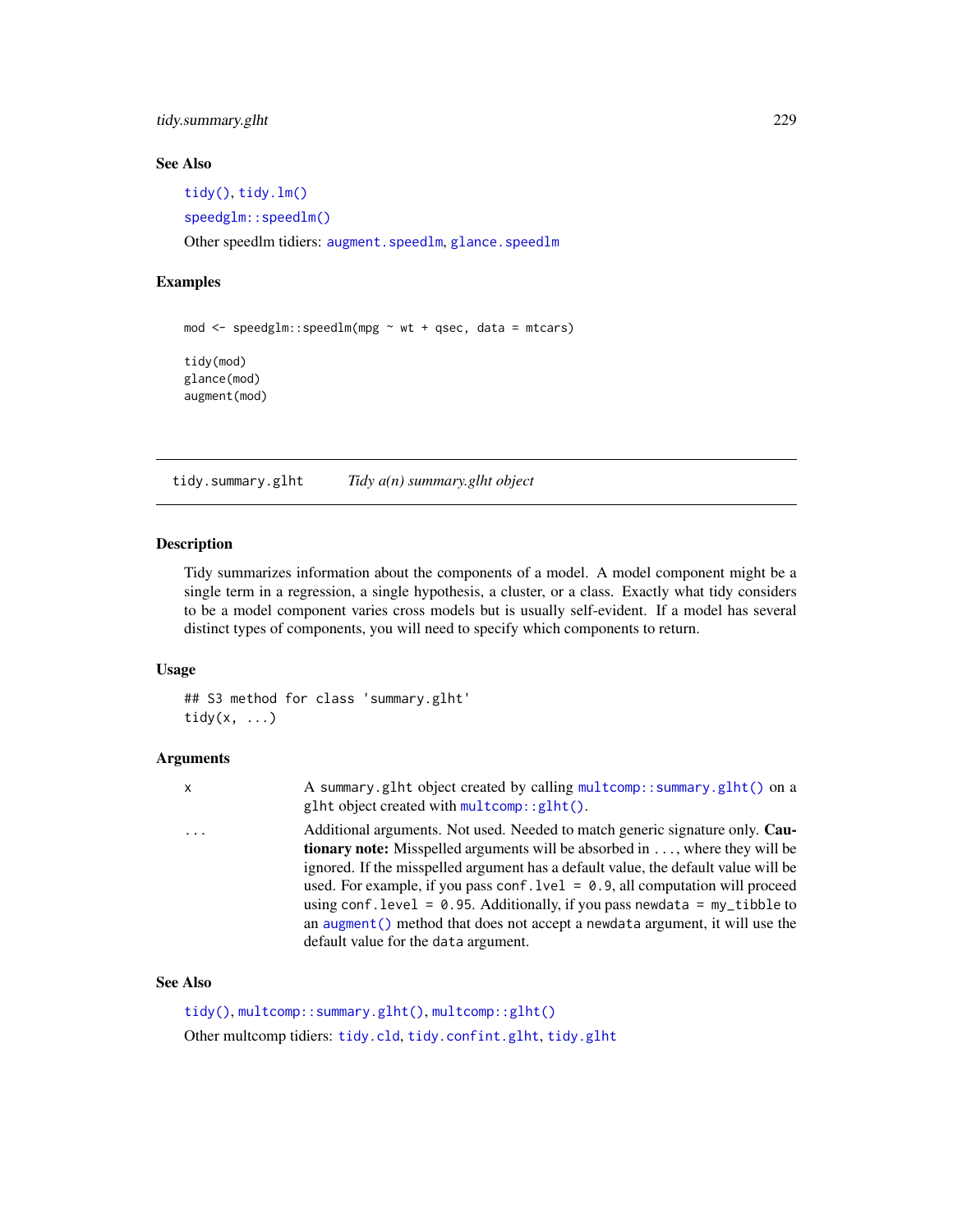<span id="page-229-1"></span><span id="page-229-0"></span>

#### Description

Tidy summarizes information about the components of a model. A model component might be a single term in a regression, a single hypothesis, a cluster, or a class. Exactly what tidy considers to be a model component varies cross models but is usually self-evident. If a model has several distinct types of components, you will need to specify which components to return.

### Usage

```
## S3 method for class 'survdiff'
tidy(x, \ldots)
```
#### Arguments

| x        | An survdiff object returned from survival::survdiff().                                                                                                                                                                                                                                                                                           |
|----------|--------------------------------------------------------------------------------------------------------------------------------------------------------------------------------------------------------------------------------------------------------------------------------------------------------------------------------------------------|
| $\cdots$ | Additional arguments. Not used. Needed to match generic signature only. Cau-<br><b>tionary note:</b> Misspelled arguments will be absorbed in , where they will be<br>ignored. If the misspelled argument has a default value, the default value will be<br>used. For example, if you pass conf. $1$ ve $1 = 0.9$ , all computation will proceed |
|          | using conf. level = $\theta$ . 95. Additionally, if you pass newdata = $my$ -tibble to<br>an augment () method that does not accept a newdata argument, it will use the<br>default value for the data argument.                                                                                                                                  |

# Value

A [tibble::tibble](#page-0-0) with one row for each time point and columns:

| $\cdot\cdot\cdot$ | The initial columns correspond to the grouping factors on the right hand side of<br>the model formula. |
|-------------------|--------------------------------------------------------------------------------------------------------|
| obs               | weighted observed number of events in each group                                                       |
| exp               | weighted expected number of events in each group                                                       |
| N                 | number of subjects in each group                                                                       |

### See Also

[tidy\(\)](#page-0-0), [survival::survdiff\(\)](#page-0-0)

Other survdiff tidiers: [glance.survdiff](#page-104-0)

Other survival tidiers: [augment.coxph](#page-7-0), [augment.survreg](#page-46-0), [glance.aareg](#page-59-0), [glance.cch](#page-65-0), [glance.coxph](#page-66-0), [glance.pyears](#page-97-0), [glance.survdiff](#page-104-0), [glance.survexp](#page-105-0), [glance.survfit](#page-106-0), [glance.survreg](#page-107-0), [tidy.aareg](#page-126-0), [tidy.cch](#page-142-0), [tidy.coxph](#page-148-0), [tidy.pyears](#page-216-0), [tidy.survexp](#page-230-0), [tidy.survfit](#page-231-0), [tidy.survreg](#page-233-0)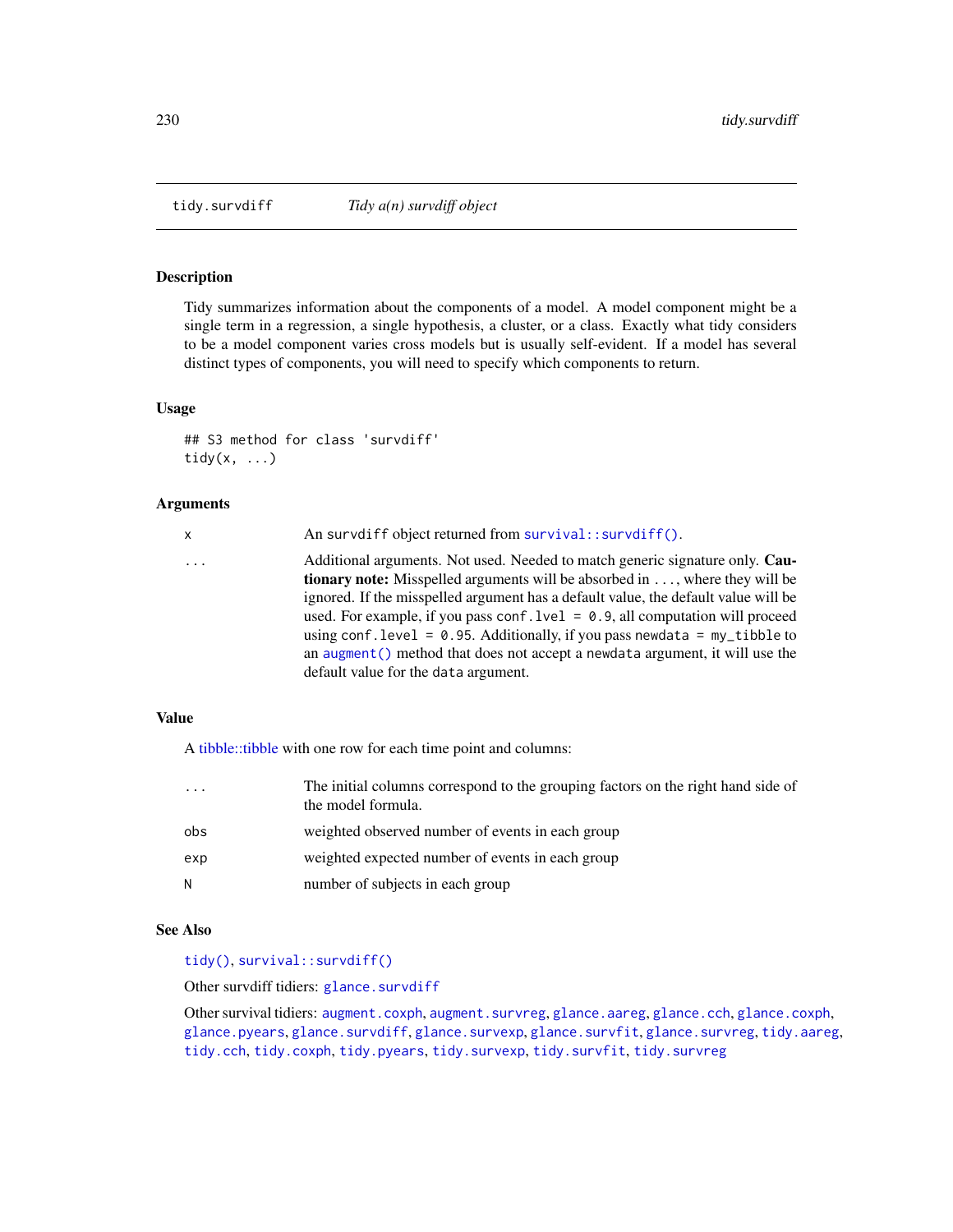# <span id="page-230-1"></span>tidy.survexp 231

# Examples

```
library(survival)
s < - survdiff(
  Surv(time, status) ~ pat.karno + strata(inst),
  data = lung\mathcal{L}tidy(s)
glance(s)
```
<span id="page-230-0"></span>tidy.survexp *Tidy a(n) survexp object*

#### Description

Tidy summarizes information about the components of a model. A model component might be a single term in a regression, a single hypothesis, a cluster, or a class. Exactly what tidy considers to be a model component varies cross models but is usually self-evident. If a model has several distinct types of components, you will need to specify which components to return.

#### Usage

## S3 method for class 'survexp' tidy $(x, \ldots)$ 

# Arguments

x An survexp object returned from [survival::survexp\(\)](#page-0-0).

... Additional arguments. Not used. Needed to match generic signature only. Cautionary note: Misspelled arguments will be absorbed in ..., where they will be ignored. If the misspelled argument has a default value, the default value will be used. For example, if you pass conf.lvel = 0.9, all computation will proceed using conf.level =  $0.95$ . Additionally, if you pass newdata =  $my_t$  tibble to an [augment\(\)](#page-0-0) method that does not accept a newdata argument, it will use the default value for the data argument.

# Value

A [tibble::tibble](#page-0-0) with one row for each time point and columns:

| time     | time point                    |
|----------|-------------------------------|
| estimate | estimated survival            |
| n.risk   | number of individuals at risk |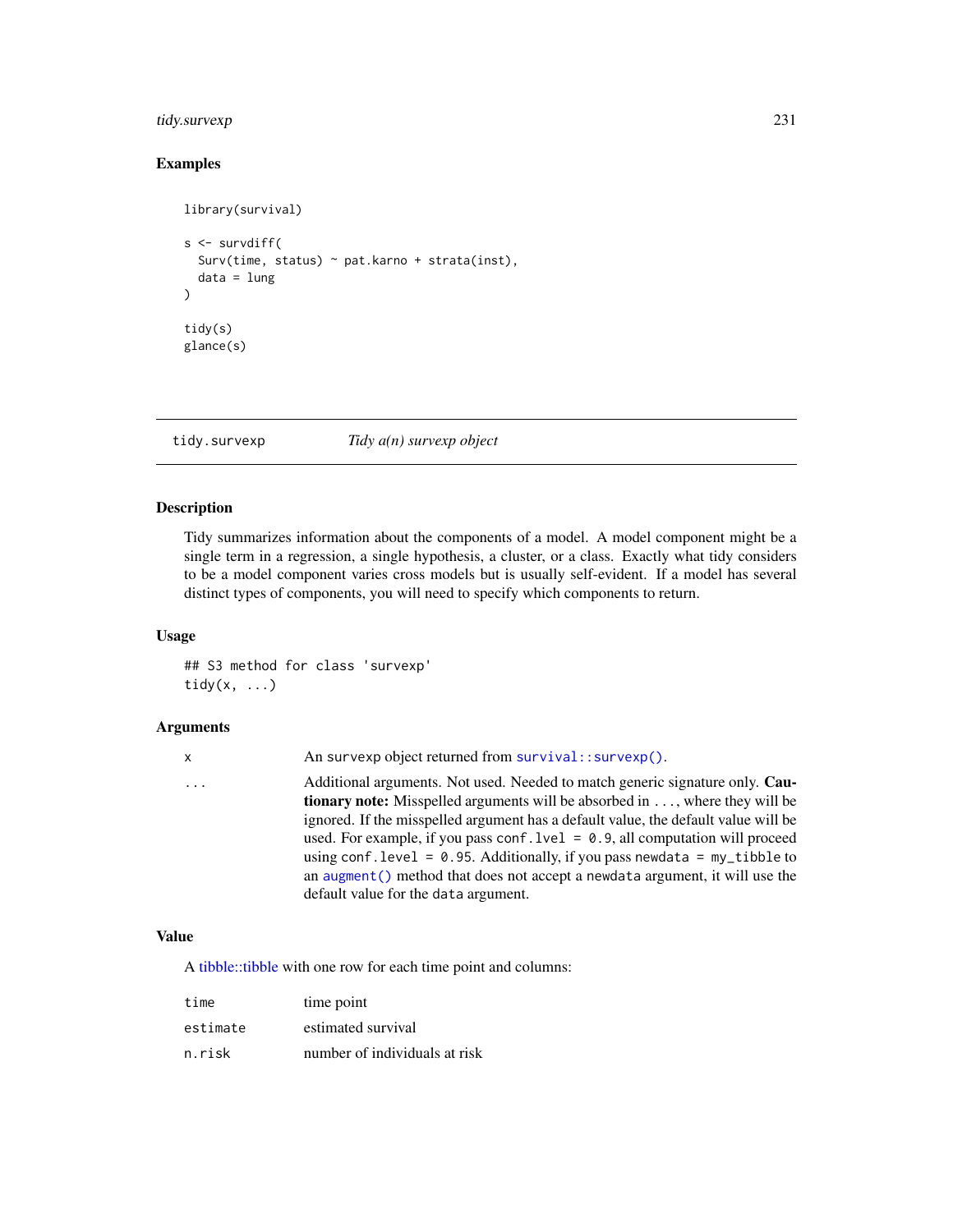<span id="page-231-1"></span>232 tidy.survfit

# See Also

[tidy\(\)](#page-0-0), [survival::survexp\(\)](#page-0-0)

Other survexp tidiers: [glance.survexp](#page-105-0)

Other survival tidiers: [augment.coxph](#page-7-0), [augment.survreg](#page-46-0), [glance.aareg](#page-59-0), [glance.cch](#page-65-0), [glance.coxph](#page-66-0), [glance.pyears](#page-97-0), [glance.survdiff](#page-104-0), [glance.survexp](#page-105-0), [glance.survfit](#page-106-0), [glance.survreg](#page-107-0), [tidy.aareg](#page-126-0), [tidy.cch](#page-142-0), [tidy.coxph](#page-148-0), [tidy.pyears](#page-216-0), [tidy.survdiff](#page-229-0), [tidy.survfit](#page-231-0), [tidy.survreg](#page-233-0)

# Examples

```
library(survival)
sexpfit <- survexp(
  futime ~1,
  rmap = list(sex = "male",
    year = accept.dt,
    age = (\text{accept}.\text{dt} - \text{birth}.\text{dt})),
  method = 'conditional',
  data = jasa
)
tidy(sexpfit)
glance(sexpfit)
```
<span id="page-231-0"></span>tidy.survfit *Tidy a(n) survfit object*

# Description

Tidy summarizes information about the components of a model. A model component might be a single term in a regression, a single hypothesis, a cluster, or a class. Exactly what tidy considers to be a model component varies cross models but is usually self-evident. If a model has several distinct types of components, you will need to specify which components to return.

#### Usage

```
## S3 method for class 'survfit'
tidy(x, \ldots)
```
#### Arguments

x An survfit object returned from [survival::survfit\(\)](#page-0-0).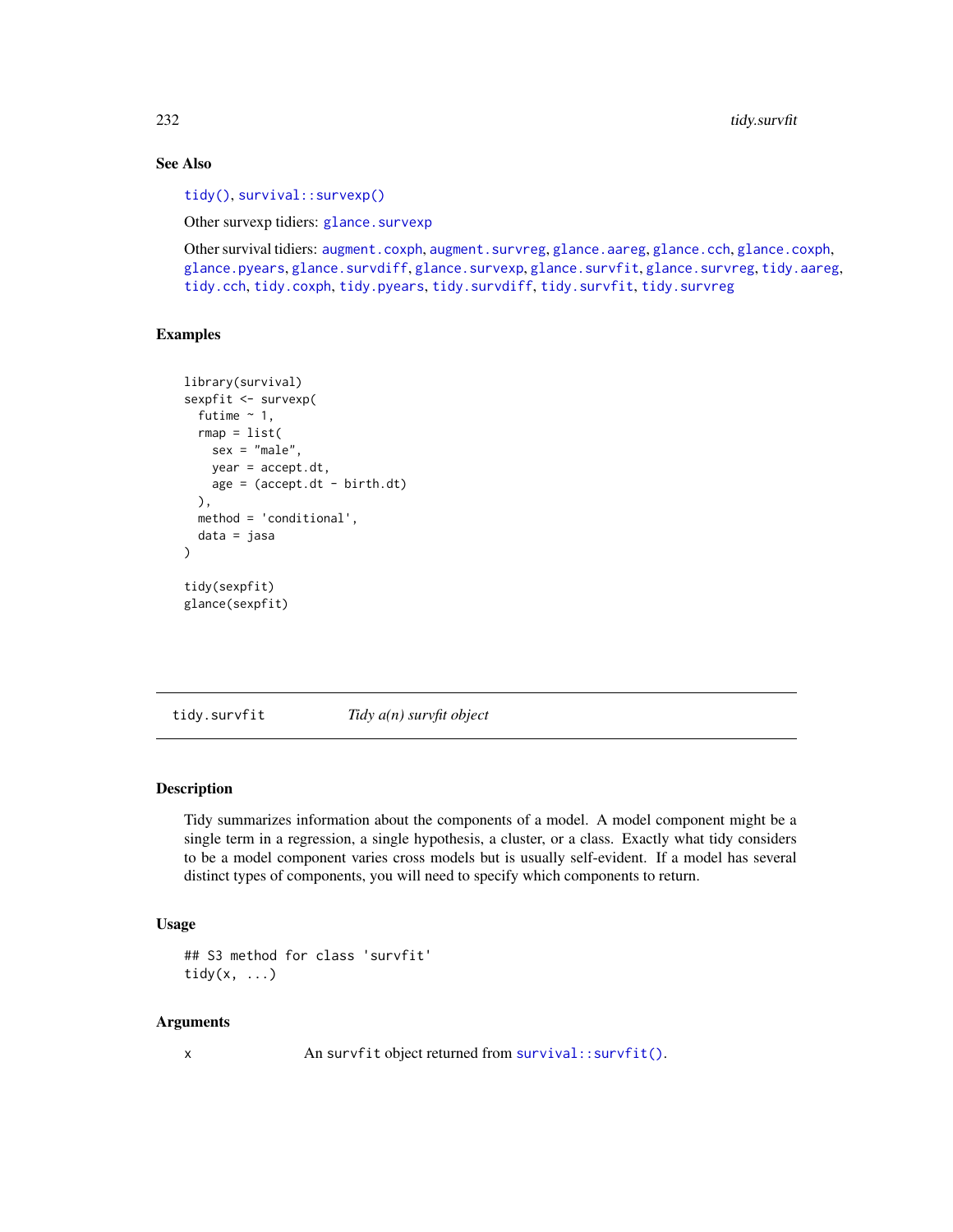#### <span id="page-232-0"></span>tidy.survfit 233

... Additional arguments. Not used. Needed to match generic signature only. **Cau**tionary note: Misspelled arguments will be absorbed in ..., where they will be ignored. If the misspelled argument has a default value, the default value will be used. For example, if you pass conf.  $level = 0.9$ , all computation will proceed using conf.level =  $0.95$ . Additionally, if you pass newdata = my\_tibble to an [augment\(\)](#page-0-0) method that does not accept a newdata argument, it will use the default value for the data argument.

# Value

A [tibble::tibble](#page-0-0) with one row for each time point and columns:

| time      | timepoint                                                         |
|-----------|-------------------------------------------------------------------|
| n.risk    | number of subjects at risk at time to                             |
| n.event   | number of events at time t                                        |
| n.censor  | number of censored events                                         |
| estimate  | estimate of survival or cumulative incidence rate when multistate |
| std.error | standard error of estimate                                        |
| conf.high | upper end of confidence interval                                  |
| conf.low  | lower end of confidence interval                                  |
| state     | state if multistate survfit object inputted                       |
| strata    | strata if stratified survfit object inputted                      |
|           |                                                                   |

# See Also

[tidy\(\)](#page-0-0), [survival::survfit\(\)](#page-0-0)

Other survival tidiers: [augment.coxph](#page-7-0), [augment.survreg](#page-46-0), [glance.aareg](#page-59-0), [glance.cch](#page-65-0), [glance.coxph](#page-66-0), [glance.pyears](#page-97-0), [glance.survdiff](#page-104-0), [glance.survexp](#page-105-0), [glance.survfit](#page-106-0), [glance.survreg](#page-107-0), [tidy.aareg](#page-126-0), [tidy.cch](#page-142-0), [tidy.coxph](#page-148-0), [tidy.pyears](#page-216-0), [tidy.survdiff](#page-229-0), [tidy.survexp](#page-230-0), [tidy.survreg](#page-233-0)

# Examples

```
library(survival)
cfit \le coxph(Surv(time, status) \sim age + sex, lung)
sfit <- survfit(cfit)
tidy(sfit)
glance(sfit)
library(ggplot2)
ggplot(tidy(sfit), aes(time, estimate)) + geom_line() +
    geom_ribbon(aes(ymin=conf.low, ymax=conf.high), alpha=.25)
# multi-state
fitCI <- survfit(Surv(stop, status * as.numeric(event), type = "mstate") ~ 1,
              data = mgus1, subset = (\text{start} == 0))td_multi <- tidy(fitCI)
```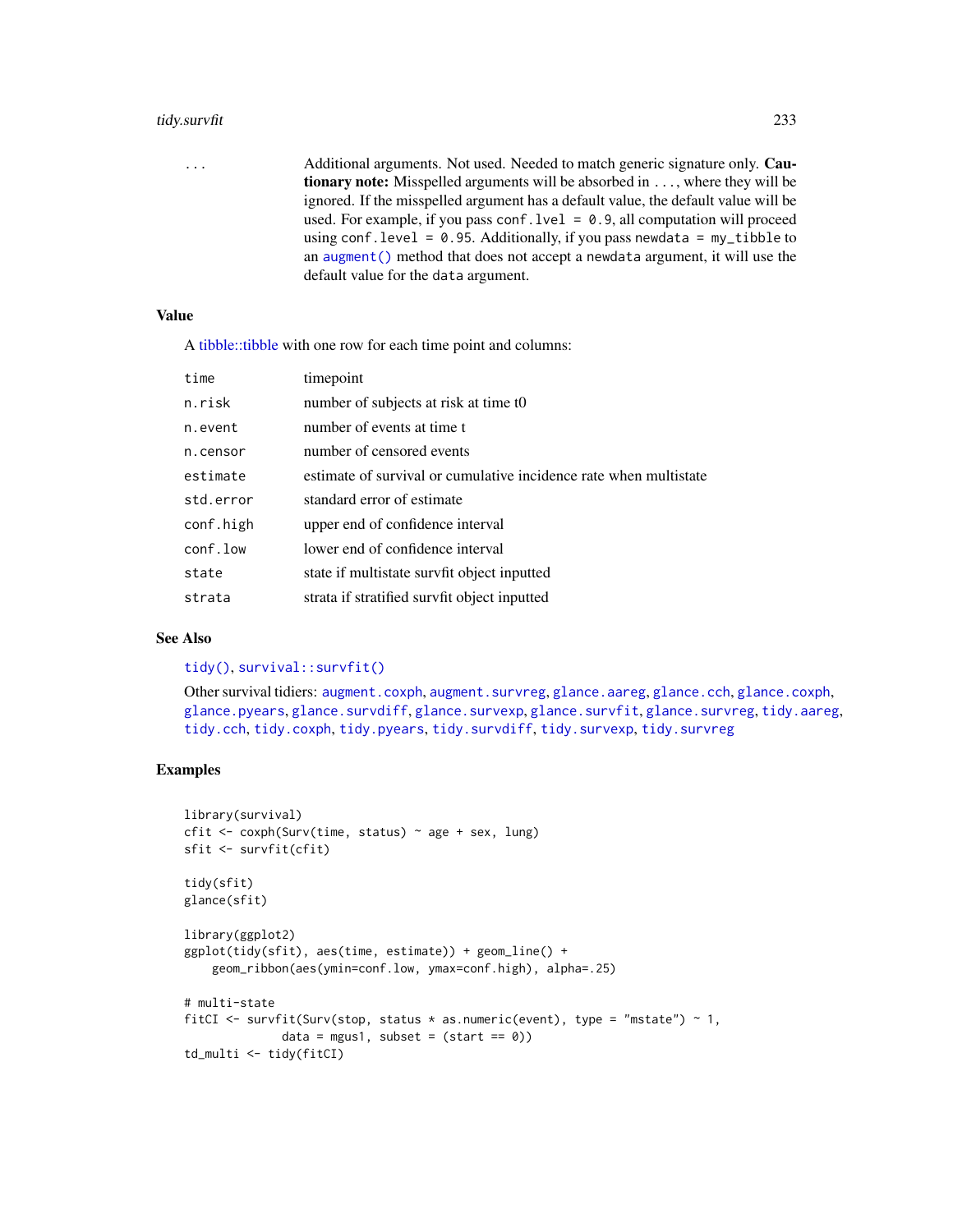```
td_multi
ggplot(td_multi, aes(time, estimate, group = state)) +
   geom_line(aes(color = state)) +
   geom_ribbon(aes(ymin = conf.low, ymax = conf.high), alpha = .25)
```
<span id="page-233-0"></span>tidy.survreg *Tidy a(n) survreg object*

#### Description

Tidy summarizes information about the components of a model. A model component might be a single term in a regression, a single hypothesis, a cluster, or a class. Exactly what tidy considers to be a model component varies cross models but is usually self-evident. If a model has several distinct types of components, you will need to specify which components to return.

# Usage

## S3 method for class 'survreg' tidy(x, conf.level =  $0.95, ...$ )

# Arguments

| $\boldsymbol{\mathsf{x}}$ | An survreg object returned from survival::survreg().                                                                                                                                                                                                                                                                                                                                                                                                                                                                                                          |
|---------------------------|---------------------------------------------------------------------------------------------------------------------------------------------------------------------------------------------------------------------------------------------------------------------------------------------------------------------------------------------------------------------------------------------------------------------------------------------------------------------------------------------------------------------------------------------------------------|
| conf.level                | confidence level for CI                                                                                                                                                                                                                                                                                                                                                                                                                                                                                                                                       |
| .                         | Additional arguments. Not used. Needed to match generic signature only. Cau-<br><b>tionary note:</b> Misspelled arguments will be absorbed in , where they will be<br>ignored. If the misspelled argument has a default value, the default value will be<br>used. For example, if you pass conf. $1$ ve $1 = 0.9$ , all computation will proceed<br>using conf. level = $0.95$ . Additionally, if you pass newdata = $my$ _tibble to<br>an augment () method that does not accept a newdata argument, it will use the<br>default value for the data argument. |

#### Value

A [tibble::tibble\(\)](#page-0-0) with one row for each term in the regression. The tibble has columns:

| term      | The name of the regression term.                                                                                       |
|-----------|------------------------------------------------------------------------------------------------------------------------|
| estimate  | The estimated value of the regression term.                                                                            |
| std.error | The standard error of the regression term.                                                                             |
| statistic | The value of a statistic, almost always a T-statistic, to use in a hypothesis that<br>the regression term is non-zero. |
| p.value   | The two-sided p-value associated with the observed statistic.                                                          |
| conf.low  | The low end of a confidence interval for the regression term. Included only if<br>$conf.int = TRUE.$                   |
| conf.high | The high end of a confidence interval for the regression term. Included only if<br>$conf.int = TRUE.$                  |

<span id="page-233-1"></span>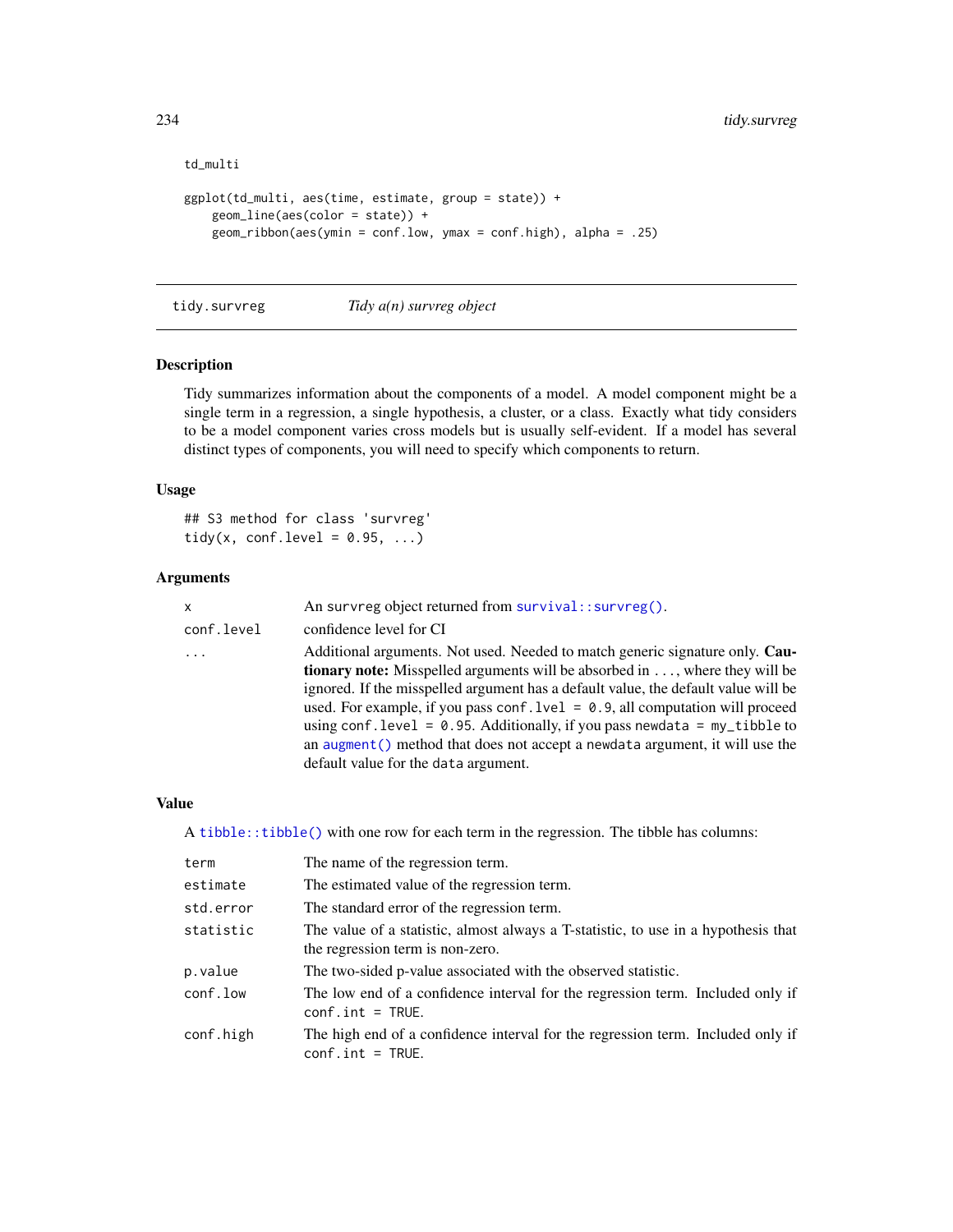<span id="page-234-0"></span>tidy.table 235

# See Also

[tidy\(\)](#page-0-0), [survival::survreg\(\)](#page-0-0)

Other survreg tidiers: [augment.survreg](#page-46-0), [glance.survreg](#page-107-0)

Other survival tidiers: [augment.coxph](#page-7-0), [augment.survreg](#page-46-0), [glance.aareg](#page-59-0), [glance.cch](#page-65-0), [glance.coxph](#page-66-0), [glance.pyears](#page-97-0), [glance.survdiff](#page-104-0), [glance.survexp](#page-105-0), [glance.survfit](#page-106-0), [glance.survreg](#page-107-0), [tidy.aareg](#page-126-0), [tidy.cch](#page-142-0), [tidy.coxph](#page-148-0), [tidy.pyears](#page-216-0), [tidy.survdiff](#page-229-0), [tidy.survexp](#page-230-0), [tidy.survfit](#page-231-0)

#### Examples

```
library(survival)
```

```
sr <- survreg(
 Surv(futime, fustat) \sim ecog.ps + rx,
 ovarian,
 dist = "exponential"
)
td \leftarrow tidy(sr)augment(sr, ovarian)
glance(sr)
# coefficient plot
library(ggplot2)
ggplot(td, aes(estimate, term)) +
 geom_point() +
 geom_errorbarh(aes(xmin = conf.low, xmax = conf.high), height = 0) +
 geom_vline(xintercept = 0)
```
tidy.table *Tidy a(n) table object*

# Description

Tidy summarizes information about the components of a model. A model component might be a single term in a regression, a single hypothesis, a cluster, or a class. Exactly what tidy considers to be a model component varies cross models but is usually self-evident. If a model has several distinct types of components, you will need to specify which components to return.

# Usage

```
## S3 method for class 'table'
tidy(x, \ldots)
```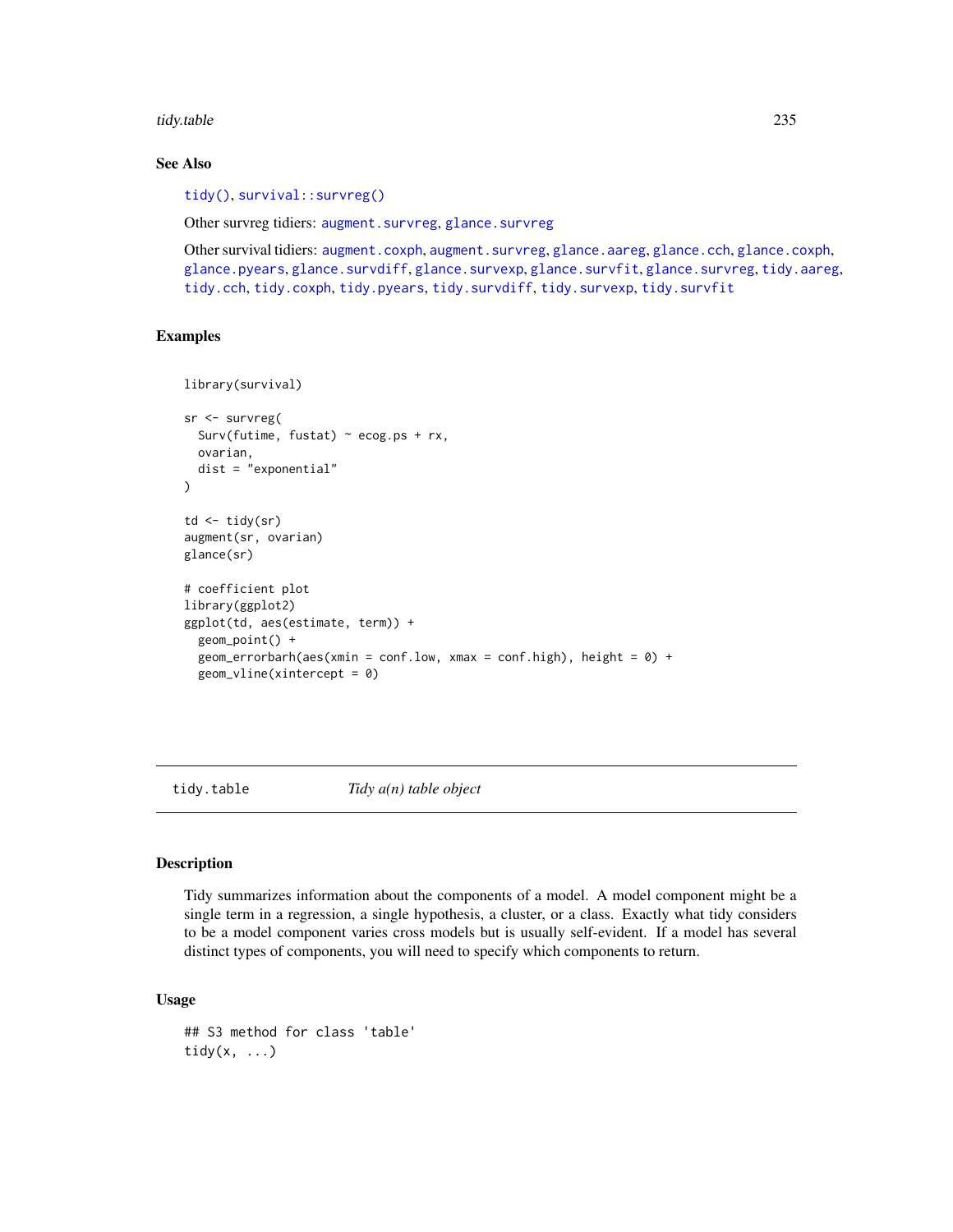#### <span id="page-235-1"></span>Arguments

| $\mathsf{x}$ | A table object.                                                                                                                                                                                                                                                                                                                                                                                                                                                                                                                                               |
|--------------|---------------------------------------------------------------------------------------------------------------------------------------------------------------------------------------------------------------------------------------------------------------------------------------------------------------------------------------------------------------------------------------------------------------------------------------------------------------------------------------------------------------------------------------------------------------|
| $\cdots$     | Additional arguments. Not used. Needed to match generic signature only. Cau-<br><b>tionary note:</b> Misspelled arguments will be absorbed in , where they will be<br>ignored. If the misspelled argument has a default value, the default value will be<br>used. For example, if you pass conf. $1$ ve $1 = 0.9$ , all computation will proceed<br>using conf. level = $0.95$ . Additionally, if you pass newdata = $my$ _tibble to<br>an augment () method that does not accept a newdata argument, it will use the<br>default value for the data argument. |
|              |                                                                                                                                                                                                                                                                                                                                                                                                                                                                                                                                                               |

# Details

Directly calls [tibble::as\\_tibble\(\)](#page-0-0) on a [table](#page-0-0) object, which does the same things as [as.data.frame.table\(\)](#page-0-0) but also gives the returned object [tibble::tibble](#page-0-0) class.

#### Value

A [tibble::tibble](#page-0-0) in long-form containing frequency information for the table in a Freq column. The result is much like what you get from tidyr:: gather().

# See Also

[as\\_tibble.table\(\)](#page-0-0)

# Examples

```
tab <- with(airquality, table(Temp = cut(Temp, quantile(Temp)), Month))
tidy(tab)
```
<span id="page-235-0"></span>

tidy.ts *Tidy a(n) ts object*

# Description

Tidy summarizes information about the components of a model. A model component might be a single term in a regression, a single hypothesis, a cluster, or a class. Exactly what tidy considers to be a model component varies cross models but is usually self-evident. If a model has several distinct types of components, you will need to specify which components to return.

# Usage

```
## S3 method for class 'ts'
tidy(x, \ldots)
```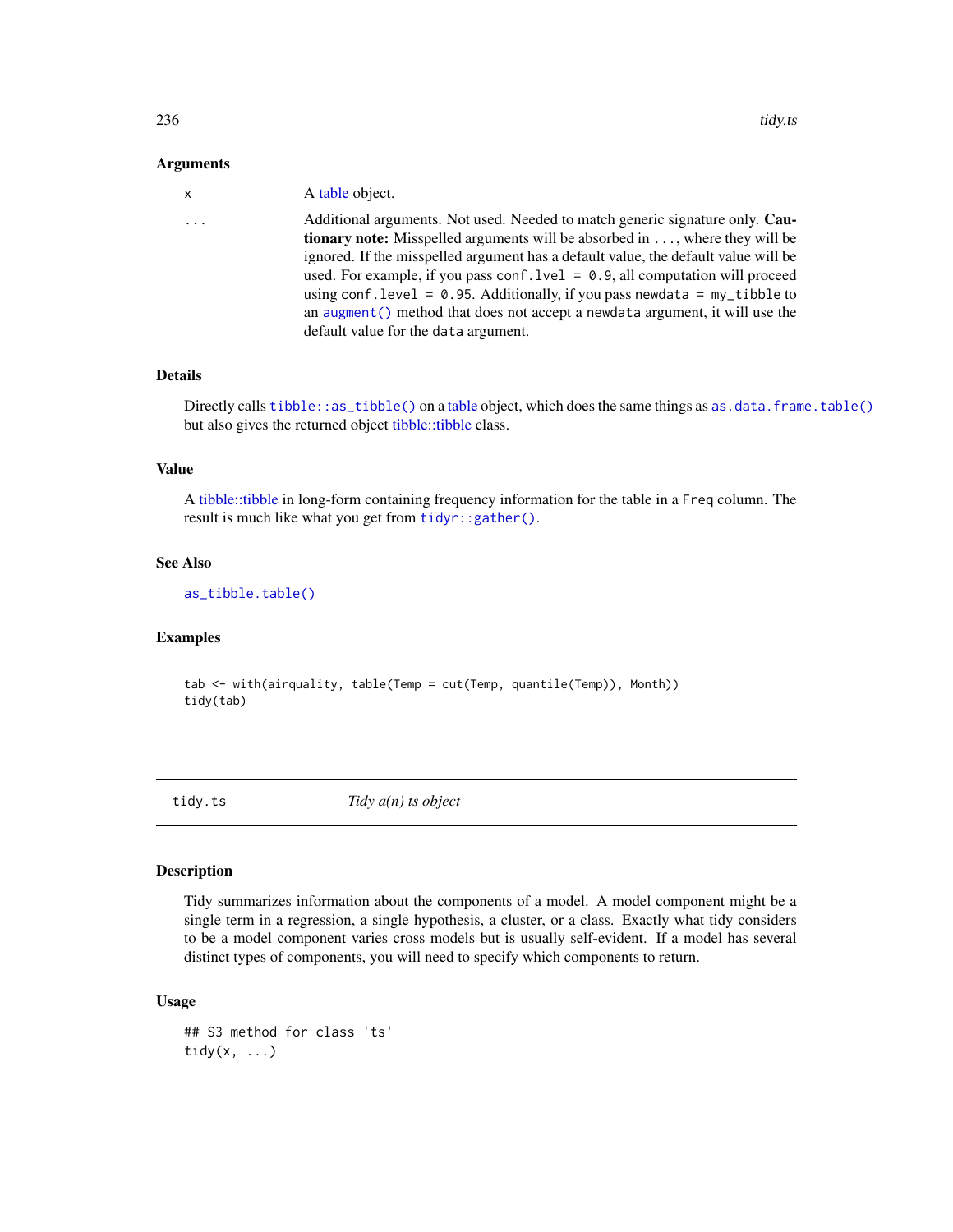# <span id="page-236-0"></span>Arguments

| x        | A univariate or multivariate ts times series object.                                 |
|----------|--------------------------------------------------------------------------------------|
| $\cdots$ | Additional arguments. Not used. Needed to match generic signature only. Cau-         |
|          | <b>tionary note:</b> Misspelled arguments will be absorbed in , where they will be   |
|          | ignored. If the misspelled argument has a default value, the default value will be   |
|          | used. For example, if you pass conf. $1$ ve $1 = 0.9$ , all computation will proceed |
|          | using conf. level = $0.95$ . Additionally, if you pass newdata = $my$ _tibble to     |
|          | an augment () method that does not accept a newdata argument, it will use the        |
|          | default value for the data argument.                                                 |

# Value

A [tibble::tibble](#page-0-0) with one row for each observation and columns:

| index  | Index (i.e. date or time) for the "ts" object.       |
|--------|------------------------------------------------------|
| series | Name of the series (multivariate "ts" objects only). |
| value  | Value of the observation.                            |

#### See Also

[tidy\(\)](#page-0-0), [stats::ts\(\)](#page-0-0)

Other time series tidiers: [tidy.acf](#page-127-0), [tidy.spec](#page-226-0), [tidy.zoo](#page-238-0)

# Examples

```
set.seed(678)
tidy(ts(1:10, frequency = 4, start = c(1959, 2)))z \leq ts(matrix(rnorm(300), 100, 3), start = c(1961, 1), frequency = 12)
colnames(z) \leq c("Aa", "Bb", "Cc")
tidy(z)
```
tidy.TukeyHSD *Tidy a(n) TukeyHSD object*

# Description

Tidy summarizes information about the components of a model. A model component might be a single term in a regression, a single hypothesis, a cluster, or a class. Exactly what tidy considers to be a model component varies cross models but is usually self-evident. If a model has several distinct types of components, you will need to specify which components to return.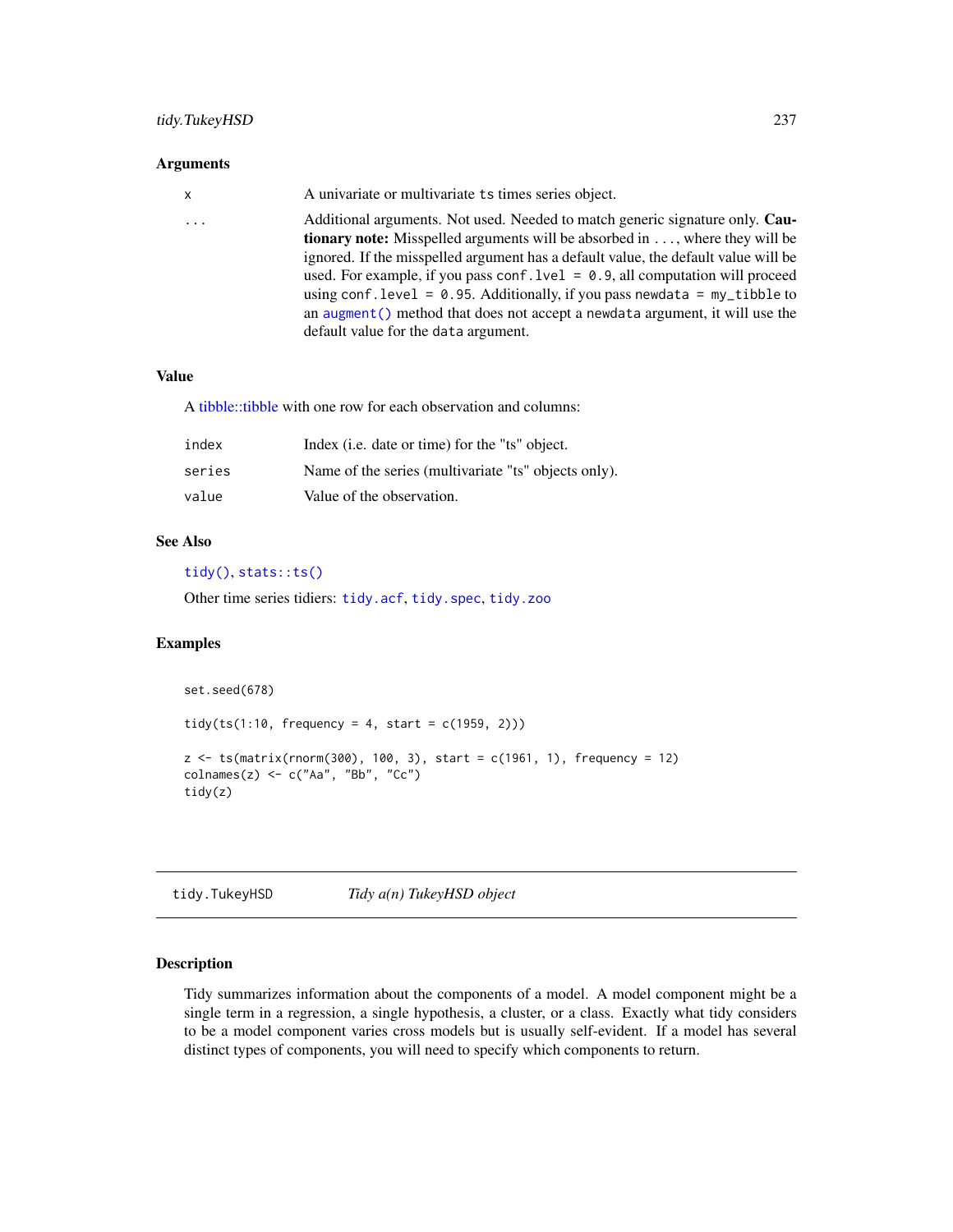# Usage

```
## S3 method for class 'TukeyHSD'
tidy(x, \ldots)
```
#### Arguments

| $\mathsf{x}$        | A TukeyHSD object return from stats:: TukeyHSD().                                                                                                                                                                                                                                                                                                                                                                                                                                                                                                             |
|---------------------|---------------------------------------------------------------------------------------------------------------------------------------------------------------------------------------------------------------------------------------------------------------------------------------------------------------------------------------------------------------------------------------------------------------------------------------------------------------------------------------------------------------------------------------------------------------|
| $\cdot \cdot \cdot$ | Additional arguments. Not used. Needed to match generic signature only. Cau-<br><b>tionary note:</b> Misspelled arguments will be absorbed in , where they will be<br>ignored. If the misspelled argument has a default value, the default value will be<br>used. For example, if you pass conf. $1$ ve $1 = 0.9$ , all computation will proceed<br>using conf. level = $0.95$ . Additionally, if you pass newdata = $my$ _tibble to<br>an augment () method that does not accept a newdata argument, it will use the<br>default value for the data argument. |
|                     |                                                                                                                                                                                                                                                                                                                                                                                                                                                                                                                                                               |

#### Value

A [tibble::tibble](#page-0-0) with one row per comparison and columns:

| term        | Term for which levels are being compared      |
|-------------|-----------------------------------------------|
| comparison  | Levels being compared, separated by -         |
| estimate    | Estimate of difference                        |
| conf.low    | Low end of confidence interval of difference  |
| conf.high   | High end of confidence interval of difference |
| adj.p.value | P-value adjusted for multiple comparisons     |

### See Also

#### [tidy\(\)](#page-0-0), [stats::TukeyHSD\(\)](#page-0-0)

Other anova tidiers: [tidy.anova](#page-128-0), [tidy.aovlist](#page-131-0), [tidy.aov](#page-130-0), [tidy.manova](#page-191-0)

# Examples

```
fm1 \leq -aov(breaks \sim wool + tension, data = warphreaks)thsd <- TukeyHSD(fm1, "tension", ordered = TRUE)
tidy(thsd)
```

```
# may include comparisons on multiple terms
fm2 <- aov(mpg ~ as.factor(gear) * as.factor(cyl), data = mtcars)
tidy(TukeyHSD(fm2))
```
<span id="page-237-0"></span>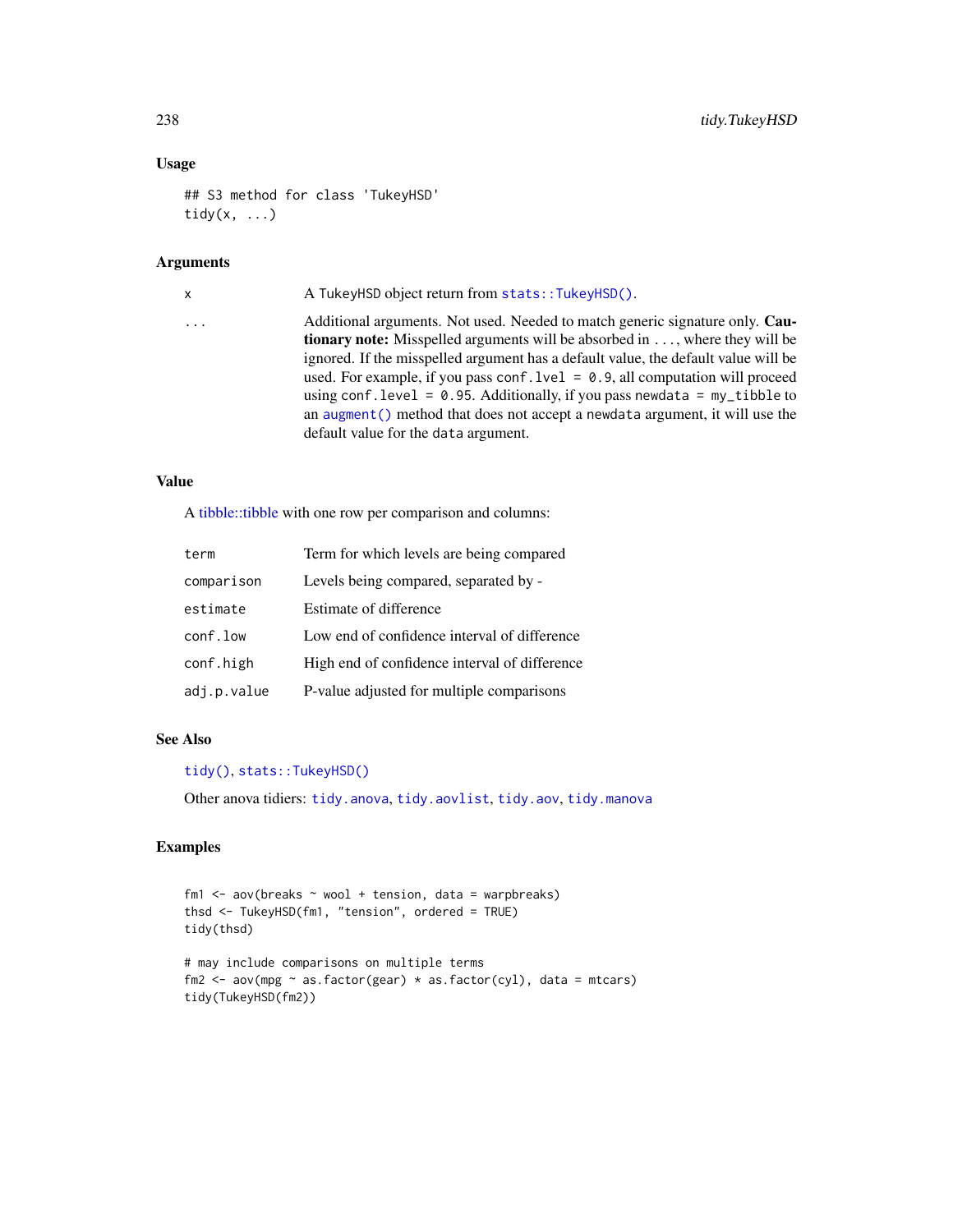<span id="page-238-1"></span><span id="page-238-0"></span>

#### Description

Tidy summarizes information about the components of a model. A model component might be a single term in a regression, a single hypothesis, a cluster, or a class. Exactly what tidy considers to be a model component varies cross models but is usually self-evident. If a model has several distinct types of components, you will need to specify which components to return.

# Usage

## S3 method for class 'zoo' tidy $(x, \ldots)$ 

#### Arguments

| x | A zoo object such as those created by zoo::zoo().                                                                                                                                                                                                                                                                                                                                                                                                                                                                                                                   |
|---|---------------------------------------------------------------------------------------------------------------------------------------------------------------------------------------------------------------------------------------------------------------------------------------------------------------------------------------------------------------------------------------------------------------------------------------------------------------------------------------------------------------------------------------------------------------------|
| . | Additional arguments. Not used. Needed to match generic signature only. Cau-<br><b>tionary note:</b> Misspelled arguments will be absorbed in , where they will be<br>ignored. If the misspelled argument has a default value, the default value will be<br>used. For example, if you pass conf. $1$ ve $1 = 0.9$ , all computation will proceed<br>using conf. level = $\theta$ . 95. Additionally, if you pass newdata = $my$ _tibble to<br>an augment () method that does not accept a newdata argument, it will use the<br>default value for the data argument. |
|   |                                                                                                                                                                                                                                                                                                                                                                                                                                                                                                                                                                     |

#### Value

A [tibble::tibble](#page-0-0) with one row for each observation in the zoo time series and columns:

| index  | Index (usually date) for the zoo object |
|--------|-----------------------------------------|
| series | Name of the series                      |
| value  | Value of the observation                |

#### See Also

[tidy\(\)](#page-0-0), [zoo::zoo\(\)](#page-0-0)

Other time series tidiers: [tidy.acf](#page-127-0), [tidy.spec](#page-226-0), [tidy.ts](#page-235-0)

# Examples

```
library(zoo)
library(ggplot2)
```
set.seed(1071)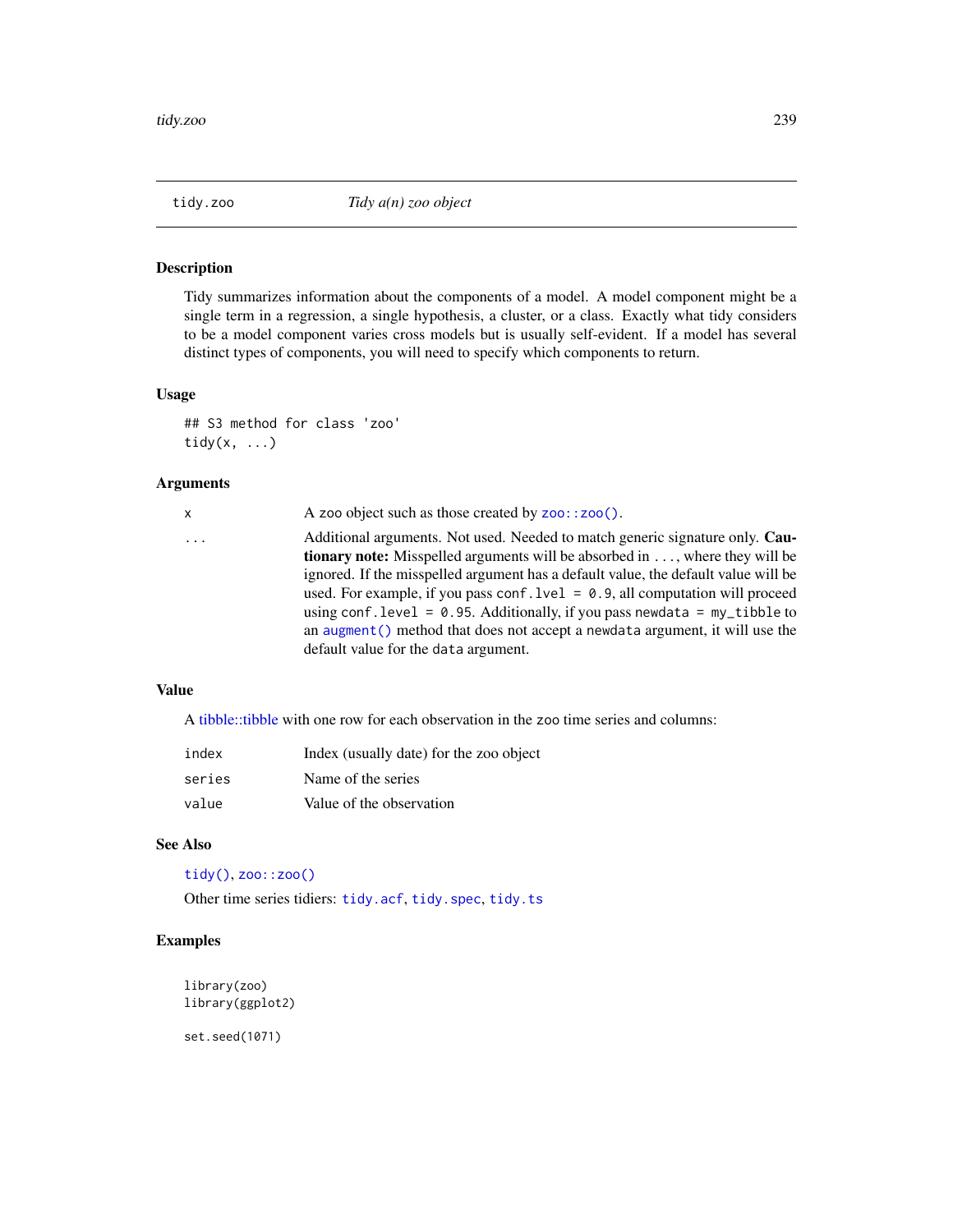```
# data generated as shown in the zoo vignette
Z.index <- as.Date(sample(12450:12500, 10))
Z.data \leftarrow matrix(rnorm(30), ncol = 3)colnames(Z.data) <- c("Aa", "Bb", "Cc")
Z <- zoo(Z.data, Z.index)
tidy(Z)
ggplot(tidy(Z), aes(index, value, color = series)) +
  geom_line()
ggplot(tidy(Z), aes(index, value)) +
  geom_line() +
  facet_wrap(\sim series, ncol = 1)
Zrolled <- rollmean(Z, 5)
ggplot(tidy(Zrolled), aes(index, value, color = series)) +
  geom_line()
```
<span id="page-239-0"></span>tidy\_irlba *Tidy a(n) irlba object masquerading as list*

#### Description

Broom tidies a number of lists that are effectively S3 objects without a class attribute. For example, [stats::optim\(\)](#page-0-0), [svd\(\)](#page-0-0) and [akima::interp\(\)](#page-0-0) produce consistent output, but because they do not have a class attribute, they cannot be handled by S3 dispatch.

These functions look at the elements of a list and determine if there is an appropriate tidying method to apply to the list. Those tidiers are themselves are implemented as functions of the form tidy\_<function> or glance\_<function> and are not exported (but they are documented!).

If no appropriate tidying method is found, throws an error.

#### Usage

tidy\_irlba(x, ...)

#### Arguments

| A list returned from $irlba::irlba()$ .                                         |  |  |  |
|---------------------------------------------------------------------------------|--|--|--|
| Arguments passed on to tidy_svd                                                 |  |  |  |
| $\bf{x}$ A list with components u, d, v returned by svd().                      |  |  |  |
| <b>matrix</b> Character specifying which component of the PCA should be tidied. |  |  |  |
| • " $u$ ", "samples", or " $x$ ": returns information about the map from the    |  |  |  |
| original space into principle components space.                                 |  |  |  |
| • $"v"$ , "rotation", or "variables": returns information about the map         |  |  |  |
| from principle components space back into the original space.                   |  |  |  |
| • "d" or "pcs": returns information about the eigenvalues will return           |  |  |  |
| information about                                                               |  |  |  |
|                                                                                 |  |  |  |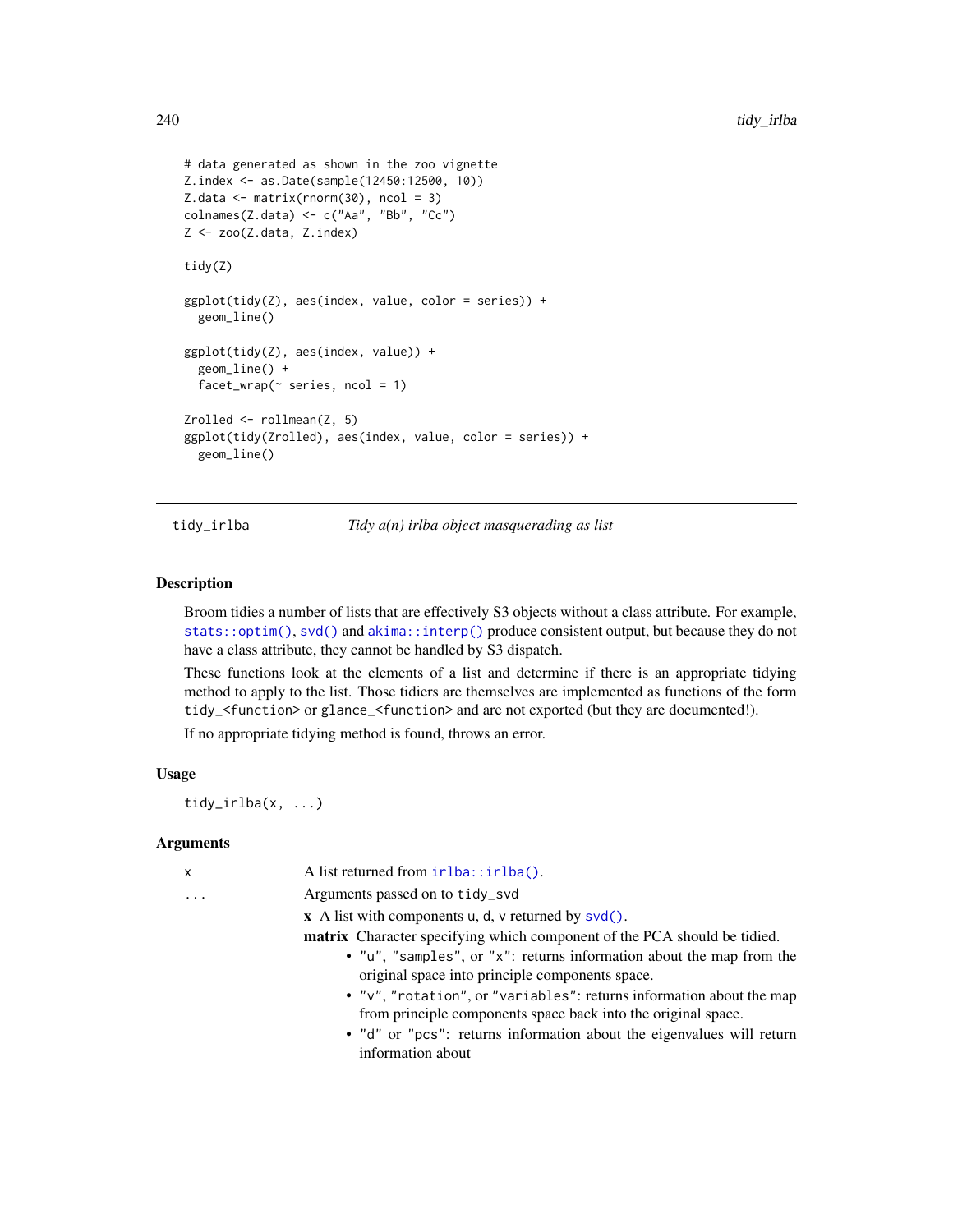#### <span id="page-240-0"></span>tidy\_irlba 241

# Details

A very thin wrapper around [tidy\\_svd\(\)](#page-242-0).

# Value

A [tibble::tibble](#page-0-0) with columns depending on the component of PCA being tidied.

If matrix is "u", "samples", or "x" each row in the tidied output corresponds to the original data in PCA space. The columns are:

| row   | ID of the original observation ( <i>i.e.</i> rowname from original data).                                                       |
|-------|---------------------------------------------------------------------------------------------------------------------------------|
| PC.   | Integer indicating a principle component.                                                                                       |
| value | The score of the observation for that particular principle component. That is, the<br>location of the observation in PCA space. |

If matrix is "v", "rotation", or "variables", each row in the tidied ouput corresponds to information about the principle components in the original space. The columns are:

| row   | The variable labels (colnames) of the data set on which PCA was performed      |
|-------|--------------------------------------------------------------------------------|
| PC.   | An integer vector indicating the principal component                           |
| value | The value of the eigenvector (axis score) on the indicated principal component |

If matrix is "d" or "pcs", the columns are:

| РC         | An integer vector indicating the principal component |
|------------|------------------------------------------------------|
| std.dev    | Standard deviation explained by this PC              |
| percent    | Percentage of variation explained                    |
| cumulative | Cumulative percentage of variation explained         |

# See Also

#### [tidy\(\)](#page-0-0), [irlba::irlba\(\)](#page-0-0)

Other list tidiers: [glance\\_optim](#page-108-0), [list\\_tidiers](#page-110-0), [tidy\\_optim](#page-241-0), [tidy\\_svd](#page-242-0), [tidy\\_xyz](#page-244-0) Other svd tidiers: [augment.prcomp](#page-35-0), [tidy.prcomp](#page-214-0), [tidy\\_svd](#page-242-0)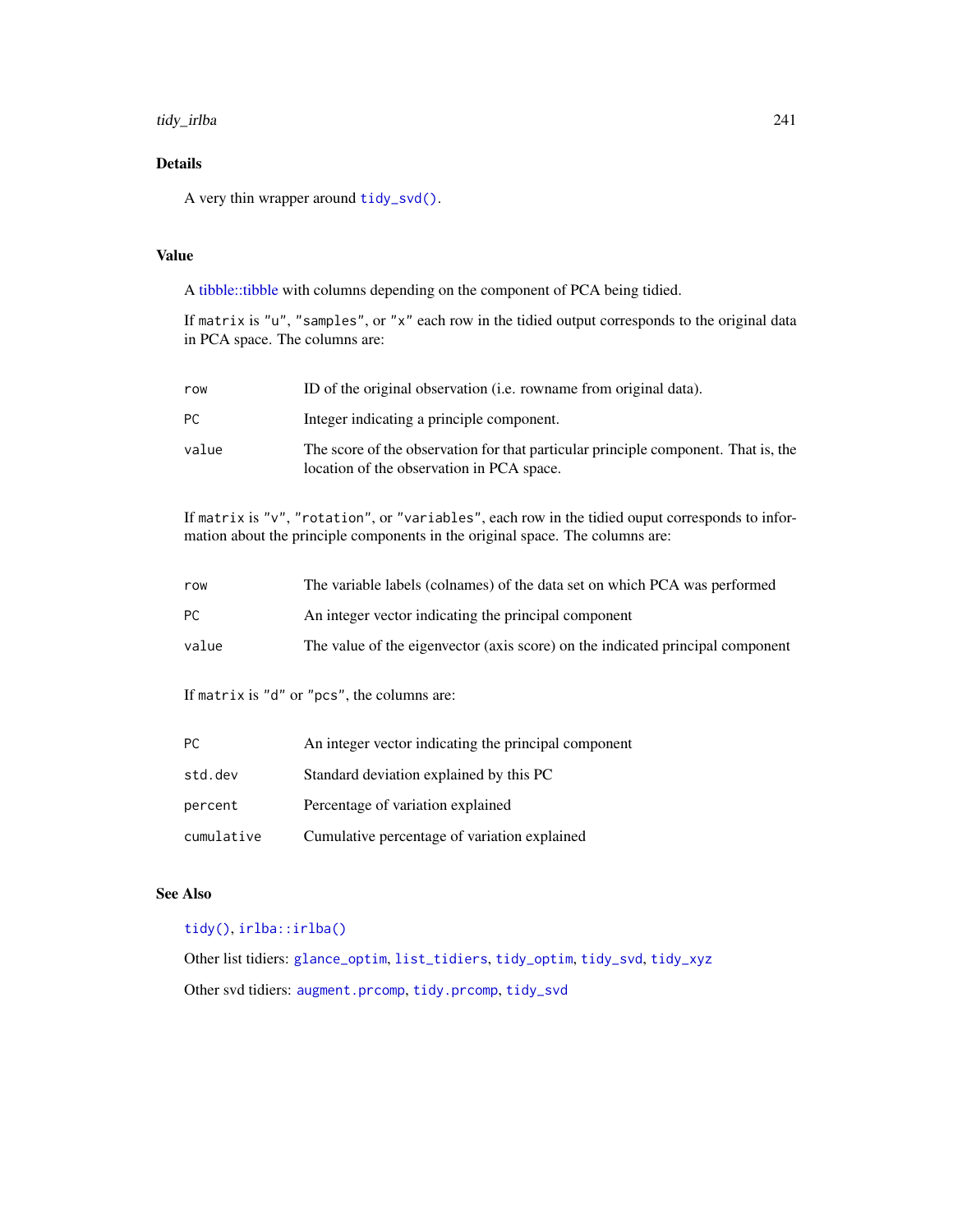<span id="page-241-1"></span><span id="page-241-0"></span>

#### Description

Broom tidies a number of lists that are effectively S3 objects without a class attribute. For example, [stats::optim\(\)](#page-0-0), [svd\(\)](#page-0-0) and [akima::interp\(\)](#page-0-0) produce consistent output, but because they do not have a class attribute, they cannot be handled by S3 dispatch.

These functions look at the elements of a list and determine if there is an appropriate tidying method to apply to the list. Those tidiers are themselves are implemented as functions of the form tidy\_<function> or glance\_<function> and are not exported (but they are documented!).

If no appropriate tidying method is found, throws an error.

#### Usage

tidy\_optim(x, ...)

#### Arguments

A list returned from [stats::optim\(\)](#page-0-0).

... Additional arguments. Not used. Needed to match generic signature only. Cautionary note: Misspelled arguments will be absorbed in ..., where they will be ignored. If the misspelled argument has a default value, the default value will be used. For example, if you pass conf.  $level = 0.9$ , all computation will proceed using conf.level =  $0.95$ . Additionally, if you pass newdata = my\_tibble to an [augment\(\)](#page-0-0) method that does not accept a newdata argument, it will use the default value for the data argument.

#### Value

A [tibble::tibble](#page-0-0) with one row per parameter estimated by optim and columns:

| parameter | name of the parameter, or parameter1, parameter2 if the input vector is not<br>named |
|-----------|--------------------------------------------------------------------------------------|
| value     | parameter value that minimizes or maximizes the output                               |

#### See Also

#### [tidy\(\)](#page-0-0), [stats::optim\(\)](#page-0-0)

Other list tidiers: [glance\\_optim](#page-108-0), [list\\_tidiers](#page-110-0), [tidy\\_irlba](#page-239-0), [tidy\\_svd](#page-242-0), [tidy\\_xyz](#page-244-0)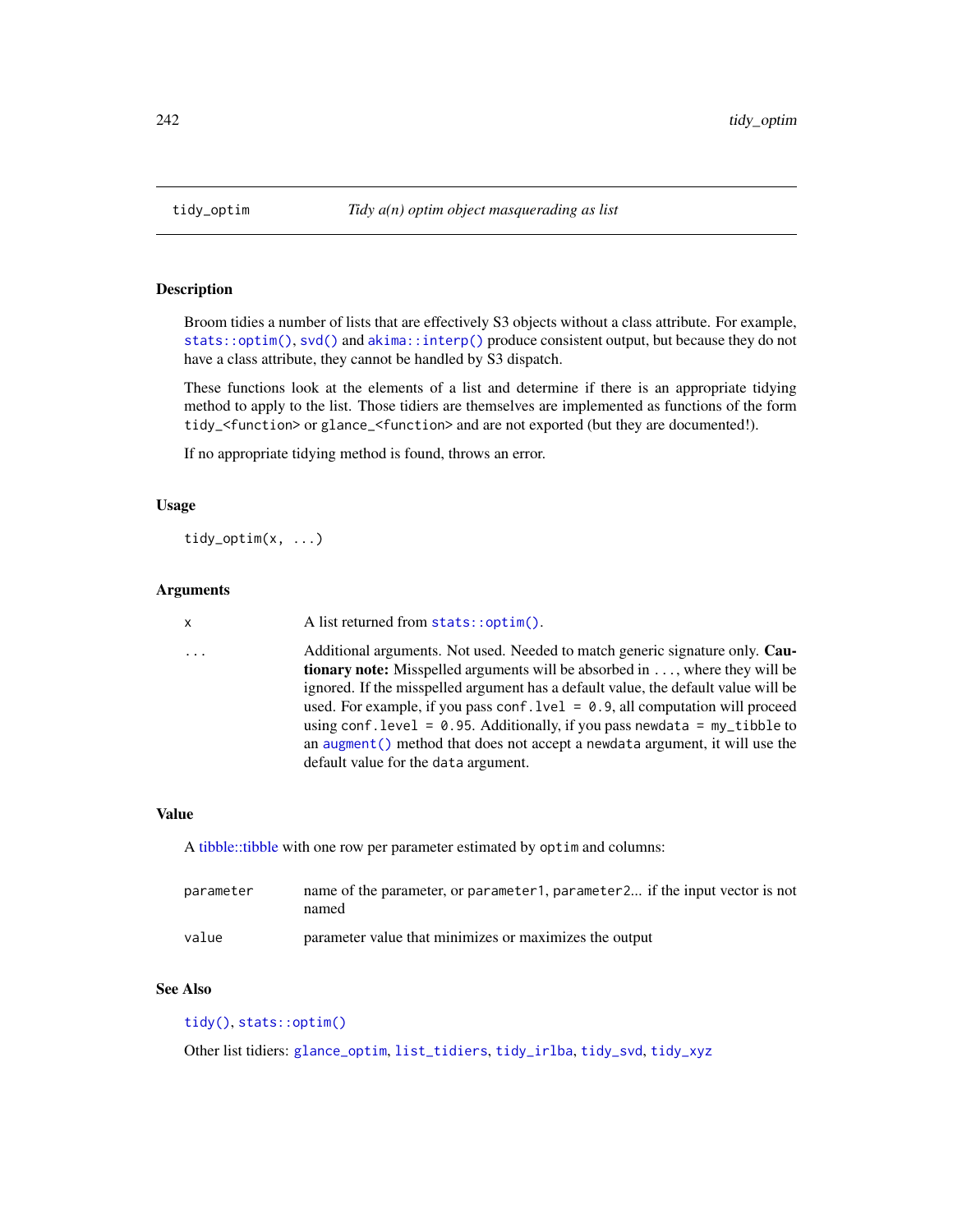#### <span id="page-242-1"></span>tidy\_svd 243

# Examples

```
func \le function(x) {
     (x[1] - 2)^2 + (x[2] - 3)^2 + (x[3] - 8)^2}
o \leftarrow \text{optim}(c(1, 1, 1), \text{func})tidy(o)
glance(o)
```
<span id="page-242-0"></span>tidy\_svd *Tidy a(n) svd object masquerading as list*

#### Description

Broom tidies a number of lists that are effectively S3 objects without a class attribute. For example, [stats::optim\(\)](#page-0-0), [svd\(\)](#page-0-0) and [akima::interp\(\)](#page-0-0) produce consistent output, but because they do not have a class attribute, they cannot be handled by S3 dispatch.

These functions look at the elements of a list and determine if there is an appropriate tidying method to apply to the list. Those tidiers are themselves are implemented as functions of the form tidy\_<function> or glance\_<function> and are not exported (but they are documented!).

If no appropriate tidying method is found, throws an error.

# Usage

tidy\_svd(x, matrix =  $"u", ...$ )

#### Arguments

| x      | A list with components $u$ , $d$ , $v$ returned by $svd()$ .                                                                                                                                                                                                                                                                                                                                                                                                                                                                                              |
|--------|-----------------------------------------------------------------------------------------------------------------------------------------------------------------------------------------------------------------------------------------------------------------------------------------------------------------------------------------------------------------------------------------------------------------------------------------------------------------------------------------------------------------------------------------------------------|
|        |                                                                                                                                                                                                                                                                                                                                                                                                                                                                                                                                                           |
| matrix | Character specifying which component of the PCA should be tidied.                                                                                                                                                                                                                                                                                                                                                                                                                                                                                         |
|        | • "u", "samples", or "x": returns information about the map from the origi-<br>nal space into principle components space.                                                                                                                                                                                                                                                                                                                                                                                                                                 |
|        | • "v", "rotation", or "variables": returns information about the map<br>from principle components space back into the original space.                                                                                                                                                                                                                                                                                                                                                                                                                     |
|        | • "d" or "pcs": returns information about the eigenvalues will return infor-<br>mation about                                                                                                                                                                                                                                                                                                                                                                                                                                                              |
|        | Additional arguments. Not used. Needed to match generic signature only. Cau-<br><b>tionary note:</b> Misspelled arguments will be absorbed in , where they will be<br>ignored. If the misspelled argument has a default value, the default value will be<br>used. For example, if you pass conf. $1$ ve $1 = 0.9$ , all computation will proceed<br>using conf.level = $0.95$ . Additionally, if you pass newdata = my_tibble to<br>an augment () method that does not accept a newdata argument, it will use the<br>default value for the data argument. |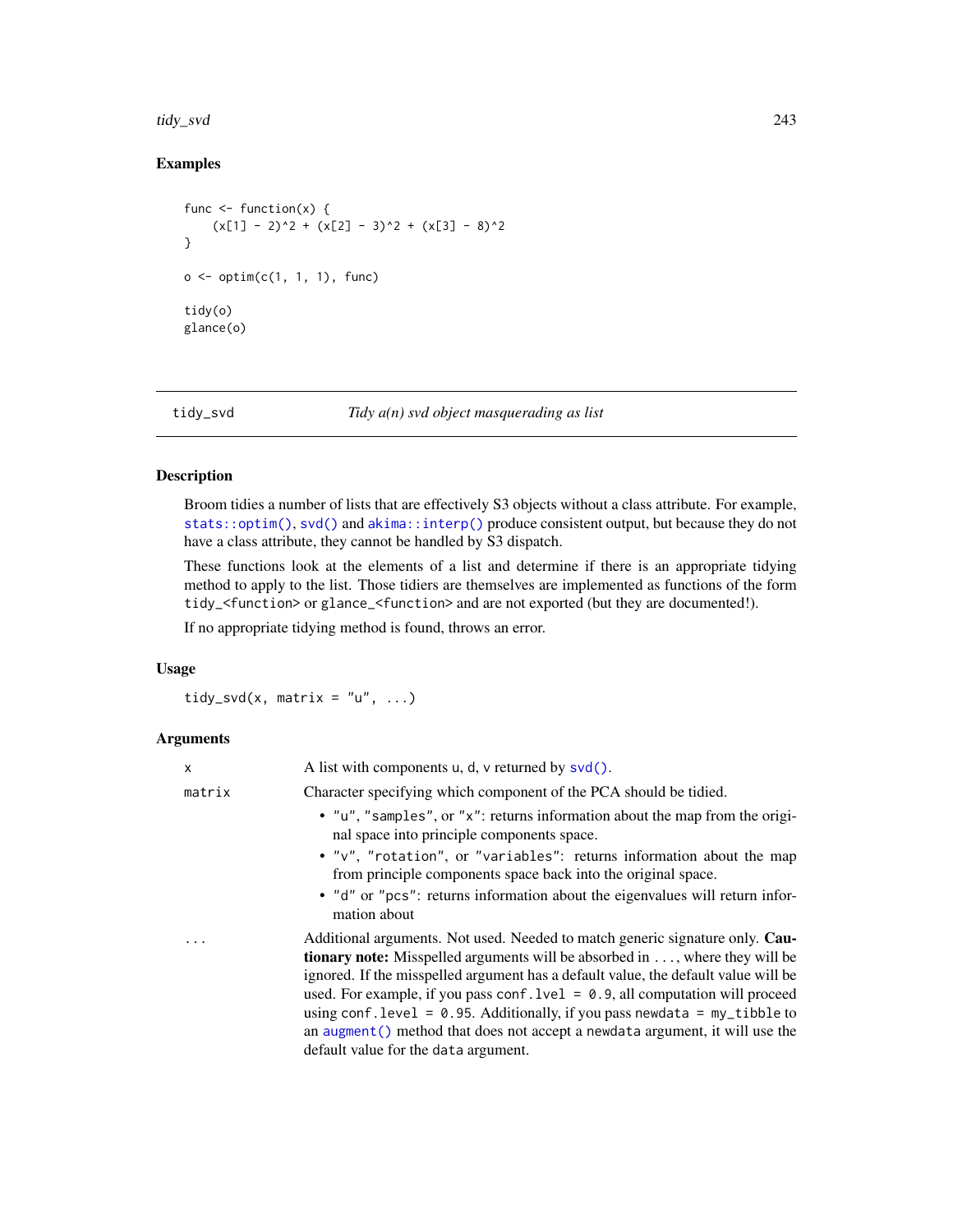# <span id="page-243-0"></span>Details

See https://stats.stackexchange.com/questions/134282/relationship-between-svd-and-pca-how-to-usesvd-to-perform-pca for information on how to interpret the various tidied matrices. Note that SVD is only equivalent to PCA on centered data.

#### Value

A [tibble::tibble](#page-0-0) with columns depending on the component of PCA being tidied.

If matrix is "u", "samples", or "x" each row in the tidied output corresponds to the original data in PCA space. The columns are:

| row   | ID of the original observation (i.e. rowname from original data).                                                                                                                     |
|-------|---------------------------------------------------------------------------------------------------------------------------------------------------------------------------------------|
| PC.   | Integer indicating a principle component.                                                                                                                                             |
| value | The score of the observation for that particular principle component. That is, the<br>location of the observation in PCA space.                                                       |
|       | If matrix is " $v$ ", "rotation", or "variables", each row in the tidied ouput corresponds to infor-<br>mation about the principle components in the original space. The columns are: |

| row   | The variable labels (colnames) of the data set on which PCA was performed      |
|-------|--------------------------------------------------------------------------------|
| PC.   | An integer vector indicating the principal component                           |
| value | The value of the eigenvector (axis score) on the indicated principal component |

If matrix is "d" or "pcs", the columns are:

| PC.        | An integer vector indicating the principal component |
|------------|------------------------------------------------------|
| std.dev    | Standard deviation explained by this PC              |
| percent    | Percentage of variation explained                    |
| cumulative | Cumulative percentage of variation explained         |

# See Also

# [svd\(\)](#page-0-0)

Other svd tidiers: [augment.prcomp](#page-35-0), [tidy.prcomp](#page-214-0), [tidy\\_irlba](#page-239-0) Other list tidiers: [glance\\_optim](#page-108-0), [list\\_tidiers](#page-110-0), [tidy\\_irlba](#page-239-0), [tidy\\_optim](#page-241-0), [tidy\\_xyz](#page-244-0)

#### Examples

```
mat <- scale(as.matrix(iris[, 1:4]))
s \leftarrow \text{svd}(\text{mat})tidy_u <- tidy(s, matrix = "u")
tidy_u
tidy_d <- tidy(s, matrix = "d")
tidy_d
```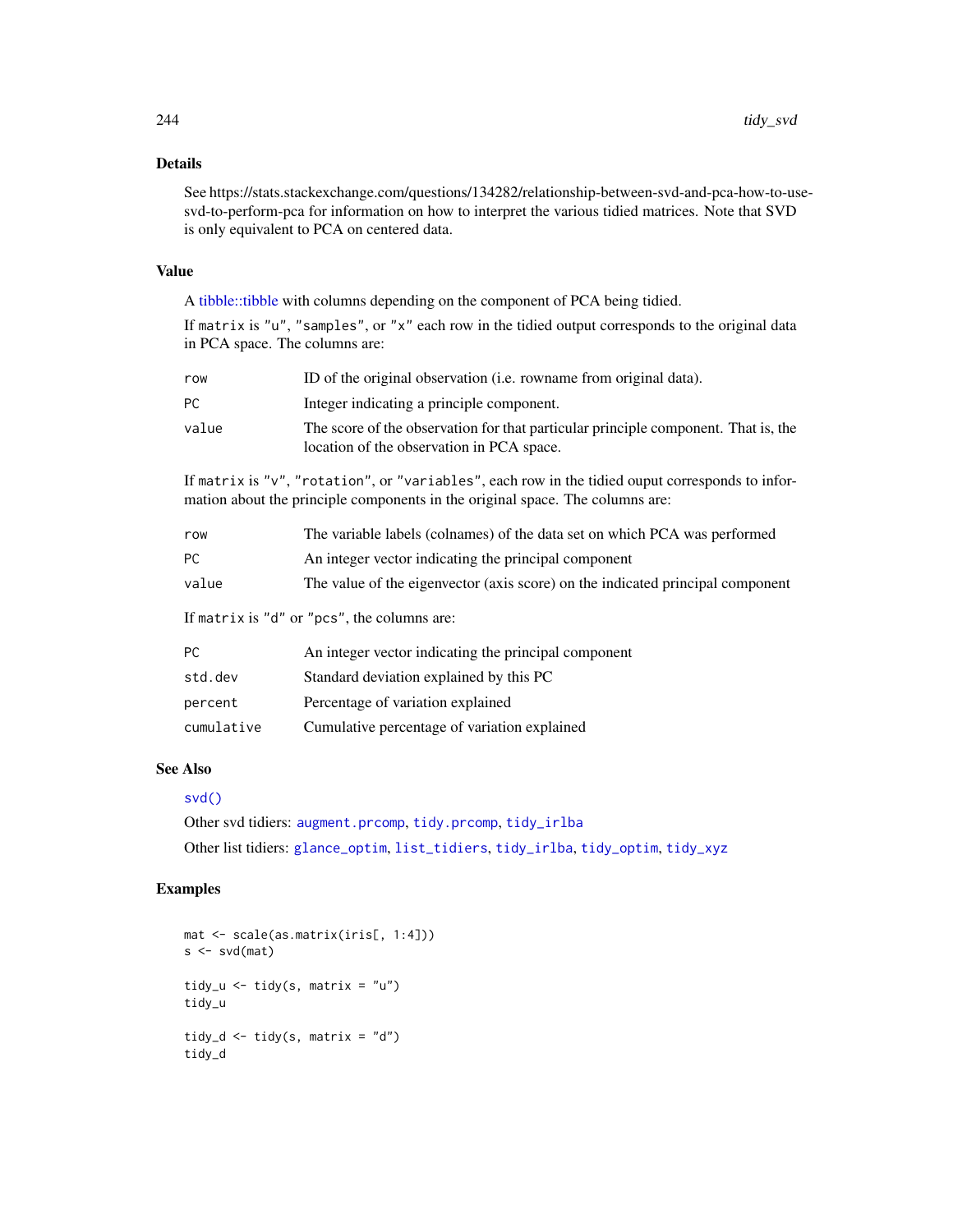```
tidy_v \leq -tidy(s, matrix = "v")
tidy_v
library(ggplot2)
library(dplyr)
ggplot(tidy_d, aes(PC, percent)) +
    geom_point() +
   ylab("% of variance explained")
tidy_u %>%
    mutate(Species = iris$Species[row]) %>%
    ggplot(aes(Species, value)) +
    geom_boxplot() +
    factor_{wrap}(\sim PC, scale = "free_{y''})
```
<span id="page-244-0"></span>tidy\_xyz *Tidy a(n) xyz object masquerading as list*

#### Description

Broom tidies a number of lists that are effectively S3 objects without a class attribute. For example, [stats::optim\(\)](#page-0-0), [svd\(\)](#page-0-0) and [akima::interp\(\)](#page-0-0) produce consistent output, but because they do not have a class attribute, they cannot be handled by S3 dispatch.

These functions look at the elements of a list and determine if there is an appropriate tidying method to apply to the list. Those tidiers are themselves are implemented as functions of the form tidy\_<function> or glance\_<function> and are not exported (but they are documented!).

If no appropriate tidying method is found, throws an error.

xyz lists (lists where x and y are vector of coordinates and z is a matrix of values) are typically used by functions such as [graphics::persp\(\)](#page-0-0) or [graphics::image\(\)](#page-0-0) and returned by interpolation functions such as [akima::interp\(\)](#page-0-0).

#### Usage

tidy\_xyz(x, ...)

#### Arguments

| X       | A list with component x, y and z, where x and y are vectors and z is a matrix.<br>The length of x must equal the number of rows in z and the length of y must<br>equal the number of columns in z. |
|---------|----------------------------------------------------------------------------------------------------------------------------------------------------------------------------------------------------|
| $\cdot$ | Additional arguments. Not used. Needed to match generic signature only. Cau-<br><b>tionary note:</b> Misspelled arguments will be absorbed in , where they will be                                 |
|         | ignored. If the misspelled argument has a default value, the default value will be                                                                                                                 |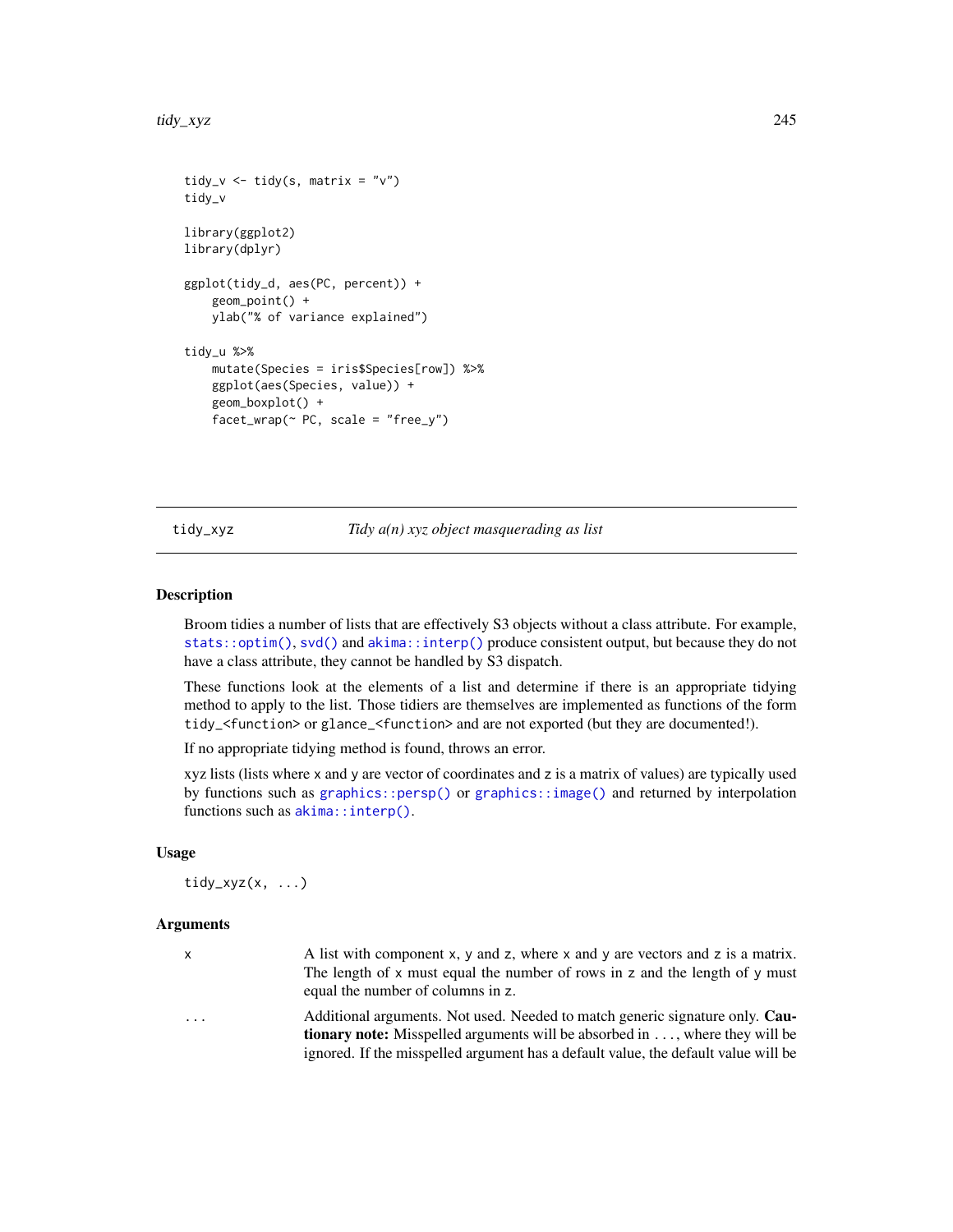used. For example, if you pass conf.  $level = 0.9$ , all computation will proceed using conf.level = 0.95. Additionally, if you pass newdata = my\_tibble to an [augment\(\)](#page-0-0) method that does not accept a newdata argument, it will use the default value for the data argument.

# <span id="page-245-0"></span>Value

A [tibble::tibble](#page-0-0) with vector columns x, y and z.

# See Also

```
tidy(), graphics::persp(), graphics::image(), akima::interp()
Other list tidiers: glance_optim, list_tidiers, tidy_irlba, tidy_optim, tidy_svd
```
# Examples

A  $\leftarrow$  list(x = 1:5, y = 1:3, z = matrix(runif(5  $\star$  3), nrow = 5)) image(A) tidy(A)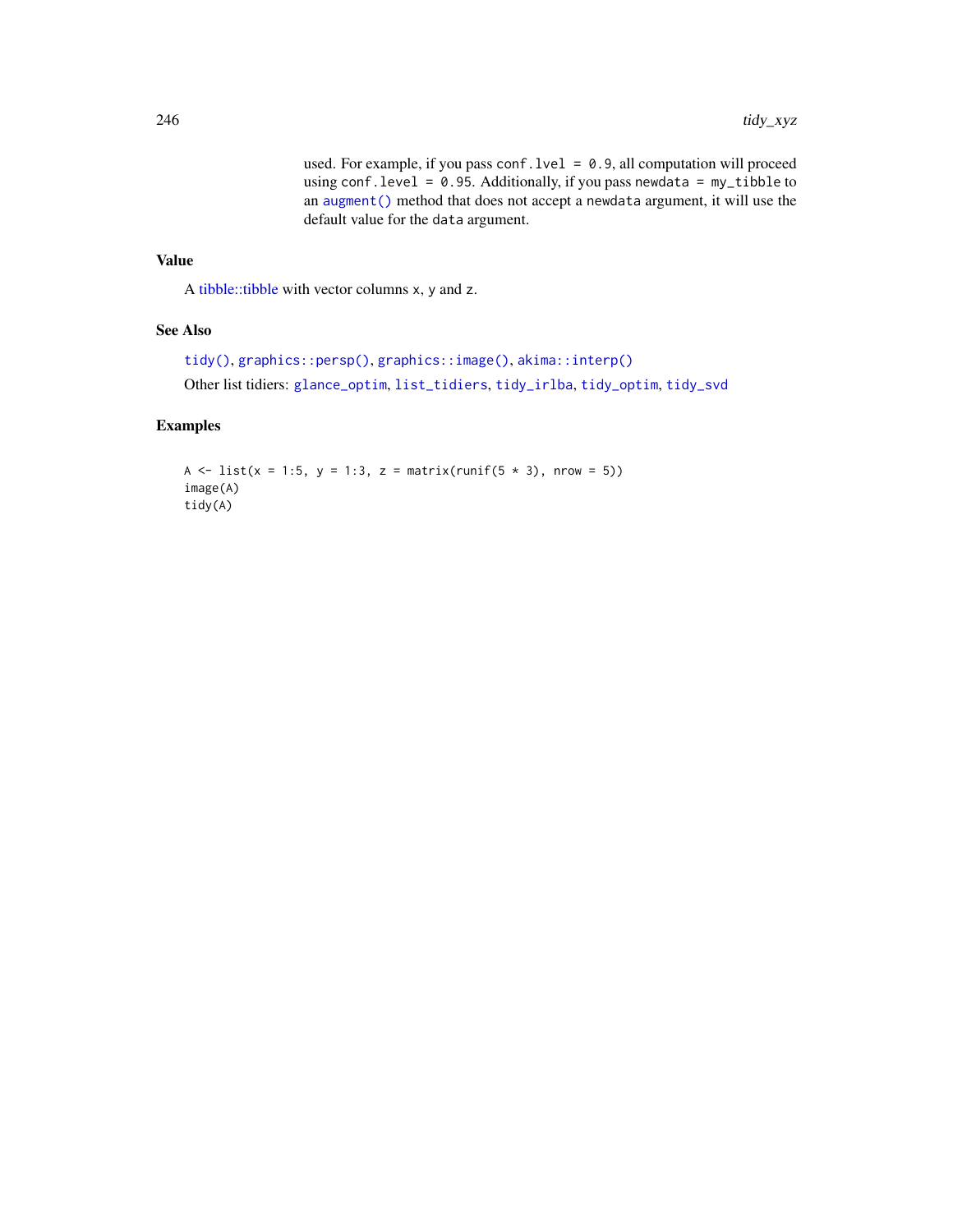# **Index**

∗Topic datasets argument\_glossary, [6](#page-5-0) column\_glossary, [53](#page-52-0) aareg\_tidiers *(*tidy.aareg*)*, [127](#page-126-1) AER::ivreg(), *[20,](#page-19-0) [21](#page-20-0)*, *[81,](#page-80-0) [82](#page-81-0)*, *[178,](#page-177-0) [179](#page-178-0)* aer\_tidiers *(*tidy.ivreg*)*, [178](#page-177-0) akima::interp(), *[109](#page-108-1)*, *[111](#page-110-1)*, *[240](#page-239-1)*, *[242,](#page-241-1) [243](#page-242-1)*, *[245,](#page-244-1) [246](#page-245-0)* argument\_glossary, [6](#page-5-0) Arima\_tidiers *(*tidy.Arima*)*, [133](#page-132-0) as.data.frame.table(), *[236](#page-235-1)* as\_tibble.table(), *[236](#page-235-1)* AUC::roc(), *[223](#page-222-0)* auc\_tidiers *(*tidy.roc*)*, [223](#page-222-0) augment, *[41](#page-40-1)*, *[43](#page-42-0)* augment(), *[8](#page-7-1)[–11](#page-10-0)*, *[13](#page-12-0)[–16](#page-15-0)*, *[18,](#page-17-0) [19](#page-18-0)*, *[21](#page-20-0)*, *[23–](#page-22-0)[33](#page-32-0)*, *[35](#page-34-0)[–37](#page-36-0)*, *[39](#page-38-1)*, *[44](#page-43-0)*, *[46–](#page-45-0)[49](#page-48-0)*, *[56](#page-55-0)*, *[61–](#page-60-0)[66](#page-65-1)*, *[68,](#page-67-0) [69](#page-68-0)*, *[71](#page-70-0)[–81](#page-80-0)*, *[83,](#page-82-0) [84](#page-83-0)*, *[86–](#page-85-0)[96](#page-95-0)*, *[98–](#page-97-1)[108](#page-107-1)*, *[110](#page-109-0)*, *[112](#page-111-0)*, *[117](#page-116-0)*, *[126,](#page-125-0) [127](#page-126-1)*, *[129–](#page-128-1)[133](#page-132-0)*, *[135,](#page-134-0) [136](#page-135-0)*, *[138,](#page-137-0) [139](#page-138-0)*, *[141,](#page-140-0) [142](#page-141-0)*, *[144](#page-143-0)[–148](#page-147-0)*, *[150](#page-149-0)*, *[152](#page-151-0)*, *[154](#page-153-0)*, *[157,](#page-156-0) [158](#page-157-0)*, *[160](#page-159-0)[–165](#page-164-0)*, *[167,](#page-166-0) [168](#page-167-1)*, *[171](#page-170-0)*, *[174](#page-173-0)*, *[177,](#page-176-0) [178](#page-177-0)*, *[180,](#page-179-0) [181](#page-180-0)*, *[183,](#page-182-0) [184](#page-183-0)*, *[187](#page-186-0)*, *[189](#page-188-0)*, *[193,](#page-192-0) [194](#page-193-0)*, *[196](#page-195-0)*, *[198–](#page-197-0)[200](#page-199-0)*, *[202,](#page-201-0) [203](#page-202-0)*, *[207,](#page-206-0) [208](#page-207-0)*, *[210](#page-209-0)*, *[214,](#page-213-0) [215](#page-214-1)*, *[217](#page-216-1)*, *[219,](#page-218-0) [220](#page-219-0)*, *[223](#page-222-0)*, *[227](#page-226-1)*, *[229–](#page-228-0)[231](#page-230-1)*, *[233,](#page-232-0) [234](#page-233-1)*, *[236](#page-235-1)[–239](#page-238-1)*, *[242,](#page-241-1) [243](#page-242-1)*, *[246](#page-245-0)* augment.betareg, [7](#page-6-0) augment.clm *(*tidy.polr*)*, [211](#page-210-0) augment.coxph, [8,](#page-7-1) *[49](#page-48-0)*, *[61](#page-60-0)*, *[67,](#page-66-1) [68](#page-67-0)*, *[99](#page-98-1)*, *[106](#page-105-1)[–109](#page-108-1)*, *[128](#page-127-1)*, *[144](#page-143-0)*, *[150](#page-149-0)*, *[218](#page-217-0)*, *[230](#page-229-1)*, *[232,](#page-231-1) [233](#page-232-0)*, *[235](#page-234-0)* augment.decomposed.ts, [10,](#page-9-0) *[47](#page-46-1)* augment.factanal, [12,](#page-11-0) *[71](#page-70-0)*, *[158](#page-157-0)* augment.felm, [14,](#page-13-0) *[159](#page-158-0)* augment.glm, [15,](#page-14-0) *[25](#page-24-0)*, *[78](#page-77-0)*, *[86](#page-85-0)*, *[170](#page-169-0)*, *[187](#page-186-0)* augment.glmRob, [17,](#page-16-0) *[26](#page-25-0)*, *[79](#page-78-0)*, *[88](#page-87-0)*, *[173](#page-172-0)*, *[191](#page-190-0)* augment.htest, [18,](#page-17-0) *[177](#page-176-0)*, *[207](#page-206-0)*, *[215](#page-214-1)* augment.ivreg, [20,](#page-19-0) *[82](#page-81-0)*, *[179](#page-178-0)*

augment.kmeans, [22,](#page-21-0) *[83](#page-82-0)*, *[184](#page-183-0)* augment.lm, *[16](#page-15-0)*, [23,](#page-22-0) *[78](#page-77-0)*, *[86](#page-85-0)*, *[170](#page-169-0)*, *[187](#page-186-0)* augment.lm(), *[15](#page-14-0)[–18](#page-17-0)*, *[25,](#page-24-0) [26](#page-25-0)*, *[38,](#page-37-1) [39](#page-38-1)* augment.lme *(*nlme\_tidiers*)*, [117](#page-116-0) augment.lmRob, *[18](#page-17-0)*, [25,](#page-24-0) *[79](#page-78-0)*, *[88](#page-87-0)*, *[173](#page-172-0)*, *[191](#page-190-0)* augment.loess, [27](#page-26-0) augment.Mclust, [28,](#page-27-0) *[195](#page-194-0)* augment.merMod *(*lme4\_tidiers*)*, [111](#page-110-1) augment.mjoint, [30](#page-29-0) augment.nlrq, [31,](#page-30-1) *[41](#page-40-1)*, *[43](#page-42-0)*, *[93](#page-92-1)*, *[103](#page-102-0)*, *[202](#page-201-0)*, *[225,](#page-224-1) [226](#page-225-0)* augment.nls, [32,](#page-31-0) *[95](#page-94-0)*, *[204](#page-203-0)* augment.NULL *(*null\_tidiers*)*, [119](#page-118-0) augment.plm, [34,](#page-33-0) *[97](#page-96-0)*, *[209](#page-208-0)* augment.poLCA, [35,](#page-34-0) *[98](#page-97-1)*, *[210](#page-209-0)* augment.polr *(*tidy.polr*)*, [211](#page-210-0) augment.prcomp, [36,](#page-35-1) *[216](#page-215-0)*, *[241](#page-240-0)*, *[244](#page-243-0)* augment.rlm, [38,](#page-37-1) *[101](#page-100-0)*, *[222](#page-221-0)* augment.rowwise\_df *(*rowwise\_df\_tidiers*)*, [120](#page-119-0) augment.rq, *[32](#page-31-0)*, [39,](#page-38-1) *[43](#page-42-0)*, *[93](#page-92-1)*, *[103](#page-102-0)*, *[202](#page-201-0)*, *[225,](#page-224-1) [226](#page-225-0)* augment.rqs, *[32](#page-31-0)*, *[41](#page-40-1)*, [41,](#page-40-1) *[93](#page-92-1)*, *[103](#page-102-0)*, *[202](#page-201-0)*, *[225,](#page-224-1) [226](#page-225-0)* augment.smooth.spline, [43,](#page-42-0) *[104](#page-103-1)* augment.speedlm, [45,](#page-44-1) *[105](#page-104-1)*, *[229](#page-228-0)* augment.stl, *[11](#page-10-0)*, [46](#page-45-0) augment.survreg, *[10](#page-9-0)*, [47,](#page-46-1) *[61](#page-60-0)*, *[67,](#page-66-1) [68](#page-67-0)*, *[99](#page-98-1)*, *[106](#page-105-1)[–109](#page-108-1)*, *[128](#page-127-1)*, *[144](#page-143-0)*, *[150](#page-149-0)*, *[218](#page-217-0)*, *[230](#page-229-1)*, *[232,](#page-231-1) [233](#page-232-0)*, *[235](#page-234-0)* augment.tbl\_df *(*rowwise\_df\_tidiers*)*, [120](#page-119-0) augment\_.rowwise\_df *(*rowwise\_df\_tidiers*)*, [120](#page-119-0) augment\_columns, [49](#page-48-0) bbmle::mle2(), *[198](#page-197-0)* bbmle\_tidiers *(*tidy.mle2*)*, [198](#page-197-0) betareg::betareg(), *[7,](#page-6-0) [8](#page-7-1)*, *[63](#page-62-0)*, *[135](#page-134-0)* betareg\_tidiers *(*tidy.betareg*)*, [134](#page-133-0) biglm::bigglm(), *[64](#page-63-0)*, *[136,](#page-135-0) [137](#page-136-0)*

biglm::biglm(), *[64](#page-63-0)*, *[136,](#page-135-0) [137](#page-136-0)*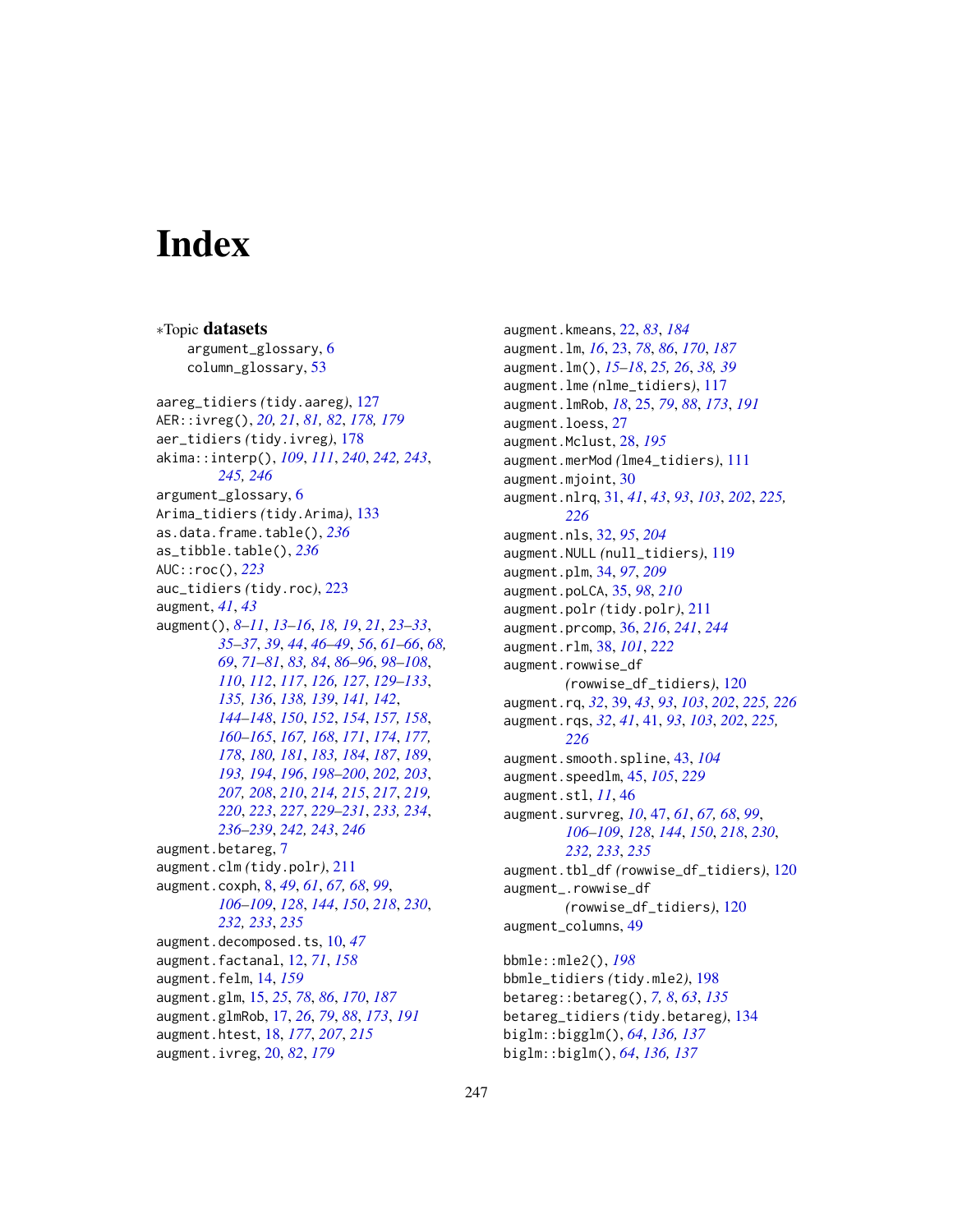bindesign\_tidiers *(*tidy.binDesign*)*, [138](#page-137-0) binGroup::binDesign, *[65](#page-64-0)* binGroup::binDesign(), *[65](#page-64-0)*, *[138](#page-137-0)* binGroup::binWidth(), *[139](#page-138-0)* binwidth\_tidiers *(*tidy.binWidth*)*, [139](#page-138-0) boot::boot(), *[140,](#page-139-0) [141](#page-140-0)* boot::boot.ci(), *[140,](#page-139-0) [141](#page-140-0)* boot::tsboot(), *[141](#page-140-0)* boot\_tidiers *(*tidy.boot*)*, [140](#page-139-0) bootstrap, [50](#page-49-0) brms::brms(), *[52](#page-51-0)* brms::brmsfit(), *[51,](#page-50-0) [52](#page-51-0)* brms\_tidiers, [51](#page-50-0) broom, [52](#page-51-0) broom-package *(*broom*)*, [52](#page-51-0) btergm::btergm(), *[142,](#page-141-0) [143](#page-142-1)* btergm\_tidiers *(*tidy.btergm*)*, [142](#page-141-0) car::Anova(), *[130](#page-129-0)* car::durbinWatsonTest(), *[56,](#page-55-0) [57](#page-56-0)* caret::confusionMatrix(), *[148](#page-147-0)* caret\_tidiers *(*tidy.confusionMatrix*)*, [148](#page-147-0) cch\_tidiers *(*tidy.cch*)*, [143](#page-142-1) cfa\_tidiers *(*tidy.lavaan*)*, [185](#page-184-0) coeftest\_tidiers *(*tidy.coeftest*)*, [146](#page-145-0) column\_glossary, [53](#page-52-0) confint, *[54](#page-53-0)* confint(), *[53](#page-52-0)* confint\_tidy, [53](#page-52-0) confusionMatrix\_tidiers *(*tidy.confusionMatrix*)*, [148](#page-147-0) cooks.distance(), *[8](#page-7-1)*, *[16,](#page-15-0) [17](#page-16-0)*, *[24](#page-23-0)*, *[26](#page-25-0)*, *[39](#page-38-1)* coxph\_tidiers *(*tidy.coxph*)*, [149](#page-148-1) data.frame(), *[7](#page-6-0)[–9](#page-8-0)*, *[13–](#page-12-0)[15](#page-14-0)*, *[17](#page-16-0)*, *[20](#page-19-0)*, *[22](#page-21-0)*, *[24,](#page-23-0) [25](#page-24-0)*, *[27](#page-26-0)*, *[29,](#page-28-0) [30](#page-29-0)*, *[32–](#page-31-0)[34](#page-33-0)*, *[37,](#page-36-0) [38](#page-37-1)*, *[40](#page-39-0)*, *[42](#page-41-0)*, *[44](#page-43-0)[–46](#page-45-0)*, *[48](#page-47-0)* data.frame\_tidiers, [54](#page-53-0) decompose\_tidiers *(*augment.decomposed.ts*)*, [10](#page-9-0) durbinWatsonTest\_tidiers, [56](#page-55-0)

```
emmeans::summary.emmGrid(), 57
emmeans_tidiers, 57
ergm::control.ergm(), 156
ergm::ergm(), 70, 156
ergm::summary(), 70, 156
ergm::summary.ergm(), 70
```
ergm\_tidiers *(*tidy.ergm*)*, [155](#page-154-0) factanal(), *[13](#page-12-0)* factanal\_tidiers *(*tidy.factanal*)*, [157](#page-156-0) felm\_tidiers *(*tidy.felm*)*, [158](#page-157-0) finish\_glance, [59](#page-58-0) fitdistr\_tidiers *(*tidy.fitdistr*)*, [160](#page-159-0) fix\_data\_frame, [60](#page-59-1) gam::gam(), *[74,](#page-73-0) [75](#page-74-0)*, *[162,](#page-161-0) [163](#page-162-0)* Gam\_tidiers *(*tidy.Gam*)*, [162](#page-161-0) gam\_tidiers *(*tidy.gam*)*, [163](#page-162-0) gamlss::gamlss(), *[164](#page-163-0)*

garch\_tidiers *(*tidy.garch*)*, [165](#page-164-0) geeglm\_tidiers *(*tidy.geeglm*)*, [166](#page-165-0) geepack::geeglm(), *[167](#page-166-0)* geepack\_tidiers *(*tidy.geeglm*)*, [166](#page-165-0) glance(), *[56,](#page-55-0) [57](#page-56-0)*, *[61](#page-60-0)*, *[63](#page-62-0)[–65](#page-64-0)*, *[67](#page-66-1)[–71](#page-70-0)*, *[75](#page-74-0)[–77](#page-76-0)*, *[79,](#page-78-0) [80](#page-79-0)*, *[82,](#page-81-0) [83](#page-82-0)*, *[85](#page-84-0)[–87](#page-86-0)*, *[90](#page-89-0)[–93](#page-92-1)*, *[96](#page-95-0)[–101](#page-100-0)*, *[103](#page-102-0)*, *[106](#page-105-1)[–110](#page-109-0)*, *[126](#page-125-0)*, *[176](#page-175-0)* glance.aareg, *[10](#page-9-0)*, *[49](#page-48-0)*, [60,](#page-59-1) *[67,](#page-66-1) [68](#page-67-0)*, *[99](#page-98-1)*, *[106](#page-105-1)[–109](#page-108-1)*, *[128](#page-127-1)*, *[144](#page-143-0)*, *[150](#page-149-0)*, *[218](#page-217-0)*, *[230](#page-229-1)*, *[232,](#page-231-1) [233](#page-232-0)*, *[235](#page-234-0)* glance.Arima, [61,](#page-60-0) *[134](#page-133-0)* glance.betareg, [62](#page-61-0) glance.biglm, [64,](#page-63-0) *[137](#page-136-0)* glance.binDesign, [65,](#page-64-0) *[138,](#page-137-0) [139](#page-138-0)* glance.cch, *[10](#page-9-0)*, *[49](#page-48-0)*, *[61](#page-60-0)*, [66,](#page-65-1) *[68](#page-67-0)*, *[99](#page-98-1)*, *[106](#page-105-1)[–109](#page-108-1)*, *[128](#page-127-1)*, *[144](#page-143-0)*, *[150](#page-149-0)*, *[218](#page-217-0)*, *[230](#page-229-1)*, *[232,](#page-231-1) [233](#page-232-0)*, *[235](#page-234-0)* glance.clm *(*tidy.polr*)*, [211](#page-210-0) glance.clmm *(*tidy.polr*)*, [211](#page-210-0) glance.coxph, *[10](#page-9-0)*, *[49](#page-48-0)*, *[61](#page-60-0)*, *[67](#page-66-1)*, [67,](#page-66-1) *[99](#page-98-1)*, *[106](#page-105-1)[–109](#page-108-1)*, *[128](#page-127-1)*, *[144](#page-143-0)*, *[150](#page-149-0)*, *[218](#page-217-0)*, *[230](#page-229-1)*, *[232,](#page-231-1) [233](#page-232-0)*, *[235](#page-234-0)* glance.cv.glmnet, [68,](#page-67-0) *[79](#page-78-0)*, *[152](#page-151-0)*, *[171](#page-170-0)* glance.data.frame *(*data.frame\_tidiers*)*, [54](#page-53-0) glance.durbinWatsonTest *(*durbinWatsonTest\_tidiers*)*, [56](#page-55-0) glance.ergm, [69,](#page-68-0) *[156](#page-155-0)* glance.factanal, *[14](#page-13-0)*, [70,](#page-69-0) *[158](#page-157-0)* glance.felm, [71](#page-70-0) glance.fitdistr, [73,](#page-72-0) *[160](#page-159-0)* glance.Gam, [74,](#page-73-0) *[162](#page-161-0)* glance.gam, [75,](#page-74-0) *[163](#page-162-0)* glance.Gam(), *[75,](#page-74-0) [76](#page-75-0)* glance.gam(), *[74](#page-73-0)*

glance.garch, [76,](#page-75-0) *[166](#page-165-0)*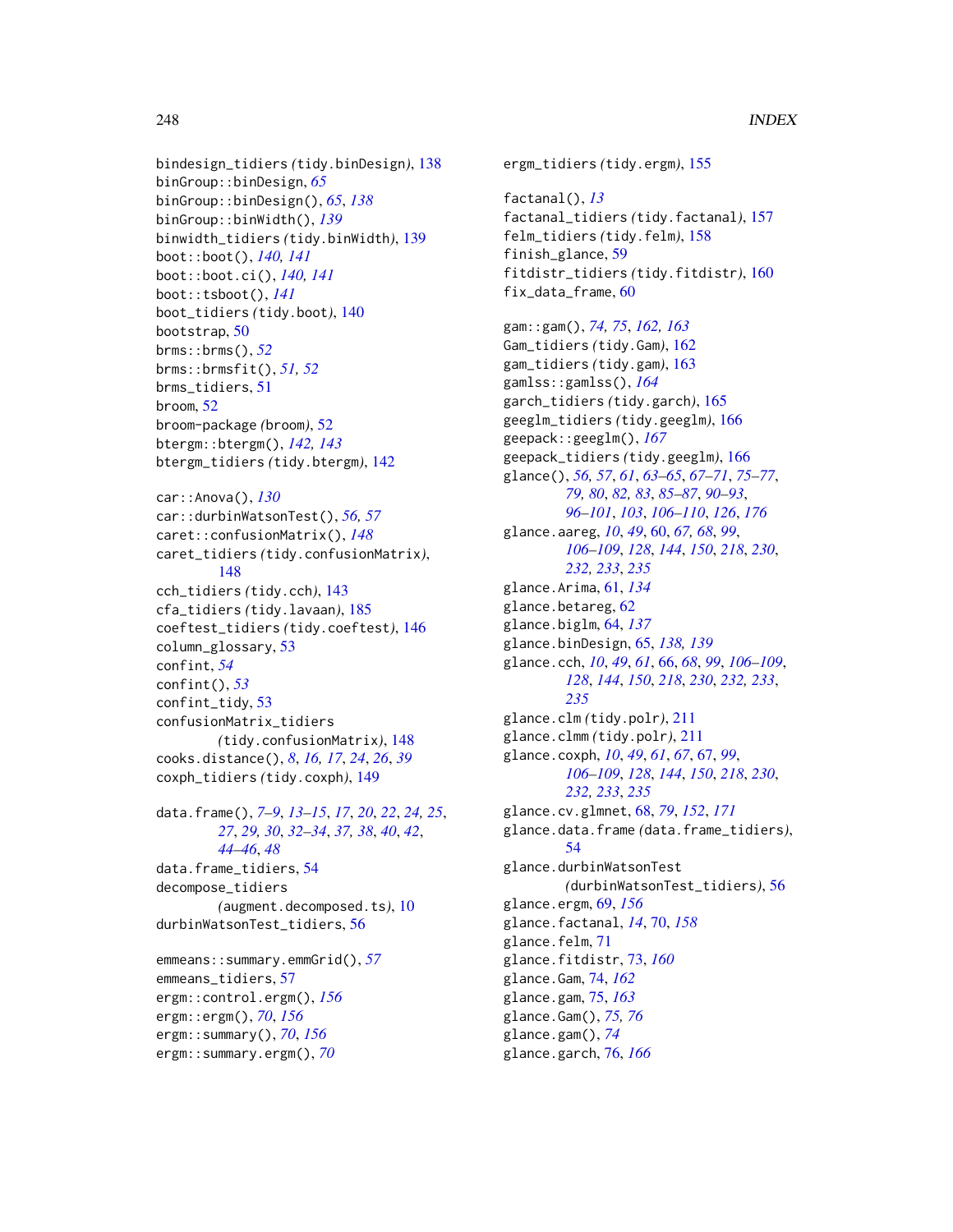#### INDEX 249

glance.glm, *[16](#page-15-0)*, *[25](#page-24-0)*, [77,](#page-76-0) *[86](#page-85-0)*, *[170](#page-169-0)*, *[187](#page-186-0)* glance.glmnet, *[69](#page-68-0)*, [78,](#page-77-0) *[152](#page-151-0)*, *[171](#page-170-0)* glance.glmRob, *[18](#page-17-0)*, *[26](#page-25-0)*, [79,](#page-78-0) *[88](#page-87-0)*, *[173](#page-172-0)*, *[191](#page-190-0)* glance.gmm, [80,](#page-79-0) *[175](#page-174-0)* glance.htest *(*tidy.htest*)*, [176](#page-175-0) glance.ivreg, *[21](#page-20-0)*, [81,](#page-80-0) *[179](#page-178-0)* glance.kmeans, *[23](#page-22-0)*, [82,](#page-81-0) *[184](#page-183-0)* glance.lavaan, [84,](#page-83-0) *[186](#page-185-1)* glance.list *(*list\_tidiers*)*, [111](#page-110-1) glance.lm, *[16](#page-15-0)*, *[25](#page-24-0)*, *[78](#page-77-0)*, [85,](#page-84-0) *[170](#page-169-0)*, *[187](#page-186-0)* glance.lme *(*nlme\_tidiers*)*, [117](#page-116-0) glance.lmodel2, [87,](#page-86-0) *[189](#page-188-0)* glance.lmRob, *[18](#page-17-0)*, *[26](#page-25-0)*, *[79](#page-78-0)*, [88,](#page-87-0) *[173](#page-172-0)*, *[191](#page-190-0)* glance.matrix *(*matrix\_tidiers*)*, [114](#page-113-0) glance.Mclust, [89](#page-88-0) glance.merMod *(*lme4\_tidiers*)*, [111](#page-110-1) glance.mjoint, [90,](#page-89-0) *[197](#page-196-0)* glance.muhaz, [91,](#page-90-0) *[200](#page-199-0)* glance.multinom, [92,](#page-91-0) *[201](#page-200-1)* glance.nlrq, *[32](#page-31-0)*, *[41](#page-40-1)*, *[43](#page-42-0)*, [93,](#page-92-1) *[103](#page-102-0)*, *[202](#page-201-0)*, *[225,](#page-224-1) [226](#page-225-0)* glance.nls, *[33](#page-32-0)*, [94,](#page-93-0) *[204](#page-203-0)* glance.NULL *(*null\_tidiers*)*, [119](#page-118-0) glance.optim *(*glance\_optim*)*, [109](#page-108-1) glance.orcutt, [95,](#page-94-0) *[206](#page-205-0)* glance.plm, *[35](#page-34-0)*, [96,](#page-95-0) *[209](#page-208-0)* glance.poLCA, *[36](#page-35-1)*, [97,](#page-96-0) *[210](#page-209-0)* glance.polr *(*tidy.polr*)*, [211](#page-210-0) glance.pyears, *[10](#page-9-0)*, *[49](#page-48-0)*, *[61](#page-60-0)*, *[67,](#page-66-1) [68](#page-67-0)*, [98,](#page-97-1) *[106](#page-105-1)[–109](#page-108-1)*, *[128](#page-127-1)*, *[144](#page-143-0)*, *[150](#page-149-0)*, *[218](#page-217-0)*, *[230](#page-229-1)*, *[232,](#page-231-1) [233](#page-232-0)*, *[235](#page-234-0)* glance.ridgelm, [99,](#page-98-1) *[221](#page-220-0)* glance.rlm, *[39](#page-38-1)*, [100,](#page-99-1) *[222](#page-221-0)* glance.rowwise\_df *(*rowwise\_df\_tidiers*)*, [120](#page-119-0) glance.rq, *[32](#page-31-0)*, *[41](#page-40-1)*, *[43](#page-42-0)*, *[93](#page-92-1)*, [102,](#page-101-1) *[202](#page-201-0)*, *[225,](#page-224-1) [226](#page-225-0)* glance.smooth.spline, *[44](#page-43-0)*, [103](#page-102-0) glance.speedlm, *[46](#page-45-0)*, [104,](#page-103-1) *[229](#page-228-0)* glance.stanreg *(*rstanarm\_tidiers*)*, [122](#page-121-0) glance.summary.lm *(*glance.lm*)*, [85](#page-84-0) glance.summaryDefault *(*summary\_tidiers*)*, [126](#page-125-0) glance.survdiff, *[10](#page-9-0)*, *[49](#page-48-0)*, *[61](#page-60-0)*, *[67,](#page-66-1) [68](#page-67-0)*, *[99](#page-98-1)*, [105,](#page-104-1) *[107](#page-106-1)[–109](#page-108-1)*, *[128](#page-127-1)*, *[144](#page-143-0)*, *[150](#page-149-0)*, *[218](#page-217-0)*, *[230](#page-229-1)*, *[232,](#page-231-1) [233](#page-232-0)*, *[235](#page-234-0)* glance.survexp, *[10](#page-9-0)*, *[49](#page-48-0)*, *[61](#page-60-0)*, *[67,](#page-66-1) [68](#page-67-0)*, *[99](#page-98-1)*, *[106](#page-105-1)*, [106,](#page-105-1) *[108,](#page-107-1) [109](#page-108-1)*, *[128](#page-127-1)*, *[144](#page-143-0)*, *[150](#page-149-0)*, *[218](#page-217-0)*, *[230](#page-229-1)*, *[232,](#page-231-1) [233](#page-232-0)*, *[235](#page-234-0)*

glance.survfit, *[10](#page-9-0)*, *[49](#page-48-0)*, *[61](#page-60-0)*, *[67,](#page-66-1) [68](#page-67-0)*, *[99](#page-98-1)*, *[106,](#page-105-1) [107](#page-106-1)*, [107,](#page-106-1) *[109](#page-108-1)*, *[128](#page-127-1)*, *[144](#page-143-0)*, *[150](#page-149-0)*, *[218](#page-217-0)*, *[230](#page-229-1)*, *[232,](#page-231-1) [233](#page-232-0)*, *[235](#page-234-0)* glance.survreg, *[10](#page-9-0)*, *[49](#page-48-0)*, *[61](#page-60-0)*, *[67,](#page-66-1) [68](#page-67-0)*, *[99](#page-98-1)*, *[106](#page-105-1)[–108](#page-107-1)*, [108,](#page-107-1) *[128](#page-127-1)*, *[144](#page-143-0)*, *[150](#page-149-0)*, *[218](#page-217-0)*, *[230](#page-229-1)*, *[232,](#page-231-1) [233](#page-232-0)*, *[235](#page-234-0)* glance.svyolr *(*tidy.polr*)*, [211](#page-210-0) glance.tbl\_df *(*rowwise\_df\_tidiers*)*, [120](#page-119-0) glance\_.rowwise\_df *(*rowwise\_df\_tidiers*)*, [120](#page-119-0) glance\_optim, [109,](#page-108-1) *[111](#page-110-1)*, *[241,](#page-240-0) [242](#page-241-1)*, *[244](#page-243-0)*, *[246](#page-245-0)* glmnet::cv.glmnet(), *[69](#page-68-0)*, *[152](#page-151-0)* glmnet::glmnet(), *[78,](#page-77-0) [79](#page-78-0)*, *[171](#page-170-0)* glmnet\_tidiers *(*tidy.glmnet*)*, [170](#page-169-0) gmm::gmm(), *[80](#page-79-0)*, *[174,](#page-173-0) [175](#page-174-0)* gmm\_tidiers *(*tidy.gmm*)*, [174](#page-173-0) graphics::image(), *[245,](#page-244-1) [246](#page-245-0)* graphics::persp(), *[245,](#page-244-1) [246](#page-245-0)* Hmisc::rcorr(), *[219](#page-218-0)* Hmisc\_tidiers *(*tidy.rcorr*)*, [218](#page-217-0) htest\_tidiers *(*tidy.htest*)*, [176](#page-175-0) insert\_NAs, [110](#page-109-0) irlba::irlba(), *[240,](#page-239-1) [241](#page-240-0)* irlba\_tidiers *(*tidy\_irlba*)*, [240](#page-239-1) ivreg\_tidiers *(*tidy.ivreg*)*, [178](#page-177-0) joineRML::bootSE(), *[196,](#page-195-0) [197](#page-196-0)* joineRML::fitted.mjoint(), *[31](#page-30-1)* joineRML::mjoint(), *[30](#page-29-0)*, *[90](#page-89-0)*, *[196,](#page-195-0) [197](#page-196-0)* joineRML::residuals.mjoint(), *[31](#page-30-1)* joinerml\_tidiers *(*tidy.mjoint*)*, [196](#page-195-0) kappa\_tidiers *(*tidy.kappa*)*, [180](#page-179-0) kde\_tidiers *(*tidy.kde*)*, [181](#page-180-0) Kendall::Kendall(), *[183](#page-182-0)* Kendall::MannKendall(), *[183](#page-182-0)* Kendall::SeasonalMannKendall(), *[183](#page-182-0)* Kendall\_tidiers *(*tidy.Kendall*)*, [182](#page-181-0) kendall\_tidiers *(*tidy.Kendall*)*, [182](#page-181-0)

kmeans\_tidiers *(*tidy.kmeans*)*, [184](#page-183-0) ks::kde(), *[181,](#page-180-0) [182](#page-181-0)* ks\_tidiers *(*tidy.kde*)*, [181](#page-180-0)

lavaan::cfa(), *[84,](#page-83-0) [85](#page-84-0)*, *[185,](#page-184-0) [186](#page-185-1)* lavaan::fitmeasures(), *[85](#page-84-0)* lavaan::parameterEstimates(), *[185,](#page-184-0) [186](#page-185-1)* lavaan::sem(), *[84,](#page-83-0) [85](#page-84-0)*, *[185,](#page-184-0) [186](#page-185-1)*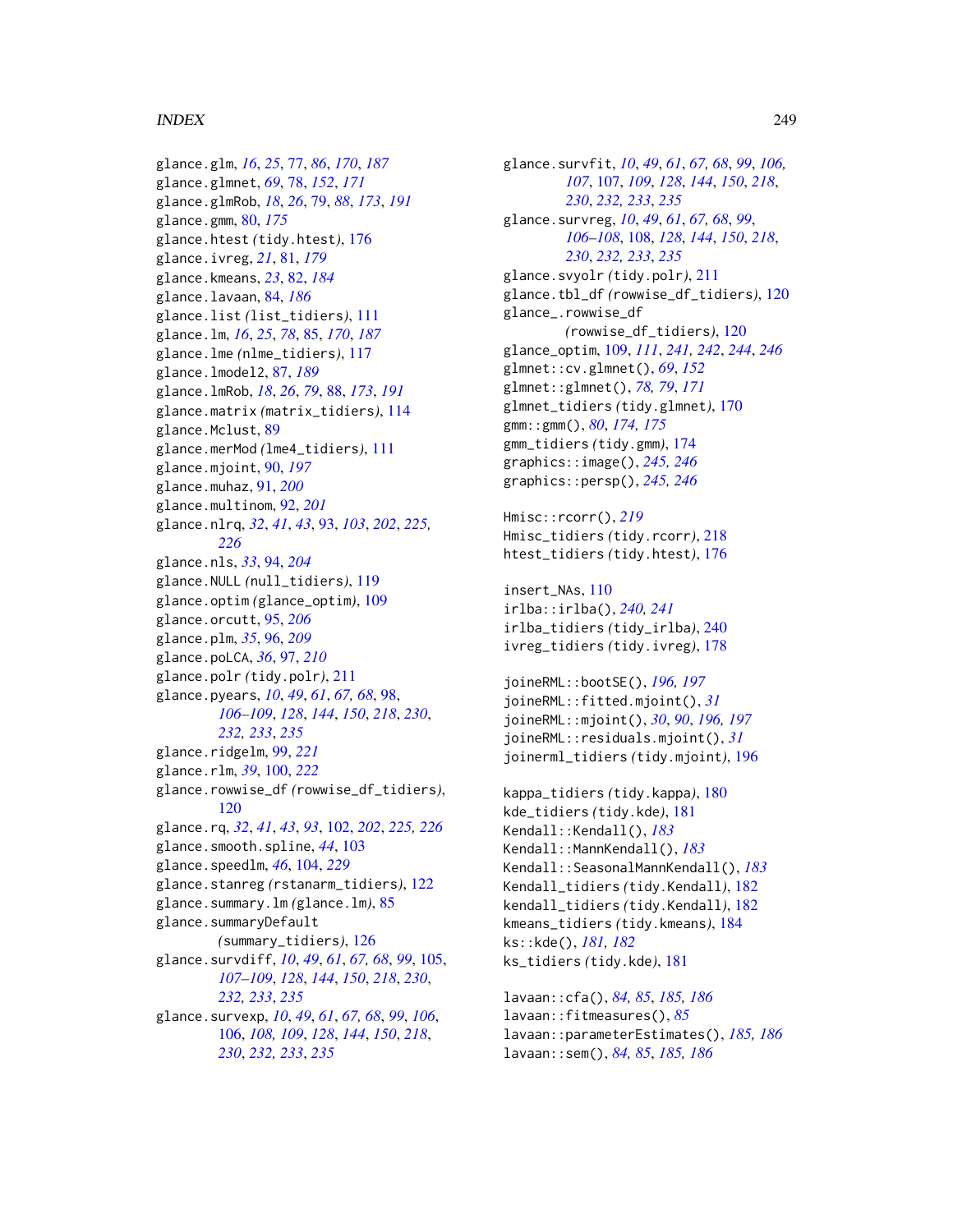# 250 INDEX

lavaan\_tidiers *(*tidy.lavaan*)*, [185](#page-184-0) lfe::felm(), *[14,](#page-13-0) [15](#page-14-0)*, *[72](#page-71-0)*, *[158,](#page-157-0) [159](#page-158-0)* lfe\_tidiers *(*tidy.felm*)*, [158](#page-157-0) list\_tidiers, *[110](#page-109-0)*, [111,](#page-110-1) *[241,](#page-240-0) [242](#page-241-1)*, *[244](#page-243-0)*, *[246](#page-245-0)* lm(), *[13](#page-12-0)* lm\_tidiers *(*tidy.lm*)*, [186](#page-185-1) lme4\_tidiers, [111](#page-110-1) lmodel2::lmodel2(), *[87](#page-86-0)*, *[189](#page-188-0)* lmodel2\_tidiers *(*tidy.lmodel2*)*, [188](#page-187-0) lmtest::coeftest(), *[146](#page-145-0)* lmtest\_tidiers *(*tidy.coeftest*)*, [146](#page-145-0) loess\_tidiers *(*augment.loess*)*, [27](#page-26-0) lsmeans::summary.ref.grid(), *[57](#page-56-0)*

maps::map(), *[193](#page-192-0)* maps\_tidiers *(*tidy.map*)*, [193](#page-192-0) MASS::fitdistr(), *[73](#page-72-0)*, *[160](#page-159-0)* MASS::lm.ridge(), *[100](#page-99-1)*, *[220,](#page-219-0) [221](#page-220-0)* MASS::polr(), *[211](#page-210-0)* MASS::rlm(), *[38,](#page-37-1) [39](#page-38-1)*, *[101](#page-100-0)*, *[222](#page-221-0)* MASS::select.ridgelm(), *[100](#page-99-1)* matrix\_tidiers, [114](#page-113-0) mclust::Mclust(), *[29,](#page-28-0) [30](#page-29-0)*, *[89](#page-88-0)*, *[194,](#page-193-0) [195](#page-194-0)* mclust\_tidiers *(*tidy.Mclust*)*, [194](#page-193-0) mcmc\_tidiers, [115](#page-114-0) mean(), *[54](#page-53-0)* mgcv::gam(), *[74](#page-73-0)[–76](#page-75-0)*, *[162,](#page-161-0) [163](#page-162-0)* mgcv\_tidiers *(*tidy.gam*)*, [163](#page-162-0) mjoint\_tidiers *(*tidy.mjoint*)*, [196](#page-195-0) mle2\_tidiers *(*tidy.mle2*)*, [198](#page-197-0) muhaz::muhaz(), *[91](#page-90-0)*, *[199,](#page-198-0) [200](#page-199-0)* muhaz\_tidiers *(*tidy.muhaz*)*, [199](#page-198-0) multcomp::cld(), *[145,](#page-144-1) [146](#page-145-0)* multcomp::confint.glht(), *[146,](#page-145-0) [147](#page-146-1)* multcomp::glht(), *[146,](#page-145-0) [147](#page-146-1)*, *[168](#page-167-1)*, *[229](#page-228-0)* multcomp::summary.glht(), *[146](#page-145-0)*, *[229](#page-228-0)* multcomp\_tidiers *(*tidy.glht*)*, [168](#page-167-1) multinom\_tidiers *(*tidy.multinom*)*, [200](#page-199-0)

```
na.action, 7, 9–11, 13, 14, 19, 20, 22, 23, 25,
         28–30, 33–35, 37, 40, 42, 45, 46, 48,
         49, 97, 113, 118
nlme_tidiers, 117
nlrq_tidiers (tidy.nlrq), 201
nls_tidiers (tidy.nls), 203
nnet::multinom(), 92, 200, 201
nnet_tidiers (tidy.multinom), 200
null_tidiers, 119
```
optim(), *[110](#page-109-0)* optim\_tidiers *(*tidy\_optim*)*, [242](#page-241-1) orcutt::cochrane.orcutt(), *[95,](#page-94-0) [96](#page-95-0)*, *[205,](#page-204-0) [206](#page-205-0)* orcutt\_tidiers *(*tidy.orcutt*)*, [205](#page-204-0) ordinal::clm(), *[211](#page-210-0)*, *[213](#page-212-0)* ordinal::clmm(), *[211](#page-210-0)*, *[213](#page-212-0)* ordinal::confint.clm(), *[213](#page-212-0)* ordinal::predict.clm(), *[213](#page-212-0)* ordinal\_tidiers *(*tidy.polr*)*, [211](#page-210-0)

plm::plm(), *[34,](#page-33-0) [35](#page-34-0)*, *[96,](#page-95-0) [97](#page-96-0)*, *[208,](#page-207-0) [209](#page-208-0)* plm\_tidiers *(*tidy.plm*)*, [208](#page-207-0) poLCA::poLCA(), *[36](#page-35-1)*, *[98](#page-97-1)*, *[210](#page-209-0)* poLCA\_tidiers *(*tidy.poLCA*)*, [209](#page-208-0) prcomp\_tidiers *(*tidy.prcomp*)*, [215](#page-214-1) psych::cohen.kappa(), *[180](#page-179-0)* psych\_tidiers *(*tidy.kappa*)*, [180](#page-179-0) purrr::map(), *[102](#page-101-1)* purrr::map\_df(), *[119](#page-118-0)* pyears\_tidiers *(*tidy.pyears*)*, [217](#page-216-1)

#### qr, *[192](#page-191-1)*

quantreg::nlrq(), *[31,](#page-30-1) [32](#page-31-0)*, *[93](#page-92-1)*, *[202](#page-201-0)* quantreg::predict.rq(), *[41](#page-40-1)* quantreg::predict.rqs(), *[43](#page-42-0)* quantreg::rq(), *[40](#page-39-0)[–43](#page-42-0)*, *[102,](#page-101-1) [103](#page-102-0)*, *[224](#page-223-1)[–226](#page-225-0)* quantreg::summary.rq(), *[224](#page-223-1)[–226](#page-225-0)* quantreg::summary.rqs(), *[226](#page-225-0)* quantreg\_tidiers *(*tidy.rq*)*, [224](#page-223-1)

rcorr\_tidiers *(*tidy.rcorr*)*, [218](#page-217-0) ridgelm\_tidiers *(*tidy.ridgelm*)*, [220](#page-219-0) rlm\_tidiers *(*glance.rlm*)*, [100](#page-99-1) robust::glmRob(), *[17,](#page-16-0) [18](#page-17-0)*, *[79](#page-78-0)*, *[172,](#page-171-1) [173](#page-172-0)* robust::lmRob(), *[25,](#page-24-0) [26](#page-25-0)*, *[88](#page-87-0)*, *[190,](#page-189-1) [191](#page-190-0)* robust\_tidiers *(*tidy.lmRob*)*, [190](#page-189-1) roc\_tidiers *(*tidy.roc*)*, [223](#page-222-0) rowwise\_df\_tidiers, [120](#page-119-0) rq\_tidiers *(*tidy.rq*)*, [224](#page-223-1) rqs\_tidiers *(*tidy.rqs*)*, [225](#page-224-1) rsample::bootstraps(), *[141](#page-140-0)* rstanarm::loo.stanreg(), *[122](#page-121-0)* rstanarm::posterior\_interval(), *[122,](#page-121-0) [123](#page-122-0)* rstanarm::print.stanreg(), *[123](#page-122-0)* rstanarm::stan\_glm.nb(), *[123](#page-122-0)* rstanarm::stan\_glmer(), *[123](#page-122-0)* rstanarm::stan\_lm(), *[123](#page-122-0)*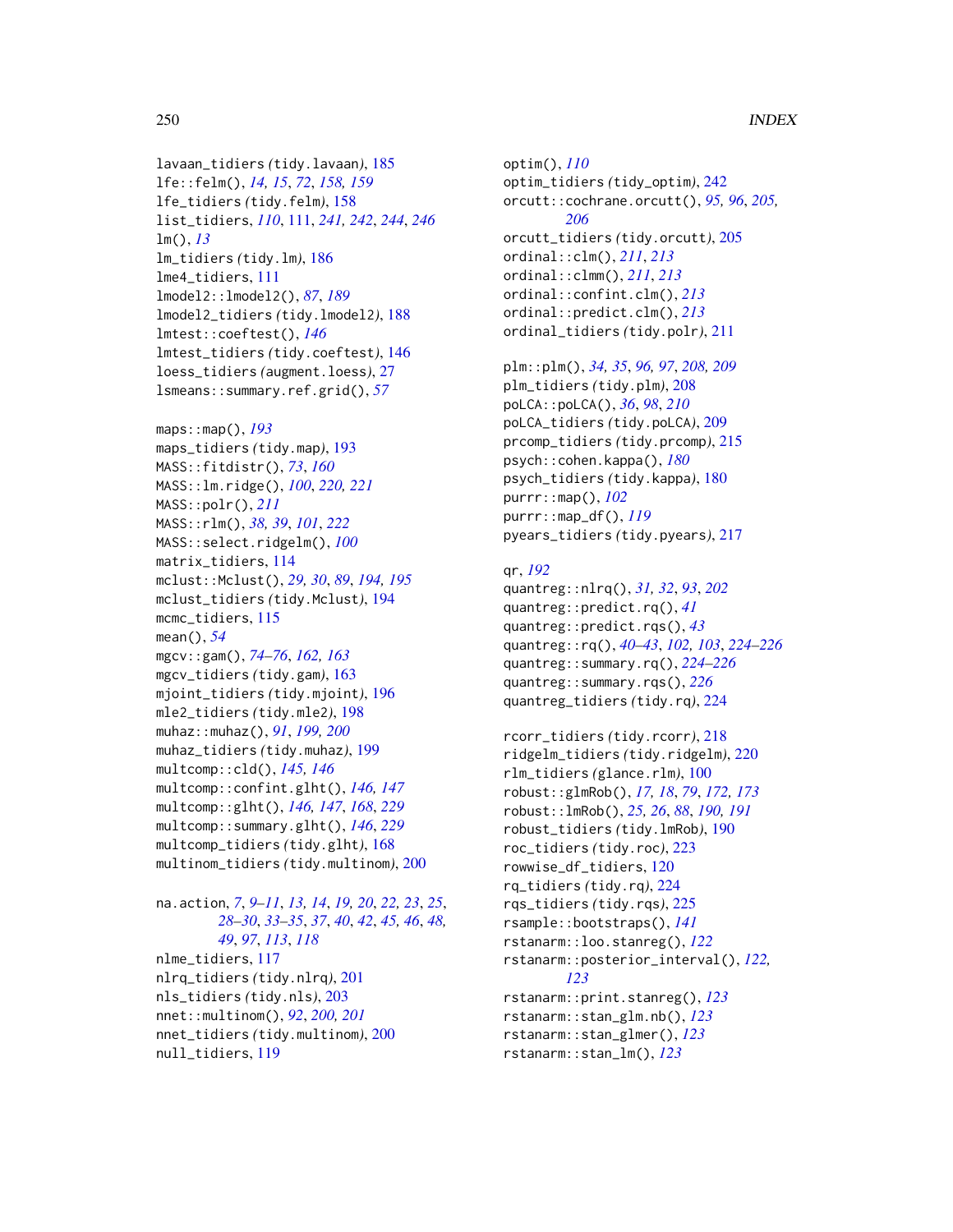#### INDEX  $251$

rstanarm::summary.stanreg(), *[123](#page-122-0)* rstanarm\_tidiers, [122](#page-121-0) sem\_tidiers *(*tidy.lavaan*)*, [185](#page-184-0) sexpfit\_tidiers *(*tidy.survexp*)*, [231](#page-230-1) smooth.spline\_tidiers *(*augment.smooth.spline*)*, [43](#page-42-0) sp\_tidiers, [125](#page-124-0) sparse\_tidiers, [124](#page-123-0) speedglm::speedlm(), *[45,](#page-44-1) [46](#page-45-0)*, *[104,](#page-103-1) [105](#page-104-1)*, *[228,](#page-227-0) [229](#page-228-0)* speedglm\_tidiers *(*tidy.speedlm*)*, [228](#page-227-0) speedlm\_tidiers *(*tidy.speedlm*)*, [228](#page-227-0) splines::ns(), *[7](#page-6-0)*, *[9](#page-8-0)*, *[11](#page-10-0)*, *[13,](#page-12-0) [14](#page-13-0)*, *[18](#page-17-0)*, *[20](#page-19-0)*, *[22,](#page-21-0) [23](#page-22-0)*, *[29,](#page-28-0) [30](#page-29-0)*, *[33–](#page-32-0)[35](#page-34-0)*, *[37](#page-36-0)*, *[40](#page-39-0)*, *[42](#page-41-0)*, *[45,](#page-44-1) [46](#page-45-0)*, *[48](#page-47-0)*, *[97](#page-96-0)* stats::acf(), *[128,](#page-127-1) [129](#page-128-1)* stats::anova(), *[130](#page-129-0)* stats::aov(), *[131](#page-130-1)[–133](#page-132-0)* stats::arima(), *[62](#page-61-0)*, *[133,](#page-132-0) [134](#page-133-0)* stats::ccf(), *[128,](#page-127-1) [129](#page-128-1)* stats::chisq.test(), *[19](#page-18-0)*, *[177](#page-176-0)* stats::cor.test(), *[19](#page-18-0)*, *[177](#page-176-0)* stats::decompose(), *[11](#page-10-0)* stats::density(), *[153,](#page-152-0) [154](#page-153-0)* stats::dist(), *[154,](#page-153-0) [155](#page-154-0)* stats::factanal(), *[13,](#page-12-0) [14](#page-13-0)*, *[71](#page-70-0)*, *[157,](#page-156-0) [158](#page-157-0)* stats::ftable(), *[161](#page-160-0)* stats::glm(), *[15,](#page-14-0) [16](#page-15-0)*, *[77,](#page-76-0) [78](#page-77-0)*, *[169,](#page-168-0) [170](#page-169-0)* stats::kmeans(), *[22,](#page-21-0) [23](#page-22-0)*, *[83](#page-82-0)*, *[184](#page-183-0)* stats::lm(), *[16,](#page-15-0) [17](#page-16-0)*, *[24](#page-23-0)*, *[26](#page-25-0)*, *[38](#page-37-1)*, *[86](#page-85-0)*, *[169](#page-168-0)*, *[172](#page-171-1)*, *[186](#page-185-1)*, *[190](#page-189-1)*, *[205](#page-204-0)*, *[222](#page-221-0)*, *[228](#page-227-0)* stats::loess(), *[27,](#page-26-0) [28](#page-27-0)* stats::mad(), *[123](#page-122-0)* stats::manova(), *[192](#page-191-1)* stats::nls(), *[32,](#page-31-0) [33](#page-32-0)*, *[94,](#page-93-0) [95](#page-94-0)*, *[203,](#page-202-0) [204](#page-203-0)* stats::optim(), *[109](#page-108-1)[–111](#page-110-1)*, *[240](#page-239-1)*, *[242,](#page-241-1) [243](#page-242-1)*, *[245](#page-244-1)* stats::pacf(), *[128,](#page-127-1) [129](#page-128-1)* stats::pairwise.t.test(), *[207](#page-206-0)* stats::pairwise.wilcox.test(), *[207](#page-206-0)* stats::poly(), *[7](#page-6-0)*, *[9](#page-8-0)*, *[11](#page-10-0)*, *[13,](#page-12-0) [14](#page-13-0)*, *[18](#page-17-0)*, *[20](#page-19-0)*, *[22,](#page-21-0) [23](#page-22-0)*, *[29,](#page-28-0) [30](#page-29-0)*, *[33–](#page-32-0)[35](#page-34-0)*, *[37](#page-36-0)*, *[40](#page-39-0)*, *[42](#page-41-0)*, *[45,](#page-44-1) [46](#page-45-0)*, *[48](#page-47-0)*, *[97](#page-96-0)* stats::power.t.test(), *[214,](#page-213-0) [215](#page-214-1)* stats::prcomp(), *[37,](#page-36-0) [38](#page-37-1)*, *[215,](#page-214-1) [216](#page-215-0)* stats::predict(), *[8,](#page-7-1) [9](#page-8-0)*, *[48](#page-47-0)* stats::predict.glm(), *[16,](#page-15-0) [17](#page-16-0)*, *[24](#page-23-0)*, *[26](#page-25-0)*, *[38](#page-37-1)* stats::predict.lm(), *[25](#page-24-0)*

stats::predict.loess(), *[28](#page-27-0)* stats::predict.nls(), *[33](#page-32-0)* stats::predict.smooth.spline(), *[44](#page-43-0)* stats::residuals(), *[8,](#page-7-1) [9](#page-8-0)*, *[48](#page-47-0)* stats::residuals.glm(), *[16,](#page-15-0) [17](#page-16-0)*, *[24](#page-23-0)*, *[26](#page-25-0)*, *[38](#page-37-1)* stats::smooth.spline(), *[44](#page-43-0)*, *[103,](#page-102-0) [104](#page-103-1)* stats::spectrum(), *[227](#page-226-1)* stats::stl(), *[47](#page-46-1)* stats::summary.lm(), *[187](#page-186-0)* stats::summary.manova(), *[193](#page-192-0)* stats::summary.nls(), *[204](#page-203-0)* stats::t.test(), *[19](#page-18-0)*, *[177](#page-176-0)* stats::ts(), *[237](#page-236-0)* stats::TukeyHSD(), *[238](#page-237-0)* stats::wilcox.test(), *[19](#page-18-0)*, *[177](#page-176-0)* summary(), *[126](#page-125-0)* summary\_tidiers, [126](#page-125-0) survdiff\_tidiers *(*tidy.survdiff*)*, [230](#page-229-1) survexp\_tidiers *(*tidy.survexp*)*, [231](#page-230-1) survey::svyolr(), *[211](#page-210-0)*, *[213](#page-212-0)* survfit\_tidiers *(*tidy.survfit*)*, [232](#page-231-1) survival::aareg(), *[61](#page-60-0)*, *[127,](#page-126-1) [128](#page-127-1)* survival::cch(), *[66,](#page-65-1) [67](#page-66-1)*, *[144](#page-143-0)* survival::coxph(), *[9,](#page-8-0) [10](#page-9-0)*, *[68](#page-67-0)*, *[150](#page-149-0)* survival::print.survfit(), *[108](#page-107-1)* survival::pyears(), *[99](#page-98-1)*, *[217,](#page-216-1) [218](#page-217-0)* survival::Surv(), *[7](#page-6-0)*, *[9](#page-8-0)*, *[11](#page-10-0)*, *[13,](#page-12-0) [14](#page-13-0)*, *[19,](#page-18-0) [20](#page-19-0)*, *[22,](#page-21-0) [23](#page-22-0)*, *[29,](#page-28-0) [30](#page-29-0)*, *[33](#page-32-0)[–35](#page-34-0)*, *[37](#page-36-0)*, *[40](#page-39-0)*, *[42](#page-41-0)*, *[45,](#page-44-1) [46](#page-45-0)*, *[48](#page-47-0)*, *[97](#page-96-0)* survival::survdiff(), *[105,](#page-104-1) [106](#page-105-1)*, *[230](#page-229-1)* survival::survexp(), *[106,](#page-105-1) [107](#page-106-1)*, *[231,](#page-230-1) [232](#page-231-1)* survival::survfit(), *[107,](#page-106-1) [108](#page-107-1)*, *[232,](#page-231-1) [233](#page-232-0)* survival::survreg(), *[48,](#page-47-0) [49](#page-48-0)*, *[108,](#page-107-1) [109](#page-108-1)*, *[234,](#page-233-1) [235](#page-234-0)* survreg\_tidiers *(*tidy.survreg*)*, [234](#page-233-1) svd(), *[109](#page-108-1)*, *[111](#page-110-1)*, *[240](#page-239-1)*, *[242](#page-241-1)[–245](#page-244-1)* svd\_tidiers, *[38](#page-37-1)*, *[216](#page-215-0)* svd\_tidiers *(*tidy\_svd*)*, [243](#page-242-1)

# table, *[236](#page-235-1)* tibble::as\_tibble(), *[236](#page-235-1)* tibble::tibble, *[7](#page-6-0)*, *[9](#page-8-0)[–11](#page-10-0)*, *[13,](#page-12-0) [14](#page-13-0)*, *[18](#page-17-0)*, *[20](#page-19-0)*, *[22,](#page-21-0) [23](#page-22-0)*, *[29,](#page-28-0) [30](#page-29-0)*, *[33](#page-32-0)[–37](#page-36-0)*, *[40](#page-39-0)[–43](#page-42-0)*, *[45](#page-44-1)[–49](#page-48-0)*, *[56](#page-55-0)*, *[61,](#page-60-0) [62](#page-61-0)*, *[65](#page-64-0)*, *[67](#page-66-1)[–69](#page-68-0)*, *[71](#page-70-0)[–80](#page-79-0)*, *[83,](#page-82-0) [84](#page-83-0)*, *[86](#page-85-0)[–92](#page-91-0)*, *[94,](#page-93-0) [95](#page-94-0)*, *[97](#page-96-0)[–107](#page-106-1)*, *[109,](#page-108-1) [110](#page-109-0)*, *[119,](#page-118-0) [120](#page-119-0)*, *[126,](#page-125-0) [127](#page-126-1)*, *[129](#page-128-1)[–132](#page-131-1)*, *[134](#page-133-0)*, *[138,](#page-137-0) [139](#page-138-0)*, *[141,](#page-140-0) [142](#page-141-0)*, *[146](#page-145-0)*, *[148](#page-147-0)*, *[150](#page-149-0)*, *[152](#page-151-0)*, *[154](#page-153-0)[–157](#page-156-0)*, *[160](#page-159-0)[–162](#page-161-0)*, *[164](#page-163-0)*, *[166,](#page-165-0) [167](#page-166-0)*, *[171](#page-170-0)*, *[177](#page-176-0)*, *[180,](#page-179-0) [181](#page-180-0)*, *[183](#page-182-0)[–185](#page-184-0)*,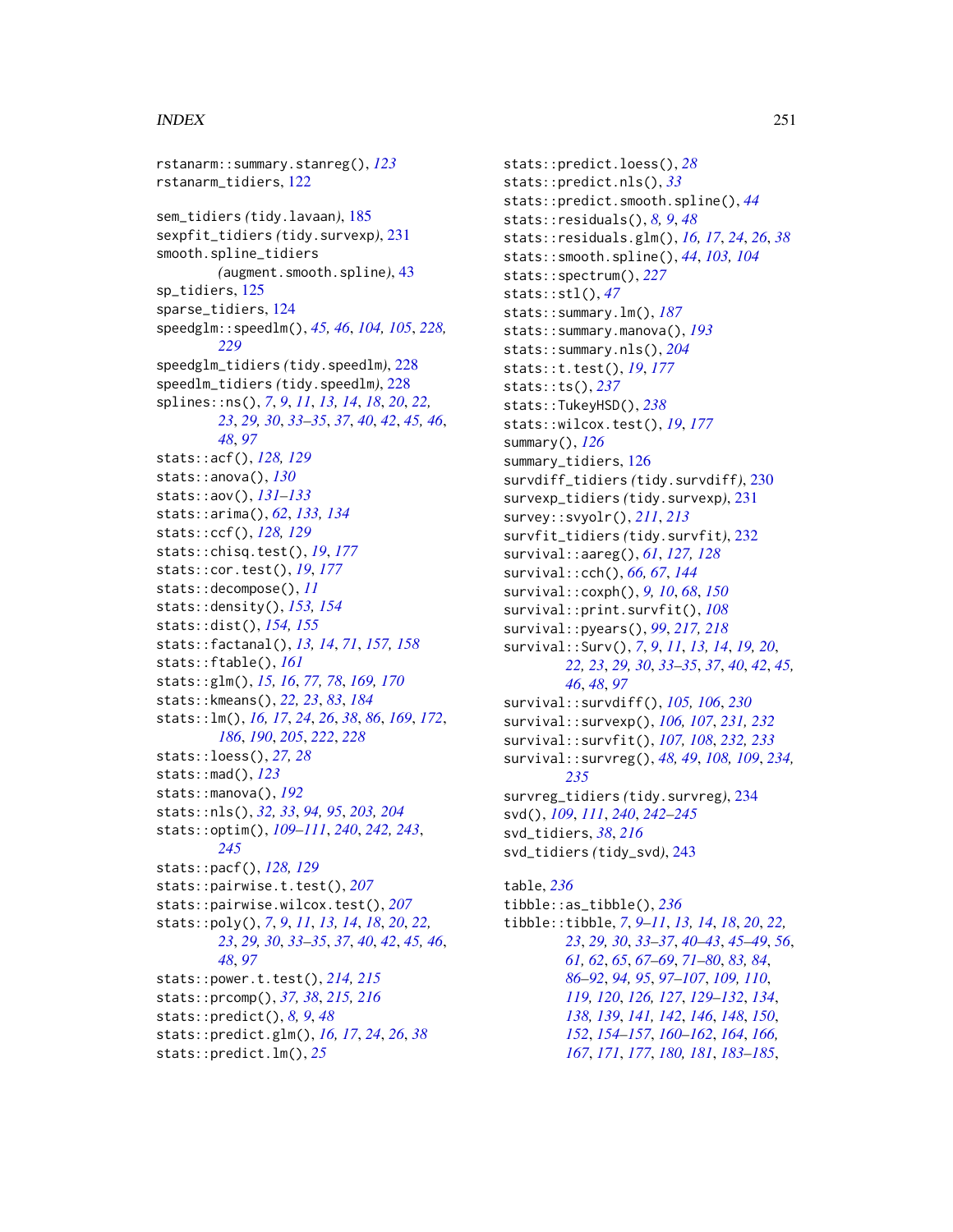*[189](#page-188-0)*, *[192](#page-191-1)*, *[195](#page-194-0)*, *[199](#page-198-0)*, *[207](#page-206-0)*, *[210](#page-209-0)*, *[216](#page-215-0)*, *[218](#page-217-0)[–220](#page-219-0)*, *[227](#page-226-1)*, *[230,](#page-229-1) [231](#page-230-1)*, *[233](#page-232-0)*, *[236](#page-235-1)[–239](#page-238-1)*, *[241,](#page-240-0) [242](#page-241-1)*, *[244](#page-243-0)*, *[246](#page-245-0)* tibble::tibble(), *[7](#page-6-0)[–9](#page-8-0)*, *[13–](#page-12-0)[15](#page-14-0)*, *[17](#page-16-0)*, *[20–](#page-19-0)[22](#page-21-0)*, *[24,](#page-23-0) [25](#page-24-0)*, *[27](#page-26-0)*, *[29–](#page-28-0)[35](#page-34-0)*, *[37,](#page-36-0) [38](#page-37-1)*, *[40](#page-39-0)*, *[42](#page-41-0)*, *[44](#page-43-0)[–46](#page-45-0)*, *[48](#page-47-0)*, *[60–](#page-59-1)[62](#page-61-0)*, *[64–](#page-63-0)[70](#page-69-0)*, *[72–](#page-71-0)[75](#page-74-0)*, *[77](#page-76-0)[–81](#page-80-0)*, *[83](#page-82-0)[–85](#page-84-0)*, *[87–](#page-86-0)[96](#page-95-0)*, *[98–](#page-97-1)[100](#page-99-1)*, *[102](#page-101-1)*, *[104](#page-103-1)[–108](#page-107-1)*, *[135](#page-134-0)*, *[137](#page-136-0)*, *[144](#page-143-0)*, *[159](#page-158-0)*, *[170](#page-169-0)*, *[173,](#page-172-0) [174](#page-173-0)*, *[179](#page-178-0)*, *[187](#page-186-0)*, *[191](#page-190-0)*, *[196](#page-195-0)*, *[202,](#page-201-0) [203](#page-202-0)*, *[208](#page-207-0)*, *[222,](#page-221-0) [223](#page-222-0)*, *[225,](#page-224-1) [226](#page-225-0)*, *[228](#page-227-0)*, *[234](#page-233-1)* tidy, *[33](#page-32-0)*, *[95](#page-94-0)*, *[204](#page-203-0)* tidy(), *[56,](#page-55-0) [57](#page-56-0)*, *[73](#page-72-0)*, *[126](#page-125-0)*, *[128–](#page-127-1)[131](#page-130-1)*, *[133](#page-132-0)*, *[135](#page-134-0)*, *[137](#page-136-0)[–139](#page-138-0)*, *[141](#page-140-0)*, *[143,](#page-142-1) [144](#page-143-0)*, *[146–](#page-145-0)[148](#page-147-0)*, *[150](#page-149-0)*, *[152](#page-151-0)*, *[154–](#page-153-0)[156](#page-155-0)*, *[158–](#page-157-0)[163](#page-162-0)*, *[166](#page-165-0)[–168](#page-167-1)*, *[170,](#page-169-0) [171](#page-170-0)*, *[173](#page-172-0)*, *[175–](#page-174-0)[177](#page-176-0)*, *[179,](#page-178-0) [180](#page-179-0)*, *[182–](#page-181-0)[184](#page-183-0)*, *[186,](#page-185-1) [187](#page-186-0)*, *[189](#page-188-0)*, *[191](#page-190-0)*, *[193](#page-192-0)*, *[195](#page-194-0)*, *[197,](#page-196-0) [198](#page-197-0)*, *[200–](#page-199-0)[202](#page-201-0)*, *[206,](#page-205-0) [207](#page-206-0)*, *[209,](#page-208-0) [210](#page-209-0)*, *[218,](#page-217-0) [219](#page-218-0)*, *[221](#page-220-0)[–223](#page-222-0)*, *[225–](#page-224-1)[227](#page-226-1)*, *[229,](#page-228-0) [230](#page-229-1)*, *[232,](#page-231-1) [233](#page-232-0)*, *[235](#page-234-0)*, *[237–](#page-236-0)[239](#page-238-1)*, *[241,](#page-240-0) [242](#page-241-1)*, *[246](#page-245-0)* tidy.aareg, *[10](#page-9-0)*, *[49](#page-48-0)*, *[61](#page-60-0)*, *[67,](#page-66-1) [68](#page-67-0)*, *[99](#page-98-1)*, *[106–](#page-105-1)[109](#page-108-1)*, [127,](#page-126-1) *[144](#page-143-0)*, *[150](#page-149-0)*, *[218](#page-217-0)*, *[230](#page-229-1)*, *[232,](#page-231-1) [233](#page-232-0)*, *[235](#page-234-0)* tidy.acf, [128,](#page-127-1) *[227](#page-226-1)*, *[237](#page-236-0)*, *[239](#page-238-1)* tidy.anova, [129,](#page-128-1) *[131](#page-130-1)*, *[133](#page-132-0)*, *[193](#page-192-0)*, *[238](#page-237-0)* tidy.anova(), *[162](#page-161-0)* tidy.aov, *[130](#page-129-0)*, [131,](#page-130-1) *[133](#page-132-0)*, *[193](#page-192-0)*, *[238](#page-237-0)* tidy.aovlist, *[130,](#page-129-0) [131](#page-130-1)*, [132,](#page-131-1) *[193](#page-192-0)*, *[238](#page-237-0)* tidy.Arima, *[62](#page-61-0)*, [133](#page-132-0) tidy.betareg, [134](#page-133-0) tidy.biglm, *[64](#page-63-0)*, [136](#page-135-0) tidy.binDesign, *[65](#page-64-0)*, [138,](#page-137-0) *[139](#page-138-0)* tidy.binWidth, *[65](#page-64-0)*, *[138](#page-137-0)*, [139](#page-138-0) tidy.boot, [140](#page-139-0) tidy.brmsfit *(*brms\_tidiers*)*, [51](#page-50-0) tidy.btergm, [142](#page-141-0) tidy.cch, *[10](#page-9-0)*, *[49](#page-48-0)*, *[61](#page-60-0)*, *[67,](#page-66-1) [68](#page-67-0)*, *[99](#page-98-1)*, *[106–](#page-105-1)[109](#page-108-1)*, *[128](#page-127-1)*, [143,](#page-142-1) *[150](#page-149-0)*, *[218](#page-217-0)*, *[230](#page-229-1)*, *[232,](#page-231-1) [233](#page-232-0)*, *[235](#page-234-0)* tidy.character *(*tidy.numeric*)*, [204](#page-203-0) tidy.cld, [145,](#page-144-1) *[147](#page-146-1)*, *[168](#page-167-1)*, *[229](#page-228-0)* tidy.clm *(*tidy.polr*)*, [211](#page-210-0) tidy.clmm *(*tidy.polr*)*, [211](#page-210-0) tidy.coeftest, [146](#page-145-0) tidy.confint.glht, *[146](#page-145-0)*, [147,](#page-146-1) *[168](#page-167-1)*, *[229](#page-228-0)* tidy.confusionMatrix, [148](#page-147-0) tidy.coxph, *[10](#page-9-0)*, *[49](#page-48-0)*, *[61](#page-60-0)*, *[67,](#page-66-1) [68](#page-67-0)*, *[99](#page-98-1)*, *[106–](#page-105-1)[109](#page-108-1)*,

*[128](#page-127-1)*, *[144](#page-143-0)*, [149,](#page-148-1) *[218](#page-217-0)*, *[230](#page-229-1)*, *[232,](#page-231-1) [233](#page-232-0)*, *[235](#page-234-0)* tidy.cv.glmnet, *[69](#page-68-0)*, *[79](#page-78-0)*, [151,](#page-150-0) *[171](#page-170-0)* tidy.data.frame *(*data.frame\_tidiers*)*, [54](#page-53-0) tidy.density, [153,](#page-152-0) *[155](#page-154-0)*, *[161](#page-160-0)* tidy.dgCMatrix *(*sparse\_tidiers*)*, [124](#page-123-0) tidy.dgTMatrix *(*sparse\_tidiers*)*, [124](#page-123-0) tidy.dist, *[154](#page-153-0)*, [154,](#page-153-0) *[161](#page-160-0)* tidy.durbinWatsonTest *(*durbinWatsonTest\_tidiers*)*, [56](#page-55-0) tidy.emmGrid *(*emmeans\_tidiers*)*, [57](#page-56-0) tidy.ergm, *[70](#page-69-0)*, [155](#page-154-0) tidy.factanal, *[14](#page-13-0)*, *[71](#page-70-0)*, [157](#page-156-0) tidy.felm, *[15](#page-14-0)*, [158](#page-157-0) tidy.fitdistr, *[73](#page-72-0)*, [160](#page-159-0) tidy.ftable, *[154,](#page-153-0) [155](#page-154-0)*, [161](#page-160-0) tidy.Gam, *[75](#page-74-0)*, [162](#page-161-0) tidy.gam, *[76](#page-75-0)*, [163](#page-162-0) tidy.Gam(), *[163](#page-162-0)* tidy.gam(), *[162](#page-161-0)* tidy.gamlss, [164](#page-163-0) tidy.garch, *[77](#page-76-0)*, [165](#page-164-0) tidy.geeglm, [166](#page-165-0) tidy.glht, *[146,](#page-145-0) [147](#page-146-1)*, [168,](#page-167-1) *[229](#page-228-0)* tidy.glm, *[16](#page-15-0)*, *[25](#page-24-0)*, *[78](#page-77-0)*, *[86](#page-85-0)*, [169,](#page-168-0) *[187](#page-186-0)* tidy.glmnet, *[69](#page-68-0)*, *[79](#page-78-0)*, *[152](#page-151-0)*, [170](#page-169-0) tidy.glmRob, *[18](#page-17-0)*, *[26](#page-25-0)*, *[79](#page-78-0)*, *[88](#page-87-0)*, [172,](#page-171-1) *[191](#page-190-0)* tidy.glmRob(), *[38](#page-37-1)*, *[101](#page-100-0)*, *[222](#page-221-0)* tidy.gmm, *[80](#page-79-0)*, [174](#page-173-0) tidy.htest, *[19](#page-18-0)*, [176,](#page-175-0) *[207](#page-206-0)*, *[215](#page-214-1)* tidy.irlba *(*tidy\_irlba*)*, [240](#page-239-1) tidy.ivreg, *[21](#page-20-0)*, *[82](#page-81-0)*, [178](#page-177-0) tidy.kappa, [180](#page-179-0) tidy.kde, [181](#page-180-0) tidy.Kendall, [182](#page-181-0) tidy.kmeans, *[23](#page-22-0)*, *[83](#page-82-0)*, [184](#page-183-0) tidy.lavaan, *[85](#page-84-0)*, [185](#page-184-0) tidy.Line *(*sp\_tidiers*)*, [125](#page-124-0) tidy.Lines *(*sp\_tidiers*)*, [125](#page-124-0) tidy.list *(*list\_tidiers*)*, [111](#page-110-1) tidy.lm, *[16](#page-15-0)*, *[25](#page-24-0)*, *[78](#page-77-0)*, *[86](#page-85-0)*, *[170](#page-169-0)*, [186](#page-185-1) tidy.lm(), *[169,](#page-168-0) [170](#page-169-0)*, *[172,](#page-171-1) [173](#page-172-0)*, *[190,](#page-189-1) [191](#page-190-0)*, *[205,](#page-204-0) [206](#page-205-0)*, *[209](#page-208-0)*, *[221,](#page-220-0) [222](#page-221-0)*, *[228,](#page-227-0) [229](#page-228-0)* tidy.lme *(*nlme\_tidiers*)*, [117](#page-116-0) tidy.lmodel2, *[87](#page-86-0)*, [188](#page-187-0) tidy.lmRob, *[18](#page-17-0)*, *[26](#page-25-0)*, *[79](#page-78-0)*, *[88](#page-87-0)*, *[173](#page-172-0)*, [190](#page-189-1) tidy.lmRob(), *[38](#page-37-1)*, *[101](#page-100-0)*, *[222](#page-221-0)* tidy.logical *(*tidy.numeric*)*, [204](#page-203-0)